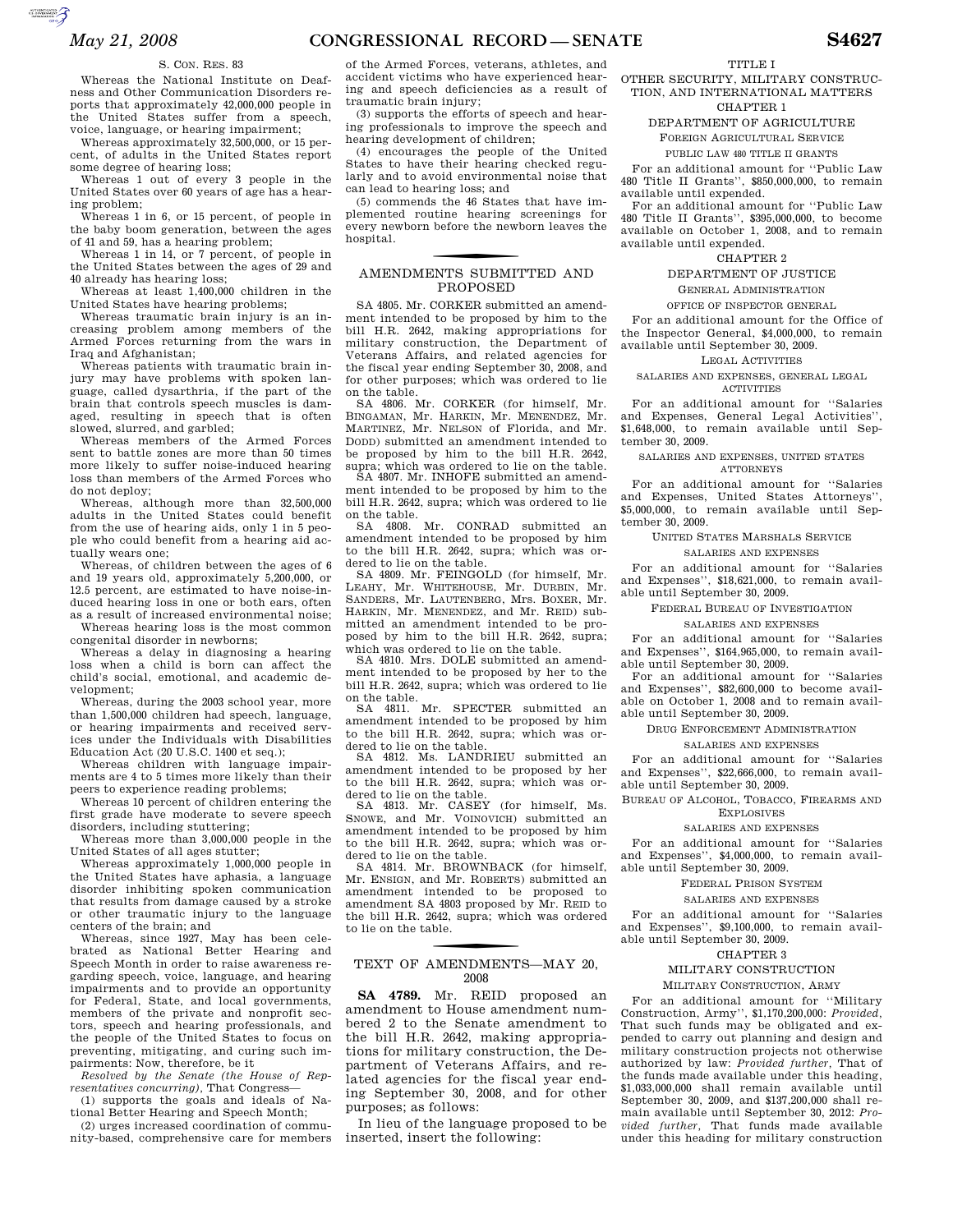projects in Iraq shall not be obligated or expended until the Secretary of Defense certifies to the Committees on Appropriations of both Houses of Congress that none of the funds are to be used for the purpose of providing facilities for the permanent basing of U.S. military personnel in Iraq.

MILITARY CONSTRUCTION, NAVY AND MARINE CORPS

For an additional amount for ''Military Construction, Navy and Marine Corps'', \$300,084,000: *Provided,* That such funds may be obligated and expended to carry out planning and design and military construction projects not otherwise authorized by law: *Provided further,* That of the funds made available under this heading, \$270,785,000 shall remain available until September 30, 2009, and \$29,299,000 shall remain available until September 30, 2012.

MILITARY CONSTRUCTION, AIR FORCE

For an additional amount for ''Military Construction, Air Force'', \$361,900,000: *Provided,* That such funds may be obligated and expended to carry out planning and design and military construction projects not otherwise authorized by law: *Provided further* That of the funds made available under this heading, \$324,300,000 shall remain available until September 30, 2009, and \$37,600,000 shall remain available until September 30, 2012: *Provided further,* That funds made available under this heading for military construction projects in Iraq shall not be obligated or expended until the Secretary of Defense certifies to the Committees on Appropriations of both Houses of Congress that none of the funds are to be used for the purpose of providing facilities for the permanent basing of U.S. military personnel in Iraq.

MILITARY CONSTRUCTION, DEFENSE-WIDE

For an additional amount for ''Military Construction, Defense-Wide'', \$27,600,000, to remain available until September 30, 2009: *Provided,* That such funds may be obligated and expended to carry out planning and design and military construction projects not otherwise authorized by law.

## FAMILY HOUSING CONSTRUCTION, NAVY AND MARINE CORPS

For an additional amount for ''Family Housing Construction, Navy and Marine Corps'', \$11,766,000, to remain available until September 30, 2012: *Provided,* That such funds may be obligated or expended for planning and design and military construction projects not otherwise authorized by law.

DEPARTMENT OF DEFENSE BASE CLOSURE

### ACCOUNT 2005

For deposit into the Department of Defense Base Closure Account 2005, established by section 2906A(a)(1) of the Defense Base Closure and Realignment Act of 1990 (10 U.S.C. 2687 note), \$1,202,886,000, to remain available until expended.

## DEPARTMENT OF VETERANS AFFAIRS DEPARTMENTAL ADMINISTRATION

GENERAL OPERATING EXPENSES

For an additional amount for ''General Operating Expenses'', \$100,000,000, to remain available until expended.

## INFORMATION TECHNOLOGY SYSTEMS

For an additional amount for ''Information Technology Systems'', \$20,000,000, to remain available until expended.

### CONSTRUCTION, MAJOR PROJECTS

For an additional amount for ''Construction, Major Projects'', \$437,100,000, to remain available until expended, which shall be for acceleration and completion of planned major construction of Level I polytrauma rehabilitation centers as identified in the Department of Veterans Affairs' Five Year Capital Plan: *Provided,* That notwithstanding any other provision of law, such funds may be obligated and expended to carry out planning and design and major medical facility construction not otherwise authorized by law: *Provided further,* That within 30 days of enactment of this Act the Secretary shall submit to the Committees on Appropriations of both Houses of Congress an expenditure plan for funds provided under this heading.

GENERAL PROVISIONS—THIS CHAPTER SEC. 1301. In addition to amounts otherwise

appropriated or made available under the heading "Military Construction, Army" there is hereby appropriated an additional \$70,600,000, to remain available until September 30, 2012, for the acceleration and completion of child development center construction as proposed in the fiscal year 2009 budget request for the Department of the Army: *Provided,* That such funds may be obligated and expended to carry out planning and design and military construction not otherwise authorized by law.

SEC. 1302. In addition to amounts otherwise appropriated or made available under the heading ''Military Construction, Navy and Marine Corps'', there is hereby appropriated an additional \$89,820,000, to remain available until September 30, 2012, for the acceleration and completion of child development and youth center construction as proposed in the fiscal year 2009 budget request for the Department of the Navy: *Provided,* That such funds may be obligated and expended to carry out planning and design and military construction not otherwise authorized by law.

SEC. 1303. In addition to amounts otherwise appropriated or made available under the heading ''Military Construction, Air Force'', there is hereby appropriated an additional \$8,100,000, to remain available until September 30, 2012, for the acceleration and completion of child development center construction as proposed in the fiscal year 2009 budget request for the Department of the Air Force: *Provided,* That such funds may be obligated and expended to carry out planning and design and military construction not otherwise authorized by law.

SEC. 1304. In addition to amounts otherwise appropriated or made available under the heading ''Military Construction, Army'', there is hereby appropriated an additional \$200,000,000, to remain available until September 30, 2012, to accelerate barracks improvements at Department of the Army installations: *Provided,* That such funds may be obligated and expended to carry out planning and design and barracks construction not otherwise authorized by law: *Provided further,* That within 30 days of enactment of this Act the Secretary shall submit to the Committees on Appropriations of both Houses of Congress an expenditure plan for barracks construction prior to obligation.

SEC. 1305. COLLECTION OF CERTAIN INDEBT-EDNESS OF MEMBERS OF THE ARMED FORCES AND VETERANS WHO DIE OF INJURY INCURRED OR AGGRAVATED IN SERVICE IN THE LINE OF DUTY IN A COMBAT ZONE. (a) LIMITATION ON AUTHORITY.—

(1) IN GENERAL.—Chapter 53 of title 38, United States Code, is amended by inserting after section 5302 the following new section: **''§ 5302A. Collection of indebtedness: certain** 

## **debts of members of the Armed Forces and veterans who die of injury incurred or aggravated in the line of duty in a combat zone**

''(a) LIMITATION ON AUTHORITY.—The Secretary may not collect all or any part of an amount owed to the United States by a member of the Armed Forces or veteran described in subsection (b) under any program under the laws administered by the Sec-

retary, other than a program referred to in subsection (c), if the Secretary determines that termination of collection is in the best interest of the United States.

''(b) COVERED INDIVIDUALS.—A member of the Armed Forces or veteran described in this subsection is any member or veteran who dies as a result of an injury incurred or aggravated in the line of duty while serving in a theater of combat operations (as determined by the Secretary in consultation with the Secretary of Defense) in a war or in combat against a hostile force during a period of hostilities (as that term is defined in section  $1712A(a)(2)(B)$  of this title) after September 11, 2001.

"(c) INAPPLICABILITY TO HOUSING SMALL BUSINESS BENEFIT PROGRAMS.—The limitation on authority in subsection (a) shall not apply to any amounts owed the United States under any program carried out under chapter 37 of this title.''.

(2) CLERICAL AMENDMENT.—The table of sections at the beginning of chapter 53 of such title is amended by inserting after the item relating to section 5302 the following new item:

''5302A. Collection of indebtedness: certain debts of members of the Armed Forces and veterans who die of injury incurred or aggravated in the line of duty in a combat zone.''.

(b) EQUITABLE REFUND.—In any case where all or any part of an indebtedness of a covered individual, as described in section 5302A(a) of title 38, United States Code, as added by subsection (a)(1), was collected after September 11, 2001, and before the date of the enactment of this Act, and the Secretary of Veterans Affairs determines that such indebtedness would have been terminated had such section been in effect at such time, the Secretary may refund the amount so collected if the Secretary determines that the individual is equitably entitled to such refund.

(c) EFFECTIVE DATE.—The amendments made by this section shall take effect on the date of the enactment of this Act, and shall apply with respect to collections of indebtedness of members of the Armed Forces and veterans who die on or after September 11, 2001.

(d) SHORT TITLE.—This section may be cited as the ''Combat Veterans Debt Elimination Act of 2008''.

## CHAPTER 4

SUBCHAPTER A—SUPPLEMENTAL APPROPRIATIONS FOR FISCAL YEAR 2008 DEPARTMENT OF STATE

ADMINISTRATION OF FOREIGN AFFAIRS

DIPLOMATIC AND CONSULAR PROGRAMS

For an additional amount for ''Diplomatic and Consular Programs'', \$1,413,700,000, to remain available until September 30, 2009, of which \$212,400,000 for worldwide security protection is available until expended: *Provided,*  That not more than \$1,095,000,000 of the funds appropriated under this heading shall be available for diplomatic operations in Iraq: *Provided further,* That of the funds appropriated under this heading, not more than \$30,000,000 shall be made available to establish and implement a coordinated civilian response capacity at the United States Department of State: *Provided further*, That of the funds appropriated under this heading, up to \$5,000,000 shall be made available to establish a United States Consulate in Lhasa, Tibet: *Provided further*, That the Department of State shall not consent to the opening of a consular post in the United States by the People's Republic of China until such time as a United States Consulate in Lhasa, Tibet is established.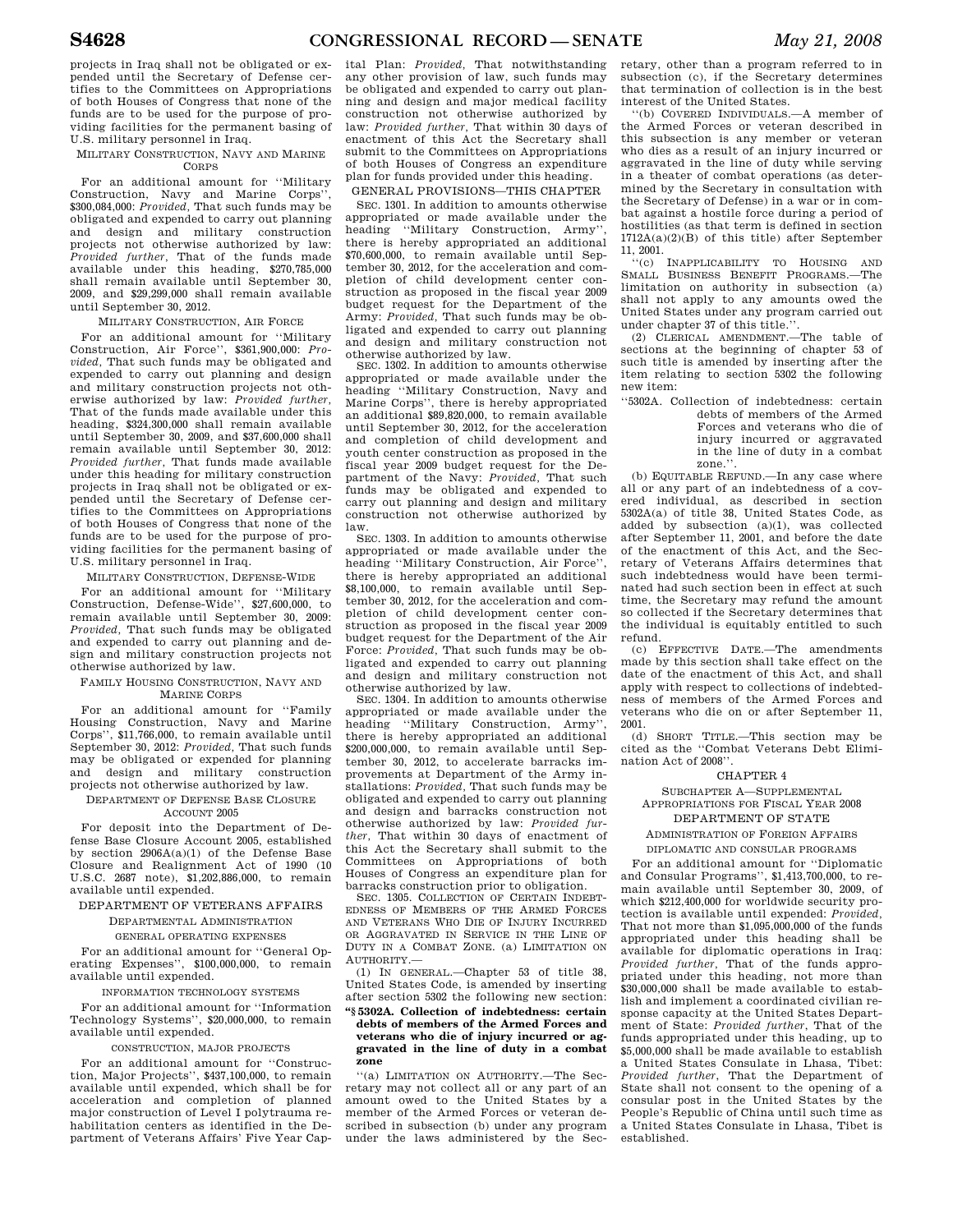## OFFICE OF INSPECTOR GENERAL (INCLUDING TRANSFER OF FUNDS)

For an additional amount for ''Office of Inspector General'', \$12,500,000, to remain available until September 30, 2009: *Provided,*  That \$2,500,000 shall be transferred to the Special Inspector General for Iraq Reconstruction for reconstruction oversight, and up to \$5,000,000 may be transferred to the Special Inspector General for Afghanistan Reconstruction for reconstruction oversight. EDUCATIONAL AND CULTURAL EXCHANGE

### PROGRAMS

For an additional amount for ''Educational and Cultural Exchange Programs'', \$10,000,000, to remain available until September 30, 2009, of which \$5,000,000 shall be for programs and activities in Africa, and \$5,000,000 shall be for programs and activities in the Western Hemisphere.

### EMBASSY SECURITY, CONSTRUCTION, AND MAINTENANCE

For an additional amount for ''Embassy Security, Construction, and Maintenance'', \$76,700,000, to remain available until expended, for facilities in Afghanistan.

INTERNATIONAL ORGANIZATIONS CONTRIBUTIONS TO INTERNATIONAL ORGANIZATIONS

For an additional amount for ''Contributions to International Organizations'', \$66,000,000, to remain available until September 30, 2009.

### CONTRIBUTIONS FOR INTERNATIONAL PEACEKEEPING ACTIVITIES

For an additional amount for ''Contributions for International Peacekeeping Activities'', \$383,600,000, to remain available until September 30, 2009, of which \$333,600,000 shall be made available for the United Nations-African Union Hybrid Mission in Darfur.

## RELATED AGENCY

BROADCASTING BOARD OF GOVERNORS

INTERNATIONAL BROADCASTING OPERATIONS For an additional amount for "Inter-<br>ational Broadcasting Operations". national Broadcasting Operations'', \$3,000,000, to remain available until September 30, 2009.

## BILATERAL ECONOMIC ASSISTANCE

FUNDS APPROPRIATED TO THE PRESIDENT INTERNATIONAL DISASTER ASSISTANCE

For an additional amount for ''International Disaster Assistance'', \$240,000,000, to remain available until expended.

OPERATING EXPENSES OF THE UNITED STATES AGENCY FOR INTERNATIONAL DEVELOPMENT

For an additional amount for ''Operating Expenses of the United States Agency for International Development'', \$149,500,000, to remain available until September 30, 2009: *Provided,* That of the funds appropriated under this heading, not more than \$25,000,000 shall be made available to establish and implement a coordinated civilian response capacity at the United States Agency for International Development.

OPERATING EXPENSES OF THE UNITED STATES AGENCY FOR INTERNATIONAL DEVELOPMENT

OFFICE OF INSPECTOR GENERAL

For an additional amount for ''Operating Expenses of the United States Agency for International Development Office of Inspector General'', \$4,000,000, to remain available until September 30, 2009.

## OTHER BILATERAL ECONOMIC ASSISTANCE ECONOMIC SUPPORT FUND

For an additional amount for ''Economic Support Fund'', \$1,962,500,000, to remain available until September 30, 2009, of which not more than \$398,000,000 may be made available for assistance for Iraq, \$150,000,000

shall be made available for assistance for Jordan to meet the needs of Iraqi refugees, and up to \$53,000,000 may be made available for energy-related assistance for North Korea, notwithstanding any other provision of law: *Provided,* That not more than \$200,000,000 of the funds appropriated under this heading in this subchapter shall be made available for assistance for the West Bank: *Provided further,* That funds made available pursuant to the previous proviso shall be subject to the regular notification procedures of the Committees on Appropriations: *Provided further,* That the funds made available under this heading for energy-related assistance for North Korea may be made available to support the goals of the Six Party Talks Agreements after the Secretary of State determines and reports to the Committees on Appropriations that North Korea is continuing to fulfill its commitments under such agreements.

DEPARTMENT OF STATE

## DEMOCRACY FUND

For an additional amount for ''Democracy Fund'', \$76,000,000, to remain available until September 30, 2009, of which \$75,000,000 shall be for democracy programs in Iraq and \$1,000,000 shall be for democracy programs in Chad.

INTERNATIONAL NARCOTICS CONTROL AND LAW ENFORCEMENT

For an additional amount for ''International Narcotics Control and Law Enforcement'', \$520,000,000, to remain available until September 30, 2009, of which not more than \$25,000,000 shall be made available for security assistance for the West Bank: *Provided,*  That of the funds appropriated under this heading, \$1,000,000 shall be made available for the Office of the United Nations High Commissioner for Human Rights in Mexico.

## MIGRATION AND REFUGEE ASSISTANCE

For an additional amount for ''Migration and Refugee Assistance'', \$330,500,000, to remain available until expended.

UNITED STATES EMERGENCY REFUGEE AND MIGRATION ASSISTANCE FUND

For an additional amount for ''United States Emergency Refugee and Migration Assistance Fund'', \$36,608,000, to remain available until expended.

NONPROLIFERATION, ANTI-TERRORISM, DEMINING AND RELATED PROGRAMS

For an additional amount for ''Nonproliferation, Anti-Terrorism, Demining and Related Programs'', \$10,000,000, to remain available until September 30, 2009.

## MILITARY ASSISTANCE

FUNDS APPROPRIATED TO THE PRESIDENT PEACEKEEPING OPERATIONS

For an additional amount for ''Peacekeeping Operations'', \$10,000,000, to remain available until September 30, 2009.

SUBCHAPTER B—BRIDGE FUND APPROPRIATIONS FOR FISCAL YEAR 2009 DEPARTMENT OF STATE ADMINISTRATION OF FOREIGN AFFAIRS DIPLOMATIC AND CONSULAR PROGRAMS

For an additional amount for ''Diplomatic and Consular Programs'', \$652,400,000, which shall become available on October 1, 2008 and remain available through September 30, 2009: *Provided,* That of the funds appropriated under this heading, \$78,400,000 is for worldwide security protection and shall remain available until expended: *Provided further,*  That not more than \$500,000,000 of the funds appropriated under this heading shall be available for diplomatic operations in Iraq.

OFFICE OF INSPECTOR GENERAL

(INCLUDING TRANSFER OF FUNDS) For an additional amount for ''Office of Inspector General'', \$57,000,000, which shall become available on October 1, 2008 and remain available through September 30, 2009: *Provided,* That \$36,500,000 shall be transferred to the Special Inspector General for Iraq Reconstruction for reconstruction oversight and up to \$5,000,000 shall be transferred to the Special Inspector General for Afghanistan Reconstruction for reconstruction oversight.

### EMBASSY SECURITY, CONSTRUCTION, AND MAINTENANCE

For an additional amount for ''Embassy Security, Construction, and Maintenance'', \$41,300,000, which shall become available on October 1, 2008 and remain available until expended, for facilities in Afghanistan.

INTERNATIONAL ORGANIZATIONS

## CONTRIBUTIONS TO INTERNATIONAL ORGANIZATIONS

For an additional amount for ''Contributions to International Organizations'', \$75,000,000, which shall become available on October 1, 2008 and remain available through September 30, 2009.

CONTRIBUTIONS FOR INTERNATIONAL PEACEKEEPING ACTIVITIES

For an additional amount for ''Contributions for International Peacekeeping Activities'', \$150,500,000, which shall become available on October 1, 2008 and remain available through September 30, 2009.

### RELATED AGENCY

BROADCASTING BOARD OF GOVERNORS

INTERNATIONAL BROADCASTING OPERATIONS For an additional amount for ''International Broadcasting Operations'', \$6,000,000, which shall become available on October 1, 2008 and remain available through September 30, 2009.

BILATERAL ECONOMIC ASSISTANCE

FUNDS APPROPRIATED TO THE PRESIDENT

GLOBAL HEALTH AND CHILD SURVIVAL

For an additional amount for ''Global Health and Child Survival'', \$75,000,000, which shall become available on October 1, 2008 and remain available through September 30, 2009, for programs to combat avian influenza.

### DEVELOPMENT ASSISTANCE

For an additional amount for ''Development Assistance'', \$200,000,000, for assistance for developing countries to address the international food crisis notwithstanding any other provision of law, which shall become available on October 1, 2008 and remain available through September 30, 2010: *Provided,* That such assistance should be carried out consistent with the purposes of section 103(a)(1) of the Foreign Assistance Act of 1961: *Provided further,* That not more than \$50,000,000 should be made available for local or regional purchase and distribution of food: *Provided further,* That the Secretary of State shall submit to the Committees on Appropriations not later than 45 days after enactment of this Act, and prior to the initial obligation of funds appropriated under this heading, a report on the proposed uses of such funds to alleviate hunger and malnutrition, including a list of those countries facing significant food shortages.

INTERNATIONAL DISASTER ASSISTANCE

For an additional amount for ''International Disaster Assistance'', \$200,000,000, which shall become available on October 1, 2008 and remain available until expended.

OPERATING EXPENSES OF THE UNITED STATES AGENCY FOR INTERNATIONAL DEVELOPMENT

For an additional amount for ''Operating Expenses of the United States Agency for International Development'', \$93,000,000, which shall become available on October 1, 2008 and remain available through September 30, 2009.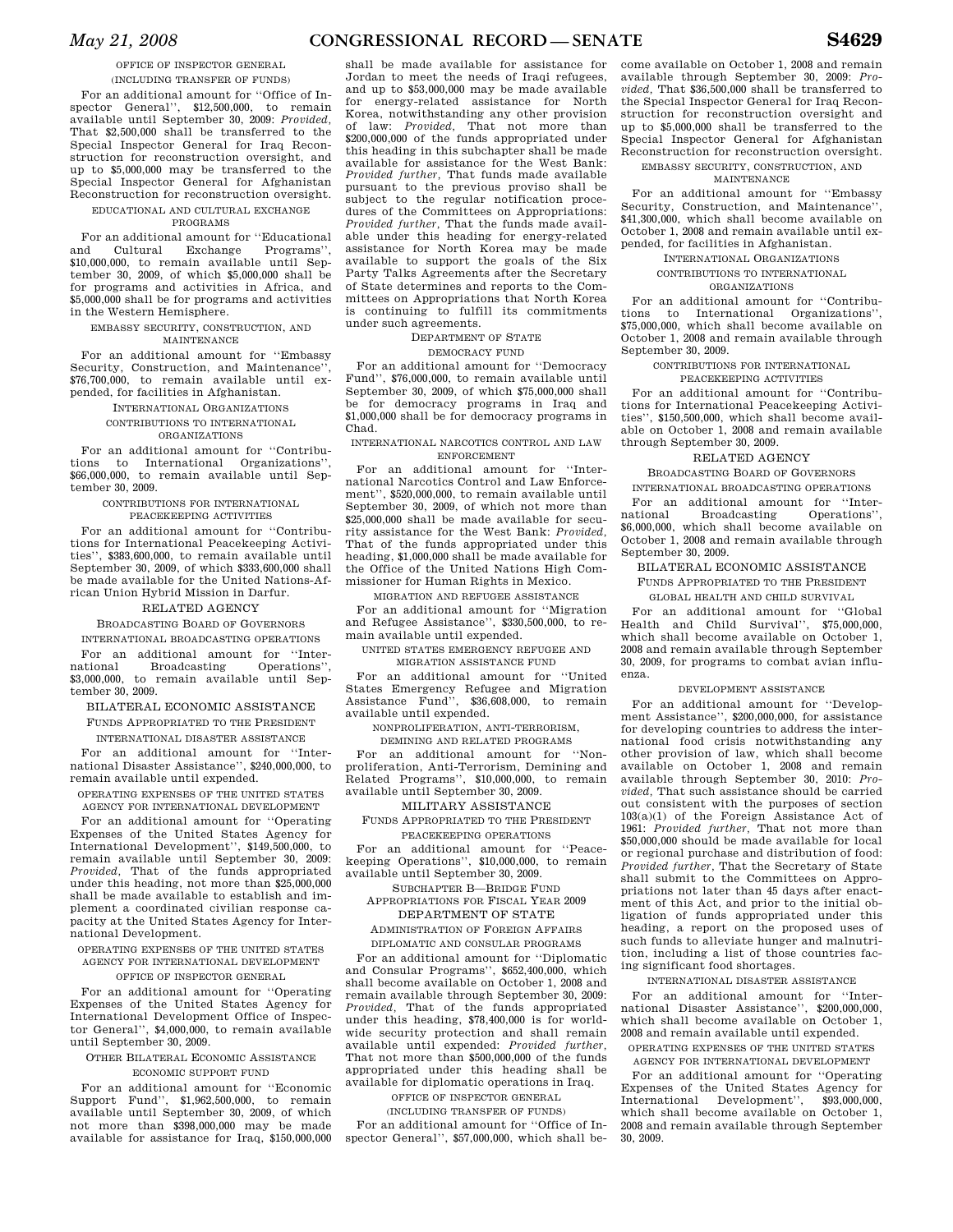OPERATING EXPENSES OF THE UNITED STATES AGENCY FOR INTERNATIONAL DEVELOPMENT

### OFFICE OF INSPECTOR GENERAL

For an additional amount for ''Operating Expenses of the United States Agency for International Development Office of Inspector General'', \$1,000,000, which shall become available on October 1, 2008 and remain available through September 30, 2009.

## OTHER BILATERAL ECONOMIC ASSISTANCE

## ECONOMIC SUPPORT FUND

For an additional amount for ''Economic Support Fund'', \$1,132,300,000, which shall become available on October 1, 2008 and remain available through September 30, 2009, of which not more than \$110,000,000 may be made available for assistance for Iraq, \$100,000,000 shall be made available for assistance for Jordan, not more than \$455,000,000 may be made available for assistance for Afghanistan, not more than \$150,000,000 may be made available for assistance for Pakistan, not more than \$150,000,000 shall be made available for assistance for the West Bank, and \$15,000,000 may be made available for energy-related assistance for North Korea, notwithstanding any other provision of law.

## DEPARTMENT OF STATE

INTERNATIONAL NARCOTICS CONTROL AND LAW ENFORCEMENT

For an additional amount for ''International Narcotics Control and Law Enforcement'', \$151,000,000, which shall become available on October 1, 2008 and remain available through September 30, 2009, of which not more than \$50,000,000 shall be made available for security assistance for the West Bank.

## MIGRATION AND REFUGEE ASSISTANCE

For an additional amount for ''Migration and Refugee Assistance'', \$350,000,000, which shall become available on October 1, 2008 and remain available until expended.

### NONPROLIFERATION, ANTI-TERRORISM, DEMINING AND RELATED PROGRAMS

For an additional amount for ''Nonproliferation, Anti-Terrorism, Demining and Related Programs'', \$4,500,000, for humanitarian demining assistance for Iraq, which shall become available on October 1, 2008 and remain available through September 30, 2009.

## MILITARY ASSISTANCE

FUNDS APPROPRIATED TO THE PRESIDENT

FOREIGN MILITARY FINANCING PROGRAM

For an additional amount for ''Foreign Military Financing Program'', \$145,000,000, which shall become available on October 1, 2008 and remain available through September 30, 2009, of which \$100,000,000 shall be made available for assistance for Jordan: *Provided,*  That section 3802(c) of title III, chapter 8 of Public of Law 110–28 shall apply to funds made available under this heading for assistance for Lebanon.

### PEACEKEEPING OPERATIONS

For an additional amount for ''Peacekeeping Operations'', \$85,000,000, which shall become available on October 1, 2008 and remain available through September 30, 2009.

## SUBCHAPTER C—GENERAL PROVISIONS—THIS CHAPTER

## EXTENSION OF AUTHORITIES

SEC. 1401. Funds appropriated by this chapter may be obligated and expended notwithstanding section 10 of Public Law 91–672 (22 U.S.C. 2412), section 15 of the State Department Basic Authorities Act of 1956 (22 U.S.C. 2680), section 313 of the Foreign Relations Authorization Act, Fiscal Year 1994 and 1995  $(22 \text{ U.S.C. } 6212)$ , and section  $504(a)(1)$  of the National Security Act of 1947 (50 U.S.C.  $414(a)(1)$ ).

### IRAQ

SEC. 1402. (a) ASSET TRANSFER AGREE-MENT.—

(1) None of the funds appropriated by this chapter for infrastructure maintenance activities in Iraq may be made available until the Secretary of State certifies and reports to the Committees on Appropriations that the Governments of the United States and Iraq have entered into, and are implementing, an asset transfer agreement that includes commitments by the Government of Iraq to maintain United States-funded infrastructure in Iraq.

(2) None of the funds appropriated by this chapter may be made available for the construction of prison facilities in Iraq.

(b) ANTI-CORRUPTION.—None of the funds appropriated by this chapter for rule of law programs in Iraq may be made available for assistance for the Government of Iraq until the Secretary of State certifies and reports to the Committees on Appropriations that a comprehensive anti-corruption strategy has been developed, and is being implemented, by the Government of Iraq, and the Secretary of State submits a list, in classified form if necessary, to the Committees on Appropriations of senior Iraqi officials who the Secretary has credible evidence to believe have committed corrupt acts.

(c) PROVINCIAL RECONSTRUCTION TEAMS.— None of the funds appropriated by this chapter for the operational or program expenses of Provincial Reconstruction Teams (PRTs) in Iraq may be made available until the Secretary of State submits a report to the Committees on Appropriations detailing—

(1) the strategy for the eventual winding down and close out of PRTs;

(2) anticipated costs associated with PRT operations, programs, and eventual winding down and close out, including security for PRT personnel and anticipated Government of Iraq contributions; and

(3) anticipated placement and cost estimates of future United States Consulates in Iraq.

(d) COMMUNITY STABILIZATION PROGRAM.— None of the funds appropriated by this chapter for the Community Stabilization Program in Iraq may be made available until the Secretary of State certifies and reports to the Committees on Appropriations that the United States Agency for International Development is implementing recommendations contained in Office of Inspector General Audit Report No. E–267–08–001–P to ensure accountability of funds.

(e) MATCHING REQUIREMENT.—

(1) Notwithstanding any other provision of law, funds appropriated by this chapter for assistance for Iraq shall be made available only to the extent that the Government of Iraq matches such assistance on a dollar-fordollar basis.

(2) Subsection (e)(1) shall not apply to funds made available for—

(A) grants and cooperative agreements for programs to promote democracy and human rights;

(B) the Community Action Program and other assistance through civil society organizations;

(C) humanitarian demining; or

(D) assistance for refugees, internally displaced persons, and civilian victims of the military operations.

(3) The Secretary of State shall certify to the Committees on Appropriations prior to the initial obligation of funds pursuant to this section that the Government of Iraq has committed to obligate matching funds on a dollar-for-dollar basis. The Secretary shall submit a report to the Committees on Appropriations not later than September 30, 2008 and 180 days thereafter, detailing the

amounts of funds obligated and expended by the Government of Iraq to meet the requirements of this section.

(4) Not later than 45 days after enactment of this Act, the Secretary of State shall submit a report to the Committees on Appropriations detailing the amounts provided by the Government of Iraq since June 30, 2004, to assist Iraqi refugees in Syria, Jordan, and elsewhere, and the amount of such assistance the Government of Iraq plans to provide in fiscal year 2008. The Secretary shall work expeditiously with the Government of Iraq to establish an account within its annual budget sufficient to, at a minimum, match United States contributions on a dollar-for-dollar basis to organizations and programs for the purpose of assisting Iraqi refugees.

(f) VETTING.—Prior to the initial obligation of funds appropriated for assistance for Iraq in this chapter, the Secretary of State shall, in consultation with the heads of other Federal departments and agencies, take appropriate steps to ensure that such funds are not provided to or through any individual, private entity, or educational institution that the Secretary knows or has reason to believe advocates, plans, sponsors, or engages in, terrorist activities. (g) IRAQ RELIEF AND RECONSTRUCTION

FUND.—

(1) Notwithstanding any other provision of law, the expired balances of funds appropriated or otherwise made available under the heading ''Iraq Relief and Reconstruction Fund'' in prior Acts making appropriations for foreign operations, export financing, and related programs shall be rescinded.

(2) None of the funds made available under the heading ''Iraq Relief and Reconstruction Fund'' in prior Acts making appropriations for foreign operations, export financing, and related programs may be reprogrammed for any purpose other than that previously notified to the Committees on Appropriations prior to April 30, 2008, and none of such funds may be made available to initiate any new projects or activities.

(3) Not later than 30 days after enactment of this Act, the Secretary of State shall report to the Committees on Appropriations on the balances of obligated funds referenced in subsection (g)(1), and estimates of the amount of funds required to close out ongoing projects or for outstanding claims.

## AFGHANISTAN

SEC. 1403. (a) ASSISTANCE FOR WOMEN AND GIRLS.—Funds appropriated by this chapter under the heading ''Economic Support Fund'' that are available for assistance for Afghanistan shall be made available, to the maximum extent practicable, through local Afghan provincial and municipal governments and Afghan civil society organizations and in a manner that emphasizes the participation of Afghan women and directly improves the economic, social and political status of Afghan women and girls.

(b) HIGHER EDUCATION.—Of the funds appropriated by this chapter under the heading 'Economic Support Fund'' that are made available for education programs in Afghanistan, not less than 50 percent shall be made available to support higher education and vocational training programs in law, accounting, engineering, public administration, and other disciplines necessary to rebuild the country, in which the participation of women is emphasized.

(c) CIVILIAN ASSISTANCE.—Of the funds appropriated by this chapter under the heading 'Economic Support Fund'' that are available for assistance for Afghanistan, not less than \$10,000,000 shall be made available for continued support of the United States Agency for International Development's Afghan Civilian Assistance Program, and not less than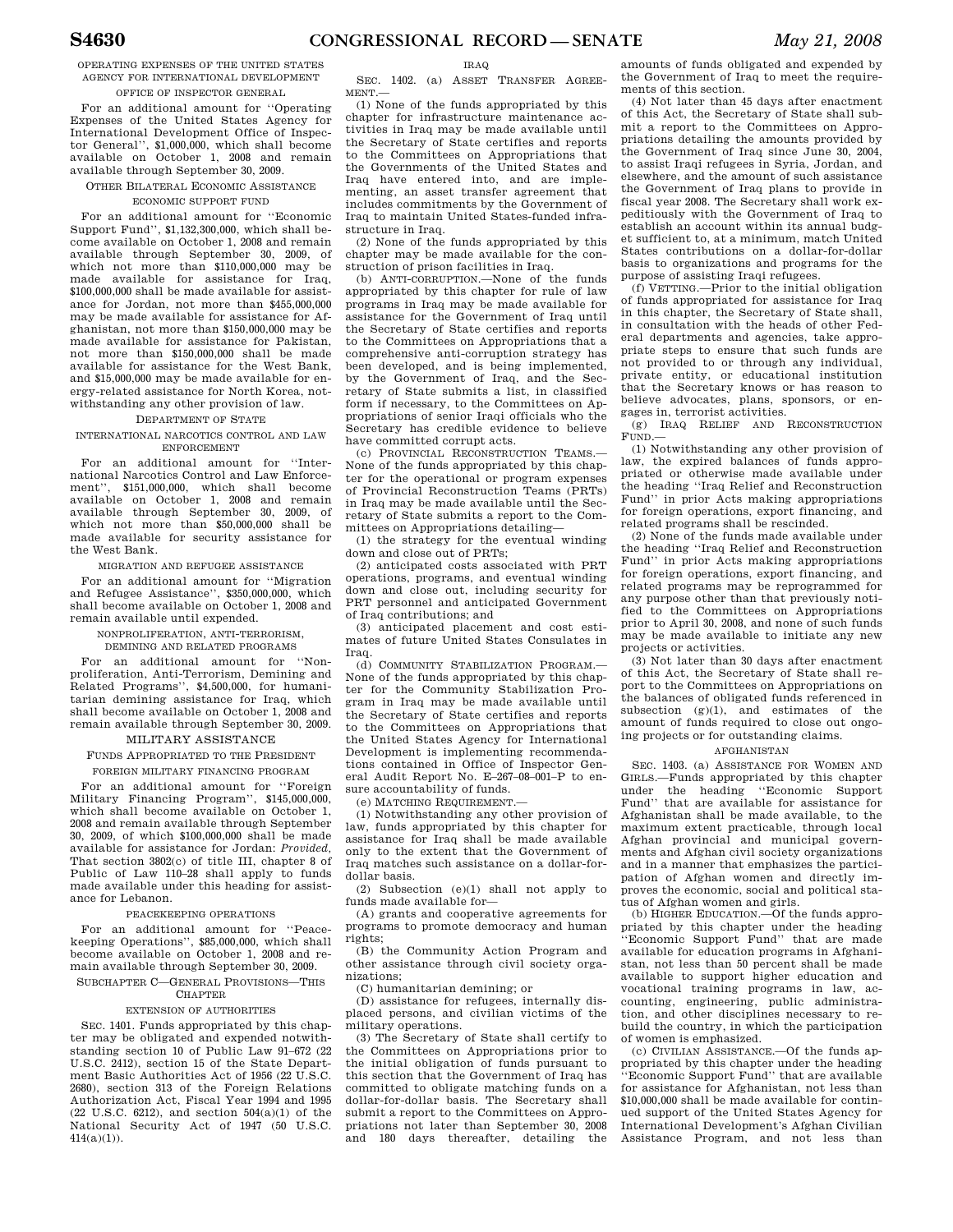\$2,000,000 shall be made available for a United States contribution to the North Atlantic Treaty Organization/International Security Assistance Force Post-Operations Humanitarian Relief Fund.

(d) ANTI-CORRUPTION.—Not later than 90 days after the enactment of this Act, the Secretary of State shall—

(1) submit a report to the Committees on Appropriations on actions being taken by the Government of Afghanistan to combat corruption within the national and provincial governments, including to remove and prosecute officials who have committed corrupt acts;

(2) submit a list to the Committees on Appropriations, in classified form if necessary, of senior Afghan officials who the Secretary has credible evidence to believe have committed corrupt acts; and

(3) certify and report to the Committees on Appropriations that effective mechanisms are in place to ensure that assistance to national government ministries and provincial governments will be properly accounted for. WAIVER OF CERTAIN SANCTIONS AGAINST NORTH KOREA

SEC. 1404. (a) ANNUAL WAIVER AUTHORITY.— (1) IN GENERAL.—Except as provided in subsection (b), the President may waive in whole or in part, with respect to North Korea, the application of any sanction under section 102(b) of the Arms Export Control Act (22 U.S.C. 2799aa–1(b)), for the purpose of—

(A) assisting in the implementation and verification of the compliance by North Korea with its commitment, undertaken in the Joint Statement of September 19, 2005, to abandon all nuclear weapons and existing nuclear programs as part of the verifiable denuclearization of the Korean Peninsula; and

(B) promoting the elimination of the capability of North Korea to develop, deploy, transfer, or maintain weapons of mass destruction and their delivery systems.

(2) DURATION OF WAIVER.—Any waiver issued under this subsection shall expire at the end of the calendar year in which it is issued.

(b) EXCEPTIONS.—

(1) LIMITED EXCEPTION RELATED TO CERTAIN SANCTIONS AND PROHIBITIONS.—The authority under subsection (a) shall not apply with respect to a sanction or prohibition under subparagraph  $(B)$ ,  $(C)$ , or  $(G)$  of section  $102(b)(2)$ of the Arms Export Control Act, unless the President determines and certifies to the appropriate congressional committees that—

(A) all reasonable steps will be taken to assure that the articles or services exported or otherwise provided will not be used to improve the military capabilities of the armed forces of North Korea; and

(B) such waiver is in the national security interests of the United States.

(2) LIMITED EXCEPTION RELATED TO CERTAIN ACTIVITIES.—Unless the President determines and certifies to the appropriate congressional committees that using the authority under subsection (a) is vital to the national security interests of the United States, such authority shall not apply with respect to—

(A) an activity described in subparagraph (A) of section 102(b)(1) of the Arms Export Control Act that occurs after September 19, 2005, and before the date of the enactment of this Act;

(B) an activity described in subparagraph (C) of such section that occurs after September 19, 2005; or

(C) an activity described in subparagraph (D) of such section that occurs after the date of enactment of this Act.

(3) EXCEPTION RELATED TO CERTAIN ACTIVI-TIES OCCURRING AFTER DATE OF ENACTMENT.—

The authority under subsection (a) shall not apply with respect to an activity described in subparagraph  $(A)$  or  $(B)$  of section  $102(b)(1)$ of the Arms Export Control Act that occurs after the date of the enactment of this Act.

(c) NOTIFICATIONS AND REPORTS.-<br>(1) CONGRESSIONAL NOTIFICA

(1) CONGRESSIONAL NOTIFICATION.—The President shall notify the appropriate congressional committees in writing not later than 15 days before exercising the waiver authority under subsection (a).

(2) ANNUAL REPORT.—Not later than January 31, 2009, and annually thereafter, the President shall submit to the appropriate congressional committees a report that—

(A) lists all waivers issued under subsection (a) during the preceding year;

(B) describes in detail the progress that is being made in the implementation of the commitment undertaken by North Korea, in the Joint Statement of September 19, 2005, to abandon all nuclear weapons and existing nuclear programs as part of the verifiable denuclearization of the Korean Peninsula;

(C) discusses specifically any shortcomings in the implementation by North Korea of that commitment; and

(D) lists and describes the progress and shortcomings, in the preceding year, of all other programs promoting the elimination of the capability of North Korea to develop, deploy, transfer, or maintain weapons of mass destruction or their delivery systems.

(d) APPROPRIATE CONGRESSIONAL COMMIT-TEES DEFINED.—In this section, the term ''appropriate congressional committees'' means—

(1) the Committees on Appropriations, Armed Services, and Foreign Relations of the Senate; and

(2) the Committees on Appropriations, Armed Services, and Foreign Affairs of the House of Representatives.

### MEXICO

SEC. 1405. (a) ASSISTANCE FOR MEXICO.—Of the funds appropriated in subchapter A under the heading ''International Narcotics Control and Law Enforcement'', not more than \$350,000,000 may be made available for assistance for Mexico, only to combat drug trafficking and related violence and organized crime, and for judicial reform, anticorruption, and rule of law activities: *Provided,* That none of the funds made available under this section shall be made available for budget support or as cash payments: *Provided further,* That none of the funds made available under this section shall be available for obligation until the Secretary of State determines and reports to the Committees on Appropriations that vetting procedures are in place to ensure that members and units of the Mexican military and police forces that receive assistance pursuant to this section have not been involved in human rights violations or corrupt acts.

(b) ALLOCATION OF FUNDS.—Twenty-five percent of the funds made available by subchapter A for assistance for Mexico under the heading ''International Narcotics Control and Law Enforcement'' may be obligated only after the Secretary of State determines and reports to the Committees on Appropriations that:

(1) The Government of Mexico is—

(A) strengthening the legal authority and independence of the National Human Rights Commission;

(B) establishing police complaints commissions with authority and independence to receive complaints and carry out effective investigations;

(C) establishing an independent mechanism, with representation from civil society, to monitor programs to combat drug trafficking and related violence and organized crime, judicial reform, anti-corruption, and rule of law activities to ensure due process and the protection of freedoms of expression, association, and assembly, and rights of privacy, in accordance with Mexican and international law;

(D) is enforcing the prohibition on the use of testimony obtained through torture or other ill-treatment in violation of Mexican and international law;

(E) is ensuring that the Mexican military justice system is transferring all cases involving allegations of human rights violations by military personnel to civilian prosecutors and judicial authorities, and that the armed forces are fully cooperating with civilian prosecutors and judicial authorities in prosecuting and punishing in civilian courts members of the armed forces who have been credibly alleged to have committed such violations; and

(F) is ensuring that federal and state police forces are fully cooperating with prosecutors and judicial authorities in prosecuting and punishing members of the police forces who have been credibly alleged to have committed violations of human rights.

(2) Civilian prosecutors and judicial authorities are investigating, prosecuting and punishing members of the Mexican military and police forces who have been credibly alleged to have committed human rights violations.

(c) EXCEPTION.—Notwithstanding subsection (b), of the funds made available for assistance for Mexico pursuant to this section, \$3,000,000 shall be made available for technical and other assistance to enable the Government of Mexico to implement a unified national registry of federal, state, and municipal police officers, and \$5,000,000 should be made available to the Bureau of Alcohol, Tobacco, Firearms and Explosives to deploy special agents in Mexico to support Mexican law enforcement agencies in tracing seized firearms and investigating firearms trafficking cases.

(d) REPORT.—The report required in subsection (b) shall include a description of actions taken with respect to each requirement specified in subsection (b) and the cases or issues brought to the attention of the Secretary of State for which the response or action taken has been inadequate.

(e) NOTIFICATION.—Funds made available for Mexico in subchapter A shall be subject to the regular notification procedures of the Committees on Appropriations and section 634A of the Foreign Assistance Act of 1961 (22 U.S.C. 2394–1).

(f) SPENDING PLAN.—Not later than 45 days after the date of the enactment of this Act, the Secretary of State shall submit to the Committees on Appropriations a detailed spending plan for funds appropriated or otherwise made available for Mexico in subchapter A, which shall include a strategy for combating drug trafficking and related violence and organized crime, judicial reform, preventing corruption, and strengthening the rule of law, with concrete goals, actions to be taken, budget proposals, and anticipated results.

(g) CONSULTATION.—Not later than 90 days after the date of the enactment of this Act, and every 120 days thereafter until September 30, 2010, the Secretary of State shall consult with Mexican and internationally recognized human rights organizations on progress in meeting the requirements described in subsection (b).

## CENTRAL AMERICA

SEC. 1406. (a) ASSISTANCE FOR THE COUN-TRIES OF CENTRAL AMERICA.—Of the funds appropriated in subchapter A under the headings ''International Narcotics Control and Law Enforcement'' and ''Economic Support Fund'', not more than \$100,000,000 may be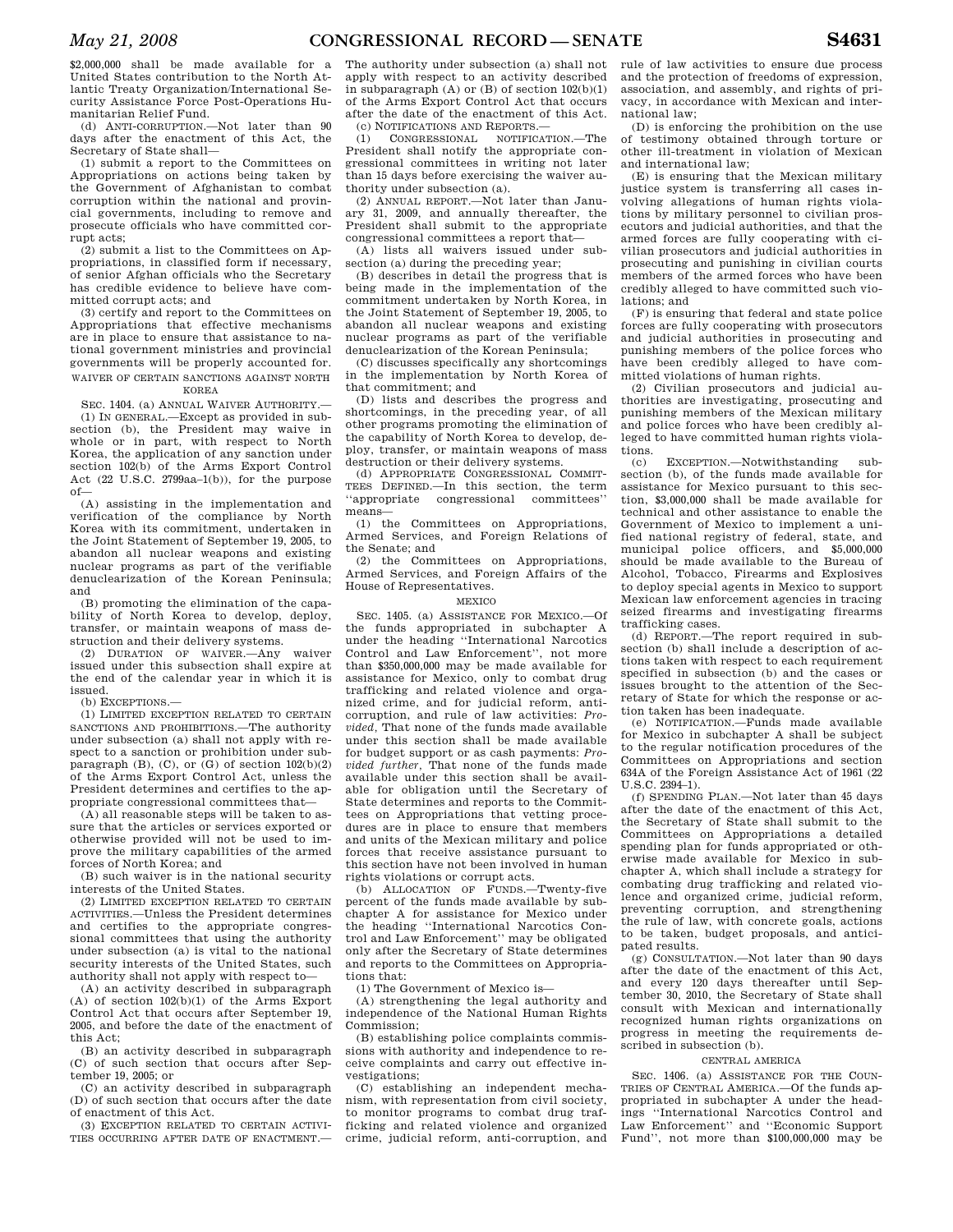made available for assistance for the countries of Central America, Haiti, and the Dominican Republic only to combat drug trafficking and related violence and organized crime, and for judicial reform, anti-corruption, and rule of law activities: *Provided,*  That of the funds appropriated under the<br>heading "Economic Support Fund".  $\mathop{\rm Support}\nolimits$ \$40,000,000 shall be made available through the United States Agency for International Development for an Economic and Social Development Fund for Central America: *Provided further,* That of the funds made available pursuant to this section, \$5,000,000 shall be made available for assistance for Haiti and \$5,000,000 shall be made available for assistance for the Dominican Republic: *Provided further,* That of the funds made available pursuant to this section that are available for assistance for Guatemala, not less than \$1,000,000 shall be made available for a United States contribution to the International Commission Against Impunity in Guatemala: *Provided further,* That none of the funds shall be made available for budget support or as cash payments: *Provided further,* That, with the exception of the first and third provisos in this section, none of the funds shall be available for obligation until the Secretary of State determines and reports to the Committees on Appropriations that vetting procedures are in place to ensure that members and units of the military and police forces of the countries of Central America, Haiti and the Dominican Republic that receive assistance pursuant to this section have not been involved in human rights

violations or corrupt acts. (b) ALLOCATION OF FUNDS.—Twenty-five percent of the funds made available by subchapter A for assistance for the countries of Central America, Haiti and the Dominican Republic under the heading ''International Narcotics Control and Law Enforcement'' may be obligated only after the Secretary of State determines and reports to the Committees on Appropriations that the government of such country is—

(1) establishing a police complaints commission with authority and independence to receive complaints and carry out effective investigations;

(2) implementing reforms to improve the capacity and ensure the independence of the judiciary; and

(3) suspending, prosecuting and punishing members of the military and police forces who have been credibly alleged to have committed violations of human rights and corrupt acts.

(c) REPORT.—The report required in subsection (b) shall include actions taken with respect to each requirement and the cases or issues brought to the attention of the Secretary for which the response or action taken has been inadequate.

(d) NOTIFICATION.—Funds made available for assistance for the countries of Central America, Haiti and the Dominican Republic in subchapter A shall be subject to the regular notification procedures of the Committees on Appropriations and section 634A of the Foreign Assistance Act of 1961 (22 U.S.C. 2394–1).

(e) SPENDING PLAN.—Not later than 45 days after enactment of this Act the Secretary of State shall submit to the Committees on Appropriations a detailed spending plan for funds appropriated or otherwise made available for the countries of Central America, Haiti and the Dominican Republic in subchapter A, which shall include a strategy for combating drug trafficking and related violence and organized crime, judicial reform, preventing corruption, and strengthening the rule of law, with concrete goals, actions to be taken, budget proposals and anticipated results.

(f) CONSULTATION.—Not later than 90 days after the date of enactment of this Act and every 120 days thereafter until September 30, 2010, the Secretary of State shall consult with internationally recognized human rights organizations, and human rights organizations in the countries of Central America, Haiti and the Dominican Republic receiving assistance pursuant to this section, on progress in meeting the requirements described in subsection (b).

(g) DEFINITION.—For the purposes of this section, the term "countries of Central" America'' means Belize, Costa Rica, El Salvador, Guatemala, Honduras, Nicaragua, and Panama.

## TECHNICAL PROVISIONS

SEC. 1407. (a) ADMINISTRATIVE EXPENSES. Of the funds appropriated or otherwise made available under the heading ''Economic Support Fund'' by title III of the Department of State, Foreign Operations, and Related Programs Appropriations Act, 2008 (division J of Public Law 110–161), up to \$7,800,000 may be made available, in addition to amounts otherwise available for such purposes, for administrative expenses of the United States Agency for International Development for alternative development programs in the Andean region of South America. These funds may be used to reimburse funds appropriated under the heading ''Operating Expenses of the United States Agency for International Development'' for obligations incurred for the purposes provided under this section prior to enactment of this Act.<br>(b) AUTHORITY.—Funds appropriated or

 $(b)$  AUTHORITY.—Funds otherwise made available by title III of the Department of State, Foreign Operations, and Related Programs Appropriations Act, 2008 (division J of Public Law 110–161) under the heading ''Economic Support Fund'' that are available for a competitively awarded grant for nuclear security initiatives relating to North Korea shall be made available notwithstanding any other provision of law.

(c) EXTENSION OF AUTHORITY.—Not more than \$1,350,000 of the funds appropriated or otherwise made available under the heading 'Foreign Military Financing Program" by the Department of State, Foreign Operations, and Related Programs Appropriations Act, 2008 (division J of Public Law 110– 161) that were previously transferred to and merged with ''Diplomatic and Consular Programs'' may be made available for any purposes authorized for that account, of which up to \$500,000 shall be made available to increase the capacity of the United States Embassy in Mexico City to vet members and units of Mexican military and police forces that receive assistance made available by this Act and to monitor the uses of such assistance.

(d) REIMBURSEMENTS.—Any agreement for the transfer or allocation of funds appropriated by this Act, or prior Acts, entered into between the United States Agency for International Development and another agency of the United States Government under the authority of section 632(a) of the Foreign Assistance Act of 1961 or any comparable provision of law, shall include the provision of sufficient funds to fully reimburse the United States Agency for International Development for the administrative costs, including the cost of direct hire personnel, incurred in implementing and managing the programs and activities under such transfer or allocation. Such funds transferred or allocated to the United States Agency for International Development for administrative costs shall be transferred to and merged with ''Operating Expenses of the United States Agency for International Development''.

(e) EXCEPTION.—Section 10002 of title X of this Act shall not apply to this section.

(f) SPENDING AUTHORITY.—Funds made available by this chapter may be expended notwithstanding section 699K of the Department of State, Foreign Operations, and Related Programs Appropriations Act, 2008 (division J of Public Law 110–161).

BUYING POWER MAINTENANCE ACCOUNT

(INCLUDING TRANSFER OF FUNDS)

SEC. 1408. (a) Of the funds appropriated under the heading ''Diplomatic and Consular Programs'' and allocated by section 3810 of the U.S. Troop Readiness, Veterans' Care, Katrina Recovery, and Iraq Accountability Appropriations Act, 2007 (Public Law 110–28), \$26,000,000 shall be transferred to and merged with funds in the ''Buying Power Maintenance Account'': *Provided,* That of the funds made available by this chapter up to an additional \$74,000,000 may be transferred to and merged with the ''Buying Power Maintenance Account'', subject to the regular notification procedures of the Committees on Appropriations and in accordance with the procedures in section 34 of the State Department Basic Authorities Act of 1956 (22 U.S.C. 2706). Any funds transferred pursuant to this section shall be available, without fiscal year limitation, pursuant to section 24 of the State Department Basic Authorities Act of 1956 (22 U.S.C. 2696).

(b) Section  $24(b)(7)$  of the State Department Basic Authorities Act of 1956 (22 U.S.C. 2696(b)(7)) is amended by amending subparagraph (D) to read as follows:

''(D) The authorities contained in this paragraph may be exercised only with respect to funds appropriated or otherwise made available after fiscal year 2008.''.

## SERBIA

SEC. 1409. (a) Of the funds made available for assistance for Serbia under the heading ''Assistance for Eastern Europe and the Baltic States'' by title III of the Department of State, Foreign Operations, and Related Programs Appropriations Act, 2008 (division J of Public Law 110–161), an amount equivalent to the costs of damage to the United States Embassy in Belgrade, Serbia, as estimated by the Secretary of State, resulting from the February 21, 2008 attack on such Embassy, shall be transferred to, and merged with, funds provided under the heading ''Embassy Security, Construction, and Maintenance'' to be used for necessary repairs or future construction.

(b) The requirements of subsection (a) shall not apply if the Secretary of State certifies to the Committees on Appropriations that the Government of Serbia has provided full compensation to the Department of State for damages to the United States Embassy in Belgrade, Serbia resulting from the February 21, 2008 attack on such Embassy.

(c) Section 10002 of title X of this Act shall not apply to this section.

### RESCISSIONS

(INCLUDING RESCISSIONS)

SEC. 1410. (a) WORLD FOOD PROGRAM.—

(1) For an additional amount for a contribution to the World Food Program to assist farmers in countries affected by food shortages to increase crop yields, notwithstanding any other provision of law, \$20,000,000, to remain available until expended.

(2) Of the funds appropriated under the heading ''Andean Counterdrug Initiative'' in prior acts making appropriations for foreign operations, export financing, and related programs, \$20,000,000 are rescinded.

(b) SUDAN.—

(1) For an additional amount for ''International Narcotics Control and Law Enforcement'', \$10,000,000, for assistance for Sudan to support formed police units, to remain available until September 30, 2009, and subject to prior consultation with the Committees on Appropriations.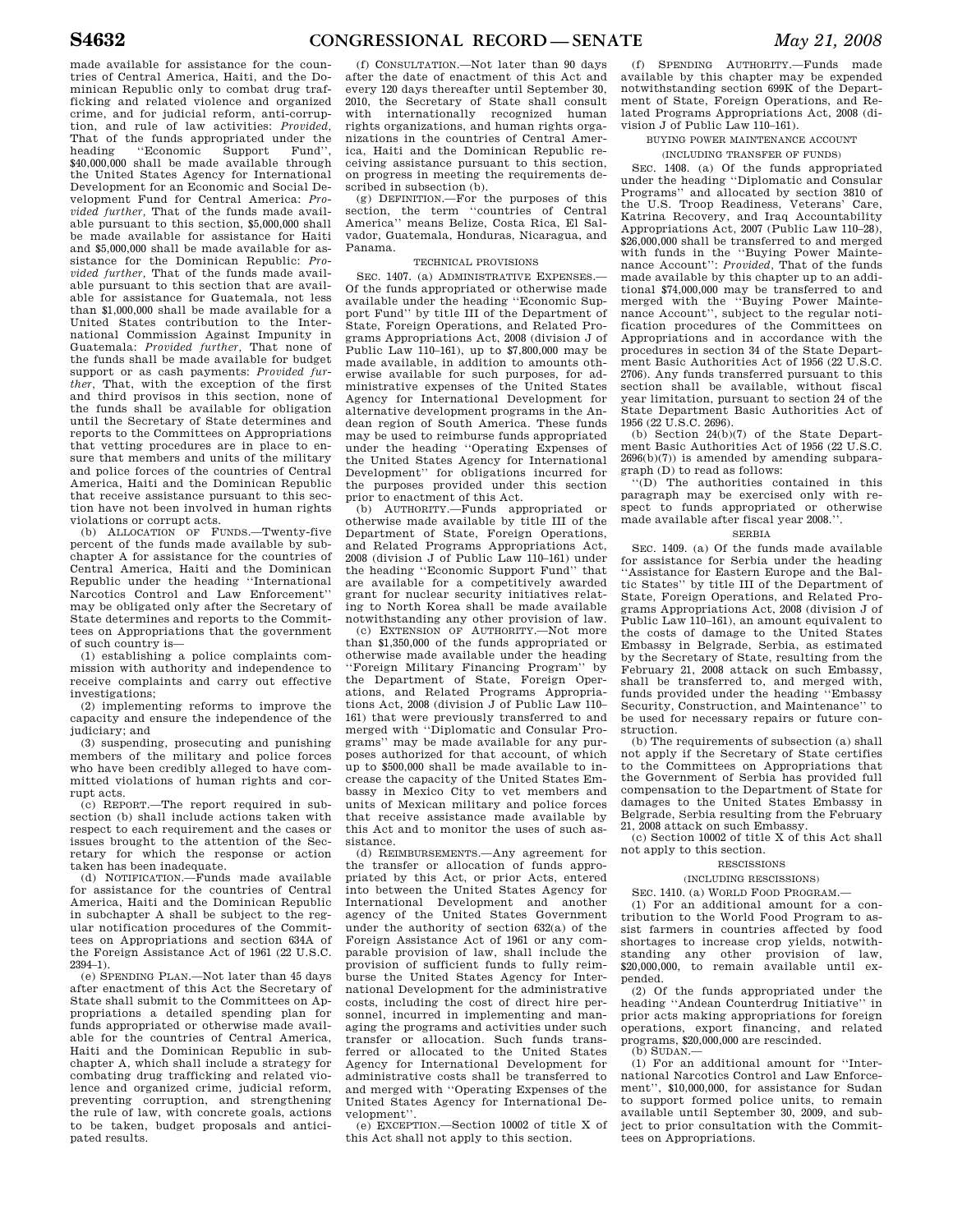(2) Of the funds appropriated under the heading ''International Narcotics Control and Law Enforcement'' in prior acts making appropriations for foreign operations, export financing, and related programs, \$10,000,000 are rescinded.

(c) MEXICO.—Of the unobligated balances of funds appropriated for ''Iraq Relief and Reconstruction Fund'' in prior Acts making appropriations for foreign operations, export financing, and related programs, \$50,000,000 are rescinded, notwithstanding section 1402(g) of this Act.

(d) HORN OF AFRICA.—

(1) For an additional amount for ''Economic Support Fund'', \$40,000,000 for programs to promote development and counter extremism in the Horn of Africa, to be administered by the United States Agency for International Development, and to remain available until September 30, 2009.

(2) Of the unobligated balances of funds appropriated for ''Iraq Relief and Reconstruction Fund'' in prior Acts making appropriations for foreign operations, export financing, and related programs, \$40,000,000 are rescinded, notwithstanding section 1402(g) of this Act.

(e) EXCEPTION.—Section 10002 of title X of this Act shall not apply to subsections (a) and (b) of this section.

#### DARFUR PEACEKEEPING

SEC. 1411. Funds appropriated under the headings ''Foreign Military Financing Program'' and ''Peacekeeping Operations'' by the Department of State, Foreign Operations, and Related Programs Appropriations Act, 2008 (division J of Public Law 110– 161) and by prior Acts making appropriations for foreign operations, export financing, and related programs may be used to transfer or lease helicopters necessary to the operations of the African Union/United Nations peacekeeping operation in Darfur, Sudan, that was established pursuant to United Nations Security Council Resolution 1769. The President may utilize the authority of sections 506 or 516 of the Foreign Assistance Act of 1961 (22 U.S.C. 2318, 2321j) or section 61 of the Arms Export Control Act (22 U.S.C. 2796) in order to effect such transfer or lease, notwithstanding any other provision of law except for sections  $502B(a)$  $(2)$ ,  $620A$  and  $620J$  of the Foreign Assistance Act of 1961 (22 U.S.C.  $2304(a)(2)$ ,  $2371$ ,  $2378d$  and section 40A of the Arms Export Control Act (22 U.S.C. 2780). Any exercise of the authority of section 506 of the Foreign Assistance Act pursuant to this section may include the authority to acquire helicopters by contract.

FOOD SECURITY AND CYCLONE NARGIS RELIEF (INCLUDING RESCISSION OF FUNDS)

SEC. 1412. (a) For an additional amount for<br>International Disaster Assistance''. "International \$225,000,000, to address the international food crisis globally and for assistance for Burma to address the effects of Cyclone Nargis: *Provided*, That not less than \$125,000,000 should be made available for the local or regional purchase and distribution of food to address the international food crisis: *Provided further*, That notwithstanding any other provision of law, none of the funds appropriated under this heading may be made available for assistance for the State Peace and Development Council.

(b) Of the unexpended balances of funds appropriated under the heading ''Millennium Challenge Corporation'' in prior Acts making appropriations for foreign operations, export financing and related programs, \$225,000,000 are rescinded.

(c) Section 10002 of title X of this Act shall not apply to this section.

## SOUTH AFRICA

SEC. 1413. The Secretary of State, after consultation with the Attorney General and

the Secretary of Homeland Security, may determine, in the Secretary's sole and unreviewable discretion considering the foreign policy interests of the United States, that for activities undertaken in opposition to apartheid rule, subsections  $(a)(2)$  and  $(a)(3)(B)$  of 8 U.S.C. 1182, as amended, shall not apply.

#### JORDAN

(INCLUDING RESCISSION OF FUNDS)

SEC. 1414. (a) For an additional amount for ''Economic Support Fund'' for assistance for Jordan, \$100,000,000, to remain available until September 30, 2009.

(b) For an additional amount for ''Foreign Military Financing Program'' for assistance for Jordan, \$200,000,000, to remain available until September 30, 2009.

(c) Of the unexpended balances of funds appropriated under the heading ''Millennium Challenge Corporation'' in prior Acts making appropriations for foreign operations, export financing, and related programs, \$300,000,000 are rescinded.

(d) Section 10002 of title X of this Act shall not apply to this section.

### ALLOCATIONS

SEC. 1415. (a) Funds provided by this chapter for the following accounts shall be made available for programs and countries in the amounts contained in the respective tables included in the explanatory statement accompanying this Act:

''Diplomatic and Consular Programs''.

''Economic Support Fund''.

(b) Any proposed increases or decreases to the amounts contained in such tables in the statement accompanying this Act shall be subject to the regular notification procedures of the Committees on Appropriations and section 634A of the Foreign Assistance Act of 1961.

### REPROGRAMMING AUTHORITY

SEC. 1416. Notwithstanding any other provision of law, to include minimum funding requirements or funding directives, funds made available under the headings ''Development Assistance'' and ''Economic Support Fund'' in prior Acts making appropriations for foreign operations, export financing, and related programs may be made available to address critical food shortages, subject to prior consultation with, and the regular notification procedures of, the Committees on Appropriations.

### SPENDING PLANS AND NOTIFICATION PROCEDURES

SEC. 1417. (a) SUBCHAPTER A SPENDING PLAN.—Not later than 45 days after the enactment of this Act the Secretary of State shall submit to the Committees on Appropriations a report detailing planned expenditures for funds appropriated under the headings in subchapter A, except for funds appropriated under the headings ''International Disaster Assistance'', ''Migration and Refugee Assistance'', and ''United States Emergency Refugee and Migration Assistance Fund'

(b) SUBCHAPTER B SPENDING PLAN.—The Secretary of State shall submit to the Committees on Appropriations not later than November 1, 2008, and prior to the initial obligation of funds, a detailed spending plan for funds appropriated or otherwise made available in subchapter B, except for funds appropriated under the headings ''International Disaster Assistance'', ''Migration and Refugee Assistance'', and ''United States Emergency Refugee and Migration Assistance Fund''.

(c) NOTIFICATION.—Funds made available in this chapter shall be subject to the regular notification procedures of the Committees on Appropriations and section 634A of the Foreign Assistance Act of 1961.

## TERMS AND CONDITIONS

SEC. 1418. Unless otherwise provided for in this Act, funds appropriated, or otherwise made available, by this chapter shall be available under the authorities and conditions provided in the Department of State, Foreign Operations, and Related Programs Appropriations Act, 2008 (division J of Public Law 110–161).

## TITLE II DOMESTIC MATTERS

## CHAPTER 1

## DEPARTMENT OF HEALTH AND HUMAN **SERVICES**

## FOOD AND DRUG ADMINISTRATION

SALARIES AND EXPENSES

For an additional amount for salaries and expenses of the Food and Drug Administration, \$265,000,000, to remain available until September 30, 2009: *Provided,* That of the amount provided: (1) \$119,000,000 shall be for the Center for Food Safety and Applied Nutrition and related field activities in the Office of Regulatory Affairs; (2) \$48,500,000 shall be for the Center for Drug Evaluation and Research and related field activities in the Office of Regulatory Affairs; (3) \$23,500,000 shall be for the Center for Biologics Evaluation and Research and related field activities in the Office of Regulatory Affairs; (4) \$10,700,000 shall be for the Center for Veterinary Medicine and related field activities in the Office of Regulatory Affairs; (5) \$35,500,000 shall be for the Center for Devices and Radiological Health and related field activities in the Office of Regulatory Affairs; (6) \$6,000,000 shall be for the National Center for Toxicological Research; and (7) \$21,800,000 shall be for other activities, including the Office of the Commissioner, the Office of Scientific and Medical Programs; the Office of Policy, Planning and Preparedness; the Office of International and Special Programs; the Office of Operations; and central services for these offices.

### BUILDINGS AND FACILITIES

For an additional amount for plans, construction, repair, improvement, extension, alteration, and purchase of fixed equipment or facilities of or used by the Food and Drug Administration, where not otherwise provided, \$10,000,000, to remain available until expended.

## CHAPTER 2 DEPARTMENT OF COMMERCE BUREAU OF THE CENSUS

# PERIODIC CENSUSES AND PROGRAMS

For an additional amount for ''Periodic Censuses and Programs'', \$210,000,000, to remain available until expended, for necessary expenses related to the 2010 Decennial Census: *Provided,* That not less than \$3,000,000 shall be transferred to the ''Office of Inspector General'' at the Department of Commerce for necessary expenses associated with oversight activities of the 2010 Decennial Census: *Provided further,* That \$1,000,000 shall be used only for a reimbursable agreement with the Defense Contract Management Agency to provide continuing contract management oversight of the 2010 Decennial Census.

## DEPARTMENT OF JUSTICE UNITED STATES MARSHALS SERVICE

### SALARIES AND EXPENSES

For an additional amount for ''Salaries and Expenses'', \$50,000,000, to remain available until September 30, 2009, for the United States Marshals Service to implement and enforce the Adam Walsh Child Protection and Safety Act (Public Law 109–248) to track down and arrest non-compliant sex offenders.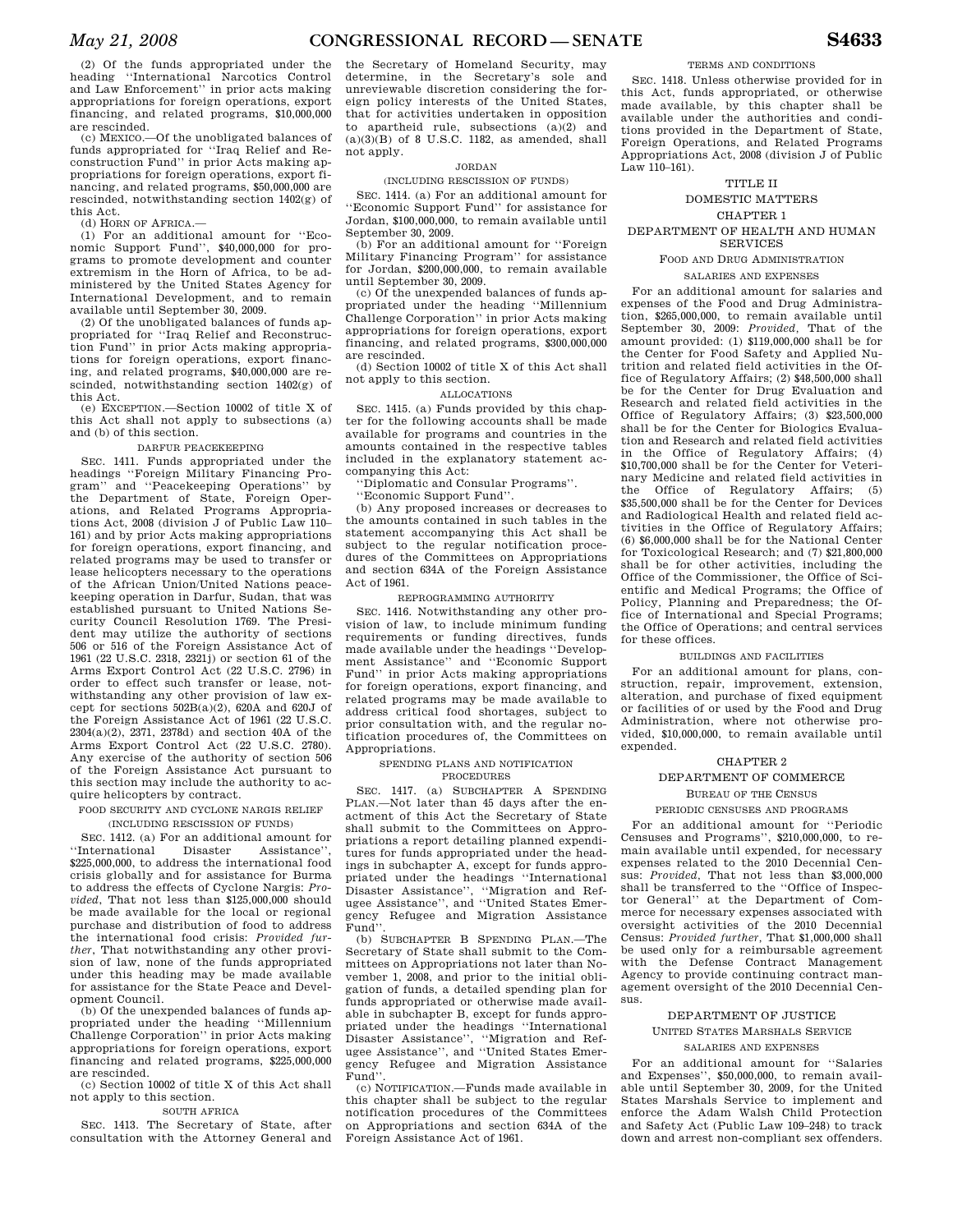## FEDERAL PRISON SYSTEM SALARIES AND EXPENSES

For an additional amount for ''Salaries and Expenses'', \$178,000,000, to remain available until September 30, 2008.

### OFFICE OF JUSTICE PROGRAMS STATE AND LOCAL LAW ENFORCEMENT ASSISTANCE

For an additional amount for the Edward Byrne Memorial Justice Assistance Grant program as authorized by subpart 1 of part E of title I of Omnibus Crime Control and Safe Street Act of 1968 (''1968 Act''), (except that section 1001(c), and the special rules for Puerto Rico under section 505(g), of the 1968 Act, shall not apply for purposes of this Act), \$490,000,000, to remain available until September 30, 2008.

For an additional amount for "State and<br>ocal Law Enforcement Assistance". Local Law Enforcement Assistance' \$100,000,000 for competitive grants, to remain available until expended, to provide assistance and equipment to local law enforcement along the Southern border and in High-Intensity Drug Trafficking Areas to combat criminal narcotic activity stemming from the Southern border, of which \$10,000,000 shall be for the ATF Project Gunrunner.

## **SCIENCE**

### NATIONAL AERONAUTICS AND SPACE ADMINISTRATION RETURN TO FLIGHT

For necessary expenses, not otherwise provided for, in carrying out return to flight activities associated with the space shuttle and activities from which funds were transferred to accommodate return to flight activities, \$200,000,000, to remain available until September 30, 2009 with such sums as determined by the Administrator of the National Aeronautics and Space Administration as available for transfer to and ''Science, Aeronautics, Exploration'', and ''Exploration Capabilities'' for restoration of funds previously reallocated to meet return to flight activities.

## NATIONAL SCIENCE FOUNDATION

## RESEARCH AND RELATED ACTIVITIES

For additional expenses in carrying out the National Science Foundation Act of 1950, as amended (42 U.S.C. 1861–1875), \$150,000,000, to remain available until September 30, 2009.

## EDUCATION AND HUMAN RESOURCES

For additional expenses in carrying out science and engineering education and human resources programs and activities pursuant to the National Science Foundation Act of 1950, as amended (42 U.S.C. 1861– 1875), \$50,000,000, to remain available until September 30, 2009.

## GENERAL PROVISION—THIS CHAPTER

SEC. 2201. (a) Section 3008(a) of the Digital Television Transition and Public Safety Act of 2005 is amended—

(1) by inserting ''(1) IN GENERAL.—'' before ''The Assistant Secretary''; and

(2) by adding at the end thereof the following:

''(2) USE OF FUNDS.—As soon as practicable after the date of enactment of this Act, the Assistant Secretary shall make a determination, which the Assistant Secretary may adjust from time to time, with respect to whether the full amount provided under paragraph (1) will be needed for payments under that paragraph. If the Assistant Secretary determines that the full amount will not be needed for payments authorized by paragraph (1), the Assistant Secretary may use the remaining amount for consumer education and technical assistance regarding the digital television transition and the availability of the digital-to-analog converter box program (in addition to any

amounts expended for such purpose under 3005(c)(2)(A) of this title), including partnering with, providing grants to, and contracting with non-profit organizations or public interest groups in achieving these efforts. If the Assistant Secretary initiates such an education program, the Assistant Secretary shall develop a plan to address the educational and technical assistance needs of vulnerable populations, such as senior citizens, individuals residing in rural and remote areas, and minorities, including, where appropriate, education plans focusing on the need for analog pass-through digital converter boxes in areas served by low power or translator stations, and shall consider the speed with which these objectives can be accomplished to the greatest public benefit.'

(b) Section 3009(a) of the Deficit Reduction Act of 2005 (Public Law 109–171) is amended—<br>(1) by striking "fiscal year 2009" and in- $(1)$  by striking "fiscal year 2009"

serting ''fiscal years 2009 through 2012''; and (2) by striking ''no earlier than October 1, 2010'' and inserting ''on or after February 18,  $2009$ 

## CHAPTER 3

## DEPARTMENT OF ENERGY

NON-DEFENSE ENVIRONMENTAL CLEANUP For an additional amount for ''Non-De-

fense Environmental Cleanup'', \$5,000,000, to remain available until expended. URANIUM ENRICHMENT DECONTAMINATION AND

# DECOMMISSIONING FUND

For an additional amount for ''Uranium Enrichment Decontamination and Decommissioning Fund'', \$52,000,000, to remain available until expended.

#### **SCIENCE**

For an additional amount for ''Science'', \$100,000,000, to remain available until expended.

### ENVIRONMENTAL AND OTHER DEFENSE **ACTIVITIES**

DEFENSE ENVIRONMENTAL CLEANUP

For an additional amount for ''Defense Environmental Cleanup'', \$243,000,000, to remain available until expended.

## GENERAL PROVISIONS—THIS CHAPTER

SEC. 2301. (a) Subject to subsection (b), the Secretary of Energy shall continue the cooperative agreement numbered DE–FC 26– 06NT42073, as in effect on the date of enactment of this Act, through March 30, 2009.

(b) During the period beginning on the date of enactment of this Act and ending on March 30, 2009—

(1) the agreement described in subsection (a) may not be terminated except by the mutual consent of the parties to the agreement; and

(2) funds may be expended under the agreement only to complete and provide information and documentation to the Department of Energy.

SEC. 2302. INCENTIVES FOR ADDITIONAL DOWNBLENDING OF HIGHLY ENRICHED URANIUM BY THE RUSSIAN FEDERATION. The USEC Privatization Act (42 U.S.C. 2297h et seq.) is amended—

(1) in section 3102, by striking ''For purposes'' and inserting ''Except as provided in section 3112A, for purposes":

(2) in section 3112(a), by striking ''The Secretary'' and inserting ''Except as provided in section 3112A(d), the Secretary''; and

(3) by inserting after section 3112 the following:<br>"SEC. 3112A.

## **''SEC. 3112A. INCENTIVES FOR ADDITIONAL DOWNBLENDING OF HIGHLY EN-RICHED URANIUM BY THE RUSSIAN FEDERATION.**

''(a) DEFINITIONS.—In this section:

''(1) COMPLETION OF THE RUSSIAN HEU AGREEMENT.—The term 'completion of the Russian HEU Agreement' means the impor-

tation into the United States from the Russian Federation pursuant to the Russian HEU Agreement of uranium derived from the downblending of not less than 500 metric tons of highly enriched uranium of weapons origin.

''(2) DOWNBLENDING.—The term 'downblending' means processing highly enriched uranium into a uranium product in any form in which the uranium contains less than 20 percent uranium-235.

''(3) HIGHLY ENRICHED URANIUM.—The term 'highly enriched uranium' has the meaning given that term in section 3102(4).

''(4) HIGHLY ENRICHED URANIUM OF WEAPONS ORIGIN.—The term 'highly enriched uranium of weapons origin' means highly enriched uranium that—

''(A) contains 90 percent or more uranium-235; and

''(B) is verified by the Secretary of Energy to be of weapons origin.

''(5) LOW-ENRICHED URANIUM.—The term 'low-enriched uranium' means a uranium product in any form, including uranium hexafluoride (UF<sub>6</sub>) and uranium oxide (UO<sub>2</sub>), in which the uranium contains less than 20 percent uranium-235, without regard to whether the uranium is incorporated into fuel rods or complete fuel assemblies.

''(6) RUSSIAN HEU AGREEMENT.—The term 'Russian HEU Agreement' has the meaning given that term in section 3102(11).

''(7) URANIUM-235.—The term 'uranium-235' means the isotope 235U.

''(b) STATEMENT OF POLICY.—It is the policy of the United States to support the continued downblending of highly enriched uranium of weapons origin in the Russian Federation in order to protect the essential security interests of the United States with respect to the nonproliferation of nuclear weapons.

''(c) PROMOTION OF DOWNBLENDING OF RUS-SIAN HIGHLY ENRICHED URANIUM.—

''(1) INCENTIVES FOR THE COMPLETION OF THE RUSSIAN HEU AGREEMENT.—Prior to the completion of the Russian HEU Agreement, the importation into the United States of lowenriched uranium, including low-enriched uranium obtained under contracts for separative work units, that is produced in the Russian Federation and is not imported pursuant to the Russian HEU Agreement may not exceed the following amounts:

'(A) In each of the calendar years 2008 and 2009, not more than 22,500 kilograms.

''(B) In each of the calendar years 2010 and 2011, not more than 45,000 kilograms.

''(C) In calendar year 2012 and each calendar year thereafter through the calendar year of the completion of the Russian HEU Agreement, not more than 67,500 kilograms.

''(2) INCENTIVES TO CONTINUE DOWNBLENDING RUSSIAN HIGHLY ENRICHED URANIUM AFTER THE COMPLETION OF THE RUSSIAN HEU AGREE-MENT.—

''(A) IN GENERAL.—In each calendar year beginning after the calendar year of the completion of the Russian HEU Agreement and before the termination date described in paragraph (8), the importation into the United States of low-enriched uranium, including low-enriched uranium obtained under contracts for separative work units, that is produced in the Russian Federation, whether or not such low-enriched uranium is derived from highly enriched uranium of weapons origin, may not exceed 400,000 kilograms.

''(B) ADDITIONAL IMPORTS.—

''(i) IN GENERAL.—In addition to the amount authorized to be imported under subparagraph (A) and except as provided in clause (ii), 20 kilograms of low-enriched uranium, whether or not such low-enriched uranium is derived from highly enriched uranium of weapons origin, may be imported for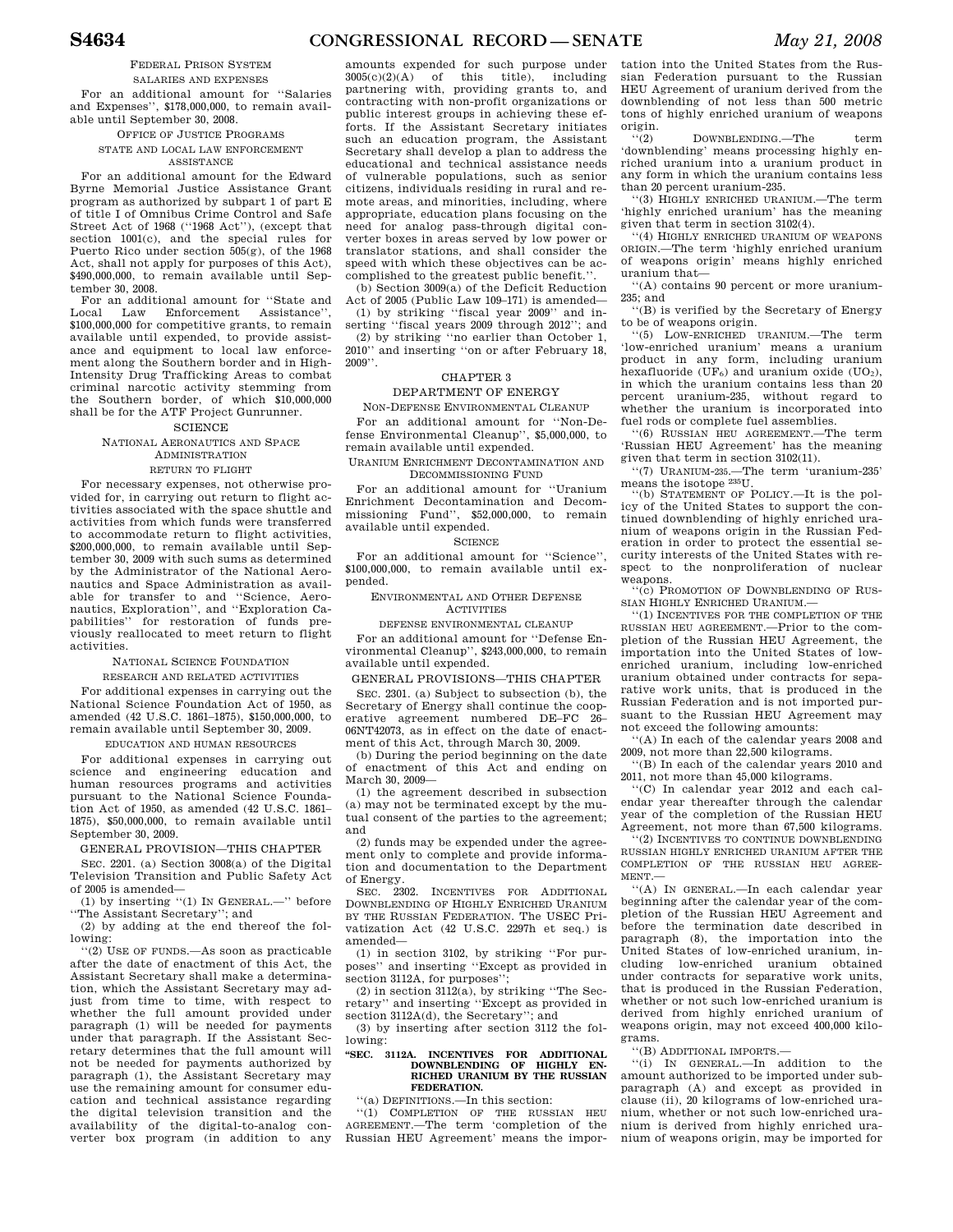every 3 kilograms of Russian highly enriched uranium of weapons origin that was downblended in the preceding calendar year, subject to the verification of the Secretary of Energy under paragraph (10).

'(ii) MAXIMUM ANNUAL IMPORTS.-Not more than 200,000 kilograms of low-enriched uranium may be imported in a calendar year under clause (i).

''(3) EXCEPTION WITH RESPECT TO INITIAL CORES.—The import limitations described in paragraphs  $(1)$  and  $(2)$  shall not apply to lowenriched uranium produced in the Russian Federation that is imported into the United States for use in the initial core of a new nuclear reactor.

''(4) ANNUAL ADJUSTMENT.—

''(A) IN GENERAL.—Beginning in the second calendar year after the calendar year of the completion of the Russian HEU Agreement, the Secretary of Energy shall increase or decrease the amount of low-enriched uranium that may be imported in a calendar year under paragraph (2) (including the amount of low-enriched uranium that may be imported for each kilogram of highly enriched uranium downblended under paragraph (2)(B)(i)) by a percentage equal to the percentage increase or decrease, as the case may be, in the average amount of uranium loaded into nuclear power reactors in the United States in the most recent 3-calendar-year period for which data are available, as reported by the Energy Information Administration of the Department of Energy, compared to the average amount of uranium loaded into such reactors during the 3-calendar-year period beginning on January 1, 2011, as reported by the Energy Information Administration.

''(B) PUBLICATION OF ADJUSTMENTS.—As soon as practicable, but not later than July 31 of each calendar year, the Secretary of Energy shall publish in the Federal Register the amount of low-enriched uranium that may be imported in the current calendar year after the adjustment under subparagraph (A).

''(5) AUTHORITY FOR ADDITIONAL ADJUST-MENT.—In addition to the annual adjustment under paragraph (4), the Secretary of Commerce may adjust the import limitations under paragraph (2)(A) for a calendar year if the Secretary—

''(A) in consultation with the Secretary of Energy, determines that the available supply of low-enriched uranium from the Russian Federation and the available stockpiles of uranium of the Department of Energy are insufficient to meet demand in the United States in the following calendar year; and

''(B) notifies Congress of the adjustment not less than 45 days before making the adjustment.

''(6) EQUIVALENT QUANTITIES OF LOW-EN-RICHED URANIUM IMPORTS.—

''(A) IN GENERAL.—The import limitations described in paragraphs (1) and (2) are expressed in terms of uranium containing 4.4 percent uranium-235 and a tails assay of 0.3 percent.

''(B) ADJUSTMENT FOR OTHER URANIUM.—Imports of low-enriched uranium under paragraphs (1) and (2) shall count against the import limitations described in such paragraphs in amounts calculated as the quantity of low-enriched uranium containing 4.4 percent uranium-235 necessary to equal the total amount of uranium-235 contained in such imports.

''(7) DOWNBLENDING OF OTHER HIGHLY EN-RICHED URANIUM.—

''(A) IN GENERAL.—The downblending of highly enriched uranium not of weapons origin may be counted for purposes of paragraph  $(2)(B)$  or  $(8)(B)$ , subject to verification under paragraph (10), if the Secretary of Energy determines that the highly enriched uranium to be downblended poses a risk to the national security of the United States.

''(B) EQUIVALENT QUANTITIES OF HIGHLY EN-RICHED URANIUM.—For purposes of determining the additional low-enriched uranium imports allowed under paragraph (2)(B) and for purposes of paragraph (8)(B), highly enriched uranium not of weapons origin downblended pursuant to subparagraph (A) shall count as downblended highly enriched uranium of weapons origin in amounts calculated as the quantity of highly enriched uranium containing 90 percent uranium-235 necessary to equal the total amount of uranium-235 contained in the highly enriched uranium not of weapons origin downblended pursuant to subparagraph (A).

''(8) TERMINATION OF IMPORT RESTRICTIONS AFTER DOWNBLENDING OF AN ADDITIONAL 300 METRIC TONS OF HIGHLY ENRICHED URANIUM.— The provisions of this subsection shall terminate on the later of—

''(A) December 31, 2020; or

''(B) the date on which the Secretary of Energy certifies to Congress that, after the completion of the Russian HEU Agreement, not less than an additional 300 metric tons of Russian highly enriched uranium of weapons origin have been downblended.

''(9) SPECIAL RULE IF IMPORTATION UNDER RUSSIAN HEU AGREEMENT TERMINATES EARLY.—Notwithstanding any other provision of law, no low-enriched uranium produced in the Russian Federation that is not derived from highly enriched uranium of weapons origin, including low-enriched uranium obtained under contracts for separative work units, may be imported into the United States if, before the completion of the Russian HEU Agreement, the Secretary of Energy determines that the Russian Federation has taken deliberate action to disrupt or halt the importation into the United States of low-enriched uranium under the Russian HEU Agreement.

''(10) TECHNICAL VERIFICATIONS BY SEC-RETARY OF ENERGY.—

''(A) IN GENERAL.—The Secretary of Energy shall verify the origin, quantity, and uranium-235 content of the highly enriched uranium downblended for purposes of paragraphs (2)(B), (7), and (8)(B).

''(B) METHODS OF VERIFICATION.—In conducting the verification required under subparagraph (A), the Secretary of Energy shall employ the transparency measures provided for in the Russian HEU Agreement for monitoring the downblending of Russian highly enriched uranium of weapons origin and such other methods as the Secretary determines appropriate.

''(11) ENFORCEMENT OF IMPORT LIMITA-TIONS.—The Secretary of Commerce shall be responsible for enforcing the import limitations imposed under this subsection and shall enforce such import limitations in a manner that imposes a minimal burden on the commercial nuclear industry.

''(12) EFFECT ON OTHER AGREEMENTS.—

''(A) RUSSIAN HEU AGREEMENT.—Nothing in this section shall be construed to modify the terms of the Russian HEU Agreement, including the provisions of the Agreement relating to the amount of low-enriched uranium that may be imported into the United States.

''(B) OTHER AGREEMENTS.—If a provision of any agreement between the United States and the Russian Federation, other than the Russian HEU Agreement, relating to the importation of low-enriched uranium into the United States conflicts with a provision of this section, the provision of this section shall supersede the provision of the agreement to the extent of the conflict.

'(d) DOWNBLENDING OF HIGHLY ENRICHED URANIUM IN THE UNITED STATES.—The Secretary of Energy may sell uranium in the jurisdiction of the Secretary, including downblended highly enriched uranium, at fair market value to a licensed operator of a nuclear reactor in the United States—

''(1) in the event of a disruption in the nuclear fuel supply in the United States; or

''(2) after a determination of the Secretary under subsection (c)(9) that the Russian Federation has taken deliberate action to disrupt or halt the importation into the United States of low-enriched uranium under the Russian HEU Agreement.''.

## CHAPTER 4

## GENERAL PROVISIONS—THIS CHAPTER

SEC. 2401. VETERANS BUSINESS RESOURCE CENTERS. There are appropriated, out of any money in the Treasury not otherwise appropriated, for the fiscal year ending September 30, 2008, \$600,000 for the ''Salaries and Expenses'' account of the Small Business Administration, for grants in the amount of \$200,000 to veterans business resource centers that received grants from the National Veterans Business Development Corporation in fiscal years 2006 and 2007.

SEC. 2402. (A) IN GENERAL.—Section 604(a)(5) of title 28, United States Code, is amended by inserting after ''hold office dur-ing good behavior,'' the following: ''bankruptcy judges appointed under chapter 6 of title 28; territorial district court judges appointed under section 24 of the Organic Act of Guam (48 U.S.C. 1424b), section 1(b) of the Act of November 8, 1977 (48 U.S.C. 1821), or section 24(a) of the Revised Organic Act of the Virgin Islands (48 U.S.C. 1614(a)); bankruptcy judges retired under section 377 of title 28; and judges retired under section 373 of title 28,''.

(b) CONSTRUCTION.—For purposes of construing and applying chapter 87 of title 5, United States Code, including any adjustment of insurance rates by regulation or otherwise, the following categories of judicial officers shall be deemed to be judges of the United States as described under section 8701 of title 5, United States Code:

(1) Bankruptcy judges appointed under chapter 6 of title 28, United States Code.

(2) Territorial district court judges appointed under section 24 of the Organic Act of Guam (48 U.S.C. 1424b), section 1(b) of the Act of November 8, 1977 (48 U.S.C. 1821), or section 24(a) of the Revised Organic Act of the Virgin Islands (48 U.S.C.  $1614(a)$ ).

(3) Bankruptcy judges retired under section 377 of title 28, United States Code.

(4) Judges retired under section 373 of title 28, United States Code.

(c) EFFECTIVE DATE.—Subsection (b) and the amendment made by subsection (a) shall apply with respect to any payment made on or after the first day of the first applicable pay period beginning on or after the date of enactment of Public Law No. 110–177.

SEC. 2403. Life Insurance for Tax Court Judges Age 65 or Over. (a) IN GENERAL.—Section 7472 of the Internal Revenue Code of 1986 is amended by inserting after the word ''imposed'' where it appears in the second sentence the following phrase: ''after April 24, 1999, that is incurred''.

(b) EFFECTIVE DATE.—This amendment shall take effect as if included in the amendment made by section 852 of the Pension Protection Act of 2006.

## CHAPTER 5

## GENERAL PROVISION—THIS CHAPTER

SEC. 2501. SECURE RURAL SCHOOLS ACT AMENDMENT. (a) For fiscal year 2008, payments shall be made from any revenues, fees, penalties, or miscellaneous receipts described in sections  $102(b)(3)$  and  $103(b)(2)$  of the Secure Rural Schools and Community Self-Determination Act of 2000 (Public Law 106–393; 16 U.S.C. 500 note), not to exceed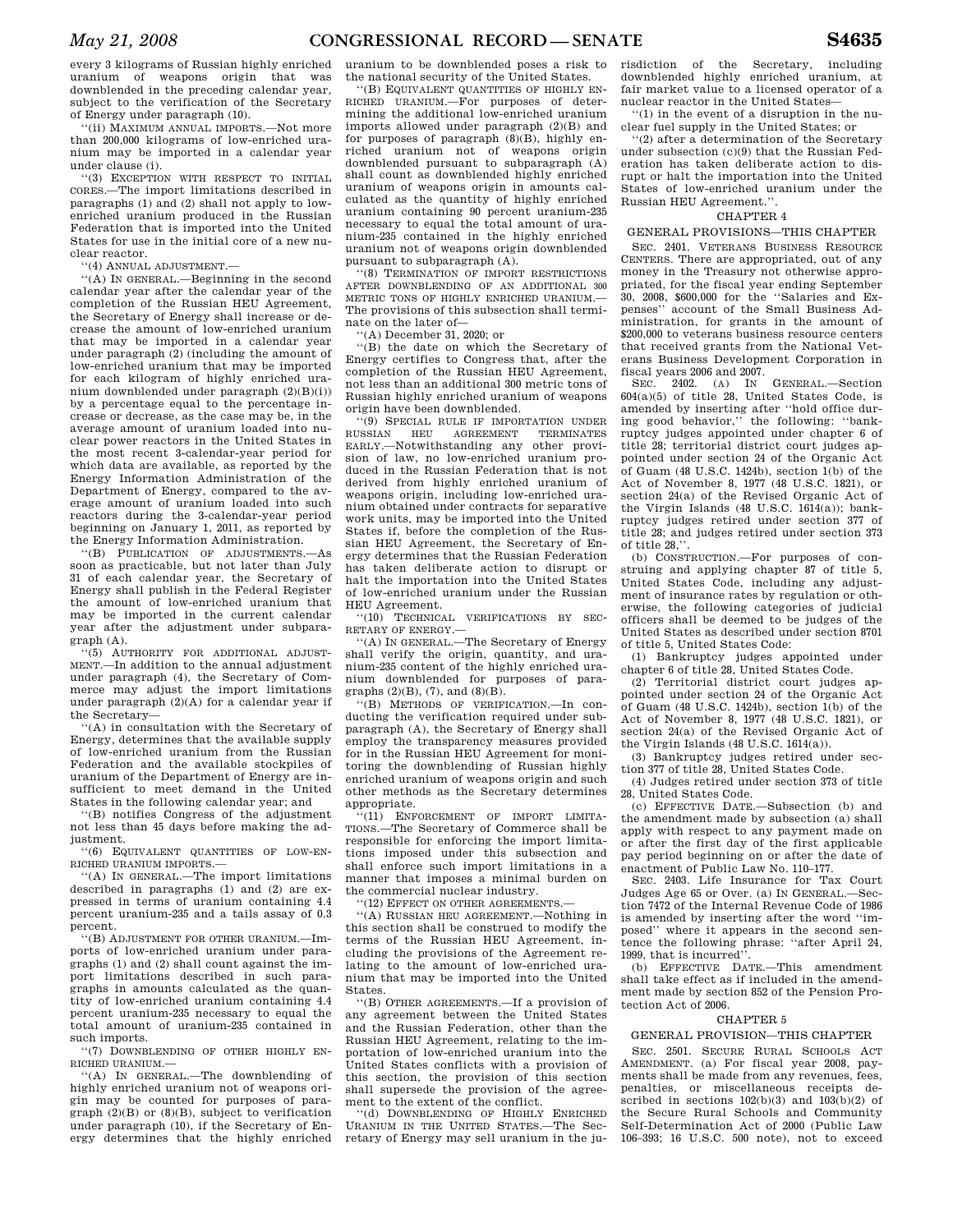\$100,000,000, and the payments shall be made, to the maximum extent practicable, in the same amounts, for the same purposes, and in the same manner as were made to States and counties in 2006 under that Act.

(b) There is appropriated  $$400,000,000$ , to remain available until December 31, 2008, to be used to cover any shortfall for payments made under this section from funds not otherwise appropriated.

(c) Titles II and III of Public Law 106–393 are amended, effective September 30, 2006, by striking ''2007'' and ''2008'' each place they appear and inserting ''2008'' and ''2009'', respectively.

#### CHAPTER 6

## DEPARTMENT OF LABOR

## EMPLOYMENT AND TRAINING ADMINISTRATION STATE UNEMPLOYMENT INSURANCE AND

EMPLOYMENT SERVICE OPERATIONS

For an additional amount for ''State Unemployment Insurance and Employment Service Operations'' for grants to the States for the administration of State unemployment insurance, \$110,000,000, which may be expended from the Employment Security Administration Account in the Unemployment Trust Fund, to be used for unemployment insurance workloads experienced by the States through September 30, 2008, which shall be available for Federal obligation through December 31, 2008.

### DEPARTMENT OF HEALTH AND HUMAN SERVICES

### CENTERS FOR DISEASE CONTROL AND PREVENTION

DISEASE CONTROL, RESEARCH, AND TRAINING For an additional amount for ''Disease Control, Research, and Training'', \$26,000,000, for the prevention of and response to medical errors including research, education and outreach activities; of which no less than \$5,000,000 shall be for responding to outbreaks of communicable diseases related to the re-use of syringes in outpatient clinics, including reimbursement of local health departments for testing and genetic sequencing of persons potentially exposed.

### NATIONAL INSTITUTES OF HEALTH

OFFICE OF THE DIRECTOR

#### (INCLUDING TRANSFER OF FUNDS)

For an additional amount for ''Office of the Director, National Institutes of Health'', \$400,000,000, which shall be used to support additional scientific research in the Institutes and Centers of the National Institutes of Health: *Provided,* That these funds are to be transferred to the Institutes and Centers on a pro-rata basis: *Provided further,* That funds transferred shall be merged with and be available for the same purposes and for the same time period as the appropriation or fund to which transferred: *Provided further,*  That this transfer authority is in addition to any other transfer authority available to the National Institutes of Health: *Provided further,* That none of these funds are to be transferred to the Buildings and Facilities appropriation, the Center for Scientific Review, the Center for Information Technology, the Clinical Center, the Global Fund for HIV/AIDS, Tuberculosis and Malaria, and the Office of the Director except for the NIH Common Fund within the Office of the Director, which shall receive its pro-rata share of the increase.

### GENERAL PROVISIONS—THIS CHAPTER

SEC. 2601. (a) In addition to amounts otherwise made available for fiscal year 2008, there are appropriated, out of any money in the Treasury not otherwise appropriated—

(1) \$500,000,000 for fiscal year 2008, for making payments under subsections (a) through (d) of section 2604 of the Low-Income Home Energy Assistance Act of 1981 (42 U.S.C. 8623); and

(2) \$500,000,000 for fiscal year 2008, for making allotments under section 2604(e) of the Low-Income Home Energy Assistance Act of 1981 (42 U.S.C. 8623(e)) that are made in such a manner as to ensure that each State's allotment percentage is the percentage the State would receive of funds allotted under section 2604(a) of such Act (42 U.S.C. 8623(a)), if the total amount appropriated for fiscal year 2008 and available to carry out such section 2604(a) had been less than \$1,975,000,000.

(b) Funds appropriated under subsection (a)(2), and funds appropriated (but not obligated) prior to the date of enactment of this Act for making payments under section 2604(e) of such Act (42 U.S.C. 8623(e)), shall be released to States not later than 30 days after the date of enactment of this Act.

SEC. 2602. REPORT ON THE IMPACT OF PAST AND FUTURE MINIMUM WAGE INCREASES. (a) IN GENERAL.—Section 8104 of the U.S. Troop Readiness, Veterans' Care, Katrina Recovery, and Iraq Accountability Appropriations Act, 2007 (Public Law 110–28; 121 Stat. 189) is amended to read as follows:

#### **''SEC. 8104. REPORT ON THE IMPACT OF PAST AND FUTURE MINIMUM WAGE IN-CREASES.**

''(a) STUDY.—Beginning on the date that is 60 days after the date of enactment of this Act, and every year thereafter until the minimum wage in the respective territory is \$7.25 per hour, the Government Accountability Office shall conduct a study to—

''(1) assess the impact of the minimum wage increases that occurred in American Samoa and the Commonwealth of the Northern Mariana Islands in 2007 and 2008, as required under Public Law 110–28, on the rates of employment and the living standards of workers, with full consideration of the other factors that impact rates of employment and the living standards of workers such as inflation in the cost of food, energy, and other commodities; and

''(2) estimate the impact of any further wage increases on rates of employment and the living standards of workers in American Samoa and the Commonwealth of the Northern Mariana Islands, with full consideration of the other factors that may impact the rates of employment and the living standards of workers, including assessing how the profitability of major private sector firms may be impacted by wage increases in comparison to other factors such as energy costs and the value of tax benefits.

''(b) REPORT.—No earlier than March 15, 2009, and not later than April 15, 2009, the Government Accountability Office shall transmit its first report to Congress concerning the findings of the study required under subsection (a). The Government Accountability Office shall transmit any subsequent reports to Congress concerning the findings of a study required by subsection (a) between March 15 and April 15 of each year.

''(c) ECONOMIC INFORMATION.—To provide sufficient economic data for the conduct of the study under subsection (a)—

''(1) the Department of Labor shall include and separately report on American Samoa and the Commonwealth of the Northern Mariana Islands in its household surveys and establishment surveys;

''(2) the Bureau of Economic Analysis of the Department of Commerce shall include and separately report on American Samoa and the Commonwealth of the Northern Mariana Islands in its gross domestic product data; and

''(3) the Bureau of the Census of the Department of Commerce shall include and separately report on American Samoa and the Commonwealth of the Northern Mariana Islands in its population estimates and demographic profiles from the American Community Survey, with the same regularity and to the same ex-

tent as the Department or each Bureau collects and reports such data for the 50 States. In the event that the inclusion of American Samoa and the Commonwealth of the Northern Mariana Islands in such surveys and data compilations requires time to structure and implement, the Department of Labor, the Bureau of Economic Analysis, and the Bureau of the Census (as the case may be) shall in the interim annually report the best available data that can feasibly be secured with respect to such territories. Such interim reports shall describe the steps the Department or the respective Bureau will take to improve future data collection in the territories to achieve comparability with the data collected in the United States. The Department of Labor, the Bureau of Economic Analysis, and the Bureau of the Census, together with the Department of the Interior, shall coordinate their efforts to achieve such improvements.''.

(b) EFFECTIVE DATE.—The amendment made by this section shall take effect on the date of enactment of this Act. CHAPTER 7

## RELATED AGENCY

AMERICAN BATTLE MONUMENTS COMMISSION FOREIGN CURRENCY FLUCTUATIONS ACCOUNT

For an additional amount for ''Foreign Currency Fluctuations Account'', \$10,000,000, to remain available until expended, for purposes authorized by section 2109 of title 36, United States Code.

## CHAPTER 8

GENERAL PROVISIONS—THIS CHAPTER

SEC. 2801. Until January 1, 2009, an aircraft used by an air carrier in the operation specified in section 47528(e)(3) of title 49, United States Code, as of April 1, 2008, may continue to be operated under the provisions of that section by an air carrier that purchases or leases that aircraft after April 1, 2008, for conduct of the same operation. Operation of that aircraft under section 47528(e)(4) is authorized for the same time period.

SEC. 2802. Title 49, United States Code, is amended—

(1) by striking ''August 31, 2008,'' in section 44302(f)(1) and inserting ''August 31, 2009,'';

(2) by striking ''December 31, 2008,'' in section 44302(f)(1) and inserting ''December 31, 2009,''; and

(3) by striking ''December 31, 2008'' in section 44303(b) and inserting ''December 31, 2009''.

### TITLE III

### HURRICANES KATRINA AND RITA, AND OTHER NATURAL DISASTERS CHAPTER 1

## DEPARTMENT OF AGRICULTURE

FARM SERVICE AGENCY

### EMERGENCY CONSERVATION PROGRAM

For the purposes of carrying out the Emergency Conservation Program, there is hereby appropriated \$49,413,000, to remain available until expended.

NATURAL RESOURCES CONSERVATION SERVICE WATERSHED AND FLOOD PREVENTION

## OPERATIONS

For an additional amount for ''Watershed and Flood Prevention Operations'', for emergency recovery operations, \$130,464,000, to remain available until expended.

## GENERAL PROVISION—THIS CHAPTER (INCLUDING RESCISSION)

SEC. 3101. Of the funds made available in the second paragraph under the heading ''Rural Utilities Service, Rural Electrification and Telecommunications Loans Program Account'' in chapter 1 of division B of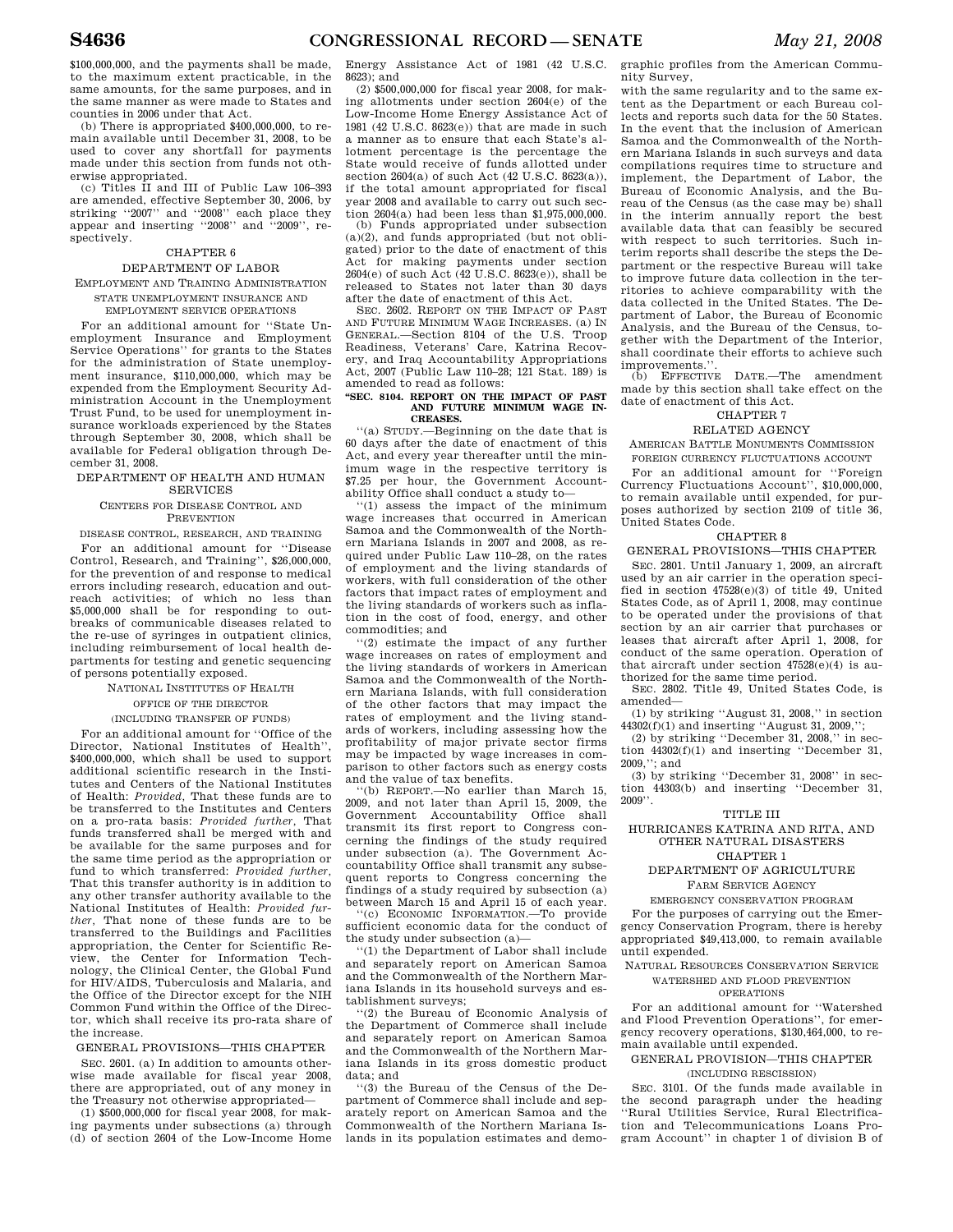the Department of Defense, Emergency Supplemental Appropriations to Address Hurricanes in the Gulf of Mexico, and Pandemic Influenza Act, 2006 (Public Law 109–148; 119 Stat. 2746), the Secretary may use an amount not to exceed \$1,000,000 of remaining unobligated funds for the cost of loan modifications to rural electric loans made or guaranteed under the Rural Electrification Act of 1936, to respond to damage caused by any weather related events since Hurricane Katrina, to remain available until expended: *Provided,* That \$1,000,000 of the remaining unobligated funds under such paragraph are rescinded.

## CHAPTER 2

## DEPARTMENT OF COMMERCE

## ECONOMIC DEVELOPMENT ADMINISTRATION ECONOMIC DEVELOPMENT ASSISTANCE PROGRAMS

For an additional amount for economic development assistance as provided by section 3082(a) of the Water Resources Development Act of 2007 (Public Law 110–114), \$75,000,000, to remain available until September 30, 2009. NATIONAL OCEANIC AND ATMOSPHERIC

## ADMINISTRATION

### OPERATIONS, RESEARCH, AND FACILITIES For an additional amount for ''Operations, Research, and Facilities'' for necessary expenses related to economic impacts associated with commercial fishery failures, fishery resource disasters, and regulations on commercial fishing industries, \$75,000,000, to remain available until September 30, 2009.

## DEPARTMENT OF JUSTICE OFFICE OF JUSTICE PROGRAMS

## STATE AND LOCAL LAW ENFORCEMENT ASSISTANCE

For an additional amount for ''State and Local Law Enforcement Assistance'', for discretionary grants authorized by subpart 2 of part E, of title I of the Omnibus Crime Control and Safe Streets Act of 1968 as in effect on September 30, 2006, notwithstanding the provisions of section 511 of said Act, \$75,000,000, to remain available until September 30, 2009: *Provided,* That the amount made available under this heading shall be for local law enforcement initiatives in the Gulf Coast region related to the aftermath of Hurricane Katrina.

## GENERAL PROVISION—THIS CHAPTER

SEC. 3201. GULF OF MEXICO DESIGNATIONS. (a) Notwithstanding any other provision of law, no funds made available under this Act or any other Act for fiscal year 2008 or 2009 may be used to establish a national monument or otherwise convey protected status to any area in the marine environment of the Exclusive Economic Zone of the United States under the Act of June 8, 1906 (16 U.S.C. 431 et seq.).

(b) Not later than 180 days after the date of enactment of this Act, the Secretary of Commerce may, as applicable, and in compliance with all requirements under title III of the National Marine Sanctuaries Act (16 U.S.C. 1431 et seq.) (including the procedures for designation and implementation under section 304 of that Act (16 U.S.C. 1434)) with respect to any proposed protected area, submit to Congress a study of the proposed protected area.

### CHAPTER 3

## DEPARTMENT OF DEFENSE—CIVIL DEPARTMENT OF THE ARMY CORPS OF ENGINEERS—CIVIL **CONSTRUCTION**

For an additional amount for ''Construction'' for necessary expenses related to the consequences of Hurricane Katrina and other hurricanes of the 2005 season, and for recovfrom other natural disasters

\$5,033,345,000, to remain available until expended: *Provided,* That the Secretary of the Army is directed to use \$4,362,000,000 of the funds appropriated under this heading to modify authorized projects in southeast Louisiana to provide hurricane and storm damage reduction and flood damage reduction in the greater New Orleans and surrounding areas to provide the levels of protection necessary to achieve the certification required for participation in the National Flood Insurance Program under the base flood elevations current at the time of this construction; \$1,657,000,000 shall be used for the Lake Pontchartrain and Vicinity; \$1,415,000,000 shall be used for the West Bank and Vicinity project; and \$1,290,000,000 shall be for elements of the Southeast Louisiana Urban Drainage project, that are within the geographic perimeter of the West Bank and Vicinity and Lake Pontchartrain and Vicinity projects to provide for interior drainage of runoff from rainfall with a 10 percent annual exceedance probability: *Provided further,*  That none of this \$4,362,000,000 shall become available for obligation until October 1, 2008: *Provided further,* That non-Federal cost allocations for these projects shall be consistent with the cost-sharing provisions under which the projects were originally constructed: *Provided further,* That the \$1,315,000,000 non-Federal cost share for these projects shall be repaid in accordance with provisions of section 103(k) of Public Law 99–662 over a period of 30 years: *Provided further,* That the expenditure of funds as provided above may be made without regard to individual amounts or purposes except that any reallocation of funds that are necessary to accomplish the established goals are authorized, subject to the approval of the House and Senate Committees on Appropriations: *Provided further,*  That the Secretary of the Army is directed to use \$604,745,000 of the funds appropriated under this heading to provide hurricane and storm damage reduction, flood damage reduction and ecosystem restoration along the Gulf Coast of Mississippi and surrounding areas generally as described in the Mobile District Engineer's Mississippi Coastal Improvements Program Comprehensive Plan Report; \$173,615,000 shall be used for ecosystem restoration projects; \$4,550,000 shall be used for the Moss Point Municipal Relocation project; \$5,000,000 shall be used for the Waveland Floodproofing project; \$150,000 shall be used for the Mississippi Sound Sub Aquatic Vegetation project; \$15,430,000 shall be used for the Coast-wide Dune Restoration project; \$397,000,000 shall be used for the Homeowners Assistance and Relocation project; and \$9,000,000 shall be used for the Forrest Heights Hurricane and Storm Damage Reduction project: *Provided further,* That none of this \$604,745,000 shall become available for obligation until October 1, 2008: *Provided further,* That these projects shall be initiated only after non-Federal interests have entered into binding agreements with the Secretary requiring the non-Federal interests to pay 100 percent of the operation, maintenance, repair, replacement, and rehabilitation costs of the project and to hold and save the United States free from damages due to the construction or operation and maintenance of the project, except for damages due to the fault or negligence of the United States or its contractors: *Provided further,* That the \$211,661,000 non-Federal cost share for these projects shall be repaid in accordance with the provisions of section  $103(k)$  of Public Law  $99-662$  over a period of 30 years: *Provided further,* That the expenditure of funds as provided above may be made without regard to individual amounts or purposes except that any reallocation of funds that are necessary to accomplish the estab-

lished goals are authorized, subject to the approval of the House and Senate Committees on Appropriations: *Provided further,*  That the Secretary of the Army is directed to use \$66,600,000 of the funds appropriated under this heading to address emergency situations at Corps of Engineers projects and rehabilitate and repair damages to Corps projects caused by recent natural disasters: *Provided further,* That the Chief of Engineers, acting through the Assistant Secretary of the Army for Civil Works, shall provide a monthly report to the House and Senate Committees on Appropriations detailing the allocation and obligation of these funds, beginning not later than 60 days after enactment of this Act.

### MISSISSIPPI RIVER AND TRIBUTARIES

For an additional amount for ''Mississippi River and Tributaries'' for recovery from natural disasters, \$17,700,000, to remain available until expended to repair damages to Federal projects caused by recent natural disasters.

## OPERATIONS AND MAINTENANCE

For an additional amount for ''Operations and Maintenance'' to dredge navigation channels and repair other Corps projects related to natural disasters, \$338,800,000, to remain available until expended: *Provided,*  That the Chief of Engineers, acting through the Assistant Secretary of the Army for Civil Works, shall provide a monthly report to the House and Senate Committees on Appropriations detailing the allocation and obligation of these funds, beginning not later than 60 days after enactment of this Act.

FLOOD CONTROL AND COASTAL EMERGENCIES

For an additional amount for ''Flood Control and Coastal Emergencies'', as authorized by section 5 of the Act of August 18, 1941 (33 U.S.C. 701n), for necessary expenses relating to the consequences of Hurricane Katrina and other hurricanes, and for recovery from other natural disasters, \$3,368,400,000, to remain available until expended: *Provided,*  That the Secretary of the Army is directed to use \$2,926,000,000 of the funds appropriated under this heading to modify, at full Federal expense, authorized projects in southeast Louisiana to provide hurricane and storm damage reduction and flood damage reduction in the greater New Orleans and surrounding areas; \$704,000,000 shall be used to modify the 17th Street, Orleans Avenue, and London Avenue drainage canals and install pumps and closure structures at or near the lakefront; \$90,000,000 shall be used for stormproofing interior pump stations to ensure the operability of the stations during hurricanes, storms, and high water events; \$459,000,000 shall be used for armoring critical elements of the New Orleans hurricane and storm damage reduction system; \$53,000,000 shall be used to improve protection at the Inner Harbor Navigation Canal; \$456,000,000 shall be used to replace or modify certain non-Federal levees in Plaquemines Parish to incorporate the levees into the existing New Orleans to Venice hurricane protection project; \$412,000,000 shall be used for reinforcing or replacing flood walls, as necessary, in the existing Lake Pontchartrain and Vicinity project and the existing West Bank and Vicinity project to improve the performance of the systems; \$393,000,000 shall be used for repair and restoration of authorized protections and floodwalls; \$359,000,000 shall be to complete the authorized protection for the Lake Ponchartrain and Vicinity Project and for the West Bank and Vicinity Project: *Provided further,* That none of this \$2,926,000,000 shall become available for obligation until October 1, 2008: *Provided further,*  That any project using funds appropriated under this heading shall be initiated only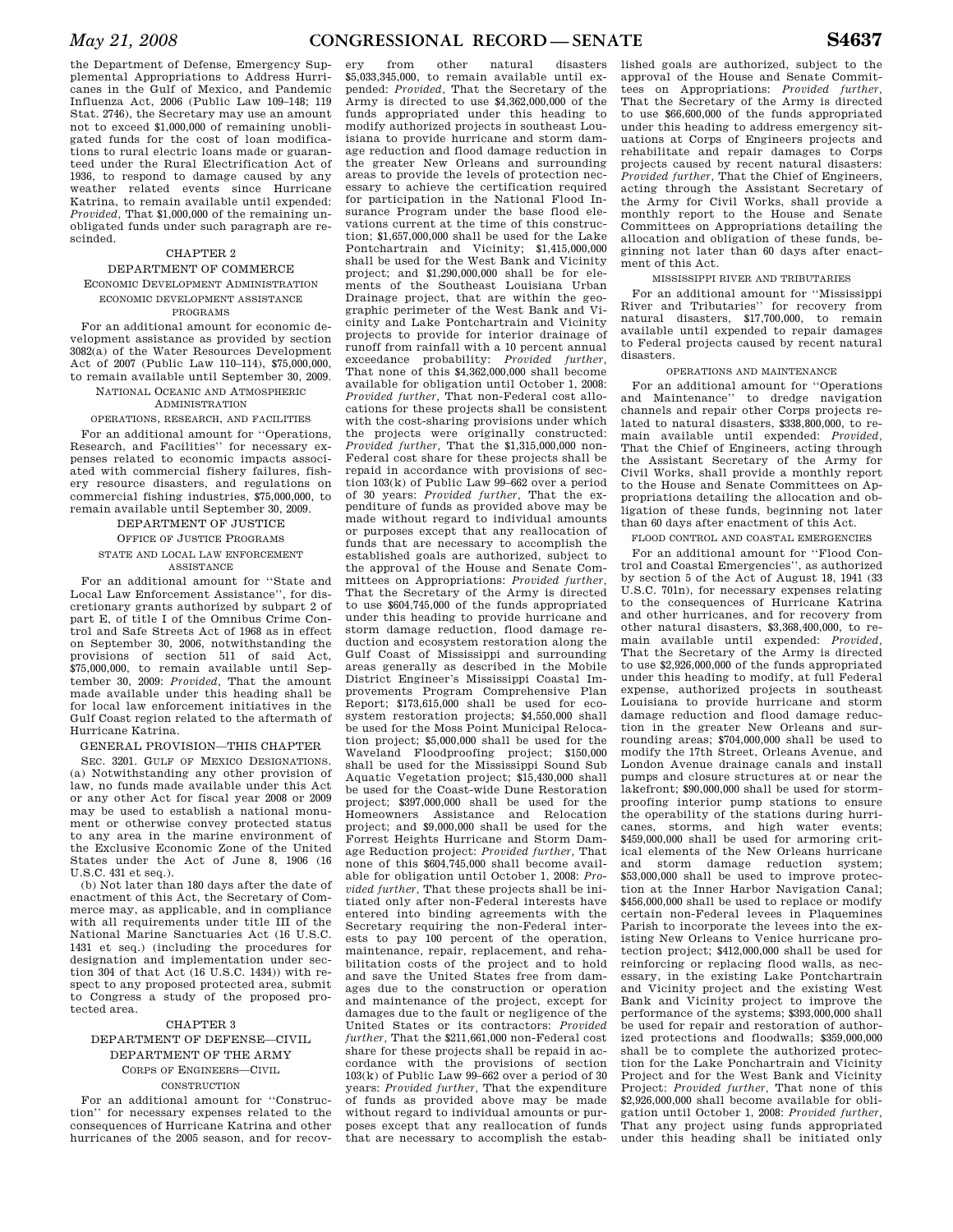after non-Federal interests have entered into binding agreements with the Secretary requiring the non-Federal interests to pay 100 percent of the operation, maintenance, repair, replacement, and rehabilitation costs of the project and to hold and save the United States free from damages due to the construction or operation and maintenance of the project, except for damages due to the fault or negligence of the United States or its contractors: *Provided further,* That the Secretary of the Army, within available funds, is directed to continue the NEPA alternative evaluation of all options with particular attention to Options 1, 2 and 2a of the report to Congress, dated August 30, 2007, provided in response to the requirements of chapter 3, section 4303 of Public Law 110–28, and within 90 days of enactment of this Act provide the House and Senate Committees on Appropriations cost estimates to implement Options 1, 2 and 2a of the above cited report: *Provided further,* That the expenditure of funds as provided above may be made without regard to individual amounts or purposes except that any reallocation of funds that are necessary to accomplish the established goals are authorized, subject to the approval % of the House and Senate Committees on Appropriations:  $\quad \, Provided \quad \, further, \quad \, \, \texttt{That}$ propriations: *Provided further,* That \$348,000,000 of the amount provided under this heading shall be used for barrier island restoration and ecosystem restoration to restore historic levels of storm damage reduction to the Mississippi Gulf Coast: *Provided further* That none of this \$348,000,000 shall become available for obligation until October 1, 2008: *Provided further,* That this work shall be carried out at full Federal expense: *Provided further,* That the Secretary of the Army is directed to use \$94,400,000 of the funds appropriated under this heading to support emergency operations, to repair eligible projects nationwide, and for other activities in response to recent natural disasters: *Provided further,* That the Chief of Engineers, acting through the Assistant Secretary of the Army for Civil Works, shall provide a monthly report to the House and Senate Committees on Appropriations detailing the allocation and obligation of these funds, beginning not later than 60 days after enactment of this Act.

## GENERAL EXPENSES

For an additional amount for ''General Expenses'' for increased efforts by the Mississippi Valley Division to oversee emergency response and recovery activities related to the consequences of hurricanes in the Gulf of Mexico in 2005, \$1,500,000, to remain available until expended.

#### CHAPTER 4

GENERAL PROVISION—THIS CHAPTER SEC. 3401. (a) EXTENSION OF PARTICIPATION

TERM FOR VICTIMS OF HURRICANE KATRINA -(1) RETROACTIVITY.—If a small business concern, while participating in any program or activity under the authority of paragraph (10) of section 7(j) of the Small Business Act (15 U.S.C. 636(j)), was located in a parish or county described in paragraph (2) and was affected by Hurricane Katrina of 2005, the period during which that small business concern is permitted continuing participation and eligibility in such program or activity shall be extended for an additional 24 months.

(2) PARISHES AND COUNTIES COVERED.—Paragraph (1) applies to any parish in the State of Louisiana, or any county in the State of Mississippi or in the State of Alabama, that has been designated by the Administrator as a disaster area by reason of Hurricane Katrina of 2005 under disaster declaration 10176, 10177, 10178, 10179, 10180, or 10181.

(3) REVIEW AND COMPLIANCE.—The Administrator shall ensure that the eligibility for

continuing participation by each small business concern that was participating in a program or activity covered by paragraph (1) before the date of enactment of this Act is reviewed and brought into compliance with this subsection.

(b) DEFINITIONS.—In this section—

(1) the term ''Administrator'' means the Administrator of the Small Business Administration; and

(2) the term ''small business concern'' has the same meaning as in section 3 of the Small Business Act (15 U.S.C. 632).

## CHAPTER 5

GENERAL PROVISIONS—THIS CHAPTER

SEC. 3501. Notwithstanding any other provision of law, and not later than 30 days after the date of submission of a request for a single payment, the Federal Emergency Management Agency shall provide a single payment for any eligible costs under section 406 of the Robert T. Stafford Disaster Relief and Emergency Assistance Act for any police station, fire station, or criminal justice facility that was damaged by Hurricane Katrina of 2005 or Hurricane Rita of 2005: *Provided,* That nothing in this section may be construed to alter the appeal or review process relating to assistance provided under section 406 of the Robert T. Stafford Disaster Relief and Emergency Assistance Act: *Provided further,* That the Federal Emergency Management Agency shall not reduce the amount of assistance provided under section 406(c)(1) of the Robert T. Stafford Disaster Relief and Emergency Assistance Act for such facilities.

SEC. 3502. Until such time as the updating of flood insurance rate maps under section 19 of the Flood Modernization Act of 2007 is completed (as determined by the district engineer) for all areas located in the St. Louis District of the Mississippi Valley Division of the Corps of Engineers, the Administrator of the Federal Emergency Management Agency shall not adjust the chargeable premium rate for flood insurance under this section for any type or class of property located in an area in that District nor require the purchase of flood insurance for any type or class of property located in an area in that District not subject to such purchase requirement prior to the updating of such national flood insurance program rate map: *Provided,* That for purposes of this section, the term ''area'' does not include any area (or subdivision thereof) that has chosen not to participate in the flood insurance program under this section as of the date of enactment of this Act.

## CHAPTER 6

DEPARTMENT OF THE INTERIOR

BUREAU OF LAND MANAGEMENT

WILDLAND FIRE MANAGEMENT (INCLUDING TRANSFER OF FUNDS)

For an additional amount for ''Wildland Fire Management'', \$125,000,000, to remain<br>available until expended of which until expended, of which \$100,000,000 is for emergency wildland fire<br>suppression activities, and of which suppression activities, \$25,000,000 is for rehabilitation and restoration of Federal lands: *Provided,* That emergency wildland fire suppression funds are also available for repayment to other appropriations accounts from which funds were transferred for wildfire suppression.

NATIONAL PARK SERVICE

HISTORIC PRESERVATION FUND

For an additional amount for the ''Historic Preservation Fund'', for expenses related to the consequences of Hurricane Katrina, \$15,000,000, to remain available until expended: *Provided,* That the funds provided under this heading shall be provided to the Louisiana State Historic Preservation Officer, after consultation with the National Park Service, for grants for restoration and rehabilitation at Jackson Barracks: *Provided further,* That no more than 5 percent of funds provided under this heading for disaster relief grants may be used for administrative expenses.

## ENVIRONMENTAL PROTECTION AGENCY

STATE AND TRIBAL ASSISTANCE GRANTS

For an additional amount for ''State and Tribal Assistance Grants'', for expenses related to the consequences of Hurricane Katrina, \$5,000,000, to remain available until expended, for a grant to Cameron Parish, Louisiana, for construction of drinking water, wastewater and storm water infrastructure and for water quality protection: *Provided,* That for purposes of this grant, the grantee shall contribute not less than 45 percent of the cost of the project unless the grantee is approved for a waiver by the Agency.

## DEPARTMENT OF AGRICULTURE FOREST SERVICE

WILDLAND FIRE MANAGEMENT

(INCLUDING TRANSFERS OF FUNDS) For an additional amount for ''Wildland Fire Management", \$325,000,000, to remain available until expended, of which \$250,000,000 shall be available for emergency wildfire suppression, and of which \$75,000,000 shall be available for rehabilitation and restoration of Federal lands and may be transferred to other Forest Service accounts as necessary: *Provided,* That emergency wildfire suppression funds are also available for repayment to other appropriations accounts from which funds were transferred for wildfire suppression.

GENERAL PROVISION—THIS CHAPTER

SEC. 3601. Funds appropriated in section 132 of division F, Public Law 110–161, shall not be subject to 49 CFR Part 24 or Departmental policies issues pursuant to such regulations. CHAPTER 7

### DEPARTMENT OF HEALTH AND HUMAN SERVICES

### CENTERS FOR MEDICARE AND MEDICAID **SERVICES**

For grants to States, consistent with section 6201(a)(4) of the Deficit Reduction Act of 2005, to make payments as defined by the Secretary in the methodology used for the Provider Stabilization grants to those Medicare participating general acute care hospitals, as defined in section 1886(d) of the Social Security Act, and currently operating in Jackson, Forrest, Hancock, and Harrison Counties of Mississippi and Orleans and Jefferson Parishes of Louisiana which continue to experience severe financial exigencies and other economic losses attributable to Hurricane Katrina or its subsequent flooding, and are in need of supplemental funding to relieve the financial pressures these hospitals face resulting from increased wage rates in hiring and retaining staff in order to stabilize access to patient care, \$350,000,000, to be made available until September 30, 2010.

## CHAPTER 8

## MILITARY CONSTRUCTION MILITARY CONSTRUCTION, ARMY NATIONAL GUARD

## (INCLUDING RESCISSION OF FUNDS)

For an additional amount for ''Military Construction, Army National Guard'', \$11,503,000, to remain available until September 30, 2012: *Provided,* That such funds may be obligated or expended for planning<br>and design and military construction and design and military construction projects not otherwise authorized by law: *Provided further,* That of the funds appropriated for ''Military Construction, Army National Guard'' under Public Law 109–234, \$7,000,000 are hereby rescinded.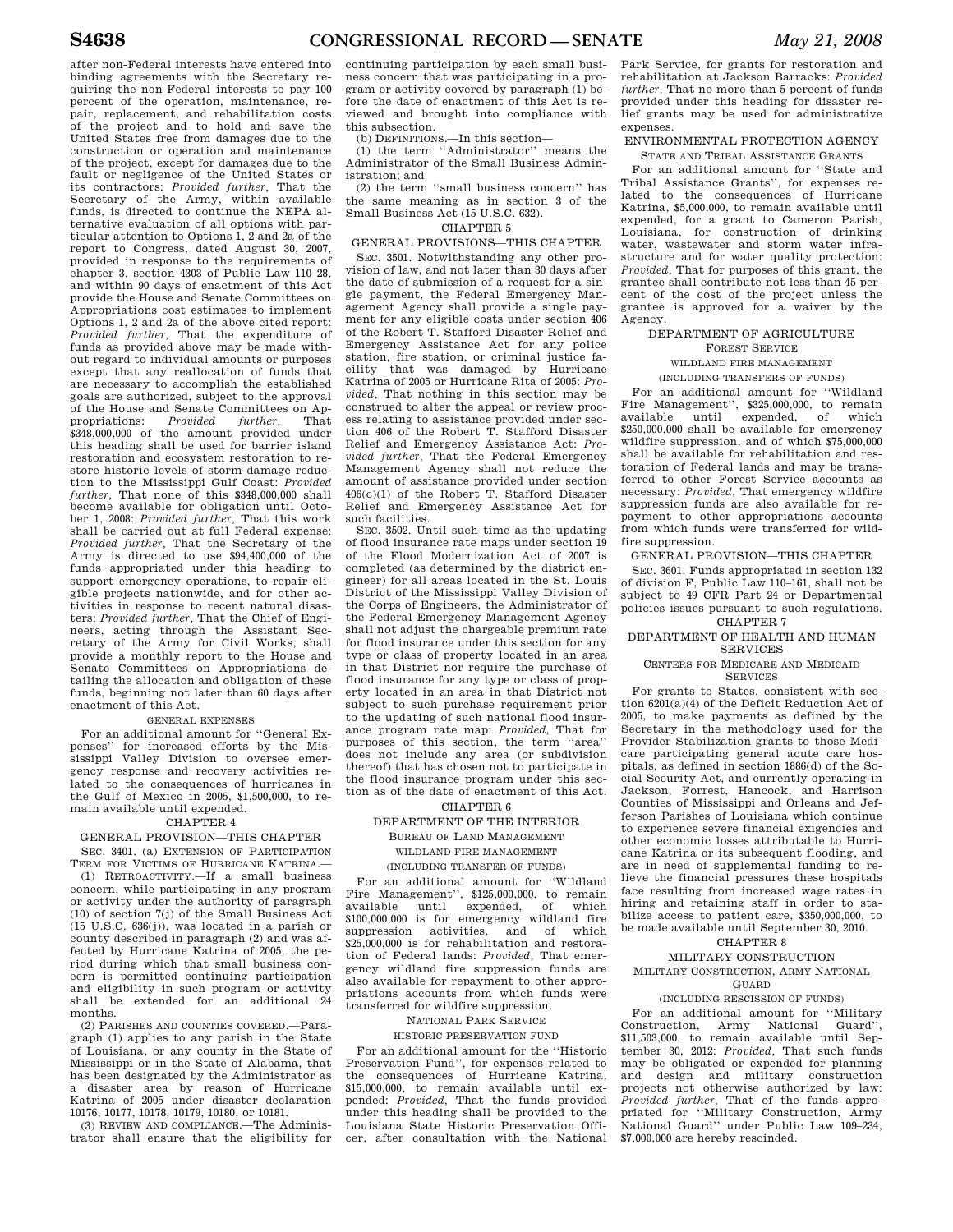## GENERAL PROVISION—THIS CHAPTER

SEC. 3801. Within the funds available in the Department of Defense Family Housing Improvement Fund as credited in accordance with 10 U.S.C. 2883(c), \$10,500,000 shall be available for use at the Naval Construction Battalion Center, Gulfport, Mississippi, under the terms and conditions specified by 10 U.S.C. 2883, to remain available until expended.

### CHAPTER 9

## DEPARTMENT OF TRANSPORTATION

## FEDERAL-AID HIGHWAYS

## EMERGENCY RELIEF PROGRAM

For an additional amount for the Emergency Relief Program as authorized under section 125 of title 23, United States Code, for eligible disasters occurring in fiscal years 2005 to the present, \$451,126,383, to remain available until expended.

## DEPARTMENT OF HOUSING AND URBAN DEVELOPMENT

### PERMANENT SUPPORTIVE HOUSING

For the provision of permanent supportive housing units as identified in the plan of the Louisiana Recovery Authority and approved by the Secretary of Housing and Urban Development, \$73,000,000 to remain available until expended, of which not less than \$20,000,000 shall be for project-based vouchers under section  $8(0)(13)$  of the United States Housing Act of 1937 (42 U.S.C. 1437f(o)(13)), not less than \$50,000,000 shall be for grants under the Shelter Plus Care Program as authorized under subtitle F of title IV of the McKinney-Vento Homeless Assistance Act (42 U.S.C. 11403 et seq.), and not more than \$3,000,000 shall be for related administrative expenses of the State of Louisiana or its designee or designees: *Provided,* That the Secretary of Housing and Urban Development shall, upon request, make funds available under this paragraph to the State of Louisiana or its designee or designees: *Provided further,* That notwithstanding any other provision of law, for the purpose of administering the amounts provided under this paragraph, the State of Louisiana or its designee or designees may act in all respects as a public housing agency as defined in section 3(b)(6) of the United States Housing Act of 1937 (42 U.S.C. 1437a(b)(6)): *Provided further,*  That subparagraphs (B) and (D) of section 8(o)(13) of the United States Housing Act of 1937 (42 U.S.C. 1437f(o)(13)) shall not apply with respect to vouchers made available under this paragraph.

### PROJECT-BASED RENTAL ASSISTANCE

For an additional amount to areas impacted by Hurricane Katrina in the State of Mississippi for project-based vouchers under section 8(o)(13) of the United States Housing Act of 1937 (42 U.S.C. 1437f(o)13)), \$20,000,000, to remain available until expended.

#### HOUSING TRANSITION ASSISTANCE

For an additional amount to the State of Louisiana for case management and housing transition services for families in areas impacted by Hurricanes Katrina and Rita of 2005, \$3,000,000, to remain available until expended.

### COMMUNITY DEVELOPMENT FUND

For an additional amount for the ''Community development fund'' for necessary expenses related to any uncompensated housing damage directly related to the consequences of Hurricane Katrina in the State of Alabama, \$50,000,000, to remain available until expended: *Provided,* That prior to the obligation of funds the State shall submit a plan to the Secretary detailing the proposed use of all funds, including criteria for eligibility and how the use of these funds will address uncompensated housing damage: *Pro-*

*vided further,* That such funds may not be used for activities reimbursable by or for which funds are made available by the Federal Emergency Management Agency: *Provided further,* That the State may use up to 5 percent of its allocation for administrative costs: *Provided further,* That in administering the funds under this paragraph, the Secretary of Housing and Urban Development may waive, or specify alternative requirements for, any provision of any statute or regulation that the Secretary administers in connection with the obligation by the Secretary or the use by the recipient of these funds or guarantees (except for requirements related to fair housing, nondiscrimination, labor standards, and the environment), upon a request by the State that such waiver is required to facilitate the use of such funds or guarantees, and a finding by the Secretary that such waiver would not be inconsistent with the overall purpose of the statute: *Provided further,* That the Secretary may waive the requirement that activities benefit persons of low and moderate income, except that at least 50 percent of the funds made available under this heading must benefit primarily persons of low and moderate income unless the Secretary otherwise makes a finding of compelling need: *Provided further,* That the Secretary shall publish in the Federal Register any waiver of any statute or regulation that the Secretary administers pursuant to title I of the Housing and Community Development Act of 1974 no later than 5 days before the effective date of such waiver.

### (RESCISSION)

Of the unobligated balances remaining from funds appropriated under this heading by section 159 of Public Law 110–116 for the Louisiana Road Home program, \$200,000,000 are rescinded.

## **TITLE IV—VETERANS EDUCATIONAL ASSISTANCE**

#### **SEC. 4001. SHORT TITLE.**

This title may be cited as the ''Post-9/11 Veterans Educational Assistance Act of 2008''.

### **SEC. 4002. FINDINGS.**

Congress makes the following findings:

(1) On September 11, 2001, terrorists attacked the United States, and the brave members of the Armed Forces of the United States were called to the defense of the Nation.

(2) Service on active duty in the Armed Forces has been especially arduous for the members of the Armed Forces since September 11, 2001.

(3) The United States has a proud history of offering educational assistance to millions of veterans, as demonstrated by the many ''G.I. Bills'' enacted since World War II. Educational assistance for veterans helps reduce the costs of war, assist veterans in readjusting to civilian life after wartime service, and boost the United States economy, and has a positive effect on recruitment for the Armed Forces.

(4) The current educational assistance program for veterans is outmoded and designed for peacetime service in the Armed Forces.

(5) The people of the United States greatly value military service and recognize the difficult challenges involved in readjusting to civilian life after wartime service in the Armed Forces.

(6) It is in the national interest for the United States to provide veterans who serve on active duty in the Armed Forces after September 11, 2001, with enhanced educational assistance benefits that are worthy of such service and are commensurate with the educational assistance benefits provided by a grateful Nation to veterans of World War II.

#### **SEC. 4003. EDUCATIONAL ASSISTANCE FOR MEM-BERS OF THE ARMED FORCES WHO SERVE AFTER SEPTEMBER 11, 2001.**

(a) EDUCATIONAL ASSISTANCE AUTHOR-IZED.—

(1) IN GENERAL.—Part III of title 38, United States Code, is amended by inserting after chapter 32 the following new chapter:

### **''CHAPTER 33—POST–9/11 EDUCATIONAL ASSISTANCE**

#### ''SUBCHAPTER I—DEFINITIONS

''3301. Definitions.

''Sec.

## ''SUBCHAPTER II—EDUCATIONAL ASSISTANCE

- ''3311. Educational assistance for service in the Armed Forces commencing on or after September 11, 2001: entitlement.
- ''3312. Educational assistance: duration.
- ''3313. Educational assistance: amount; payment.
- ''3314. Tutorial assistance.
- ''3315. Licensure and certification tests.
- ''3316. Supplemental educational assistance: members with critical skills or specialty; members serving additional service.
- ''3317. Public-private contributions for additional educational assistance.
- ''3318. Additional assistance: relocation or travel assistance for individual relocating or traveling significant distance for pursuit of a program of education.

''SUBCHAPTER III—ADMINISTRATIVE PROVISIONS

- ''3321. Time limitation for use of and eligibility for entitlement.
- ''3322. Bar to duplication of educational assistance benefits.
- ''3323. Administration.
- ''3324. Allocation of administration and costs.

## ''SUBCHAPTER I—DEFINITIONS

## **''§ 3301. Definitions**

''In this chapter:

''(1) The term 'active duty' has the meanings as follows (subject to the limitations specified in sections 3002(6) and 3311(b) of this title):

''(A) In the case of members of the regular components of the Armed Forces, the meaning given such term in section 101(21)(A) of this title.

''(B) In the case of members of the reserve components of the Armed Forces, service on active duty under a call or order to active duty under section 688, 12301(a), 12301(d), 12301(g), 12302, or 12304 of title 10.

''(2) The term 'entry level and skill training' means the following:

''(A) In the case of members of the Army, Basic Combat Training and Advanced Individual Training.

''(B) In the case of members of the Navy, Recruit Training (or Boot Camp) and Skill Training (or so-called 'A' School).

''(C) In the case of members of the Air Force, Basic Military Training and Technical Training.

''(D) In the case of members of the Marine Corps, Recruit Training and Marine Corps Training (or School of Infantry Training).

''(E) In the case of members of the Coast Guard, Basic Training.

''(3) The term 'program of education' has the meaning the meaning given such term in section 3002 of this title, except to the extent otherwise provided in section 3313 of this title.

''(4) The term 'Secretary of Defense' has the meaning given such term in section 3002 of this title.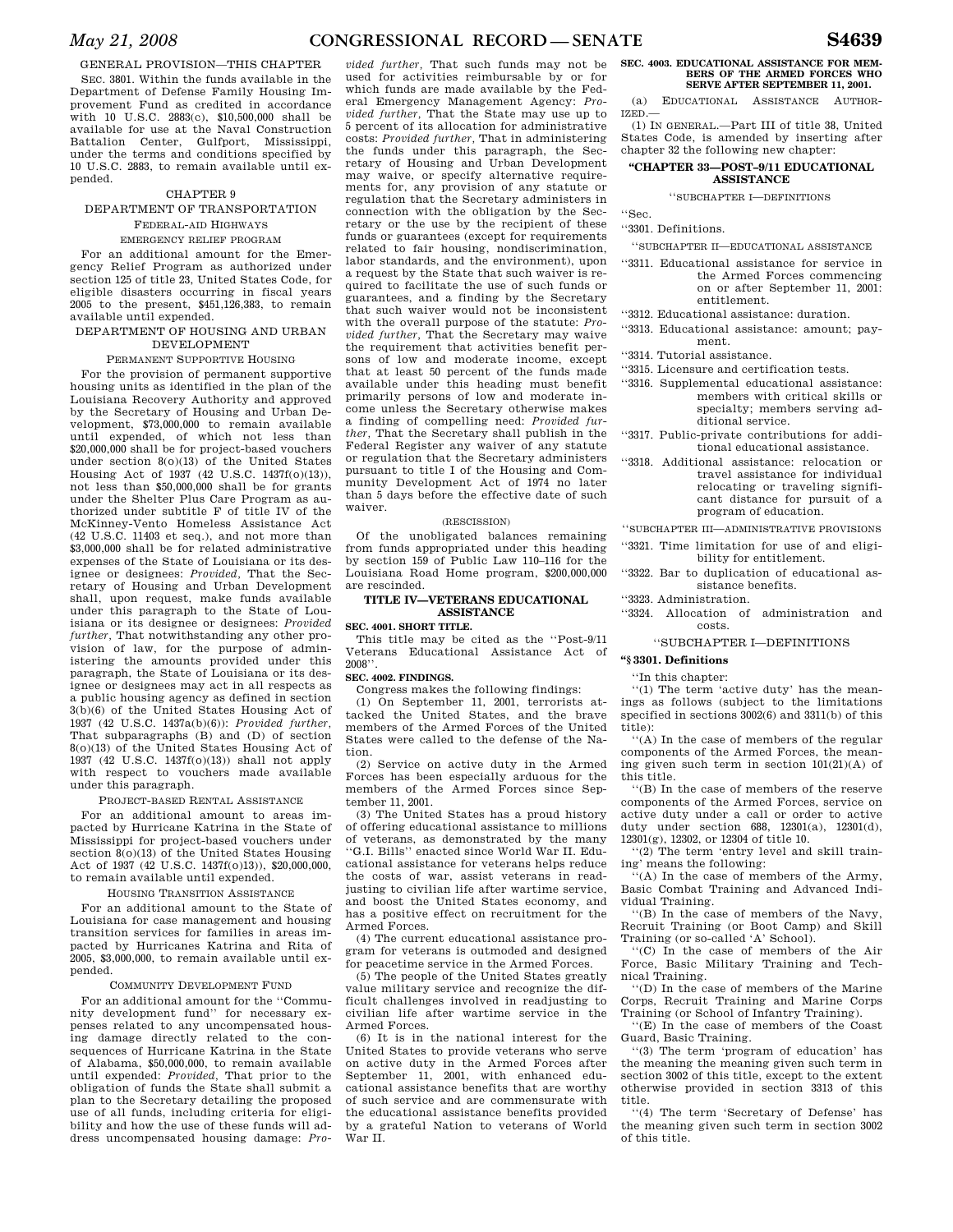#### ''SUBCHAPTER II—EDUCATIONAL **ASSISTANCE**

## **''§ 3311. Educational assistance for service in the Armed Forces commencing on or after September 11, 2001: entitlement**

''(a) ENTITLEMENT.—Subject to subsections (d) and (e), each individual described in subsection (b) is entitled to educational assistance under this chapter.

''(b) COVERED INDIVIDUALS.—An individual described in this subsection is any individual as follows:

''(1) An individual who—

''(A) commencing on or after September 11, 2001, serves an aggregate of at least 36 months on active duty in the Armed Forces (including service on active duty in entry level and skill training); and

''(B) after completion of service described in subparagraph (A)—

''(i) continues on active duty; or

''(ii) is discharged or released from active duty as described in subsection (c).

'(2) An individual who-

''(A) commencing on or after September 11, 2001, serves at least 30 continuous days on active duty in the Armed Forces; and

'(B) after completion of service described in subparagraph (A), is discharged or released from active duty in the Armed Forces for a service-connected disability.

''(3) An individual who—

''(A) commencing on or after September 11, 2001, serves an aggregate of at least 30 months, but less than 36 months, on active duty in the Armed Forces (including service on active duty in entry level and skill training); and

''(B) after completion of service described in subparagraph (A)—

''(i) continues on active duty for an aggregate of less than 36 months; or

''(ii) before completion of service on active duty of an aggregate of 36 months, is discharged or released from active duty as described in subsection (c).

''(4) An individual who—

''(A) commencing on or after September 11, 2001, serves an aggregate of at least 24 months, but less than 30 months, on active duty in the Armed Forces (including service on active duty in entry level and skill training); and

''(B) after completion of service described in subparagraph (A)—

''(i) continues on active duty for an aggregate of less than 30 months; or

''(ii) before completion of service on active duty of an aggregate of 30 months, is discharged or released from active duty as described in subsection (c).

''(5) An individual who—

 $(A)$  commencing on or after September 11. 2001, serves an aggregate of at least 18 months, but less than 24 months, on active duty in the Armed Forces (excluding service on active duty in entry level and skill training); and

''(B) after completion of service described in subparagraph (A)—

''(i) continues on active duty for an aggregate of less than 24 months; or

''(ii) before completion of service on active duty of an aggregate of 24 months, is discharged or released from active duty as described in subsection (c).

''(6) An individual who—

''(A) commencing on or after September 11, 2001, serves an aggregate of at least 12 months, but less than 18 months, on active duty in the Armed Forces (excluding service on active duty in entry level and skill training); and

''(B) after completion of service described in subparagraph (A)—

''(i) continues on active duty for an aggregate of less than 18 months; or

''(ii) before completion of service on active duty of an aggregate of 18 months, is discharged or released from active duty as described in subsection (c).

''(7) An individual who—

''(A) commencing on or after September 11, 2001, serves an aggregate of at least 6 months, but less than 12 months, on active duty in the Armed Forces (excluding service on active duty in entry level and skill training); and

''(B) after completion of service described in subparagraph (A)—

''(i) continues on active duty for an aggregate of less than 12 months; or

''(ii) before completion of service on active duty of an aggregate of 12 months, is discharged or released from active duty as described in subsection (c).

''(8) An individual who—

"(A) commencing on or after September 11, 2001, serves an aggregate of at least 90 days, but less than 6 months, on active duty in the Armed Forces (excluding service on active duty in entry level and skill training); and

''(B) after completion of service described in subparagraph (A)—

''(i) continues on active duty for an aggregate of less than 6 months; or

''(ii) before completion of service on active duty of an aggregate of 6 months, is discharged or released from active duty as described in subsection (c).

'(c) COVERED DISCHARGES AND RELEASES. A discharge or release from active duty of an individual described in this subsection is a discharge or release as follows:

''(1) A discharge from active duty in the Armed Forces with an honorable discharge.

'(2) A release after service on active duty in the Armed Forces characterized by the Secretary concerned as honorable service and placement on the retired list, transfer to the Fleet Reserve or Fleet Marine Corps Reserve, or placement on the temporary disability retired list.

''(3) A release from active duty in the Armed Forces for further service in a reserve component of the Armed Forces after service on active duty characterized by the Secretary concerned as honorable service.

''(4) A discharge or release from active duty in the Armed Forces for—

''(A) a medical condition which preexisted the service of the individual as described in the applicable paragraph of subsection (b) and which the Secretary determines is not service-connected;

''(B) hardship; or

''(C) a physical or mental condition that was not characterized as a disability and did not result from the individual's own willful misconduct but did interfere with the individual's performance of duty, as determined by the Secretary concerned in accordance with regulations prescribed by the Secretary of Defense.

''(d) PROHIBITION ON TREATMENT OF CER-TAIN SERVICE AS PERIOD OF ACTIVE DUTY. The following periods of service shall not be considered a part of the period of active duty on which an individual's entitlement to educational assistance under this chapter is based:

''(1) A period of service on active duty of an officer pursuant to an agreement under section 2107(b) of title 10.

''(2) A period of service on active duty of an officer pursuant to an agreement under section 4348, 6959, or 9348 of title 10.

''(3) A period of service that is terminated because of a defective enlistment and induction based on—

''(A) the individual's being a minor for purposes of service in the Armed Forces;

''(B) an erroneous enlistment or induction; or

''(C) a defective enlistment agreement.

''(e) TREATMENT OF INDIVIDUALS ENTITLED UNDER MULTIPLE PROVISIONS.—In the event an individual entitled to educational assistance under this chapter is entitled by reason of both paragraphs (4) and (5) of subsection (b), the individual shall be treated as being entitled to educational assistance under this chapter by reason of paragraph (5) of such subsection.

### **''§ 3312. Educational assistance: duration**

''(a) IN GENERAL.—Subject to section 3695 of this title and except as provided in subsections (b) and (c), an individual entitled to educational assistance under this chapter is entitled to a number of months of educational assistance under section 3313 of this title equal to 36 months.

''(b) CONTINUING RECEIPT.—The receipt of educational assistance under section 3313 of this title by an individual entitled to educational assistance under this chapter is subject to the provisions of section 3321(b)(2) of this title.

''(c) DISCONTINUATION OF EDUCATION FOR ACTIVE DUTY.—(1) Any payment of educational assistance described in paragraph  $(2)$  shall not—

''(A) be charged against any entitlement to educational assistance of the individual concerned under this chapter; or

''(B) be counted against the aggregate period for which section 3695 of this title limits the individual's receipt of educational assistance under this chapter.

 $(2)$  Subject to paragraph  $(3)$ , the payment of educational assistance described in this paragraph is the payment of such assistance to an individual for pursuit of a course or courses under this chapter if the Secretary finds that the individual—

''(A)(i) in the case of an individual not serving on active duty, had to discontinue such course pursuit as a result of being called or ordered to serve on active duty under section 688, 12301(a), 12301(d), 12301(g), 12302, or 12304 of title 10; or

''(ii) in the case of an individual serving on active duty, had to discontinue such course pursuit as a result of being ordered to a new duty location or assignment or to perform an increased amount of work; and

''(B) failed to receive credit or lost training time toward completion of the individual's approved education, professional, or vocational objective as a result of having to discontinue, as described in subparagraph (A), the individual's course pursuit.

 $''(3)$  The period for which, by reason of this subsection, educational assistance is not charged against entitlement or counted toward the applicable aggregate period under section 3695 of this title shall not exceed the portion of the period of enrollment in the course or courses from which the individual failed to receive credit or with respect to which the individual lost training time, as determined under paragraph (2)(B).

## **''§ 3313. Educational assistance: amount; payment**

''(a) PAYMENT.—The Secretary shall pay to each individual entitled to educational assistance under this chapter who is pursuing an approved program of education (other than a program covered by subsections (e) and (f)) the amounts specified in subsection (c) to meet the expenses of such individual's subsistence, tuition, fees, and other educational costs for pursuit of such program of education.

(b) APPROVED PROGRAMS OF EDUCATION. A program of education is an approved program of education for purposes of this chapter if the program of education is offered by an institution of higher learning (as that term is defined in section 3452(f) of this title) and is approved for purposes of chapter 30 of this title (including approval by the State approving agency concerned).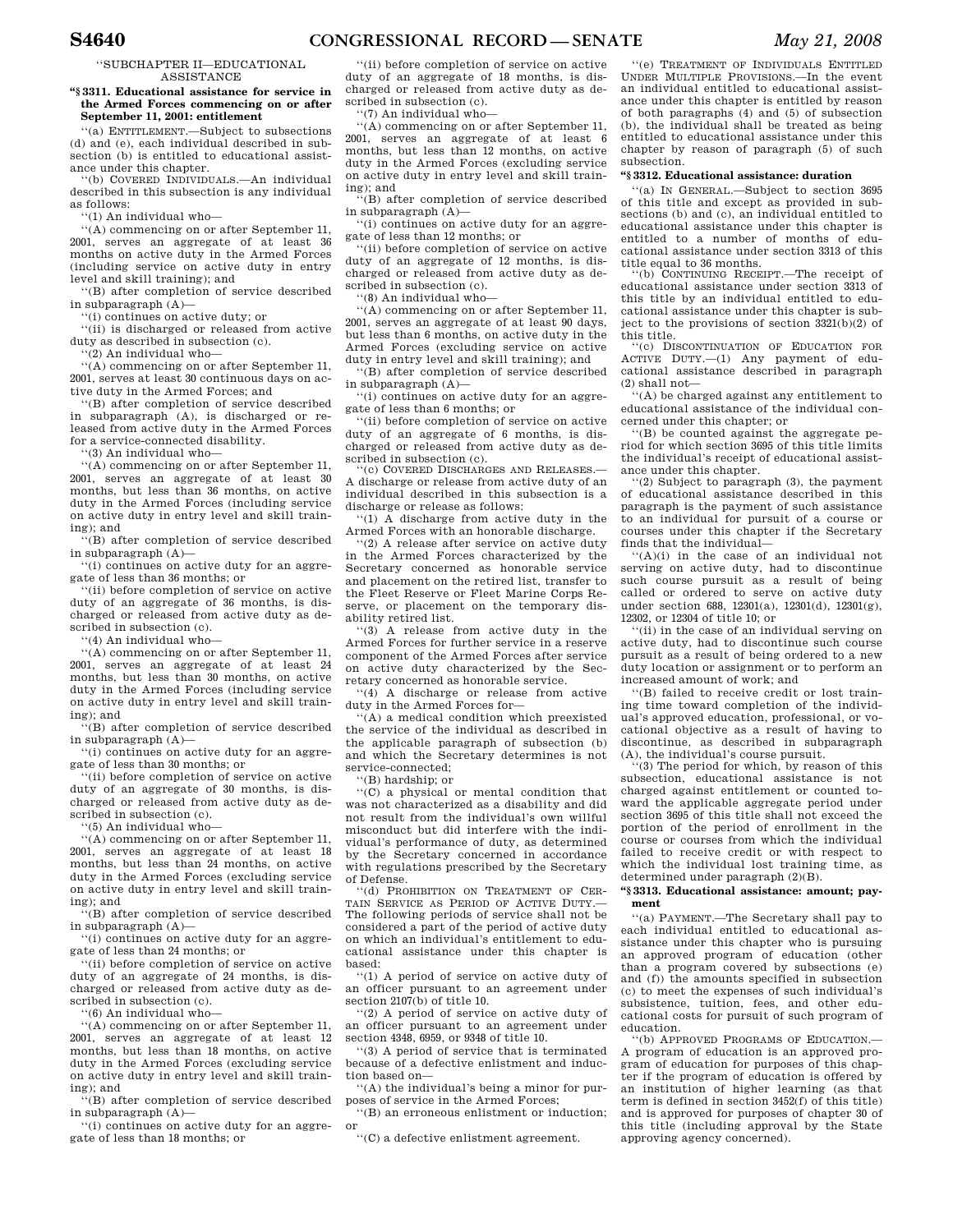''(c) AMOUNT OF EDUCATIONAL ASSIST-ANCE.—The amounts payable under this subsection for pursuit of an approved program of education are amounts as follows:

''(1) In the case of an individual entitled to educational assistance under this chapter by reason of section 3311(b)(1) or 3311(b)(2) of this title, amounts as follows:

''(A) An amount equal to the established charges for the program of education, except that the amount payable under this subparagraph may not exceed the maximum amount of established charges regularly charged in-State students for full-time pursuit of approved programs of education for undergraduates by the public institution of higher education offering approved programs of education for undergraduates in the State in which the individual is enrolled that has the highest rate of regularly-charged established charges for such programs of education among all public institutions of higher education in such State offering such programs of education.

''(B) A monthly stipend in an amount as follows:

''(i) For each month the individual pursues the program of education, other than a program of education offered through distance learning, a monthly housing stipend amount equal to the monthly amount of the basic allowance for housing payable under section 403 of title 37 for a member with dependents in pay grade E–5 residing in the military housing area that encompasses all or the majority portion of the ZIP code area in which is located the institution of higher education at which the individual is enrolled.

''(ii) For the first month of each quarter, semester, or term, as applicable, of the program of education pursued by the individual, a lump sum amount for books, supplies, equipment, and other educational costs with respect to such quarter, semester, or term in the amount equal to—

 $(1)$  \$1,000, multiplied by

''(II) the fraction which is the portion of a complete academic year under the program of education that such quarter, semester, or term constitutes.

''(2) In the case of an individual entitled to educational assistance under this chapter by reason of section 3311(b)(3) of this title, amounts equal to 90 percent of the amounts that would be payable to the individual under paragraph (1) for the program of education if the individual were entitled to amounts for the program of education under paragraph (1) rather than this paragraph.

''(3) In the case of an individual entitled to educational assistance under this chapter by reason of section 3311(b)(4) of this title, amounts equal to 80 percent of the amounts that would be payable to the individual under paragraph (1) for the program of education if the individual were entitled to amounts for the program of education under paragraph (1) rather than this paragraph.

''(4) In the case of an individual entitled to educational assistance under this chapter by reason of section 3311(b)(5) of this title, amounts equal to 70 percent of the amounts that would be payable to the individual under paragraph (1) for the program of education if the individual were entitled to amounts for the program of education under paragraph (1) rather than this paragraph.

''(5) In the case of an individual entitled to educational assistance under this chapter by reason of section 3311(b)(6) of this title, amounts equal to 60 percent of the amounts that would be payable to the individual under paragraph (1) for the program of education if the individual were entitled to amounts for the program of education under paragraph (1) rather than this paragraph.

''(6) In the case of an individual entitled to educational assistance under this chapter by

reason of section 3311(b)(7) of this title, amounts equal to 50 percent of the amounts that would be payable to the individual under paragraph (1) for the program of education if the individual were entitled to amounts for the program of education under paragraph (1) rather than this paragraph.

''(7) In the case of an individual entitled to educational assistance under this chapter by reason of section 3311(b)(8) of this title, amounts equal to 40 percent of the amounts that would be payable to the individual under paragraph (1) for the program of education if the individual were entitled to amounts for the program of education under paragraph (1) rather than this paragraph.

 $\vec{r}$ (d) FREQUENCY OF PAYMENT.—(1) Payment of the amounts payable under subsection  $(c)(1)(A)$ , and of similar amounts payable under paragraphs (2) through (7) of subsection (c), for pursuit of a program of education shall be made for the entire quarter, semester, or term, as applicable, of the program of education.

''(2) Payment of the amount payable under subsection (c)(1)(B), and of similar amounts payable under paragraphs (2) through (7) of subsection (c), for pursuit of a program of education shall be made on a monthly basis.

''(3) The Secretary shall prescribe in regulations methods for determining the number of months (including fractions thereof) of entitlement of an individual to educational assistance this chapter that are chargeable under this chapter for an advance payment of amounts under paragraphs (1) and (2) for pursuit of a program of education on a quarter, semester, term, or other basis.

(e) PROGRAMS OF EDUCATION PURSUED ON ACTIVE DUTY.—(1) Educational assistance is payable under this chapter for pursuit of an approved program of education while on active duty.

''(2) The amount of educational assistance payable under this chapter to an individual pursuing a program of education while on active duty is the lesser of—

''(A) the established charges which similarly circumstanced nonveterans enrolled in the program of education involved would be required to pay; or

''(B) the amount of the charges of the educational institution as elected by the individual in the manner specified in section 3014(b)(1) of this title.

''(3) Payment of the amount payable under paragraph (2) for pursuit of a program of education shall be made for the entire quarter, semester, or term, as applicable, of the program of education.

''(4) For each month (as determined pursuant to the methods prescribed under subsection (d)(3)) for which amounts are paid an individual under this subsection, the entitlement of the individual to educational assistance under this chapter shall be charged at the rate of one month for each such month.

''(f) PROGRAMS OF EDUCATION PURSUED ON HALF-TIME BASIS OR LESS.—(1) Educational assistance is payable under this chapter for pursuit of an approved program of education on half-time basis or less.

''(2) The educational assistance payable under this chapter to an individual pursuing a program of education on half-time basis or less is the amounts as follows:

''(A) The amount equal to the lesser of—

''(i) the established charges which similarly circumstanced nonveterans enrolled in the program of education involved would be required to pay; or

''(ii) the maximum amount that would be payable to the individual for the program of education under paragraph (1)(A) of subsection (c), or under the provisions of paragraphs (2) through (7) of subsection (c) applicable to the individual, for the program of education if the individual were entitled to amounts for the program of education under subsection (c) rather than this subsection.

''(B) A stipend in an amount equal to the amount of the appropriately reduced amount of the lump sum amount for books, supplies, equipment, and other educational costs otherwise payable to the individual under subsection  $(c)$ .

''(3) Payment of the amounts payable to an individual under paragraph (2) for pursuit of a program of education on half-time basis or less shall be made for the entire quarter, semester, or term, as applicable, of the program of education.

''(4) For each month (as determined pursuant to the methods prescribed under subsection (d)(3)) for which amounts are paid an individual under this subsection, the entitlement of the individual to educational assistance under this chapter shall be charged at a percentage of a month equal to—

''(A) the number of course hours borne by the individual in pursuit of the program of education involved, divided by

''(B) the number of course hours for full-

time pursuit of such program of education.<br>
"(g) PAYMENT OF ESTABLISHED CHARGES TO" EDUCATIONAL INSTITUTIONS.—Amounts payable under subsections (c)(1)(A) (and of similar amounts payable under paragraphs (2) through  $(7)$  of subsection  $(c)$ ),  $(e)(2)$  and  $(f)(2)(A)$  shall be paid directly to the educational institution concerned.

''(h) ESTABLISHED CHARGES DEFINED.—(1) In this section, the term 'established charges', in the case of a program of education, means the actual charges (as determined pursuant to regulations prescribed by the Secretary) for tuition and fees which similarly circumstanced nonveterans enrolled in the program of education would be required to pay.

 $(2)$  Established charges shall be determined for purposes of this subsection on the following basis:

''(A) In the case of an individual enrolled in a program of education offered on a term, quarter, or semester basis, the tuition and fees charged the individual for the term, quarter, or semester.

''(B) In the case of an individual enrolled in a program of education not offered on a term, quarter, or semester basis, the tuition and fees charged the individual for the entire program of education.

## **''§ 3314. Tutorial assistance**

''(a) IN GENERAL.—Subject to subsection (b), an individual entitled to educational assistance under this chapter shall also be entitled to benefits provided an eligible veteran under section 3492 of this title.

''(b) CONDITIONS.—(1) The provision of benefits under subsection (a) shall be subject to the conditions applicable to an eligible veteran under section 3492 of this title.

'(2) In addition to the conditions specified in paragraph (1), benefits may not be provided to an individual under subsection (a) unless the professor or other individual teaching, leading, or giving the course for which such benefits are provided certifies that—

''(A) such benefits are essential to correct a deficiency of the individual in such course; and

''(B) such course is required as a part of, or is prerequisite or indispensable to the satisfactory pursuit of, an approved program of education.

 $f(c)$  AMOUNT.—(1) The amount of benefits described in subsection (a) that are payable under this section may not exceed \$100 per month, for a maximum of 12 months, or until a maximum of \$1,200 is utilized.

'(2) The amount provided an individual under this subsection is in addition to the amounts of educational assistance paid the individual under section 3313 of this title.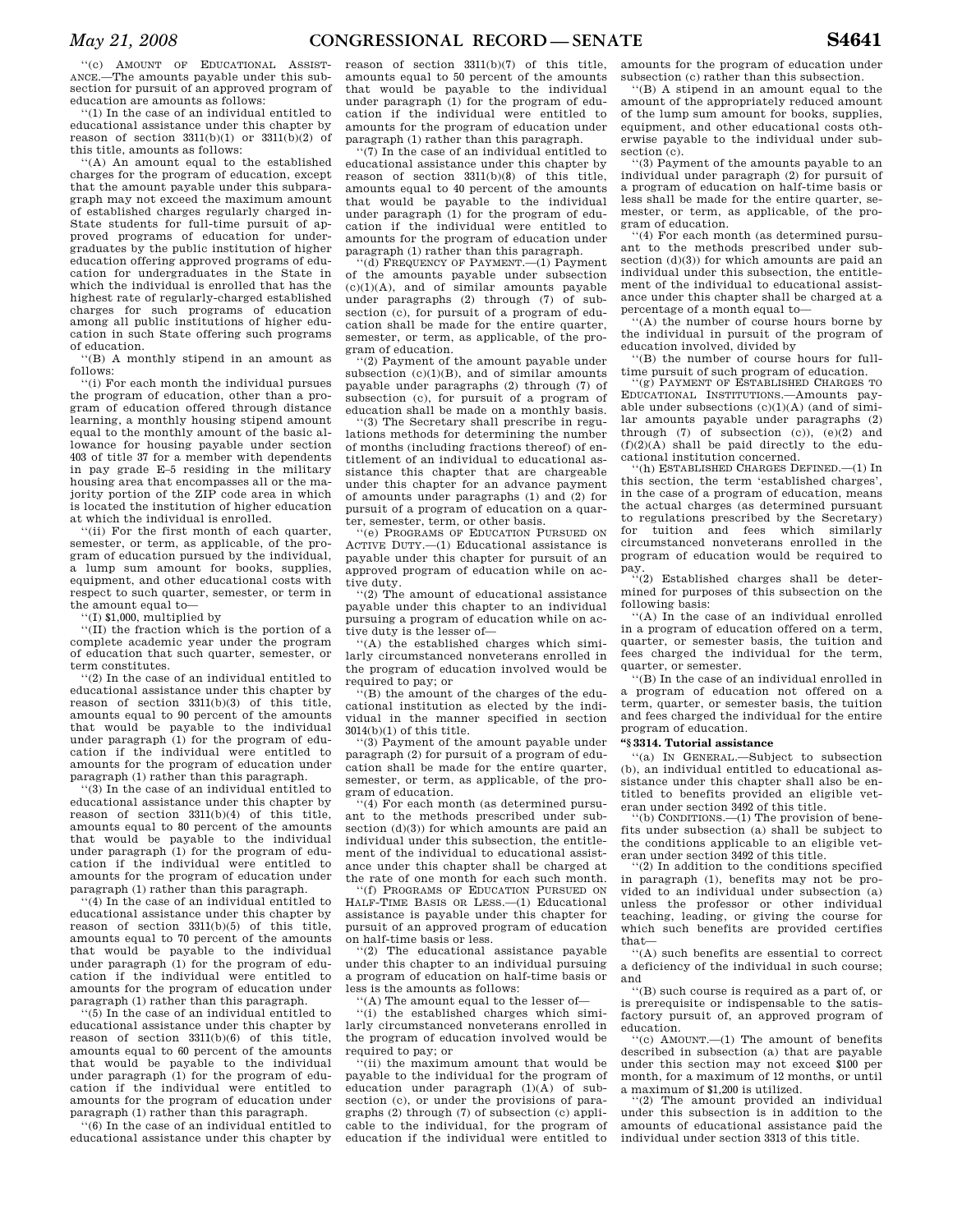''(d) NO CHARGE AGAINST ENTITLEMENT.— Any benefits provided an individual under subsection (a) are in addition to any other educational assistance benefits provided the individual under this chapter.

## **''§ 3315. Licensure and certification tests**

''(a) IN GENERAL.—An individual entitled to educational assistance under this chapter shall also be entitled to payment for one licensing or certification test described in section 3452(b) of this title.

''(b) LIMITATION ON AMOUNT.—The amount payable under subsection (a) for a licensing or certification test may not exceed the lesser of—

 $(1)$  \$2,000; or

''(2) the fee charged for the test.

''(c) NO CHARGE AGAINST ENTITLEMENT.— Any amount paid an individual under subsection (a) is in addition to any other educational assistance benefits provided the individual under this chapter.

### **''§ 3316. Supplemental educational assistance: members with critical skills or specialty; members serving additional service**

''(a) INCREASED ASSISTANCE FOR MEMBERS WITH CRITICAL SKILLS OR SPECIALTY.—(1) In the case of an individual who has a skill or specialty designated by the Secretary concerned as a skill or specialty in which there is a critical shortage of personnel or for which it is difficult to recruit or, in the case of critical units, retain personnel, the Secretary concerned may increase the monthly amount of educational assistance otherwise payable to the individual under paragraph (1)(B) of section 3313(c) of this title, or under paragraphs (2) through (7) of such section (as applicable).

 $(2)$  The amount of the increase in educational assistance authorized by paragraph (1) may not exceed the amount equal to the monthly amount of increased basic educational assistance providable under section 3015(d)(1) of this title at the time of the increase under paragraph (1).

''(b) SUPPLEMENTAL ASSISTANCE FOR ADDI-TIONAL SERVICE.—(1) The Secretary concerned may provide for the payment to an individual entitled to educational assistance under this chapter of supplemental educational assistance for additional service authorized by subchapter III of chapter 30 of this title. The amount so payable shall be payable as an increase in the monthly amount of educational assistance otherwise payable to the individual under paragraph (1)(B) of section 3313(c) of this title, or under paragraphs (2) through (7) of such section (as applicable).

(2) Eligibility for supplement educational assistance under this subsection shall be determined in accordance with the provisions of subchapter III of chapter 30 of this title, except that any reference in such provisions to eligibility for basic educational assistance under a provision of subchapter II of chapter 30 of this title shall be treated as a reference to eligibility for educational assistance under the appropriate provision of this chapter.

''(3) The amount of supplemental educational assistance payable under this subsection shall be the amount equal to the monthly amount of supplemental educational payable under section 3022 of this title.

''(c) REGULATIONS.—The Secretaries concerned shall administer this section in accordance with such regulations as the Secretary of Defense shall prescribe.

## **''§ 3317. Public-private contributions for additional educational assistance**

''(a) ESTABLISHMENT OF PROGRAM.—In instances where the educational assistance provided pursuant to section 3313(c)(1)(A)

does not cover the full cost of established charges (as specified in section 3313 of this title), the Secretary shall carry out a program under which colleges and universities can, voluntarily, enter into an agreement with the Secretary to cover a portion of those established charges not otherwise covered under section  $3313(c)(1)(A)$ , which contributions shall be matched by equivalent contributions toward such costs by the Secretary. The program shall only apply to covered individuals described in paragraphs (1) and (2) of section 3311(b).

''(b) DESIGNATION OF PROGRAM.—The program under this section shall be known as the 'Yellow Ribbon G.I. Education Enhancement Program'.

''(c) AGREEMENTS.—The Secretary shall enter into an agreement with each college or university seeking to participate in the program under this section. Each agreement shall specify the following:

''(1) The manner (whether by direct grant, scholarship, or otherwise) of the contributions to be made by the college or university concerned.

 $(2)$  The maximum amount of the contribution to be made by the college or university concerned with respect to any particular individual in any given academic year.

''(3) The maximum number of individuals for whom the college or university concerned will make contributions in any given academic year.

''(4) Such other matters as the Secretary and the college or university concerned jointly consider appropriate.

''(d) MATCHING CONTRIBUTIONS.—(1) In instances where the educational assistance provided an individual under section 3313(c)(1)(A) of this title does not cover the full cost of tuition and mandatory fees at a college or university, the Secretary shall provide up to 50 percent of the remaining costs for tuition and mandatory fees if the college or university voluntarily enters into an agreement with the Secretary to match an equal percentage of any of the remaining costs for such tuition and fees.

''(2) Amounts available to the Secretary under section 3324(b) of this title for payment of the costs of this chapter shall be available to the Secretary for purposes of paragraph (1).

''(e) OUTREACH.—The Secretary shall make available on the Internet website of the Department available to the public a current list of the colleges and universities participating in the program under this section. The list shall specify, for each college or university so listed, appropriate information on the agreement between the Secretary and such college or university under subsection  $(c)$ .

## **''§ 3318. Additional assistance: relocation or travel assistance for individual relocating or traveling significant distance for pursuit of a program of education**

''(a) ADDITIONAL ASSISTANCE.—Each individual described in subsection (b) shall be paid additional assistance under this section in the amount of \$500.

''(b) COVERED INDIVIDUALS.—An individual described in this subsection is any individual entitled to educational assistance under this chapter—

''(1) who resides in a highly rural area (as determined by the Bureau of the Census); and

## $\cdot$  (2) who-

''(A) physically relocates a distance of at least 500 miles in order to pursue a program of education for which the individual utilizes educational assistance under this chapter; or

''(B) travels by air to physically attend an institution of higher education for pursuit of such a program of education because the in-

dividual cannot travel to such institution by automobile or other established form of transportation due to an absence of road or other infrastructure.

''(c) PROOF OF RESIDENCE.—For purposes of subsection (b)(1), an individual may demonstrate the individual's place of residence utilizing any of the following:

''(1) DD Form 214, Certification of Release or Discharge from Active Duty.

''(2) The most recent Federal income tax return.

''(3) Such other evidence as the Secretary shall prescribe for purposes of this section.

''(d) SINGLE PAYMENT OF ASSISTANCE.—An individual is entitled to only one payment of additional assistance under this section.

''(e) NO CHARGE AGAINST ENTITLEMENT.— Any amount paid an individual under this section is in addition to any other educational assistance benefits provided the individual under this chapter."

## ''SUBCHAPTER III—ADMINISTRATIVE PROVISIONS

## **''§ 3321. Time limitation for use of and eligibility for entitlement**

''(a) IN GENERAL.—Except as provided in this section, the period during which an individual entitled to educational assistance under this chapter may use such individual's entitlement expires at the end of the 15-year period beginning on the date of such individual's last discharge or release from active duty.

 $\cdot$ <sup>''(b)</sup> EXCEPTIONS.—(1) Subsections (b), (c), and (d) of section 3031 of this title shall apply with respect to the running of the 15-year period described in subsection (a) of this section in the same manner as such subsections apply under section 3031 of this title with respect to the running of the 10-year period described in section 3031(a) of this title.

''(2) Section 3031(f) of this title shall apply with respect to the termination of an individual's entitlement to educational assistance under this chapter in the same manner as such section applies to the termination of an individual's entitlement to educational assistance under chapter 30 of this title, except that, in the administration of such section for purposes of this chapter, the reference to section 3013 of this title shall be deemed to be a reference to 3312 of this title.

''(3) For purposes of subsection (a), an individual's last discharge or release from active duty shall not include any discharge or release from a period of active duty of less than 90 days of continuous service, unless the individual is discharged or released as described in section 3311(b)(2) of this title.

## **''§ 3322. Bar to duplication of educational assistance benefits**

''(a) IN GENERAL.—An individual entitled to educational assistance under this chapter who is also eligible for educational assistance under chapter 30, 31, 32, or 35 of this title, chapter 107, 1606, or 1607 of title 10, or the provisions of the Hostage Relief Act of 1980 (Public Law 96–449; 5 U.S.C. 5561 note) may not receive assistance under two or more such programs concurrently, but shall elect (in such form and manner as the Secretary may prescribe) under which chapter or provisions to receive educational assistance.

''(b) INAPPLICABILITY OF SERVICE TREATED UNDER EDUCATIONAL LOAN REPAYMENT PRO-GRAMS.—A period of service counted for purposes of repayment of an education loan under chapter 109 of title 10 may not be counted as a period of service for entitlement to educational assistance under this chapter.

''(c) SERVICE IN SELECTED RESERVE.—An individual who serves in the Selected Reserve may receive credit for such service under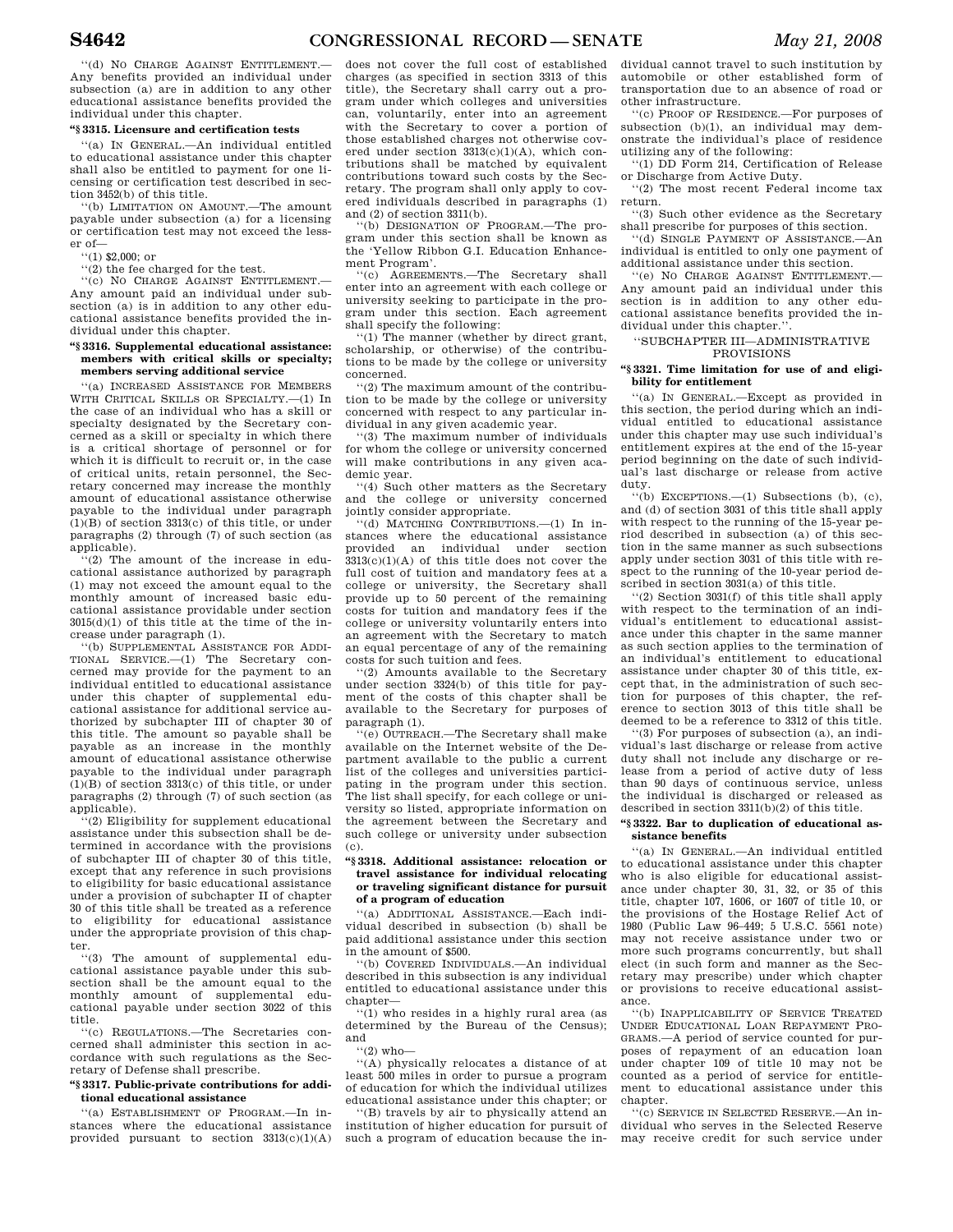only one of this chapter, chapter 30 of this title, and chapters 1606 and 1607 of title 10, and shall elect (in such form and manner as the Secretary may prescribe) under which chapter such service is to be credited.

 $'$ (d) ADDITIONAL COORDINATION MATTERS. In the case of an individual entitled to educational assistance under chapter 30, 31, 32, or 35 of this title, chapter 107, 1606, or 1607 of title 10, or the provisions of the Hostage Relief Act of 1980, or making contributions toward entitlement to educational assistance under chapter 30 of this title, as of August 1, 2009, coordination of entitlement to educational assistance under this chapter, on the one hand, and such chapters or provisions, on the other, shall be governed by the provisions of section  $10(0)$  of the Post-9/11 provisions of section \_\_\_03(c) of the Post-9/11<br>Veterans Educational Assistance Act of 2008.

### **''§ 3323. Administration**

''(a) IN GENERAL.—(1) Except as otherwise provided in this chapter, the provisions specified in section  $303\overline{4}$ (a)(1) of this title shall apply to the provision of educational assistance under this chapter.

''(2) In applying the provisions referred to in paragraph (1) to an individual entitled to educational assistance under this chapter for purposes of this section, the reference in such provisions to the term 'eligible veteran' shall be deemed to refer to an individual entitled to educational assistance under this chapter.

''(3) In applying section 3474 of this title to an individual entitled to educational assistance under this chapter for purposes of this section, the reference in such section 3474 to the term 'educational assistance allowance' shall be deemed to refer to educational assistance payable under section 3313 of this title.

 $(4)$  In applying section 3482 $(g)$  of this title to an individual entitled to educational assistance under this chapter for purposes of this section—

''(A) the first reference to the term 'educational assistance allowance' in such section 3482(g) shall be deemed to refer to educational assistance payable under section 3313 of this title; and

''(B) the first sentence of paragraph (1) of such section 3482(g) shall be applied as if such sentence ended with 'equipment'.

''(b) INFORMATION ON BENEFITS.—(1) The Secretary of Veterans Affairs shall provide the information described in paragraph (2) to each member of the Armed Forces at such times as the Secretary of Veterans Affairs and the Secretary of Defense shall jointly prescribe in regulations.

''(2) The information described in this paragraph is information on benefits, limitations, procedures, eligibility requirements (including time-in-service requirements), and other important aspects of educational assistance under this chapter, including application forms for such assistance under section 5102 of this title.

(3) The Secretary of Veterans Affairs shall furnish the information and forms described in paragraph (2), and other educational materials on educational assistance under this chapter, to educational institutions, training establishments, military education personnel, and such other persons and entities as the Secretary considers appropriate.

''(c) REGULATIONS.—(1) The Secretary shall prescribe regulations for the administration of this chapter.

 $(2)$  Any regulations prescribed by the Secretary of Defense for purposes of this chapter shall apply uniformly across the Armed Forces.

### **''§ 3324. Allocation of administration and costs**

''(a) ADMINISTRATION.—Except as otherwise provided in this chapter, the Secretary shall administer the provision of educational assistance under this chapter.

''(b) COSTS.—Payments for entitlement to educational assistance earned under this chapter shall be made from funds appropriated to, or otherwise made available to, the Department of Veterans Affairs for the payment of readjustment benefits.''.

(2) CLERICAL AMENDMENTS.—The tables of chapters at the beginning of title 38, United States Code, and at the beginning of part III of such title, are each amended by inserting after the item relating to chapter 32 the following new item:

## **''33. Post-9/11 Educational Assistance 3301''.**

(b) CONFORMING AMENDMENTS. (1) AMENDMENTS RELATING TO DUPLICATION OF BENEFITS.—

(A) Section 3033 of title 38, United States Code, is amended—

(i) in subsection  $(a)(1)$ , by inserting "33," after ''32,''; and

(ii) in subsection (c), by striking ''both the program established by this chapter and the program established by chapter 106 of title 10'' and inserting ''two or more of the programs established by this chapter, chapter 33 of this title, and chapters 1606 and 1607 of title 10''.

(B) Paragraph (4) of section 3695(a) of such title is amended to read as follows:

''(4) Chapters 30, 32, 33, 34, 35, and 36 of this title.

(C) Section 16163(e) of title 10, United States Code, is amended by inserting ''33,'' after ''32,''.

(2) ADDITIONAL CONFORMING AMENDMENTS.—

(A) Title 38, United States Code, is further amended by inserting ''33,'' after ''32,'' each place it appears in the following provisions: (i) In subsections (b) and (e)(1) of section

3485.

(ii) In section 3688(b).

(iii) In subsections (a)(1),  $(c)(1)$ ,  $(c)(1)(G)$ , (d), and (e)(2) of section 3689.

(iv) In section  $3690(b)(3)(A)$ .

(v) In subsections (a) and (b) of section 3692.

 $(vi)$  In section 3697 $(a)$ .

(B) Section 3697A(b)(1) of such title is amended by striking ''or 32'' and inserting '32, or 33".

(c) APPLICABILITY TO INDIVIDUALS UNDER MONTGOMERY GI BILL PROGRAM.—

(1) INDIVIDUALS ELIGIBLE TO ELECT PARTICI-PATION IN POST-9/11 EDUCATIONAL ASSIST-ANCE.—An individual may elect to receive educational assistance under chapter 33 of title 38, United States Code (as added by subsection (a)), if such individual—

(A) as of August 1, 2009—

(i) is entitled to basic educational assistance under chapter 30 of title 38, United States Code, and has used, but retains unused, entitlement under that chapter;

(ii) is entitled to educational assistance under chapter 107, 1606, or 1607 of title 10, United States Code, and has used, but retains unused, entitlement under the applicable chapter;

(iii) is entitled to basic educational assistance under chapter 30 of title 38, United States Code, but has not used any entitlement under that chapter;

(iv) is entitled to educational assistance under chapter 107, 1606, or 1607 of title 10, United States Code, but has not used any entitlement under such chapter;

(v) is a member of the Armed Forces who is eligible for receipt of basic educational assistance under chapter 30 of title 38, United States Code, and is making contributions toward such assistance under section 3011(b) or 3012(c) of such title; or

(vi) is a member of the Armed Forces who is not entitled to basic educational assistance under chapter 30 of title 38, United States Code, by reason of an election under section  $3011(c)(1)$  or  $3012(d)(1)$  of such title; and

(B) as of the date of the individual's election under this paragraph, meets the requirements for entitlement to educational assistance under chapter 33 of title 38, United States Code (as so added).

(2) CESSATION OF CONTRIBUTIONS TOWARD GI BILL.—Effective as of the first month beginning on or after the date of an election under paragraph (1) of an individual described by subparagraph (A)(v) of that paragraph, the obligation of the individual to make contributions under section 3011(b) or 3012(c) of title 38, United States Code, as applicable, shall cease, and the requirements of such section shall be deemed to be no longer applicable to the individual.

(3) REVOCATION OF REMAINING TRANSFERRED ENTITLEMENT

(A) ELECTION TO REVOKE.—If, on the date an individual described in subparagraph (A)(i) or (A)(iii) of paragraph (1) makes an election under that paragraph, a transfer of the entitlement of the individual to basic educational assistance under section 3020 of title 38, United States Code, is in effect and a number of months of the entitlement so transferred remain unutilized, the individual may elect to revoke all or a portion of the entitlement so transferred that remains unutilized.

(B) AVAILABILITY OF REVOKED ENTITLE-MENT.—Any entitlement revoked by an individual under this paragraph shall no longer be available to the dependent to whom transferred, but shall be available to the individual instead for educational assistance under chapter 33 of title 38, United States Code (as so added), in accordance with the provisions of this subsection.

(C) AVAILABILITY OF UNREVOKED ENTITLE-MENT.—Any entitlement described in subparagraph (A) that is not revoked by an individual in accordance with that subparagraph shall remain available to the dependent or dependents concerned in accordance with the current transfer of such entitlement under section 3020 of title 38, United States Code.

(4) POST-9/11 EDUCATIONAL ASSISTANCE.—  $(A)$  IN GENERAL.—Subject to subparagraph

(B) and except as provided in paragraph (5), an individual making an election under paragraph (1) shall be entitled to educational assistance under chapter 33 of title 38, United States Code (as so added), in accordance with the provisions of such chapter, instead of basic educational assistance under chapter 30 of title 38, United States Code, or educational assistance under chapter 107, 1606, or 1607 of title 10, United States Code, as applicable.

(B) LIMITATION ON ENTITLEMENT FOR CER-TAIN INDIVIDUALS.—In the case of an individual making an election under paragraph (1) who is described by subparagraph (A)(i) of that paragraph, the number of months of entitlement of the individual to educational assistance under chapter 33 of title 38, United States Code (as so added), shall be the number of months equal to—

(i) the number of months of unused entitlement of the individual under chapter 30 of title 38, United States Code, as of the date of the election, plus

(ii) the number of months, if any, of entitlement revoked by the individual under paragraph  $(3)(A)$ .

(5) CONTINUING ENTITLEMENT TO EDU-CATIONAL ASSISTANCE NOT AVAILABLE UNDER 9/ 11 ASSISTANCE PROGRAM.—

(A) IN GENERAL.—In the event educational assistance to which an individual making an election under paragraph (1) would be entitled under chapter 30 of title 38, United States Code, or chapter 107, 1606, or 1607 of title 10, United States Code, as applicable, is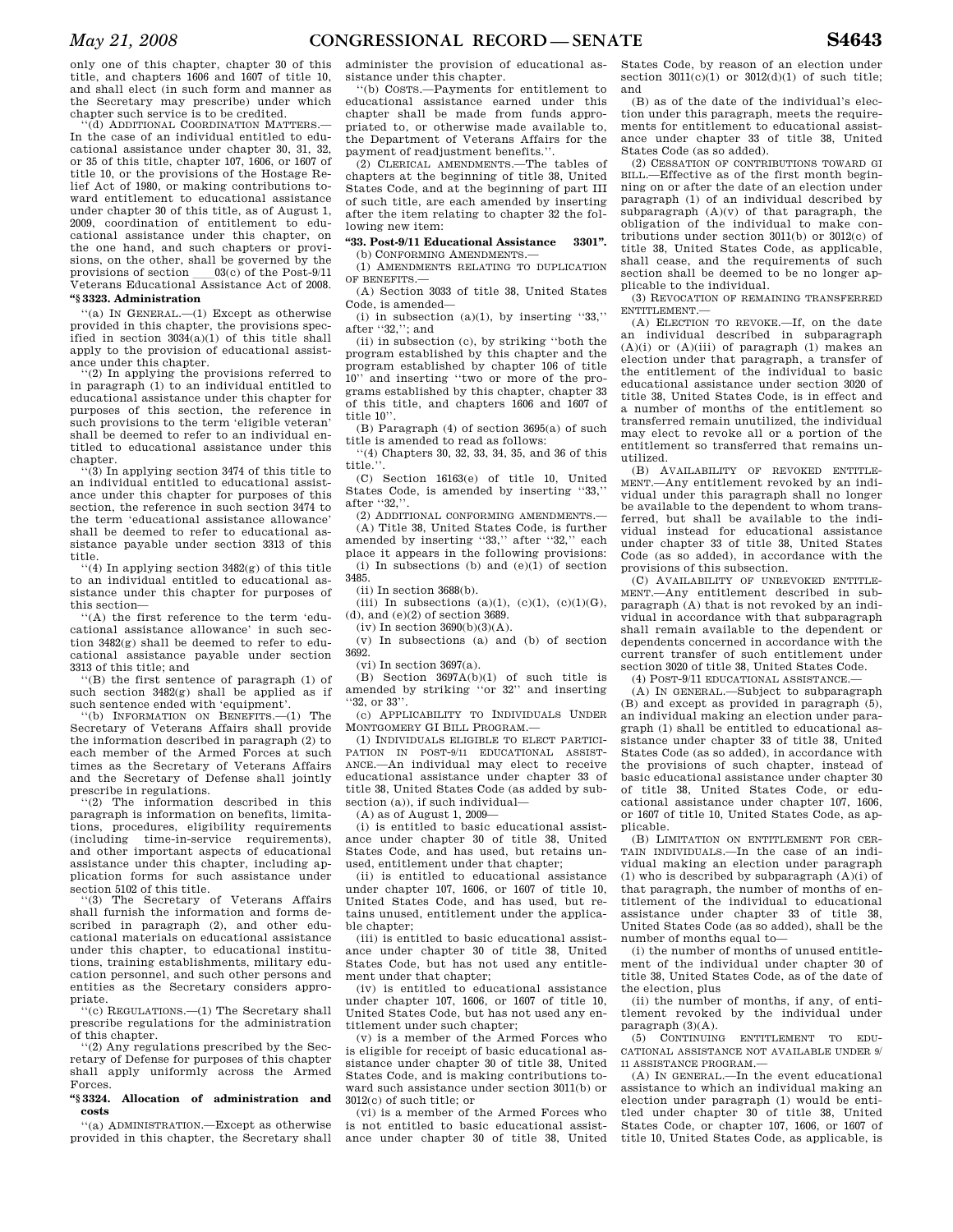not authorized to be available to the individual under the provisions of chapter 33 of title 38, United States Code (as so added), the individual shall remain entitled to such educational assistance in accordance with the provisions of the applicable chapter.

(B) CHARGE FOR USE OF ENTITLEMENT.—The utilization by an individual of entitlement under subparagraph (A) shall be chargeable against the entitlement of the individual to educational assistance under chapter 33 of title 38, United States Code (as so added), at the rate of one month of entitlement under such chapter 33 for each month of entitlement utilized by the individual under subparagraph (A) (as determined as if such entitlement were utilized under the provisions of chapter 30 of title 38, United States Code, or chapter 107, 1606, or 1607 of title 10, United States Code, as applicable).

(6) ADDITIONAL POST-9/11 ASSISTANCE FOR MEMBERS HAVING MADE CONTRIBUTIONS TO-WARD GI BILL.—

(A) ADDITIONAL ASSISTANCE.—In the case of an individual making an election under paragraph (1) who is described by clause (i), (iii), or (v) of subparagraph (A) of that paragraph, the amount of educational assistance payable to the individual under chapter 33 of title 38, United States Code (as so added), as a monthly stipend payable under paragraph (1)(B) of section 3313(c) of such title (as so added), or under paragraphs (2) through (7) of that section (as applicable), shall be the amount otherwise payable as a monthly stipend under the applicable paragraph increased by the amount equal to—

(i) the total amount of contributions toward basic educational assistance made by the individual under section 3011(b) or 3012(c) of title 38, United States Code, as of the date of the election, multiplied by

(ii) the fraction—

(I) the numerator of which is—

(aa) the number of months of entitlement to basic educational assistance under chapter 30 of title 38, United States Code, remaining to the individual at the time of the election; plus

(bb) the number of months, if any, of entitlement under such chapter 30 revoked by the individual under paragraph  $(3)(A)$ ; and

(II) the denominator of which is 36 months. (B) MONTHS OF REMAINING ENTITLEMENT FOR CERTAIN INDIVIDUALS.—In the case of an individual covered by subparagraph (A) who is described by paragraph  $(1)(A)(v)$ , the number of months of entitlement to basic educational assistance remaining to the individual for purposes of subparagraph

 $(A)(ii)(I)(aa)$  shall be 36 months. (C) TIMING OF PAYMENT.—The amount payable with respect to an individual under subparagraph (A) shall be paid to the individual together with the last payment of the monthly stipend payable to the individual under paragraph (1)(B) of section 3313(c) of title 38, United States Code (as so added), or under paragraphs (2) through (7) of that section (as applicable), before the exhaustion of the individual's entitlement to educational assistance under chapter 33 of such title (as so added).

(7) CONTINUING ENTITLEMENT TO ADDITIONAL ASSISTANCE FOR CRITICAL SKILLS OR SPE-CIALITY AND ADDITIONAL SERVICE.—An individual making an election under paragraph  $(1)(A)$  who, at the time of the election, is entitled to increased educational assistance under section 3015(d) of title 38, United States Code, or section 16131(i) of title 10, United States Code, or supplemental educational assistance under subchapter III of chapter 30 of title 38, United States Code, shall remain entitled to such increased educational assistance or supplemental educational assistance in the utilization of entitlement to educational assistance under

chapter 33 of title 38, United States Code (as so added), in an amount equal to the quarter, semester, or term, as applicable, equivalent of the monthly amount of such increased educational assistance or supplemental educational assistance payable with respect to the individual at the time of the election.

(8) IRREVOCABILITY OF ELECTIONS.—An election under paragraph (1) or (3)(A) is irrevocable.

(d) EFFECTIVE DATE.—This section and the amendments made by this section shall take effect on August 1, 2009.

### **SEC. 4004. INCREASE IN AMOUNTS OF BASIC EDU-CATIONAL ASSISTANCE UNDER THE MONTGOMERY GI BILL.**

(a) EDUCATIONAL ASSISTANCE BASED ON THREE-YEAR PERIOD OF OBLIGATED SERV-ICE.—Subsection (a)(1) of section 3015 of title 38, United States Code, is amended—

(1) by striking subparagraphs (A) through (C) and inserting the following new subparagraph:

''(A) for months occurring during the period beginning on August 1, 2008, and ending on the last day of fiscal year 2009, \$1,321; and''; and

(2) by redesignating subparagraph (D) as subparagraph (B).

(b) EDUCATIONAL ASSISTANCE BASED ON TWO-YEAR PERIOD OF OBLIGATED SERVICE.— Subsection (b)(1) of such section is amended—

(1) by striking subparagraphs (A) through (C) and inserting the following new subparagraph:

''(A) for months occurring during the period beginning on August 1, 2008, and ending on the last day of fiscal year 2009, \$1,073; and''; and

(2) by redesignating subparagraph (D) as subparagraph (B).

(c) MODIFICATION OF MECHANISM FOR COST-OF-LIVING ADJUSTMENTS.—Subsection (h)(1) of such section is amended by striking subparagraphs (A) and (B) and inserting the following new subparagraphs:

''(A) the average cost of undergraduate tuition in the United States, as determined by the National Center for Education Statistics, for the last academic year preceding the beginning of the fiscal year for which the increase is made, exceeds

''(B) the average cost of undergraduate tuition in the United States, as so determined, for the academic year preceding the academic year described in subparagraph (A).''. (d) EFFECTIVE DATE.—

(1) IN GENERAL.—The amendments made by this section shall take effect on August 1, 2008.

(2) NO COST-OF-LIVING ADJUSTMENT FOR FIS-CAL YEAR 2009.—The adjustment required by subsection (h) of section 3015 of title 38, United States Code (as amended by this section), in rates of basic educational assistance payable under subsections (a) and (b) of such section (as so amended) shall not be made for fiscal year 2009.

## **SEC. 4005. MODIFICATION OF AMOUNT AVAIL-ABLE FOR REIMBURSEMENT OF STATE AND LOCAL AGENCIES AD-<br>MINISTERING VETERANS EDU-MINISTERING VETERANS EDU-CATION BENEFITS.**

Section 3674(a)(4) of title 38, United States Code, is amended by striking ''may not exceed'' and all that follows through the end and inserting "shall be \$19,000,000."

## **TITLE V—EMERGENCY UNEMPLOYMENT COMPENSATION**

FEDERAL-STATE AGREEMENTS

SEC. 5001. (a) IN GENERAL.—Any State which desires to do so may enter into and participate in an agreement under this title with the Secretary of Labor (in this title referred to as the ''Secretary''). Any State which is a party to an agreement under this title may, upon providing 30 days written notice to the Secretary, terminate such agreement.

(b) PROVISIONS OF AGREEMENT.—Any agreement under subsection (a) shall provide that the State agency of the State will make payments of emergency unemployment compensation to individuals who—

(1) have exhausted all rights to regular compensation under the State law or under Federal law with respect to a benefit year (excluding any benefit year that ended before May 1, 2007);

(2) have no rights to regular compensation or extended compensation with respect to a week under such law or any other State unemployment compensation law or to compensation under any other Federal law (except as provided under subsection (e)); and

(3) are not receiving compensation with respect to such week under the unemployment compensation law of Canada.

(c) EXHAUSTION OF BENEFITS.—For purposes of subsection (b)(1), an individual shall be deemed to have exhausted such individual's rights to regular compensation under a State law when—

(1) no payments of regular compensation can be made under such law because such individual has received all regular compensation available to such individual based on employment or wages during such individual's base period; or

(2) such individual's rights to such compensation have been terminated by reason of the expiration of the benefit year with respect to which such rights existed.

(d) WEEKLY BENEFIT AMOUNT, ETC.—For purposes of any agreement under this title—

(1) the amount of emergency unemployment compensation which shall be payable to any individual for any week of total unemployment shall be equal to the amount of the regular compensation (including dependents' allowances) payable to such individual during such individual's benefit year under the State law for a week of total unemployment;

(2) the terms and conditions of the State law which apply to claims for regular compensation and to the payment thereof shall apply to claims for emergency unemployment compensation and the payment thereof, except where otherwise inconsistent with the provisions of this title or with the regulations or operating instructions of the Secretary promulgated to carry out this title; and

(3) the maximum amount of emergency unemployment compensation payable to any individual for whom an emergency unemployment compensation account is established under section 5002 shall not exceed the amount established in such account for such individual.

(e) ELECTION BY STATES.—Notwithstanding any other provision of Federal law (and if State law permits), the Governor of a State that is in an extended benefit period may provide for the payment of emergency unemployment compensation prior to extended compensation to individuals who otherwise meet the requirements of this section.

## EMERGENCY UNEMPLOYMENT COMPENSATION

## ACCOUNT

SEC. 5002. (a) IN GENERAL.—Any agreement under this title shall provide that the State will establish, for each eligible individual who files an application for emergency unemployment compensation, an emergency unemployment compensation account with respect to such individual's benefit year. (b) AMOUNT IN ACCOUNT.—

(1) IN GENERAL.—The amount established in an account under subsection (a) shall be equal to the lesser of—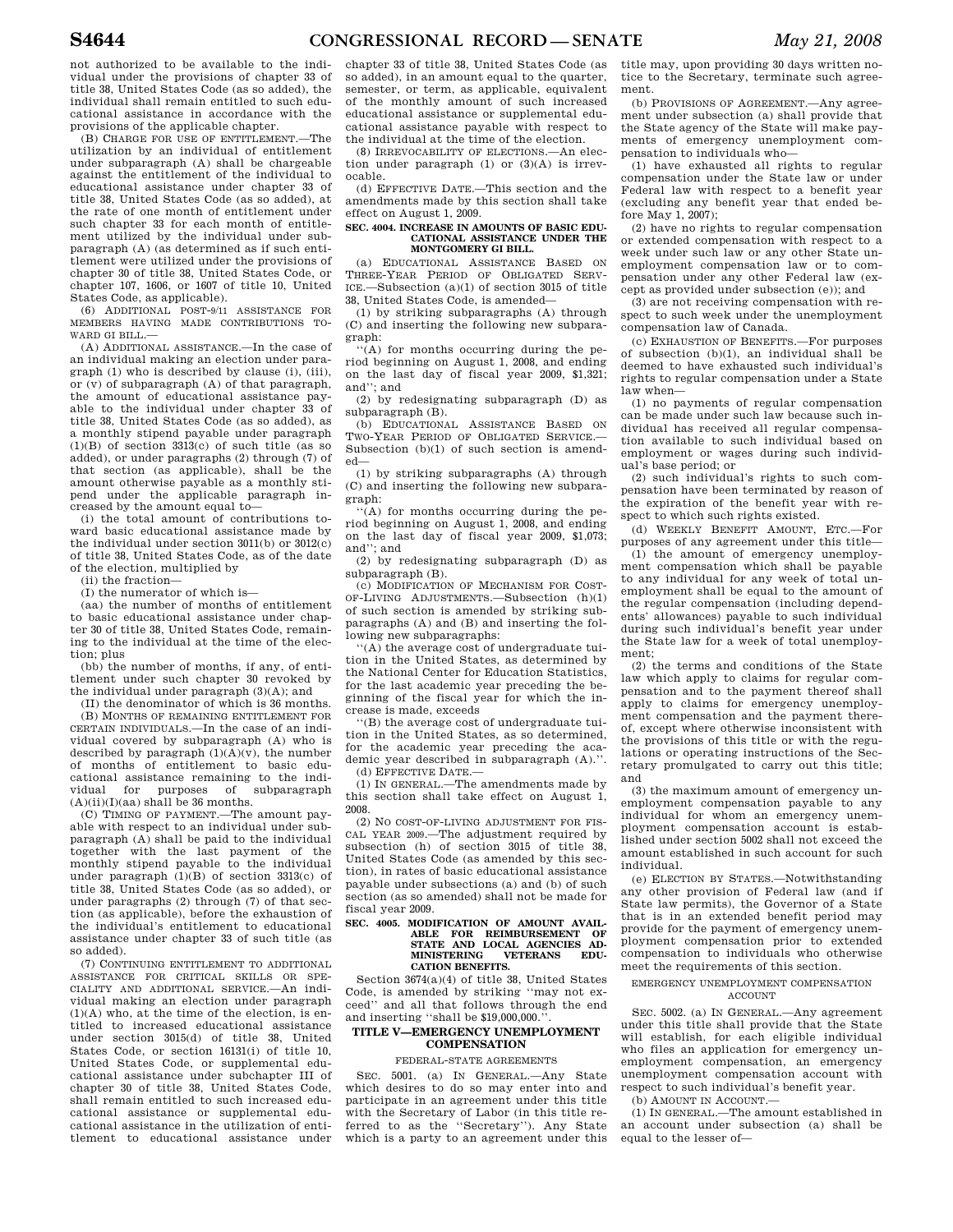(A) 50 percent of the total amount of regular compensation (including dependents' allowances) payable to the individual during the individual's benefit year under such law, or

(B) 13 times the individual's average weekly benefit amount for the benefit year.

(2) WEEKLY BENEFIT AMOUNT.—For purposes of this subsection, an individual's weekly benefit amount for any week is the amount of regular compensation (including dependents' allowances) under the State law payable to such individual for such week for total unemployment.

(c) SPECIAL RULE.—

(1) IN GENERAL.—Notwithstanding any other provision of this section, if, at the time that the individual's account is exhausted or at any time thereafter, such individual's State is in an extended benefit period (as determined under paragraph  $(2)$ ), then, such account shall be augmented by an amount equal to the amount originally established in such account (as determined under subsection (b)(1)).

(2) EXTENDED BENEFIT PERIOD.—For purposes of paragraph (1), a State shall be considered to be in an extended benefit period, as of any given time, if—

(A) such a period is then in effect for such State under the Federal-State Extended Unemployment Compensation Act of 1970;

(B) such a period would then be in effect for such State under such Act if section 203(d) of such Act—

(i) were applied by substituting ''4'' for ''5'' each place it appears; and

(ii) did not include the requirement under paragraph (1)(A); or

(C) such a period would then be in effect for such State under such Act if—

(i) section 203(f) of such Act were applied to such State (regardless of whether the State by law had provided for such application); and

(ii) such section 203(f)—

(I) were applied by substituting ''6.0'' for  $``6.5"$  in paragraph  $(1)(A)(i)$ ; and

(II) did not include the requirement under paragraph  $(1)(A)(ii)$ .

PAYMENTS TO STATES HAVING AGREEMENTS FOR THE PAYMENT OF EMERGENCY UNEM-PLOYMENT COMPENSATION

SEC. 5003. (a) GENERAL RULE.—There shall be paid to each State that has entered into an agreement under this title an amount equal to 100 percent of the emergency unemployment compensation paid to individuals by the State pursuant to such agreement.

(b) TREATMENT OF REIMBURSABLE COM-PENSATION.—No payment shall be made to any State under this section in respect of any compensation to the extent the State is entitled to reimbursement in respect of such compensation under the provisions of any Federal law other than this title or chapter 85 of title 5, United States Code. A State shall not be entitled to any reimbursement under such chapter 85 in respect of any compensation to the extent the State is entitled to reimbursement under this title in respect of such compensation.

(c) DETERMINATION OF AMOUNT.—Sums payable to any State by reason of such State having an agreement under this title shall be payable, either in advance or by way of reimbursement (as may be determined by the Secretary), in such amounts as the Secretary estimates the State will be entitled to receive under this title for each calendar month, reduced or increased, as the case may be, by any amount by which the Secretary finds that the Secretary's estimates for any prior calendar month were greater or less than the amounts which should have been paid to the State. Such estimates may be made on the basis of such statistical, sam-

pling, or other method as may be agreed upon by the Secretary and the State agency of the State involved.

## FINANCING PROVISIONS

SEC. 5004. (a) IN GENERAL.—Funds in the extended unemployment compensation account (as established by section 905(a) of the Social Security Act (42 U.S.C. 1105(a)) of the Unemployment Trust Fund (as established by section 904(a) of such Act (42 U.S.C.  $1104(a)$ ) shall be used for the making of payments to States having agreements entered into under this title.

(b) CERTIFICATION.—The Secretary shall from time to time certify to the Secretary of the Treasury for payment to each State the sums payable to such State under this title. The Secretary of the Treasury, prior to audit or settlement by the Government Accountability Office, shall make payments to the State in accordance with such certification, by transfers from the extended unemployment compensation account (as so established) to the account of such State in the Unemployment Trust Fund (as so established).

(c) ASSISTANCE TO STATES.—There are appropriated out of the employment security administration account (as established by section 901(a) of the Social Security Act (42 U.S.C. 1101(a)) of the Unemployment Trust Fund, without fiscal year limitation, such funds as may be necessary for purposes of assisting States (as provided in title III of the Social Security Act (42 U.S.C. 501 et seq.)) in meeting the costs of administration of agreements under this title.

(d) APPROPRIATIONS FOR CERTAIN PAY-MENTS.—There are appropriated from the general fund of the Treasury, without fiscal year limitation, to the extended unemployment compensation account (as so established) of the Unemployment Trust Fund (as so established) such sums as the Secretary estimates to be necessary to make the payments under this section in respect of—

(1) compensation payable under chapter 85 of title 5, United States Code; and

(2) compensation payable on the basis of services to which section  $3309(a)(1)$  of the Internal Revenue Code of 1986 applies.

Amounts appropriated pursuant to the preceding sentence shall not be required to be repaid.

### FRAUD AND OVERPAYMENTS

SEC. 5005. (a) IN GENERAL.—If an individual knowingly has made, or caused to be made by another, a false statement or representation of a material fact, or knowingly has failed, or caused another to fail, to disclose a material fact, and as a result of such false statement or representation or of such nondisclosure such individual has received an amount of emergency unemployment compensation under this title to which such individual was not entitled, such individual—

(1) shall be ineligible for further emergency unemployment compensation under this title in accordance with the provisions of the applicable State unemployment compensation law relating to fraud in connection with a claim for unemployment compensation; and

(2) shall be subject to prosecution under section 1001 of title 18, United States Code.

(b) REPAYMENT.—In the case of individuals who have received amounts of emergency unemployment compensation under this title to which they were not entitled, the State shall require such individuals to repay the amounts of such emergency unemployment compensation to the State agency, except that the State agency may waive such repayment if it determines that—

(1) the payment of such emergency unemployment compensation was without fault on the part of any such individual; and

(2) such repayment would be contrary to equity and good conscience.

(c) RECOVERY BY STATE AGENCY.—

(1) IN GENERAL.—The State agency may recover the amount to be repaid, or any part thereof, by deductions from any emergency unemployment compensation payable to such individual under this title or from any unemployment compensation payable to such individual under any State or Federal unemployment compensation law administered by the State agency or under any other State or Federal law administered by the State agency which provides for the payment of any assistance or allowance with respect to any week of unemployment, during the 3 year period after the date such individuals received the payment of the emergency unemployment compensation to which they were not entitled, except that no single deduction may exceed 50 percent of the weekly benefit amount from which such deduction is made.

(2) OPPORTUNITY FOR HEARING.—No repayment shall be required, and no deduction shall be made, until a determination has been made, notice thereof and an opportunity for a fair hearing has been given to the individual, and the determination has become final.

(d) REVIEW.—Any determination by a State agency under this section shall be subject to review in the same manner and to the same extent as determinations under the State unemployment compensation law, and only in that manner and to that extent.

## DEFINITIONS

SEC. 5006. In this title, the terms ''compensation'', "regular compensation", "extended compensation'', ''benefit year'', ''base period'', ''State'', ''State agency'', ''State benia component of the respective mean-<br>period", "State", "State agency", "State<br>law", and "week" have the respective meanings given such terms under section 205 of the Federal-State Extended Unemployment Compensation Act of 1970 (26 U.S.C. 3304 note).

### APPLICABILITY

SEC. 5007. (a) IN GENERAL.—Except as provided in subsection (b), an agreement entered into under this title shall apply to weeks of unemployment—

(1) beginning after the date on which such agreement is entered into; and

(2) ending on or before March 31, 2009.

(b) TRANSITION FOR AMOUNT REMAINING IN ACCOUNT.—

(1) IN GENERAL.—Subject to paragraphs (2) and (3), in the case of an individual who has amounts remaining in an account established under section 5002 as of the last day of the last week (as determined in accordance with the applicable State law) ending on or before March 31, 2009, emergency unemployment compensation shall continue to be payable to such individual from such amounts for any week beginning after such last day for which the individual meets the eligibility requirements of this title.

(2) LIMIT ON AUGMENTATION.—If the account of an individual is exhausted after the last day of such last week (as so determined), then section 5002(c) shall not apply and such account shall not be augmented under such section, regardless of whether such individual's State is in an extended benefit period (as determined under paragraph (2) of such section).

(3) LIMIT ON COMPENSATION.—No compensation shall be payable by reason of paragraph (1) for any week beginning after June 30, 2009.

## TITLE VI—OTHER HEALTH MATTERS

SEC. 6001. (a) MORATORIA ON CERTAIN MED-ICAID REGULATIONS.—

(1) EXTENSION OF CERTAIN MORATORIA IN PUBLIC LAW 110–28.—Section 7002(a)(1) of the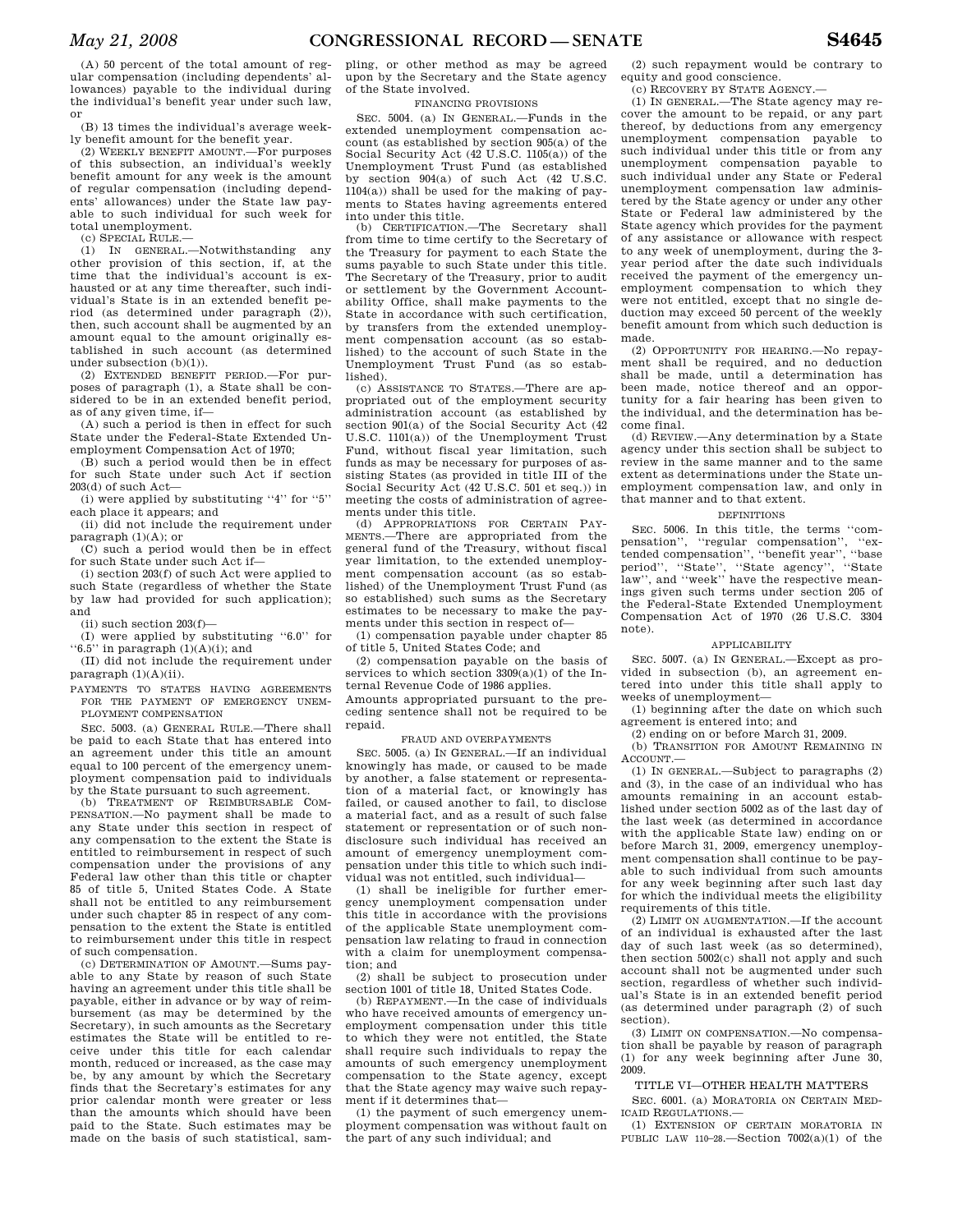U.S. Troop Readiness, Veterans' Care, Katrina Recovery, and Iraq Accountability Appropriations Act, 2007 (Public Law 110–28) is amended—

(A) by striking ''prior to the date that is 1 year after the date of enactment of this Act'' and inserting "prior to April 1, 2009"

(B) in subparagraph (A), by inserting after ''Federal Regulations)'' the following: ''or in the final regulation, relating to such parts, published on May 29, 2007 (72 Federal Register 29748)''; and

(C) in subparagraph (C), by inserting before the period at the end the following: '', including the proposed regulation published on May 23, 2007 (72 Federal Register 28930)''.

(2) EXTENSION OF CERTAIN MORATORIA IN PUBLIC LAW 110–173.—Section 206 of the Medicare, Medicaid, and SCHIP Extension Act of 2007 (Public Law 110–173) is amended—

(A) by striking ''June 30, 2008'' and inserting ''April 1, 2009'';

(B) by inserting '', including the proposed regulation published on August 13, 2007 (72 Federal Register 45201),'' after ''rehabilitation services''; and

(C) by inserting '', including the final regulation published on December 28, 2007 (72 Federal Register 73635),'' after ''school-based transportation''.

(3) MORATORIUM ON INTERIM FINAL MEDICAID REGULATION RELATING TO OPTIONAL CASE MAN-AGEMENT AND TARGETED CASE MANAGEMENT SERVICES.—Notwithstanding any other provision of law, the Secretary of Health and Human Services shall not, prior to April 1, 2009, finalize, implement, enforce, or otherwise take any action (through promulgation of regulation, issuance of regulatory guidance, use of Federal payment audit procedures, or other administrative action, policy, or practice, including a Medical Assistance Manual transmittal or letter to State Medicaid directors) to impose any restrictions relating to the interim final regulation relating to optional State plan case management services and targeted case management services under the Medicaid program published on December 4, 2007 (72 Federal Register 68077) in its entirety.

(4) ADDITIONAL MORATORIA.—

(A) IN GENERAL.—Notwithstanding any other provision of law, the Secretary of Health and Human Services shall not, prior to April 1, 2009, take any action (through promulgation of regulation, issuance of regulatory guidance, use of Federal payment audit procedures, or other administrative action, policy, or practice, including a Medical Assistance Manual transmittal or letter to State Medicaid directors) to impose any restrictions relating to a provision described in subparagraph (B) or (C) if such restrictions are more restrictive in any aspect than those applied to the respective provision as of the date specified in subparagraph (D) for such provision.

(B) PROPOSED REGULATION RELATING TO RE-DEFINITION OF MEDICAID OUTPATIENT HOSPITAL SERVICES.—The provision described in this subparagraph is the proposed regulation relating to clarification of outpatient clinic and hospital facility services definition and upper payment limit under the Medicaid program published on September 28, 2007 (72 Federal Register 55158) in its entirety.

(C) PORTION OF PROPOSED REGULATION RE-LATING TO MEDICAID ALLOWABLE PROVIDER TAXES.—

(i) IN GENERAL.—Subject to clause (ii), the provision described in this subparagraph is the final regulation relating to health-carerelated taxes under the Medicaid program published on February 22, 2008 (73 Federal Register 9685) in its entirety.

(ii) EXCEPTION.—The provision described in this subparagraph does not include the por-

tions of such regulation as relate to the following:

(I) REDUCTION IN THRESHOLD.—The reduction from 6 percent to 5.5 percent in the threshold applied under section  $433.68(f)(3)(i)$ of title 42, Code of Federal Regulations, for determining whether or not there is an indirect guarantee to hold a taxpayer harmless, as required to carry out section  $1903(w)(4)(C)(ii)$  of the Social Security Act, as added by section 403 of the Medicare Improvement and Extension Act of 2006 (division B of Public Law 109–432).

(II) CHANGE IN DEFINITION OF MANAGED CARE.—The change in the definition of managed care as proposed in the revision of section  $433.56(a)(8)$  of title 42, Code of Federal Regulations, as required to carry out section  $1903(w)(7)(A)(viii)$  of the Social Security Act. as amended by section 6051 of the Deficit Reduction Act of 2005 (Public Law 109–171).

(D) DATE SPECIFIED.—The date specified in this subparagraph for the provision described in—

(i) subparagraph (B) is September 27, 2007; or

(ii) subparagraph (C) is February 21, 2008.

(b) RESTORATION OF ACCESS TO NOMINAL DRUG PRICING FOR CERTAIN CLINICS AND HEALTH CENTERS.—

 $(1)$  IN GENERAL. Section  $1927(c)(1)(D)$  of the Social Security Act (42 U.S.C. §1396r–  $8(c)(1)(D)$ , as added by section  $6001(d)(2)$  of the Deficit Reduction Act of 2005 (Public Law 109–171), is amended—

(A) in clause (i)—

(i) by redesignating subclause (IV) as subclause (VI); and

(ii) by inserting after subclause (III) the following:

''(IV) An entity that—

''(aa) is described in section 501(c)(3) of the Internal Revenue Code of 1986 and exempt from tax under section 501(a) of such Act or is State-owned or operated; and

''(bb) would be a covered entity described in section 340(B)(a)(4) of the Public Health Service Act insofar as the entity provides the same type of services to the same type of populations as a covered entity described in such section provides, but does not receive funding under a provision of law referred to in such section.

 $'(V)$  A public or nonprofit entity, or an entity based at an institution of higher learning whose primary purpose is to provide health care services to students of that institution, that provides a service or services described under section 1001(a) of the Public Health Service Act.''; and

(B) by adding at the end the following new clause:

''(iv) RULE OF CONSTRUCTION.—Nothing in this subparagraph shall be construed to alter any existing statutory or regulatory prohibition on services with respect to an entity described in subclause (IV) or (V) of clause (i), including the prohibition set forth in section 1008 of the Public Health Service Act.

(2) EFFECTIVE DATE.—The amendments made by this subsection shall take effect as if included in the amendment made by section 6001(d)(2) of the Deficit Reduction Act of 2005.

(c) ASSET VERIFICATION THROUGH ACCESS TO INFORMATION HELD BY FINANCIAL INSTITU-TIONS.

(1) ADDITION OF AUTHORITY.—Title XIX of the Social Security Act is amended by inserting after section 1939 the following new section:

''ASSET VERIFICATION THROUGH ACCESS TO INFORMATION HELD BY FINANCIAL INSTITUTIONS ''SEC. 1940. (a) IMPLEMENTATION.—

''(1) IN GENERAL.—Subject to the provisions of this section, each State shall implement an asset verification program described in subsection (b), for purposes of determining or redetermining the eligibility of an individual for medical assistance under the State plan under this title.

''(2) PLAN SUBMITTAL.—In order to meet the requirement of paragraph (1), each State shall—

''(A) submit not later than a deadline specified by the Secretary consistent with paragraph (3), a State plan amendment under this title that describes how the State intends to implement the asset verification program; and

''(B) provide for implementation of such program for eligibility determinations and redeterminations made on or after 6 months after the deadline established for submittal of such plan amendment.

 $''(3)$  PHASE-IN  $-$ 

 $``(A)$  In GENERAL.

''(i) IMPLEMENTATION IN CURRENT ASSET VERIFICATION DEMO STATES.—The Secretary shall require those States specified in subparagraph (C) (to which an asset verification program has been applied before the date of the enactment of this section) to implement an asset verification program under this subsection by the end of fiscal year 2009.

''(ii) IMPLEMENTATION IN OTHER STATES.— The Secretary shall require other States to submit and implement an asset verification program under this subsection in such manner as is designed to result in the application of such programs, in the aggregate for all such other States, to enrollment of approximately, but not less than, the following percentage of enrollees, in the aggregate for all such other States, by the end of the fiscal year involved:

''(I) 12.5 percent by the end of fiscal year 2009.

''(II) 25 percent by the end of fiscal year 2010.

''(III) 50 percent by the end of fiscal year 2011.

''(IV) 75 percent by the end of fiscal year 2012.

''(V) 100 percent by the end of fiscal year 2013.

''(B) CONSIDERATION.—In selecting States under subparagraph (A)(ii), the Secretary shall consult with the States involved and take into account the feasibility of implementing asset verification programs in each such State.

''(C) STATES SPECIFIED.—The States specified in this subparagraph are California, New York, and New Jersey.

''(D) CONSTRUCTION.—Nothing in subparagraph (A)(ii) shall be construed as preventing a State from requesting, and the Secretary approving, the implementation of an asset verification program in advance of the deadline otherwise established under such subparagraph.

''(4) EXEMPTION OF TERRITORIES.—This section shall only apply to the 50 States and the District of Columbia.

''(b) ASSET VERIFICATION PROGRAM.—

''(1) IN GENERAL.—For purposes of this section, an asset verification program means a program described in paragraph (2) under which a State—

''(A) requires each applicant for, or recipient of, medical assistance under the State plan under this title on the basis of being aged, blind, or disabled to provide authorization by such applicant or recipient (and any other person whose resources are required by law to be disclosed to determine the eligibility of the applicant or recipient for such assistance) for the State to obtain (subject to the cost reimbursement requirements of section 1115(a) of the Right to Financial Privacy Act of 1978 but at no cost to the applicant or recipient) from any financial institution (within the meaning of section 1101(1) of such Act) any financial record (within the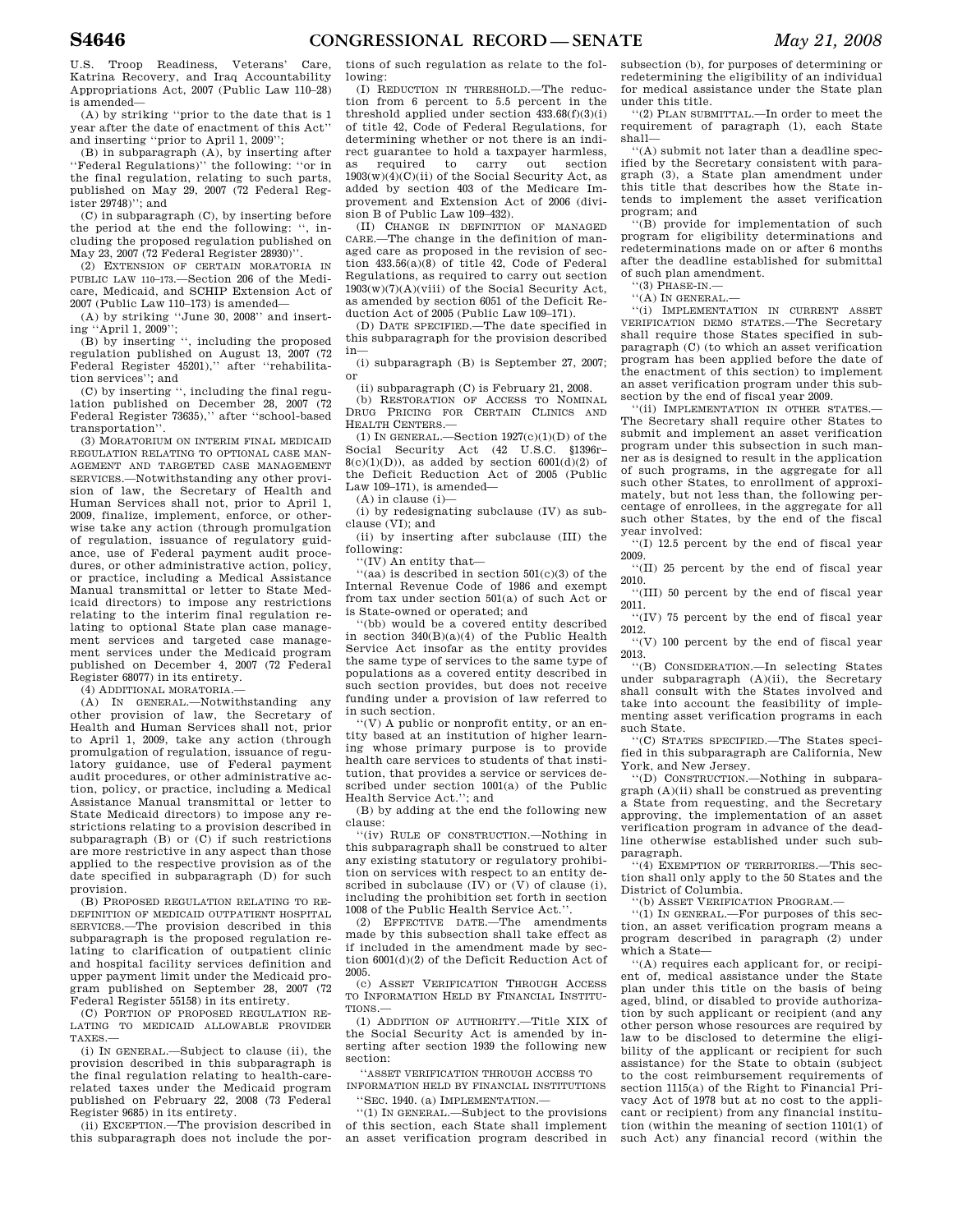meaning of section 1101(2) of such Act) held by the institution with respect to the applicant or recipient (and such other person, as applicable), whenever the State determines the record is needed in connection with a determination with respect to such eligibility for (or the amount or extent of) such medical assistance; and

''(B) uses the authorization provided under subparagraph (A) to verify the financial resources of such applicant or recipient (and such other person, as applicable), in order to determine or redetermine the eligibility of such applicant or recipient for medical assistance under the State plan.

''(2) PROGRAM DESCRIBED.—A program described in this paragraph is a program for verifying individual assets in a manner consistent with the approach used by the Commissioner of Social Security under section 1631(e)(1)(B)(ii).

'(c) DURATION OF AUTHORIZATION.-Notwithstanding section  $1104(a)(1)$  of the Right to Financial Privacy Act of 1978, an authorization provided to a State under subsection  $(b)(1)(A)$  shall remain effective until the earliest of—

''(1) the rendering of a final adverse decision on the applicant's application for medical assistance under the State's plan under this title;

''(2) the cessation of the recipient's eligibility for such medical assistance; or

''(3) the express revocation by the applicant or recipient (or such other person described in subsection  $(b)(1)(A)$ , as applicable) of the authorization, in a written notification to the State.

'(d) TREATMENT OF RIGHT TO FINANCIAL PRIVACY ACT REQUIREMENTS.—

''(1) An authorization obtained by the State under subsection (b)(1) shall be considered to meet the requirements of the Right to Financial Privacy Act of 1978 for purposes of section 1103(a) of such Act, and need not be furnished to the financial institution, notwithstanding section 1104(a) of such Act.

''(2) The certification requirements of section 1103(b) of the Right to Financial Privacy Act of 1978 shall not apply to requests by the State pursuant to an authorization provided under subsection (b)(1).

''(3) A request by the State pursuant to an authorization provided under subsection (b)(1) is deemed to meet the requirements of section 1104(a)(3) of the Right to Financial Privacy Act of 1978 and of section 1102 of such Act, relating to a reasonable description of financial records.

''(e) REQUIRED DISCLOSURE.—The State shall inform any person who provides authorization pursuant to subsection (b)(1)(A) of the duration and scope of the authorization.

''(f) REFUSAL OR REVOCATION OF AUTHOR-IZATION.—If an applicant for, or recipient of, medical assistance under the State plan under this title (or such other person described in subsection  $(b)(1)(A)$ , as applicable) refuses to provide, or revokes, any authorization made by the applicant or recipient (or such other person, as applicable) under subsection  $(b)(1)(A)$  for the State to obtain from any financial institution any financial record, the State may, on that basis, determine that the applicant or recipient is ineligible for medical assistance.

''(g) USE OF CONTRACTOR.—For purposes of implementing an asset verification program under this section, a State may select and enter into a contract with a public or private entity meeting such criteria and qualifications as the State determines appropriate, consistent with requirements in regulations relating to general contracting provisions and with section 1903(i)(2). In carrying out activities under such contract, such an entity shall be subject to the same requirements

and limitations on use and disclosure of information as would apply if the State were to carry out such activities directly.<br>
"(h) TECHNICAL ASSISTANCE —T

TECHNICAL ASSISTANCE.—The Secretary shall provide States with technical assistance to aid in implementation of an asset verification program under this section.

''(i) REPORTS.—A State implementing an asset verification program under this section shall furnish to the Secretary such reports concerning the program, at such times, in such format, and containing such information as the Secretary determines appro-

priate. ''(j) TREATMENT OF PROGRAM EXPENSES.— Notwithstanding any other provision of law, reasonable expenses of States in carrying out the program under this section shall be treated, for purposes of section 1903(a), in the same manner as State expenditures specified in paragraph (7) of such section.''.

(2) STATE PLAN REQUIREMENTS.—Section 1902(a) of such Act (42 U.S.C. 1396a(a)) is amended—

(A) in paragraph (69) by striking ''and'' at the end;

(B) in paragraph (70) by striking the period at the end and inserting ''; and''; and

(C) by inserting after paragraph (70), as so amended, the following new paragraph:

''(71) provide that the State will implement an asset verification program as required under section 1940.''.

(3) WITHHOLDING OF FEDERAL MATCHING PAY-MENTS FOR NONCOMPLIANT STATES.—Section 1903(i) of such Act (42 U.S.C. 1396b(i)) is amended—

(A) in paragraph (22) by striking ''or'' at the end;

(B) in paragraph (23) by striking the period at the end and inserting ''; or''; and

(C) by adding after paragraph (23) the following new paragraph:

''(24) if a State is required to implement an asset verification program under section 1940 and fails to implement such program in accordance with such section, with respect to amounts expended by such State for medical assistance for individuals subject to asset verification under such section, unless—

''(A) the State demonstrates to the Secretary's satisfaction that the State made a good faith effort to comply;

''(B) not later than 60 days after the date of a finding that the State is in noncompliance, the State submits to the Secretary (and the Secretary approves) a corrective action plan to remedy such noncompliance; and

''(C) not later than 12 months after the date of such submission (and approval), the State fulfills the terms of such corrective action plan.''.

(4) REPEAL.—Section 4 of Public Law 110–90 is repealed.

SEC. 6002. LIMITATION ON MEDICARE EXCEP-TION TO THE PROHIBITION ON CERTAIN PHYSI-CIAN REFERRALS FOR HOSPITALS.—

(a) IN GENERAL.—Section 1877 of the Social Security Act (42 U.S.C. 1395nn) is amended— (1) in subsection  $(d)(2)$ 

(A) in subparagraph (A), by striking ''and'' at the end;

(B) in subparagraph (B), by striking the period at the end and inserting ''; and''; and

(C) by adding at the end the following new subparagraph:

''(C) in the case where the entity is a hospital, the hospital meets the requirements of paragraph  $(3)(D)$ .";

 $(2)$  in subsection  $(d)(3)$ -

(A) in subparagraph (B), by striking ''and'' at the end;

(B) in subparagraph (C), by striking the period at the end and inserting ''; and''; and

(C) by adding at the end the following new subparagraph:

''(D) the hospital meets the requirements described in subsection (i)(1) not later than 18 months after the date of the enactment of this subparagraph.''; and

(3) by adding at the end the following new subsection:

''(i) REQUIREMENTS FOR HOSPITALS TO QUALIFY FOR HOSPITAL EXCEPTION TO OWNER-SHIP OR INVESTMENT PROHIBITION.

''(1) REQUIREMENTS DESCRIBED.—For purposes of subsection  $(d)(3)(D)$ , the requirements described in this paragraph for a hospital are as follows:

'(A) PROVIDER AGREEMENT.—The hospital had—

''(i) physician ownership on September 1, 2008; and

''(ii) a provider agreement under section 1866 in effect on such date.

''(B) LIMITATION ON EXPANSION OF FACILITY CAPACITY.—Except as provided in paragraph (3), the number of operating rooms, procedure rooms, and beds of the hospital at any time on or after the date of the enactment of this subsection are no greater than the number of operating rooms, procedure rooms, and beds as of such date.

''(C) PREVENTING CONFLICTS OF INTEREST.— ''(i) The hospital submits to the Secretary an annual report containing a detailed de-

scription of— ''(I) the identity of each physician owner

and any other owners of the hospital; and ''(II) the nature and extent of all ownership interests in the hospital.

''(ii) The hospital has procedures in place to require that any referring physician owner discloses to the patient being referred, by a time that permits the patient to make a meaningful decision regarding the receipt of care, as determined by the Secretary—

''(I) the ownership interest of such referring physician in the hospital; and

''(II) if applicable, any such ownership interest of the treating physician.

''(iii) The hospital does not condition any physician ownership interests either directly or indirectly on the physician owner making or influencing referrals to the hospital or otherwise generating business for the hospital.

''(iv) The hospital discloses the fact that the hospital is partially owned by physicians—

''(I) on any public website for the hospital; and

''(II) in any public advertising for the hospital.

''(D) ENSURING BONA FIDE INVESTMENT.—

''(i) Physician owners in the aggregate do not own more than the greater of—

''(I) 40 percent of the total value of the investment interests held in the hospital or in an entity whose assets include the hospital; or

''(II) the percentage of such total value determined on the date of enactment of this subsection.

''(ii) Any ownership or investment interests that the hospital offers to a physician owner are not offered on more favorable terms than the terms offered to a person who is not a physician owner.

''(iii) The hospital (or any investors in the hospital) does not directly or indirectly provide loans or financing for any physician owner investments in the hospital.

''(iv) The hospital (or any investors in the hospital) does not directly or indirectly guarantee a loan, make a payment toward a loan, or otherwise subsidize a loan, for any individual physician owner or group of physician owners that is related to acquiring any ownership interest in the hospital.

''(v) Investment returns are distributed to each investor in the hospital in an amount that is directly proportional to the ownership interest of such investor in the hospital.

''(vi) Physician owners do not receive, directly or indirectly, any guaranteed receipt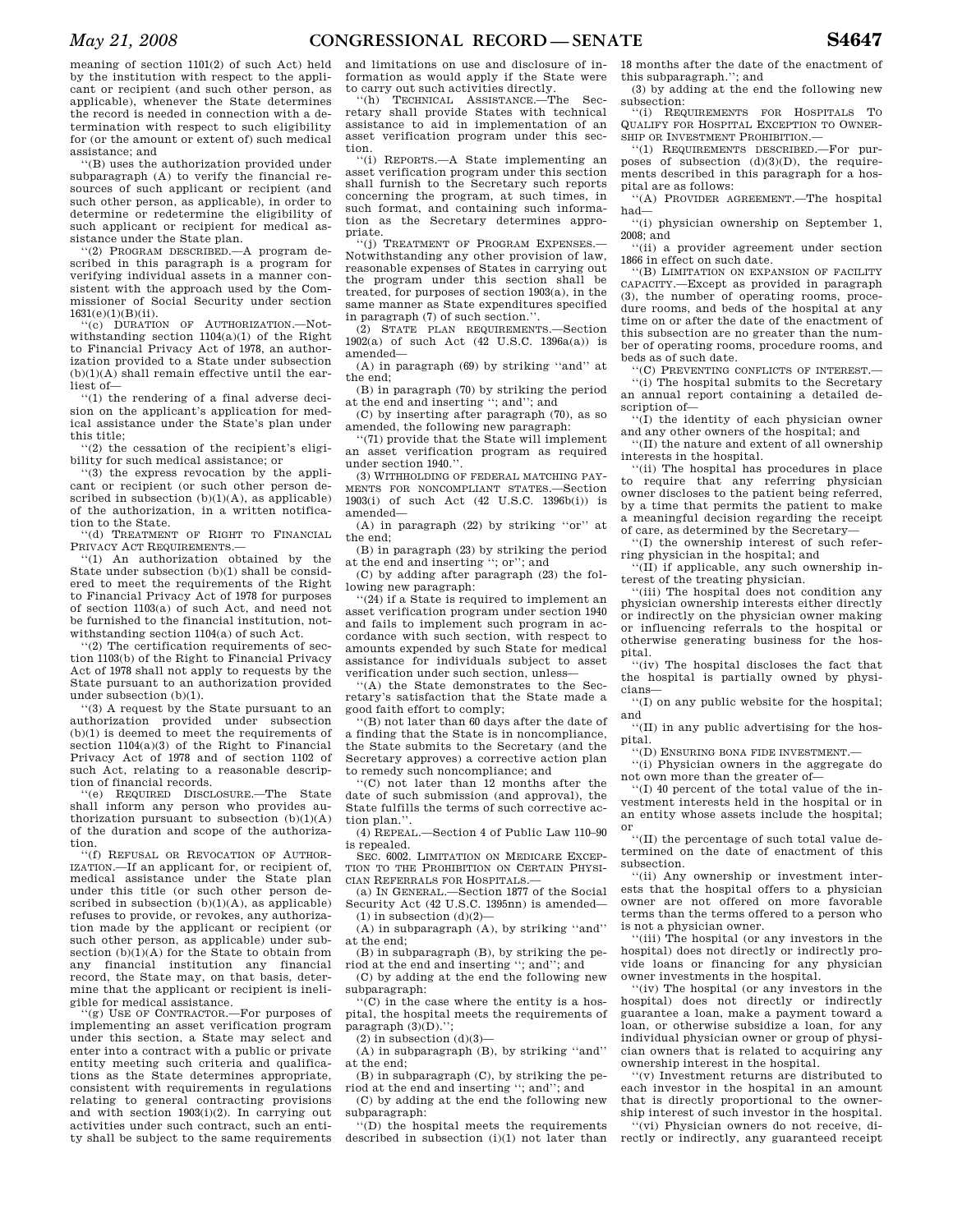of or right to purchase other business interests related to the hospital, including the purchase or lease of any property under the control of other investors in the hospital or located near the premises of the hospital.

''(vii) The hospital does not offer a physician owner the opportunity to purchase or lease any property under the control of the hospital or any other investor in the hospital on more favorable terms than the terms offered to an individual who is not a physician owner.

''(E) PATIENT SAFETY.—

''(i) Insofar as the hospital admits a patient and does not have any physician available on the premises to provide services during all hours in which the hospital is providing services to such patient, before admitting the patient—

''(I) the hospital discloses such fact to a patient; and

''(II) following such disclosure, the hospital receives from the patient a signed acknowledgment that the patient understands such fact.

''(ii) The hospital has the capacity to—

''(I) provide assessment and initial treatment for patients; and

''(II) refer and transfer patients to hospitals with the capability to treat the needs of the patient involved.

'(F) LIMITATION ON APPLICATION TO CERTAIN CONVERTED FACILITIES.—The hospital was not converted from an ambulatory surgical center to a hospital on or after the date of enactment of this subsection.

''(2) PUBLICATION OF INFORMATION RE-PORTED.—The Secretary shall publish, and update on an annual basis, the information submitted by hospitals under paragraph  $(1)(C)(i)$  on the public Internet website of the Centers for Medicare & Medicaid Services.

''(3) EXCEPTION TO PROHIBITION ON EXPAN-SION OF FACILITY CAPACITY.—

''(A) PROCESS.—

'(i) ESTABLISHMENT.—The Secretary shall establish and implement a process under which an applicable hospital (as defined in subparagraph (E)) may apply for an exception from the requirement under paragraph  $(1)(B)$ .

''(ii) OPPORTUNITY FOR COMMUNITY INPUT.— The process under clause (i) shall provide individuals and entities in the community that the applicable hospital applying for an exception is located with the opportunity to provide input with respect to the application.

''(iii) TIMING FOR IMPLEMENTATION.—The Secretary shall implement the process under clause (i) on November 1, 2009.

''(iv) REGULATIONS.—Not later than November 1, 2009, the Secretary shall promulgate regulations to carry out the process under clause (i).

''(B) FREQUENCY.—The process described in subparagraph (A) shall permit an applicable hospital to apply for an exception up to once every 2 years.

''(C) PERMITTED INCREASE.—

''(i) IN GENERAL.—Subject to clause (ii) and subparagraph (D), an applicable hospital granted an exception under the process described in subparagraph (A) may increase the number of operating rooms, procedure rooms, and beds of the applicable hospital above the baseline number of operating rooms, procedure rooms, and beds of the applicable hospital (or, if the applicable hospital has been granted a previous exception under this paragraph, above the number of operating rooms, procedure rooms, and beds of the hospital after the application of the most recent increase under such an exception).

''(ii) LIFETIME 100 PERCENT INCREASE LIMITA-TION.—The Secretary shall not permit an increase in the number of operating rooms,

procedure rooms, and beds of an applicable hospital under clause (i) to the extent such increase would result in the number of operating rooms, procedure rooms, and beds of the applicable hospital exceeding 200 percent of the baseline number of operating rooms, procedure rooms, and beds of the applicable hospital.

''(iii) BASELINE NUMBER OF OPERATING ROOMS, PROCEDURE ROOMS, AND BEDS.—In this paragraph, the term 'baseline number of operating rooms, procedure rooms, and beds' means the number of operating rooms, procedure rooms, and beds of the applicable hospital as of the date of enactment of this subsection.

''(D) INCREASE LIMITED TO FACILITIES ON THE MAIN CAMPUS OF THE HOSPITAL.—Any increase in the number of operating rooms, procedure rooms, and beds of an applicable hospital pursuant to this paragraph may only occur in facilities on the main campus of the applicable hospital.

''(E) APPLICABLE HOSPITAL.—In this paragraph, the term ''applicable hospital'' means a hospital—

''(i) that is located in a county in which the percentage increase in the population during the most recent 5-year period (as of the date of the application under subparagraph (A)) is at least 150 percent of the percentage increase in the population growth of the State in which the hospital is located during that period, as estimated by Bureau of the Census;

''(ii) whose annual percent of total inpatient admissions that represent inpatient admissions under the program under title XIX is equal to or greater than the average percent with respect to such admissions for all hospitals located in the county in which the hospital is located;

''(iii) that does not discriminate against beneficiaries of Federal health care programs and does not permit physicians practicing at the hospital to discriminate against such beneficiaries;

''(iv) that is located in a State in which the average bed capacity in the State is less than the national average bed capacity; and

''(v) that has an average bed occupancy rate that is greater than the average bed occupancy rate in the State in which the hospital is located.

''(F) PROCEDURE ROOMS.—In this subsection, the term 'procedure rooms' includes rooms in which catheterizations, angiographies, angiograms, and endoscopies are performed, except such term shall not include emergency rooms or departments (exclusive of rooms in which catheterizations, angiographies, angiograms, and endoscopies are performed).

''(G) PUBLICATION OF FINAL DECISIONS.—Not later than 60 days after receiving a complete application under this paragraph, the Secretary shall publish in the Federal Register the final decision with respect to such application.

''(H) LIMITATION ON REVIEW.—There shall be no administrative or judicial review under section 1869, section 1878, or otherwise of the process under this paragraph (including the establishment of such process).

''(4) COLLECTION OF OWNERSHIP AND INVEST-MENT INFORMATION.—For purposes of subparagraphs  $(A)(i)$  and  $(D)(i)$  of paragraph  $(1)$ , the Secretary shall collect physician ownership and investment information for each hospital.

''(5) PHYSICIAN OWNER DEFINED.—For purposes of this subsection, the term 'physician owner' means a physician (or an immediate family member of such physician) with a direct or an indirect ownership interest in the hospital.''.

(b) ENFORCEMENT.—

(1) ENSURING COMPLIANCE.—The Secretary of Health and Human Services shall establish policies and procedures to ensure compliance with the requirements described in subsection (i)(1) of section 1877 of the Social Security Act, as added by subsection (a)(3), beginning on the date such requirements first apply. Such policies and procedures may include unannounced site reviews of hospitals.

(2) AUDITS.—Beginning not later than January 1, 2010, the Secretary of Health and Human Services shall conduct audits to determine if hospitals violate the requirements referred to in paragraph (1).

SEC. 6003. Medicare Improvement Fund.—

Title XVIII of the Social Security Act (42 U.S.C. 1395 et seq.) is amended by adding at the end the following new section:

### ''MEDICARE IMPROVEMENT FUND

''SEC. 1898. (a) ESTABLISHMENT.—The Secretary shall establish under this title a Medicare Improvement Fund (in this section referred to as the 'Fund') which shall be available to the Secretary to make improvements under the original fee-for-service program under parts A and B for individuals entitled to, or enrolled for, benefits under part A or enrolled under part B.

''(b) FUNDING.—

''(1) IN GENERAL.—There shall be available to the Fund, for expenditures from the Fund for services furnished during fiscal year 2014, \$3,340,000,000.

''(2) PAYMENT FROM TRUST FUNDS.—The amount specified under paragraph (1) shall be available to the Fund, as expenditures are made from the Fund, from the Federal Hospital Insurance Trust Fund and the Federal Supplementary Medical Insurance Trust Fund in such proportion as the Secretary determines appropriate.

''(3) FUNDING LIMITATION.—Amounts in the Fund shall be available in advance of appropriations but only if the total amount obligated from the Fund does not exceed the amount available to the Fund under paragraph (1). The Secretary may obligate funds from the Fund only if the Secretary determines (and the Chief Actuary of the Centers for Medicare & Medicaid Services and the appropriate budget officer certify) that there are available in the Fund sufficient amounts to cover all such obligations incurred consistent with the previous sentence."

SEC. 6004. MORATORIUM ON AUGUST 17, 2007 CMS DIRECTIVE. Notwithstanding any other provision of law, the Secretary of Health and Human Services shall not, prior to April 1, 2009, finalize, implement, enforce, or otherwise take any action to give effect to any or all components of the State Health Official Letter 07–001, dated August 17, 2007, issued by the Director of the Center for Medicaid and State Operations in the Centers for Medicare & Medicaid Services regarding certain requirements under the State Children's Health Insurance Program (CHIP) relating to the prevention of the substitution of health benefits coverage for children (commonly referred to as ''crowd-out'') and the enforcement of medical support orders (or to any similar administrative actions that reflect the same or similar policies set forth in such letter). Any change made on or after August 17, 2007, to a Medicaid or CHIP State plan or waiver to implement, conform to, or otherwise adhere to the requirements or policies in such letter shall not apply prior to April 1, 2009.

SEC. 6005. ADJUSTMENT TO PAQI FUND. Section 1848(l)(2) of the Social Security Act (42 U.S.C.  $1395w-4(1)(2)$ , as amended by section 101(a)(2) of the Medicare, Medicaid, and SCHIP Extension Act of 2007 (Public Law 110–173), is amended—

 $(1)$  in subparagraph  $(A)(i)$ —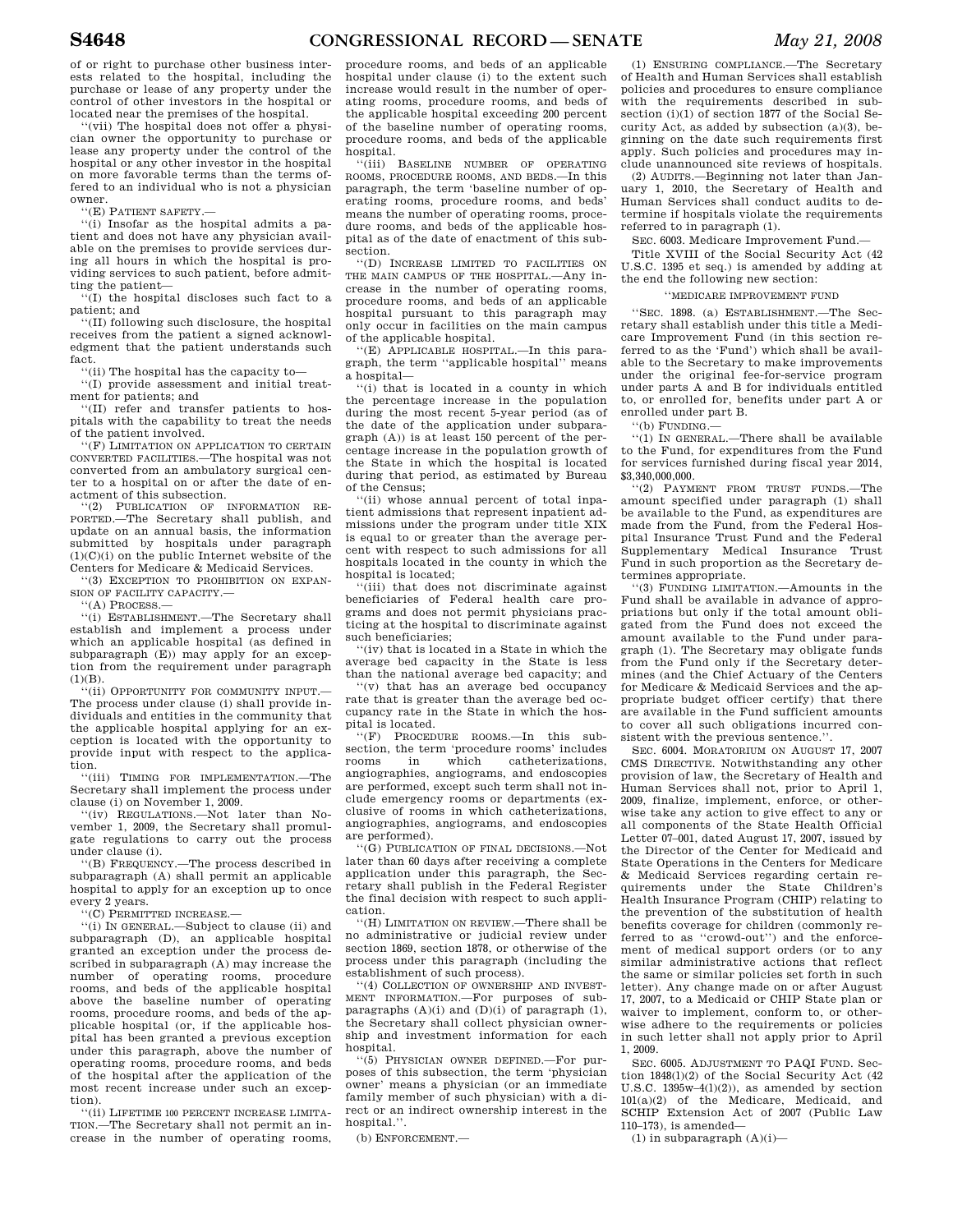(A) in subclause (III), by striking ''\$4,960,000,000'' and inserting ''\$3,940,000,000''; and

(B) by adding at the end the following new subclause:

''(IV) For expenditures during 2014, an amount equal to \$3,750,000,000.'';

(2) in subparagraph (A)(ii), by adding at the end the following new subclause:

''(IV) 2014.—The amount available for expenditures during 2014 shall only be available for an adjustment to the update of the conversion factor under subsection (d) for that year.''; and

(3) in subparagraph (B)—

(A) in clause (ii), by striking ''and'' at the end;

(B) in clause (iii), by striking the period at the end and inserting ''; and''; and (C) by adding at the end the following new

clause:

''(iv) 2014 for payment with respect to physicians' services furnished during 2014.''

TITLE VII—ACCOUNTABILITY AND COM-<br>PETITION IN GOVERNMENT CON-GOVERNMENT TRACTING

## CHAPTER 1—CLOSE THE CONTRACTOR FRAUD LOOPHOLE SHORT TITLE

SEC. 7101. This chapter may be cited as the

''Close the Contractor Fraud Loophole Act''. REVISION OF THE FEDERAL ACQUISITION

### REGULATION

SEC. 7102. The Federal Acquisition Regulation shall be amended within 180 days after the date of the enactment of this Act pursuant to FAR Case 2007–006 (as published at 72 Fed Reg. 64019, November 14, 2007) or any follow-on FAR case to include provisions that require timely notification by Federal contractors of violations of Federal criminal law or overpayments in connection with the award or performance of covered contracts or subcontracts, including those performed outside the United States and those for commercial items.

### DEFINITION

SEC. 7103. In this chapter, the term ''covered contract'' means any contract in an amount greater than \$5,000,000 and more than 120 days in duration.

### CHAPTER 2—GOVERNMENT FUNDING TRANSPARENCY SHORT TITLE

SEC. 7201. This chapter may be cited as the ''Government Funding Transparency Act of 2008''.

FINANCIAL DISCLOSURE REQUIREMENTS FOR CERTAIN RECIPIENTS OF FEDERAL AWARDS

SEC. 7202. (a) DISCLOSURE REQUIREMENTS.— Section  $2(b)(1)$  of the Federal Funding Accountability and Transparency Act (Public Law 109–282; 31 U.S.C. 6101 note) is amended— (1) by striking ''and'' at the end of subpara-

graph (E);

(2) by redesignating subparagraph (F) as subparagraph (G); and

(3) by inserting after subparagraph (E) the following new subparagraph:

''(F) the names and total compensation of the five most highly compensated officers of the entity if—

''(i) the entity in the preceding fiscal year received—

''(I) 80 percent or more of its annual gross revenues in Federal awards; and

''(II) \$25,000,000 or more in annual gross revenues from Federal awards; and

''(ii) the public does not have access to information about the compensation of the senior executives of the entity through periodic reports filed under section 13(a) or 15(d) of the Securities Exchange Act of 1934 (15 U.S.C. 78m(a), 78o(d)) or section 6104 of the Internal Revenue Code of 1986.''.

(b) REGULATIONS REQUIRED.—The Director of the Office of Management and Budget shall promulgate regulations to implement the amendment made by this chapter. Such regulations shall include a definition of ''total compensation'' that is consistent with regulations of the Securities and Exchange Commission at section 402 of part 229 of title 17 of the Code of Federal Regulations (or any subsequent regulation).

### **TITLE VIII—EMERGENCY AGRICULTURE RELIEF**

## **SEC. 8001. DEFINITIONS.**

In this title:

(1) AGRICULTURAL EMPLOYMENT.—The term ''agricultural employment'' means any service or activity that is considered to be agricultural under section 3(f) of the Fair Labor Standards Act of 1938 (29 U.S.C. 203(f)) or agricultural labor under section 3121(g) of the Internal Revenue Code of 1986 or the performance of agricultural labor or services described in section  $101(a)(15)(H)(ii)(a)$  of the Immigration and Nationality Act (8 U.S.C.  $1101(a)(15)(H)(ii)(a)$ ).

(2) DEPARTMENT.—The term ''Department'' means the Department of Homeland Security.

(3) EMERGENCY AGRICULTURAL WORKER STA-TUS.—The term ''emergency agricultural worker status'' means the status of an alien who has been lawfully admitted into the United States for temporary residence under section 8011(a).

(4) EMPLOYER.—The term ''employer'' means any person or entity, including any farm labor contractor and any agricultural association, that employs workers in agricultural employment.

(5) SECRETARY.—Except as otherwise provided, the term ''Secretary'' means the Secretary of Homeland Security.

(6) WORK DAY.—The term ''work day'' means any day in which the individual is employed 5.75 or more hours in agricultural employment.

### **SEC. 8002. EFFECTIVE DATE.**

(a) IN GENERAL.—Except as provided in subsection (b), this title shall take effect on the date of the enactment of this Act.

(b) EXCEPTION.—Sections 8021 and 8031 shall take effect on the date that is 1 year after the date of the enactment of this Act.

### **Subtitle A—Emergency Agricultural Workers SEC. 8011. REQUIREMENTS FOR EMERGENCY AG-RICULTURAL WORKER STATUS.**

(a) REQUIREMENT TO GRANT EMERGENCY AG-<br>
RICIU TURAL WORKER STATUS —Notwith-WORKER STATUS.—Notwithstanding any other provision of law, the Secretary shall, pursuant to the requirements of this section, grant emergency agricultural worker status to an alien who qualifies under this section if the Secretary determines that the alien—

(1) during the 48-month period ending on December 31, 2007—

(A) performed agricultural employment in the United States for at least 863 hours or 150 work days; or

(B) earned at least \$7,000 from agricultural employment;

(2) applied for emergency agricultural worker status during the 18-month application period beginning on the first day of the seventh month that begins after the date of the enactment of this Act;

(3) is otherwise admissible to the United States under section 212 of the Immigration and Nationality Act (8 U.S.C. 1182), except as otherwise provided under section 8014; and

(4) has not been convicted of any felony or a misdemeanor, an element of which involves bodily injury, threat of serious bodily injury, or damage to property in excess of \$500.

(b) AUTHORIZED TRAVEL.—An alien who is granted emergency agricultural worker sta-

tus is authorized to travel outside the United States (including commuting to the United States from a residence in a foreign country) in the same manner as an alien lawfully admitted for permanent residence.

(c) AUTHORIZED EMPLOYMENT.—The Secretary shall provide an alien who is granted emergency agricultural worker status an employment authorized endorsement or other appropriate work permit, in the same manner as an alien lawfully admitted for permanent residence.

(d) TERMINATION OF EMERGENCY AGRICUL-TURAL WORKER STATUS.—The Secretary shall terminate emergency agricultural worker status if—

(1) the Secretary determines that the alien is deportable;

(2) the Secretary finds, by a preponderance of the evidence, that the adjustment to emergency agricultural worker status was the result of fraud or willful misrepresentation (as described in section  $212(a)(6)(C)(i)$  of the Immigration and Nationality Act (8 U.S.C.  $1182(a)(6)(C)(i))$ ;

(3) the alien—

(A) commits an act that makes the alien inadmissible to the United States as an immigrant, except as provided under section 8014;

(B) is convicted of a felony or at least 3 misdemeanors committed in the United States;

(C) is convicted of an offense, an element of which involves bodily injury, threat of serious bodily injury, or harm to property in excess of \$500; or

(D) fails to pay any applicable Federal tax liability pursuant to section 8012(d); or

(4) the Secretary determines that the alien has not fulfilled the work requirement described in subsection (e) during any 1-year period in which the alien was in such status and the Secretary has not waived such requirement under subsection (e)(3).

(e) WORK REQUIREMENT.—

(1) IN GENERAL.—An alien shall perform at least 100 work days of agricultural employment per year to maintain emergency agricultural worker status under this section.

(2) PROOF.—An alien may demonstrate compliance with the requirement under paragraph (1) by submitting—

(A) the record of employment described in paragraph (4); or

(B) the documentation described in section 8013(c)(1).

(3) WAIVER FOR EXTRAORDINARY CIR-CUMSTANCES.—

(A) IN GENERAL.—The Secretary may waive the requirement under paragraph (1) for any year in which the alien was unable to work in agricultural employment due to—

(i) pregnancy, injury, or disease, if the alien can establish such pregnancy, disabling injury, or disease through medical records;

(ii) illness, disease, or other special needs of a minor child, if the alien can establish such illness, disease, or special needs through medical records;

(iii) severe weather conditions that prevented the alien from engaging in agricultural employment for a significant period of time; or

(iv) termination from agricultural employment without just cause, if the alien establishes that he or she was unable to find alternative agricultural employment after a reasonable job search.

(B) LIMITATION.—A waiver granted under subparagraph (A)(iv) shall not be conclusive, binding, or admissible in a separate or subsequent action or proceeding between the employee and the employee's current or prior employer.

(4) RECORD OF EMPLOYMENT.—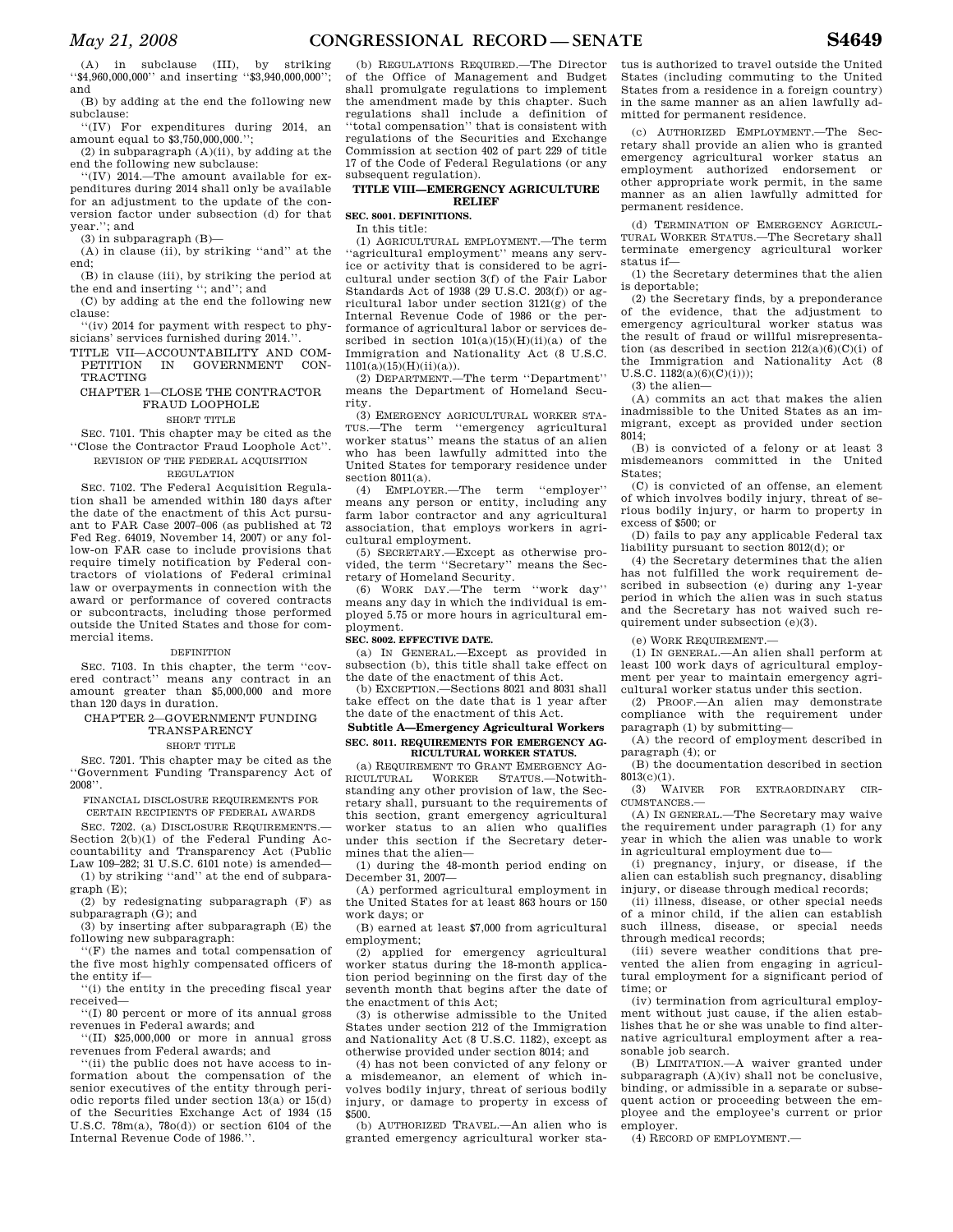(A) REQUIREMENT.—Each employer of an alien granted emergency agricultural worker status shall annually provide—

(i) a written record of employment to the alien; and

(ii) a copy of such record to the Secretary. (B) CIVIL PENALTIES.—

(i) IN GENERAL.—If the Secretary finds, after notice and opportunity for a hearing, that an employer of an alien granted emergency agricultural worker status has failed to provide the record of employment required under subparagraph (A) or has provided a false statement of material fact in such a record, the employer shall be subject to a civil money penalty in an amount not to exceed \$1,000 per violation.

(ii) LIMITATION.—The penalty applicable under clause (i) for failure to provide records shall not apply unless the alien has provided the employer with evidence of employment authorization granted under this section.

(f) REQUIRED FEATURES OF IDENTITY CARD.—The Secretary shall provide each alien granted emergency agricultural worker status, and the spouse and any child of each such alien residing in the United States, with a card that contains—

(1) an encrypted, machine-readable, electronic identification strip that is unique to the alien to whom the card is issued;

(2) biometric identifiers, including fingerprints and a digital photograph; and

(3) physical security features designed to prevent tampering, counterfeiting, or duplication of the card for fraudulent purposes.

(g) FINE.—An alien granted emergency agricultural worker status shall pay a fine of \$250 to the Secretary.

(h) MAXIMUM NUMBER.—The Secretary may not issue more than 1,350,000 emergency agricultural worker cards during the 5-year period beginning on the date of the enactment of this Act.

(i) MAXIMUM LENGTH OF EMERGENCY AGRI-CULTURAL WORKER STATUS. Emergency agricultural worker status granted under this section shall continue until the earlier of—

(1) the date on which such status is terminated pursuant to subsection (d); or

(2) 5 years after the date on which such status is granted.

#### **SEC. 8012. TREATMENT OF ALIENS GRANTED EMERGENCY AGRICULTURAL WORK-ER STATUS.**

(a) IN GENERAL.—Except as otherwise provided under this section, an alien granted emergency agricultural worker status (including a spouse or child granted derivative status) shall be considered to be an alien lawfully admitted for permanent residence for purposes of any law other than any provision of the Immigration and Nationality Act

(8 U.S.C. 1101 et seq.). (b) INELIGIBILITY FOR CERTAIN FEDERAL PUBLIC BENEFITS.—An alien granted emergency agricultural worker status (including a spouse or child granted derivative status) shall not be eligible, by reason of such status, for any form of assistance or benefit described in section 403(a) of the Personal Responsibility and Work Opportunity Reconciliation Act of 1996 (8 U.S.C. 1613(a)) while in such status.

(c) FEDERAL TAX LIABILITY APPLIES.—

(1) IN GENERAL.—An alien granted emergency agricultural worker status shall pay any applicable Federal tax liability, including penalties and interest, owed for any year during the period of employment required under section 8011(e) for which the statutory period for assessment of any deficiency for such taxes has not expired.

(2) IRS COOPERATION.—The Secretary of the Treasury shall establish rules and procedures under which the Commissioner of Internal Revenue shall provide documentation to an alien upon request to establish the payment of all taxes required under this subsection.

(d) TREATMENT OF SPOUSES AND MINOR CHILDREN.—

(1) GRANTING OF STATUS AND REMOVAL. The Secretary shall grant derivative status to the alien spouse and any minor child residing in the United States of an alien granted emergency agricultural worker status and shall not remove such derivative spouse or child during the period in which the principal alien maintains such status, except as provided in paragraph (4). A grant of derivative status to such a spouse or child under this subparagraph shall not decrease the number of aliens who may receive emergency agricultural worker status under section 8011(h).

(2) TRAVEL.—The derivative spouse and any minor child of an alien granted emergency agricultural worker status may travel outside the United States in the same manner as an alien lawfully admitted for permanent residence.

(3) EMPLOYMENT.—The derivative spouse of an alien granted emergency agricultural worker status may apply to the Secretary for a work permit to authorize such spouse to engage in any lawful employment in the United States while such alien maintains emergency agricultural worker status.

(4) GROUNDS FOR DENIAL OF ADJUSTMENT OF STATUS AND REMOVAL.—The Secretary shall deny an alien spouse or child adjustment of status under paragraph (1) and shall remove such spouse or child under section 240 of the Immigration and Nationality Act (8 U.S.C. 1229a) if the spouse or child—

(A) commits an act that makes the alien spouse or child inadmissible to the United States under section 212 of such Act (8 U.S.C. 1182), except as provided under section 8014;

(B) is convicted of a felony or 3 or more misdemeanors committed in the United States; or

(C) is convicted of an offense, an element of which involves bodily injury, threat of serious bodily injury, or harm to property in excess of \$500.

(e) ADJUSTMENT OF STATUS.—Nothing in this Act may be construed to prevent an alien from seeking adjustment of status in accordance with any other provision of law if the alien is otherwise eligible for such adjustment of status.

#### **SEC. 8013. APPLICATIONS.**

(a) SUBMISSION.—Applications for emergency agricultural worker status may be submitted to—

(1) the Secretary, if the applicant is represented by an attorney or a nonprofit religious, charitable, social service, or similar organization recognized by the Board of Immigration Appeals under section 292.2 of title 8, Code of Federal Regulations; or

(2) a qualified designated entity if the applicant consents to the forwarding of the application to the Secretary.

(b) QUALIFIED DESIGNATED ENTITY DE-FINED.—In this section, the term ''qualified designated entity'' means—

(1) a qualified farm labor organization or an association of employers designated by the Secretary; or

(2) any such other person designated by the Secretary if the Secretary determines such person is qualified and has substantial experience, demonstrated competence, and a history of long-term involvement in the preparation and submission of applications for adjustment of status under section 209, 210, or 245 of the Immigration and Nationality Act (8 U.S.C. 1159, 1160, and 1255), the Act entitled ''An Act to adjust the status of Cuban refugees to that of lawful permanent residents of the United States, and for other purposes'', approved November 2, 1966 (Public Law 89– 732; 8 U.S.C. 1255 note), Public Law 95–145 (8 U.S.C. 1255 note), or the Immigration Reform and Control Act of 1986 (Public Law 99–603; 100 Stat. 3359) or any amendment made by that Act.

(c) PROOF OF ELIGIBILITY.—

(1) IN GENERAL.—An alien may establish that the alien meets the requirement of subsections  $(a)(1)$  and  $(e)(1)$  of section 8011 through government employment records or records supplied by employers or collective bargaining organizations, and such other reliable documentation as the alien may provide. The Secretary shall establish special procedures to properly credit work in cases in which an alien was employed under an assumed name.

(2) DOCUMENTATION OF WORK HISTORY.—

 $(A)$  BURDEN OF PROOF  $-$ An alien applying for emergency agricultural worker status has the burden of proving by a preponderance of the evidence that the alien has worked the requisite number of hours or days required under section 8011(a)(1).

(B) TIMELY PRODUCTION OF RECORDS.—If an employer or farm labor contractor employing such an alien has kept proper and adequate records respecting such employment, the alien's burden of proof under subparagraph (A) may be met by securing timely production of those records under regulations to be promulgated by the Secretary.

(C) SUFFICIENT EVIDENCE.—An alien may meet the burden of proof under subparagraph (A) to establish that the alien has performed the days or hours of work required under section 8011(a)(1) by producing sufficient evidence to show the extent of that employment as a matter of just and reasonable inference.

(d) APPLICATIONS SUBMITTED TO QUALIFIED DESIGNATED ENTITIES.—

(1) REQUIREMENTS.—Each qualified designated entity shall agree—

(A) to forward to the Secretary an application submitted to that entity pursuant to subsection (a)(2) if the applicant has consented to such forwarding;

(B) not to forward to the Secretary any such application if the applicant has not consented to such forwarding; and

(C) to assist an alien in obtaining documentation of the alien's work history, if the alien requests such assistance.

(2) NO AUTHORITY TO MAKE DETERMINA-TIONS.—No qualified designated entity may make a determination required under this title to be made by the Secretary.

(e) LIMITATION ON ACCESS TO INFORMA-TION.—Files and records collected or compiled by a qualified designated entity for the purposes of this section are confidential and the Secretary shall not have access to such a file or record relating to an alien without the consent of the alien, except as allowed by a court order issued pursuant to subsection (f).

(f) CONFIDENTIALITY OF INFORMATION.—

(1) IN GENERAL.—Except as otherwise provided in this section, the Secretary or any other official or employee of the Department or a bureau or agency of the Department is prohibited from—

(A) using information furnished by the applicant pursuant to an application filed under this title, the information provided by an applicant to a qualified designated entity, or any information provided by an employer or former employer for any purpose other than to make a determination on the application or for imposing the penalties described in subsection (g);

(B) making any publication in which the information furnished by any particular individual can be identified; or

(C) permitting a person other than a sworn officer or employee of the Department or a bureau or agency of the Department or, with respect to applications filed with a qualified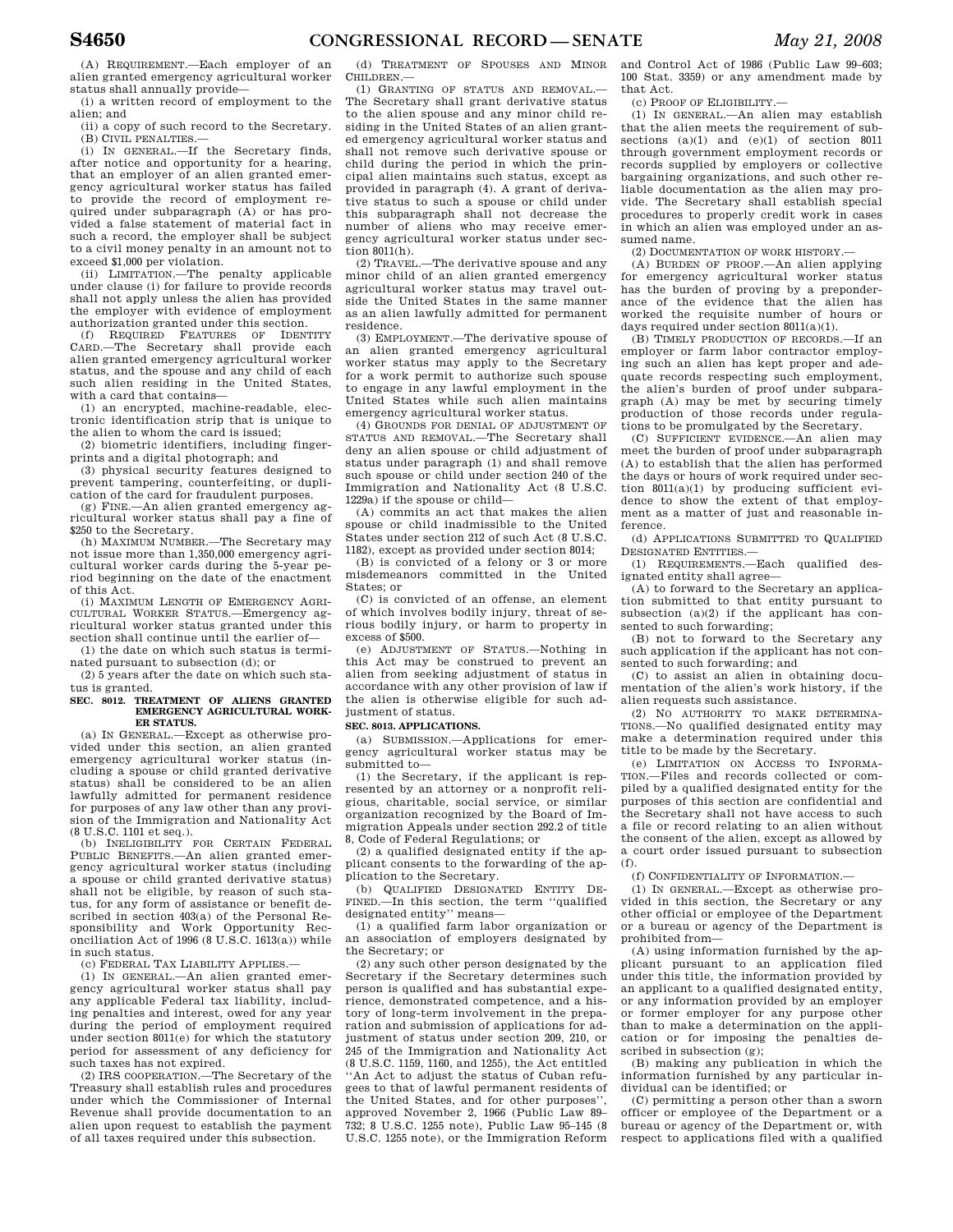designated entity, that qualified designated entity, to examine individual applications.

(2) REQUIRED DISCLOSURES.—The Secretary shall provide the information furnished under this title or any other information derived from such furnished information to—

(A) a duly recognized law enforcement entity in connection with a criminal investigation or prosecution, if such information is requested in writing by such entity; and

(B) an official coroner, for purposes of affirmatively identifying a deceased individual, whether or not the death of such individual resulted from a crime.

(3) CONSTRUCTION.—

(A) IN GENERAL.—Nothing in this subsection shall be construed to limit the use, or release, for immigration enforcement purposes or law enforcement purposes, of information contained in files or records of the Department pertaining to an application filed under this section, other than information furnished by an applicant pursuant to the application, or any other information derived from the application, that is not available from any other source.

(B) CRIMINAL CONVICTIONS.—Notwithstanding any other provision of this subsection, information concerning whether the alien applying for emergency agricultural worker status has been convicted of a crime at any time may be used or released for immigration enforcement or law enforcement purposes.

(4) CRIME.—Any person who knowingly uses, publishes, or permits information to be examined in violation of this subsection shall be subject to a fine in an amount not to exceed \$10,000.

(g) PENALTIES FOR FALSE STATEMENTS IN APPLICATIONS.—

(1) CRIMINAL PENALTY.—Any person who—

(A) files an application for emergency agricultural worker status and knowingly and willfully falsifies, conceals, or covers up a material fact or makes any false, fictitious, or fraudulent statements or representations, or makes or uses any false writing or document knowing the same to contain any false, fictitious, or fraudulent statement or entry, or

(B) creates or supplies a false writing or document for use in making such an application,

shall be fined in accordance with title 18, United States Code, imprisoned not more than 5 years, or both.

(2) INADMISSIBILITY.—An alien who is convicted of a crime under paragraph (1) shall be considered to be inadmissible to the United States on the ground described in section  $212(a)(6)(C)(i)$  of the Immigration and Nationality Act  $(8 \text{ U.S.C. } 1182(a)(6)(C)(i)).$ 

(h) ELIGIBILITY FOR LEGAL SERVICES.—Section 504(a)(11) of Public Law 104–134 (110 Stat. 1321–53 et seq.) shall not be construed to prevent a recipient of funds under the Legal Services Corporation Act (42 U.S.C. 2996 et seq.) from providing legal assistance directly related to an application for emergency agricultural worker status.

(i) APPLICATION FEES.—

(1) FEE SCHEDULE.—The Secretary shall provide for a schedule of fees that—

(A) shall be charged for the filing of an application for emergency agricultural worker status; and

(B) may be charged by qualified designated entities to help defray the costs of services provided to such applicants.

(2) PROHIBITION ON EXCESS FEES BY QUALI-FIED DESIGNATED ENTITIES.—A qualified designated entity may not charge any fee in excess of, or in addition to, the fees authorized under paragraph (1)(B) for services provided to applicants.

(3) DISPOSITION OF FEES.—

(A) IN GENERAL.—There is established in the general fund of the Treasury a separate account, which shall be known as the ''Agricultural Worker Immigration Status Adjustment Account''. Notwithstanding any other provision of law, there shall be deposited as offsetting receipts into the account all fees collected under paragraph (1)(A).

(B) USE OF FEES FOR APPLICATION PROC-ESSING.—Amounts deposited in the ''Agricultural Worker Immigration Status Adjustment Account'' shall remain available to the Secretary until expended for processing applications for emergency agricultural worker status.

#### **SEC. 8014. WAIVER OF NUMERICAL LIMITATIONS AND CERTAIN GROUNDS FOR INAD-MISSIBILITY.**

(a) WAIVER OF CERTAIN GROUNDS OF INAD-MISSIBILITY.—In the determination of an alien's eligibility for emergency agricultural worker status, the following rules shall apply:

(1) GROUNDS OF EXCLUSION NOT APPLICA-BLE.—The provisions of paragraphs (5),  $(6)(A)$ ,  $(7)$ , and  $(9)$  of section  $212(a)$  of the Immigration and Nationality Act (8 U.S.C. 1182(a)) shall not apply.

(2) WAIVER OF OTHER GROUNDS.

(A) IN GENERAL.—Except as provided in subparagraph (B), the Secretary may waive any other provision of such section 212(a) in the case of individual aliens for humanitarian purposes, to ensure family unity, or if otherwise in the public interest.

(B) GROUNDS THAT MAY NOT BE WAIVED. Paragraphs (2)(A), (2)(B), (2)(C), (2)(D), (2)(G),  $(2)(H)$ ,  $(2)(I)$ ,  $(3)$ , and  $(4)$  of such section  $212(a)$ may not be waived by the Secretary under subparagraph (A).

(C) CONSTRUCTION.—Nothing in this paragraph shall be construed as affecting the authority of the Secretary other than under this subparagraph to waive provisions of such section 212(a).

(3) SPECIAL RULE FOR DETERMINATION OF PUBLIC CHARGE.—An alien is not ineligible for emergency agricultural worker status by reason of a ground of inadmissibility under section  $212(a)(4)$  of the Immigration and Nationality Act  $(8 \text{ U.S.C. } 1182(a)(4))$  if the alien demonstrates a history of employment in the United States evidencing self-support without reliance on public cash assistance.

(b) TEMPORARY STAY OF REMOVAL AND WORK AUTHORIZATION FOR CERTAIN APPLI-CANTS.—

(1) BEFORE APPLICATION PERIOD.—Effective on the date of the enactment of this Act, an alien who is apprehended before the beginning of the application period described in section  $8011(a)(2)$  and who can establish a nonfrivolous case of eligibility for emergency agricultural worker status (but for the fact that the alien may not apply for such status until the beginning of such period)—

(A) may not be removed until the alien has had the opportunity during the first 30 days of the application period to complete the filing of an application for such status; and

(B) shall be granted authorization to engage in employment in the United States and be provided an employment authorized endorsement or other appropriate work permit for such purpose.

(2) DURING APPLICATION PERIOD.—An alien who presents a nonfrivolous application for emergency agricultural worker status during the application period described in section  $8011(a)(2)$ , including an alien who files such an application not later than 30 days after the alien's apprehension—

(A) may not be removed until a final determination on the application has been made in accordance with this section; and

(B) shall be granted authorization to engage in employment in the United States and be provided an employment authorized

endorsement or other appropriate work permit for such purpose.

## **SEC. 8015. ADMINISTRATIVE AND JUDICIAL RE-VIEW.**

(a) IN GENERAL.—There shall be no administrative or judicial review of a determination respecting an application for emergency agricultural worker status under this title. (b) ADMINISTRATIVE REVIEW.—

(1) SINGLE LEVEL OF ADMINISTRATIVE APPEL-LATE REVIEW.—The Secretary shall establish an appellate authority to provide for a single level of administrative appellate review of such a determination.

(2) STANDARD FOR REVIEW.—Such administrative appellate review shall be based solely upon the administrative record established at the time of the determination on the application and upon such additional or newly discovered evidence as may not have been available at the time of the determination.

(c) JUDICIAL REVIEW.—

(1) LIMITATION TO REVIEW OF REMOVAL.— There shall be judicial review of such a determination only in the judicial review of an order of removal under section 242 of the Immigration and Nationality Act (8 U.S.C. 1252).

(2) STANDARD FOR JUDICIAL REVIEW.—Such judicial review shall be based solely upon the administrative record established at the time of the review by the appellate authority and the findings of fact and determinations contained in such record shall be conclusive unless the applicant can establish abuse of discretion or that the findings are directly contrary to clear and convincing facts contained in the record considered as a whole.

## **SEC. 8016. DISSEMINATION OF INFORMATION.**

Beginning not later than the first day of the application period described in section 8011(a)(2), the Secretary, in cooperation with qualified designated entities (as that term is defined in section 8013(b)), shall broadly disseminate information respecting the benefits that aliens may receive under this title and the requirements that an alien is required to meet to receive such benefits.

### **SEC. 8017. RULEMAKING; EFFECTIVE DATE; AU-THORIZATION OF APPROPRIATIONS.**

(a) RULEMAKING.—The Secretary shall issue regulations to implement this title not later than the first day of the seventh month that begins after the date of the enactment of this Act.

(b) EFFECTIVE DATE.—Except as otherwise provided, this title shall take effect on the date that regulations required under subsection (a) are issued, regardless of whether such regulations are issued on an interim basis or on any other basis.

(c) AUTHORIZATION OF APPROPRIATIONS.— There are authorized to be appropriated to the Secretary for fiscal years 2008 and 2009 such sums as may be necessary to implement this title.

#### **SEC. 8018. PRECLUSION OF SOCIAL SECURITY CREDITS FOR PERIODS WITHOUT WORK AUTHORIZATION.**

(a) INSURED STATUS.—Section 214 of the Social Security Act (42 U.S.C. 414) is amended by adding at the end the following:

 $'(d)(1)$  Except as provided in paragraph  $(2)$ , for purposes of subsections (a) and (b), no quarter of coverage shall be credited for any calendar year beginning on or after January 1, 2004, with respect to an individual granted emergency agricultural worker status under section 8011 of the Emergency Agriculture Relief Act of 2008, unless the Commissioner of Social Security determines, on the basis of information provided to the Commissioner in accordance with an agreement under subsection (e) or otherwise, that the individual was authorized to be employed in the United States during such quarter.

 $(2)$  Paragraph (1) shall not apply to an individual who was assigned a social security account number before January 1, 2004.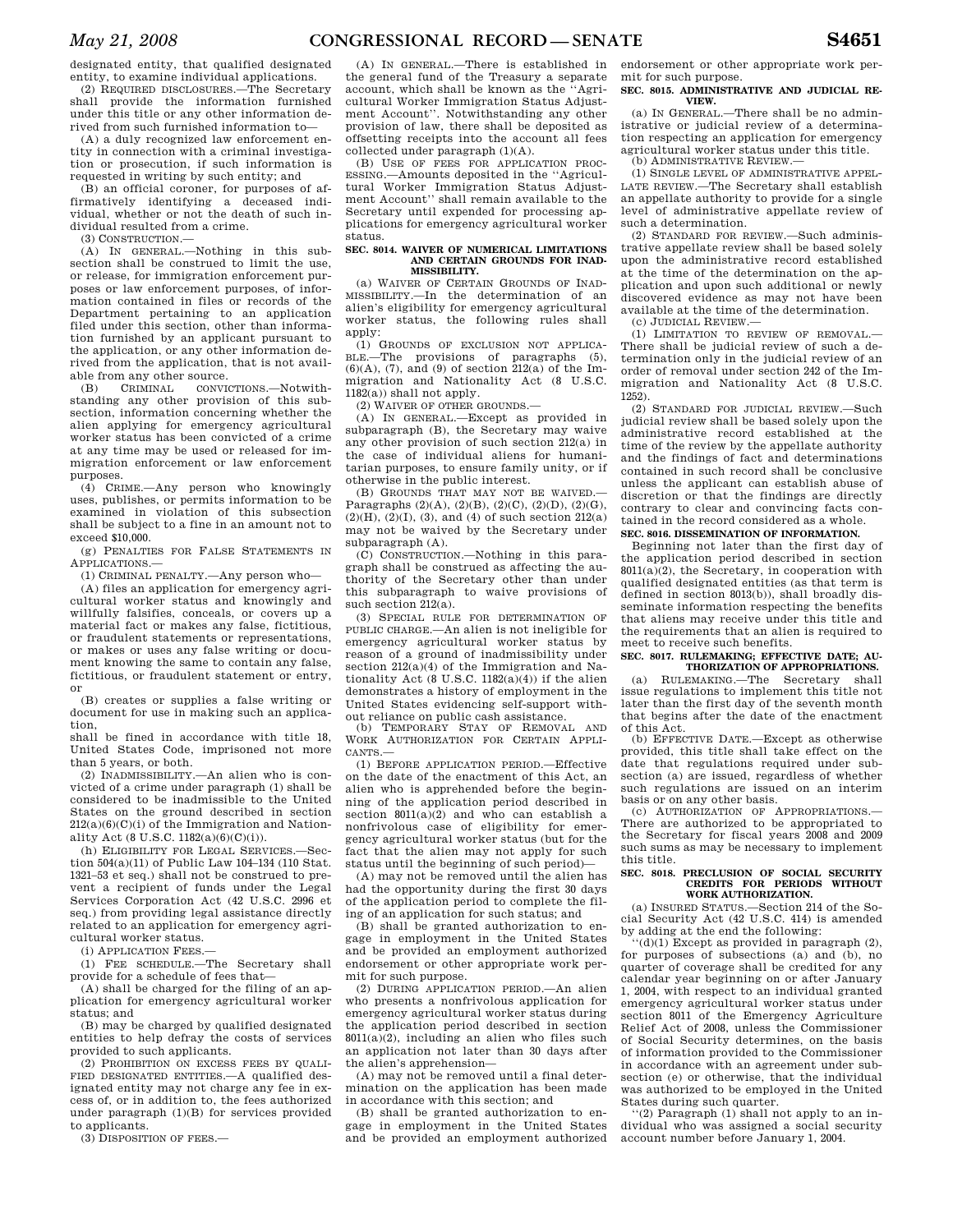'(e) Not later than 180 days after the date of the enactment of this subsection, the Secretary of Homeland Security shall enter into an agreement with the Commissioner of Social Security to provide such information as the Commissioner determines necessary to carry out the limitation on crediting quarters of coverage under subsection (d).'

(b) BENEFIT COMPUTATION.—Section 215(e) of the Social Security Act (42 U.S.C. 415(e)) is amended—

(1) in paragraph (1), by striking ''and'' at the end;

(2) in paragraph (2), by striking the period at the end and inserting ''; and''; and

(3) by adding at the end the following:

''(3) in computing the average indexed monthly earnings of an individual, wages or self-employment income shall not be counted for any year for which no quarter of coverage may be credited to such individual pursuant to section 214(d).''.

(c) EFFECTIVE DATE.—The amendments made by this section shall apply to benefit applications filed on or after the date that is 180 days after the date of the enactment of this Act based on the wages or self-employment income of an individual with respect to whom a primary insurance amount has not been determined under title II of the Social Security Act (42 U.S.C. 401 et seq.) before such date.

### **SEC. 8019. CORRECTION OF SOCIAL SECURITY RECORDS.**

(a) IN GENERAL.—Section 208(e)(1) of the Social Security Act  $(42 \text{ U.S.C. } 408(e)(1))$  is amended—

(1) in subparagraph (B)(ii), by striking ''or'' at the end;

(2) in subparagraph (C), by inserting ''or'' at the end;

(3) by inserting after subparagraph (C) the following:

''(D) who is granted emergency agricultural worker status under the Emergency Agriculture Relief Act of 2008,''; and

(4) by striking ''1990.'' and inserting ''1990, or in the case of an alien described in subparagraph (D), if such conduct is alleged to have occurred before the date on which the alien was granted emergency agricultural worker status.''.

(b) EFFECTIVE DATE.—The amendments made by subsection (a) shall take effect on the first day of the seventh month that begins after the date of the enactment of this Act.

## **Subtitle B—H–2A Worker Program**

**SEC. 8021. REFORM OF H–2A WORKER PROGRAM.**  (a) IN GENERAL.—Title II of the Immigration and Nationality Act (8 U.S.C. 1151 et seq.) is amended by striking section 218 and inserting the following:

### **''SEC. 218. H–2A EMPLOYER APPLICATIONS.**

''(a) APPLICATIONS TO THE SECRETARY OF LABOR.—

 $(1)$  IN GENERAL.  $\Box$ No alien may be admitted to the United States as an H–2A worker, or otherwise provided status as an H–2A worker, unless the employer has filed with the Secretary of Labor an application containing—

''(A) the assurances described in subsection (b);

''(B) a description of the nature and location of the work to be performed;

''(C) the anticipated period (expected beginning and ending dates) for which the workers will be needed; and

''(D) the number of job opportunities in which the employer seeks to employ the workers.

''(2) ACCOMPANIED BY JOB OFFER.—Each application filed under paragraph (1) shall be accompanied by a copy of the job offer describing the wages and other terms and conditions of employment and the bona fide occupational qualifications that shall be possessed by a worker to be employed in the job opportunity in question.

''(b) ASSURANCES FOR INCLUSION IN APPLI-CATIONS.—The assurances referred to in subsection (a)(1) are the following:

''(1) JOB OPPORTUNITIES COVERED BY COLLEC-TIVE BARGAINING AGREEMENTS.—With respect to a job opportunity that is covered under a collective bargaining agreement:

''(A) UNION CONTRACT DESCRIBED.—The job opportunity is covered by a union contract which was negotiated at arm's length between a bona fide union and the employer.

''(B) STRIKE OR LOCKOUT.—The specific job opportunity for which the employer is requesting an H–2A worker is not vacant because the former occupant is on strike or being locked out in the course of a labor dispute.

''(C) NOTIFICATION OF BARGAINING REP-RESENTATIVES.—The employer, at the time of filing the application, has provided notice of the filing under this paragraph to the bargaining representative of the employer's employees in the occupational classification at the place or places of employment for which aliens are sought.

''(D) TEMPORARY OR SEASONAL JOB OPPOR-TUNITIES.—The job opportunity is temporary or seasonal.

''(E) OFFERS TO UNITED STATES WORKERS.— The employer has offered or will offer the job to any eligible United States worker who applies and is equally or better qualified for the job for which the nonimmigrant is, or the nonimmigrants are, sought and who will be available at the time and place of need.

''(F) PROVISION OF INSURANCE.—If the job opportunity is not covered by the State workers' compensation law, the employer will provide, at no cost to the worker, insurance covering injury and disease arising out of, and in the course of, the worker's employment which will provide benefits at least equal to those provided under the State's workers' compensation law for comparable employment.

(2) JOB OPPORTUNITIES NOT COVERED BY COLLECTIVE BARGAINING AGREEMENTS.—With respect to a job opportunity that is not covered under a collective bargaining agreement:

''(A) STRIKE OR LOCKOUT.—The specific job opportunity for which the employer has applied for an H–2A worker is not vacant because the former occupant is on strike or being locked out in the course of a labor dispute.

''(B) TEMPORARY OR SEASONAL JOB OPPORTU-NITIES.—The job opportunity is temporary or seasonal.

''(C) BENEFIT, WAGE, AND WORKING CONDI-TIONS.—The employer will provide, at a minimum, the benefits, wages, and working conditions required by section 218A to all workers employed in the job opportunities for which the employer has applied for an H–2A worker under subsection (a) and to all other workers in the same occupation at the place of employment.

''(D) NONDISPLACEMENT OF UNITED STATES WORKERS.—The employer did not displace and will not displace a United States worker employed by the employer during the period of employment and for a period of 30 days preceding the period of employment in the occupation at the place of employment for which the employer has applied for an H–2A worker.

''(E) REQUIREMENTS FOR PLACEMENT OF THE NONIMMIGRANT WITH OTHER EMPLOYERS.—The employer will not place the nonimmigrant with another employer unless—

''(i) the nonimmigrant performs duties in whole or in part at 1 or more worksites owned, operated, or controlled by such other employer;

''(ii) there are indicia of an employment relationship between the nonimmigrant and such other employer; and

''(iii) the employer has inquired of the other employer as to whether, and has no actual knowledge or notice that, during the period of employment and for a period of 30 days preceding the period of employment, the other employer has displaced or intends to displace a United States worker employed by the other employer in the occupation at the place of employment for which the employer seeks approval to employ H–2A workers.

''(F) STATEMENT OF LIABILITY.—The application form shall include a clear statement explaining the liability under subparagraph (E) of an employer if the other employer described in such subparagraph displaces a United States worker as described in such subparagraph.

''(G) PROVISION OF INSURANCE.—If the job opportunity is not covered by the State workers' compensation law, the employer will provide, at no cost to the worker, insurance covering injury and disease arising out of and in the course of the worker's employment which will provide benefits at least equal to those provided under the State's workers' compensation law for comparable employment.

''(H) EMPLOYMENT OF UNITED STATES WORK-ERS.—

''(i) RECRUITMENT.—The employer has taken or will take the following steps to recruit United States workers for the job opportunities for which the H–2A nonimmigrant is, or H–2A nonimmigrants are, sought:

''(I) CONTACTING FORMER WORKERS.—The employer shall make reasonable efforts through the sending of a letter by United States Postal Service mail, or otherwise, to contact any United States worker the employer employed during the previous season in the occupation at the place of intended employment for which the employer is applying for workers and has made the availability of the employer's job opportunities in the occupation at the place of intended employment known to such previous workers, unless the worker was terminated from employment by the employer for a lawful jobrelated reason or abandoned the job before the worker completed the period of employment of the job opportunity for which the worker was hired.

''(II) FILING A JOB OFFER WITH THE LOCAL OFFICE OF THE STATE EMPLOYMENT SECURITY AGENCY.—Not later than 28 days before the date on which the employer desires to employ an H–2A worker in a temporary or seasonal agricultural job opportunity, the employer shall submit a copy of the job offer described in subsection (a)(2) to the local office of the State employment security agency which serves the area of intended employment and authorize the posting of the job opportunity on 'America's Job Bank' or other electronic job registry, except that nothing in this subclause shall require the employer to file an interstate job order under section 653 of title 20, Code of Federal Regulations.

''(III) ADVERTISING OF JOB OPPORTUNITIES.— Not later than 14 days before the date on which the employer desires to employ an H– 2A worker in a temporary or seasonal agricultural job opportunity, the employer shall advertise the availability of the job opportunities for which the employer is seeking workers in a publication in the local labor market that is likely to be patronized by potential farm workers.

''(IV) EMERGENCY PROCEDURES.—The Secretary of Labor shall, by regulation, provide a procedure for acceptance and approval of applications in which the employer has not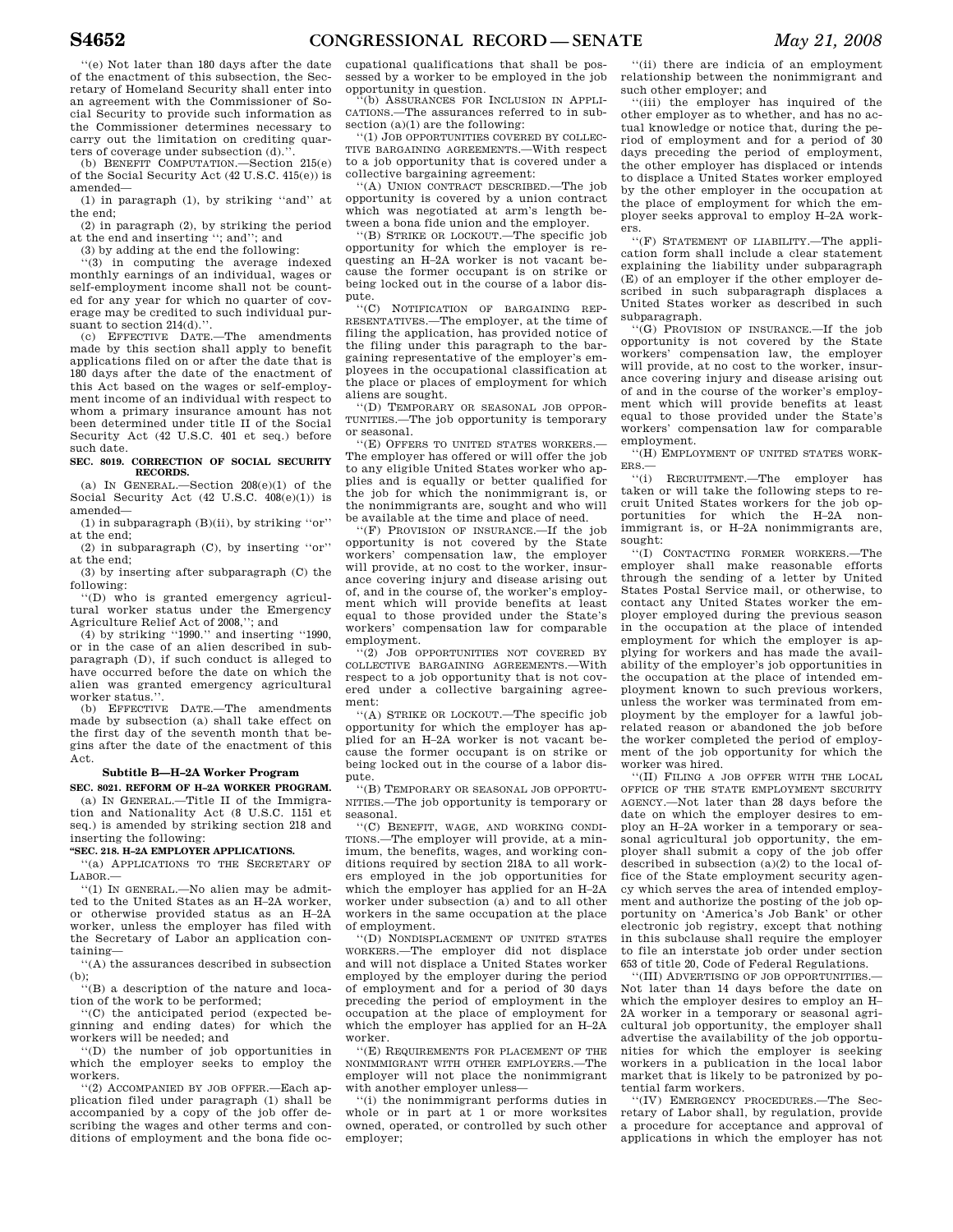complied with the provisions of this subparagraph because the employer's need for H–2A workers could not reasonably have been foreseen.

''(ii) JOB OFFERS.—The employer has offered or will offer the job to any eligible United States worker who applies and is equally or better qualified for the job for which the nonimmigrant is, or nonimmigrants are, sought and who will be available at the time and place of need.

''(iii) PERIOD OF EMPLOYMENT.—The employer will provide employment to any qualified United States worker who applies to the employer during the period beginning on the date on which the H–2A worker departs for the employer's place of employment and ending on the date on which 50 percent of the period of employment for which the H–2A worker who is in the job was hired has elapsed, subject to the following requirements:

''(I) PROHIBITION.—No person or entity shall willfully and knowingly withhold United States workers before the arrival of H–2A workers in order to force the hiring of United States workers under this clause.

''(II) COMPLAINTS.—Upon receipt of a complaint by an employer that a violation of subclause (I) has occurred, the Secretary of Labor shall immediately investigate. The Secretary of Labor shall, within 36 hours of the receipt of the complaint, issue findings concerning the alleged violation. If the Secretary of Labor finds that a violation has occurred, the Secretary of Labor shall immediately suspend the application of this clause with respect to that certification for that date of need.

''(III) PLACEMENT OF UNITED STATES WORK-ERS.—Before referring a United States worker to an employer during the period described in the matter preceding subclause (I), the Secretary of Labor shall make all reasonable efforts to place the United States worker in an open job acceptable to the worker, if there are other job offers pending with the job service that offer similar job opportunities in the area of intended employment.

''(iv) STATUTORY CONSTRUCTION.—Nothing in this subparagraph shall be construed to prohibit an employer from using such legitimate selection criteria relevant to the type of job that are normal or customary to the type of job involved so long as such criteria are not applied in a discriminatory manner. ''(c) APPLICATIONS BY ASSOCIATIONS ON BE-HALF OF EMPLOYER MEMBERS.—

''(1) IN GENERAL.—An agricultural association may file an application under subsection (a) on behalf of 1 or more of its employer members that the association certifies in its application has or have agreed in writing to comply with the requirements of this section and sections 218A, 218B, and 218C.

''(2) TREATMENT OF ASSOCIATIONS ACTING AS EMPLOYERS.—If an association filing an application under paragraph (1) is a joint or sole employer of the temporary or seasonal agricultural workers requested on the application, the certifications granted under subsection  $(e)(2)(B)$  to the association may be used for the certified job opportunities of any of its producer members named on the application, and such workers may be transferred among such producer members to perform the agricultural services of a temporary or seasonal nature for which the certifications were granted.

''(d) WITHDRAWAL OF APPLICATIONS.—

''(1) IN GENERAL.—An employer may withdraw an application filed pursuant to subsection (a), except that if the employer is an agricultural association, the association may withdraw an application filed pursuant to subsection (a) with respect to 1 or more of

its members. To withdraw an application, the employer or association shall notify the Secretary of Labor in writing, and the Secretary of Labor shall acknowledge in writing the receipt of such withdrawal notice. An employer who withdraws an application under subsection (a), or on whose behalf an application is withdrawn, is relieved of the obligations undertaken in the application.

''(2) LIMITATION.—An application may not be withdrawn while any alien provided status under section  $101(a)(15)(H)(ii)(a)$  pursuant to such application is employed by the employer.

''(3) OBLIGATIONS UNDER OTHER STATUTES.— Any obligation incurred by an employer under any other law or regulation as a result of the recruitment of United States workers or H–2A workers under an offer of terms and conditions of employment required as a result of making an application under subsection (a) is unaffected by withdrawal of such application.

''(e) REVIEW AND APPROVAL OF APPLICA-TIONS.—

''(1) RESPONSIBILITY OF EMPLOYERS.—The employer shall make available for public examination, within 1 working day after the date on which an application under subsection (a) is filed, at the employer's principal place of business or worksite, a copy of each such application (and such accompanying documents as are necessary).

''(2) RESPONSIBILITY OF THE SECRETARY OF  $LAPOR =$ 

''(A) COMPILATION OF LIST.—The Secretary of Labor shall compile, on a current basis, a list (by employer and by occupational classification) of the applications filed under subsection (a). Such list shall include the wage rate, number of workers sought, period of intended employment, and date of need. The Secretary of Labor shall make such list available for examination in the District of Columbia.

''(B) REVIEW OF APPLICATIONS.—The Secretary of Labor shall review such an application only for completeness and obvious inaccuracies. Unless the Secretary of Labor finds that the application is incomplete or obviously inaccurate, the Secretary of Labor shall certify that the intending employer has filed with the Secretary of Labor an application as described in subsection (a). Such certification shall be provided within 7 days of the filing of the application.''

## **''SEC. 218A. H–2A WORKER EMPLOYMENT RE-QUIREMENTS.**

''(a) PREFERENTIAL TREATMENT OF ALIENS PROHIBITED.—Employers seeking to hire United States workers shall offer the United States workers no less than the same benefits, wages, and working conditions that the employer is offering, intends to offer, or will provide to H–2A workers. Conversely, no job offer may impose on United States workers any restrictions or obligations which will not be imposed on the employer's H–2A workers.

''(b) MINIMUM BENEFITS, WAGES, AND WORK-ING CONDITIONS.—Except in cases where higher benefits, wages, or working conditions are required by the provisions of subsection (a), in order to protect similarly employed United States workers from adverse effects with respect to benefits, wages, and working conditions, every job offer which shall accompany an application under section  $218(b)(2)$  shall include each of the following benefit, wage, and working condition provisions:

''(1) REQUIREMENT TO PROVIDE HOUSING OR A HOUSING ALLOWANCE.—

''(A) IN GENERAL.—An employer applying under section 218(a) for H–2A workers shall offer to provide housing at no cost to all workers in job opportunities for which the employer has applied under that section and

to all other workers in the same occupation at the place of employment, whose place of residence is beyond normal commuting distance.

''(B) TYPE OF HOUSING.—In complying with subparagraph (A), an employer may, at the employer's election, provide housing that meets applicable Federal standards for temporary labor camps or secure housing that meets applicable local standards for rental or public accommodation housing or other substantially similar class of habitation, or in the absence of applicable local standards, State standards for rental or public accommodation housing or other substantially similar class of habitation. In the absence of applicable local or State standards, Federal temporary labor camp standards shall apply.

''(C) FAMILY HOUSING.—If it is the prevailing practice in the occupation and area of intended employment to provide family housing, family housing shall be provided to workers with families who request it.

''(D) WORKERS ENGAGED IN THE RANGE PRO-DUCTION OF LIVESTOCK -The Secretary of Labor shall issue regulations that address the specific requirements for the provision of housing to workers engaged in the range production of livestock.

''(E) LIMITATION.—Nothing in this paragraph shall be construed to require an employer to provide or secure housing for persons who were not entitled to such housing under the temporary labor certification regulations in effect on June 1, 1986.

''(F) CHARGES FOR HOUSING.—

''(i) CHARGES FOR PUBLIC HOUSING.—If public housing provided for migrant agricultural workers under the auspices of a local, county, or State government is secured by an employer, and use of the public housing unit normally requires charges from migrant workers, such charges shall be paid by the employer directly to the appropriate individual or entity affiliated with the housing's management.

''(ii) DEPOSIT CHARGES.—Charges in the form of deposits for bedding or other similar incidentals related to housing shall not be levied upon workers by employers who provide housing for their workers. An employer may require a worker found to have been responsible for damage to such housing which is not the result of normal wear and tear related to habitation to reimburse the employer for the reasonable cost of repair of such damage.

''(G) HOUSING ALLOWANCE AS ALTER-NATIVE.—

''(i) IN GENERAL.—If the requirement set out in clause (ii) is satisfied, the employer may provide a reasonable housing allowance instead of offering housing under subparagraph (A). Upon the request of a worker seeking assistance in locating housing, the employer shall make a good faith effort to assist the worker in identifying and locating housing in the area of intended employment. An employer who offers a housing allowance to a worker, or assists a worker in locating housing which the worker occupies, pursuant to this clause shall not be deemed a housing provider under section 203 of the Migrant and Seasonal Agricultural Worker Protection Act (29 U.S.C. 1823) solely by virtue of providing such housing allowance. No housing allowance may be used for housing which is owned or controlled by the employer.

''(ii) CERTIFICATION.—The requirement of this clause is satisfied if the Governor of the State certifies to the Secretary of Labor that there is adequate housing available in the area of intended employment for migrant farm workers and H–2A workers who are seeking temporary housing while employed in agricultural work. Such certification shall expire after 3 years unless renewed by the Governor of the State.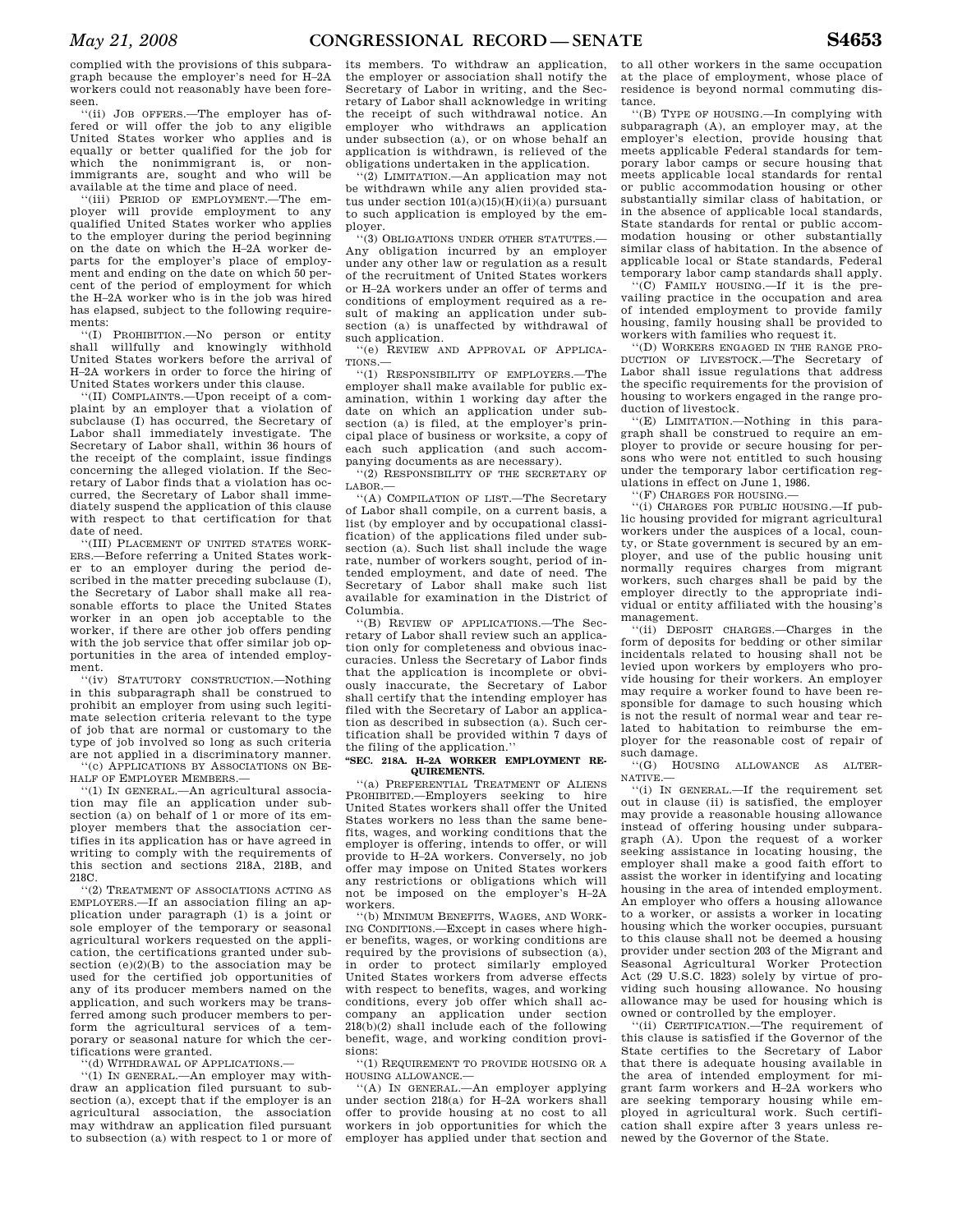''(iii) AMOUNT OF ALLOWANCE.—

''(I) NONMETROPOLITAN COUNTIES.—If the place of employment of the workers provided an allowance under this subparagraph is a nonmetropolitan county, the amount of the housing allowance under this subparagraph shall be equal to the statewide average fair market rental for existing housing for nonmetropolitan counties for the State, as established by the Secretary of Housing and Urban Development pursuant to section 8(c) of the United States Housing Act of 1937 (42 U.S.C. 1437f(c)), based on a 2-bedroom dwelling unit and an assumption of 2 persons per bedroom.

''(II) METROPOLITAN COUNTIES.—If the place of employment of the workers provided an allowance under this paragraph is in a metropolitan county, the amount of the housing allowance under this subparagraph shall be equal to the statewide average fair market rental for existing housing for metropolitan counties for the State, as established by the Secretary of Housing and Urban Development pursuant to section 8(c) of the United States Housing Act of 1937 (42 U.S.C. 1437f(c)), based on a 2-bedroom dwelling unit and an assumption of 2 persons per bedroom. ''(2) REIMBURSEMENT OF TRANSPORTATION.—

''(A) TO PLACE OF EMPLOYMENT.—A worker who completes 50 percent of the period of employment of the job opportunity for which the worker was hired shall be reimbursed by the employer for the cost of the worker's transportation and subsistence from the place from which the worker came to work for the employer (or place of last employment, if the worker traveled from such place) to the place of employment.

''(B) FROM PLACE OF EMPLOYMENT.—A worker who completes the period of employment for the job opportunity involved shall be reimbursed by the employer for the cost of the worker's transportation and subsistence from the place of employment to the place from which the worker, disregarding intervening employment, came to work for the employer, or to the place of next employment, if the worker has contracted with a subsequent employer who has not agreed to provide or pay for the worker's transportation and subsistence to such subsequent employer's place of employment.

 $\overline{C}$  $\overline{C}$  $\overline{C}$  $\overline{C}$  $\overline{C}$  $\overline{C}$  $\overline{C}$  $\overline{C}$  $\overline{C}$  $\overline{C}$  $\overline{C}$  $\overline{C}$  $\overline{C}$  $\overline{C}$  $\overline{C}$  $\overline{C}$  $\overline{C}$  $\overline{C}$  $\overline{C}$  $\overline{C}$  $\overline{C}$  $\overline{C}$  $\overline{C}$  $\overline{C}$  $\overline{C}$  $\overline{C}$  $\overline{C}$  $\overline{$ 

''(i) AMOUNT OF REIMBURSEMENT.—Except as provided in clause (ii), the amount of reimbursement provided under subparagraph (A) or (B) to a worker or alien shall not exceed the lesser of—

''(I) the actual cost to the worker or alien of the transportation and subsistence involved; or

''(II) the most economical and reasonable common carrier transportation charges and subsistence costs for the distance involved.

''(ii) DISTANCE TRAVELED.—No reimbursement under subparagraph (A) or (B) shall be required if the distance traveled is 100 miles or less, or the worker is not residing in employer-provided housing or housing secured through an allowance as provided in para $graph (1)(G)$ .

''(D) EARLY TERMINATION.—If the worker is laid off or employment is terminated for contract impossibility (as described in paragraph (4)(D)) before the anticipated ending date of employment, the employer shall provide the transportation and subsistence required by subparagraph (B) and, notwithstanding whether the worker has completed 50 percent of the period of employment, shall provide the transportation reimbursement required by subparagraph (A).

''(E) TRANSPORTATION BETWEEN LIVING QUARTERS AND WORKSITE.—The employer shall provide transportation between the worker's living quarters and the employer's worksite without cost to the worker, and such transportation will be in accordance with applicable laws and regulations.

''(3) REQUIRED WAGES.—

''(A) IN GENERAL.—An employer applying for workers under section 218(a) shall offer to pay, and shall pay, all workers in the occupation for which the employer has applied for workers, not less (and is not required to pay more) than the greater of the prevailing wage in the occupation in the area of intended employment or the adverse effect wage rate. No worker shall be paid less than the greater of the hourly wage prescribed under section 6(a)(1) of the Fair Labor Standards Act of 1938 (29 U.S.C. 206(a)(1)) or the applicable State minimum wage.

''(B) LIMITATION.—Effective on the date of the enactment of the Emergency Agriculture Relief Act of 2008 and continuing for 3 years thereafter, no adverse effect wage rate for a State may be more than the adverse effect wage rate for that State in effect on January 1, 2008, as established by section 655.107 of title 20, Code of Federal Regulations.

''(C) REQUIRED WAGES AFTER 3-YEAR FREEZE.—If Congress does not set a new wage standard applicable to this section before March 1, 2012, the adverse effect wage rate for each State beginning on March 1, 2012 shall be the wage rate that would have resulted under the methodology in effect on January 1, 2008.

''(D) DEDUCTIONS.—The employer shall make only those deductions from the worker's wages that are authorized by law or are reasonable and customary in the occupation and area of employment. The job offer shall specify all deductions not required by law which the employer will make from the worker's wages.

''(E) FREQUENCY OF PAY.—The employer shall pay the worker not less frequently than twice monthly, or in accordance with the prevailing practice in the area of employment, whichever is more frequent.

''(F) HOURS AND EARNINGS STATEMENTS.— The employer shall furnish to the worker, on or before each payday, in 1 or more written statements—

''(i) the worker's total earnings for the pay period;

''(ii) the worker's hourly rate of pay, piece rate of pay, or both;

''(iii) the hours of employment which have been offered to the worker (broken out by hours offered in accordance with and over and above the 3⁄4 guarantee described in paragraph (4);

''(iv) the hours actually worked by the worker;

''(v) an itemization of the deductions made from the worker's wages; and

''(vi) if piece rates of pay are used, the units produced daily.

''(G) REPORT ON WAGE PROTECTIONS.—Not later than December 31, 2010, the Comptroller General of the United States shall prepare and transmit to the Secretary of Labor, the Committee on the Judiciary of the Senate, and Committee on the Judiciary of the House of Representatives, a report that addresses—

''(i) whether the employment of H–2A or unauthorized aliens in the United States agricultural workforce has depressed United States farm worker wages below the levels that would otherwise have prevailed if alien farm workers had not been employed in the United States;

''(ii) whether an adverse effect wage rate is necessary to prevent wages of United States farm workers in occupations in which H–2A workers are employed from falling below the wage levels that would have prevailed in the absence of the employment of H–2A workers in those occupations;

''(iii) whether alternative wage standards, such as a prevailing wage standard, would be

sufficient to prevent wages in occupations in which H–2A workers are employed from falling below the wage level that would have prevailed in the absence of H–2A employment;

''(iv) whether any changes are warranted in the current methodologies for calculating the adverse effect wage rate and the prevailing wage; and

''(v) recommendations for future wage protection under this section.

''(H) COMMISSION ON WAGE STANDARDS.—

''(i) ESTABLISHMENT.—There is established Commission on Agricultural Wage Standards under the H–2A program (in this subparagraph referred to as the 'Commission').

''(ii) COMPOSITION.—The Commission shall consist of 10 members as follows:

''(I) Four representatives of agricultural employers and 1 representative of the Department of Agriculture, each appointed by the Secretary of Agriculture.

''(II) Four representatives of agricultural workers and 1 representative of the Department of Labor, each appointed by the Secretary of Labor.

''(iii) FUNCTIONS.—The Commission shall conduct a study that shall address—

''(I) whether the employment of H–2A or unauthorized aliens in the United States agricultural workforce has depressed United States farm worker wages below the levels that would otherwise have prevailed if alien farm workers had not been employed in the United States;

''(II) whether an adverse effect wage rate is necessary to prevent wages of United States farm workers in occupations in which H–2A workers are employed from falling below the wage levels that would have prevailed in the absence of the employment of H–2A workers in those occupations;

''(III) whether alternative wage standards, such as a prevailing wage standard, would be sufficient to prevent wages in occupations in which H–2A workers are employed from falling below the wage level that would have prevailed in the absence of H–2A employment;

''(IV) whether any changes are warranted in the current methodologies for calculating the adverse effect wage rate and the prevailing wage rate; and

''(V) recommendations for future wage protection under this section.

''(iv) FINAL REPORT.—Not later than December 31, 2010, the Commission shall submit a report to the Congress setting forth the findings of the study conducted under clause (iii).

 $\cdot$ (v) TERMINATION DATE.—The Commission shall terminate upon submitting its final report.

''(4) GUARANTEE OF EMPLOYMENT.—

''(A) OFFER TO WORKER.—The employer shall guarantee to offer the worker employment for the hourly equivalent of at least  $\frac{3}{4}$ of the work days of the total period of employment, beginning with the first work day after the arrival of the worker at the place of employment and ending on the expiration date specified in the job offer. For purposes of this subparagraph, the hourly equivalent means the number of hours in the work days as stated in the job offer and shall exclude the worker's Sabbath and Federal holidays. If the employer affords the United States or H–2A worker less employment than that required under this paragraph, the employer shall pay such worker the amount which the worker would have earned had the worker, in fact, worked for the guaranteed number of hours.

''(B) FAILURE TO WORK.—Any hours which the worker fails to work, up to a maximum of the number of hours specified in the job offer for a work day, when the worker has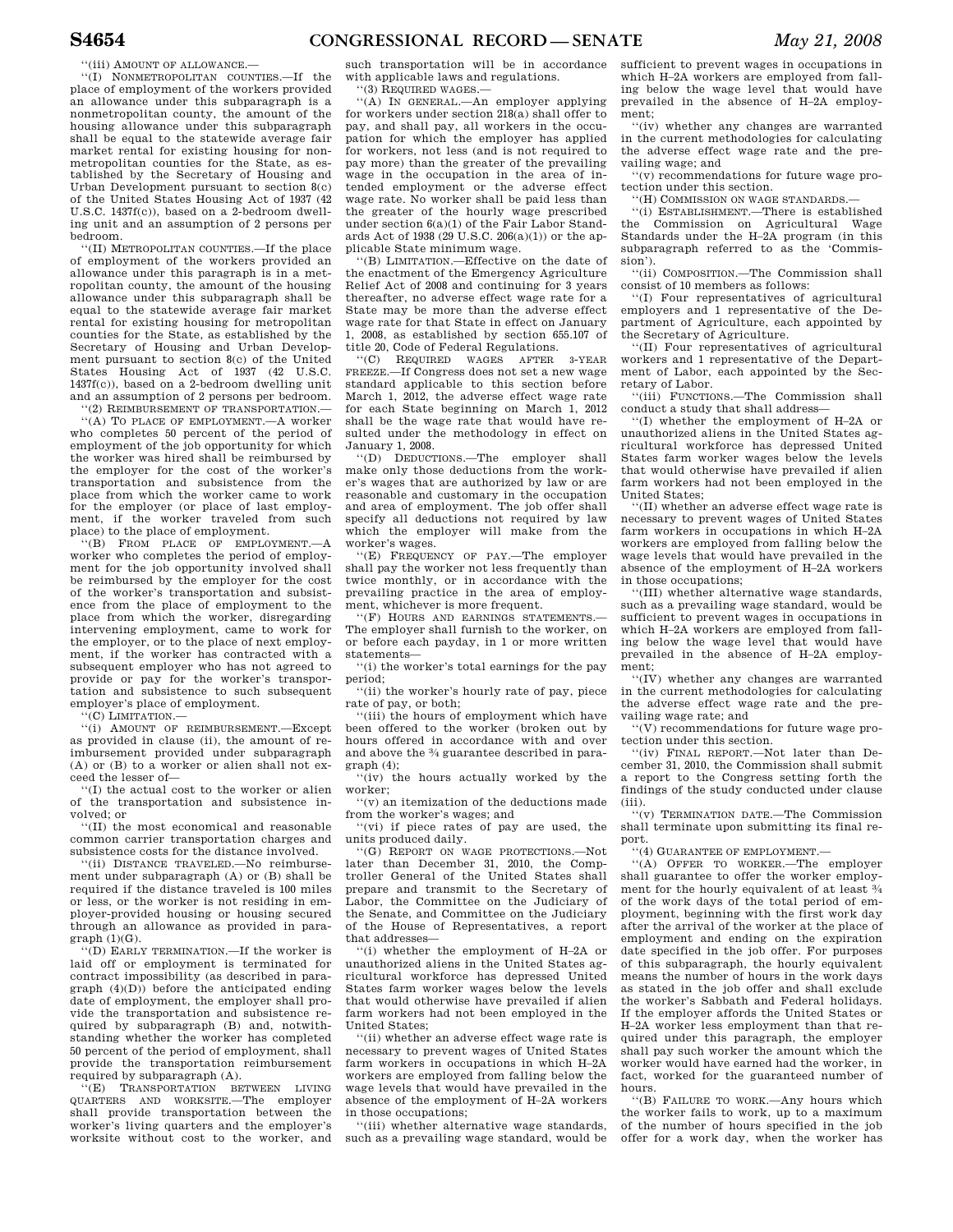been offered an opportunity to do so, and all hours of work actually performed (including voluntary work in excess of the number of hours specified in the job offer in a work day, on the worker's Sabbath, or on Federal holidays) may be counted by the employer in calculating whether the period of guaranteed employment has been met.

''(C) ABANDONMENT OF EMPLOYMENT, TERMI-NATION FOR CAUSE.—If the worker voluntarily abandons employment before the end of the contract period, or is terminated for cause, the worker is not entitled to the '3/4 guarantee' described in subparagraph (A).

''(D) CONTRACT IMPOSSIBILITY.—If, before the expiration of the period of employment specified in the job offer, the services of the worker are no longer required for reasons beyond the control of the employer due to any form of natural disaster, including a flood, hurricane, freeze, earthquake, fire, drought, plant or animal disease or pest infestation, or regulatory drought, before the guarantee in subparagraph (A) is fulfilled, the employer may terminate the worker's employment. In the event of such termination, the employer shall fulfill the employment guarantee in subparagraph (A) for the work days that have elapsed from the first work day after the arrival of the worker to the termination of employment. In such cases, the employer will make efforts to transfer the United States worker to other comparable employment acceptable to the worker. If such transfer is not effected, the employer shall provide the return transportation required in paragraph (2)(D).

''(5) MOTOR VEHICLE SAFETY.—

''(A) MODE OF TRANSPORTATION SUBJECT TO COVERAGE.—

''(i) IN GENERAL.—Except as provided in clauses (iii) and (iv), this subsection applies to any H–2A employer that uses or causes to be used any vehicle to transport an H–2A worker within the United States.

''(ii) DEFINED TERM.—In this paragraph, the term 'uses or causes to be used'—

''(I) applies only to transportation provided by an H–2A employer to an H–2A worker, or by a farm labor contractor to an H–2A worker at the request or direction of an H–2A employer; and

''(II) does not apply to—

''(aa) transportation provided, or transportation arrangements made, by an H–2A worker, unless the employer specifically requested or arranged such transportation; or

 $\dot{b}$  (bb) car pooling arrangements made by H– 2A workers themselves, using 1 of the workers' own vehicles, unless specifically requested by the employer directly or through a farm labor contractor.

''(iii) CLARIFICATION.—Providing a job offer to an H–2A worker that causes the worker to travel to or from the place of employment, or the payment or reimbursement of the transportation costs of an H–2A worker by an H–2A employer, shall not constitute an arrangement of, or participation in, such transportation.

''(iv) AGRICULTURAL MACHINERY AND EQUIP-MENT EXCLUDED.—This subsection does not apply to the transportation of an H–2A worker on a tractor, combine, harvester, picker, or other similar machinery or equipment while such worker is actually engaged in the planting, cultivating, or harvesting of agricultural commodities or the care of livestock or poultry or engaged in transportation incidental thereto.

''(v) COMMON CARRIERS EXCLUDED.—This subsection does not apply to common carrier motor vehicle transportation in which the provider holds itself out to the general public as engaging in the transportation of passengers for hire and holds a valid certification of authorization for such purposes

from an appropriate Federal, State, or local agency.

''(B) APPLICABILITY OF STANDARDS, LICENS-ING, AND INSURANCE REQUIREMENTS.

''(i) IN GENERAL.—When using, or causing to be used, any vehicle for the purpose of providing transportation to which this subparagraph applies, each employer shall—

''(I) ensure that each such vehicle conforms to the standards prescribed by the Secretary of Labor under section 401(b) of the Migrant and Seasonal Agricultural Worker Protection Act (29 U.S.C. 1841(b)) and other applicable Federal and State safety standards;

''(II) ensure that each driver has a valid and appropriate license, as provided by State law, to operate the vehicle; and

''(III) have an insurance policy or a liability bond that is in effect which insures the employer against liability for damage to persons or property arising from the ownership, operation, or causing to be operated, of any vehicle used to transport any H–2A worker.

''(ii) AMOUNT OF INSURANCE REQUIRED.—The level of insurance required shall be determined by the Secretary of Labor pursuant to regulations to be issued under this subsection.

''(iii) EFFECT OF WORKERS' COMPENSATION COVERAGE.—If the employer of any H–2A worker provides workers' compensation coverage for such worker in the case of bodily injury or death as provided by State law, the following adjustments in the requirements of subparagraph (B)(i)(III) relating to having an insurance policy or liability bond apply:

''(I) No insurance policy or liability bond shall be required of the employer, if such workers are transported only under circumstances for which there is coverage under such State law.

''(II) An insurance policy or liability bond shall be required of the employer for circumstances under which coverage for the transportation of such workers is not provided under such State law.

''(c) COMPLIANCE WITH LABOR LAWS.—An employer shall assure that, except as otherwise provided in this section, the employer will comply with all applicable Federal, State, and local labor laws, including laws affecting migrant and seasonal agricultural workers, with respect to all United States workers and alien workers employed by the employer, except that a violation of this assurance shall not constitute a violation of the Migrant and Seasonal Agricultural Worker Protection Act (29 U.S.C. 1801 et seq.).

 $\cdot$ (d) COPY OF JOB OFFER.—The employer shall provide to the worker, not later than the day the work commences, a copy of the employer's application and job offer described in section 218(a), or, if the employer will require the worker to enter into a separate employment contract covering the employment in question, such separate employ-

ment contract. ''(e) RANGE PRODUCTION OF LIVESTOCK.— Nothing in this section, section 218, or section 218B shall preclude the Secretary of Labor and the Secretary from continuing to apply special procedures and requirements to the admission and employment of aliens in occupations involving the range production of livestock.

#### **''SEC. 218B. PROCEDURE FOR ADMISSION AND EX-TENSION OF STAY OF H–2A WORK-ERS.**

''(a) PETITIONING FOR ADMISSION.—An employer, or an association acting as an agent or joint employer for its members, that seeks the admission into the United States of an H–2A worker may file a petition with the Secretary. The petition shall be accompanied by an accepted and currently valid certification provided by the Secretary of Labor under section  $218(e)(2)(B)$  covering the petitioner.

''(b) EXPEDITED ADJUDICATION BY THE SEC-RETARY.—The Secretary shall establish a procedure for expedited adjudication of petitions filed under subsection (a) and within 7 working days shall, by fax, cable, or other means assuring expedited delivery, transmit a copy of notice of action on the petition to the petitioner and, in the case of approved petitions, to the appropriate immigration officer at the port of entry or United States consulate (as the case may be) where the petitioner has indicated that the alien beneficiary (or beneficiaries) will apply for a visa or admission to the United States.

''(c) CRITERIA FOR ADMISSIBILITY.—

''(1) IN GENERAL.—An H–2A worker shall be considered admissible to the United States if the alien is otherwise admissible under this section, section 218, and section 218A, and the alien is not ineligible under paragraph (2).

''(2) DISQUALIFICATION.—An alien shall be considered inadmissible to the United States and ineligible for nonimmigrant status under section  $101(a)(15)(H)(ii)(a)$  if the alien has, at any time during the past 5 years—

''(A) violated a material provision of this section, including the requirement to promptly depart the United States when the alien's authorized period of admission under this section has expired; or

''(B) otherwise violated a term or condition of admission into the United States as a nonimmigrant, including overstaying the period of authorized admission as such a nonimmigrant.

''(3) WAIVER OF INELIGIBILITY FOR UNLAW-FUL PRESENCE.—

''(A) IN GENERAL.—An alien who has not previously been admitted into the United States pursuant to this section, and who is otherwise eligible for admission in accordance with paragraphs (1) and (2), shall not be deemed inadmissible by virtue of section  $212(a)(9)(B)$ . If an alien described in the preceding sentence is present in the United States, the alien may apply from abroad for H–2A status, but may not be granted that status in the United States.

''(B) MAINTENANCE OF WAIVER.—An alien provided an initial waiver of ineligibility pursuant to subparagraph (A) shall remain eligible for such waiver unless the alien violates the terms of this section or again becomes ineligible under section 212(a)(9)(B) by virtue of unlawful presence in the United States after the date of the initial waiver of ineligibility pursuant to subparagraph (A).

''(d) PERIOD OF ADMISSION.—

''(1) IN GENERAL.—The alien shall be admitted for the period of employment in the application certified by the Secretary of Labor pursuant to section  $218(e)(2)(B)$ , not to exceed 10 months, supplemented by a period of not more than 1 week before the beginning of the period of employment for the purpose of travel to the worksite and a period of 14 days following the period of employment for the purpose of departure or extension based on a subsequent offer of employment, except that—

''(A) the alien is not authorized to be employed during such 14-day period except in the employment for which the alien was previously authorized; and

''(B) the total period of employment, including such 14-day period, may not exceed 10 months.

''(2) CONSTRUCTION.—Nothing in this subsection shall limit the authority of the Secretary to extend the stay of the alien under any other provision of this Act.

''(e) ABANDONMENT OF EMPLOYMENT.—

''(1) IN GENERAL.—An alien admitted or provided status under section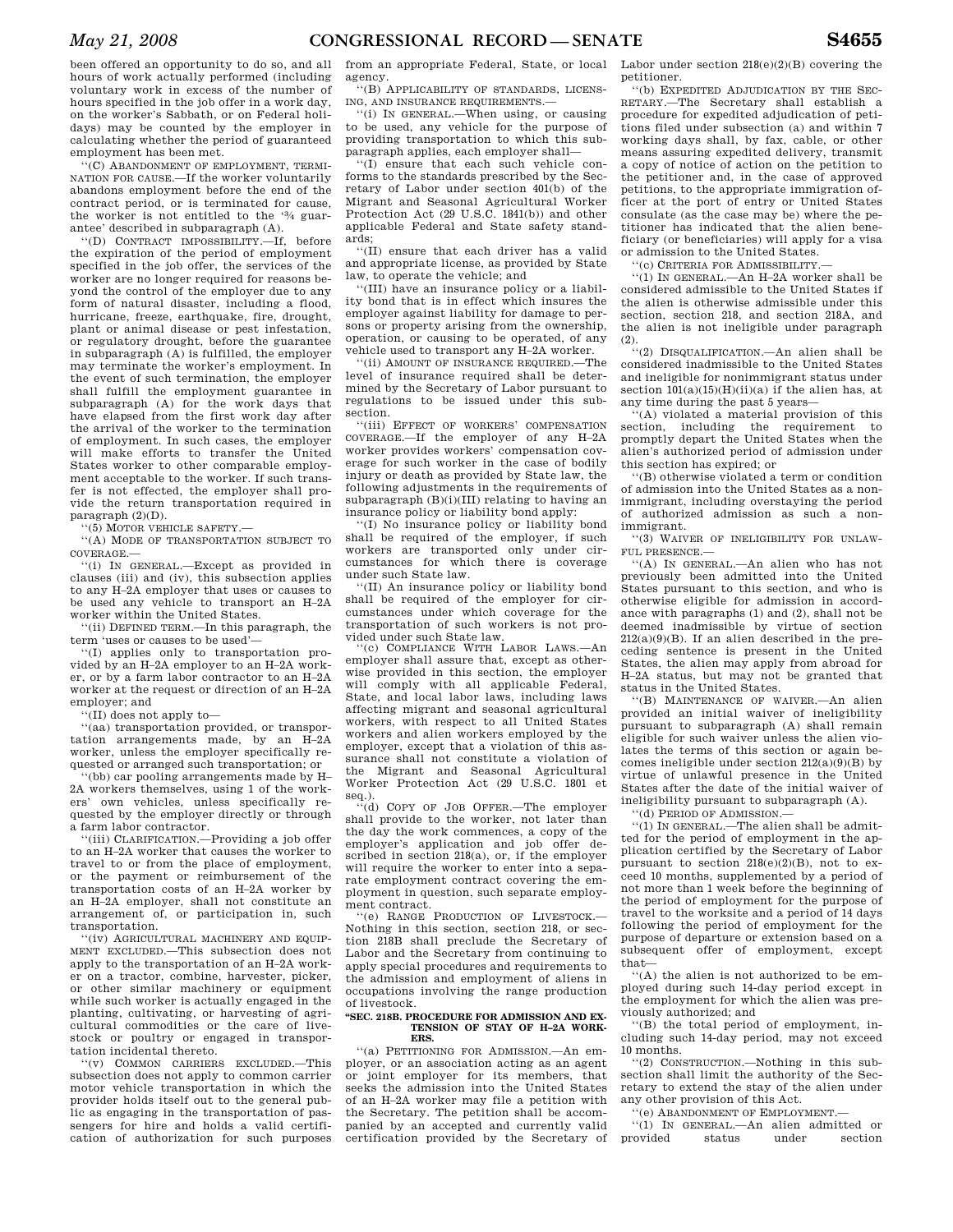$101(a)(15)(H)(ii)(a)$  who abandons the employment which was the basis for such admission or status shall be considered to have failed to maintain nonimmigrant status as an H–2A worker and shall depart the United States or be subject to removal under section  $237(a)(1)(C)(i)$ .

''(2) REPORT BY EMPLOYER.—The employer, or association acting as agent for the employer, shall notify the Secretary not later than 7 days after an H–2A worker prematurely abandons employment.

''(3) REMOVAL BY THE SECRETARY.—The Secretary shall promptly remove from the United States any H–2A worker who violates any term or condition of the worker's nonimmigrant status.

''(4) VOLUNTARY TERMINATION.—Notwithstanding paragraph (1), an alien may voluntarily terminate his or her employment if the alien promptly departs the United States upon termination of such employment.

(f) REPLACEMENT OF ALIEN.

''(1) IN GENERAL.—Upon presentation of the notice to the Secretary required by subsection (e)(2), the Secretary of State shall promptly issue a visa to, and the Secretary shall admit into the United States, an eligible alien designated by the employer to replace an H–2A worker—

''(A) who abandons or prematurely terminates employment; or

''(B) whose employment is terminated after a United States worker is employed pursuant to section  $218(b)(2)(H)(iii)$ , if the United States worker voluntarily departs before the end of the period of intended employment or if the employment termination is for a lawful job-related reason.

''(2) CONSTRUCTION.—Nothing in this subsection is intended to limit any preference required to be accorded United States workers under any other provision of this Act.

'(g) IDENTIFICATION DOCUMENT.-

''(1) IN GENERAL.—Each alien authorized to be admitted under section  $101(a)(15)(H)(ii)(a)$ shall be provided an identification and employment eligibility document to verify eligibility for employment in the United States and verify the alien's identity.

'(2) REQUIREMENTS.-No identification and employment eligibility document may be issued which does not meet the following requirements:

''(A) The document shall be capable of reliably determining whether—

''(i) the individual with the identification and employment eligibility document whose eligibility is being verified is in fact eligible for employment;

''(ii) the individual whose eligibility is being verified is claiming the identity of another person; and

''(iii) the individual whose eligibility is being verified is authorized to be admitted into, and employed in, the United States as an H–2A worker.

''(B) The document shall be in a form that is resistant to counterfeiting and to tampering.

''(C) The document shall—

''(i) be compatible with other databases of the Secretary for the purpose of excluding aliens from benefits for which they are not eligible and determining whether the alien is unlawfully present in the United States; and

''(ii) be compatible with law enforcement databases to determine if the alien has been convicted of criminal offenses.

''(h) EXTENSION OF STAY OF H–2A ALIENS IN THE UNITED STATES.—

''(1) EXTENSION OF STAY.—If an employer seeks approval to employ an H–2A alien who is lawfully present in the United States, the petition filed by the employer or an association pursuant to subsection (a), shall request an extension of the alien's stay and a change in the alien's employment.

''(2) LIMITATION ON FILING A PETITION FOR EXTENSION OF STAY.—A petition may not be filed for an extension of an alien's stay—

''(A) for a period of more than 10 months; or

''(B) to a date that is more than 3 years after the date of the alien's last admission to the United States under this section.

''(3) WORK AUTHORIZATION UPON FILING A PE-TITION FOR EXTENSION OF STAY.-

''(A) IN GENERAL.—An alien who is lawfully present in the United States may commence the employment described in a petition under paragraph (1) on the date on which the petition is filed.

''(B) DEFINITION.—For purposes of subpara-graph (A), the term 'file' means sending the petition by certified mail via the United States Postal Service, return receipt requested, or delivered by guaranteed commercial delivery which will provide the employer with a documented acknowledgment of the date of receipt of the petition.

''(C) HANDLING OF PETITION.—The employer shall provide a copy of the employer's petition to the alien, who shall keep the petition with the alien's identification and employment eligibility document as evidence that the petition has been filed and that the alien is authorized to work in the United States.

''(D) APPROVAL OF PETITION.—Upon approval of a petition for an extension of stay or change in the alien's authorized employment, the Secretary shall provide a new or updated employment eligibility document to the alien indicating the new validity date, after which the alien is not required to retain a copy of the petition.

''(4) LIMITATION ON EMPLOYMENT AUTHOR-IZATION OF ALIENS WITHOUT VALID IDENTIFICA-TION AND EMPLOYMENT ELIGIBILITY DOCU-MENT.—An expired identification and employment eligibility document, together with a copy of a petition for extension of stay or change in the alien's authorized employment that complies with the requirements of paragraph (1), shall constitute a valid work authorization document for a period of not more than 60 days beginning on the date on which such petition is filed, after which time only a currently valid identification and employment eligibility document shall be acceptable.

''(5) LIMITATION ON AN INDIVIDUAL'S STAY IN STATUS.—

''(A) MAXIMUM PERIOD.—The maximum continuous period of authorized status as an H–2A worker (including any extensions) is 3 years.

''(B) REQUIREMENT TO REMAIN OUTSIDE THE UNITED STATES.—

''(i) IN GENERAL.—Subject to clause (ii), in the case of an alien outside the United States whose period of authorized status as an H–2A worker (including any extensions) has expired, the alien may not again apply for admission to the United States as an H– 2A worker unless the alien has remained outside the United States for a continuous period equal to at least 1⁄5 the duration of the alien's previous period of authorized status as an H–2A worker (including any extensions).

''(ii) EXCEPTION.—Clause (i) shall not apply in the case of an alien if the alien's period of authorized status as an H–2A worker (including any extensions) was for a period of not more than 10 months and such alien has been outside the United States for at least 2 months during the 12 months preceding the date the alien again is applying for admission to the United States as an H–2A worker.

''(i) SPECIAL RULES FOR ALIENS EMPLOYED AS SHEEPHERDERS, GOAT HERDERS, DAIRY WORKERS, OR HORSE WORKERS.—Notwithstanding any provision of the Emergency Agriculture Relief Act of 2008, an alien admitted under section  $101(a)(15)(H)(ii)(a)$  for employment as a sheepherder, goat herder, dairy worker, or horse worker—

''(1) may be admitted for an initial period of 12 months;

 $''(2)$  subject to subsection (j)(5), may have such initial period of admission extended for a period of up to 3 years; and

'(3) shall not be subject to the requirements of subsection (h)(5) (relating to periods of absence from the United States).

''(j) ADJUSTMENT TO LAWFUL PERMANENT RESIDENT STATUS FOR ALIENS EMPLOYED AS SHEEPHERDERS, GOAT HERDERS, DAIRY WORK-ERS, OR HORSE WORKERS.—

''(1) ELIGIBLE ALIEN.—For purposes of this subsection, the term 'eligible alien' means an alien—

''(A) having nonimmigrant status under section  $101(a)(15)(H)(ii)(a)$  based on employment as a sheepherder, goat herder, dairy worker, or horse worker;

''(B) who has maintained such nonimmigrant status in the United States for a cumulative total of 36 months (excluding any period of absence from the United States); and

''(C) who is seeking to receive an immigrant visa under section 203(b)(3)(A)(iii).

''(2) CLASSIFICATION PETITION.—In the case of an eligible alien, the petition under section 204 for classification under section  $203(b)(3)(A)(iii)$  may be filed by-

''(A) the alien's employer on behalf of the eligible alien; or

''(B) the eligible alien.

''(3) NO LABOR CERTIFICATION REQUIRED.— Notwithstanding section 203(b)(3)(C), no determination under section  $212(a)(5)(A)$  is required with respect to an immigrant visa described in paragraph (1)(C) for an eligible alien.

''(4) EFFECT OF PETITION.—The filing of a petition described in paragraph (2) or an application for adjustment of status based on the approval of such a petition shall not constitute evidence of an alien's ineligibility for nonimmigrant  $101(a)(15)(H)(ii)(a)$ .

''(5) EXTENSION OF STAY.—The Secretary shall extend the stay of an eligible alien having a pending or approved classification petition described in paragraph (2) in 1-year increments until a final determination is made on the alien's eligibility for adjustment of status to that of an alien lawfully admitted for permanent residence.

''(6) CONSTRUCTION.—Nothing in this subsection shall be construed to prevent an eligible alien from seeking adjustment of status in accordance with any other provision of law.

#### **''SEC. 218C. WORKER PROTECTIONS AND LABOR STANDARDS ENFORCEMENT.**

'(a) ENFORCEMENT AUTHORITY.

''(1) INVESTIGATION OF COMPLAINTS.—

''(A) AGGRIEVED PERSON OR THIRD-PARTY COMPLAINTS.—The Secretary of Labor shall establish a process for the receipt, investigation, and disposition of complaints respecting a petitioner's failure to meet a condition specified in section 218(b), or an employer's misrepresentation of material facts in an application under section 218(a). Complaints may be filed by any aggrieved person or organization (including bargaining representatives). No investigation or hearing shall be conducted on a complaint concerning such a failure or misrepresentation unless the complaint was filed not later than 12 months after the date of the failure, or misrepresentation, respectively. The Secretary of Labor shall conduct an investigation under this subparagraph if there is reasonable cause to believe that such a failure or misrepresentation has occurred.

''(B) DETERMINATION ON COMPLAINT.—Under such process, the Secretary of Labor shall provide, within 30 days after the date such a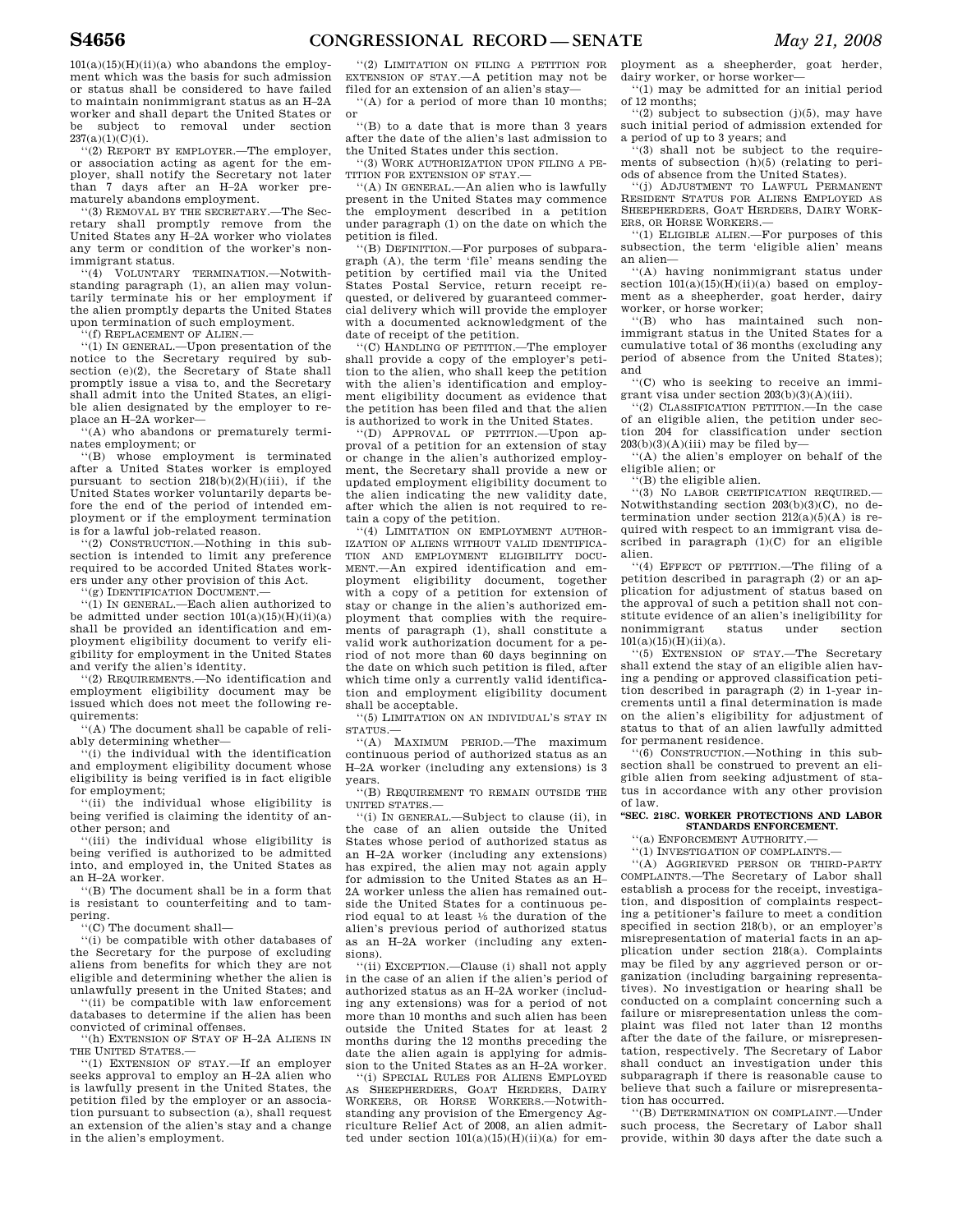complaint is filed, for a determination as to whether or not a reasonable basis exists to make a finding described in subparagraph (C), (D), (E), or (G). If the Secretary of Labor determines that such a reasonable basis exists, the Secretary of Labor shall provide for notice of such determination to the interested parties and an opportunity for a hearing on the complaint, in accordance with section 556 of title 5, United States Code, within 60 days after the date of the determination. If such a hearing is requested, the Secretary of Labor shall make a finding concerning the matter not later than 60 days after the date of the hearing. In the case of similar complaints respecting the same applicant, the Secretary of Labor may consolidate the hearings under this subparagraph on such complaints.

''(C) FAILURES TO MEET CONDITIONS.—If the Secretary of Labor finds, after notice and opportunity for a hearing, a failure to meet a condition of paragraph (1)(A), (1)(B), (1)(D),  $(1)(F)$ ,  $(2)(A)$ ,  $(2)(B)$ , or  $(2)(G)$  of section 218(b), a substantial failure to meet a condition of paragraph  $(1)(C)$ ,  $(1)(E)$ ,  $(2)(C)$ ,  $(2)(D)$ ,  $(2)(E)$ , or  $(2)(H)$  of section 218(b), or a material misrepresentation of fact in an application under section 218(a)—

''(i) the Secretary of Labor shall notify the Secretary of such finding and may, in addition, impose such other administrative remedies (including civil money penalties in an amount not to exceed \$1,000 per violation) as the Secretary of Labor determines to be appropriate; and

''(ii) the Secretary may disqualify the employer from the employment of aliens described in section  $101(a)(15)(H)(ii)(a)$  for a period of 1 year.

''(D) WILLFUL FAILURES AND WILLFUL MIS-REPRESENTATIONS.—If the Secretary of Labor finds, after notice and opportunity for hearing, a willful failure to meet a condition of section 218(b), a willful misrepresentation of a material fact in an application under section 218(a), or a violation of subsection  $(d)(1)$ 

''(i) the Secretary of Labor shall notify the Secretary of such finding and may, in addition, impose such other administrative remedies (including civil money penalties in an amount not to exceed \$5,000 per violation) as the Secretary of Labor determines to be appropriate;

''(ii) the Secretary of Labor may seek appropriate legal or equitable relief to effectuate the purposes of subsection  $(d)(1)$ ; and

''(iii) the Secretary may disqualify the employer from the employment of H–2A workers for a period of 2 years.

''(E) DISPLACEMENT OF UNITED STATES WORKERS.—If the Secretary of Labor finds, after notice and opportunity for hearing, a willful failure to meet a condition of section 218(b) or a willful misrepresentation of a material fact in an application under section 218(a), in the course of which failure or misrepresentation the employer displaced a United States worker employed by the employer during the period of employment on the employer's application under section 218(a) or during the period of 30 days preceding such period of employment—

''(i) the Secretary of Labor shall notify the Secretary of such finding and may, in addition, impose such other administrative remedies (including civil money penalties in an amount not to exceed \$15,000 per violation) as the Secretary of Labor determines to be appropriate; and

(ii) the Secretary may disqualify the employer from the employment of H–2A workers for a period of 3 years.

''(F) LIMITATIONS ON CIVIL MONEY PEN-ALTIES.—The Secretary of Labor shall not impose total civil money penalties with re-

spect to an application under section 218(a) in excess of \$90,000.

''(G) FAILURES TO PAY WAGES OR REQUIRED BENEFITS.—If the Secretary of Labor finds, after notice and opportunity for a hearing, that the employer has failed to pay the wages, or provide the housing allowance, transportation, subsistence reimbursement, or guarantee of employment, required under section 218A(b), the Secretary of Labor shall assess payment of back wages, or other required benefits, due any United States worker or H–2A worker employed by the employer in the specific employment in question. The back wages or other required benefits under section 218A(b) shall be equal to the difference between the amount that should have been paid and the amount that actually was paid to such worker.

'(2) STATUTORY CONSTRUCTION.—Nothing in this section shall be construed as limiting the authority of the Secretary of Labor to conduct any compliance investigation under any other labor law, including any law affecting migrant and seasonal agricultural workers, or, in the absence of a complaint under this section, under section 218 or 218A.

''(b) RIGHTS ENFORCEABLE BY PRIVATE RIGHT OF ACTION.—H–2A workers may enforce the following rights through the private right of action provided in subsection (c), and no other right of action shall exist under Federal or State law to enforce such rights:

 $\frac{N(t)}{t}$  The providing of housing or a housing allowance as required under section as required under 218A(b)(1).

''(2) The reimbursement of transportation as required under section 218A(b)(2).

''(3) The payment of wages required under section 218A(b)(3) when due.

''(4) The benefits and material terms and conditions of employment expressly provided in the job offer described in section  $218(a)(2)$ , not including the assurance to comply with other Federal, State, and local labor laws described in section 218A(c), compliance with which shall be governed by the provisions of such laws.

''(5) The guarantee of employment required under section 218A(b)(4).

''(6) The motor vehicle safety requirements under section 218A(b)(5).

''(7) The prohibition of discrimination under subsection (d)(2).

''(c) PRIVATE RIGHT OF ACTION.—

''(1) MEDIATION.—Upon the filing of a complaint by an H–2A worker aggrieved by a violation of rights enforceable under subsection (b), and within 60 days of the filing of proof of service of the complaint, a party to the action may file a request with the Federal Mediation and Conciliation Service to assist the parties in reaching a satisfactory resolution of all issues involving all parties to the dispute. Upon a filing of such request and giving of notice to the parties, the parties shall attempt mediation within the period specified in subparagraph (B).

''(A) MEDIATION SERVICES.—The Federal Mediation and Conciliation Service shall be available to assist in resolving disputes arising under subsection (b) between H–2A workers and agricultural employers without charge to the parties.

''(B) 90-DAY LIMIT.—The Federal Mediation and Conciliation Service may conduct mediation or other nonbinding dispute resolution activities for a period not to exceed 90 days beginning on the date on which the Federal Mediation and Conciliation Service receives the request for assistance unless the parties agree to an extension of this period of time. ''(C) AUTHORIZATION.—

''(i) IN GENERAL.—Subject to clause (ii), there are authorized to be appropriated to the Federal Mediation and Conciliation Service \$500,000 for each fiscal year to carry out this section.

''(ii) MEDIATION.—Notwithstanding any other provision of law, the Director of the Federal Mediation and Conciliation Service is authorized to conduct the mediation or other dispute resolution activities from any other appropriated funds available to the Director and to reimburse such appropriated funds when the funds are appropriated pursuant to this authorization, such reimbursement to be credited to appropriations currently available at the time of receipt.

''(2) MAINTENANCE OF CIVIL ACTION IN DIS-TRICT COURT BY AGGRIEVED PERSON.—An H–2A worker aggrieved by a violation of rights enforceable under subsection (b) by an agricultural employer or other person may file suit in any district court of the United States having jurisdiction over the parties, without regard to the amount in controversy, without regard to the citizenship of the parties, and without regard to the exhaustion of any alternative administrative remedies under this Act, not later than 3 years after the date the violation occurs.

''(3) ELECTION.—An H–2A worker who has filed an administrative complaint with the Secretary of Labor may not maintain a civil action under paragraph (2) unless a complaint based on the same violation filed with the Secretary of Labor under subsection  $(a)(1)$  is withdrawn before the filing of such action, in which case the rights and remedies available under this subsection shall be exclusive.

''(4) PREEMPTION OF STATE CONTRACT RIGHTS.—Nothing in this Act shall be construed to diminish the rights and remedies of an H–2A worker under any other Federal or State law or regulation or under any collective bargaining agreement, except that no court or administrative action shall be available under any State contract law to enforce the rights created by this Act.

''(5) WAIVER OF RIGHTS PROHIBITED.—Agreements by employees purporting to waive or modify their rights under this Act shall be void as contrary to public policy, except that a waiver or modification of the rights or obligations in favor of the Secretary of Labor shall be valid for purposes of the enforce-ment of this Act. The preceding sentence may not be construed to prohibit agreements to settle private disputes or litigation.

''(6) AWARD OF DAMAGES OR OTHER EQUI-TABLE RELIEF.—

''(A) If the court finds that the respondent has intentionally violated any of the rights enforceable under subsection (b), it shall award actual damages, if any, or equitable relief.

''(B) Any civil action brought under this section shall be subject to appeal as provided in chapter 83 of title 28, United States Code.

''(7) WORKERS' COMPENSATION BENEFITS; EX-CLUSIVE REMEDY.—

''(A) Notwithstanding any other provision of this section, where a State's workers' compensation law is applicable and coverage is provided for an H–2A worker, the workers' compensation benefits shall be the exclusive remedy for the loss of such worker under this section in the case of bodily injury or death in accordance with such State's workers' compensation law.

''(B) The exclusive remedy prescribed in subparagraph (A) precludes the recovery under paragraph (6) of actual damages for loss from an injury or death but does not preclude other equitable relief, except that such relief shall not include back or front pay or in any manner, directly or indirectly, expand or otherwise alter or affect—

''(i) a recovery under a State workers' compensation law; or

''(ii) rights conferred under a State workers' compensation law.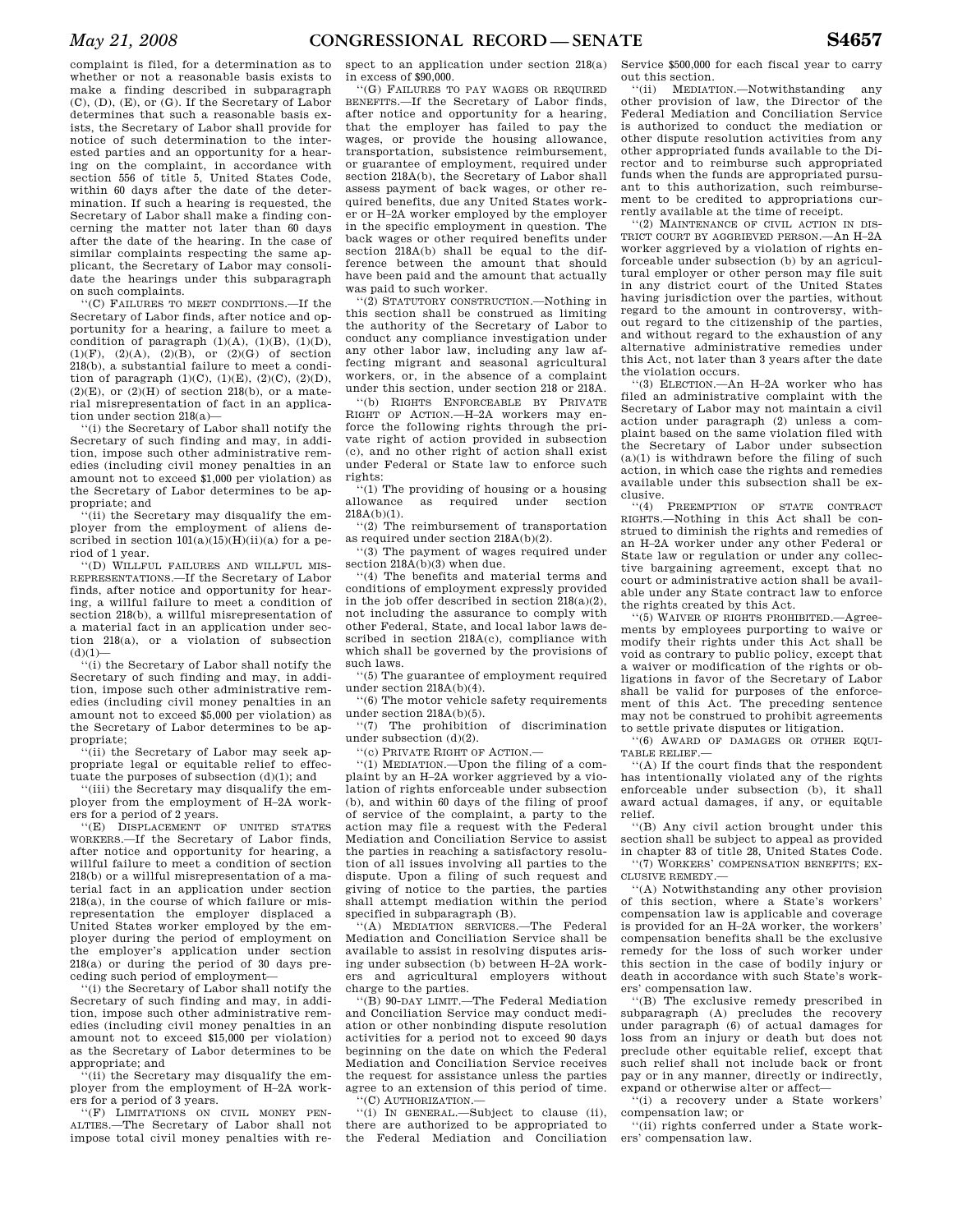''(8) TOLLING OF STATUTE OF LIMITATIONS.— If it is determined under a State workers' compensation law that the workers' compensation law is not applicable to a claim for bodily injury or death of an H–2A worker, the statute of limitations for bringing an action for actual damages for such injury or death under subsection (c) shall be tolled for the period during which the claim for such injury or death under such State workers' compensation law was pending. The statute of limitations for an action for actual damages or other equitable relief arising out of the same transaction or occurrence as the injury or death of the H–2A worker shall be tolled for the period during which the claim for such injury or death was pending under the State workers' compensation law.

''(9) PRECLUSIVE EFFECT.—Any settlement by an H–2A worker and an H–2A employer or any person reached through the mediation process required under subsection (c)(1) shall preclude any right of action arising out of the same facts between the parties in any Federal or State court or administrative proceeding, unless specifically provided otherwise in the settlement agreement.

''(10) SETTLEMENTS.—Any settlement by the Secretary of Labor with an H–2A employer on behalf of an H–2A worker of a complaint filed with the Secretary of Labor under this section or any finding by the Secretary of Labor under subsection (a)(1)(B) shall preclude any right of action arising out of the same facts between the parties under any Federal or State court or administrative proceeding, unless specifically provided otherwise in the settlement agreement.

''(d) DISCRIMINATION PROHIBITED.—

''(1) IN GENERAL.—It is a violation of this subsection for any person who has filed an application under section 218(a), to intimidate, threaten, restrain, coerce, blacklist, discharge, or in any other manner discriminate against an employee (which term, for purposes of this subsection, includes a former employee and an applicant for employment) because the employee has disclosed information to the employer, or to any other person, that the employee reasonably believes evidences a violation of section 218 or 218A or any rule or regulation pertaining to section 218 or 218A, or because the employee cooperates or seeks to cooperate in an investigation or other proceeding concerning the employer's compliance with the requirements of section 218 or 218A or any rule or regulation pertaining to either of such sections.

''(2) DISCRIMINATION AGAINST H–2A WORK-ERS.—It is a violation of this subsection for any person who has filed an application under section 218(a), to intimidate, threaten, restrain, coerce, blacklist, discharge, or in any manner discriminate against an H–2A employee because such worker has, with just cause, filed a complaint with the Secretary of Labor regarding a denial of the rights enumerated and enforceable under subsection (b) or instituted, or caused to be instituted, a private right of action under subsection (c) regarding the denial of the rights enumerated under subsection (b), or has testified or is about to testify in any court proceeding brought under subsection (c).

''(e) AUTHORIZATION TO SEEK OTHER APPRO-PRIATE EMPLOYMENT.—The Secretary of Labor and the Secretary shall establish a process under which an H–2A worker who files a complaint regarding a violation of subsection (d) and is otherwise eligible to remain and work in the United States may be allowed to seek other appropriate employment in the United States for a period not to exceed the maximum period of stay authorized for such nonimmigrant classification.

''(f) ROLE OF ASSOCIATIONS.—

''(1) VIOLATION BY A MEMBER OF AN ASSOCIA-TION.—An employer on whose behalf an application is filed by an association acting as its agent is fully responsible for such application, and for complying with the terms and conditions of sections 218 and 218A, as though the employer had filed the application itself. If such an employer is determined, under this section, to have committed a violation, the penalty for such violation shall apply only to that member of the association unless the Secretary of Labor determines that the association or other member participated in, had knowledge, or reason to know, of the violation, in which case the penalty shall be invoked against the association or other association member as well.

''(2) VIOLATIONS BY AN ASSOCIATION ACTING AS AN EMPLOYER.—If an association filing an application as a sole or joint employer is determined to have committed a violation under this section, the penalty for such violation shall apply only to the association unless the Secretary of Labor determines that an association member or members participated in or had knowledge, or reason to know of the violation, in which case the penalty shall be invoked against the association member or members as well.

## **''SEC. 218D. DEFINITIONS.**

''For purposes of this section and section 218, 218A, 218B, and 218C:

''(1) AGRICULTURAL EMPLOYMENT.—The term 'agricultural employment' means any service or activity that is considered to be agricultural under section 3(f) of the Fair Labor Standards Act of 1938 (29 U.S.C. 203(f)) or agricultural labor under section 3121(g) of the Internal Revenue Code of 1986 or the performance of agricultural labor or services described in section  $101(a)(15)(H)(ii)(a)$ .

''(2) BONA FIDE UNION.—The term 'bona fide union' means any organization in which employees participate and which exists for the purpose of dealing with employers concerning grievances, labor disputes, wages, rates of pay, hours of employment, or other terms and conditions of work for agricultural employees. Such term does not include an organization formed, created, administered, supported, dominated, financed, or controlled by an employer or employer association or its agents or representatives.

''(3) DISPLACE.—The term 'displace', in the case of an application with respect to 1 or more H–2A workers by an employer, means laying off a United States worker from a job for which the H–2A worker or workers is or are sought.

'(4) ELIGIBLE.—The term 'eligible', when used with respect to an individual, means an individual who is not an unauthorized alien (as defined in section 274A).

''(5) EMPLOYER.—The term 'employer' means any person or entity, including any farm labor contractor and any agricultural association, that employs workers in agricultural employment.

''(6) H–2A EMPLOYER.—The term 'H–2A employer' means an employer who seeks to hire 1 or more nonimmigrant aliens described in section  $101(a)(15)(H)(ii)(a)$ .

''(7) H–2A WORKER.—The term 'H–2A worker' means a nonimmigrant described in section  $101(a)(15)(H)(ii)(a)$ .

''(8) JOB OPPORTUNITY.—The term 'job opportunity' means a job opening for temporary or seasonal full-time employment at a place in the United States to which United States workers can be referred.

''(9) LAYING OFF.— ''(A) IN GENERAL.—The term 'laying off',

with respect to a worker—

''(i) means to cause the worker's loss of employment, other than through a discharge for inadequate performance, violation of

workplace rules, cause, voluntary departure, voluntary retirement, contract impossibility (as described in section  $218A(b)(4)(D)$ ), or temporary suspension of employment due to weather, markets, or other temporary conditions; but

''(ii) does not include any situation in which the worker is offered, as an alternative to such loss of employment, a similar employment opportunity with the same employer (or, in the case of a placement of a worker with another employer under section 218(b)(2)(E), with either employer described in such section) at equivalent or higher compensation and benefits than the position from which the employee was discharged, regardless of whether or not the employee accepts the offer.

''(B) STATUTORY CONSTRUCTION.—Nothing in this paragraph is intended to limit an employee's rights under a collective bargaining agreement or other employment contract.

''(10) REGULATORY DROUGHT.—The term 'regulatory drought' means a decision subsequent to the filing of the application under section 218 by an entity not under the control of the employer making such filing which restricts the employer's access to water for irrigation purposes and reduces or limits the employer's ability to produce an agricultural commodity, thereby reducing the need for labor.

''(11) SEASONAL.—Labor is performed on a 'seasonal' basis if—

''(A) ordinarily, it pertains to or is of the kind exclusively performed at certain seasons or periods of the year; and

''(B) from its nature, it may not be continuous or carried on throughout the year.

''(12) SECRETARY.—Except as otherwise provided, the term 'Secretary' means the Secretary of Homeland Security.

''(13) TEMPORARY.—A worker is employed on a 'temporary' basis where the employment is intended not to exceed 10 months.

''(14) UNITED STATES WORKER.—The term 'United States worker' means any worker, whether a national of the United States, an alien lawfully admitted for permanent residence, or any other alien, who is authorized to work in the job opportunity within the United States, except an alien admitted or otherwise provided status under section  $101(a)(15)(H)(ii)(a)$ .".

(b) TABLE OF CONTENTS.—The table of contents of the Immigration and Nationality Act (8 U.S.C. 1101 et seq.) is amended by striking the item relating to section 218 and inserting the following:

''Sec. 218. H–2A employer applications.

''Sec. 218A. H–2A worker employment requirements.<br>Sec. 218B. Procedure for admission and ex-

tension of stay of H–2A workers.

''Sec. 218C. Worker protections and labor standards enforcement.

''Sec. 218D. Definitions.''.

(c) SUNSET.—The amendments made by this section shall be effective during the 5 year period beginning on the date that is 1 year after the date of the enactment of this Act. Any immigration benefit provided pursuant to such amendments shall expire at the end of such 5-year period.

### **Subtitle C—Miscellaneous Provisions SEC. 8031. DETERMINATION AND USE OF USER FEES.**

(a) SCHEDULE OF FEES.—The Secretary shall establish and periodically adjust a schedule of fees for the employment of aliens pursuant to the amendment made by section 8021(a) and a collection process for such fees from employers. Such fees shall be the only fees chargeable to employers for services provided under such amendment.

(b) DETERMINATION OF SCHEDULE.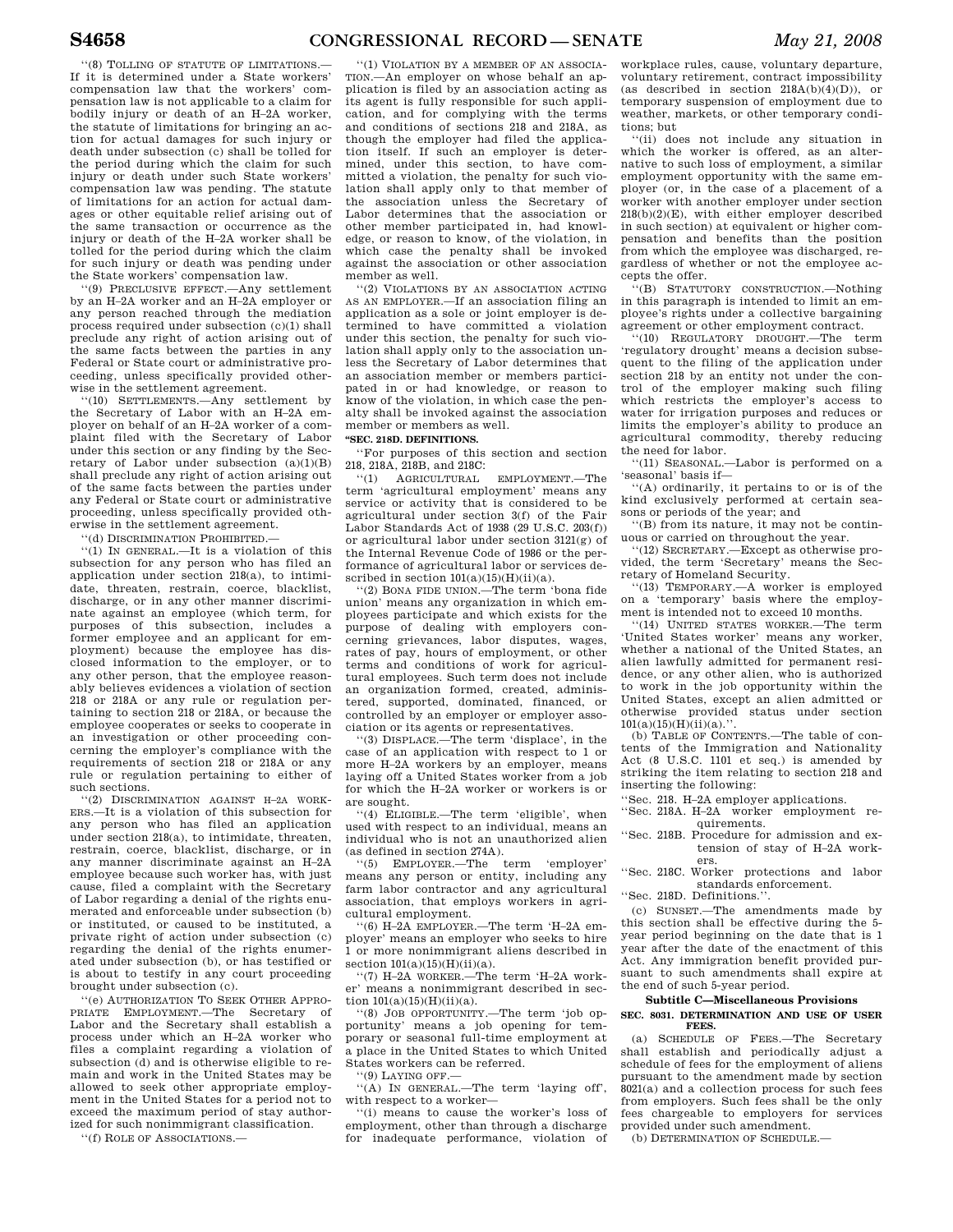(1) IN GENERAL.—The schedule under subsection (a) shall reflect a fee rate based on the number of job opportunities indicated in the employer's application under section 218 of the Immigration and Nationality Act, as amended by section 8021, and sufficient to provide for the direct costs of providing services related to an employer's authorization to employ aliens pursuant to the amendment made by section 8021(a), to include the certification of eligible employers, the issuance of documentation, and the admission of eligible aliens.

(2) PROCEDURE.—

(A) IN GENERAL.—In establishing and adjusting such a schedule, the Secretary shall comply with Federal cost accounting and fee setting standards.

(B) PUBLICATION AND COMMENT.—The Secretary shall publish in the Federal Register an initial fee schedule and associated collection process and the cost data or estimates upon which such fee schedule is based, and any subsequent amendments thereto, pursuant to which public comment shall be sought and a final rule issued.

(c) USE OF PROCEEDS.—Notwithstanding any other provision of law, all proceeds resulting from the payment of the fees pursuant to the amendment made by section 8021(a) shall be available without further appropriation and shall remain available without fiscal year limitation to reimburse the Secretary, the Secretary of State, and the Secretary of Labor for the costs of carrying out sections 218 and 218B of the Immigration and Nationality Act, as amended and added, respectively, by section 8021, and the provisions of this title.

## **SEC. 8032. RULEMAKING.**

(a) REQUIREMENT FOR THE SECRETARY TO CONSULT.—The Secretary shall consult with the Secretary of Labor and the Secretary of Agriculture during the promulgation of all regulations to implement the duties of the Secretary under this title and the amend-

ments made by this title. (b) REQUIREMENT FOR THE SECRETARY OF STATE TO CONSULT.—The Secretary of State shall consult with the Secretary, the Secretary of Labor, and the Secretary of Agriculture on all regulations to implement the duties of the Secretary of State under this title and the amendments made by this title.

REQUIREMENT FOR THE SECRETARY OF LABOR TO CONSULT.—The Secretary of Labor shall consult with the Secretary of Agriculture and the Secretary on all regulations to implement the duties of the Secretary of Labor under this title and the amendments made by this title.

(d) DEADLINE FOR ISSUANCE OF REGULA-TIONS.—All regulations to implement the duties of the Secretary, the Secretary of State, and the Secretary of Labor created under sections 218, 218A, 218B, 218C, and 218D of the Immigration and Nationality Act, as amended or added by section 8021, shall take effect on the effective date of section 8021 and shall be issued not later than 1 year after the date of enactment of this Act.

### **SEC. 8033. REPORTS TO CONGRESS.**

(a) ANNUAL REPORT.—Not later than September 30 of each year, the Secretary shall submit a report to Congress that identifies, for the previous year—

(1) the number of job opportunities approved for employment of aliens admitted under section  $101(a)(15)(H)(ii)(a)$  of the Immigration and Nationality Act (8 U.S.C.  $1101(a)(15)(H)(ii)(a)$ , and the number of workers actually admitted, disaggregated by State and by occupation;

(2) the number of such aliens reported to have abandoned employment pursuant to subsection 218B(e)(2) of such Act;

(3) the number of such aliens who departed the United States within the period specified in subsection 218B(d) of such Act;

(4) the number of aliens who applied for adjustment of status pursuant to section 8011(a); and

(5) the number of such aliens whose status was adjusted under section 8011(a).

(b) IMPLEMENTATION REPORT.—Not later than 180 days after the date of the enactment of this Act, the Secretary shall prepare and submit to Congress a report that describes the measures being taken and the progress made in implementing this title.

TITLE IX

TELEWORK ENHANCEMENT ACT OF 2008 **SECTION 9001. SHORT TITLE.** 

This Act may be cited as the ''Telework

Enhancement Act of 2008''.

## **SEC. 9002. DEFINITIONS.**

In this Act:

(1) EMPLOYEE.—The term ''employee'' has the meaning given that term by section 2105 of title 5, United States Code.

(2) EXECUTIVE AGENCY.—The term ''executive agency'' has the meaning given that term by section 105 of title 5, United States Code.

(3) NONCOMPLIANT.—The term ''noncompliant'' means not conforming to the requirements under this Act.

(4) TELEWORK.—The term ''telework'' means a work arrangement in which an employee regularly performs officially assigned duties at home or other worksites geographically convenient to the residence of the employee during at least 20 percent of each pay period that the employee is performing officially assigned duties.

### **SEC. 9003. EXECUTIVE AGENCIES TELEWORK RE-QUIREMENT.**

(a) TELEWORK ELIGIBILITY.—Not later than 180 days after the date of enactment of this Act, the head of each executive agency shall—

(1) establish a policy under which eligible employees of the agency may be authorized to telework;

(2) determine the eligibility for all employees of the agency to participate in telework; and

(3) notify all employees of the agency of their eligibility to telework.

(b) PARTICIPATION.—The policy described under subsection (a) shall—

(1) ensure that telework does not diminish employee performance or agency operations;

(2) require a written agreement between an agency manager and an employee authorized to telework in order for that employee to participate in telework;

(3) provide that an employee may not be authorized to telework if the performance of that employee does not comply with the terms of the written agreement between the agency manager and that employee;

(4) except in emergency situations as determined by an agency head, not apply to any employee of the agency whose official duties require daily physical presence for activity with equipment or handling of secure materials; and

(5) determine the use of telework as part of the continuity of operations plans the agency in the event of an emergency.

## **SEC. 9004. TRAINING AND MONITORING.**

The head of each executive agency shall ensure that—

(1) an interactive telework training program is provided to—

(A) employees eligible to participate in the telework program of the agency; and

(B) all managers of teleworkers;

(2) no distinction is made between teleworkers and nonteleworkers for the purposes of performance appraisals; and

(3) when determining what constitutes diminished employee performance, the agency shall consult the established performance management guidelines of the Office of Personnel Management.

### **SEC. 9005. POLICY AND SUPPORT.**

(a) AGENCY CONSULTATION WITH THE OFFICE OF PERSONNEL MANAGEMENT.—Each executive agency shall consult with the Office of<br>Personnel Management in developing Management in developing telework policies.

(b) GUIDANCE AND CONSULTATION.—The Office of Personnel Management shall—

(1) provide policy and policy guidance for telework in the areas of pay and leave, agency closure, performance management, official worksite, recruitment and retention, and accommodations for employees with disabilities; and

(2) consult with—

(A) the Federal Emergency Management Agency on policy and policy guidance for telework in the areas of continuation of operations and long-term emergencies; and

(B) the General Services Administration on policy and policy guidance for telework in the areas of telework centers, travel, tech-

nology, and equipment. (c) CONTINUITY OF OPERATIONS PLANS.— During any period that an agency is operating under a continuity of operations plan, that plan shall supersede any telework pol-

icy. (d) TELEWORK WEBSITE.—The Office of Personnel Management shall—

(1) maintain a central telework website; and

(2) include on that website related—

(A) telework links;

(B) announcements;

(C) guidance developed by the Office of Personnel Management; and

(D) guidance submitted by the Federal Emergency Management Agency, and the General Services Administration to the Office of Personnel Management not later than 10 business days after the date of submission. **SEC. 9006. TELEWORK MANAGING OFFICER.** 

(a) IN GENERAL.—

(1) APPOINTMENT.—The head of each executive agency shall appoint an employee of the agency as the Telework Managing Officer. The Telework Managing Officer shall be established within the Office of the Chief Human Capital Officer or a comparable office with similar functions.

(2) TELEWORK COORDINATORS.—

(A) APPROPRIATIONS ACT, 2004.—Section 627 of the Departments of Commerce, Justice, and State, the Judiciary, and Related Agencies Appropriations Act, 2004 (Public Law 108–199; 118 Stat. 99) is amended by striking ''designate a 'Telework Coordinator' to be'' and inserting ''appoint a Telework Managing Officer to be''.

(B) APPROPRIATIONS ACT, 2005.—Section 622 of the Departments of Commerce, Justice, and State, the Judiciary, and Related Agencies Appropriations Act, 2005 (Public Law 108–447; 118 Stat. 2919) is amended by striking ''designate a 'Telework Coordinator' to be'' and inserting ''appoint a Telework Managing Officer to be''.

(b) DUTIES.—The Telework Managing Officer shall—

(1) be devoted to policy development and implementation related to agency telework programs;

(2) serve as—

(A) an advisor for agency leadership, including the Chief Human Capital Officer;

(B) a resource for managers and employees; and

(C) a primary agency point of contact for the Office of Personnel Management on telework matters; and

(3) perform other duties as the applicable appointing authority may assign.

## **SEC. 9007. ANNUAL REPORT TO CONGRESS.**

(a) SUBMISSION OF REPORTS.—Not later than 18 months after the date of enactment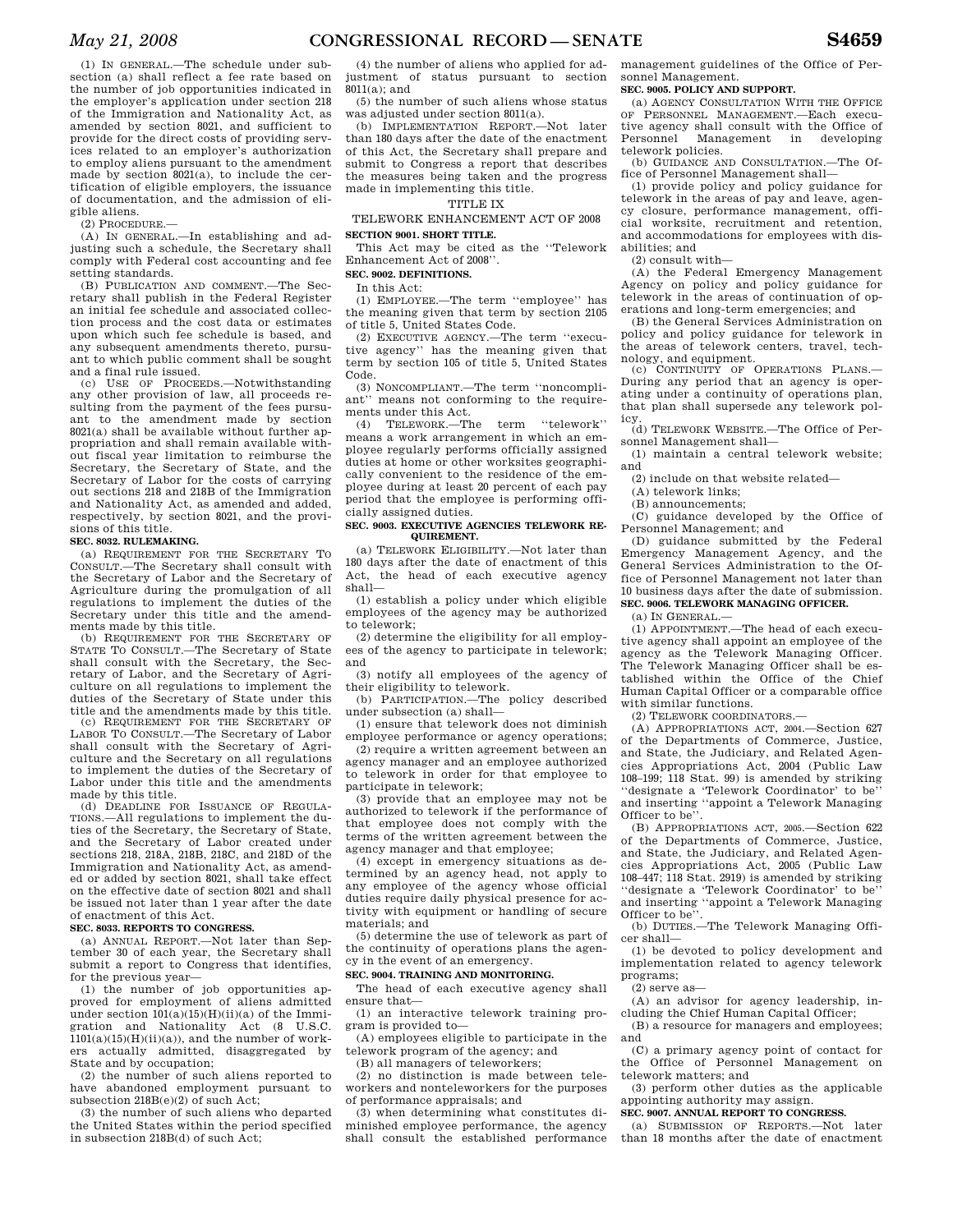of this Act and on an annual basis thereafter, the Director of the Office of Personnel Management shall—

(1) submit a report addressing the telework programs of each executive agency to—

(A) the Committee on Homeland Security and Governmental Affairs of the Senate; and (B) the Committee on Oversight and Government Reform of the House of Representa-

tives; and (2) transmit a copy of the report to the Comptroller General and the Office of Management and Budget.

(b) CONTENTS.—Each report submitted under this section shall include—

(1) the telework policy, the measures in place to carry out the policy, and an analysis of employee telework participation during the preceding 12-month period provided by each executive agency;

(2) an assessment of the progress of each agency in maximizing telework opportunities for employees of that agency without diminishing employee performance or agency operations;

(3) the definition of telework and telework policies and any modifications to such definitions;

(4) the degree of participation by employees of each agency in teleworking during the period covered by the evaluation, including—

(A) the number and percent of the employees in the agency who are eligible to telework;

(B) the number and percent of employees who engage in telework;

(C) the number and percent of eligible employees in each agency who have declined the opportunity to telework; and

(D) the number of employees who were not authorized, willing, or able to telework and the reason;

(5) the extent to which barriers to maximize telework opportunities have been identified and eliminated; and

(6) best practices in agency telework programs.

#### **SEC. 9008. COMPLIANCE OF EXECUTIVE AGEN-CIES.**

(a) EXECUTIVE AGENCIES.—An executive agency shall be in compliance with this Act if each employee of that agency participating in telework regularly performs officially assigned duties at home or other worksites geographically convenient to the residence of the employee during at least 20 percent of each pay period that the employee is performing officially assigned duties.

(b) AGENCY MANAGER REPORTS.—Not later than 180 days after the establishment of a policy described under section 9003, and annually thereafter, each agency manager shall submit a report to the Chief Human Capital Officer and Telework Managing Officer of that agency that contains a summary of—

(1) efforts to promote telework opportunities for employees supervised by that manager; and

(2) any obstacles which hinder the ability of that manager to promote telework opportunities.

(c) CHIEF HUMAN CAPITAL OFFICER RE-PORTS.—

(1) IN GENERAL.—Each year the Chief Human Capital Officer of each agency, in consultation with the Telework Managing Officer of that agency, shall submit a report to the Chair and Vice Chair of the Chief Human Capital Offices Council on agency management efforts to promote telework.

(2) REVIEW AND INCLUSION OF RELEVANT IN-FORMATION.—The Chair and Vice Chair of the Chief Human Capital Offices Council shall— (A) review the reports submitted under

paragraph (1); (B) include relevant information from the submitted reports in the annual report to

Congress required under section 9007(b)(2); and

(C) use that relevant information for other purposes related to the strategic management of human capital.

(d) COMPLIANCE REPORTS.—Not later than 90 days after the date of submission of each report under section 9007, the Office of Management and Budget shall submit a report to Congress that—

(1) identifies and recommends corrective actions and time frames for each executive agency that the Office of Management and Budget determines is noncompliant; and

(2) describes progress of noncompliant executive agencies, justifications of any con-<br>tinuing noncompliance, and any recnoncompliance, and any recommendations for corrective actions planned by the Office of Management and Budget or the executive agency to eliminate noncompliance.

## **SEC. 9009. EXTENSION OF TRAVEL EXPENSES TEST PROGRAMS.**

(a) IN GENERAL.—Section 5710 of title 5, United States Code, is amended—

(1) in subsection (a)(1), by striking ''for a period not to exceed 24 months''; and

(2) in subsection (e), by striking ''7 years'' and inserting ''16 years''.

(b) EFFECTIVE DATE.—The amendments made by this section shall take effect as though enacted as part of the Travel and Transportation Reform Act of 1998 (Public Law 105–264; 112 Stat. 2350).

## TITLE X

## GENERAL PROVISIONS—THIS ACT AVAILABILITY OF FUNDS

SEC. 10001. No part of any appropriation contained in this Act shall remain available for obligation beyond the current fiscal year unless expressly so provided herein.

### EMERGENCY DESIGNATION

SEC. 10002. Each amount in each title of this Act is designated as an emergency requirement and necessary to meet emergency needs pursuant to subsections (a) and (b) of section 204 of S. Con. Res. 21 (110th Congress), the concurrent resolution on the budget for fiscal year 2008.

## AVOIDANCE OF U.S. PAYROLL TAX CONTRIBUTIONS

SEC. 10003. None of the funds in this Act may be used by any Federal agency for a contract with any United States corporation which hires United States employees through foreign offshore subsidiaries for purposes of avoiding United States payroll tax contributions for such employees.

EXTENSION OF EB–5 REGIONAL CENTER PILOT

## PROGRAM

SEC. 10004. Section 610(b) of the Departments of Commerce, Justice, and State, the Judiciary, and Related Agencies Appropriations Act, 1993 (8 U.S.C. 1153 note) is amended by striking ''for 15 years'' and inserting ''for 20 years''.

## INTERIM RELIEF FOR SKILLED IMMIGRANT

## WORKERS

SEC. 10005. (a) RECAPTURE OF UNUSED EM-PLOYMENT-BASED VISA NUMBERS.—Subsection (d) of section 106 of the American Competitiveness in the Twenty-first Century Act of 2000 (Public Law 106–313; 8 U.S.C. 1153 note) is amended—

 $(1)$  in paragraph  $(1)$ —

(A) by inserting ''1994, 1996, 1997, 1998,'' after ''available in fiscal year'';

(B) by striking ''or 2004'' and inserting ''2004, or 2006''; and

(C) by striking ''shall be available'' and all that follows through the end and inserting ''shall be available only to—

''(A) an employment-based immigrant under paragraph  $(1)$ ,  $(2)$ ,  $(3)(A)(i)$ , or  $(3)(A)(ii)$ of section 203(b) of the Immigration and Nationality Act (8 U.S.C. 1153(b)), except for employment-based immigrants whose petitions are or have been approved based on Schedule A, Group I as defined in section 656.5 of title 20, Code of Federal Regulations; or

''(B) a spouse or child accompanying or following to join such an employment-based immigrant under section 203(d) of such Act (8  $U.S.C. 1153(d)$ .''

(2) in paragraph (2)—

(A) in subparagraph (A), by striking ''years 1999 through 2004'' and inserting ''year 1994 and each subsequent fiscal year''; and

(B) in subparagraph (B)—

(i) in clause (i), by striking ''(i)''; and

(ii) by striking clause (ii); and

(3) by adding at the end the following new paragraph:

''(4) EMPLOYMENT-BASED VISA RECAPTURE FEE.—A fee shall be paid in connection with any petition seeking an employment-based immigrant visa number recaptured under paragraph (1), known as the Employment-Based Visa Recapture Fee, in the amount of \$1500. Such Fee may not be charged for a dependent accompanying or following to join such employment-based immigrant.

(b) DISPOSITION OF FEES.

(1) IMMIGRATION EXAMINATION FEE AC-COUNT.—The fees described in paragraph (2) shall be treated as adjudication fees and deposited as offsetting receipts into the Immigration Examinations Fee Account in the Treasury of the United States under section 286(m) of the Immigration and Nationality Act (8 U.S.C. 1356(m)).

(2) FEES DESCRIBED.—The fees described in this paragraph are the following:

(A) Any Employment-Based Visa Recapture Fee collected pursuant to paragraph (4) of section 106(d) of the American Competitiveness in the Twenty-first Century Act of 2000, as added by subsection (a)(3).

(B) Any Supplemental Adjustment of Status Application Fee collected pursuant to paragraph (3) of subsection (n) of section 245 of the Immigration and Nationality Act, as

added by subsection (c)(1). (c) RETAINING GREEN CARD APPLICANTS WORKING IN THE UNITED STATES.—

(1) IN GENERAL.—Section 245 of the Immigration and Nationality Act (8 U.S.C. 1255) is amended by adding at the end the following: ''(n) ADJUSTMENT OF STATUS FOR EMPLOY-MENT-BASED IMMIGRANTS.—

''(1) ELIGIBILITY.—The Secretary of Homeland Security shall provide for the filing of an adjustment application by an alien (and any eligible dependents of such alien) who has an approved or pending petition under subparagraph  $(E)$  or  $(F)$  of section  $204(a)(1)$ , regardless of whether an immigrant visa is immediately available at the time the application is filed.

''(2) VISA AVAILABILITY.—An application filed pursuant to paragraph (1) shall not be approved until an immigrant visa becomes available.

''(3) FEES.—If an application is filed pursuant to paragraph (1) at a time at which a visa is not immediately available, a fee, known as the Supplemental Adjustment of Status Application Fee, in the amount of \$1500 shall be paid on behalf of the beneficiary of such petition. Such Fee may not be charged for a dependent accompanying or following to join such beneficiary.''.

(2) REPORT.—Not later than 4 years after the date of the enactment of this Act, the Secretary of Homeland Security shall submit to Congress a report on the implementation of subsection (n) of section 245 of the Immigration and Nationality Act (8 U.S.C. 1255), as added by paragraph (1).

(3) REPEAL.—Unless a law is enacted that repeals this paragraph, the amendments made by paragraph (1) shall be repealed on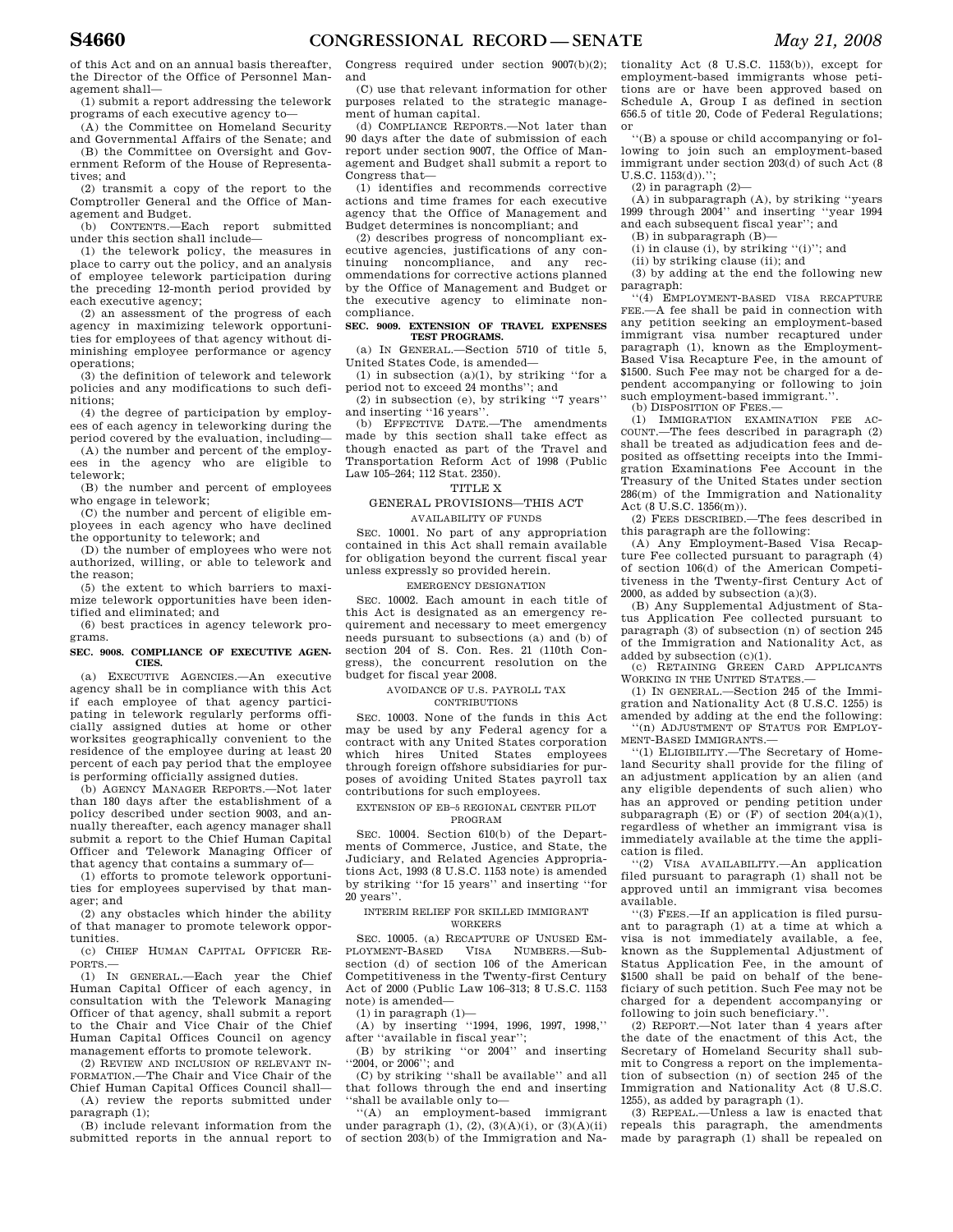the date that is 5 years after the date of the enactment of this Act.

SEC. 10006. NURSING SHORTAGE RELIEF. (a) INCREASING VISA NUMBERS.—Section 106 of the American Competitiveness in the Twenty-first Century Act of 2000 (Public Law 106– 313; 8 U.S.C. 1153 note) is amended by adding at the end the following:

''(e) VISA SHORTAGE RELIEF FOR NURSES AND PHYSICAL THERAPISTS.—

''(1) IN GENERAL.—Subject to paragraph (2), for petitions filed during the period beginning on the date of the enactment of the Emergency Nursing Supply Relief Act and ending on September 30, 2011, for employment-based immigrants (and their family members accompanying or following to join under section 203(d) of the Immigration and Nationality Act (8 U.S.C. 1153(d)), which are or have been approved based on Schedule A, Group I as defined in section 656.5 of title 20, Code of Federal Regulations, as promulgated by the Secretary of Labor, the numerical limitations set forth in sections 201(d) and 202(a) of such Act (8 U.S.C. 1151(d) and  $1152(a)$ ) shall not apply.

''(2) LIMITATION ON NUMBER OF VISAS.—The Secretary of State may not issue more than 20,000 immigrant visa numbers in any one fiscal year (plus any available visa numbers under this paragraph not used during the preceding fiscal year) to principal beneficiaries of petitions pursuant to paragraph (1).

''(3) EXPEDITED REVIEW.—The Secretary of Homeland Security shall provide a process for reviewing and acting upon petitions with respect to immigrants described in paragraph (1) not later than 30 days after the date on which a completed petition has been filed.

''(f) FEE FOR USE OF VISAS UNDER SUB-SECTION (a).—

''(1) IN GENERAL.—The Secretary of Homeland Security shall impose a fee upon each petitioning employer who uses a visa provided under subsection (e) to provide employment for an alien as a professional nurse, except that—

''(A) such fee shall be in the amount of \$1,500 for each such alien nurse (but not for dependents accompanying or following to join who are not professional nurses); and

''(B) no fee shall be imposed for the use of such visas if the employer demonstrates to the Secretary that—

''(i) the employer is a health care facility that is located in a county or parish that received individual and public assistance pursuant to Major Disaster Declaration number 1603 or 1607; or

''(ii) the employer is a health care facility that has been designated as a Health Professional Shortage Area facility by the Secretary of Health and Human Services as defined in section 332 of the Public Health Service Act (42 U.S.C. 254e).

''(2) FEE COLLECTION.—A fee imposed by the Secretary of Homeland Security pursuant to paragraph (1) shall be collected by the Secretary as a condition of approval of an application for adjustment of status by the beneficiary of a petition or by the Secretary of State as a condition of issuance of a visa to such beneficiary.'

(b) CAPITATION GRANTS TO INCREASE THE NUMBER OF NURSING FACULTY AND STUDENTS; DOMESTIC NURSING ENHANCEMENT ACCOUNT.— Part D of title VIII of the Public Health Service Act (42 U.S.C. 296p et seq.) is amended by adding at the end the following:

## **''SEC. 832. CAPITATION GRANTS.**

''(a) IN GENERAL.—For the purpose described in subsection (b), the Secretary, acting through the Health Resources and Services Administration, shall award a grant each fiscal year in an amount determined in

accordance with subsection (c) to each eligible school of nursing that submits an application in accordance with this section.

''(b) PURPOSE.—A funding agreement for a grant under this section is that the eligible school of nursing involved will expend the grant to increase the number of nursing faculty and students at the school, including by hiring new faculty, retaining current faculty, purchasing educational equipment and audiovisual laboratories, enhancing clinical laboratories, repairing and expanding infrastructure, or recruiting students.

(c) GRANT COMPUTATION.

''(1) AMOUNT PER STUDENT.—Subject to paragraph (2), the amount of a grant to an eligible school of nursing under this section for a fiscal year shall be the total of the following:

''(A) \$1,800 for each full-time or part-time student who is enrolled at the school in a graduate program in nursing that—

''(i) leads to a master's degree, a doctoral degree, or an equivalent degree; and

''(ii) prepares individuals to serve as faculty through additional course work in education and ensuring competency in an advanced practice area.

''(B) \$1,405 for each full-time or part-time student who—

''(i) is enrolled at the school in a program in nursing leading to a bachelor of science degree, a bachelor of nursing degree, a graduate degree in nursing if such program does not meet the requirements of subparagraph (A), or an equivalent degree; and

''(ii) has not more than 3 years of academic credits remaining in the program.

''(C) \$966 for each full-time or part-time student who is enrolled at the school in a program in nursing leading to an associate degree in nursing or an equivalent degree.

''(2) LIMITATION.—In calculating the amount of a grant to a school under paragraph (1), the Secretary may not make a payment with respect to a particular student—

''(A) for more than 2 fiscal years in the case of a student described in paragraph (1)(A) who is enrolled in a graduate program in nursing leading to a master's degree or an equivalent degree;

''(B) for more than 4 fiscal years in the case of a student described in paragraph (1)(A) who is enrolled in a graduate program in nursing leading to a doctoral degree or an equivalent degree;

''(C) for more than 3 fiscal years in the case of a student described in paragraph  $(1)(B)$ ; or

''(D) for more than 2 fiscal years in the case of a student described in paragraph  $(1)(C)$ .

''(d) ELIGIBILITY.—In this section, the term 'eligible school of nursing' means a school of nursing that—

''(1) is accredited by a nursing accrediting agency recognized by the Secretary of Education;

''(2) has a passage rate on the National Council Licensure Examination for Registered Nurses of not less than 80 percent for each of the 3 academic years preceding submission of the grant application; and

''(3) has a graduation rate (based on the number of students in a class who graduate relative to, for a baccalaureate program, the number of students who were enrolled in the class at the beginning of junior year or, for an associate degree program, the number of students who were enrolled in the class at the end of the first year) of not less than 80 percent for each of the 3 academic years preceding submission of the grant application.

''(e) REQUIREMENTS.—The Secretary may award a grant under this section to an eligible school of nursing only if the school gives assurances satisfactory to the Secretary

that, for each academic year for which the grant is awarded, the school will comply with the following:

''(1) The school will maintain a passage rate on the National Council Licensure Examination for Registered Nurses of not less than 80 percent.

''(2) The school will maintain a graduation rate (as described in subsection (d)(3)) of not less than 80 percent.

''(3)(A) Subject to subparagraphs (B) and (C), the first-year enrollment of full-time nursing students in the school will exceed such enrollment for the preceding academic year by 5 percent or 5 students, whichever is greater.

''(B) Subparagraph (A) shall not apply to the first academic year for which a school receives a grant under this section.

''(C) With respect to any academic year, the Secretary may waive application of subparagraph (A) if—

''(i) the physical facilities at the school involved limit the school from enrolling additional students; or

''(ii) the school has increased enrollment in the school (as described in subparagraph (A)) for each of the 2 preceding academic years.

''(4) Not later than 1 year after receiving a grant under this section, the school will formulate and implement a plan to accomplish at least 2 of the following:

''(A) Establishing or significantly expanding an accelerated baccalaureate degree nursing program designed to graduate new nurses in 12 to 18 months.

''(B) Establishing cooperative intradisciplinary education among schools of nursing with a view toward shared use of technological resources, including information technology.

''(C) Establishing cooperative interdisciplinary training between schools of nursing and schools of allied health, medicine, dentistry, osteopathy, optometry, podiatry, pharmacy, public health, or veterinary medicine, including training for the use of the interdisciplinary team approach to the delivery of health services.

''(D) Integrating core competencies on evidence-based practice, quality improvements, and patient-centered care.

''(E) Increasing admissions, enrollment, and retention of qualified individuals who are financially disadvantaged.

''(F) Increasing enrollment of minority and diverse student populations.

''(G) Increasing enrollment of new graduate baccalaureate nursing students in graduate programs that educate nurse faculty members.

''(H) Developing post-baccalaureate residency programs to prepare nurses for practice in specialty areas where nursing shortages are most severe.

''(I) Increasing integration of geriatric content into the core curriculum.

''(J) Partnering with economically disadvantaged communities to provide nursing education.

''(K) Expanding the ability of nurse managed health centers to provide clinical education training sites to nursing students.

''(5) The school will submit an annual report to the Secretary that includes updated information on the school with respect to student enrollment, student retention, graduation rates, passage rates on the National Council Licensure Examination for Registered Nurses, the number of graduates employed as nursing faculty or nursing care providers within 12 months of graduation, and the number of students who are accepted into graduate programs for further nursing education.

''(6) The school will allow the Secretary to make on-site inspections, and will comply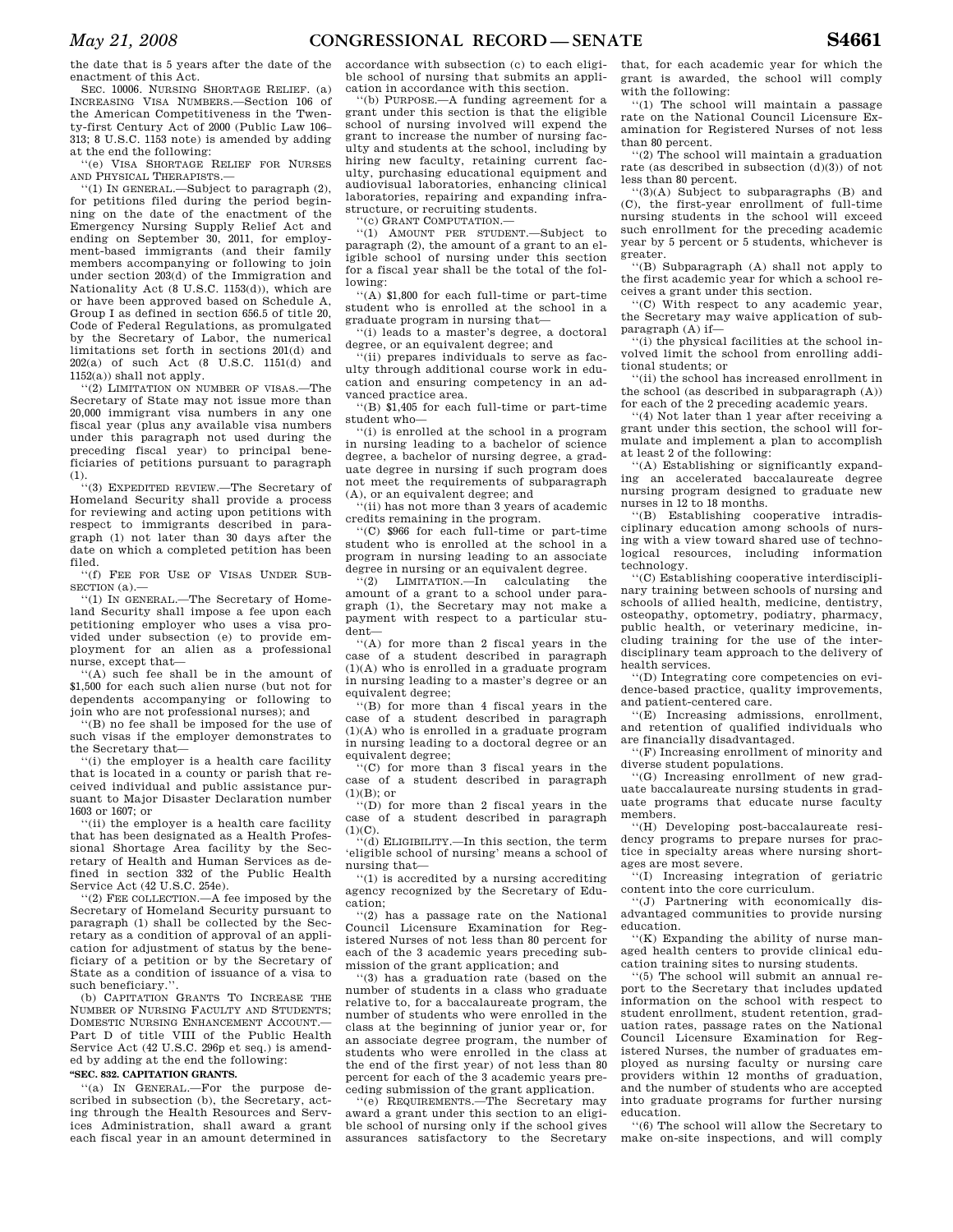with the Secretary's requests for information, to determine the extent to which the school is complying with the requirements of this section.

''(f) REPORTS TO CONGRESS.—The Secretary shall evaluate the results of grants under this section and submit to Congress—

''(1) not later than 18 months after the date of the enactment of this section, an interim report on such results; and

''(2) not later than September 30, 2010, a final report on such results.

''(g) APPLICATION.—An eligible school of nursing seeking a grant under this section shall submit an application to the Secretary at such time, in such manner, and containing such information and assurances as the Secretary may require.

''(h) AUTHORIZATION OF APPROPRIATIONS.— In addition to the amounts in the Domestic Nursing Enhancement Account, established under section 833, there are authorized to be appropriated such sums as may be necessary to carry out this section.

### **''SEC. 833. DOMESTIC NURSING ENHANCEMENT ACCOUNT.**

''(a) ESTABLISHMENT.—There is established in the general fund of the Treasury a separate account which shall be known as the 'Domestic Nursing Enhancement Account.' Notwithstanding any other provision of law, there shall be deposited as offsetting receipts into the account all fees collected under section 106(f) of the American Competitiveness in the Twenty-first Century Act of 2000 (Public Law 106–313; 8 U.S.C. 1153 note). Nothing in this subsection shall prohibit the depositing of other moneys into the account established under this section.

''(b) USE OF FUNDS.—Amounts collected under section 106(f) of the American Competitiveness in the Twenty-first Century Act of 2000, and deposited into the account established under subsection (a) shall be used by the Secretary of Health and Human Services to carry out section 832. Such amounts shall be available for obligation only to the extent, and in the amount, provided in advance in appropriations Acts. Such amounts are authorized to remain available until expended."

(c) GLOBAL HEALTH CARE COOPERATION.—

(1) IN GENERAL.—Title III of the Immigration and Nationality Act (8 U.S.C. 1401 et seq.) is amended by inserting after section 317 the following:

#### **''SEC. 317A. TEMPORARY ABSENCE OF ALIENS PROVIDING HEALTH CARE IN DE-VELOPING COUNTRIES.**

''(a) IN GENERAL.—Notwithstanding any other provision of this Act, the Secretary of Homeland Security shall allow an eligible alien and the spouse or child of such alien to reside in a candidate country during the period that the eligible alien is working as a physician or other health care worker in a candidate country. During such period the eligible alien and such spouse or child shall be considered—

''(1) to be physically present and residing in the United States for purposes of naturalization under section 316(a); and

''(2) to meet the continuous residency requirements under section 316(b).

''(b) DEFINITIONS.—In this section:

''(1) CANDIDATE COUNTRY.—The term 'candidate country' means a country that the Secretary of State determines to be—

''(A) eligible for assistance from the International Development Association, in which the per capita income of the country is equal to or less than the historical ceiling of the International Development Association for the applicable fiscal year, as defined by the International Bank for Reconstruction and Development;

''(B) classified as a lower middle income country in the then most recent edition of

the World Development Report for Reconstruction and Development published by the International Bank for Reconstruction and Development and having an income greater than the historical ceiling for International Development Association eligibility for the applicable fiscal year; or

 $\dot{C}$  qualified to be a candidate country due to special circumstances, including natural disasters or public health emergencies.

''(2) ELIGIBLE ALIEN.—The term 'eligible alien' means an alien who—

''(A) has been lawfully admitted to the United States for permanent residence; and

''(B) is a physician or other healthcare worker. ''(c) CONSULTATION.—The Secretary of

Homeland Security shall consult with the Secretary of State in carrying out this section.

''(d) PUBLICATION.—The Secretary of State shall publish—

''(1) not later than 180 days after the date of the enactment of this section, a list of candidate countries;

''(2) an updated version of the list required by paragraph (1) not less often than once each year; and

''(3) an amendment to the list required by paragraph (1) at the time any country qualifies as a candidate country due to special circumstances under subsection  $(b)(1)(C)$ .".

(2) RULEMAKING.—

(A) REQUIREMENT.—Not later than 180 days after the date of the enactment of this Act, the Secretary of Homeland Security shall promulgate regulations to carry out the amendments made by this subsection.

(B) CONTENT.—The regulations promulgated pursuant to paragraph (1) shall—

(i) permit an eligible alien (as defined in section 317A of the Immigration and Nationality Act, as added by paragraph (1)) and the spouse or child of the eligible alien to reside in a foreign country to work as a physician or other healthcare worker as described in subsection (a) of such section 317A for not less than a 12-month period and not more than a 24-month period, and shall permit the Secretary to extend such period for an additional period not to exceed 12 months, if the Secretary determines that such country has a continuing need for such a physician or other healthcare worker;

(ii) provide for the issuance of documents by the Secretary to such eligible alien, and such spouse or child, if appropriate, to demonstrate that such eligible alien, and such spouse or child, if appropriate, is authorized to reside in such country under such section 317A; and

(iii) provide for an expedited process through which the Secretary shall review applications for such an eligible alien to reside in a foreign country pursuant to subsection (a) of such section 317A if the Secretary of State determines a country is a candidate country pursuant to subsection (b)(1)(C) of such section 317A.

(3) TECHNICAL AND CONFORMING AMEND-MENTS.—

(A) DEFINITION.—Section  $101(a)(13)(C)(ii)$  of the Immigration and Nationality Act (8 U.S.C.  $1101(a)(13)(C)(ii)$  is amended by adding at the end the following: ''except in the case of an eligible alien, or the spouse or child of such alien, who is authorized to be absent from the United States under section 317A,''.

(B) DOCUMENTARY REQUIREMENTS.—Section 211(b) of such Act (8 U.S.C. 1181(b)) is amended by inserting '', including an eligible alien authorized to reside in a foreign country under section 317A and the spouse or child of such eligible alien, if appropriate,'' after  $"1101(a)(27)(A),"$ .<br>(C) INELIGIBLE

(C) INELIGIBLE ALIENS.—Section  $212(a)(7)(A)(i)(I)$  of such Act  $(8$  U.S.C.  $1182(a)(7)(A)(i)(I))$  is amended by inserting

''other than an eligible alien authorized to reside in a foreign country under section 317A and the spouse or child of such eligible alien, if appropriate,'' after ''Act,''.

(D) CLERICAL AMENDMENT.—The table of contents of such Act is amended by inserting after the item relating to section 317 the following:

''Sec. 317A. Temporary absence of aliens providing health care in developing countries.''.

(4) AUTHORIZATION OF APPROPRIATIONS.— There are authorized to be appropriated to U.S. Citizenship and Immigration Services such sums as may be necessary to carry out this subsection and the amendments made by this subsection.

(d) ATTESTATION BY HEALTH CARE WORK-ERS.—

(1) ATTESTATION REQUIREMENT.—Section 212(a)(5) of the Immigration and Nationality Act (8 U.S.C.  $1182(a)(5)$ ) is amended by adding at the end the following:

''(E) HEALTH CARE WORKERS WITH OTHER OB-LIGATIONS.—

''(i) IN GENERAL.—An alien who seeks to enter the United States for the purpose of performing labor as a physician or other health care worker is inadmissible unless the alien submits to the Secretary of Homeland Security or the Secretary of State, as appropriate, an attestation that the alien is not seeking to enter the United States for such purpose during any period in which the alien has an outstanding obligation to the government of the alien's country of origin or the alien's country of residence.

''(ii) OBLIGATION DEFINED.—In this subparagraph, the term 'obligation' means an obligation incurred as part of a valid, voluntary individual agreement in which the alien received financial assistance to defray the costs of education or training to qualify as a physician or other health care worker in consideration for a commitment to work as a physician or other health care worker in the alien's country of origin or the alien's country of residence.

''(iii) WAIVER.—The Secretary of Homeland Security may waive a finding of inadmissibility under clause (i) if the Secretary determines that—

''(I) the obligation was incurred by coercion or other improper means;

''(II) the alien and the government of the country to which the alien has an outstanding obligation have reached a valid, voluntary agreement, pursuant to which the alien's obligation has been deemed satisfied, or the alien has shown to the satisfaction of the Secretary that the alien has been unable to reach such an agreement because of coercion or other improper means; or

''(III) the obligation should not be enforced due to other extraordinary circumstances, including undue hardship that would be suffered by the alien in the absence of a waiver.''.

(2) EFFECTIVE DATE; APPLICATION.—

(A) EFFECTIVE DATE.—The amendment made by paragraph (1) shall take effect on the date that is 180 days after the date of the enactment of this Act.

(B) APPLICATION BY THE SECRETARY.—Not later than the effective date described in subparagraph (A), the Secretary of Homeland Security shall begin to carry out subparagraph  $(E)$  of section 212(a)(5) of the Immigration and Nationality Act, as added by paragraph (1), including the requirement for the attestation and the granting of a waiver described in clause (iii) of such subparagraph (E), regardless of whether regulations to implement such subparagraph have been promulgated.

SEC. 10007. NURSE TRAINING AND RETENTION DEMONSTRATION GRANTS. (a) FINDINGS.—Congress makes the following findings: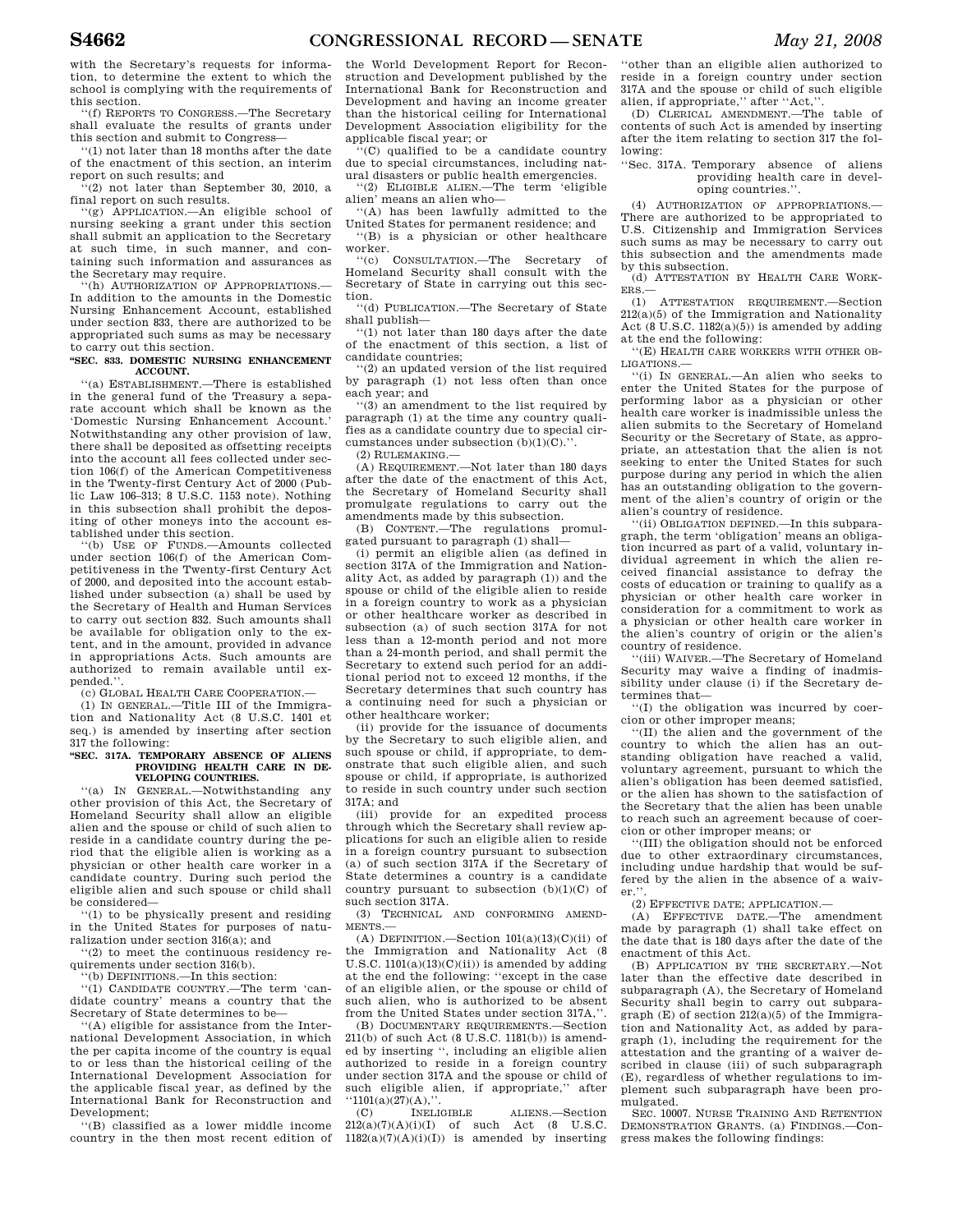(1) America's healthcare system depends on an adequate supply of trained nurses to deliver quality patient care.

(2) Over the next 15 years, this shortage is expected to grow significantly. The Health Resources and Services Administration has projected that by 2020, there will be a shortage of nurses in every State and that overall only 64 percent of the demand for nurses will be satisfied, with a shortage of 1,016,900 nurses nationally.

(3) To avert such a shortage, today's network of healthcare workers should have access to education and support from their employers to participate in educational and training opportunities.

(4) With the appropriate education and support, incumbent healthcare workers and incumbent bedside nurses are untapped sources which can meet these needs and address the nursing shortage and provide quality care as the American population ages.

(b) PURPOSES OF GRANT PROGRAM.—It is the purpose of this section to authorize grants to—

(1) address the projected shortage of nurses by funding comprehensive programs to create a career ladder to nursing (including Certified Nurse Assistants, Licensed Practical Nurses, Licensed Vocational Nurses, and Registered Nurses) for incumbent ancillary healthcare workers;

(2) increase the capacity for educating nurses by increasing both nurse faculty and clinical opportunities through collaborative programs between staff nurse organizations, healthcare providers, and accredited schools of nursing; and

(3) provide training programs through education and training organizations jointly administered by healthcare providers and healthcare labor organizations or other organizations representing staff nurses and frontline healthcare workers, working in collaboration with accredited schools of nursing and academic institutions.

(c) GRANTS.—Not later than 6 months after the date of enactment of this Act, the Secretary of Labor (referred to in this section as the ''Secretary'') shall establish a partnership grant program to award grants to eligible entities to carry out comprehensive programs to provide education to nurses and create a pipeline to nursing for incumbent ancillary healthcare workers who wish to advance their careers, and to otherwise carry out the purposes of this section.

(d) ELIGIBLE ENTITIES.—To be eligible to receive a grant under this section an entity shall—

 $(1)$  be-

 $(A)$  a healthcare entity that is jointly administered by a healthcare employer and a labor union representing the healthcare employees of the employer and that carries out activities using labor management training funds as provided for under section 302 of the Labor-Management Relations Act, 1947 (18 U.S.C. 186(c)(6));

(B) an entity that operates a training program that is jointly administered by—

(i) one or more healthcare providers or facilities, or a trade association of healthcare providers; and

(ii) one or more organizations which represent the interests of direct care healthcare workers or staff nurses and in which the direct care healthcare workers or staff nurses have direct input as to the leadership of the organization; or

(C) a State training partnership program that consists of non-profit organizations that include equal participation from industry, including public or private employers, and labor organizations including joint labor-management training programs, and which may include representatives from local governments, worker investment agen-

cy one-stop career centers, community based organizations, community colleges, and accredited schools of nursing; and

(2) submit to the Secretary an application at such time, in such manner, and containing such information as the Secretary

may require.<br>(e) ADDITIONAL (e) ADDITIONAL REQUIREMENTS FOR HEALTHCARE EMPLOYER DESCRIBED IN SUB-SECTION (d).—To be eligible for a grant under this section, a healthcare employer described in subsection (d) shall demonstrate—

(1) an established program within their facility to encourage the retention of existing nurses;

(2) it provides wages and benefits to its nurses that are competitive for its market or that have been collectively bargained with a labor organization; and

(3) support for programs funded under this section through 1 or more of the following:

(A) The provision of paid leave time and continued health coverage to incumbent healthcare workers to allow their participation in nursing career ladder programs, including Certified Nurse Assistants, Licensed Practical Nurses, Licensed Nurses, and Registered Nurses.

(B) Contributions to a joint labor-management or other jointly administered training fund which administers the program involved.

(C) The provision of paid release time, incentive compensation, or continued health coverage to staff nurses who desire to work full- or part-time in a faculty position.

(D) The provision of paid release time for staff nurses to enable them to obtain a bachelor of science in nursing degree, other advanced nursing degrees, specialty training, or certification program.

(E) The payment of tuition assistance to incumbent healthcare workers.

(f) OTHER REQUIREMENTS.—

(1) MATCHING REQUIREMENT.—

(A) IN GENERAL.—The Secretary may not make a grant under this section unless the applicant involved agrees, with respect to the costs to be incurred by the applicant in carrying out the program under the grant, to make available non-Federal contributions  $(in$  cash or in kind under subparagraph  $(B)$ ) toward such costs in an amount equal to not less than \$1 for each \$1 of Federal funds provided in the grant. Such contributions may be made directly or through donations from public or private entities, or may be provided through the cash equivalent of paid release time provided to incumbent worker students.

(B) DETERMINATION OF AMOUNT OF NON-FED-ERAL CONTRIBUTION.—Non-Federal contributions required in subparagraph (A) may be in cash or in kind (including paid release time), fairly evaluated, including equipment or services (and excluding indirect or overhead costs).

(C) SUPPLEMENT, NOT SUPPLANT.—Funds made available under this section shall supplement, and not supplant, resources dedicated by an entity, or other Federal, State, or local funds available to carry out activities described in this section.

(2) REQUIRED COLLABORATION.—Entities carrying out or overseeing programs carried out with assistance provided under this section shall demonstrate collaboration with accredited schools of nursing which may include community colleges and other academic institutions providing associate, bachelor's, or advanced nursing degree programs or specialty training or certification programs.

(g) ACTIVITIES.—Amounts awarded to an entity under a grant under this section shall be used for the following:

(1) To carry out programs that provide education and training to establish nursing career ladders to educate incumbent healthcare workers to become nurses (including Certified Nurse Assistants, Licensed Practical Nurses, Licensed Vocational Nurses, and Registered Nurses). Such programs shall include one or more of the following:

(A) Preparing incumbent workers to return to the classroom through English as a second<br>language education, GED education, language education, GED education, precollege counseling, college preparation classes, and support with entry level college classes that are a prerequisite to nursing.

(B) Providing tuition assistance with preference for dedicated cohort classes in community colleges, universities, accredited schools of nursing with supportive services including tutoring and counseling.

(C) Providing assistance in preparing for and meeting all nursing licensure tests and requirements.<br>(D) Carry

Carrying out orientation and mentorship programs that assist newly graduated nurses in adjusting to working at the bedside to ensure their retention post graduation, and ongoing programs to support nurse retention.

(E) Providing stipends for release time and continued healthcare coverage to enable incumbent healthcare workers to participate in these programs.

(2) To carry out programs that assist nurses in obtaining advanced degrees and completing specialty training or certification programs and to establish incentives for nurses to assume nurse faculty positions on a part-time or full-time basis. Such programs shall include one or more of the following:

(A) Increasing the pool of nurses with advanced degrees who are interested in teaching by funding programs that enable incumbent nurses to return to school.

(B) Establishing incentives for advanced degree bedside nurses who wish to teach in nursing programs so they can obtain a leave from their bedside position to assume a fullor part-time position as adjunct or full time faculty without the loss of salary or benefits.

(C) Collaboration with accredited schools of nursing which may include community colleges and other academic institutions providing associate, bachelor's, or advanced nursing degree programs, or specialty training or certification programs, for nurses to carry out innovative nursing programs which meet the needs of bedside nursing and healthcare providers.

(h) PREFERENCE.—In awarding grants under this section the Secretary shall give preference to programs that—

(1) provide for improving nurse retention;

(2) provide for improving the diversity of the new nurse graduates to reflect changes in the demographics of the patient population;

(3) provide for improving the quality of nursing education to improve patient care and safety;

(4) have demonstrated success in upgrading incumbent healthcare workers to become nurses or which have established effective programs or pilots to increase nurse faculty; or

(5) are modeled after or affiliated with such programs described in paragraph (4).

(i) EVALUATION.—

(1) PROGRAM EVALUATIONS.—An entity that receives a grant under this section shall annually evaluate, and submit to the Secretary a report on, the activities carried out under the grant and the outcomes of such activities. Such outcomes may include—

(A) an increased number of incumbent workers entering an accredited school of nursing and in the pipeline for nursing programs;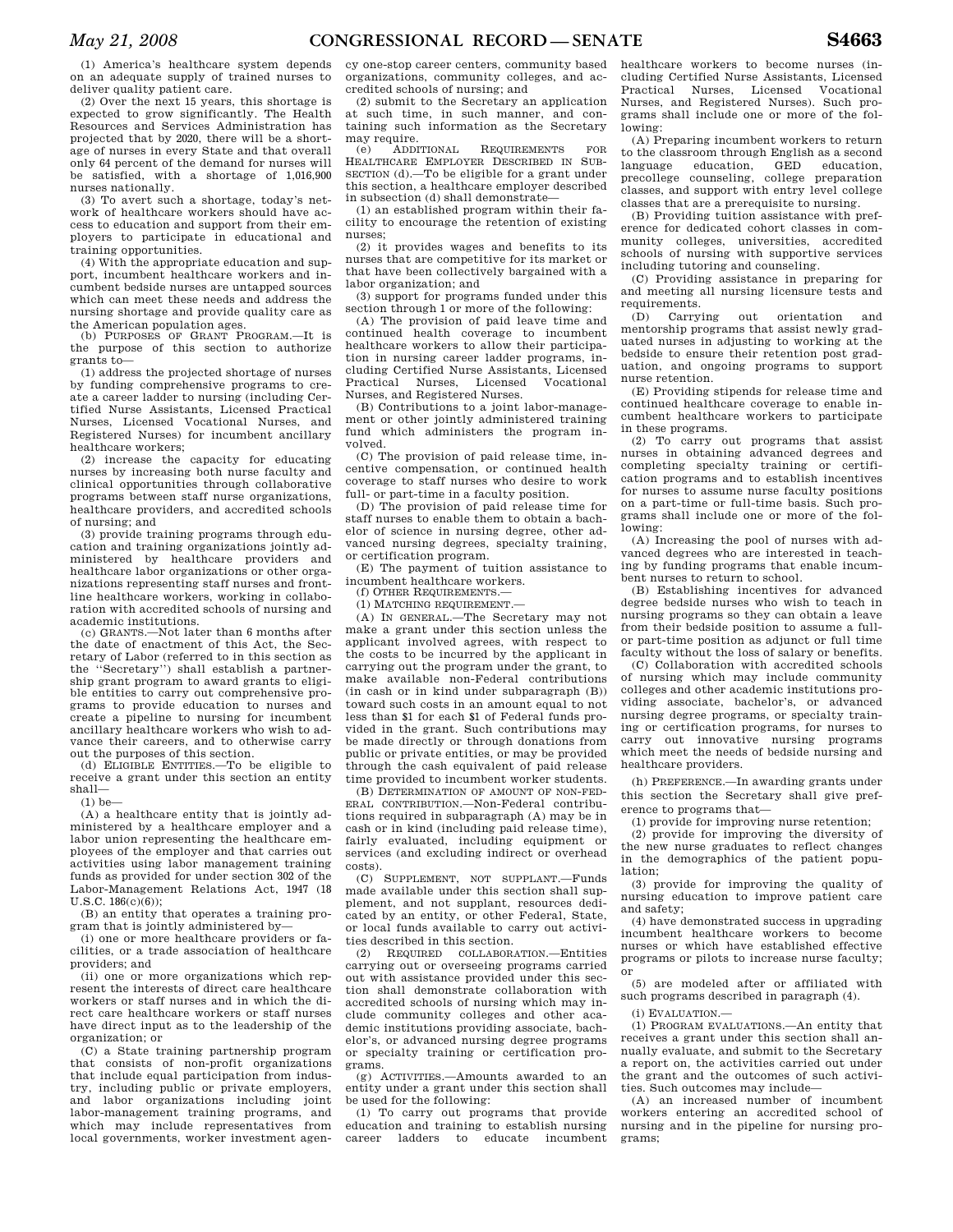(B) an increasing number of graduating nurses and improved nurse graduation and licensure rates;

(C) improved nurse retention;

(D) an increase in the number of staff nurses at the healthcare facility involved;

(E) an increase in the number of nurses with advanced degrees in nursing; (F) an increase in the number of nurse fac-

ulty;

(G) improved measures of patient quality as determined by the Secretary; and

(H) an increase in the diversity of new nurse graduates relative to the patient population.

(2) GENERAL REPORT.—Not later than September 30, 2011, the Secretary of Labor shall, using data and information from the reports received under paragraph (1), submit to Congress a report concerning the overall effectiveness of the grant program carried out under this section.

(j) AUTHORIZATION OF APPROPRIATIONS.— There are authorized to be appropriated to carry out this section for fiscal years 2010, 2011, and 2012, such sums as may be necessary. Funds appropriated under this subsection shall remain available until expended without fiscal year limitation.

## EXPLANATORY STATEMENT

SEC. 10008. The explanatory statement printed in the Senate section of the Congressional Record on May 19, 2008, submitted by the Chairman of the Committee on Appropriations of the Senate regarding the amendments of the Senate to the House amendments to the Senate amendment to the bill H.R. 2642, making appropriations for military construction, the Department of Veterans Affairs, and related agencies for the fiscal year ending September 30, 2008, and for other purposes, submitted by the Chairman of the Committee on Appropriations of the Senate, shall have the same effect with respect to the allocation of funds and implementation of titles I through XIII of this Act as if it were a report to the Senate on a bill reported by the Committee on Appropriations.

#### SHORT TITLE

SEC. 10009. This Act may be cited as the ''Supplemental Appropriations Act, 2008''.

**SA 4790.** Mr. REID proposed an amendment to amendment SA 4789 proposed by Mr. REID to the House amendment numbered 2 to the amendment of the Senate to the bill H.R. 2642, making appropriations for military construction, the Department of Veterans Affairs, and related agencies for the fiscal year ending September 30, 2008, and for other purposes; as follows:

Strike all after the word ''TITLE'' on page 2, line 1 and insert the following: I

OTHER SECURITY, MILITARY CONSTRUC-TION, AND INTERNATIONAL MATTERS

## CHAPTER 1

## DEPARTMENT OF AGRICULTURE

FOREIGN AGRICULTURAL SERVICE PUBLIC LAW 480 TITLE II GRANTS

For an additional amount for ''Public Law 480 Title II Grants'', \$850,000,000, to remain available until expended.

For an additional amount for ''Public Law 480 Title II Grants'', \$395,000,000, to become available on October 1, 2008, and to remain available until expended.

## CHAPTER 2

## DEPARTMENT OF JUSTICE GENERAL ADMINISTRATION OFFICE OF INSPECTOR GENERAL

For an additional amount for the Office of the Inspector General, \$4,000,000, to remain available until September 30, 2009.

LEGAL ACTIVITIES

SALARIES AND EXPENSES, GENERAL LEGAL **ACTIVITIES** 

For an additional amount for ''Salaries and Expenses, General Legal Activities'', \$1,648,000, to remain available until September 30, 2009.

SALARIES AND EXPENSES, UNITED STATES ATTORNEYS

For an additional amount for ''Salaries and Expenses, United States Attorneys'', \$5,000,000, to remain available until September 30, 2009.

### UNITED STATES MARSHALS SERVICE

#### SALARIES AND EXPENSES

For an additional amount for ''Salaries and Expenses'', \$18,621,000, to remain available until September 30, 2009.

> FEDERAL BUREAU OF INVESTIGATION SALARIES AND EXPENSES

For an additional amount for ''Salaries and Expenses'', \$164,965,000, to remain available until September 30, 2009.

For an additional amount for ''Salaries and Expenses'', \$82,600,000 to become available on October 1, 2008 and to remain available until September 30, 2009.

DRUG ENFORCEMENT ADMINISTRATION

#### SALARIES AND EXPENSES

For an additional amount for ''Salaries and Expenses'', \$22,666,000, to remain available until September 30, 2009.

BUREAU OF ALCOHOL, TOBACCO, FIREARMS AND

## EXPLOSIVES

SALARIES AND EXPENSES

For an additional amount for ''Salaries and Expenses'', \$4,000,000, to remain available until September 30, 2009.

FEDERAL PRISON SYSTEM

SALARIES AND EXPENSES

For an additional amount for ''Salaries and Expenses'', \$9,100,000, to remain available until September 30, 2009.

## CHAPTER 3

## MILITARY CONSTRUCTION

MILITARY CONSTRUCTION, ARMY

For an additional amount for ''Military Construction, Army'', \$1,170,200,000: *Provided,*  That such funds may be obligated and expended to carry out planning and design and military construction projects not otherwise authorized by law: *Provided further,* That of the funds made available under this heading, \$1,033,000,000 shall remain available until September 30, 2009, and \$137,200,000 shall remain available until September 30, 2012: *Provided further,* That funds made available under this heading for military construction projects in Iraq shall not be obligated or expended until the Secretary of Defense certifies to the Committees on Appropriations of both Houses of Congress that none of the funds are to be used for the purpose of providing facilities for the permanent basing of U.S. military personnel in Iraq.

## MILITARY CONSTRUCTION, NAVY AND MARINE CORPS

For an additional amount for ''Military Construction, Navy and Marine Corps'', \$300,084,000: *Provided,* That such funds may be obligated and expended to carry out planning and design and military construction projects not otherwise authorized by law:

*Provided further,* That of the funds made available under this heading, \$270,785,000 shall remain available until September 30, 2009, and \$29,299,000 shall remain available until September 30, 2012.

#### MILITARY CONSTRUCTION, AIR FORCE

For an additional amount for ''Military Construction, Air Force'', \$361,900,000: *Provided,* That such funds may be obligated and expended to carry out planning and design and military construction projects not otherwise authorized by law: *Provided further,*  That of the funds made available under this heading, \$324,300,000 shall remain available until September 30, 2009, and \$37,600,000 shall remain available until September 30, 2012: *Provided further,* That funds made available under this heading for military construction projects in Iraq shall not be obligated or expended until the Secretary of Defense certifies to the Committees on Appropriations of both Houses of Congress that none of the funds are to be used for the purpose of providing facilities for the permanent basing of U.S. military personnel in Iraq.

## MILITARY CONSTRUCTION, DEFENSE-WIDE

For an additional amount for ''Military Construction, Defense-Wide'', \$27,600,000, to remain available until September 30, 2009: *Provided,* That such funds may be obligated and expended to carry out planning and design and military construction projects not otherwise authorized by law.

## FAMILY HOUSING CONSTRUCTION, NAVY AND MARINE CORPS

For an additional amount for ''Family Housing Construction, Navy and Marine Corps'', \$11,766,000, to remain available until September 30, 2012: *Provided,* That such funds may be obligated or expended for planning and design and military construction projects not otherwise authorized by law.

DEPARTMENT OF DEFENSE BASE CLOSURE

#### ACCOUNT 2005

For deposit into the Department of Defense Base Closure Account 2005, established by section 2906A(a)(1) of the Defense Base Closure and Realignment Act of 1990 (10 U.S.C. 2687 note), \$1,202,886,000, to remain available until expended.

## DEPARTMENT OF VETERANS AFFAIRS

DEPARTMENTAL ADMINISTRATION

GENERAL OPERATING EXPENSES

For an additional amount for ''General Operating Expenses'', \$100,000,000, to remain available until expended.

#### INFORMATION TECHNOLOGY SYSTEMS

For an additional amount for ''Information Technology Systems'', \$20,000,000, to remain available until expended.

## CONSTRUCTION, MAJOR PROJECTS

For an additional amount for ''Construction, Major Projects'', \$437,100,000, to remain available until expended, which shall be for acceleration and completion of planned major construction of Level I polytrauma rehabilitation centers as identified in the Department of Veterans Affairs' Five Year Capital Plan: *Provided,* That notwithstanding any other provision of law, such funds may be obligated and expended to carry out planning and design and major medical facility construction not otherwise authorized by law: *Provided further,* That within 30 days of enactment of this Act the Secretary shall submit to the Committees on Appropriations of both Houses of Congress an expenditure plan for funds provided under this heading.

## GENERAL PROVISIONS—THIS CHAPTER

SEC. 1301. In addition to amounts otherwise appropriated or made available under the heading ''Military Construction, Army'', there is hereby appropriated an additional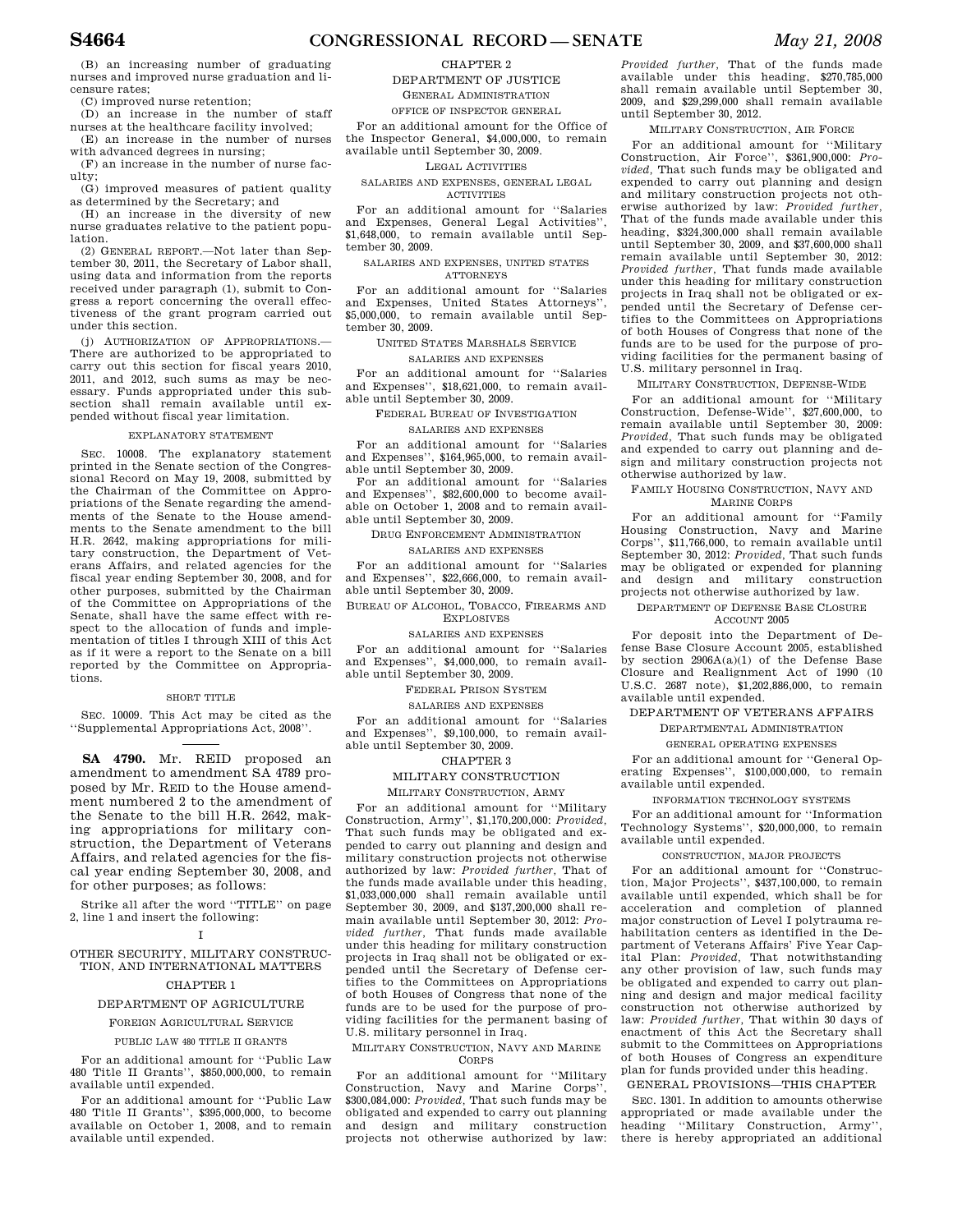\$70,600,000, to remain available until September 30, 2012, for the acceleration and completion of child development center construction as proposed in the fiscal year 2009 budget request for the Department of the Army: *Provided,* That such funds may be obligated and expended to carry out planning and design and military construction not otherwise authorized by law.

SEC. 1302. In addition to amounts otherwise appropriated or made available under the heading ''Military Construction, Navy and Marine Corps'', there is hereby appropriated an additional \$89,820,000, to remain available until September 30, 2012, for the acceleration and completion of child development and youth center construction as proposed in the fiscal year 2009 budget request for the Department of the Navy: *Provided,* That such funds may be obligated and expended to carry out planning and design and military construction not otherwise authorized by law.

SEC. 1303. In addition to amounts otherwise appropriated or made available under the heading ''Military Construction, Air Force'', there is hereby appropriated an additional \$8,100,000, to remain available until September 30, 2012, for the acceleration and completion of child development center construction as proposed in the fiscal year 2009 budget request for the Department of the Air Force: *Provided,* That such funds may be obligated and expended to carry out planning and design and military construction not otherwise authorized by law.

SEC. 1304. In addition to amounts otherwise appropriated or made available under the heading ''Military Construction, Army'', there is hereby appropriated an additional \$200,000,000, to remain available until September 30, 2012, to accelerate barracks improvements at Department of the Army installations: *Provided,* That such funds may be obligated and expended to carry out planning and design and barracks construction not otherwise authorized by law: *Provided further,* That within 30 days of enactment of this Act the Secretary shall submit to the Committees on Appropriations of both Houses of Congress an expenditure plan for barracks construction prior to obligation.

SEC. 1305. COLLECTION OF CERTAIN INDEBT-EDNESS OF MEMBERS OF THE ARMED FORCES AND VETERANS WHO DIE OF INJURY INCURRED OR AGGRAVATED IN SERVICE IN THE LINE OF DUTY IN A COMBAT ZONE. (a) LIMITATION ON AUTHORITY.—

(1) IN GENERAL.—Chapter 53 of title 38, United States Code, is amended by inserting after section 5302 the following new section:

## **''§ 5302A. Collection of indebtedness: certain debts of members of the Armed Forces and veterans who die of injury incurred or aggravated in the line of duty in a combat zone**

''(a) LIMITATION ON AUTHORITY.—The Secretary may not collect all or any part of an amount owed to the United States by a member of the Armed Forces or veteran described in subsection (b) under any program under the laws administered by the Secretary, other than a program referred to in subsection (c), if the Secretary determines that termination of collection is in the best interest of the United States.

'(b) COVERED INDIVIDUALS.--A member of the Armed Forces or veteran described in this subsection is any member or veteran who dies as a result of an injury incurred or aggravated in the line of duty while serving in a theater of combat operations (as determined by the Secretary in consultation with the Secretary of Defense) in a war or in combat against a hostile force during a period of hostilities (as that term is defined in section 1712A(a)(2)(B) of this title) after September 11, 2001.

''(c) INAPPLICABILITY TO HOUSING AND SMALL BUSINESS BENEFIT PROGRAMS.—The limitation on authority in subsection (a) shall not apply to any amounts owed the United States under any program carried out under chapter 37 of this title.''.

(2) CLERICAL AMENDMENT.—The table of sections at the beginning of chapter 53 of such title is amended by inserting after the item relating to section 5302 the following new item:

''5302A. Collection of indebtedness: certain debts of members of the Armed Forces and veterans who die of injury incurred or aggravated

in the line of duty in a combat zone.''

(b) EQUITABLE REFUND.—In any case where all or any part of an indebtedness of a covered individual, as described in section 5302A(a) of title 38, United States Code, as added by subsection (a)(1), was collected after September 11, 2001, and before the date of the enactment of this Act, and the Secretary of Veterans Affairs determines that such indebtedness would have been terminated had such section been in effect at such time, the Secretary may refund the amount so collected if the Secretary determines that the individual is equitably entitled to such refund.

(c) EFFECTIVE DATE.—The amendments made by this section shall take effect on the date of the enactment of this Act, and shall apply with respect to collections of indebtedness of members of the Armed Forces and veterans who die on or after September 11, 2001.

(d) SHORT TITLE.—This section may be cited as the ''Combat Veterans Debt Elimination Act of 2008''.

## CHAPTER 4

SUBCHAPTER A—SUPPLEMENTAL APPROPRIATIONS FOR FISCAL YEAR 2008 DEPARTMENT OF STATE

ADMINISTRATION OF FOREIGN AFFAIRS DIPLOMATIC AND CONSULAR PROGRAMS

For an additional amount for ''Diplomatic and Consular Programs'', \$1,413,700,000, to remain available until September 30, 2009, of which \$212,400,000 for worldwide security protection is available until expended: *Provided,*  That not more than \$1,095,000,000 of the funds appropriated under this heading shall be available for diplomatic operations in Iraq: *Provided further,* That of the funds appropriated under this heading, not more than  $$30,000,000$  shall be made available to establish and implement a coordinated civilian response capacity at the United States Department of State: *Provided further*, That of the funds appropriated under this heading, up to \$5,000,000 shall be made available to establish a United States Consulate in Lhasa, Tibet: *Provided further*, That the Department of State shall not consent to the opening of a consular post in the United States by the People's Republic of China until such time as a United States Consulate in Lhasa, Tibet is established.

OFFICE OF INSPECTOR GENERAL

(INCLUDING TRANSFER OF FUNDS)

For an additional amount for ''Office of Inspector General'', \$12,500,000, to remain available until September 30, 2009: *Provided,*  That \$2,500,000 shall be transferred to the Special Inspector General for Iraq Reconstruction for reconstruction oversight, and up to \$5,000,000 may be transferred to the Special Inspector General for Afghanistan Reconstruction for reconstruction oversight.

### EDUCATIONAL AND CULTURAL EXCHANGE PROGRAMS

For an additional amount for ''Educational and Cultural Exchange Programs'', \$10,000,000, to remain available until September 30, 2009, of which \$5,000,000 shall be for programs and activities in Africa, and \$5,000,000 shall be for programs and activities in the Western Hemisphere.

#### EMBASSY SECURITY, CONSTRUCTION, AND MAINTENANCE

For an additional amount for ''Embassy Security, Construction, and Maintenance'', \$76,700,000, to remain available until expended, for facilities in Afghanistan.

## INTERNATIONAL ORGANIZATIONS CONTRIBUTIONS TO INTERNATIONAL

## ORGANIZATIONS

For an additional amount for ''Contributions to International Organizations'', \$66,000,000, to remain available until September 30, 2009.

CONTRIBUTIONS FOR INTERNATIONAL PEACEKEEPING ACTIVITIES

For an additional amount for ''Contributions for International Peacekeeping Activities'', \$383,600,000, to remain available until September 30, 2009, of which \$333,600,000 shall be made available for the United Nations-African Union Hybrid Mission in Darfur.

## RELATED AGENCY

BROADCASTING BOARD OF GOVERNORS INTERNATIONAL BROADCASTING OPERATIONS For an additional amount for "Inter-<br>national Broadcasting Operations",

national Broadcasting<br>\$3,000,000, to remain avail to remain available until September 30, 2009.

BILATERAL ECONOMIC ASSISTANCE

FUNDS APPROPRIATED TO THE PRESIDENT

INTERNATIONAL DISASTER ASSISTANCE For an additional amount for ''International Disaster Assistance'', \$240,000,000, to remain available until expended.

OPERATING EXPENSES OF THE UNITED STATES AGENCY FOR INTERNATIONAL DEVELOPMENT

For an additional amount for ''Operating Expenses of the United States Agency for International Development'', \$149,500,000, to remain available until September 30, 2009: *Provided,* That of the funds appropriated under this heading, not more than \$25,000,000 shall be made available to establish and implement a coordinated civilian response capacity at the United States Agency for International Development.

OPERATING EXPENSES OF THE UNITED STATES AGENCY FOR INTERNATIONAL DEVELOPMENT

OFFICE OF INSPECTOR GENERAL

For an additional amount for ''Operating Expenses of the United States Agency for International Development Office of Inspector General'', \$4,000,000, to remain available until September 30, 2009.

## OTHER BILATERAL ECONOMIC ASSISTANCE ECONOMIC SUPPORT FUND

For an additional amount for ''Economic Support Fund'', \$1,962,500,000, to remain available until September 30, 2009, of which not more than \$398,000,000 may be made available for assistance for Iraq, \$150,000,000 shall be made available for assistance for Jordan to meet the needs of Iraqi refugees, and up to \$53,000,000 may be made available for energy-related assistance for North Korea, notwithstanding any other provision of law: *Provided,* That not more than \$200,000,000 of the funds appropriated under this heading in this subchapter shall be made available for assistance for the West Bank: *Provided further,* That funds made available pursuant to the previous proviso shall be subject to the regular notification procedures of the Committees on Appropriations: *Provided further,* That the funds made available under this heading for energy-related assistance for North Korea may be made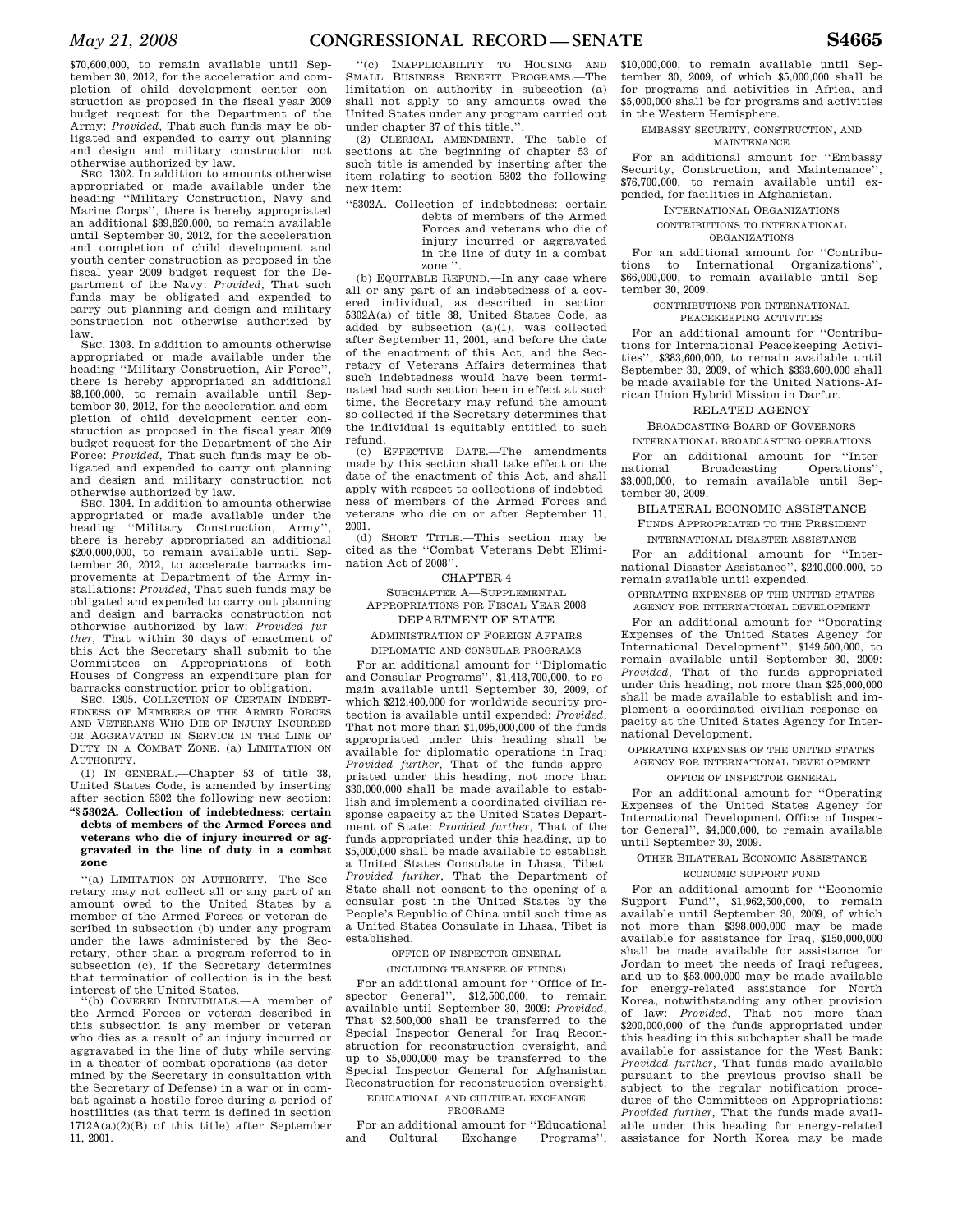available to support the goals of the Six Party Talks Agreements after the Secretary of State determines and reports to the Committees on Appropriations that North Korea is continuing to fulfill its commitments under such agreements.

#### DEPARTMENT OF STATE

#### DEMOCRACY FUND

For an additional amount for ''Democracy Fund'', \$76,000,000, to remain available until September 30, 2009, of which \$75,000,000 shall be for democracy programs in Iraq and \$1,000,000 shall be for democracy programs in Chad.

INTERNATIONAL NARCOTICS CONTROL AND LAW ENFORCEMENT

For an additional amount for ''International Narcotics Control and Law Enforcement'', \$520,000,000, to remain available until September 30, 2009, of which not more than \$25,000,000 shall be made available for security assistance for the West Bank: *Provided,*  That of the funds appropriated under this heading, \$1,000,000 shall be made available for the Office of the United Nations High Commissioner for Human Rights in Mexico.

#### MIGRATION AND REFUGEE ASSISTANCE

For an additional amount for ''Migration and Refugee Assistance'', \$330,500,000, to remain available until expended.

UNITED STATES EMERGENCY REFUGEE AND MIGRATION ASSISTANCE FUND

For an additional amount for ''United States Emergency Refugee and Migration Assistance Fund'', \$36,608,000, to remain available until expended.

NONPROLIFERATION, ANTI-TERRORISM,

DEMINING AND RELATED PROGRAMS For an additional amount for ''Non-

proliferation, Anti-Terrorism, Demining and Related Programs'', \$10,000,000, to remain available until September 30, 2009.

## MILITARY ASSISTANCE

## FUNDS APPROPRIATED TO THE PRESIDENT PEACEKEEPING OPERATIONS

For an additional amount for ''Peacekeeping Operations'', \$10,000,000, to remain available until September 30, 2009.

## SUBCHAPTER B—BRIDGE FUND APPROPRIATIONS FOR FISCAL YEAR 2009 DEPARTMENT OF STATE

ADMINISTRATION OF FOREIGN AFFAIRS

DIPLOMATIC AND CONSULAR PROGRAMS For an additional amount for ''Diplomatic and Consular Programs'', \$652,400,000, which shall become available on October 1, 2008 and remain available through September 30, 2009: *Provided,* That of the funds appropriated under this heading, \$78,400,000 is for worldwide security protection and shall remain available until expended: *Provided further,*  That not more than \$500,000,000 of the funds appropriated under this heading shall be available for diplomatic operations in Iraq.

## OFFICE OF INSPECTOR GENERAL

(INCLUDING TRANSFER OF FUNDS)

For an additional amount for ''Office of Inspector General'', \$57,000,000, which shall become available on October 1, 2008 and remain available through September 30, 2009: *Provided,* That \$36,500,000 shall be transferred to the Special Inspector General for Iraq Reconstruction for reconstruction oversight and up to \$5,000,000 shall be transferred to the Special Inspector General for Afghanistan Reconstruction for reconstruction oversight. EMBASSY SECURITY, CONSTRUCTION, AND

## MAINTENANCE

For an additional amount for ''Embassy Security, Construction, and Maintenance'', \$41,300,000, which shall become available on October 1, 2008 and remain available until expended, for facilities in Afghanistan.

#### INTERNATIONAL ORGANIZATIONS

CONTRIBUTIONS TO INTERNATIONAL ORGANIZATIONS

For an additional amount for ''Contributions to International Organizations'', \$75,000,000, which shall become available on October 1, 2008 and remain available through September 30, 2009.

CONTRIBUTIONS FOR INTERNATIONAL

## PEACEKEEPING ACTIVITIES

For an additional amount for ''Contributions for International Peacekeeping Activities'', \$150,500,000, which shall become available on October 1, 2008 and remain available through September 30, 2009.

## RELATED AGENCY

BROADCASTING BOARD OF GOVERNORS

INTERNATIONAL BROADCASTING OPERATIONS For an additional amount for "Inter-<br>ational Broadcasting Operations", national Broadcasting \$6,000,000, which shall become available on October 1, 2008 and remain available through September 30, 2009.

## BILATERAL ECONOMIC ASSISTANCE

FUNDS APPROPRIATED TO THE PRESIDENT

GLOBAL HEALTH AND CHILD SURVIVAL

For an additional amount for ''Global Health and Child Survival'', \$75,000,000, which shall become available on October 1, 2008 and remain available through September 30, 2009, for programs to combat avian influenza.

### DEVELOPMENT ASSISTANCE

For an additional amount for ''Development Assistance'', \$200,000,000, for assistance for developing countries to address the international food crisis notwithstanding any other provision of law, which shall become available on October 1, 2008 and remain available through September 30, 2010: *Provided,* That such assistance should be carried out consistent with the purposes of section 103(a)(1) of the Foreign Assistance Act of 1961: *Provided further,* That not more than \$50,000,000 should be made available for local or regional purchase and distribution of food: *Provided further,* That the Secretary of State shall submit to the Committees on Appropriations not later than 45 days after enactment of this Act, and prior to the initial obligation of funds appropriated under this heading, a report on the proposed uses of such funds to alleviate hunger and malnutrition, including a list of those countries facing significant food shortages.

INTERNATIONAL DISASTER ASSISTANCE

For an additional amount for ''International Disaster Assistance'', \$200,000,000, which shall become available on October 1, 2008 and remain available until expended.

OPERATING EXPENSES OF THE UNITED STATES AGENCY FOR INTERNATIONAL DEVELOPMENT

For an additional amount for ''Operating Expenses of the United States Agency for International Development'', \$93,000,000, which shall become available on October 1 2008 and remain available through September 30, 2009.

## OPERATING EXPENSES OF THE UNITED STATES AGENCY FOR INTERNATIONAL DEVELOPMENT OFFICE OF INSPECTOR GENERAL

For an additional amount for ''Operating Expenses of the United States Agency for International Development Office of Inspector General'', \$1,000,000, which shall become available on October 1, 2008 and remain available through September 30, 2009.

### OTHER BILATERAL ECONOMIC ASSISTANCE ECONOMIC SUPPORT FUND

For an additional amount for ''Economic Support Fund'', \$1,132,300,000, which shall become available on October 1, 2008 and remain available through September 30, 2009, of which not more than \$110,000,000 may be made available for assistance for Iraq, \$100,000,000 shall be made available for assistance for Jordan, not more than \$455,000,000 may be made available for assistance for Afghanistan, not more than \$150,000,000 may be made available for assistance for Pakistan, not more than \$150,000,000 shall be made available for assistance for the West Bank, and \$15,000,000 may be made available for energy-related assistance for North Korea, notwithstanding any other provision of law.

## DEPARTMENT OF STATE

INTERNATIONAL NARCOTICS CONTROL AND LAW ENFORCEMENT

For an additional amount for ''International Narcotics Control and Law Enforcement'', \$151,000,000, which shall become available on October 1, 2008 and remain available through September 30, 2009, of which not more than \$50,000,000 shall be made available for security assistance for the West Bank.

## MIGRATION AND REFUGEE ASSISTANCE

For an additional amount for ''Migration and Refugee Assistance'', \$350,000,000, which shall become available on October 1, 2008 and remain available until expended.

NONPROLIFERATION, ANTI-TERRORISM,

DEMINING AND RELATED PROGRAMS For an additional amount for ''Nonproliferation, Anti-Terrorism, Demining and Related Programs'', \$4,500,000, for humanitarian demining assistance for Iraq, which shall become available on October 1, 2008 and remain available through September 30, 2009.

### MILITARY ASSISTANCE

FUNDS APPROPRIATED TO THE PRESIDENT FOREIGN MILITARY FINANCING PROGRAM

For an additional amount for ''Foreign Military Financing Program'', \$145,000,000, which shall become available on October 1, 2008 and remain available through September 30, 2009, of which \$100,000,000 shall be made available for assistance for Jordan: *Provided,*  That section 3802(c) of title III, chapter 8 of Public of Law 110–28 shall apply to funds made available under this heading for assistance for Lebanon.

## PEACEKEEPING OPERATIONS

For an additional amount for ''Peacekeeping Operations'', \$85,000,000, which shall become available on October 1, 2008 and remain available through September 30, 2009.

### SUBCHAPTER C—GENERAL PROVISIONS—THIS CHAPTER

#### EXTENSION OF AUTHORITIES

SEC. 1401. Funds appropriated by this chapter may be obligated and expended notwithstanding section 10 of Public Law 91–672 (22 U.S.C. 2412), section 15 of the State Department Basic Authorities Act of 1956 (22 U.S.C. 2680), section 313 of the Foreign Relations Authorization Act, Fiscal Year 1994 and 1995 (22 U.S.C. 6212), and section 504(a)(1) of the National Security Act of 1947 (50 U.S.C.  $414(a)(1)$ ).

## IRAQ

SEC. 1402. (a) ASSET TRANSFER AGREE-MENT.—

(1) None of the funds appropriated by this chapter for infrastructure maintenance activities in Iraq may be made available until the Secretary of State certifies and reports to the Committees on Appropriations that the Governments of the United States and Iraq have entered into, and are implementing, an asset transfer agreement that includes commitments by the Government of Iraq to maintain United States-funded infrastructure in Iraq.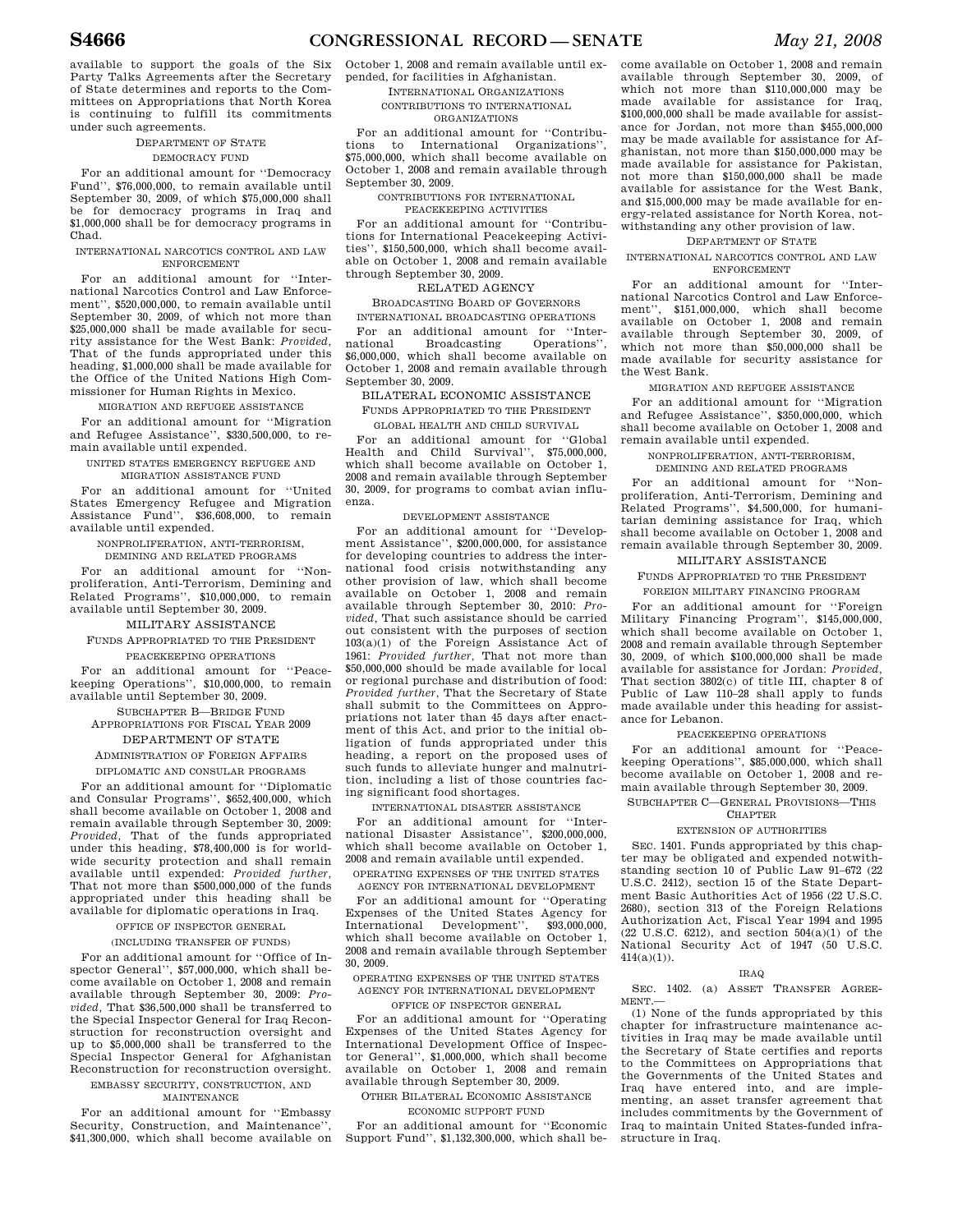(2) None of the funds appropriated by this chapter may be made available for the construction of prison facilities in Iraq.

(b) ANTI-CORRUPTION.—None of the funds appropriated by this chapter for rule of law programs in Iraq may be made available for assistance for the Government of Iraq until the Secretary of State certifies and reports to the Committees on Appropriations that a comprehensive anti-corruption strategy has been developed, and is being implemented, by the Government of Iraq, and the Secretary of State submits a list, in classified form if necessary, to the Committees on Appropriations of senior Iraqi officials who the Secretary has credible evidence to believe have committed corrupt acts.

(c) PROVINCIAL RECONSTRUCTION TEAMS.— None of the funds appropriated by this chapter for the operational or program expenses of Provincial Reconstruction Teams (PRTs) in Iraq may be made available until the Secretary of State submits a report to the Committees on Appropriations detailing—

(1) the strategy for the eventual winding down and close out of PRTs;

(2) anticipated costs associated with PRT operations, programs, and eventual winding down and close out, including security for PRT personnel and anticipated Government of Iraq contributions; and

(3) anticipated placement and cost estimates of future United States Consulates in Iraq.

(d) COMMUNITY STABILIZATION PROGRAM.— None of the funds appropriated by this chapter for the Community Stabilization Program in Iraq may be made available until the Secretary of State certifies and reports to the Committees on Appropriations that the United States Agency for International Development is implementing recommendations contained in Office of Inspector General Audit Report No. E–267–08–001–P to ensure accountability of funds.

(e) MATCHING REQUIREMENT.—

(1) Notwithstanding any other provision of law, funds appropriated by this chapter for assistance for Iraq shall be made available only to the extent that the Government of Iraq matches such assistance on a dollar-fordollar basis.

(2) Subsection (e)(1) shall not apply to funds made available for—

(A) grants and cooperative agreements for programs to promote democracy and human rights;

(B) the Community Action Program and other assistance through civil society organizations;

(C) humanitarian demining; or

(D) assistance for refugees, internally displaced persons, and civilian victims of the military operations.

(3) The Secretary of State shall certify to the Committees on Appropriations prior to the initial obligation of funds pursuant to this section that the Government of Iraq has committed to obligate matching funds on a dollar-for-dollar basis. The Secretary shall submit a report to the Committees on Appropriations not later than September 30, 2008 and 180 days thereafter, detailing the amounts of funds obligated and expended by the Government of Iraq to meet the requirements of this section.

(4) Not later than 45 days after enactment of this Act, the Secretary of State shall submit a report to the Committees on Appropriations detailing the amounts provided by the Government of Iraq since June 30, 2004, to assist Iraqi refugees in Syria, Jordan, and elsewhere, and the amount of such assistance the Government of Iraq plans to provide in fiscal year 2008. The Secretary shall work expeditiously with the Government of Iraq to establish an account within its annual budget sufficient to, at a minimum, match United

States contributions on a dollar-for-dollar basis to organizations and programs for the purpose of assisting Iraqi refugees.

(f) VETTING.—Prior to the initial obligation of funds appropriated for assistance for Iraq in this chapter, the Secretary of State shall, in consultation with the heads of other Federal departments and agencies, take appropriate steps to ensure that such funds are not provided to or through any individual, private entity, or educational institution that the Secretary knows or has reason to believe advocates, plans, sponsors, or engages in, terrorist activities.

(g) IRAQ RELIEF AND RECONSTRUCTION FUND.—

(1) Notwithstanding any other provision of law, the expired balances of funds appropriated or otherwise made available under the heading ''Iraq Relief and Reconstruction Fund'' in prior Acts making appropriations for foreign operations, export financing, and related programs shall be rescinded.

(2) None of the funds made available under the heading ''Iraq Relief and Reconstruction Fund'' in prior Acts making appropriations for foreign operations, export financing, and related programs may be reprogrammed for any purpose other than that previously notified to the Committees on Appropriations prior to April 30, 2008, and none of such funds may be made available to initiate any new projects or activities.

(3) Not later than 30 days after enactment of this Act, the Secretary of State shall report to the Committees on Appropriations on the balances of obligated funds referenced in subsection (g)(1), and estimates of the amount of funds required to close out ongoing projects or for outstanding claims.

## AFGHANISTAN

SEC. 1403. (a) ASSISTANCE FOR WOMEN AND GIRLS.—Funds appropriated by this chapter<br>under the heading "Economic Support the heading "Economic Support Fund'' that are available for assistance for Afghanistan shall be made available, to the maximum extent practicable, through local Afghan provincial and municipal governments and Afghan civil society organizations and in a manner that emphasizes the participation of Afghan women and directly improves the economic, social and political status of Afghan women and girls.

(b) HIGHER EDUCATION.—Of the funds appropriated by this chapter under the heading 'Economic Support Fund" that are made available for education programs in Afghanistan, not less than 50 percent shall be made available to support higher education and vocational training programs in law, accounting, engineering, public administration, and other disciplines necessary to rebuild the country, in which the participation of women is emphasized.

(c) CIVILIAN ASSISTANCE.—Of the funds appropriated by this chapter under the heading 'Economic Support Fund'' that are available for assistance for Afghanistan, not less than \$10,000,000 shall be made available for continued support of the United States Agency for International Development's Afghan Civilian Assistance Program, and not less than \$2,000,000 shall be made available for a United States contribution to the North Atlantic Treaty Organization/International Security Assistance Force Post-Operations Humanitarian Relief Fund.

(d) ANTI-CORRUPTION.—Not later than 90 days after the enactment of this Act, the Secretary of State shall—

(1) submit a report to the Committees on Appropriations on actions being taken by the Government of Afghanistan to combat corruption within the national and provincial governments, including to remove and prosecute officials who have committed corrupt acts;

(2) submit a list to the Committees on Appropriations, in classified form if necessary, of senior Afghan officials who the Secretary has credible evidence to believe have committed corrupt acts; and

(3) certify and report to the Committees on Appropriations that effective mechanisms are in place to ensure that assistance to national government ministries and provincial governments will be properly accounted for. WAIVER OF CERTAIN SANCTIONS AGAINST NORTH KOREA

## SEC. 1404. (a) ANNUAL WAIVER AUTHORITY.—

(1) IN GENERAL.—Except as provided in subsection (b), the President may waive in whole or in part, with respect to North Korea, the application of any sanction under section 102(b) of the Arms Export Control Act (22 U.S.C. 2799aa–1(b)), for the purpose  $of$ 

(A) assisting in the implementation and verification of the compliance by North Korea with its commitment, undertaken in the Joint Statement of September 19, 2005, to abandon all nuclear weapons and existing nuclear programs as part of the verifiable denuclearization of the Korean Peninsula; and

(B) promoting the elimination of the capability of North Korea to develop, deploy, transfer, or maintain weapons of mass destruction and their delivery systems.

(2) DURATION OF WAIVER.—Any waiver issued under this subsection shall expire at the end of the calendar year in which it is issued.

(b) EXCEPTIONS.—

(1) LIMITED EXCEPTION RELATED TO CERTAIN SANCTIONS AND PROHIBITIONS.—The authority under subsection (a) shall not apply with respect to a sanction or prohibition under subparagraph  $(B)$ ,  $(C)$ , or  $(G)$  of section  $102(b)(2)$ of the Arms Export Control Act, unless the President determines and certifies to the appropriate congressional committees that—

(A) all reasonable steps will be taken to assure that the articles or services exported or otherwise provided will not be used to improve the military capabilities of the armed forces of North Korea; and

(B) such waiver is in the national security interests of the United States.

(2) LIMITED EXCEPTION RELATED TO CERTAIN ACTIVITIES.—Unless the President determines and certifies to the appropriate congressional committees that using the authority under subsection (a) is vital to the national security interests of the United States, such authority shall not apply with respect to—

(A) an activity described in subparagraph  $(A)$  of section  $102(b)(1)$  of the Arms Export Control Act that occurs after September 19, 2005, and before the date of the enactment of this Act;

(B) an activity described in subparagraph (C) of such section that occurs after September 19, 2005; or

(C) an activity described in subparagraph (D) of such section that occurs after the date of enactment of this Act.

(3) EXCEPTION RELATED TO CERTAIN ACTIVI-TIES OCCURRING AFTER DATE OF ENACTMENT.— The authority under subsection (a) shall not apply with respect to an activity described in subparagraph  $(A)$  or  $(B)$  of section  $102(b)(1)$ of the Arms Export Control Act that occurs after the date of the enactment of this Act. (c) NOTIFICATIONS AND REPORTS.—

(1) CONGRESSIONAL NOTIFICATION.—The President shall notify the appropriate congressional committees in writing not later than 15 days before exercising the waiver authority under subsection (a).

(2) ANNUAL REPORT.—Not later than January 31, 2009, and annually thereafter, the President shall submit to the appropriate congressional committees a report that—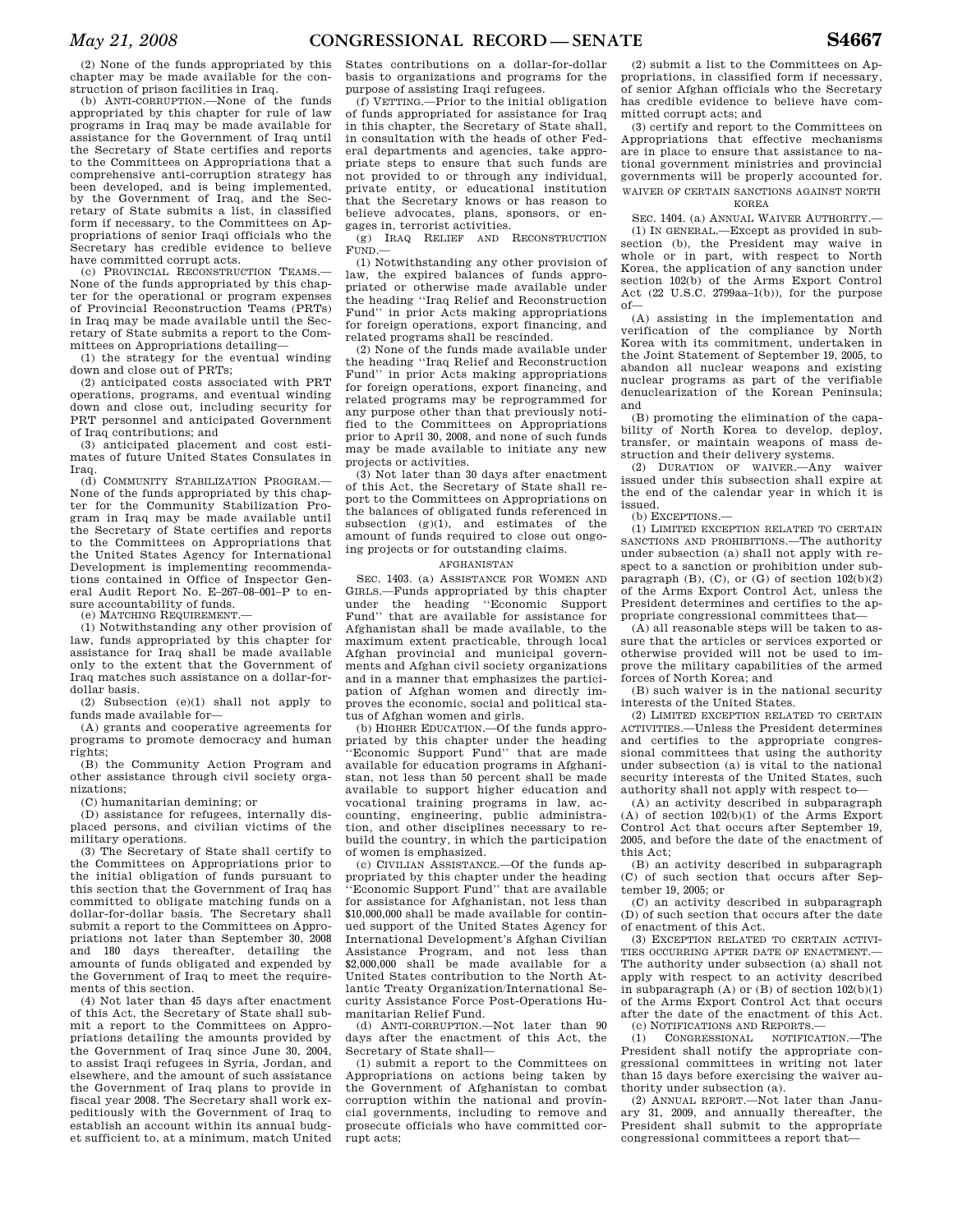(A) lists all waivers issued under subsection (a) during the preceding year;

(B) describes in detail the progress that is being made in the implementation of the commitment undertaken by North Korea, in the Joint Statement of September 19, 2005, to abandon all nuclear weapons and existing nuclear programs as part of the verifiable denuclearization of the Korean Peninsula;

(C) discusses specifically any shortcomings in the implementation by North Korea of that commitment; and

(D) lists and describes the progress and shortcomings, in the preceding year, of all other programs promoting the elimination of the capability of North Korea to develop, deploy, transfer, or maintain weapons of mass destruction or their delivery systems.

(d) APPROPRIATE CONGRESSIONAL COMMIT-TEES DEFINED.—In this section, the term<br>"appropriate congressional committees" 'appropriate congressional means—

(1) the Committees on Appropriations, Armed Services, and Foreign Relations of the Senate; and

(2) the Committees on Appropriations, Armed Services, and Foreign Affairs of the House of Representatives.

#### MEXICO

SEC. 1405. (a) ASSISTANCE FOR MEXICO.—Of the funds appropriated in subchapter A under the heading ''International Narcotics Control and Law Enforcement'', not more than \$350,000,000 may be made available for assistance for Mexico, only to combat drug trafficking and related violence and organized crime, and for judicial reform, anticorruption, and rule of law activities: *Provided,* That none of the funds made available under this section shall be made available for budget support or as cash payments: *Provided further,* That none of the funds made available under this section shall be available for obligation until the Secretary of State determines and reports to the Committees on Appropriations that vetting procedures are in place to ensure that members and units of the Mexican military and police forces that receive assistance pursuant to this section have not been involved in human rights violations or corrupt acts.

(b) ALLOCATION OF FUNDS.—Twenty-five percent of the funds made available by subchapter A for assistance for Mexico under the heading ''International Narcotics Control and Law Enforcement'' may be obligated only after the Secretary of State determines and reports to the Committees on Appropriations that:

(1) The Government of Mexico is—

(A) strengthening the legal authority and independence of the National Human Rights Commission;

(B) establishing police complaints commissions with authority and independence to receive complaints and carry out effective investigations;

(C) establishing an independent mechanism, with representation from civil society, to monitor programs to combat drug trafficking and related violence and organized crime, judicial reform, anti-corruption, and rule of law activities to ensure due process and the protection of freedoms of expression, association, and assembly, and rights of privacy, in accordance with Mexican and international law;

(D) is enforcing the prohibition on the use of testimony obtained through torture or other ill-treatment in violation of Mexican and international law;

(E) is ensuring that the Mexican military justice system is transferring all cases involving allegations of human rights violations by military personnel to civilian prosecutors and judicial authorities, and that the armed forces are fully cooperating with ci-

vilian prosecutors and judicial authorities in prosecuting and punishing in civilian courts members of the armed forces who have been credibly alleged to have committed such violations; and

(F) is ensuring that federal and state police forces are fully cooperating with prosecutors and judicial authorities in prosecuting and punishing members of the police forces who have been credibly alleged to have committed violations of human rights.

(2) Civilian prosecutors and judicial authorities are investigating, prosecuting and punishing members of the Mexican military and police forces who have been credibly alleged to have committed human rights violations.

(c) EXCEPTION.—Notwithstanding subsection (b), of the funds made available for assistance for Mexico pursuant to this section, \$3,000,000 shall be made available for technical and other assistance to enable the Government of Mexico to implement a unified national registry of federal, state, and municipal police officers, and \$5,000,000 should be made available to the Bureau of Alcohol, Tobacco, Firearms and Explosives to deploy special agents in Mexico to support Mexican law enforcement agencies in tracing seized firearms and investigating firearms trafficking cases.

(d) REPORT.—The report required in subsection (b) shall include a description of actions taken with respect to each requirement specified in subsection (b) and the cases or issues brought to the attention of the Secretary of State for which the response or action taken has been inadequate.

(e) NOTIFICATION.—Funds made available for Mexico in subchapter A shall be subject to the regular notification procedures of the Committees on Appropriations and section 634A of the Foreign Assistance Act of 1961 (22 U.S.C. 2394–1).

(f) SPENDING PLAN.—Not later than 45 days after the date of the enactment of this Act, the Secretary of State shall submit to the Committees on Appropriations a detailed spending plan for funds appropriated or otherwise made available for Mexico in subchapter A, which shall include a strategy for combating drug trafficking and related violence and organized crime, judicial reform, preventing corruption, and strengthening the rule of law, with concrete goals, actions to be taken, budget proposals, and anticipated results.

(g) CONSULTATION.—Not later than 90 days after the date of the enactment of this Act, and every 120 days thereafter until September 30, 2010, the Secretary of State shall consult with Mexican and internationally recognized human rights organizations on progress in meeting the requirements described in subsection (b).

## CENTRAL AMERICA

SEC. 1406. (a) ASSISTANCE FOR THE COUN-TRIES OF CENTRAL AMERICA.—Of the funds appropriated in subchapter A under the headings ''International Narcotics Control and Law Enforcement'' and ''Economic Support Fund'', not more than \$100,000,000 may be made available for assistance for the countries of Central America, Haiti, and the Dominican Republic only to combat drug trafficking and related violence and organized crime, and for judicial reform, anti-corruption, and rule of law activities: *Provided,*  That of the funds appropriated under the heading ''Economic Support Fund'', \$40,000,000 shall be made available through the United States Agency for International Development for an Economic and Social Development Fund for Central America: *Provided further,* That of the funds made available pursuant to this section, \$5,000,000 shall be made available for assistance for Haiti

and \$5,000,000 shall be made available for assistance for the Dominican Republic: *Provided further,* That of the funds made available pursuant to this section that are available for assistance for Guatemala, not less than \$1,000,000 shall be made available for a United States contribution to the International Commission Against Impunity in Guatemala: *Provided further,* That none of the funds shall be made available for budget support or as cash payments: *Provided further,* That, with the exception of the first and third provisos in this section, none of the funds shall be available for obligation until the Secretary of State determines and reports to the Committees on Appropriations that vetting procedures are in place to ensure that members and units of the military and police forces of the countries of Central America, Haiti and the Dominican Republic that receive assistance pursuant to this section have not been involved in human rights violations or corrupt acts.

(b) ALLOCATION OF FUNDS.-Twenty-five percent of the funds made available by subchapter A for assistance for the countries of Central America, Haiti and the Dominican Republic under the heading ''International Narcotics Control and Law Enforcement'' may be obligated only after the Secretary of State determines and reports to the Committees on Appropriations that the government of such country is—

(1) establishing a police complaints commission with authority and independence to receive complaints and carry out effective investigations;

(2) implementing reforms to improve the capacity and ensure the independence of the judiciary; and

(3) suspending, prosecuting and punishing members of the military and police forces who have been credibly alleged to have committed violations of human rights and corrupt acts.

(c) REPORT.—The report required in subsection (b) shall include actions taken with respect to each requirement and the cases or issues brought to the attention of the Secretary for which the response or action taken has been inadequate.

(d) NOTIFICATION.—Funds made available for assistance for the countries of Central America, Haiti and the Dominican Republic in subchapter A shall be subject to the regular notification procedures of the Committees on Appropriations and section 634A of the Foreign Assistance Act of 1961 (22 U.S.C. 2394–1).

(e) SPENDING PLAN.—Not later than 45 days after enactment of this Act the Secretary of State shall submit to the Committees on Appropriations a detailed spending plan for funds appropriated or otherwise made available for the countries of Central America, Haiti and the Dominican Republic in subchapter A, which shall include a strategy for combating drug trafficking and related violence and organized crime, judicial reform, preventing corruption, and strengthening the rule of law, with concrete goals, actions to be taken, budget proposals and anticipated results.

(f) CONSULTATION.—Not later than 90 days after the date of enactment of this Act and every 120 days thereafter until September 30, 2010, the Secretary of State shall consult with internationally recognized human rights organizations, and human rights organizations in the countries of Central America, Haiti and the Dominican Republic receiving assistance pursuant to this section, on progress in meeting the requirements described in subsection (b).

(g) DEFINITION.—For the purposes of this section, the term ''countries of Central America'' means Belize, Costa Rica, El Salvador, Guatemala, Honduras, Nicaragua, and Panama.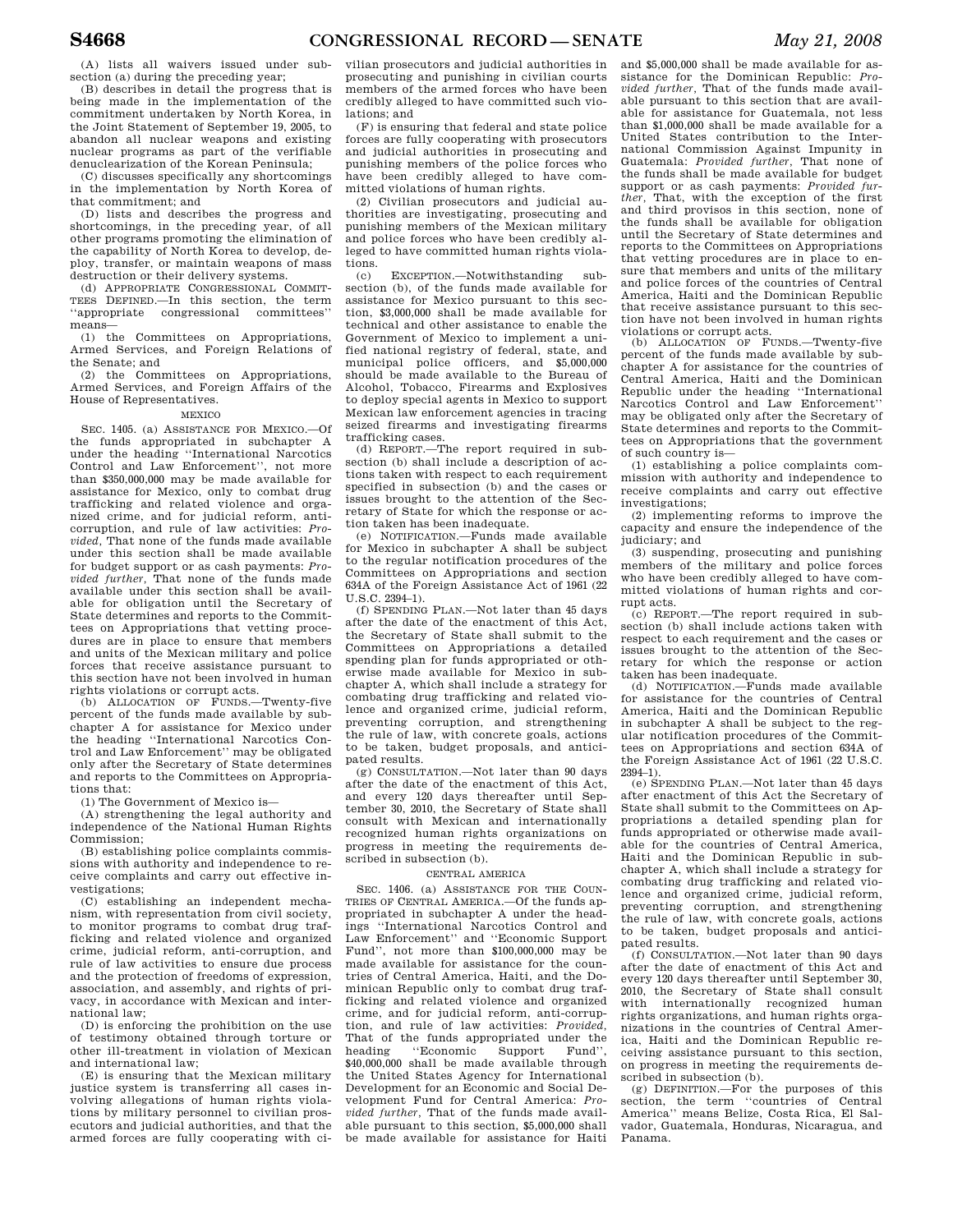## TECHNICAL PROVISIONS

SEC. 1407. (a) ADMINISTRATIVE EXPENSES. Of the funds appropriated or otherwise made available under the heading ''Economic Support Fund'' by title III of the Department of State, Foreign Operations, and Related Programs Appropriations Act, 2008 (division J of Public Law 110–161), up to \$7,800,000 may be made available, in addition to amounts otherwise available for such purposes, for administrative expenses of the United States Agency for International Development for alternative development programs in the Andean region of South America. These funds may be used to reimburse funds appropriated under the heading ''Operating Expenses of the United States Agency for International Development'' for obligations incurred for the purposes provided under this section prior to enactment of this Act.

(b) AUTHORITY.—Funds appropriated or otherwise made available by title III of the Department of State, Foreign Operations, and Related Programs Appropriations Act, 2008 (division J of Public Law 110–161) under the heading ''Economic Support Fund'' that are available for a competitively awarded grant for nuclear security initiatives relating to North Korea shall be made available notwithstanding any other provision of law.

(c) EXTENSION OF AUTHORITY.—Not more than \$1,350,000 of the funds appropriated or otherwise made available under the heading ''Foreign Military Financing Program'' by the Department of State, Foreign Operations, and Related Programs Appropriations Act, 2008 (division J of Public Law 110– 161) that were previously transferred to and merged with ''Diplomatic and Consular Programs'' may be made available for any purposes authorized for that account, of which up to \$500,000 shall be made available to increase the capacity of the United States Embassy in Mexico City to vet members and units of Mexican military and police forces that receive assistance made available by this Act and to monitor the uses of such assistance.

(d) REIMBURSEMENTS.—Any agreement for the transfer or allocation of funds appropriated by this Act, or prior Acts, entered into between the United States Agency for International Development and another agency of the United States Government under the authority of section 632(a) of the Foreign Assistance Act of 1961 or any comparable provision of law, shall include the provision of sufficient funds to fully reimburse the United States Agency for International Development for the administrative costs, including the cost of direct hire personnel, incurred in implementing and managing the programs and activities under such transfer or allocation. Such funds transferred or allocated to the United States Agency for International Development for administrative costs shall be transferred to and merged with ''Operating Expenses of the United States Agency for International Development''.

(e) EXCEPTION.—Section 10002 of title X of this Act shall not apply to this section.

(f) SPENDING AUTHORITY.—Funds made available by this chapter may be expended notwithstanding section 699K of the Department of State, Foreign Operations, and Related Programs Appropriations Act, 2008 (division J of Public Law 110–161).

BUYING POWER MAINTENANCE ACCOUNT (INCLUDING TRANSFER OF FUNDS)

SEC. 1408. (a) Of the funds appropriated under the heading ''Diplomatic and Consular Programs'' and allocated by section 3810 of the U.S. Troop Readiness, Veterans' Care, Katrina Recovery, and Iraq Accountability Appropriations Act, 2007 (Public Law 110–28), \$26,000,000 shall be transferred to and merged

with funds in the ''Buying Power Maintenance Account'': *Provided,* That of the funds made available by this chapter up to an additional \$74,000,000 may be transferred to and merged with the ''Buying Power Maintenance Account'', subject to the regular notification procedures of the Committees on Appropriations and in accordance with the procedures in section 34 of the State Department Basic Authorities Act of 1956 (22 U.S.C. 2706). Any funds transferred pursuant to this section shall be available, without fiscal year limitation, pursuant to section 24 of the State Department Basic Authorities Act of 1956 (22 U.S.C. 2696).

(b) Section 24(b)(7) of the State Department Basic Authorities Act of 1956 (22 U.S.C. 2696(b)(7)) is amended by amending subparagraph (D) to read as follows:

''(D) The authorities contained in this paragraph may be exercised only with respect to funds appropriated or otherwise made available after fiscal year 2008.''.

## SERBIA

SEC. 1409. (a) Of the funds made available for assistance for Serbia under the heading Assistance for Eastern Europe and the Baltic States'' by title III of the Department of State, Foreign Operations, and Related Programs Appropriations Act, 2008 (division J of Public Law 110–161), an amount equivalent to the costs of damage to the United States Embassy in Belgrade, Serbia, as estimated by the Secretary of State, resulting from the February 21, 2008 attack on such Embassy, shall be transferred to, and merged with, funds provided under the heading ''Embassy Security, Construction, and Maintenance'' to be used for necessary repairs or future construction.

(b) The requirements of subsection (a) shall not apply if the Secretary of State certifies to the Committees on Appropriations that the Government of Serbia has provided full compensation to the Department of State for damages to the United States Embassy in Belgrade, Serbia resulting from the February 21, 2008 attack on such Embassy.

(c) Section 10002 of title X of this Act shall not apply to this section.

#### RESCISSIONS

(INCLUDING RESCISSIONS)

SEC. 1410. (a) WORLD FOOD PROGRAM.—

(1) For an additional amount for a contribution to the World Food Program to assist farmers in countries affected by food shortages to increase crop yields, notwithstanding any other provision of law, \$20,000,000, to remain available until expended.

(2) Of the funds appropriated under the heading ''Andean Counterdrug Initiative'' in prior acts making appropriations for foreign operations, export financing, and related programs, \$20,000,000 are rescinded.

 $(h)$  SUDAN  $-$ 

(1) For an additional amount for ''International Narcotics Control and Law Enforcement'', \$10,000,000, for assistance for Sudan to support formed police units, to remain available until September 30, 2009, and subject to prior consultation with the Committees on Appropriations.

(2) Of the funds appropriated under the heading ''International Narcotics Control and Law Enforcement'' in prior acts making appropriations for foreign operations, export financing, and related programs, \$10,000,000 are rescinded.

(c) MEXICO.—Of the unobligated balances of funds appropriated for ''Iraq Relief and Reconstruction Fund'' in prior Acts making appropriations for foreign operations, export financing, and related programs, \$50,000,000 are rescinded, notwithstanding section 1402(g) of this Act.

(d) HORN OF AFRICA.—

(1) For an additional amount for ''Economic Support Fund'', \$40,000,000 for programs to promote development and counter extremism in the Horn of Africa, to be administered by the United States Agency for International Development, and to remain available until September 30, 2009.

(2) Of the unobligated balances of funds appropriated for ''Iraq Relief and Reconstruction Fund'' in prior Acts making appropriations for foreign operations, export financing, and related programs, \$40,000,000 are rescinded, notwithstanding section 1402(g) of this Act.

(e) EXCEPTION.—Section 10002 of title X of this Act shall not apply to subsections (a) and (b) of this section.

## DARFUR PEACEKEEPING

SEC. 1411. Funds appropriated under the headings ''Foreign Military Financing Program'' and ''Peacekeeping Operations'' by the Department of State, Foreign Operations, and Related Programs Appropriations Act, 2008 (division J of Public Law 110– 161) and by prior Acts making appropriations for foreign operations, export financing, and related programs may be used to transfer or lease helicopters necessary to the operations of the African Union/United Nations peacekeeping operation in Darfur, Sudan, that was established pursuant to United Nations Security Council Resolution 1769. The President may utilize the authority of sections 506 or 516 of the Foreign Assistance Act of 1961 (22 U.S.C. 2318, 2321j) or section 61 of the Arms Export Control Act (22 U.S.C. 2796) in order to effect such transfer or lease, notwithstanding any other provision of law except for sections 502B(a)(2), 620A and 620J of the Foreign Assistance Act of 1961 (22 U.S.C. 2304(a)(2), 2371, 2378d) and section 40A of the Arms Export Control Act (22 U.S.C. 2780). Any exercise of the authority of section 506 of the Foreign Assistance Act pursuant to this section may include the authority to acquire helicopters by contract.

FOOD SECURITY AND CYCLONE NARGIS RELIEF

(INCLUDING RESCISSION OF FUNDS)

SEC. 1412. (a) For an additional amount for ''International Disaster Assistance'', \$225,000,000, to address the international food crisis globally and for assistance for Burma to address the effects of Cyclone Nargis: *Provided*, That not less than \$125,000,000 should be made available for the local or regional purchase and distribution of food to address the international food crisis: *Provided further*, That notwithstanding any other provision of law, none of the funds appropriated under this heading may be made available for assistance for the State Peace and Development Council.

(b) Of the unexpended balances of funds appropriated under the heading ''Millennium Challenge Corporation'' in prior Acts making appropriations for foreign operations, export financing and related programs, \$225,000,000 are rescinded.

(c) Section 10002 of title X of this Act shall not apply to this section.

## SOUTH AFRICA

SEC. 1413. The Secretary of State, after consultation with the Attorney General and the Secretary of Homeland Security, may determine, in the Secretary's sole and unreviewable discretion considering the foreign policy interests of the United States, that for activities undertaken in opposition to apartheid rule, subsections (a)(2) and  $(a)(3)(B)$  of 8 U.S.C. 1182, as amended, shall not apply.

## JORDAN

(INCLUDING RESCISSION OF FUNDS)

SEC. 1414. (a) For an additional amount for ''Economic Support Fund'' for assistance for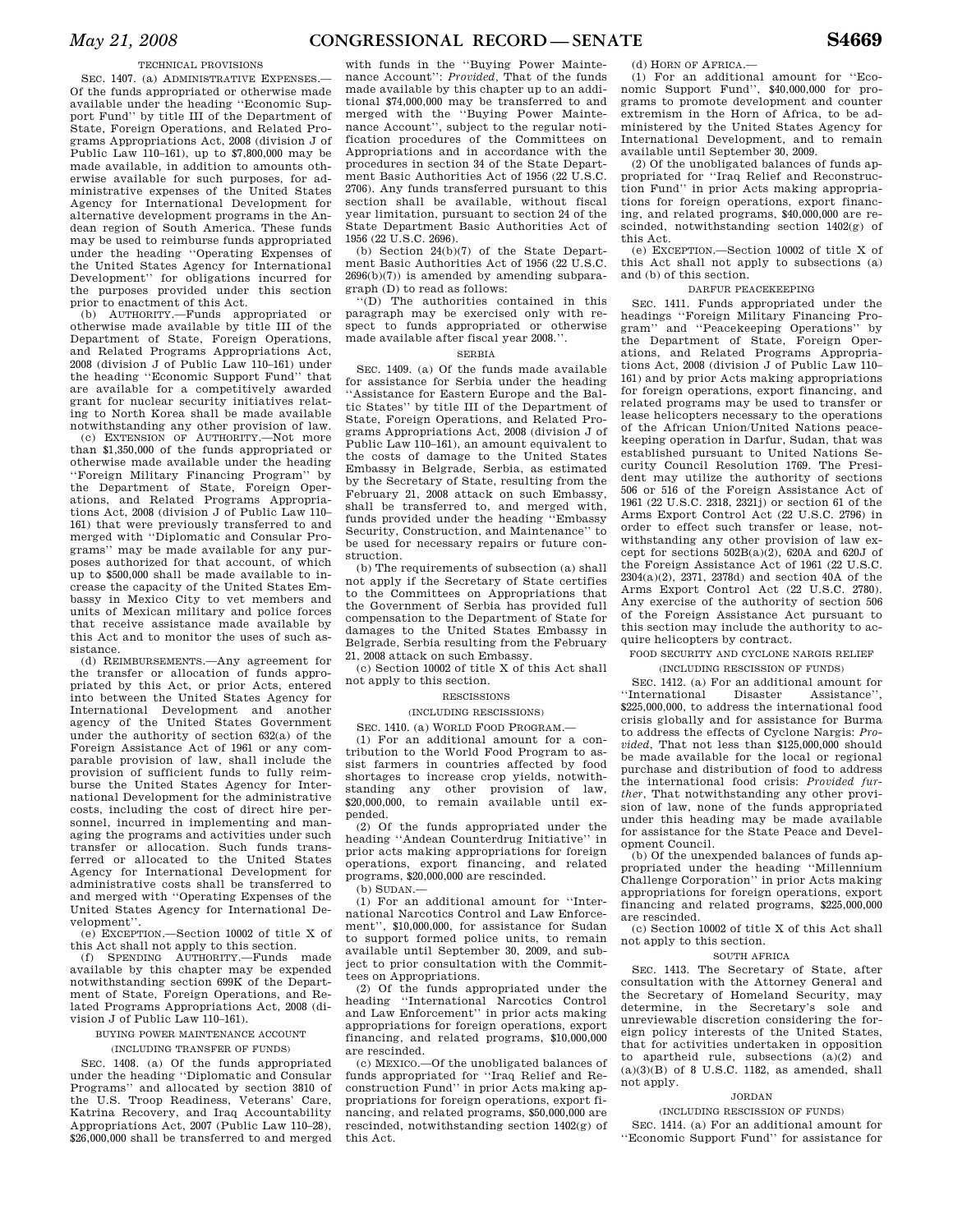Jordan, \$100,000,000, to remain available until September 30, 2009.

(b) For an additional amount for ''Foreign Military Financing Program'' for assistance for Jordan, \$200,000,000, to remain available until September 30, 2009.

(c) Of the unexpended balances of funds appropriated under the heading ''Millennium Challenge Corporation'' in prior Acts making appropriations for foreign operations, export financing, and related programs, \$300,000,000 are rescinded.

(d) Section 10002 of title X of this Act shall not apply to this section.

#### ALLOCATIONS

SEC. 1415. (a) Funds provided by this chapter for the following accounts shall be made available for programs and countries in the amounts contained in the respective tables included in the explanatory statement accompanying this Act:

''Diplomatic and Consular Programs''.

''Economic Support Fund''.

(b) Any proposed increases or decreases to the amounts contained in such tables in the statement accompanying this Act shall be subject to the regular notification procedures of the Committees on Appropriations and section 634A of the Foreign Assistance Act of 1961.

#### REPROGRAMMING AUTHORITY

SEC. 1416. Notwithstanding any other provision of law, to include minimum funding requirements or funding directives, funds made available under the headings ''Development Assistance'' and ''Economic Support Fund'' in prior Acts making appropriations for foreign operations, export financing, and related programs may be made available to address critical food shortages, subject to prior consultation with, and the regular notification procedures of, the Committees on Appropriations.

### SPENDING PLANS AND NOTIFICATION PROCEDURES

SEC. 1417. (a) SUBCHAPTER A SPENDING PLAN.—Not later than 45 days after the enactment of this Act the Secretary of State shall submit to the Committees on Appropriations a report detailing planned expenditures for funds appropriated under the headings in subchapter A, except for funds appropriated under the headings ''International Disaster Assistance'', ''Migration and Refugee Assistance'', and ''United States Emergency Refugee and Migration Assistance Fund''.

(b) SUBCHAPTER B SPENDING PLAN.—The Secretary of State shall submit to the Committees on Appropriations not later than November 1, 2008, and prior to the initial obligation of funds, a detailed spending plan for funds appropriated or otherwise made available in subchapter B, except for funds appropriated under the headings ''International Disaster Assistance'', ''Migration and Refugee Assistance'', and ''United States Emergency Refugee and Migration Assistance Fund''.

(c) NOTIFICATION.—Funds made available in this chapter shall be subject to the regular notification procedures of the Committees on Appropriations and section 634A of the Foreign Assistance Act of 1961.

#### TERMS AND CONDITIONS

SEC. 1418. Unless otherwise provided for in this Act, funds appropriated, or otherwise made available, by this chapter shall be available under the authorities and conditions provided in the Department of State, Foreign Operations, and Related Programs Appropriations Act, 2008 (division J of Public Law 110–161).

## TITLE II DOMESTIC MATTERS CHAPTER 1 DEPARTMENT OF HEALTH AND HUMAN **SERVICES** FOOD AND DRUG ADMINISTRATION

SALARIES AND EXPENSES

For an additional amount for salaries and expenses of the Food and Drug Administration, \$265,000,000, to remain available until September 30, 2009: *Provided,* That of the amount provided: (1) \$119,000,000 shall be for the Center for Food Safety and Applied Nutrition and related field activities in the Office of Regulatory Affairs; (2) \$48,500,000 shall be for the Center for Drug Evaluation and Research and related field activities in the Office of Regulatory Affairs; (3) \$23,500,000 shall be for the Center for Biologics Evaluation and Research and related field activities in the Office of Regulatory Affairs; (4) \$10,700,000 shall be for the Center for Veterinary Medicine and related field activities in the Office of Regulatory Affairs; (5) \$35,500,000 shall be for the Center for Devices and Radiological Health and related field activities in the Office of Regulatory Affairs; (6) \$6,000,000 shall be for the National Center for Toxicological Research; and (7) \$21,800,000 shall be for other activities, including the Office of the Commissioner, the Office of Scientific and Medical Programs; the Office of Policy, Planning and Preparedness; the Office of International and Special Programs; the Office of Operations; and central services for these offices.

### BUILDINGS AND FACILITIES

For an additional amount for plans, construction, repair, improvement, extension, alteration, and purchase of fixed equipment or facilities of or used by the Food and Drug Administration, where not otherwise provided, \$10,000,000, to remain available until expended.

## CHAPTER 2

## DEPARTMENT OF COMMERCE BUREAU OF THE CENSUS

PERIODIC CENSUSES AND PROGRAMS

For an additional amount for ''Periodic Censuses and Programs'', \$210,000,000, to remain available until expended, for necessary expenses related to the 2010 Decennial Census: *Provided,* That not less than \$3,000,000 shall be transferred to the "Office of Inspector General'' at the Department of Commerce for necessary expenses associated with oversight activities of the 2010 Decennial Census: *Provided further,* That \$1,000,000 shall be used only for a reimbursable agreement with the Defense Contract Management Agency to provide continuing contract management oversight of the 2010 Decennial Census.

## DEPARTMENT OF JUSTICE

UNITED STATES MARSHALS SERVICE SALARIES AND EXPENSES

For an additional amount for ''Salaries and Expenses'', \$50,000,000, to remain available until September 30, 2009, for the United States Marshals Service to implement and enforce the Adam Walsh Child Protection and Safety Act (Public Law 109–248) to track down and arrest non-compliant sex offenders.

## FEDERAL PRISON SYSTEM

SALARIES AND EXPENSES

For an additional amount for ''Salaries and Expenses'', \$178,000,000, to remain available until September 30, 2008.

### OFFICE OF JUSTICE PROGRAMS STATE AND LOCAL LAW ENFORCEMENT **ASSISTANCE**

For an additional amount for the Edward Byrne Memorial Justice Assistance Grant

program as authorized by subpart 1 of part E of title I of Omnibus Crime Control and Safe Street Act of 1968 (''1968 Act''), (except that section 1001(c), and the special rules for Puerto Rico under section 505(g), of the 1968 Act, shall not apply for purposes of this Act), \$490,000,000, to remain available until September 30, 2008.

For an additional amount for ''State and Local Law Enforcement Assistance'', \$100,000,000 for competitive grants, to remain available until expended, to provide assist-ance and equipment to local law enforcement along the Southern border and in High-Intensity Drug Trafficking Areas to combat criminal narcotic activity stemming from the Southern border, of which \$10,000,000 shall be for the ATF Project Gunrunner.

#### **SCIENCE**

## NATIONAL AERONAUTICS AND SPACE ADMINISTRATION RETURN TO FLIGHT

For necessary expenses, not otherwise provided for, in carrying out return to flight activities associated with the space shuttle and activities from which funds were transferred to accommodate return to flight activities, \$200,000,000, to remain available until September 30, 2009 with such sums as determined by the Administrator of the National Aeronautics and Space Administration as available for transfer to and ''Science, Aeronautics, Exploration'', and ''Exploration Capabilities'' for restoration of funds previously reallocated to meet return to flight activities.

NATIONAL SCIENCE FOUNDATION

RESEARCH AND RELATED ACTIVITIES For additional expenses in carrying out the National Science Foundation Act of 1950, as amended (42 U.S.C. 1861–1875), \$150,000,000, to remain available until September 30, 2009.

EDUCATION AND HUMAN RESOURCES

For additional expenses in carrying out<br>vience and engineering education and science and engineering education human resources programs and activities pursuant to the National Science Foundation Act of 1950, as amended (42 U.S.C. 1861– 1875), \$50,000,000, to remain available until September 30, 2009.

GENERAL PROVISION—THIS CHAPTER

SEC. 2201. (a) Section 3008(a) of the Digital Television Transition and Public Safety Act of 2005 is amended—

(1) by inserting  $(1)$  IN GENERAL.—" before ''The Assistant Secretary''; and

(2) by adding at the end thereof the following:

''(2) USE OF FUNDS.—As soon as practicable after the date of enactment of this Act, the Assistant Secretary shall make a determination, which the Assistant Secretary may adjust from time to time, with respect to whether the full amount provided under paragraph (1) will be needed for payments under that paragraph. If the Assistant Secretary determines that the full amount will not be needed for payments authorized by paragraph (1), the Assistant Secretary may use the remaining amount for consumer education and technical assistance regarding the digital television transition and the availability of the digital-to-analog converter box program (in addition to any amounts expended for such purpose under  $3005(c)(2)(A)$  of this title), including partnering with, providing grants to, and contracting with non-profit organizations or public interest groups in achieving these efforts. If the Assistant Secretary initiates such an education program, the Assistant Secretary shall develop a plan to address the educational and technical assistance needs of vulnerable populations, such as senior citizens, individuals residing in rural and remote areas, and minorities, including, where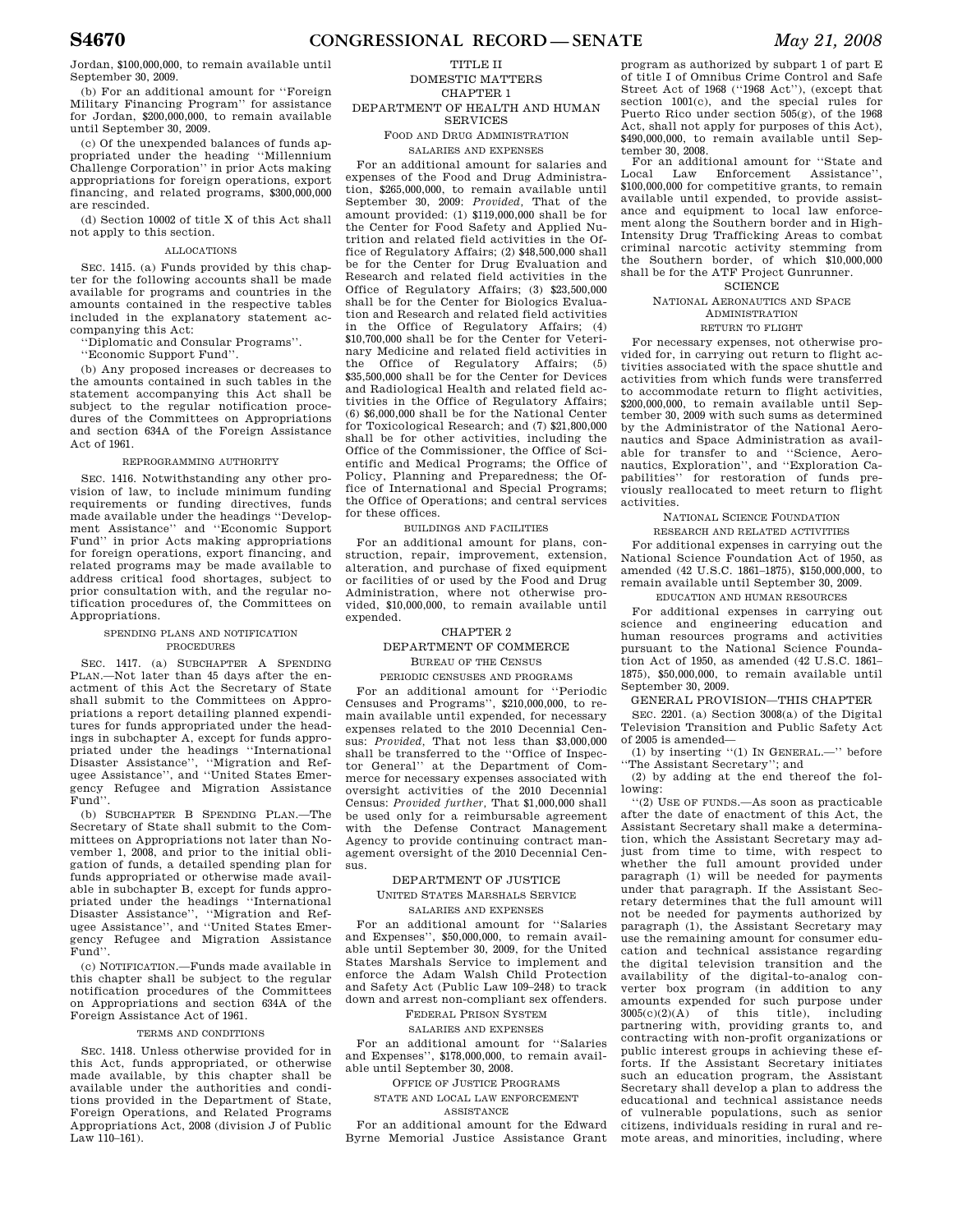appropriate, education plans focusing on the need for analog pass-through digital converter boxes in areas served by low power or translator stations, and shall consider the speed with which these objectives can be accomplished to the greatest public benefit.'

(b) Section 3009(a) of the Deficit Reduction Act of 2005 (Public Law 109–171) is amended—

(1) by striking ''fiscal year 2009'' and inserting ''fiscal years 2009 through 2012''; and (2) by striking ''no earlier than October 1,

2010'' and inserting ''on or after February 18,  $2009$ CHAPTER 3

## DEPARTMENT OF ENERGY

NON-DEFENSE ENVIRONMENTAL CLEANUP

For an additional amount for ''Non-Defense Environmental Cleanup'', \$5,000,000, to remain available until expended.

URANIUM ENRICHMENT DECONTAMINATION AND DECOMMISSIONING FUND

For an additional amount for ''Uranium Enrichment Decontamination and Decommissioning Fund'', \$52,000,000, to remain available until expended.

#### **SCIENCE**

For an additional amount for ''Science'', \$100,000,000, to remain available until expended.

#### ENVIRONMENTAL AND OTHER DEFENSE **ACTIVITIES**

#### DEFENSE ENVIRONMENTAL CLEANUP

For an additional amount for ''Defense Environmental Cleanup'', \$243,000,000, to remain available until expended.

GENERAL PROVISIONS—THIS CHAPTER SEC. 2301. (a) Subject to subsection (b), the Secretary of Energy shall continue the cooperative agreement numbered DE–FC 26– 06NT42073, as in effect on the date of enactment of this Act, through March 30, 2009.

(b) During the period beginning on the date of enactment of this Act and ending on March 30, 2009—

(1) the agreement described in subsection (a) may not be terminated except by the mutual consent of the parties to the agreement; and

(2) funds may be expended under the agreement only to complete and provide information and documentation to the Department of Energy.<br>SEC 23

2302. INCENTIVES FOR ADDITIONAL DOWNBLENDING OF HIGHLY ENRICHED URANIUM BY THE RUSSIAN FEDERATION. The USEC Privatization Act (42 U.S.C. 2297h et seq.) is amended—

(1) in section 3102, by striking ''For purposes'' and inserting ''Except as provided in section 3112A, for purposes'';

(2) in section 3112(a), by striking ''The Sec-retary'' and inserting ''Except as provided in section 3112A(d), the Secretary''; and

(3) by inserting after section 3112 the following:

# **''SEC. 3112A. INCENTIVES FOR ADDITIONAL DOWNBLENDING OF HIGHLY EN-RICHED URANIUM BY THE RUSSIAN FEDERATION.**

''(a) DEFINITIONS.—In this section:

''(1) COMPLETION OF THE RUSSIAN HEU AGREEMENT.—The term 'completion of the Russian HEU Agreement' means the importation into the United States from the Russian Federation pursuant to the Russian HEU Agreement of uranium derived from the downblending of not less than 500 metric tons of highly enriched uranium of weapons origin.<br> $``(2)$ 

 $DownBLENDING.$ -The term 'downblending' means processing highly enriched uranium into a uranium product in any form in which the uranium contains less than 20 percent uranium-235.

''(3) HIGHLY ENRICHED URANIUM.—The term 'highly enriched uranium' has the meaning given that term in section 3102(4).

''(4) HIGHLY ENRICHED URANIUM OF WEAPONS ORIGIN.—The term 'highly enriched uranium of weapons origin' means highly enriched uranium that—

''(A) contains 90 percent or more uranium-235; and

''(B) is verified by the Secretary of Energy to be of weapons origin.

''(5) LOW-ENRICHED URANIUM.—The term 'low-enriched uranium' means a uranium product in any form, including uranium hexafluoride (UF $_6$ ) and uranium oxide (UO<sub>2</sub>), in which the uranium contains less than 20 percent uranium-235, without regard to whether the uranium is incorporated into fuel rods or complete fuel assemblies.

''(6) RUSSIAN HEU AGREEMENT.—The term 'Russian HEU Agreement' has the meaning given that term in section 3102(11).

''(7) URANIUM-235.—The term 'uranium-235' means the isotope  $^{235}$ U.

''(b) STATEMENT OF POLICY.—It is the policy of the United States to support the continued downblending of highly enriched uranium of weapons origin in the Russian Federation in order to protect the essential security interests of the United States with respect to the nonproliferation of nuclear weapons.

''(c) PROMOTION OF DOWNBLENDING OF RUS-SIAN HIGHLY ENRICHED URANIUM.

''(1) INCENTIVES FOR THE COMPLETION OF THE RUSSIAN HEU AGREEMENT.—Prior to the completion of the Russian HEU Agreement, the importation into the United States of lowenriched uranium, including low-enriched uranium obtained under contracts for separative work units, that is produced in the Russian Federation and is not imported pursuant to the Russian HEU Agreement may not exceed the following amounts:

''(A) In each of the calendar years 2008 and 2009, not more than 22,500 kilograms.

''(B) In each of the calendar years 2010 and 2011, not more than 45,000 kilograms.

''(C) In calendar year 2012 and each calendar year thereafter through the calendar year of the completion of the Russian HEU Agreement, not more than 67,500 kilograms.

(2) INCENTIVES TO CONTINUE DOWNBLENDING RUSSIAN HIGHLY ENRICHED URANIUM AFTER THE COMPLETION OF THE RUSSIAN HEU AGREE-MENT.—

''(A) IN GENERAL.—In each calendar year beginning after the calendar year of the completion of the Russian HEU Agreement and before the termination date described in paragraph (8), the importation into the United States of low-enriched uranium, including low-enriched uranium obtained under contracts for separative work units, that is produced in the Russian Federation, whether or not such low-enriched uranium is derived from highly enriched uranium of weapons origin, may not exceed 400,000 kilograms.

''(B) ADDITIONAL IMPORTS.—

''(i) IN GENERAL.—In addition to the amount authorized to be imported under subparagraph (A) and except as provided in clause (ii), 20 kilograms of low-enriched uranium, whether or not such low-enriched uranium is derived from highly enriched uranium of weapons origin, may be imported for every 3 kilograms of Russian highly enriched uranium of weapons origin that was downblended in the preceding calendar year, subject to the verification of the Secretary of Energy under paragraph (10).

''(ii) MAXIMUM ANNUAL IMPORTS.—Not more than 200,000 kilograms of low-enriched uranium may be imported in a calendar year under clause (i).

''(3) EXCEPTION WITH RESPECT TO INITIAL CORES.—The import limitations described in paragraphs (1) and (2) shall not apply to lowenriched uranium produced in the Russian Federation that is imported into the United States for use in the initial core of a new nuclear reactor.

''(4) ANNUAL ADJUSTMENT.—

''(A) IN GENERAL.—Beginning in the second calendar year after the calendar year of the completion of the Russian HEU Agreement, the Secretary of Energy shall increase or decrease the amount of low-enriched uranium that may be imported in a calendar year under paragraph (2) (including the amount of low-enriched uranium that may be imported for each kilogram of highly enriched uranium downblended under paragraph (2)(B)(i)) by a percentage equal to the percentage increase or decrease, as the case may be, in the average amount of uranium loaded into nuclear power reactors in the United States in the most recent 3-calendar-year period for which data are available, as reported by the Energy Information Administration of the Department of Energy, compared to the average amount of uranium loaded into such reactors during the 3-calendar-year period beginning on January 1, 2011, as reported by the Energy Information Administration.

''(B) PUBLICATION OF ADJUSTMENTS.—As soon as practicable, but not later than July 31 of each calendar year, the Secretary of Energy shall publish in the Federal Register the amount of low-enriched uranium that may be imported in the current calendar year after the adjustment under subparagraph (A).

''(5) AUTHORITY FOR ADDITIONAL ADJUST-MENT.—In addition to the annual adjustment under paragraph (4), the Secretary of Commerce may adjust the import limitations under paragraph (2)(A) for a calendar year if the Secretary—

''(A) in consultation with the Secretary of Energy, determines that the available supply of low-enriched uranium from the Russian Federation and the available stockpiles of uranium of the Department of Energy are insufficient to meet demand in the United States in the following calendar year; and

''(B) notifies Congress of the adjustment not less than 45 days before making the adjustment.

''(6) EQUIVALENT QUANTITIES OF LOW-EN-RICHED URANIUM IMPORTS.—

''(A) IN GENERAL.—The import limitations described in paragraphs (1) and (2) are expressed in terms of uranium containing 4.4 percent uranium-235 and a tails assay of 0.3 percent.

''(B) ADJUSTMENT FOR OTHER URANIUM.—Imports of low-enriched uranium under paragraphs (1) and (2) shall count against the import limitations described in such paragraphs in amounts calculated as the quantity of low-enriched uranium containing 4.4 percent uranium-235 necessary to equal the total amount of uranium-235 contained in such imports.

''(7) DOWNBLENDING OF OTHER HIGHLY EN-RICHED URANIUM.—

''(A) IN GENERAL.—The downblending of highly enriched uranium not of weapons origin may be counted for purposes of paragraph  $(2)(B)$  or  $(8)(B)$ , subject to verification under paragraph (10), if the Secretary of Energy determines that the highly enriched uranium to be downblended poses a risk to the national security of the United States.

''(B) EQUIVALENT QUANTITIES OF HIGHLY EN-RICHED URANIUM.—For purposes of determining the additional low-enriched uranium imports allowed under paragraph (2)(B) and for purposes of paragraph (8)(B), highly enriched uranium not of weapons origin downblended pursuant to subparagraph (A) shall count as downblended highly enriched uranium of weapons origin in amounts calculated as the quantity of highly enriched uranium containing 90 percent uranium-235 necessary to equal the total amount of uranium-235 contained in the highly enriched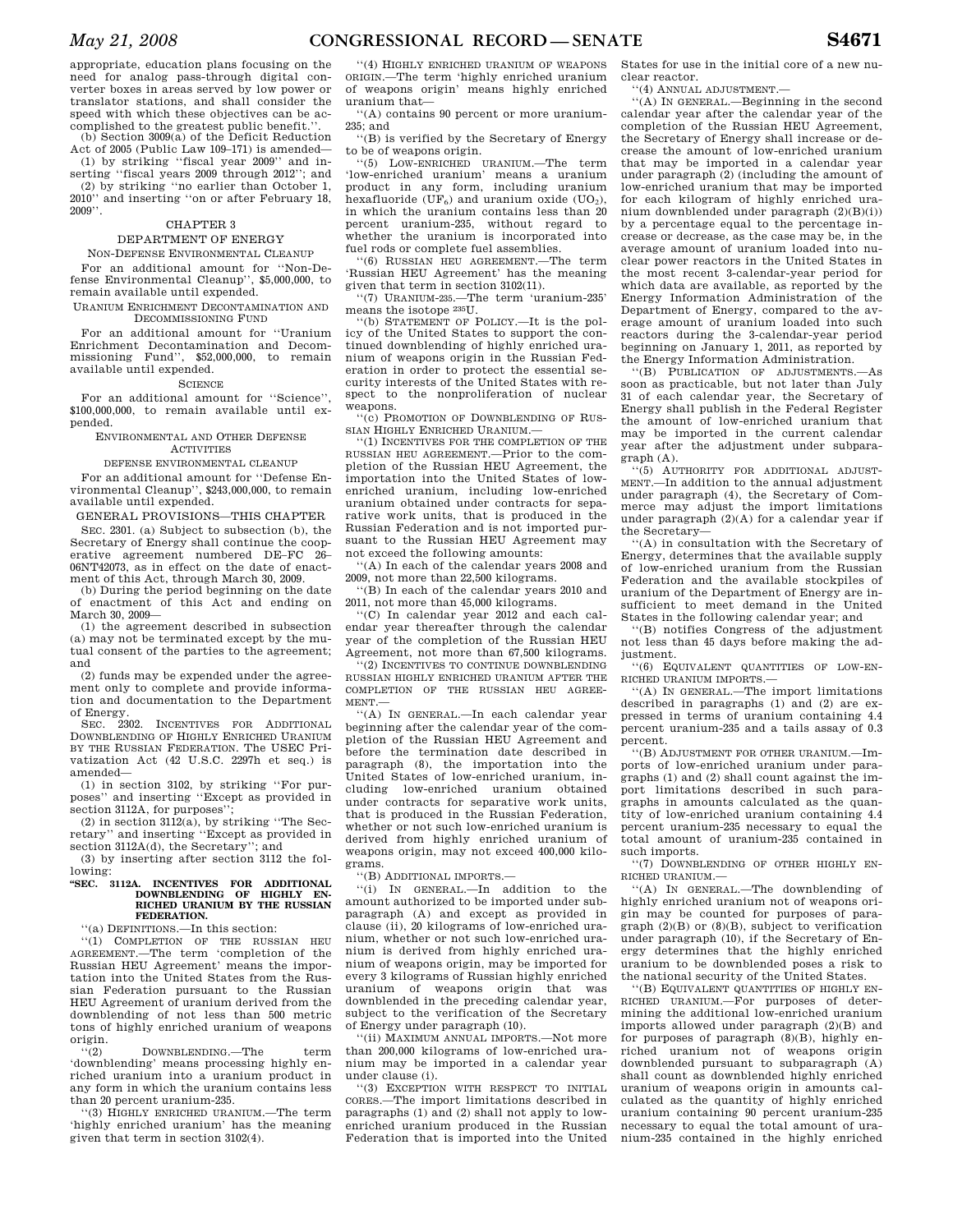uranium not of weapons origin downblended pursuant to subparagraph (A).

''(8) TERMINATION OF IMPORT RESTRICTIONS AFTER DOWNBLENDING OF AN ADDITIONAL 300 METRIC TONS OF HIGHLY ENRICHED URANIUM.— The provisions of this subsection shall terminate on the later of—

 $($ A) December 31, 2020; or

''(B) the date on which the Secretary of Energy certifies to Congress that, after the completion of the Russian HEU Agreement, not less than an additional 300 metric tons of Russian highly enriched uranium of weapons origin have been downblended.

''(9) SPECIAL RULE IF IMPORTATION UNDER RUSSIAN HEU AGREEMENT TERMINATES EARLY.—Notwithstanding any other provision of law, no low-enriched uranium produced in the Russian Federation that is not derived from highly enriched uranium of weapons origin, including low-enriched uranium obtained under contracts for separative work units, may be imported into the United States if, before the completion of the Russian HEU Agreement, the Secretary of Energy determines that the Russian Federation has taken deliberate action to disrupt or halt the importation into the United States of low-enriched uranium under the Russian HEU Agreement.

''(10) TECHNICAL VERIFICATIONS BY SEC-RETARY OF ENERGY.—

''(A) IN GENERAL.—The Secretary of Energy shall verify the origin, quantity, and uranium-235 content of the highly enriched uranium downblended for purposes of paragraphs (2)(B), (7), and (8)(B).

'(B) METHODS OF VERIFICATION.-In conducting the verification required under subparagraph (A), the Secretary of Energy shall employ the transparency measures provided for in the Russian HEU Agreement for monitoring the downblending of Russian highly enriched uranium of weapons origin and such other methods as the Secretary determines appropriate.

''(11) ENFORCEMENT OF IMPORT LIMITA-TIONS.—The Secretary of Commerce shall be responsible for enforcing the import limitations imposed under this subsection and shall enforce such import limitations in a manner that imposes a minimal burden on the commercial nuclear industry.

''(12) EFFECT ON OTHER AGREEMENTS.—

''(A) RUSSIAN HEU AGREEMENT.—Nothing in this section shall be construed to modify the terms of the Russian HEU Agreement, including the provisions of the Agreement relating to the amount of low-enriched uranium that may be imported into the United States.

''(B) OTHER AGREEMENTS.—If a provision of any agreement between the United States and the Russian Federation, other than the Russian HEU Agreement, relating to the importation of low-enriched uranium into the United States conflicts with a provision of this section, the provision of this section shall supersede the provision of the agreement to the extent of the conflict.

''(d) DOWNBLENDING OF HIGHLY ENRICHED URANIUM IN THE UNITED STATES.—The Secretary of Energy may sell uranium in the jurisdiction of the Secretary, including downblended highly enriched uranium, at fair market value to a licensed operator of a nuclear reactor in the United States—

''(1) in the event of a disruption in the nuclear fuel supply in the United States; or

''(2) after a determination of the Secretary under subsection (c)(9) that the Russian Federation has taken deliberate action to disrupt or halt the importation into the United States of low-enriched uranium under the Russian HEU Agreement.''.

#### CHAPTER 4

#### GENERAL PROVISIONS—THIS CHAPTER

SEC. 2401. VETERANS BUSINESS RESOURCE CENTERS. There are appropriated, out of any money in the Treasury not otherwise appropriated, for the fiscal year ending September 30, 2008, \$600,000 for the ''Salaries and Expenses'' account of the Small Business Administration, for grants in the amount of \$200,000 to veterans business resource centers that received grants from the National Veterans Business Development Corporation in fiscal years 2006 and 2007.

SEC. 2402. (a) IN GENERAL.—Section 604(a)(5) of title 28, United States Code, is amended by inserting after ''hold office during good behavior,'' the following: ''bankruptcy judges appointed under chapter 6 of title 28; territorial district court judges appointed under section 24 of the Organic Act of Guam (48 U.S.C. 1424b), section 1(b) of the Act of November 8, 1977 (48 U.S.C. 1821), or section 24(a) of the Revised Organic Act of the Virgin Islands (48 U.S.C. 1614(a)); bankruptcy judges retired under section 377 of title 28; and judges retired under section 373 of title 28,''.

(b) CONSTRUCTION.—For purposes of construing and applying chapter 87 of title 5, United States Code, including any adjustment of insurance rates by regulation or otherwise, the following categories of judicial officers shall be deemed to be judges of the United States as described under section 8701 of title 5, United States Code:

(1) Bankruptcy judges appointed under chapter 6 of title 28, United States Code.

(2) Territorial district court judges appointed under section 24 of the Organic Act of Guam (48 U.S.C. 1424b), section 1(b) of the Act of November 8, 1977 (48 U.S.C. 1821), or section 24(a) of the Revised Organic Act of the Virgin Islands (48 U.S.C. 1614(a)).

(3) Bankruptcy judges retired under section 377 of title 28, United States Code.

(4) Judges retired under section 373 of title 28, United States Code.

(c) EFFECTIVE DATE.—Subsection (b) and the amendment made by subsection (a) shall apply with respect to any payment made on or after the first day of the first applicable pay period beginning on or after the date of enactment of Public Law No. 110–177.

SEC. 2403. Life Insurance for Tax Court Judges Age 65 or Over. (a) IN GENERAL.—Section 7472 of the Internal Revenue Code of 1986 is amended by inserting after the word ''imposed'' where it appears in the second sentence the following phrase: ''after April 24, 1999, that is incurred'

(b) EFFECTIVE DATE.—This amendment shall take effect as if included in the amendment made by section 852 of the Pension Protection Act of 2006.

## CHAPTER 5

## GENERAL PROVISION—THIS CHAPTER

SEC. 2501. SECURE RURAL SCHOOLS ACT AMENDMENT. (a) For fiscal year 2008, payments shall be made from any revenues, fees, penalties, or miscellaneous receipts described in sections 102(b)(3) and 103(b)(2) of the Secure Rural Schools and Community Self-Determination Act of 2000 (Public Law 106–393; 16 U.S.C. 500 note), not to exceed \$100,000,000, and the payments shall be made, to the maximum extent practicable, in the same amounts, for the same purposes, and in the same manner as were made to States and counties in 2006 under that Act.

(b) There is appropriated  $$400,000,000$ , to remain available until December 31, 2008, to be used to cover any shortfall for payments made under this section from funds not otherwise appropriated.

(c) Titles II and III of Public Law 106–393 are amended, effective September 30, 2006, by

striking ''2007'' and ''2008'' each place they appear and inserting ''2008'' and ''2009'', respectively.

## CHAPTER 6 DEPARTMENT OF LABOR

EMPLOYMENT AND TRAINING ADMINISTRATION STATE UNEMPLOYMENT INSURANCE AND

EMPLOYMENT SERVICE OPERATIONS

For an additional amount for ''State Unemployment Insurance and Employment Service Operations'' for grants to the States for the administration of State unemployment insurance, \$110,000,000, which may be expended from the Employment Security Administration Account in the Unemployment Trust Fund, to be used for unemployment insurance workloads experienced by the States through September 30, 2008, which shall be available for Federal obligation through December 31, 2008.

## DEPARTMENT OF HEALTH AND HUMAN SERVICES

#### CENTERS FOR DISEASE CONTROL AND **PREVENTION**

#### DISEASE CONTROL, RESEARCH, AND TRAINING

For an additional amount for ''Disease Control, Research, and Training'', \$26,000,000, for the prevention of and response to medical errors including research, education and outreach activities; of which no less than \$5,000,000 shall be for responding to outbreaks of communicable diseases related to the re-use of syringes in outpatient clinics, including reimbursement of local health departments for testing and genetic sequencing of persons potentially exposed.

> NATIONAL INSTITUTES OF HEALTH OFFICE OF THE DIRECTOR

(INCLUDING TRANSFER OF FUNDS)

For an additional amount for ''Office of the Director, National Institutes of Health'', \$400,000,000, which shall be used to support additional scientific research in the Institutes and Centers of the National Institutes of Health: *Provided,* That these funds are to be transferred to the Institutes and Centers on a pro-rata basis: *Provided further,* That funds transferred shall be merged with and be available for the same purposes and for the same time period as the appropriation or fund to which transferred: *Provided further,*  That this transfer authority is in addition to any other transfer authority available to the National Institutes of Health: *Provided further,* That none of these funds are to be transferred to the Buildings and Facilities appropriation, the Center for Scientific Review, the Center for Information Technology, the Clinical Center, the Global Fund for HIV/AIDS, Tuberculosis and Malaria, and the Office of the Director except for the NIH Common Fund within the Office of the Director, which shall receive its pro-rata share of the increase.

## GENERAL PROVISIONS—THIS CHAPTER

SEC. 2601. (a) In addition to amounts otherwise made available for fiscal year 2008, there are appropriated, out of any money in the Treasury not otherwise appropriated—

(1) \$500,000,000 for fiscal year 2008, for making payments under subsections (a) through (d) of section 2604 of the Low-Income Home Energy Assistance Act of 1981 (42 U.S.C. 8623); and

(2) \$500,000,000 for fiscal year 2008, for making allotments under section 2604(e) of the Low-Income Home Energy Assistance Act of 1981 (42 U.S.C. 8623(e)) that are made in such a manner as to ensure that each State's allotment percentage is the percentage the State would receive of funds allotted under section 2604(a) of such Act (42 U.S.C. 8623(a)), if the total amount appropriated for fiscal year 2008 and available to carry out such section 2604(a) had been less than \$1,975,000,000.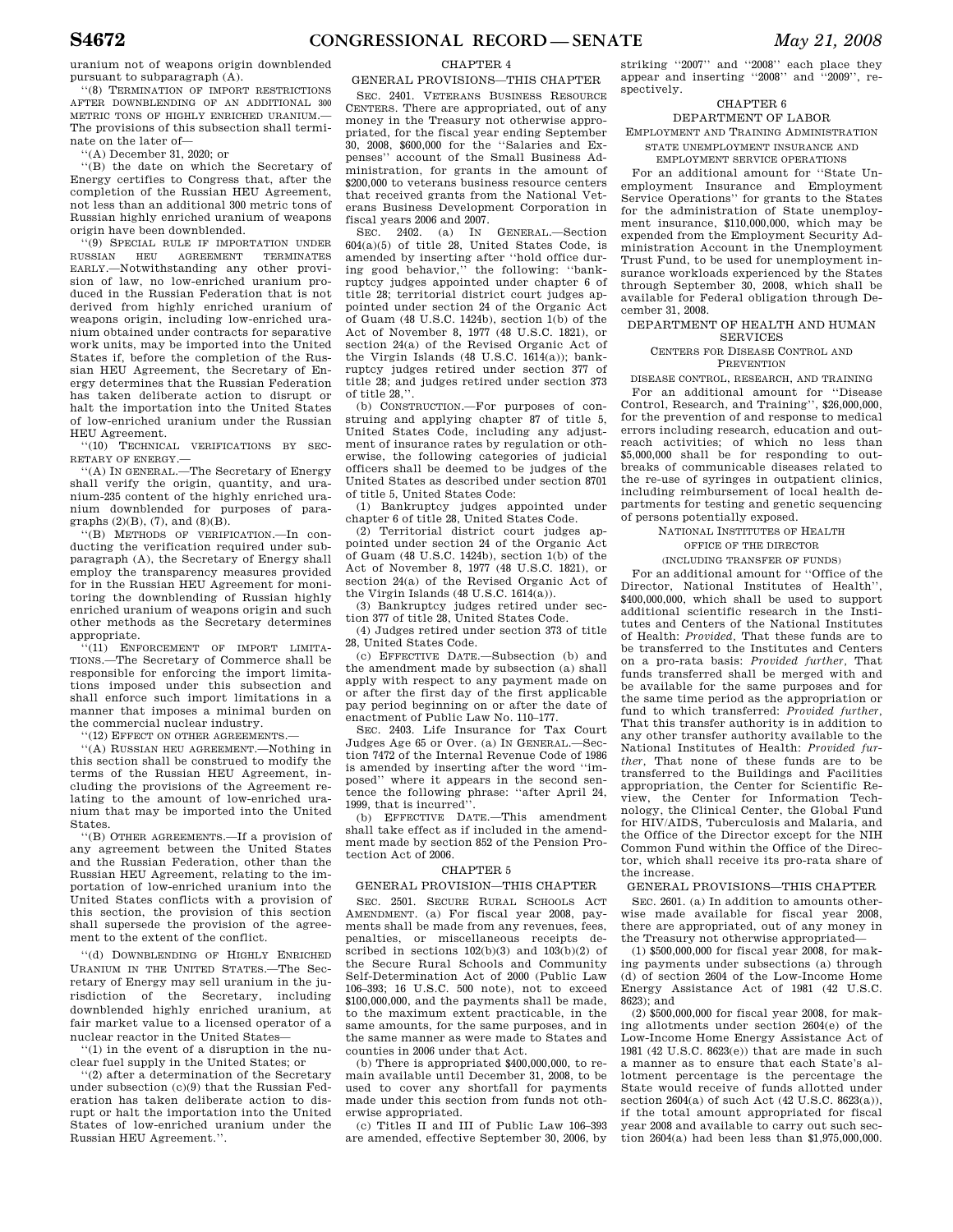(b) Funds appropriated under subsection (a)(2), and funds appropriated (but not obligated) prior to the date of enactment of this Act for making payments under section 2604(e) of such Act (42 U.S.C. 8623(e)), shall be released to States not later than 30 days after the date of enactment of this Act.

SEC. 2602. REPORT ON THE IMPACT OF PAST AND FUTURE MINIMUM WAGE INCREASES. (a) IN GENERAL.—Section 8104 of the U.S. Troop Readiness, Veterans' Care, Katrina Recovery, and Iraq Accountability Appropriations Act, 2007 (Public Law 110–28; 121 Stat. 189) is amended to read as follows:

#### **''SEC. 8104. REPORT ON THE IMPACT OF PAST AND FUTURE MINIMUM WAGE IN-CREASES.**

''(a) STUDY.—Beginning on the date that is 60 days after the date of enactment of this Act, and every year thereafter until the minimum wage in the respective territory is \$7.25 per hour, the Government Accountability Office shall conduct a study to—

''(1) assess the impact of the minimum wage increases that occurred in American Samoa and the Commonwealth of the Northern Mariana Islands in 2007 and 2008, as required under Public Law 110–28, on the rates of employment and the living standards of workers, with full consideration of the other factors that impact rates of employment and the living standards of workers such as inflation in the cost of food, energy, and other commodities; and

''(2) estimate the impact of any further wage increases on rates of employment and the living standards of workers in American Samoa and the Commonwealth of the Northern Mariana Islands, with full consideration of the other factors that may impact the rates of employment and the living standards of workers, including assessing how the profitability of major private sector firms may be impacted by wage increases in comparison to other factors such as energy costs and the value of tax benefits.

''(b) REPORT.—No earlier than March 15, 2009, and not later than April 15, 2009, the Government Accountability Office shall transmit its first report to Congress concerning the findings of the study required under subsection (a). The Government Accountability Office shall transmit any subsequent reports to Congress concerning the findings of a study required by subsection (a) between March 15 and April 15 of each year.

''(c) ECONOMIC INFORMATION.—To provide sufficient economic data for the conduct of the study under subsection (a)—

''(1) the Department of Labor shall include and separately report on American Samoa and the Commonwealth of the Northern Mariana Islands in its household surveys and establishment surveys;

''(2) the Bureau of Economic Analysis of the Department of Commerce shall include and separately report on American Samoa and the Commonwealth of the Northern Mariana Islands in its gross domestic product data; and

''(3) the Bureau of the Census of the Department of Commerce shall include and separately report on American Samoa and the Commonwealth of the Northern Mariana Islands in its population estimates and demographic profiles from the American Community Survey,

with the same regularity and to the same extent as the Department or each Bureau collects and reports such data for the 50 States. In the event that the inclusion of American Samoa and the Commonwealth of the Northern Mariana Islands in such surveys and data compilations requires time to structure and implement, the Department of Labor, the Bureau of Economic Analysis, and the Bureau of the Census (as the case may be) shall in the interim annually report the best available data that can feasibly be secured with respect to such territories. Such interim reports shall describe the steps the Department or the respective Bureau will take to improve future data collection in the territories to achieve comparability with the data collected in the United States. The Department of Labor, the Bureau of Economic Analysis, and the Bureau of the Census, together with the Department of the Interior, shall coordinate their efforts to achieve such improvements."

(b) EFFECTIVE DATE.—The amendment made by this section shall take effect on the date of enactment of this Act.

## CHAPTER 7

## RELATED AGENCY

AMERICAN BATTLE MONUMENTS COMMISSION FOREIGN CURRENCY FLUCTUATIONS ACCOUNT

For an additional amount for ''Foreign Currency Fluctuations Account'', \$10,000,000, to remain available until expended, for purposes authorized by section 2109 of title 36, United States Code.

## CHAPTER 8

GENERAL PROVISIONS—THIS CHAPTER

SEC. 2801. Until January 1, 2009, an aircraft used by an air carrier in the operation specified in section 47528(e)(3) of title 49, United States Code, as of April 1, 2008, may continue to be operated under the provisions of that section by an air carrier that purchases or leases that aircraft after April 1, 2008, for conduct of the same operation. Operation of that aircraft under section 47528(e)(4) is authorized for the same time period.

SEC. 2802. Title 49, United States Code, is amended—

(1) by striking ''August 31, 2008,'' in section 44302(f)(1) and inserting ''August 31, 2009,'';

(2) by striking ''December 31, 2008,'' in section 44302(f)(1) and inserting ''December 31, 2009,''; and

(3) by striking ''December 31, 2008'' in section 44303(b) and inserting ''December 31, 2009''.

## TITLE III

## HURRICANES KATRINA AND RITA, AND OTHER NATURAL DISASTERS CHAPTER 1

## DEPARTMENT OF AGRICULTURE FARM SERVICE AGENCY

#### EMERGENCY CONSERVATION PROGRAM

For the purposes of carrying out the Emergency Conservation Program, there is hereby appropriated \$49,413,000, to remain available until expended.

NATURAL RESOURCES CONSERVATION SERVICE WATERSHED AND FLOOD PREVENTION

#### OPERATIONS

For an additional amount for ''Watershed and Flood Prevention Operations'', for emergency recovery operations, \$130,464,000, to remain available until expended.

## GENERAL PROVISION—THIS CHAPTER

(INCLUDING RESCISSION)

SEC. 3101. Of the funds made available in the second paragraph under the heading ''Rural Utilities Service, Rural Electrification and Telecommunications Loans Program Account'' in chapter 1 of division B of the Department of Defense, Emergency Supplemental Appropriations to Address Hurricanes in the Gulf of Mexico, and Pandemic Influenza Act, 2006 (Public Law 109–148; 119 Stat. 2746), the Secretary may use an amount not to exceed \$1,000,000 of remaining unobligated funds for the cost of loan modifications to rural electric loans made or guaranteed under the Rural Electrification Act of 1936, to respond to damage caused by any

weather related events since Hurricane Katrina, to remain available until expended: *Provided,* That \$1,000,000 of the remaining unobligated funds under such paragraph are rescinded.

## CHAPTER 2

## DEPARTMENT OF COMMERCE ECONOMIC DEVELOPMENT ADMINISTRATION ECONOMIC DEVELOPMENT ASSISTANCE PROGRAMS

For an additional amount for economic development assistance as provided by section 3082(a) of the Water Resources Development Act of 2007 (Public Law 110–114), \$75,000,000, to remain available until September 30, 2009. NATIONAL OCEANIC AND ATMOSPHERIC

## ADMINISTRATION

## OPERATIONS, RESEARCH, AND FACILITIES

For an additional amount for ''Operations, Research, and Facilities'' for necessary expenses related to economic impacts associated with commercial fishery failures, fishery resource disasters, and regulations on commercial fishing industries, \$75,000,000, to remain available until September 30, 2009.

## DEPARTMENT OF JUSTICE OFFICE OF JUSTICE PROGRAMS STATE AND LOCAL LAW ENFORCEMENT **ASSISTANCE**

For an additional amount for ''State and Local Law Enforcement Assistance'', for discretionary grants authorized by subpart 2 of part E, of title I of the Omnibus Crime Control and Safe Streets Act of 1968 as in effect on September 30, 2006, notwithstanding the provisions of section 511 of said Act, \$75,000,000, to remain available until September 30, 2009: *Provided,* That the amount made available under this heading shall be for local law enforcement initiatives in the Gulf Coast region related to the aftermath of Hurricane Katrina.

GENERAL PROVISION—THIS CHAPTER

SEC. 3201. GULF OF MEXICO DESIGNATIONS. (a) Notwithstanding any other provision of law, no funds made available under this Act or any other Act for fiscal year 2008 or 2009 may be used to establish a national monument or otherwise convey protected status to any area in the marine environment of the Exclusive Economic Zone of the United States under the Act of June 8, 1906 (16

U.S.C. 431 et seq.). (b) Not later than 180 days after the date of enactment of this Act, the Secretary of Commerce may, as applicable, and in compliance with all requirements under title III of the National Marine Sanctuaries Act (16 U.S.C. 1431 et seq.) (including the procedures for designation and implementation under section 304 of that Act (16 U.S.C. 1434)) with respect to any proposed protected area, submit to Congress a study of the proposed protected area.

## CHAPTER 3 DEPARTMENT OF DEFENSE—CIVIL DEPARTMENT OF THE ARMY CORPS OF ENGINEERS—CIVIL

## CONSTRUCTION

For an additional amount for ''Construction'' for necessary expenses related to the consequences of Hurricane Katrina and other hurricanes of the 2005 season, and for recovery from other natural disasters \$5,033,345,000, to remain available until expended: *Provided,* That the Secretary of the Army is directed to use \$4,362,000,000 of the funds appropriated under this heading to modify authorized projects in southeast Louisiana to provide hurricane and storm damage reduction and flood damage reduction in the greater New Orleans and surrounding areas to provide the levels of protection necessary to achieve the certification required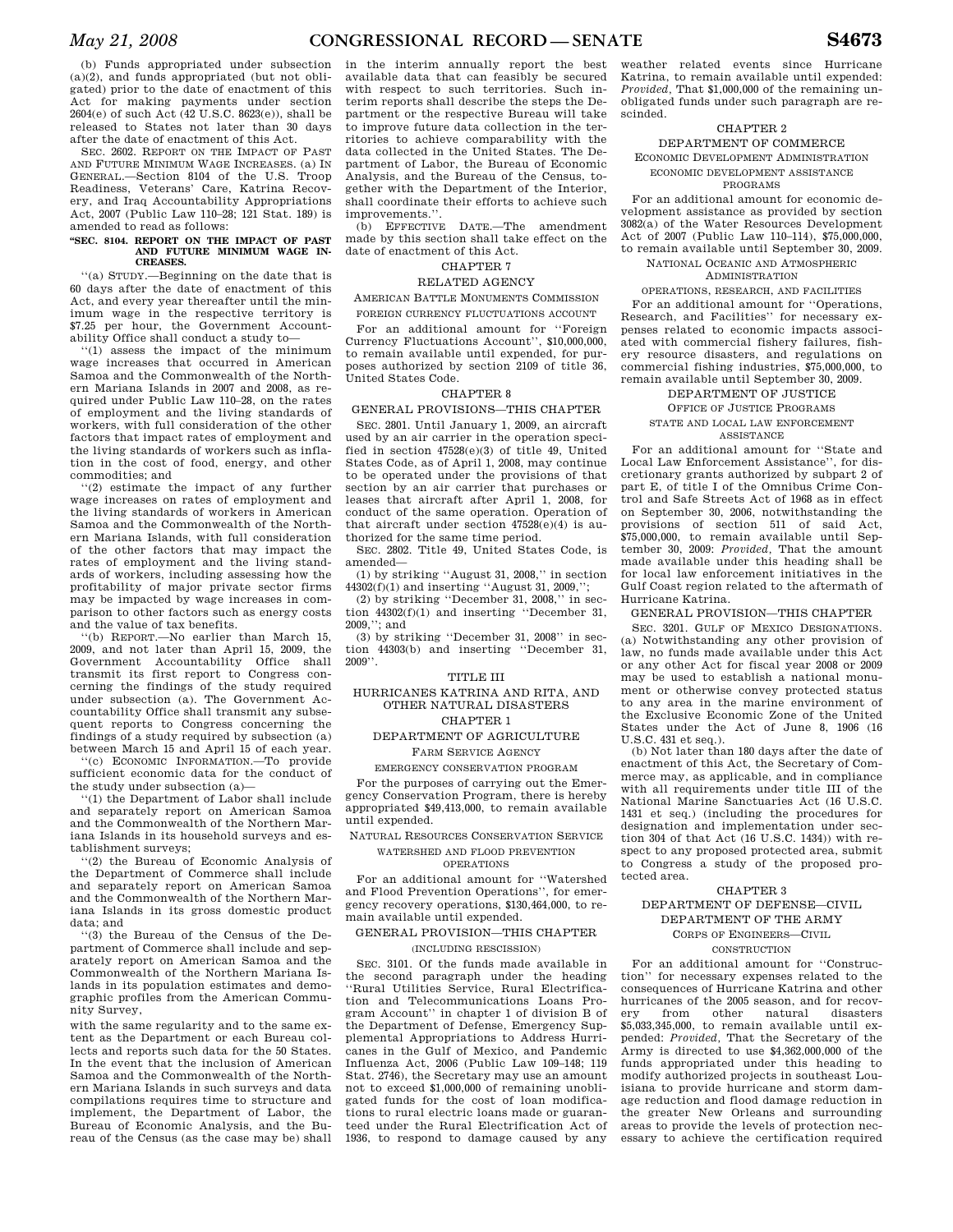for participation in the National Flood Insurance Program under the base flood elevations current at the time of this construction; \$1,657,000,000 shall be used for the Lake Pontchartrain and Vicinity; \$1,415,000,000 shall be used for the West Bank and Vicinity project; and \$1,290,000,000 shall be for elements of the Southeast Louisiana Urban Drainage project, that are within the geographic perimeter of the West Bank and Vicinity and Lake Pontchartrain and Vicinity projects to provide for interior drainage of runoff from rainfall with a 10 percent annual exceedance probability: *Provided further,*  That none of this \$4,362,000,000 shall become available for obligation until October 1, 2008: *Provided further,* That non-Federal cost allocations for these projects shall be consistent with the cost-sharing provisions under which the projects were originally constructed: *Provided further,* That the \$1,315,000,000 non-Federal cost share for these projects shall be repaid in accordance with provisions of section 103(k) of Public Law 99–662 over a period of 30 years: *Provided further,* That the expenditure of funds as provided above may be made without regard to individual amounts or purposes except that any reallocation of funds that are necessary to accomplish the established goals are authorized, subject to the approval of the House and Senate Committees on Appropriations: *Provided further,*  That the Secretary of the Army is directed to use \$604,745,000 of the funds appropriated under this heading to provide hurricane and storm damage reduction, flood damage reduction and ecosystem restoration along the Gulf Coast of Mississippi and surrounding areas generally as described in the Mobile District Engineer's Mississippi Coastal Improvements Program Comprehensive Plan Report; \$173,615,000 shall be used for ecosystem restoration projects; \$4,550,000 shall be used for the Moss Point Municipal Relocation project; \$5,000,000 shall be used for the Waveland Floodproofing project; \$150,000 shall be used for the Mississippi Sound Sub Aquatic Vegetation project; \$15,430,000 shall be used for the Coast-wide Dune Restoration project; \$397,000,000 shall be used for the Homeowners Assistance and Relocation project; and \$9,000,000 shall be used for the Forrest Heights Hurricane and Storm Damage Reduction project: *Provided further,* That none of this \$604,745,000 shall become available for obligation until October 1, 2008: *Provided further,* That these projects shall be initiated only after non-Federal interests have entered into binding agreements with the Secretary requiring the non-Federal interests to pay 100 percent of the operation, maintenance, repair, replacement, and rehabilitation costs of the project and to hold and save the United States free from damages due to the construction or operation and maintenance of the project, except for damages due to the fault or negligence of the United States or its contractors: *Provided further,* That the \$211,661,000 non-Federal cost share for these projects shall be repaid in accordance with the provisions of section 103(k) of Public Law 99–662 over a period of 30 years: *Provided further,* That the expenditure of funds as provided above may be made without regard to individual amounts or purposes except that any reallocation of funds that are necessary to accomplish the established goals are authorized, subject to the approval of the House and Senate Committees on Appropriations: *Provided further,*  That the Secretary of the Army is directed to use \$66,600,000 of the funds appropriated under this heading to address emergency situations at Corps of Engineers projects and rehabilitate and repair damages to Corps projects caused by recent natural disasters: *Provided further,* That the Chief of Engineers, acting through the Assistant Secretary of

the Army for Civil Works, shall provide a monthly report to the House and Senate Committees on Appropriations detailing the allocation and obligation of these funds, beginning not later than 60 days after enactment of this Act.

## MISSISSIPPI RIVER AND TRIBUTARIES

For an additional amount for ''Mississippi River and Tributaries'' for recovery from natural disasters, \$17,700,000, to remain available until expended to repair damages to Federal projects caused by recent natural disasters.

#### OPERATIONS AND MAINTENANCE

For an additional amount for ''Operations and Maintenance'' to dredge navigation channels and repair other Corps projects related to natural disasters, \$338,800,000, to remain available until expended: *Provided,*  That the Chief of Engineers, acting through the Assistant Secretary of the Army for Civil Works, shall provide a monthly report to the House and Senate Committees on Appropriations detailing the allocation and obligation of these funds, beginning not later than 60 days after enactment of this Act.

FLOOD CONTROL AND COASTAL EMERGENCIES

For an additional amount for ''Flood Control and Coastal Emergencies'', as authorized by section 5 of the Act of August 18, 1941 (33 U.S.C. 701n), for necessary expenses relating to the consequences of Hurricane Katrina and other hurricanes, and for recovery from other natural disasters, \$3,368,400,000, to remain available until expended: *Provided,*  That the Secretary of the Army is directed to use \$2,926,000,000 of the funds appropriated under this heading to modify, at full Federal expense, authorized projects in southeast Louisiana to provide hurricane and storm damage reduction and flood damage reduction in the greater New Orleans and surrounding areas; \$704,000,000 shall be used to modify the 17th Street, Orleans Avenue, and London Avenue drainage canals and install pumps and closure structures at or near the lakefront; \$90,000,000 shall be used for stormproofing interior pump stations to ensure the operability of the stations during hurricanes, storms, and high water events; \$459,000,000 shall be used for armoring critical elements of the New Orleans hurricane and storm damage reduction system; \$53,000,000 shall be used to improve protection at the Inner Harbor Navigation Canal; \$456,000,000 shall be used to replace or modify certain non-Federal levees in Plaquemines Parish to incorporate the levees into the existing New Orleans to Venice hurricane protection project; \$412,000,000 shall be used for reinforcing or replacing flood walls, as necessary, in the existing Lake Pontchartrain and Vicinity project and the existing West Bank and Vicinity project to improve the performance of the systems; \$393,000,000 shall be used for repair and restoration of authorized protections and floodwalls; \$359,000,000 shall be to complete the authorized protection for the Lake Ponchartrain and Vicinity Project and for the West Bank and Vicinity Project: *Provided further,* That none of this \$2,926,000,000 shall become available for obligation until October 1, 2008: *Provided further,*  That any project using funds appropriated under this heading shall be initiated only after non-Federal interests have entered into binding agreements with the Secretary requiring the non-Federal interests to pay 100 percent of the operation, maintenance, repair, replacement, and rehabilitation costs of the project and to hold and save the United States free from damages due to the construction or operation and maintenance of the project, except for damages due to the fault or negligence of the United States or its contractors: *Provided further,* That the

Secretary of the Army, within available funds, is directed to continue the NEPA alternative evaluation of all options with particular attention to Options 1, 2 and 2a of the report to Congress, dated August 30, 2007, provided in response to the requirements of chapter 3, section 4303 of Public Law 110–28, and within 90 days of enactment of this Act provide the House and Senate Committees on Appropriations cost estimates to implement Options 1, 2 and 2a of the above cited report: *Provided further,* That the expenditure of funds as provided above may be made without regard to individual amounts or purposes except that any reallocation of funds that are necessary to accomplish the established goals are authorized, subject to the approval of the House and Senate Committees on Appropriations: *Provided further,* That \$348,000,000 of the amount provided under this heading shall be used for barrier island restoration and ecosystem restoration to restore historic levels of storm damage reduction to the Mississippi Gulf Coast: *Provided further,* That none of this \$348,000,000 shall become available for obligation until October 1, 2008: *Provided further,* That this work shall be carried out at full Federal expense: *Provided further,* That the Secretary of the Army is directed to use \$94,400,000 of the funds appropriated under this heading to support emergency operations, to repair eligible projects nationwide, and for other activities in response to recent natural disasters: *Provided further,* That the Chief of Engineers, acting through the Assistant Secretary of the Army for Civil Works, shall provide a monthly report to the House and Senate Committees on Appropriations detailing the allocation and obligation of these funds, beginning not later than 60 days after enactment of this Act.

#### GENERAL EXPENSES

For an additional amount for ''General Expenses'' for increased efforts by the Mississippi Valley Division to oversee emergency response and recovery activities related to the consequences of hurricanes in the Gulf of Mexico in 2005, \$1,500,000, to remain available until expended.

## CHAPTER 4

## GENERAL PROVISION—THIS CHAPTER

SEC. 3401. (a) EXTENSION OF PARTICIPATION TERM FOR VICTIMS OF HURRICANE KATRINA.—

(1) RETROACTIVITY.—If a small business concern, while participating in any program or activity under the authority of paragraph (10) of section 7(j) of the Small Business Act  $(15 \text{ U.S.C. } 636(i))$ , was located in a parish or county described in paragraph (2) and was affected by Hurricane Katrina of 2005, the period during which that small business concern is permitted continuing participation and eligibility in such program or activity shall be extended for an additional 24 months.

(2) PARISHES AND COUNTIES COVERED.—Paragraph (1) applies to any parish in the State of Louisiana, or any county in the State of Mississippi or in the State of Alabama, that has been designated by the Administrator as a disaster area by reason of Hurricane Katrina of 2005 under disaster declaration 10176, 10177, 10178, 10179, 10180, or 10181.

(3) REVIEW AND COMPLIANCE.—The Administrator shall ensure that the eligibility for continuing participation by each small business concern that was participating in a program or activity covered by paragraph (1) before the date of enactment of this Act is reviewed and brought into compliance with this subsection.

(b) DEFINITIONS.—In this section—

(1) the term ''Administrator'' means the Administrator of the Small Business Administration; and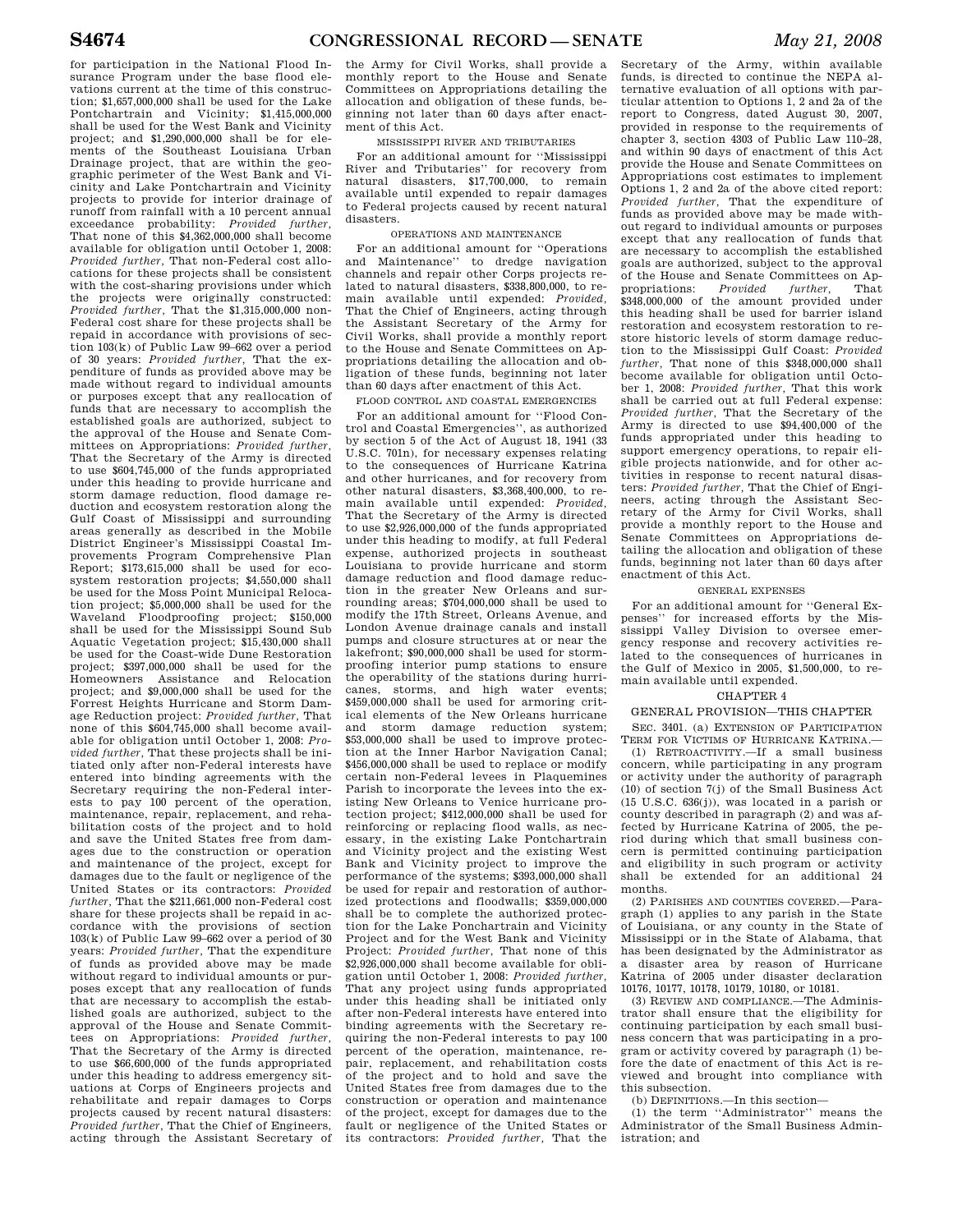(2) the term ''small business concern'' has the same meaning as in section 3 of the Small Business Act (15 U.S.C. 632).

## CHAPTER 5

GENERAL PROVISIONS—THIS CHAPTER SEC. 3501. Notwithstanding any other provision of law, and not later than 30 days after the date of submission of a request for a single payment, the Federal Emergency Management Agency shall provide a single payment for any eligible costs under section 406 of the Robert T. Stafford Disaster Relief and Emergency Assistance Act for any police station, fire station, or criminal justice facility that was damaged by Hurricane Katrina of 2005 or Hurricane Rita of 2005: *Provided,* That nothing in this section may be construed to alter the appeal or review process relating to assistance provided under section 406 of the Robert T. Stafford Disaster Relief and Emergency Assistance Act: *Provided further,* That the Federal Emergency Management Agency shall not reduce the amount of assistance provided under section 406(c)(1) of the Robert T. Stafford Disaster Relief and Emergency Assistance Act for such facilities.

SEC. 3502. Until such time as the updating of flood insurance rate maps under section 19 of the Flood Modernization Act of 2007 is completed (as determined by the district engineer) for all areas located in the St. Louis District of the Mississippi Valley Division of the Corps of Engineers, the Administrator of the Federal Emergency Management Agency shall not adjust the chargeable premium rate for flood insurance under this section for any type or class of property located in an area in that District nor require the purchase of flood insurance for any type or class of property located in an area in that District not subject to such purchase requirement prior to the updating of such national flood insurance program rate map: *Provided,* That for purposes of this section, the term ''area'' does not include any area (or subdivision thereof) that has chosen not to participate in the flood insurance program under this section as of the date of enactment of this Act.

## CHAPTER 6

DEPARTMENT OF THE INTERIOR BUREAU OF LAND MANAGEMENT WILDLAND FIRE MANAGEMENT (INCLUDING TRANSFER OF FUNDS)

For an additional amount for ''Wildland Fire Management'', \$125,000,000, to remain available until expended, of which \$100,000,000 is for emergency wildland fire suppression activities, and of which \$25,000,000 is for rehabilitation and restoration of Federal lands: *Provided,* That emergency wildland fire suppression funds are also available for repayment to other appropriations accounts from which funds were transferred for wildfire suppression.

#### NATIONAL PARK SERVICE

#### HISTORIC PRESERVATION FUND

For an additional amount for the ''Historic Preservation Fund'', for expenses related to the consequences of Hurricane Katrina, \$15,000,000, to remain available until expended: *Provided,* That the funds provided under this heading shall be provided to the Louisiana State Historic Preservation Officer, after consultation with the National Park Service, for grants for restoration and rehabilitation at Jackson Barracks: *Provided further,* That no more than 5 percent of funds provided under this heading for disaster relief grants may be used for administrative expenses.

## ENVIRONMENTAL PROTECTION AGENCY STATE AND TRIBAL ASSISTANCE GRANTS

For an additional amount for ''State and Tribal Assistance Grants'', for expenses re-

lated to the consequences of Hurricane Katrina, \$5,000,000, to remain available until expended, for a grant to Cameron Parish, Louisiana, for construction of drinking water, wastewater and storm water infrastructure and for water quality protection: *Provided,* That for purposes of this grant, the grantee shall contribute not less than 45 percent of the cost of the project unless the grantee is approved for a waiver by the Agency.

#### DEPARTMENT OF AGRICULTURE

FOREST SERVICE

WILDLAND FIRE MANAGEMENT

(INCLUDING TRANSFERS OF FUNDS)

For an additional amount for ''Wildland Fire Management'', \$325,000,000, to remain<br>available until expended of which until expended, \$250,000,000 shall be available for emergency wildfire suppression, and of which \$75,000,000 shall be available for rehabilitation and restoration of Federal lands and may be transferred to other Forest Service accounts as necessary: *Provided,* That emergency wildfire suppression funds are also available for repayment to other appropriations accounts from which funds were transferred for wildfire suppression.

## CHAPTER 7

#### DEPARTMENT OF HEALTH AND HUMAN SERVICES

## CENTERS FOR MEDICARE AND MEDICAID **SERVICES**

For grants to States, consistent with section 6201(a)(4) of the Deficit Reduction Act of 2005, to make payments as defined by the Secretary in the methodology used for the Provider Stabilization grants to those Medicare participating general acute care hospitals, as defined in section 1886(d) of the Social Security Act, and currently operating in Jackson, Forrest, Hancock, and Harrison Counties of Mississippi and Orleans and Jefferson Parishes of Louisiana which continue to experience severe financial exigencies and other economic losses attributable to Hurricane Katrina or its subsequent flooding, and are in need of supplemental funding to relieve the financial pressures these hospitals face resulting from increased wage rates in hiring and retaining staff in order to stabilize access to patient care, \$350,000,000, to be made available until September 30, 2010. CHAPTER 8

## MILITARY CONSTRUCTION

MILITARY CONSTRUCTION, ARMY NATIONAL GUARD

#### (INCLUDING RESCISSION OF FUNDS)

For an additional amount for ''Military Construction, Army National Guard'', \$11,503,000, to remain available until September 30, 2012: *Provided,* That such funds may be obligated or expended for planning and design and military construction projects not otherwise authorized by law: *Provided further,* That of the funds appropriated for ''Military Construction, Army National Guard'' under Public Law 109–234, \$7,000,000 are hereby rescinded.

## GENERAL PROVISION—THIS CHAPTER

SEC. 3801. Within the funds available in the Department of Defense Family Housing Improvement Fund as credited in accordance with 10 U.S.C. 2883(c), \$10,500,000 shall be available for use at the Naval Construction Battalion Center, Gulfport, Mississippi, under the terms and conditions specified by 10 U.S.C. 2883, to remain available until expended.

## CHAPTER 9

## DEPARTMENT OF TRANSPORTATION

FEDERAL-AID HIGHWAYS EMERGENCY RELIEF PROGRAM

For an additional amount for the Emergency Relief Program as authorized under

section 125 of title 23, United States Code, for eligible disasters occurring in fiscal years 2005 to the present, \$451,126,383, to remain available until expended.

## DEPARTMENT OF HOUSING AND URBAN DEVELOPMENT

### PERMANENT SUPPORTIVE HOUSING

For the provision of permanent supportive housing units as identified in the plan of the Louisiana Recovery Authority and approved by the Secretary of Housing and Urban Development, \$73,000,000 to remain available until expended, of which not less than \$20,000,000 shall be for project-based vouchers under section  $8(0)(13)$  of the United States Housing Act of 1937 (42 U.S.C. 1437f(o)(13)), not less than \$50,000,000 shall be for grants under the Shelter Plus Care Program as authorized under subtitle F of title IV of the McKinney-Vento Homeless Assistance Act (42 U.S.C. 11403 et seq.), and not more than \$3,000,000 shall be for related administrative expenses of the State of Louisiana or its designee or designees: *Provided,* That the Secretary of Housing and Urban Development shall, upon request, make funds available under this paragraph to the State of Louisiana or its designee or designees: *Provided further,* That notwithstanding any other provision of law, for the purpose of administering the amounts provided under this paragraph, the State of Louisiana or its designee or designees may act in all respects as a public housing agency as defined in section 3(b)(6) of the United States Housing Act of 1937 (42 U.S.C. 1437a(b)(6)): *Provided further,*  That subparagraphs (B) and (D) of section 8(o)(13) of the United States Housing Act of 1937 (42 U.S.C. 1437f(o)(13)) shall not apply with respect to vouchers made available under this paragraph.

## PROJECT-BASED RENTAL ASSISTANCE

For an additional amount to areas impacted by Hurricane Katrina in the State of Mississippi for project-based vouchers under section  $8(0)(13)$  of the United States Housing Act of 1937 (42 U.S.C. 1437f(o)13)), \$20,000,000, to remain available until expended.

#### HOUSING TRANSITION ASSISTANCE

For an additional amount to the State of Louisiana for case management and housing transition services for families in areas impacted by Hurricanes Katrina and Rita of 2005, \$3,000,000, to remain available until expended.

#### COMMUNITY DEVELOPMENT FUND

For an additional amount for the ''Community development fund'' for necessary expenses related to any uncompensated housing damage directly related to the consequences of Hurricane Katrina in the State of Alabama, \$50,000,000, to remain available until expended: *Provided,* That prior to the obligation of funds the State shall submit a plan to the Secretary detailing the proposed use of all funds, including criteria for eligibility and how the use of these funds will address uncompensated housing damage: *Provided further,* That such funds may not be used for activities reimbursable by or for which funds are made available by the Federal Emergency Management Agency: *Provided further,* That the State may use up to 5 percent of its allocation for administrative costs: *Provided further,* That in administering the funds under this paragraph, the Secretary of Housing and Urban Development may waive, or specify alternative requirements for, any provision of any statute or regulation that the Secretary administers in connection with the obligation by the Secretary or the use by the recipient of these funds or guarantees (except for requirements related to fair housing, nondiscrimination, labor standards, and the environment), upon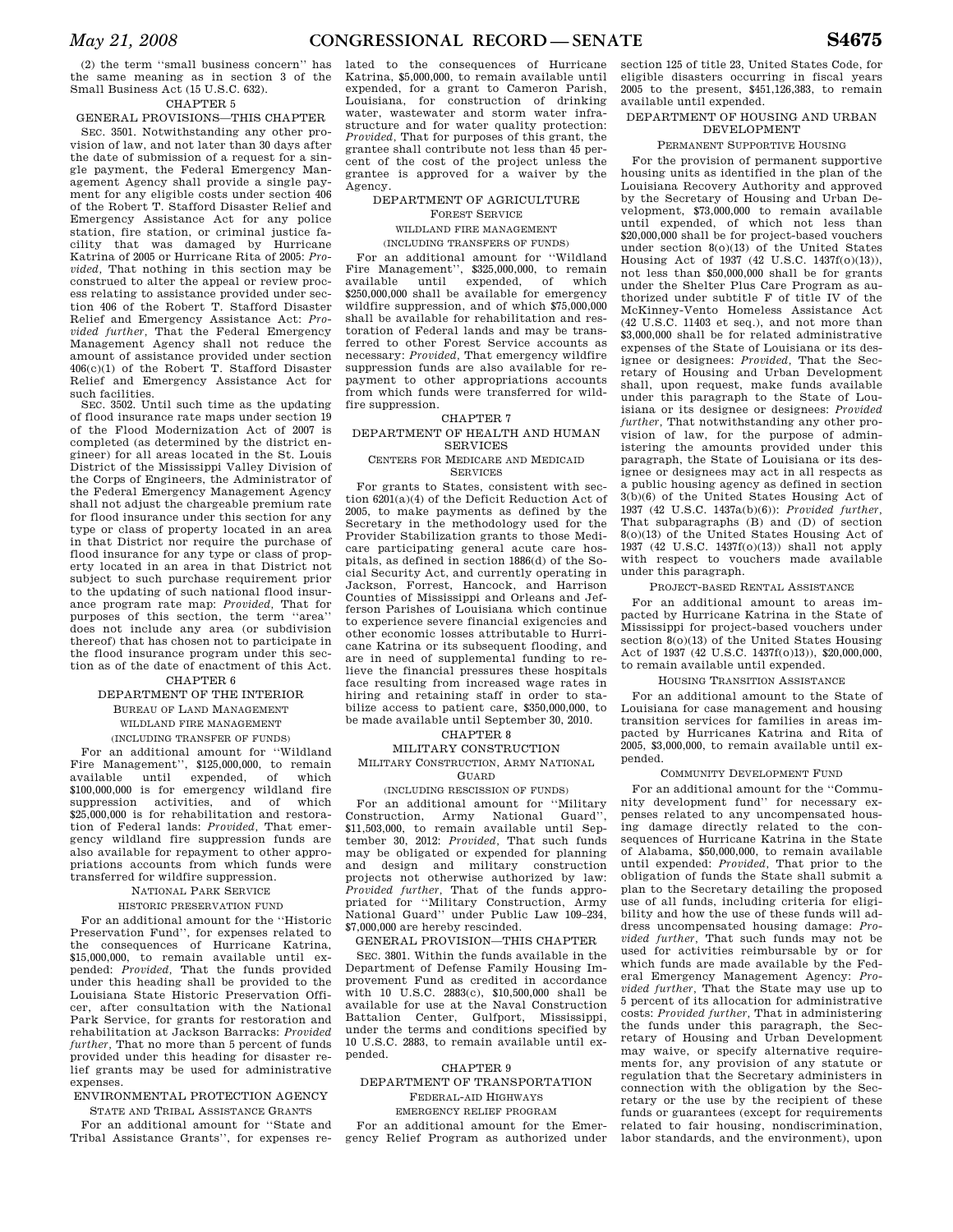a request by the State that such waiver is required to facilitate the use of such funds or guarantees, and a finding by the Secretary that such waiver would not be inconsistent with the overall purpose of the statute: *Provided further,* That the Secretary may waive the requirement that activities benefit persons of low and moderate income, except that at least 50 percent of the funds made available under this heading must benefit primarily persons of low and moderate income unless the Secretary otherwise makes a finding of compelling need: *Provided further,* That the Secretary shall publish in the Federal Register any waiver of any statute or regulation that the Secretary administers pursuant to title I of the Housing and Community Development Act of 1974 no later than 5 days before the effective date of such waiver.

## (RESCISSION)

Of the unobligated balances remaining from funds appropriated under this heading by section 159 of Public Law 110–116 for the Louisiana Road Home program, \$200,000,000 are rescinded.

## **TITLE IV—VETERANS EDUCATIONAL ASSISTANCE**

### **SEC. 4001. SHORT TITLE.**

This title may be cited as the ''Post-9/11 Veterans Educational Assistance Act of 2008''.

#### **SEC. 4002. FINDINGS.**

Congress makes the following findings:

(1) On September 11, 2001, terrorists attacked the United States, and the brave members of the Armed Forces of the United States were called to the defense of the Nation.

(2) Service on active duty in the Armed Forces has been especially arduous for the members of the Armed Forces since September 11, 2001.

(3) The United States has a proud history of offering educational assistance to millions of veterans, as demonstrated by the many ''G.I. Bills'' enacted since World War II. Educational assistance for veterans helps reduce the costs of war, assist veterans in readjusting to civilian life after wartime service, and boost the United States economy, and has a positive effect on recruitment for the Armed Forces.

(4) The current educational assistance program for veterans is outmoded and designed for peacetime service in the Armed Forces.

(5) The people of the United States greatly value military service and recognize the difficult challenges involved in readjusting to civilian life after wartime service in the Armed Forces.

(6) It is in the national interest for the United States to provide veterans who serve on active duty in the Armed Forces after September 11, 2001, with enhanced educational assistance benefits that are worthy of such service and are commensurate with the educational assistance benefits provided by a grateful Nation to veterans of World War II.

#### **SEC. 4003. EDUCATIONAL ASSISTANCE FOR MEM-BERS OF THE ARMED FORCES WHO SERVE AFTER SEPTEMBER 11, 2001.**

(a) EDUCATIONAL ASSISTANCE AUTHOR-IZED.—

(1) IN GENERAL.—Part III of title 38, United States Code, is amended by inserting after chapter 32 the following new chapter:

## **''CHAPTER 33—POST–9/11 EDUCATIONAL ASSISTANCE**

''SUBCHAPTER I—DEFINITIONS

''Sec.

''3301. Definitions.

''SUBCHAPTER II—EDUCATIONAL ASSISTANCE ''3311. Educational assistance for service in the Armed Forces commencing on or after September 11, 2001:

entitlement.

- ''3312. Educational assistance: duration. ''3313. Educational assistance: amount; payment.
- ''3314. Tutorial assistance.
- ''3315. Licensure and certification tests.
- ''3316. Supplemental educational assistance: members with critical skills or specialty; members serving additional service.
- ''3317. Public-private contributions for additional educational assistance.
- ''3318. Additional assistance: relocation or travel assistance for individual relocating or traveling significant distance for pursuit of a program of education.

''SUBCHAPTER III—ADMINISTRATIVE PROVISIONS

''3321. Time limitation for use of and eligibility for entitlement.

''3322. Bar to duplication of educational assistance benefits.

''3323. Administration.

''3324. Allocation of administration and costs.

''SUBCHAPTER I—DEFINITIONS

## **''§ 3301. Definitions**

''In this chapter:

''(1) The term 'active duty' has the meanings as follows (subject to the limitations specified in sections 3002(6) and 3311(b) of this title):

''(A) In the case of members of the regular components of the Armed Forces, the meaning given such term in section 101(21)(A) of this title.

''(B) In the case of members of the reserve components of the Armed Forces, service on active duty under a call or order to active duty under section 688, 12301(a), 12301(d), 12301(g), 12302, or 12304 of title 10.

''(2) The term 'entry level and skill training' means the following:

''(A) In the case of members of the Army, Basic Combat Training and Advanced Individual Training.

''(B) In the case of members of the Navy, Recruit Training (or Boot Camp) and Skill Training (or so-called 'A' School).

''(C) In the case of members of the Air Force, Basic Military Training and Technical Training.

''(D) In the case of members of the Marine Corps, Recruit Training and Marine Corps Training (or School of Infantry Training).

''(E) In the case of members of the Coast Guard, Basic Training.

''(3) The term 'program of education' has the meaning the meaning given such term in section 3002 of this title, except to the extent otherwise provided in section 3313 of this title.

''(4) The term 'Secretary of Defense' has the meaning given such term in section 3002 of this title.

## ''SUBCHAPTER II—EDUCATIONAL **ASSISTANCE**

## **''§ 3311. Educational assistance for service in the Armed Forces commencing on or after September 11, 2001: entitlement**

''(a) ENTITLEMENT.—Subject to subsections (d) and (e), each individual described in subsection (b) is entitled to educational assistance under this chapter.

''(b) COVERED INDIVIDUALS.—An individual described in this subsection is any individual as follows:

''(1) An individual who—

''(A) commencing on or after September 11, 2001, serves an aggregate of at least 36 months on active duty in the Armed Forces

(including service on active duty in entry level and skill training); and

''(B) after completion of service described in subparagraph (A)—

''(i) continues on active duty; or

''(ii) is discharged or released from active duty as described in subsection (c).

''(2) An individual who—

''(A) commencing on or after September 11, 2001, serves at least 30 continuous days on active duty in the Armed Forces; and

''(B) after completion of service described in subparagraph (A), is discharged or released from active duty in the Armed Forces for a service-connected disability.

''(3) An individual who—

''(A) commencing on or after September 11, 2001, serves an aggregate of at least 30 months, but less than 36 months, on active duty in the Armed Forces (including service on active duty in entry level and skill training); and

''(B) after completion of service described in subparagraph (A)—

''(i) continues on active duty for an aggregate of less than 36 months; or

''(ii) before completion of service on active duty of an aggregate of 36 months, is discharged or released from active duty as described in subsection (c).

''(4) An individual who—

''(A) commencing on or after September 11, 2001, serves an aggregate of at least 24 months, but less than 30 months, on active duty in the Armed Forces (including service on active duty in entry level and skill training); and

''(B) after completion of service described in subparagraph (A)—

''(i) continues on active duty for an aggregate of less than 30 months; or

''(ii) before completion of service on active duty of an aggregate of 30 months, is discharged or released from active duty as described in subsection (c).

''(5) An individual who—

''(A) commencing on or after September 11, 2001, serves an aggregate of at least 18 months, but less than 24 months, on active duty in the Armed Forces (excluding service on active duty in entry level and skill training); and

''(B) after completion of service described in subparagraph (A)—

''(i) continues on active duty for an aggregate of less than 24 months; or

''(ii) before completion of service on active duty of an aggregate of 24 months, is discharged or released from active duty as described in subsection (c).

''(6) An individual who—

''(A) commencing on or after September 11, 2001, serves an aggregate of at least 12 months, but less than 18 months, on active duty in the Armed Forces (excluding service on active duty in entry level and skill training); and

''(B) after completion of service described in subparagraph (A)—

''(i) continues on active duty for an aggregate of less than 18 months; or

''(ii) before completion of service on active duty of an aggregate of 18 months, is discharged or released from active duty as described in subsection (c).

''(7) An individual who—

''(A) commencing on or after September 11, 2001, serves an aggregate of at least 6 months, but less than 12 months, on active duty in the Armed Forces (excluding service on active duty in entry level and skill training); and

''(B) after completion of service described in subparagraph (A)—

''(i) continues on active duty for an aggregate of less than 12 months; or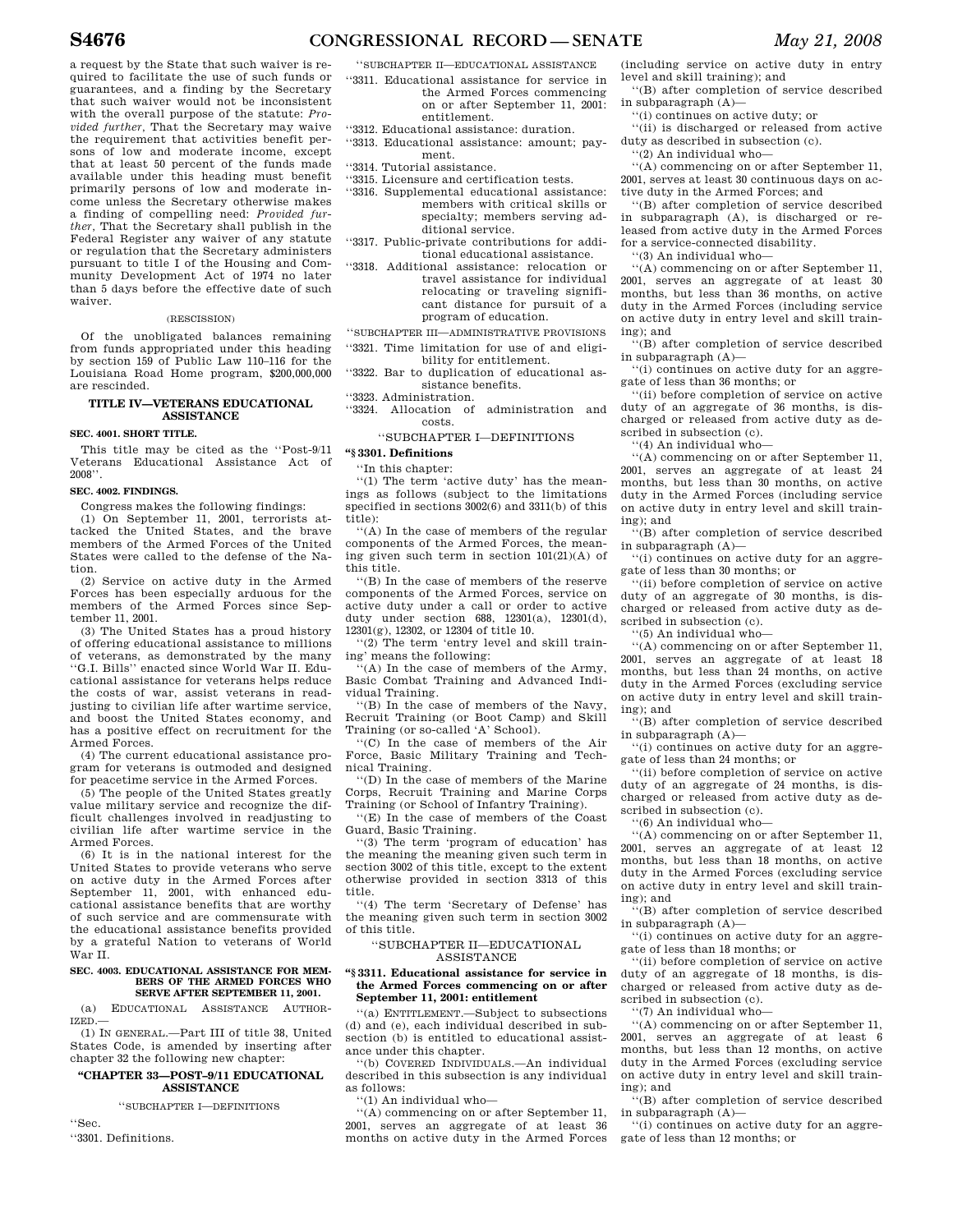''(ii) before completion of service on active duty of an aggregate of 12 months, is discharged or released from active duty as described in subsection (c).

''(8) An individual who—

''(A) commencing on or after September 11, 2001, serves an aggregate of at least 90 days, but less than 6 months, on active duty in the Armed Forces (excluding service on active duty in entry level and skill training); and

(B) after completion of service described in subparagraph (A)—

'(i) continues on active duty for an aggregate of less than 6 months; or

''(ii) before completion of service on active duty of an aggregate of 6 months, is discharged or released from active duty as described in subsection (c).

'(c) COVERED DISCHARGES AND RELEASES.-A discharge or release from active duty of an individual described in this subsection is a discharge or release as follows:

''(1) A discharge from active duty in the Armed Forces with an honorable discharge.

''(2) A release after service on active duty in the Armed Forces characterized by the Secretary concerned as honorable service and placement on the retired list, transfer to the Fleet Reserve or Fleet Marine Corps Reserve, or placement on the temporary disability retired list.

''(3) A release from active duty in the Armed Forces for further service in a reserve component of the Armed Forces after service on active duty characterized by the Secretary concerned as honorable service.

''(4) A discharge or release from active duty in the Armed Forces for—

''(A) a medical condition which preexisted the service of the individual as described in the applicable paragraph of subsection (b) and which the Secretary determines is not service-connected;

''(B) hardship; or

''(C) a physical or mental condition that was not characterized as a disability and did not result from the individual's own willful misconduct but did interfere with the individual's performance of duty, as determined by the Secretary concerned in accordance with regulations prescribed by the Secretary of Defense.

''(d) PROHIBITION ON TREATMENT OF CER-TAIN SERVICE AS PERIOD OF ACTIVE DUTY.— The following periods of service shall not be considered a part of the period of active duty on which an individual's entitlement to educational assistance under this chapter is based:

''(1) A period of service on active duty of an officer pursuant to an agreement under section 2107(b) of title 10.

''(2) A period of service on active duty of an officer pursuant to an agreement under section 4348, 6959, or 9348 of title 10.

''(3) A period of service that is terminated because of a defective enlistment and induction based on—

''(A) the individual's being a minor for purposes of service in the Armed Forces;

''(B) an erroneous enlistment or induction; or

''(C) a defective enlistment agreement.

''(e) TREATMENT OF INDIVIDUALS ENTITLED UNDER MULTIPLE PROVISIONS.—In the event an individual entitled to educational assistance under this chapter is entitled by reason of both paragraphs (4) and (5) of subsection (b), the individual shall be treated as being entitled to educational assistance under this chapter by reason of paragraph (5) of such subsection.

## **''§ 3312. Educational assistance: duration**

''(a) IN GENERAL.—Subject to section 3695 of this title and except as provided in subsections (b) and (c), an individual entitled to educational assistance under this chapter is

entitled to a number of months of educational assistance under section 3313 of this title equal to 36 months.

''(b) CONTINUING RECEIPT.—The receipt of educational assistance under section 3313 of this title by an individual entitled to educational assistance under this chapter is subject to the provisions of section 3321(b)(2) of this title.

''(c) DISCONTINUATION OF EDUCATION FOR ACTIVE DUTY.—(1) Any payment of educational assistance described in paragraph (2) shall not—

''(A) be charged against any entitlement to educational assistance of the individual concerned under this chapter; or

''(B) be counted against the aggregate period for which section 3695 of this title limits the individual's receipt of educational assistance under this chapter.

 $(2)$  Subject to paragraph  $(3)$ , the payment of educational assistance described in this paragraph is the payment of such assistance to an individual for pursuit of a course or courses under this chapter if the Secretary finds that the individual—

''(A)(i) in the case of an individual not serving on active duty, had to discontinue such course pursuit as a result of being called or ordered to serve on active duty under section 688, 12301(a), 12301(d), 12301(g), 12302, or 12304 of title 10; or

''(ii) in the case of an individual serving on active duty, had to discontinue such course pursuit as a result of being ordered to a new duty location or assignment or to perform an increased amount of work; and

''(B) failed to receive credit or lost training time toward completion of the individual's approved education, professional, or vocational objective as a result of having to discontinue, as described in subparagraph (A), the individual's course pursuit.

''(3) The period for which, by reason of this subsection, educational assistance is not charged against entitlement or counted toward the applicable aggregate period under section 3695 of this title shall not exceed the portion of the period of enrollment in the course or courses from which the individual failed to receive credit or with respect to which the individual lost training time, as determined under paragraph (2)(B).

### **''§ 3313. Educational assistance: amount; payment**

''(a) PAYMENT.—The Secretary shall pay to each individual entitled to educational assistance under this chapter who is pursuing an approved program of education (other than a program covered by subsections (e) and (f)) the amounts specified in subsection (c) to meet the expenses of such individual's subsistence, tuition, fees, and other educational costs for pursuit of such program of education.

''(b) APPROVED PROGRAMS OF EDUCATION.— A program of education is an approved program of education for purposes of this chapter if the program of education is offered by an institution of higher learning (as that term is defined in section 3452(f) of this title) and is approved for purposes of chapter 30 of this title (including approval by the State approving agency concerned).

''(c) AMOUNT OF EDUCATIONAL ASSIST-ANCE.—The amounts payable under this subsection for pursuit of an approved program of education are amounts as follows:

''(1) In the case of an individual entitled to educational assistance under this chapter by reason of section  $3311(b)(1)$  or  $3311(b)(2)$  of this title, amounts as follows:

''(A) An amount equal to the established charges for the program of education, except that the amount payable under this subparagraph may not exceed the maximum amount of established charges regularly charged in-

State students for full-time pursuit of approved programs of education for undergraduates by the public institution of higher education offering approved programs of education for undergraduates in the State in which the individual is enrolled that has the highest rate of regularly-charged established charges for such programs of education among all public institutions of higher education in such State offering such programs of education.

''(B) A monthly stipend in an amount as follows:

''(i) For each month the individual pursues the program of education, other than a program of education offered through distance learning, a monthly housing stipend amount equal to the monthly amount of the basic allowance for housing payable under section 403 of title 37 for a member with dependents in pay grade E–5 residing in the military housing area that encompasses all or the majority portion of the ZIP code area in which is located the institution of higher education at which the individual is enrolled.

''(ii) For the first month of each quarter, semester, or term, as applicable, of the program of education pursued by the individual, a lump sum amount for books, supplies, equipment, and other educational costs with respect to such quarter, semester, or term in the amount equal to—

''(I) \$1,000, multiplied by

''(II) the fraction which is the portion of a complete academic year under the program of education that such quarter, semester, or term constitutes.

''(2) In the case of an individual entitled to educational assistance under this chapter by reason of section 3311(b)(3) of this title, amounts equal to 90 percent of the amounts that would be payable to the individual under paragraph (1) for the program of education if the individual were entitled to amounts for the program of education under paragraph (1) rather than this paragraph.

''(3) In the case of an individual entitled to educational assistance under this chapter by reason of section 3311(b)(4) of this title, amounts equal to 80 percent of the amounts that would be payable to the individual under paragraph (1) for the program of education if the individual were entitled to amounts for the program of education under paragraph (1) rather than this paragraph.

''(4) In the case of an individual entitled to educational assistance under this chapter by reason of section 3311(b)(5) of this title, amounts equal to 70 percent of the amounts that would be payable to the individual under paragraph (1) for the program of education if the individual were entitled to amounts for the program of education under paragraph (1) rather than this paragraph.

''(5) In the case of an individual entitled to educational assistance under this chapter by reason of section 3311(b)(6) of this title, amounts equal to 60 percent of the amounts that would be payable to the individual under paragraph (1) for the program of education if the individual were entitled to amounts for the program of education under paragraph (1) rather than this paragraph.

''(6) In the case of an individual entitled to educational assistance under this chapter by reason of section 3311(b)(7) of this title, amounts equal to 50 percent of the amounts that would be payable to the individual under paragraph (1) for the program of education if the individual were entitled to amounts for the program of education under paragraph (1) rather than this paragraph.

''(7) In the case of an individual entitled to educational assistance under this chapter by reason of section 3311(b)(8) of this title, amounts equal to 40 percent of the amounts that would be payable to the individual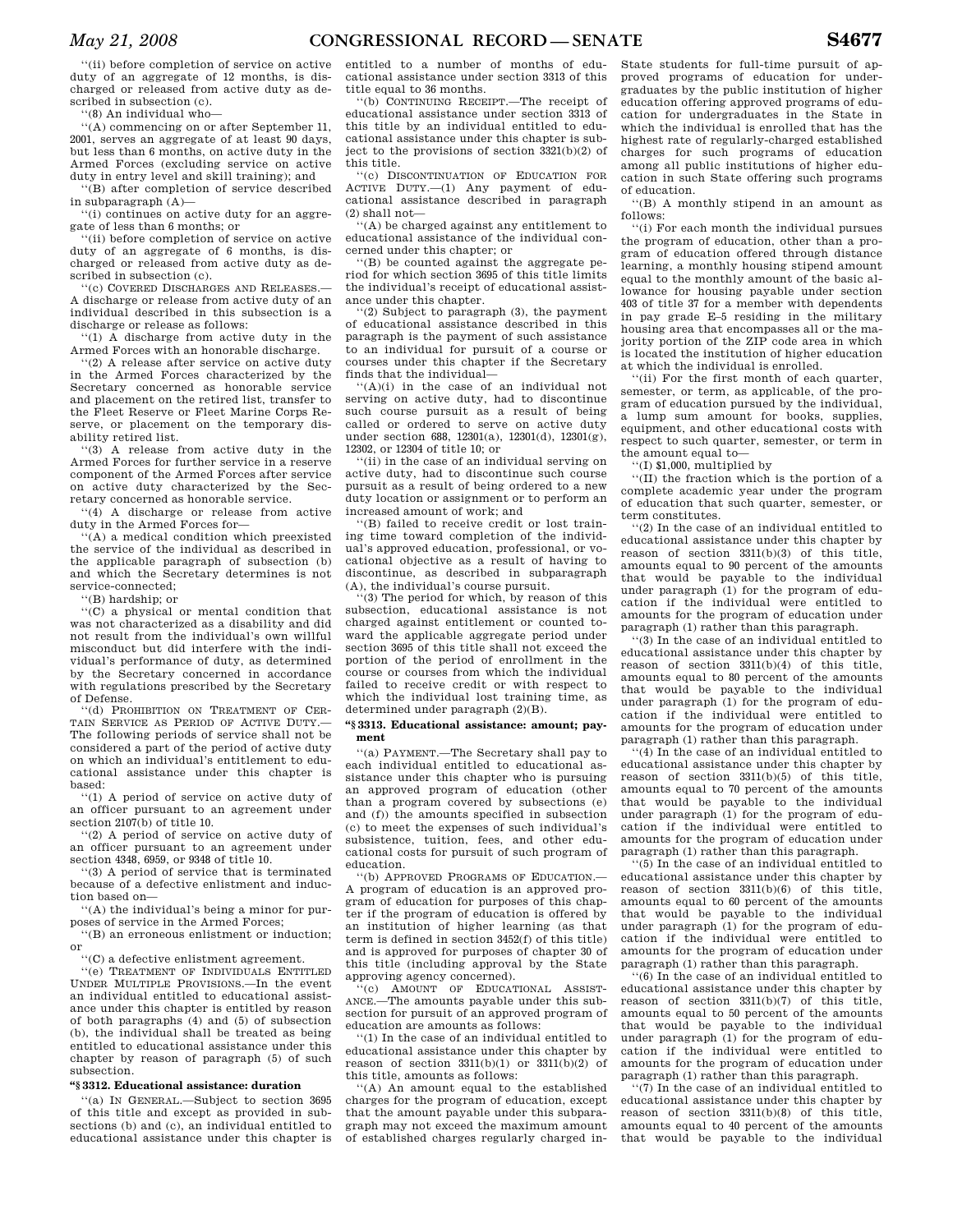under paragraph (1) for the program of education if the individual were entitled to amounts for the program of education under paragraph (1) rather than this paragraph.

''(d) FREQUENCY OF PAYMENT.—(1) Payment of the amounts payable under subsection  $(c)(1)(A)$ , and of similar amounts payable under paragraphs (2) through (7) of subsection (c), for pursuit of a program of education shall be made for the entire quarter, semester, or term, as applicable, of the program of education.

''(2) Payment of the amount payable under subsection (c)(1)(B), and of similar amounts payable under paragraphs (2) through (7) of subsection (c), for pursuit of a program of education shall be made on a monthly basis.

''(3) The Secretary shall prescribe in regulations methods for determining the number of months (including fractions thereof) of entitlement of an individual to educational assistance this chapter that are chargeable under this chapter for an advance payment of amounts under paragraphs (1) and (2) for pursuit of a program of education on a quarter, semester, term, or other basis.

''(e) PROGRAMS OF EDUCATION PURSUED ON ACTIVE DUTY.—(1) Educational assistance is payable under this chapter for pursuit of an approved program of education while on active duty.

''(2) The amount of educational assistance payable under this chapter to an individual pursuing a program of education while on active duty is the lesser of—

''(A) the established charges which similarly circumstanced nonveterans enrolled in the program of education involved would be required to pay; or

''(B) the amount of the charges of the educational institution as elected by the individual in the manner specified in section 3014(b)(1) of this title.

''(3) Payment of the amount payable under paragraph (2) for pursuit of a program of education shall be made for the entire quarter, semester, or term, as applicable, of the program of education.

''(4) For each month (as determined pursuant to the methods prescribed under subsection (d)(3)) for which amounts are paid an individual under this subsection, the entitlement of the individual to educational assistance under this chapter shall be charged at the rate of one month for each such month.

''(f) PROGRAMS OF EDUCATION PURSUED ON HALF-TIME BASIS OR LESS.—(1) Educational assistance is payable under this chapter for pursuit of an approved program of education on half-time basis or less.

''(2) The educational assistance payable under this chapter to an individual pursuing a program of education on half-time basis or less is the amounts as follows:

''(A) The amount equal to the lesser of—

''(i) the established charges which similarly circumstanced nonveterans enrolled in the program of education involved would be required to pay; or

''(ii) the maximum amount that would be payable to the individual for the program of education under paragraph (1)(A) of subsection (c), or under the provisions of paragraphs (2) through (7) of subsection (c) applicable to the individual, for the program of education if the individual were entitled to amounts for the program of education under subsection (c) rather than this subsection.

''(B) A stipend in an amount equal to the amount of the appropriately reduced amount of the lump sum amount for books, supplies, equipment, and other educational costs otherwise payable to the individual under subsection (c).

'(3) Payment of the amounts payable to an individual under paragraph (2) for pursuit of a program of education on half-time basis or less shall be made for the entire quarter, semester, or term, as applicable, of the program of education.

''(4) For each month (as determined pursuant to the methods prescribed under subsection  $(d)(3)$ ) for which amounts are paid an individual under this subsection, the entitlement of the individual to educational assistance under this chapter shall be charged at a percentage of a month equal to—

''(A) the number of course hours borne by the individual in pursuit of the program of education involved, divided by

''(B) the number of course hours for fulltime pursuit of such program of education.

''(g) PAYMENT OF ESTABLISHED CHARGES TO EDUCATIONAL INSTITUTIONS.—Amounts payable under subsections  $(c)(1)(A)$  (and of similar amounts payable under paragraphs (2) through  $(7)$  of subsection  $(c)$ ,  $(e)(2)$  and  $(f)(2)(A)$  shall be paid directly to the educational institution concerned.

''(h) ESTABLISHED CHARGES DEFINED.—(1) In this section, the term 'established charges', in the case of a program of education, means the actual charges (as determined pursuant to regulations prescribed by the Secretary) for tuition and fees which similarly circumstanced nonveterans enrolled in the program of education would be required to pay.

 $(2)$  Established charges shall be determined for purposes of this subsection on the following basis:

''(A) In the case of an individual enrolled in a program of education offered on a term, quarter, or semester basis, the tuition and fees charged the individual for the term, quarter, or semester.

''(B) In the case of an individual enrolled in a program of education not offered on a term, quarter, or semester basis, the tuition and fees charged the individual for the entire program of education.

#### **''§ 3314. Tutorial assistance**

''(a) IN GENERAL.—Subject to subsection (b), an individual entitled to educational assistance under this chapter shall also be entitled to benefits provided an eligible veteran under section 3492 of this title.

 $'(b)$  CONDITIONS.— $(1)$  The provision of benefits under subsection (a) shall be subject to the conditions applicable to an eligible veteran under section 3492 of this title.

''(2) In addition to the conditions specified in paragraph (1), benefits may not be provided to an individual under subsection (a) unless the professor or other individual teaching, leading, or giving the course for which such benefits are provided certifies that—

''(A) such benefits are essential to correct a deficiency of the individual in such course; and

''(B) such course is required as a part of, or is prerequisite or indispensable to the satisfactory pursuit of, an approved program of education.

''(c) AMOUNT.—(1) The amount of benefits described in subsection (a) that are payable under this section may not exceed \$100 per month, for a maximum of 12 months, or until a maximum of \$1,200 is utilized.

''(2) The amount provided an individual under this subsection is in addition to the amounts of educational assistance paid the individual under section 3313 of this title.

''(d) NO CHARGE AGAINST ENTITLEMENT.— Any benefits provided an individual under subsection (a) are in addition to any other educational assistance benefits provided the individual under this chapter.

#### **''§ 3315. Licensure and certification tests**

''(a) IN GENERAL.—An individual entitled to educational assistance under this chapter shall also be entitled to payment for one licensing or certification test described in section 3452(b) of this title.

''(b) LIMITATION ON AMOUNT.—The amount payable under subsection (a) for a licensing or certification test may not exceed the lesser of—

''(1) \$2,000; or

''(2) the fee charged for the test.

''(c) NO CHARGE AGAINST ENTITLEMENT.— Any amount paid an individual under subsection (a) is in addition to any other educational assistance benefits provided the individual under this chapter.

#### **''§ 3316. Supplemental educational assistance: members with critical skills or specialty; members serving additional service**

''(a) INCREASED ASSISTANCE FOR MEMBERS WITH CRITICAL SKILLS OR SPECIALTY.—(1) In the case of an individual who has a skill or specialty designated by the Secretary concerned as a skill or specialty in which there is a critical shortage of personnel or for which it is difficult to recruit or, in the case of critical units, retain personnel, the Secretary concerned may increase the monthly amount of educational assistance otherwise payable to the individual under paragraph (1)(B) of section 3313(c) of this title, or under paragraphs (2) through (7) of such section (as applicable).

 $(2)$  The amount of the increase in educational assistance authorized by paragraph (1) may not exceed the amount equal to the monthly amount of increased basic educational assistance providable under section  $3015(d)(1)$  of this title at the time of the increase under paragraph (1).

''(b) SUPPLEMENTAL ASSISTANCE FOR ADDI-TIONAL SERVICE.—(1) The Secretary concerned may provide for the payment to an individual entitled to educational assistance under this chapter of supplemental educational assistance for additional service authorized by subchapter III of chapter 30 of this title. The amount so payable shall be payable as an increase in the monthly amount of educational assistance otherwise payable to the individual under paragraph (1)(B) of section 3313(c) of this title, or under paragraphs (2) through (7) of such section (as applicable).

(2) Eligibility for supplement educational assistance under this subsection shall be determined in accordance with the provisions of subchapter III of chapter 30 of this title, except that any reference in such provisions to eligibility for basic educational assistance under a provision of subchapter II of chapter 30 of this title shall be treated as a reference to eligibility for educational assistance under the appropriate provision of this chapter.

''(3) The amount of supplemental educational assistance payable under this subsection shall be the amount equal to the monthly amount of supplemental educational payable under section 3022 of this title.

''(c) REGULATIONS.—The Secretaries concerned shall administer this section in accordance with such regulations as the Secretary of Defense shall prescribe.

## **''§ 3317. Public-private contributions for additional educational assistance**

''(a) ESTABLISHMENT OF PROGRAM.—In instances where the educational assistance provided pursuant to section 3313(c)(1)(A) does not cover the full cost of established charges (as specified in section 3313 of this title), the Secretary shall carry out a program under which colleges and universities can, voluntarily, enter into an agreement with the Secretary to cover a portion of those established charges not otherwise covered under section  $3313(c)(1)(A)$ , which contributions shall be matched by equivalent contributions toward such costs by the Secretary. The program shall only apply to covered individuals described in paragraphs (1) and (2) of section 3311(b).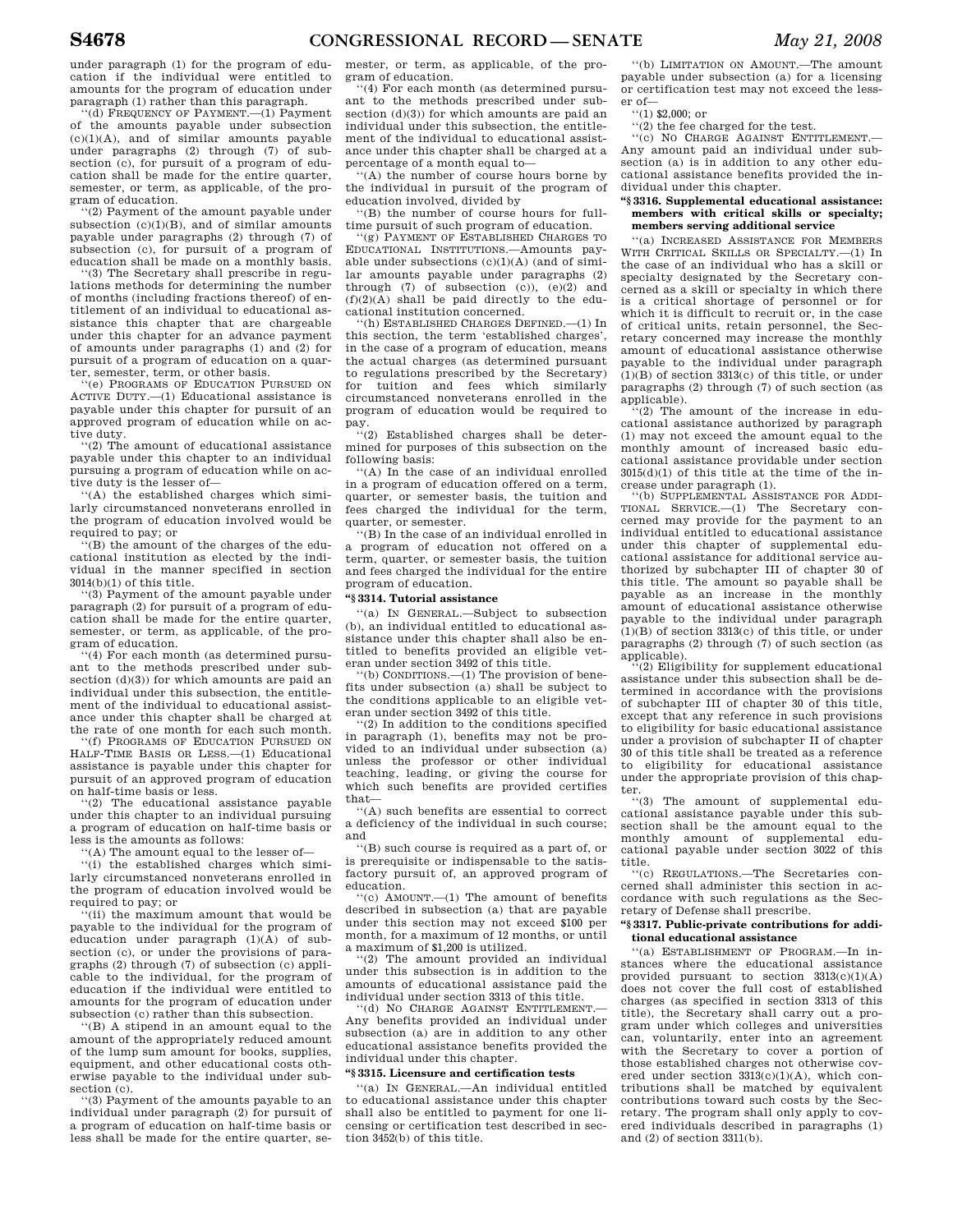''(b) DESIGNATION OF PROGRAM.—The program under this section shall be known as the 'Yellow Ribbon G.I. Education Enhancement Program'.

''(c) AGREEMENTS.—The Secretary shall enter into an agreement with each college or university seeking to participate in the program under this section. Each agreement shall specify the following:

''(1) The manner (whether by direct grant, scholarship, or otherwise) of the contributions to be made by the college or university concerned.

''(2) The maximum amount of the contribution to be made by the college or university concerned with respect to any particular individual in any given academic year.

''(3) The maximum number of individuals for whom the college or university concerned will make contributions in any given academic year.

''(4) Such other matters as the Secretary and the college or university concerned jointly consider appropriate.

''(d) MATCHING CONTRIBUTIONS.—(1) In instances where the educational assistance provided an individual under section  $3313(c)(1)(A)$  of this title does not cover the full cost of tuition and mandatory fees at a college or university, the Secretary shall provide up to 50 percent of the remaining costs for tuition and mandatory fees if the college or university voluntarily enters into an agreement with the Secretary to match an equal percentage of any of the remaining costs for such tuition and fees.

'(2) Amounts available to the Secretary under section 3324(b) of this title for payment of the costs of this chapter shall be available to the Secretary for purposes of paragraph (1).

'(e) OUTREACH.—The Secretary shall make available on the Internet website of the Department available to the public a current list of the colleges and universities participating in the program under this section. The list shall specify, for each college or university so listed, appropriate information on the agreement between the Secretary and such college or university under subsection (c).

#### **''§ 3318. Additional assistance: relocation or travel assistance for individual relocating or traveling significant distance for pursuit of a program of education**

''(a) ADDITIONAL ASSISTANCE.—Each individual described in subsection (b) shall be paid additional assistance under this section in the amount of \$500.

(b) COVERED INDIVIDUALS.—An individual described in this subsection is any individual entitled to educational assistance under this chapter—

''(1) who resides in a highly rural area (as determined by the Bureau of the Census); and

 $``(2)$  who-

''(A) physically relocates a distance of at least 500 miles in order to pursue a program of education for which the individual utilizes educational assistance under this chapter; or

''(B) travels by air to physically attend an institution of higher education for pursuit of such a program of education because the individual cannot travel to such institution by automobile or other established form of transportation due to an absence of road or other infrastructure.

'(c) PROOF OF RESIDENCE.—For purposes of subsection (b)(1), an individual may demonstrate the individual's place of residence utilizing any of the following:

''(1) DD Form 214, Certification of Release or Discharge from Active Duty.

''(2) The most recent Federal income tax return.

''(3) Such other evidence as the Secretary shall prescribe for purposes of this section.

''(d) SINGLE PAYMENT OF ASSISTANCE.—An individual is entitled to only one payment of additional assistance under this section.

''(e) NO CHARGE AGAINST ENTITLEMENT.— Any amount paid an individual under this section is in addition to any other educational assistance benefits provided the individual under this chapter.''.

''SUBCHAPTER III—ADMINISTRATIVE PROVISIONS

### **''§ 3321. Time limitation for use of and eligibility for entitlement**

''(a) IN GENERAL.—Except as provided in this section, the period during which an individual entitled to educational assistance under this chapter may use such individual's entitlement expires at the end of the 15-year period beginning on the date of such individual's last discharge or release from active duty.

''(b) EXCEPTIONS.—(1) Subsections (b), (c), and (d) of section 3031 of this title shall apply with respect to the running of the 15-year period described in subsection (a) of this section in the same manner as such subsections apply under section 3031 of this title with respect to the running of the 10-year period described in section 3031(a) of this title.

''(2) Section 3031(f) of this title shall apply with respect to the termination of an individual's entitlement to educational assistance under this chapter in the same manner as such section applies to the termination of an individual's entitlement to educational assistance under chapter 30 of this title, except that, in the administration of such section for purposes of this chapter, the reference to section 3013 of this title shall be deemed to be a reference to 3312 of this title.

 $(3)$  For purposes of subsection  $(a)$ , an individual's last discharge or release from active duty shall not include any discharge or release from a period of active duty of less than 90 days of continuous service, unless the individual is discharged or released as described in section 3311(b)(2) of this title.

## **''§ 3322. Bar to duplication of educational assistance benefits**

''(a) IN GENERAL.—An individual entitled to educational assistance under this chapter who is also eligible for educational assistance under chapter 30, 31, 32, or 35 of this title, chapter 107, 1606, or 1607 of title 10, or the provisions of the Hostage Relief Act of 1980 (Public Law 96–449; 5 U.S.C. 5561 note) may not receive assistance under two or more such programs concurrently, but shall elect (in such form and manner as the Secretary may prescribe) under which chapter or provisions to receive educational assistance.

''(b) INAPPLICABILITY OF SERVICE TREATED UNDER EDUCATIONAL LOAN REPAYMENT PRO-GRAMS.—A period of service counted for purposes of repayment of an education loan under chapter 109 of title 10 may not be counted as a period of service for entitlement to educational assistance under this chapter.

''(c) SERVICE IN SELECTED RESERVE.—An individual who serves in the Selected Reserve may receive credit for such service under only one of this chapter, chapter 30 of this title, and chapters 1606 and 1607 of title 10, and shall elect (in such form and manner as the Secretary may prescribe) under which chapter such service is to be credited.

''(d) ADDITIONAL COORDINATION MATTERS.— In the case of an individual entitled to educational assistance under chapter 30, 31, 32, or 35 of this title, chapter 107, 1606, or 1607 of title 10, or the provisions of the Hostage Relief Act of 1980, or making contributions toward entitlement to educational assistance under chapter 30 of this title, as of August 1, 2009, coordination of entitlement to edu-

cational assistance under this chapter, on the one hand, and such chapters or provisions, on the other, shall be governed by the provisions of section  $10(0)$  of the Post-9/11 provisions of section \_\_\_03(c) of the Post-9/11<br>Veterans Educational Assistance Act of 2008.

## **''§ 3323. Administration**

''(a) IN GENERAL.—(1) Except as otherwise provided in this chapter, the provisions specified in section 3034(a)(1) of this title shall apply to the provision of educational assistance under this chapter.

''(2) In applying the provisions referred to in paragraph (1) to an individual entitled to educational assistance under this chapter for purposes of this section, the reference in such provisions to the term 'eligible veteran' shall be deemed to refer to an individual entitled to educational assistance under this chapter.

''(3) In applying section 3474 of this title to an individual entitled to educational assistance under this chapter for purposes of this section, the reference in such section 3474 to the term 'educational assistance allowance' shall be deemed to refer to educational assistance payable under section 3313 of this title.

''(4) In applying section 3482(g) of this title to an individual entitled to educational assistance under this chapter for purposes of this section—

''(A) the first reference to the term 'educational assistance allowance' in such section 3482(g) shall be deemed to refer to educational assistance payable under section 3313 of this title; and

''(B) the first sentence of paragraph (1) of such section 3482(g) shall be applied as if such sentence ended with 'equipment'.

''(b) INFORMATION ON BENEFITS.—(1) The Secretary of Veterans Affairs shall provide the information described in paragraph (2) to each member of the Armed Forces at such times as the Secretary of Veterans Affairs and the Secretary of Defense shall jointly prescribe in regulations.

''(2) The information described in this paragraph is information on benefits, limitations, procedures, eligibility requirements (including time-in-service requirements), and other important aspects of educational assistance under this chapter, including application forms for such assistance under

section 5102 of this title.<br>
"(3) The Secretary of Veterans Affairs shall furnish the information and forms described in paragraph (2), and other educational materials on educational assistance under this chapter, to educational institutions, training establishments, military education personnel, and such other persons and entities as the Secretary considers appropriate.

''(c) REGULATIONS.—(1) The Secretary shall prescribe regulations for the administration of this chapter.

 $(2)$  Any regulations prescribed by the Secretary of Defense for purposes of this chapter shall apply uniformly across the Armed Forces.

## **''§ 3324. Allocation of administration and costs**

''(a) ADMINISTRATION.—Except as otherwise provided in this chapter, the Secretary shall administer the provision of educational assistance under this chapter.

''(b) COSTS.—Payments for entitlement to educational assistance earned under this chapter shall be made from funds appropriated to, or otherwise made available to, the Department of Veterans Affairs for the payment of readjustment benefits."

(2) CLERICAL AMENDMENTS.—The tables of chapters at the beginning of title 38, United States Code, and at the beginning of part III of such title, are each amended by inserting after the item relating to chapter 32 the following new item:

**''33. Post-9/11 Educational Assistance 3301''.**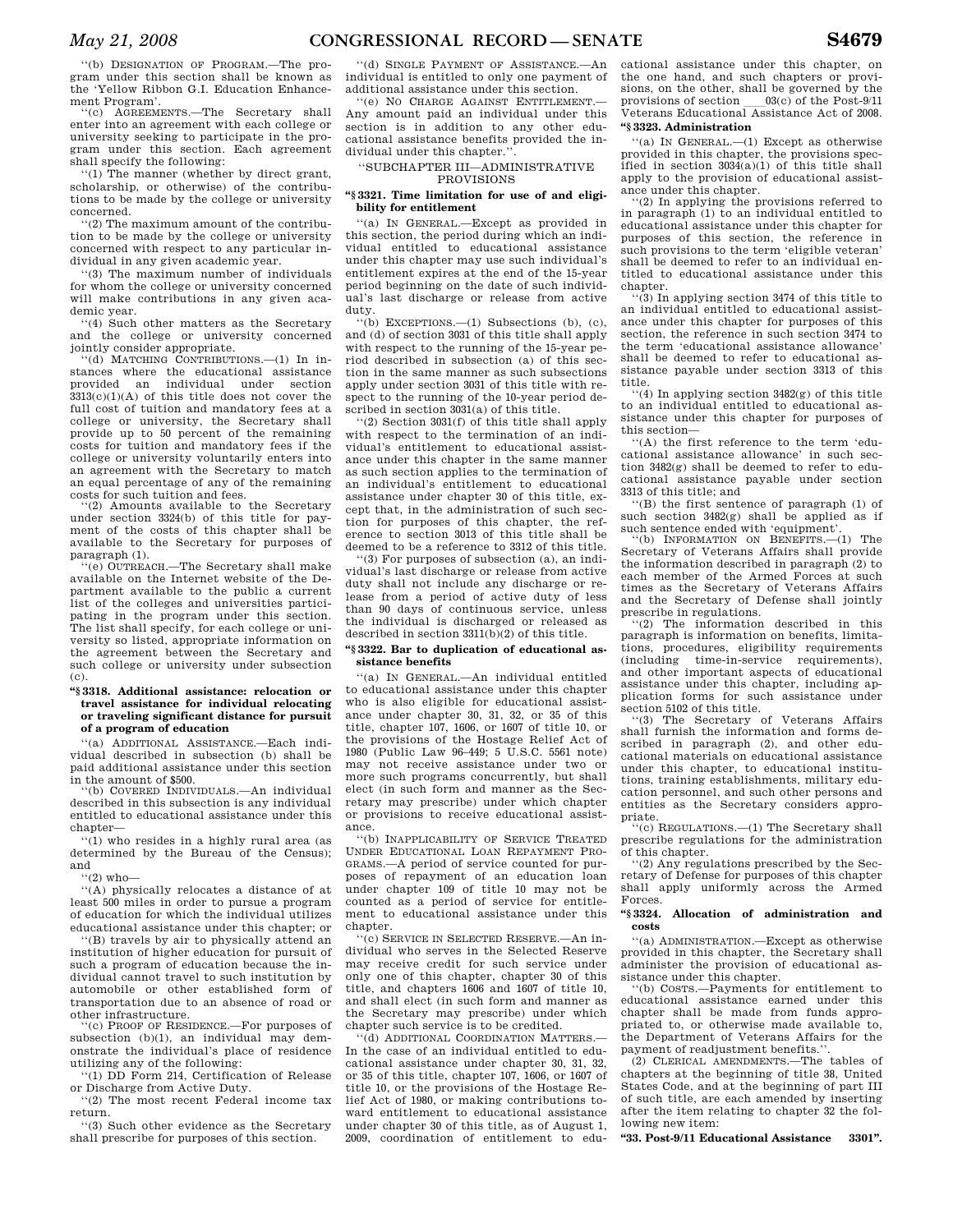(b) CONFORMING AMENDMENTS.—

(1) AMENDMENTS RELATING TO DUPLICATION OF BENEFITS.—

(A) Section 3033 of title 38, United States Code, is amended—

(i) in subsection (a)(1), by inserting "33," after ''32,''; and

(ii) in subsection (c), by striking ''both the program established by this chapter and the program established by chapter 106 of title 10'' and inserting ''two or more of the programs established by this chapter, chapter 33 of this title, and chapters 1606 and 1607 of title 10''.

(B) Paragraph (4) of section 3695(a) of such title is amended to read as follows:

''(4) Chapters 30, 32, 33, 34, 35, and 36 of this title.'

(C) Section 16163(e) of title 10, United States Code, is amended by inserting ''33,'' after ''32,''.

(2) ADDITIONAL CONFORMING AMENDMENTS.— (A) Title 38, United States Code, is further amended by inserting ''33,'' after ''32,'' each

place it appears in the following provisions: (i) In subsections (b) and  $(e)(1)$  of section

3485. (ii) In section 3688(b).

(iii) In subsections (a)(1),  $(c)(1)$ ,  $(c)(1)(G)$ ,

(d), and (e)(2) of section 3689.  $(iv)$  In section  $3690(b)(3)(A)$ .

(v) In subsections (a) and (b) of section 3692.

 $(vi)$  In section  $3697(a)$ .

(B) Section 3697A(b)(1) of such title is amended by striking ''or 32'' and inserting ''32, or 33''.

(c) APPLICABILITY TO INDIVIDUALS UNDER MONTGOMERY GI BILL PROGRAM.—

(1) INDIVIDUALS ELIGIBLE TO ELECT PARTICI-PATION IN POST-9/11 EDUCATIONAL ASSIST-ANCE.—An individual may elect to receive educational assistance under chapter 33 of title 38, United States Code (as added by subsection (a)), if such individual—

(A) as of August 1, 2009—

(i) is entitled to basic educational assistance under chapter 30 of title 38, United States Code, and has used, but retains unused, entitlement under that chapter;

(ii) is entitled to educational assistance under chapter 107, 1606, or 1607 of title 10, United States Code, and has used, but retains unused, entitlement under the applicable chapter;

(iii) is entitled to basic educational assistance under chapter 30 of title 38, United States Code, but has not used any entitlement under that chapter;

(iv) is entitled to educational assistance under chapter 107, 1606, or 1607 of title 10, United States Code, but has not used any entitlement under such chapter;

(v) is a member of the Armed Forces who is eligible for receipt of basic educational assistance under chapter 30 of title 38, United States Code, and is making contributions toward such assistance under section 3011(b) or 3012(c) of such title; or

(vi) is a member of the Armed Forces who is not entitled to basic educational assistance under chapter 30 of title 38, United States Code, by reason of an election under section  $3011(c)(1)$  or  $3012(d)(1)$  of such title; and

(B) as of the date of the individual's election under this paragraph, meets the requirements for entitlement to educational assistance under chapter 33 of title 38, United States Code (as so added).

(2) CESSATION OF CONTRIBUTIONS TOWARD GI BILL.—Effective as of the first month beginning on or after the date of an election under paragraph (1) of an individual described by subparagraph (A)(v) of that paragraph, the obligation of the individual to make contributions under section 3011(b) or 3012(c) of title 38, United States Code, as applicable,

shall cease, and the requirements of such section shall be deemed to be no longer applicable to the individual.

(3) REVOCATION OF REMAINING TRANSFERRED ENTITLEMENT.—

(A) ELECTION TO REVOKE.—If, on the date an individual described in subparagraph  $(A)(i)$  or  $(A)(iii)$  of paragraph  $(1)$  makes an election under that paragraph, a transfer of the entitlement of the individual to basic educational assistance under section 3020 of title 38, United States Code, is in effect and a number of months of the entitlement so transferred remain unutilized, the individual may elect to revoke all or a portion of the entitlement so transferred that remains unutilized.

(B) AVAILABILITY OF REVOKED ENTITLE-MENT.—Any entitlement revoked by an individual under this paragraph shall no longer be available to the dependent to whom transferred, but shall be available to the individual instead for educational assistance under chapter 33 of title 38, United States Code (as so added), in accordance with the provisions of this subsection.

(C) AVAILABILITY OF UNREVOKED ENTITLE-MENT.—Any entitlement described in subparagraph (A) that is not revoked by an individual in accordance with that subparagraph shall remain available to the dependent or dependents concerned in accordance with the current transfer of such entitlement under section 3020 of title 38, United States Code.

(4) POST-9/11 EDUCATIONAL ASSISTANCE.—

(A) IN GENERAL.—Subject to subparagraph (B) and except as provided in paragraph (5), an individual making an election under paragraph (1) shall be entitled to educational assistance under chapter 33 of title 38, United States Code (as so added), in accordance with the provisions of such chapter, instead of basic educational assistance under chapter 30 of title 38, United States Code, or edu-cational assistance under chapter 107, 1606, or 1607 of title 10, United States Code, as applicable.

(B) LIMITATION ON ENTITLEMENT FOR CER-TAIN INDIVIDUALS.—In the case of an individual making an election under paragraph (1) who is described by subparagraph (A)(i) of that paragraph, the number of months of entitlement of the individual to educational assistance under chapter 33 of title 38, United States Code (as so added), shall be the number of months equal to—

(i) the number of months of unused entitlement of the individual under chapter 30 of title 38, United States Code, as of the date of the election, plus

(ii) the number of months, if any, of entitlement revoked by the individual under paragraph (3)(A).

(5) CONTINUING ENTITLEMENT TO EDU-CATIONAL ASSISTANCE NOT AVAILABLE UNDER 9/ 11 ASSISTANCE PROGRAM.—

(A) IN GENERAL.—In the event educational assistance to which an individual making an election under paragraph (1) would be entitled under chapter 30 of title 38, United States Code, or chapter 107, 1606, or 1607 of title 10, United States Code, as applicable, is not authorized to be available to the individual under the provisions of chapter 33 of title 38, United States Code (as so added), the individual shall remain entitled to such educational assistance in accordance with the provisions of the applicable chapter.

(B) CHARGE FOR USE OF ENTITLEMENT.—The utilization by an individual of entitlement under subparagraph (A) shall be chargeable against the entitlement of the individual to educational assistance under chapter 33 of title 38, United States Code (as so added), at the rate of one month of entitlement under such chapter 33 for each month of entitlement utilized by the individual under subparagraph (A) (as determined as if such enti-

tlement were utilized under the provisions of chapter 30 of title 38, United States Code, or chapter 107, 1606, or 1607 of title 10, United States Code, as applicable).

(6) ADDITIONAL POST-9/11 ASSISTANCE FOR MEMBERS HAVING MADE CONTRIBUTIONS TO-WARD GI BILL.—

(A) ADDITIONAL ASSISTANCE.—In the case of an individual making an election under paragraph (1) who is described by clause (i), (iii), or (v) of subparagraph (A) of that paragraph, the amount of educational assistance payable to the individual under chapter 33 of title 38, United States Code (as so added), as a monthly stipend payable under paragraph (1)(B) of section 3313(c) of such title (as so added), or under paragraphs (2) through (7) of that section (as applicable), shall be the amount otherwise payable as a monthly stipend under the applicable paragraph increased by the amount equal to—

(i) the total amount of contributions toward basic educational assistance made by the individual under section 3011(b) or 3012(c) of title 38, United States Code, as of the date of the election, multiplied by

(ii) the fraction—

(I) the numerator of which is—

(aa) the number of months of entitlement to basic educational assistance under chapter 30 of title 38, United States Code, remaining to the individual at the time of the election; plus

(bb) the number of months, if any, of entitlement under such chapter 30 revoked by the individual under paragraph (3)(A); and

(II) the denominator of which is 36 months. (B) MONTHS OF REMAINING ENTITLEMENT FOR CERTAIN INDIVIDUALS.—In the case of an individual covered by subparagraph (A) who is described by paragraph  $(1)(A)(v)$ , the number of months of entitlement to basic educational assistance remaining to the individual for purposes of subparagraph  $(A)(ii)(I)(aa)$  shall be 36 months.

(C) TIMING OF PAYMENT.—The amount payable with respect to an individual under subparagraph (A) shall be paid to the individual together with the last payment of the monthly stipend payable to the individual under paragraph (1)(B) of section 3313(c) of title 38, United States Code (as so added), or under paragraphs (2) through (7) of that section (as applicable), before the exhaustion of the individual's entitlement to educational assistance under chapter 33 of such title (as so added).

(7) CONTINUING ENTITLEMENT TO ADDITIONAL ASSISTANCE FOR CRITICAL SKILLS OR SPE-CIALITY AND ADDITIONAL SERVICE.—An individual making an election under paragraph  $(1)(A)$  who, at the time of the election, is entitled to increased educational assistance under section 3015(d) of title 38, United States Code, or section 16131(i) of title 10, United States Code, or supplemental educational assistance under subchapter III of chapter 30 of title 38, United States Code, shall remain entitled to such increased educational assistance or supplemental educational assistance in the utilization of entitlement to educational assistance under chapter 33 of title 38, United States Code (as so added), in an amount equal to the quarter, semester, or term, as applicable, equivalent of the monthly amount of such increased educational assistance or supplemental educational assistance payable with respect to the individual at the time of the election.

(8) IRREVOCABILITY OF ELECTIONS.—An election under paragraph  $(1)$  or  $(3)(A)$  is irrevocable.

(d) EFFECTIVE DATE.—This section and the amendments made by this section shall take effect on August 1, 2009.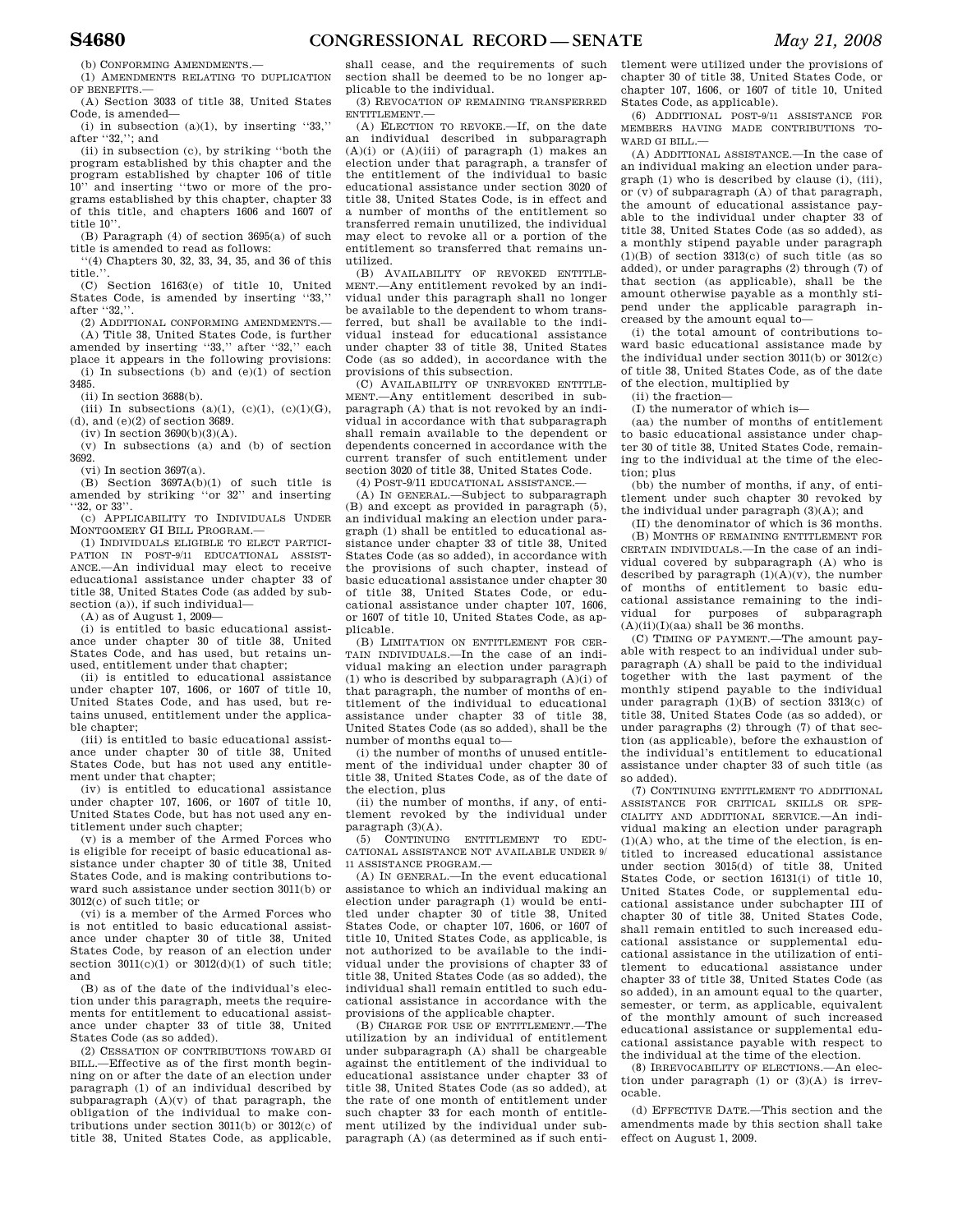#### **SEC. 4004. INCREASE IN AMOUNTS OF BASIC EDU-CATIONAL ASSISTANCE UNDER THE MONTGOMERY GI BILL.**

(a) EDUCATIONAL ASSISTANCE BASED ON THREE-YEAR PERIOD OF OBLIGATED SERV-ICE.—Subsection (a)(1) of section 3015 of title 38, United States Code, is amended—

(1) by striking subparagraphs (A) through (C) and inserting the following new subparagraph:

''(A) for months occurring during the period beginning on August 1, 2008, and ending on the last day of fiscal year 2009, \$1,321; and''; and

(2) by redesignating subparagraph (D) as subparagraph (B).

(b) EDUCATIONAL ASSISTANCE BASED ON TWO-YEAR PERIOD OF OBLIGATED SERVICE.— Subsection (b)(1) of such section is amended—

(1) by striking subparagraphs (A) through (C) and inserting the following new subparagraph:

''(A) for months occurring during the period beginning on August 1, 2008, and ending on the last day of fiscal year 2009, \$1,073; and''; and

(2) by redesignating subparagraph (D) as subparagraph (B).

(c) MODIFICATION OF MECHANISM FOR COST-OF-LIVING ADJUSTMENTS.—Subsection (h)(1) of such section is amended by striking subparagraphs (A) and (B) and inserting the following new subparagraphs:

''(A) the average cost of undergraduate tuition in the United States, as determined by the National Center for Education Statistics, for the last academic year preceding the beginning of the fiscal year for which the increase is made, exceeds

''(B) the average cost of undergraduate tuition in the United States, as so determined, for the academic year preceding the academic year described in subparagraph (A).''.

(d) EFFECTIVE DATE.—

(1) IN GENERAL.—The amendments made by this section shall take effect on August 1, 2008.

(2) NO COST-OF-LIVING ADJUSTMENT FOR FIS-CAL YEAR 2009.—The adjustment required by subsection (h) of section 3015 of title 38, United States Code (as amended by this section), in rates of basic educational assistance payable under subsections (a) and (b) of such section (as so amended) shall not be made for fiscal year 2009.

## **SEC. 4005. MODIFICATION OF AMOUNT AVAIL-ABLE FOR REIMBURSEMENT OF STATE AND LOCAL AGENCIES AD-MINISTERING VETERANS EDU-CATION BENEFITS.**

Section 3674(a)(4) of title 38, United States Code, is amended by striking ''may not exceed'' and all that follows through the end and inserting "shall be  $$19,000,000$ ."

## **TITLE V—EMERGENCY UNEMPLOYMENT COMPENSATION**

## FEDERAL-STATE AGREEMENTS

SEC. 5001. (a) IN GENERAL.—Any State which desires to do so may enter into and participate in an agreement under this title with the Secretary of Labor (in this title referred to as the ''Secretary''). Any State which is a party to an agreement under this title may, upon providing 30 days written notice to the Secretary, terminate such agreement.

(b) PROVISIONS OF AGREEMENT.—Any agreement under subsection (a) shall provide that the State agency of the State will make payments of emergency unemployment compensation to individuals who—

(1) have exhausted all rights to regular compensation under the State law or under Federal law with respect to a benefit year (excluding any benefit year that ended before May 1, 2007);

(2) have no rights to regular compensation or extended compensation with respect to a week under such law or any other State unemployment compensation law or to compensation under any other Federal law (except as provided under subsection (e)); and

(3) are not receiving compensation with respect to such week under the unemployment compensation law of Canada.

(c) EXHAUSTION OF BENEFITS.—For purposes of subsection (b)(1), an individual shall be deemed to have exhausted such individual's rights to regular compensation under a State law when—

(1) no payments of regular compensation can be made under such law because such individual has received all regular compensation available to such individual based on employment or wages during such individual's base period; or

(2) such individual's rights to such compensation have been terminated by reason of the expiration of the benefit year with respect to which such rights existed.

(d) WEEKLY BENEFIT AMOUNT, ETC.—For purposes of any agreement under this title—

(1) the amount of emergency unemployment compensation which shall be payable to any individual for any week of total unemployment shall be equal to the amount of the regular compensation (including dependents' allowances) payable to such individual during such individual's benefit year under the State law for a week of total unemployment;

(2) the terms and conditions of the State law which apply to claims for regular compensation and to the payment thereof shall apply to claims for emergency unemployment compensation and the payment thereof, except where otherwise inconsistent with the provisions of this title or with the regulations or operating instructions of the Secretary promulgated to carry out this title; and

(3) the maximum amount of emergency unemployment compensation payable to any individual for whom an emergency unemployment compensation account is established under section 5002 shall not exceed the amount established in such account for such individual.

(e) ELECTION BY STATES.—Notwithstanding any other provision of Federal law (and if State law permits), the Governor of a State that is in an extended benefit period may provide for the payment of emergency unemployment compensation prior to extended compensation to individuals who otherwise meet the requirements of this section.

EMERGENCY UNEMPLOYMENT COMPENSATION

## ACCOUNT

SEC. 5002. (a) IN GENERAL.—Any agreement under this title shall provide that the State will establish, for each eligible individual who files an application for emergency unemployment compensation, an emergency unemployment compensation account with respect to such individual's benefit year.

(b) AMOUNT IN ACCOUNT.—

(1) IN GENERAL.—The amount established in an account under subsection (a) shall be equal to the lesser of-

(A) 50 percent of the total amount of regular compensation (including dependents' allowances) payable to the individual during the individual's benefit year under such law, or

(B) 13 times the individual's average weekly benefit amount for the benefit year.

(2) WEEKLY BENEFIT AMOUNT.—For purposes of this subsection, an individual's weekly benefit amount for any week is the amount of regular compensation (including dependents' allowances) under the State law payable to such individual for such week for total unemployment.

(c) SPECIAL RULE.—

(1) IN GENERAL.—Notwithstanding any other provision of this section, if, at the time that the individual's account is exhausted or at any time thereafter, such individual's State is in an extended benefit period (as determined under paragraph (2)), then, such account shall be augmented by an amount equal to the amount originally established in such account (as determined under subsection (b)(1)).

(2) EXTENDED BENEFIT PERIOD.—For purposes of paragraph (1), a State shall be considered to be in an extended benefit period, as of any given time, if—

(A) such a period is then in effect for such State under the Federal-State Extended Unemployment Compensation Act of 1970;

(B) such a period would then be in effect for such State under such Act if section  $203(d)$  of such Act—

(i) were applied by substituting ''4'' for ''5'' each place it appears; and

(ii) did not include the requirement under paragraph  $(1)(A)$ ; or

(C) such a period would then be in effect for such State under such Act if—

(i) section 203(f) of such Act were applied to such State (regardless of whether the State by law had provided for such application); and

(ii) such section 203(f)—

(I) were applied by substituting ''6.0'' for ''6.5" in paragraph  $(1)(A)(i)$ ; and

(II) did not include the requirement under  $\text{paramh}(1)(\text{A})(\text{ii}).$ 

PAYMENTS TO STATES HAVING AGREEMENTS FOR THE PAYMENT OF EMERGENCY UNEM-PLOYMENT COMPENSATION

SEC. 5003. (a) GENERAL RULE.—There shall be paid to each State that has entered into an agreement under this title an amount equal to 100 percent of the emergency unemployment compensation paid to individuals

by the State pursuant to such agreement. (b) TREATMENT OF REIMBURSABLE COM-PENSATION.—No payment shall be made to any State under this section in respect of any compensation to the extent the State is entitled to reimbursement in respect of such compensation under the provisions of any Federal law other than this title or chapter 85 of title 5, United States Code. A State shall not be entitled to any reimbursement under such chapter 85 in respect of any compensation to the extent the State is entitled to reimbursement under this title in respect of such compensation.

(c) DETERMINATION OF AMOUNT.—Sums payable to any State by reason of such State having an agreement under this title shall be payable, either in advance or by way of reimbursement (as may be determined by the Secretary), in such amounts as the Secretary estimates the State will be entitled to receive under this title for each calendar month, reduced or increased, as the case may be, by any amount by which the Secretary finds that the Secretary's estimates for any prior calendar month were greater or less than the amounts which should have been paid to the State. Such estimates may be made on the basis of such statistical, sampling, or other method as may be agreed upon by the Secretary and the State agency of the State involved.

## FINANCING PROVISIONS

SEC. 5004. (a) IN GENERAL.—Funds in the extended unemployment compensation account (as established by section 905(a) of the Social Security Act (42 U.S.C. 1105(a)) of the Unemployment Trust Fund (as established by section 904(a) of such Act (42 U.S.C. 1104(a)) shall be used for the making of payments to States having agreements entered into under this title.

(b) CERTIFICATION.—The Secretary shall from time to time certify to the Secretary of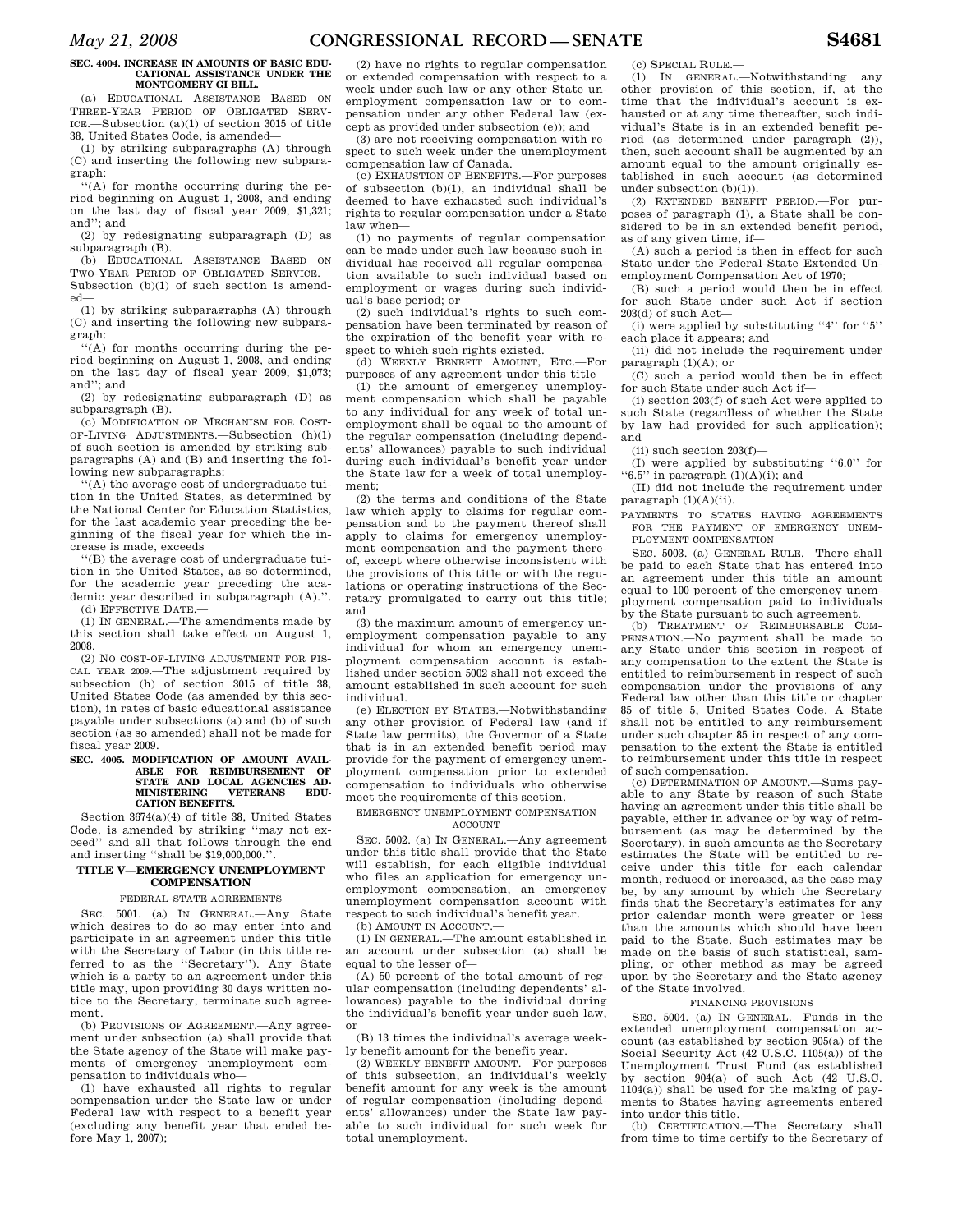the Treasury for payment to each State the sums payable to such State under this title. The Secretary of the Treasury, prior to audit or settlement by the Government Accountability Office, shall make payments to the State in accordance with such certification, by transfers from the extended unemployment compensation account (as so established) to the account of such State in the Unemployment Trust Fund (as so established).

(c) ASSISTANCE TO STATES.—There are appropriated out of the employment security administration account (as established by section 901(a) of the Social Security Act (42 U.S.C. 1101(a)) of the Unemployment Trust Fund, without fiscal year limitation, such funds as may be necessary for purposes of assisting States (as provided in title III of the Social Security Act (42 U.S.C. 501 et seq.)) in meeting the costs of administration of agreements under this title.

(d) APPROPRIATIONS FOR CERTAIN PAY-MENTS.—There are appropriated from the general fund of the Treasury, without fiscal year limitation, to the extended unemployment compensation account (as so established) of the Unemployment Trust Fund (as so established) such sums as the Secretary estimates to be necessary to make the payments under this section in respect of—

(1) compensation payable under chapter 85 of title 5, United States Code; and

(2) compensation payable on the basis of services to which section 3309(a)(1) of the Internal Revenue Code of 1986 applies. Amounts appropriated pursuant to the pre-

ceding sentence shall not be required to be repaid.

## FRAUD AND OVERPAYMENTS

SEC. 5005. (a) IN GENERAL.—If an individual knowingly has made, or caused to be made by another, a false statement or representation of a material fact, or knowingly has failed, or caused another to fail, to disclose a material fact, and as a result of such false statement or representation or of such nondisclosure such individual has received an amount of emergency unemployment compensation under this title to which such individual was not entitled, such individual—

(1) shall be ineligible for further emergency unemployment compensation under this title in accordance with the provisions of the applicable State unemployment compensation law relating to fraud in connection with a claim for unemployment compensation; and

(2) shall be subject to prosecution under section 1001 of title 18, United States Code.

(b) REPAYMENT.—In the case of individuals who have received amounts of emergency unemployment compensation under this title to which they were not entitled, the State shall require such individuals to repay the amounts of such emergency unemployment compensation to the State agency, except that the State agency may waive such repayment if it determines that—

(1) the payment of such emergency unemployment compensation was without fault on the part of any such individual; and

(2) such repayment would be contrary to equity and good conscience.

(c) RECOVERY BY STATE AGENCY.—

(1) IN GENERAL.—The State agency may recover the amount to be repaid, or any part thereof, by deductions from any emergency unemployment compensation payable to such individual under this title or from any unemployment compensation payable to such individual under any State or Federal unemployment compensation law administered by the State agency or under any other State or Federal law administered by the State agency which provides for the payment of any assistance or allowance with respect to any week of unemployment, during the 3 year period after the date such individuals received the payment of the emergency unemployment compensation to which they were not entitled, except that no single deduction may exceed 50 percent of the weekly benefit amount from which such deduction is made.

(2) OPPORTUNITY FOR HEARING.—No repayment shall be required, and no deduction shall be made, until a determination has been made, notice thereof and an opportunity for a fair hearing has been given to the individual, and the determination has become final.

(d) REVIEW.—Any determination by a State agency under this section shall be subject to review in the same manner and to the same extent as determinations under the State unemployment compensation law, and only in that manner and to that extent.

## DEFINITIONS

SEC. 5006. In this title, the terms ''compensation'', ''regular compensation'', ''ex-tended compensation'', ''benefit year'', ''base period'', ''State'', ''State agency'', ''State law'', and ''week'' have the respective meanings given such terms under section 205 of the Federal-State Extended Unemployment Compensation Act of 1970 (26 U.S.C. 3304 note).

#### APPLICABILITY

SEC. 5007. (a) IN GENERAL.—Except as provided in subsection (b), an agreement entered into under this title shall apply to weeks of unemployment—

(1) beginning after the date on which such agreement is entered into; and

(2) ending on or before March 31, 2009. (b) TRANSITION FOR AMOUNT REMAINING IN ACCOUNT.—

(1) IN GENERAL.—Subject to paragraphs (2) and (3), in the case of an individual who has amounts remaining in an account established under section 5002 as of the last day of the last week (as determined in accordance with the applicable State law) ending on or before March 31, 2009, emergency unemployment compensation shall continue to be payable to such individual from such amounts for any week beginning after such last day for which the individual meets the eligibility requirements of this title.

(2) LIMIT ON AUGMENTATION.—If the account of an individual is exhausted after the last day of such last week (as so determined), then section 5002(c) shall not apply and such account shall not be augmented under such section, regardless of whether such individual's State is in an extended benefit period (as determined under paragraph (2) of such section).

(3) LIMIT ON COMPENSATION.—No compensation shall be payable by reason of paragraph (1) for any week beginning after June 30, 2009.

TITLE VI—OTHER HEALTH MATTERS

SEC. 6001. (a) MORATORIA ON CERTAIN MED-ICAID REGULATIONS.—

(1) EXTENSION OF CERTAIN MORATORIA IN PUBLIC LAW 110–28.—Section 7002(a)(1) of the U.S. Troop Readiness, Veterans' Care, Katrina Recovery, and Iraq Accountability Appropriations Act, 2007 (Public Law 110–28) is amended—

(A) by striking ''prior to the date that is 1 year after the date of enactment of this Act'' and inserting ''prior to April 1, 2009'';

(B) in subparagraph (A), by inserting after ''Federal Regulations)'' the following: ''or in the final regulation, relating to such parts, published on May 29, 2007 (72 Federal Register 29748)''; and

(C) in subparagraph (C), by inserting before the period at the end the following: '', including the proposed regulation published on May 23, 2007 (72 Federal Register 28930)''.

(2) EXTENSION OF CERTAIN MORATORIA IN PUBLIC LAW 110–173.—Section 206 of the Medicare, Medicaid, and SCHIP Extension Act of 2007 (Public Law 110–173) is amended—

(A) by striking ''June 30, 2008'' and insert-ing ''April 1, 2009'';

(B) by inserting '', including the proposed regulation published on August 13, 2007 (72 Federal Register 45201),'' after ''rehabilitation services''; and

(C) by inserting '', including the final regulation published on December 28, 2007 (72 Federal Register 73635),'' after ''school-based transportation''.

(3) MORATORIUM ON INTERIM FINAL MEDICAID REGULATION RELATING TO OPTIONAL CASE MAN-AGEMENT AND TARGETED CASE MANAGEMENT SERVICES.—Notwithstanding any other provision of law, the Secretary of Health and Human Services shall not, prior to April 1, 2009, finalize, implement, enforce, or otherwise take any action (through promulgation of regulation, issuance of regulatory guidance, use of Federal payment audit procedures, or other administrative action, policy, or practice, including a Medical Assistance Manual transmittal or letter to State Medicaid directors) to impose any restrictions relating to the interim final regulation relating to optional State plan case management services and targeted case management services under the Medicaid program published on December 4, 2007 (72 Federal Register 68077) in its entirety.

(4) ADDITIONAL MORATORIA.—

(A) IN GENERAL.—Notwithstanding any other provision of law, the Secretary of Health and Human Services shall not, prior to April 1, 2009, take any action (through promulgation of regulation, issuance of regulatory guidance, use of Federal payment audit procedures, or other administrative action, policy, or practice, including a Medical Assistance Manual transmittal or letter to State Medicaid directors) to impose any restrictions relating to a provision described in subparagraph (B) or (C) if such restrictions are more restrictive in any aspect than those applied to the respective provision as of the date specified in subparagraph (D) for such provision.

(B) PROPOSED REGULATION RELATING TO RE-DEFINITION OF MEDICAID OUTPATIENT HOSPITAL SERVICES.—The provision described in this subparagraph is the proposed regulation relating to clarification of outpatient clinic and hospital facility services definition and upper payment limit under the Medicaid program published on September 28, 2007 (72 Federal Register 55158) in its entirety.

(C) PORTION OF PROPOSED REGULATION RE-LATING TO MEDICAID ALLOWABLE PROVIDER TAXES.—

(i) IN GENERAL.—Subject to clause (ii), the provision described in this subparagraph is the final regulation relating to health-carerelated taxes under the Medicaid program published on February 22, 2008 (73 Federal Register 9685) in its entirety.

(ii) EXCEPTION.—The provision described in this subparagraph does not include the portions of such regulation as relate to the following:

(I) REDUCTION IN THRESHOLD.—The reduction from 6 percent to 5.5 percent in the threshold applied under section 433.68(f)(3)(i) of title 42, Code of Federal Regulations, for determining whether or not there is an indirect guarantee to hold a taxpayer harmless, required to carry out section  $1903(w)(4)(C)(ii)$  of the Social Security Act, as added by section 403 of the Medicare Improvement and Extension Act of 2006 (division B of Public Law 109–432).

(II) CHANGE IN DEFINITION OF MANAGED CARE.—The change in the definition of managed care as proposed in the revision of section 433.56(a)(8) of title 42, Code of Federal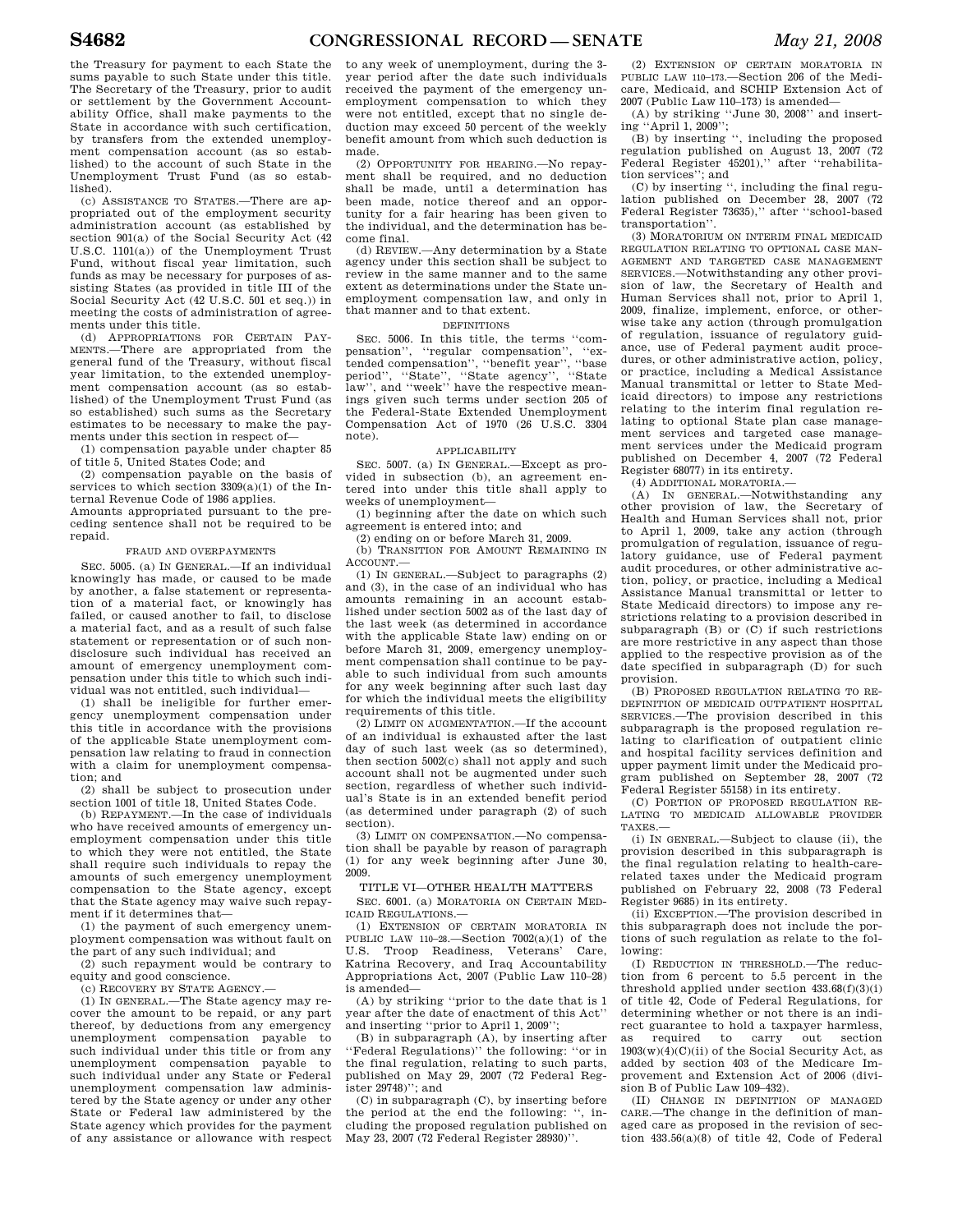(D) DATE SPECIFIED.—The date specified in this subparagraph for the provision described in—

(i) subparagraph (B) is September 27, 2007; or

(ii) subparagraph (C) is February 21, 2008. (b) RESTORATION OF ACCESS TO NOMINAL DRUG PRICING FOR CERTAIN CLINICS AND HEALTH CENTERS.—

(1) IN GENERAL.—Section  $1927(c)(1)(D)$  of the Social Security Act (42 U.S.C. §1396r–  $8(c)(1)(D)$ , as added by section  $6001(d)(2)$  of the Deficit Reduction Act of 2005 (Public Law 109–171), is amended—

(A) in clause (i)—

(i) by redesignating subclause (IV) as subclause (VI); and

(ii) by inserting after subclause (III) the following:

''(IV) An entity that—

 $(aa)$  is described in section  $501(c)(3)$  of the Internal Revenue Code of 1986 and exempt from tax under section 501(a) of such Act or is State-owned or operated; and

''(bb) would be a covered entity described in section  $340(B)(a)(4)$  of the Public Health Service Act insofar as the entity provides the same type of services to the same type of populations as a covered entity described in such section provides, but does not receive funding under a provision of law referred to in such section.

''(V) A public or nonprofit entity, or an entity based at an institution of higher learning whose primary purpose is to provide health care services to students of that institution, that provides a service or services described under section 1001(a) of the Public Health Service Act.''; and

(B) by adding at the end the following new clause:

''(iv) RULE OF CONSTRUCTION.—Nothing in this subparagraph shall be construed to alter any existing statutory or regulatory prohibition on services with respect to an entity described in subclause  $(IV)$  or  $(V)$  of clause (i), including the prohibition set forth in section 1008 of the Public Health Service Act.'

(2) EFFECTIVE DATE.—The amendments made by this subsection shall take effect as if included in the amendment made by section 6001(d)(2) of the Deficit Reduction Act of 2005.

(c) ASSET VERIFICATION THROUGH ACCESS TO INFORMATION HELD BY FINANCIAL INSTITU-TIONS.—

(1) ADDITION OF AUTHORITY.—Title XIX of the Social Security Act is amended by inserting after section 1939 the following new section:

''ASSET VERIFICATION THROUGH ACCESS TO INFORMATION HELD BY FINANCIAL INSTITUTIONS

''SEC. 1940. (a) IMPLEMENTATION.—

''(1) IN GENERAL.—Subject to the provisions of this section, each State shall implement an asset verification program described in subsection (b), for purposes of determining or redetermining the eligibility of an individual for medical assistance under the State plan under this title.

''(2) PLAN SUBMITTAL.—In order to meet the requirement of paragraph (1), each State shall—

''(A) submit not later than a deadline specified by the Secretary consistent with paragraph (3), a State plan amendment under this title that describes how the State intends to implement the asset verification program; and

''(B) provide for implementation of such program for eligibility determinations and redeterminations made on or after 6 months after the deadline established for submittal of such plan amendment.

 $''(3)$  PHASE-IN.-

 $``(A)$  In GENERAL.

''(i) IMPLEMENTATION IN CURRENT ASSET VERIFICATION DEMO STATES.—The Secretary shall require those States specified in subparagraph (C) (to which an asset verification program has been applied before the date of the enactment of this section) to implement an asset verification program under this subsection by the end of fiscal year 2009.

''(ii) IMPLEMENTATION IN OTHER STATES.— The Secretary shall require other States to submit and implement an asset verification program under this subsection in such manner as is designed to result in the application of such programs, in the aggregate for all such other States, to enrollment of approximately, but not less than, the following percentage of enrollees, in the aggregate for all such other States, by the end of the fiscal year involved:

''(I) 12.5 percent by the end of fiscal year 2009.

''(II) 25 percent by the end of fiscal year 2010. ''(III) 50 percent by the end of fiscal year

2011.

''(IV) 75 percent by the end of fiscal year 2012.

''(V) 100 percent by the end of fiscal year 2013.

''(B) CONSIDERATION.—In selecting States under subparagraph (A)(ii), the Secretary shall consult with the States involved and take into account the feasibility of implementing asset verification programs in each such State.

''(C) STATES SPECIFIED.—The States specified in this subparagraph are California, New York, and New Jersey.

''(D) CONSTRUCTION.—Nothing in subparagraph (A)(ii) shall be construed as preventing a State from requesting, and the Secretary approving, the implementation of an asset verification program in advance of the deadline otherwise established under such subparagraph.

''(4) EXEMPTION OF TERRITORIES.—This section shall only apply to the 50 States and the District of Columbia.

(b) ASSET VERIFICATION PROGRAM.

 $''(1)$  In GENERAL.—For purposes of this section, an asset verification program means a program described in paragraph (2) under which a State—

''(A) requires each applicant for, or recipient of, medical assistance under the State plan under this title on the basis of being aged, blind, or disabled to provide authorization by such applicant or recipient (and any other person whose resources are required by law to be disclosed to determine the eligibility of the applicant or recipient for such assistance) for the State to obtain (subject to the cost reimbursement requirements of section 1115(a) of the Right to Financial Privacy Act of 1978 but at no cost to the applicant or recipient) from any financial institution (within the meaning of section 1101(1) of such Act) any financial record (within the meaning of section 1101(2) of such Act) held by the institution with respect to the applicant or recipient (and such other person, as applicable), whenever the State determines the record is needed in connection with a determination with respect to such eligibility for (or the amount or extent of) such medical assistance; and

''(B) uses the authorization provided under subparagraph (A) to verify the financial resources of such applicant or recipient (and such other person, as applicable), in order to determine or redetermine the eligibility of such applicant or recipient for medical assistance under the State plan.

''(2) PROGRAM DESCRIBED.—A program described in this paragraph is a program for verifying individual assets in a manner con-

sistent with the approach used by the Commissioner of Social Security under section  $1631(e)(1)(B)(ii)$ .

''(c) DURATION OF AUTHORIZATION.—Notwithstanding section 1104(a)(1) of the Right to Financial Privacy Act of 1978, an authorization provided to a State under subsection  $(b)(1)(A)$  shall remain effective until the earliest of—

''(1) the rendering of a final adverse decision on the applicant's application for medical assistance under the State's plan under this title;

''(2) the cessation of the recipient's eligibility for such medical assistance; or

''(3) the express revocation by the applicant or recipient (or such other person described in subsection (b)(1)(A), as applicable) of the authorization, in a written notification to the State.

''(d) TREATMENT OF RIGHT TO FINANCIAL PRIVACY ACT REQUIREMENTS.—

''(1) An authorization obtained by the State under subsection (b)(1) shall be considered to meet the requirements of the Right to Financial Privacy Act of 1978 for purposes of section 1103(a) of such Act, and need not be furnished to the financial institution, notwithstanding section 1104(a) of such Act.

''(2) The certification requirements of section 1103(b) of the Right to Financial Privacy Act of 1978 shall not apply to requests by the State pursuant to an authorization provided under subsection (b)(1).

''(3) A request by the State pursuant to an authorization provided under subsection (b)(1) is deemed to meet the requirements of section  $1104(a)(3)$  of the Right to Financial Privacy Act of 1978 and of section 1102 of such Act, relating to a reasonable description of financial records.

''(e) REQUIRED DISCLOSURE.—The State shall inform any person who provides authorization pursuant to subsection  $(b)(1)(A)$ of the duration and scope of the authorization.

''(f) REFUSAL OR REVOCATION OF AUTHOR-IZATION.—If an applicant for, or recipient of, medical assistance under the State plan under this title (or such other person described in subsection  $(b)(1)(A)$ , as applicable) refuses to provide, or revokes, any authorization made by the applicant or recipient (or such other person, as applicable) under subsection  $(b)(1)(A)$  for the State to obtain from any financial institution any financial record, the State may, on that basis, determine that the applicant or recipient is ineligible for medical assistance.

''(g) USE OF CONTRACTOR.—For purposes of implementing an asset verification program under this section, a State may select and enter into a contract with a public or private entity meeting such criteria and qualifications as the State determines appropriate, consistent with requirements in regulations relating to general contracting provisions and with section 1903(i)(2). In carrying out activities under such contract, such an entity shall be subject to the same requirements and limitations on use and disclosure of information as would apply if the State were to carry out such activities directly.

''(h) TECHNICAL ASSISTANCE.—The Secretary shall provide States with technical assistance to aid in implementation of an asset verification program under this section.

''(i) REPORTS.—A State implementing an asset verification program under this section shall furnish to the Secretary such reports concerning the program, at such times, in such format, and containing such information as the Secretary determines appropriate. ''(j) TREATMENT OF PROGRAM EXPENSES.—

Notwithstanding any other provision of law, reasonable expenses of States in carrying out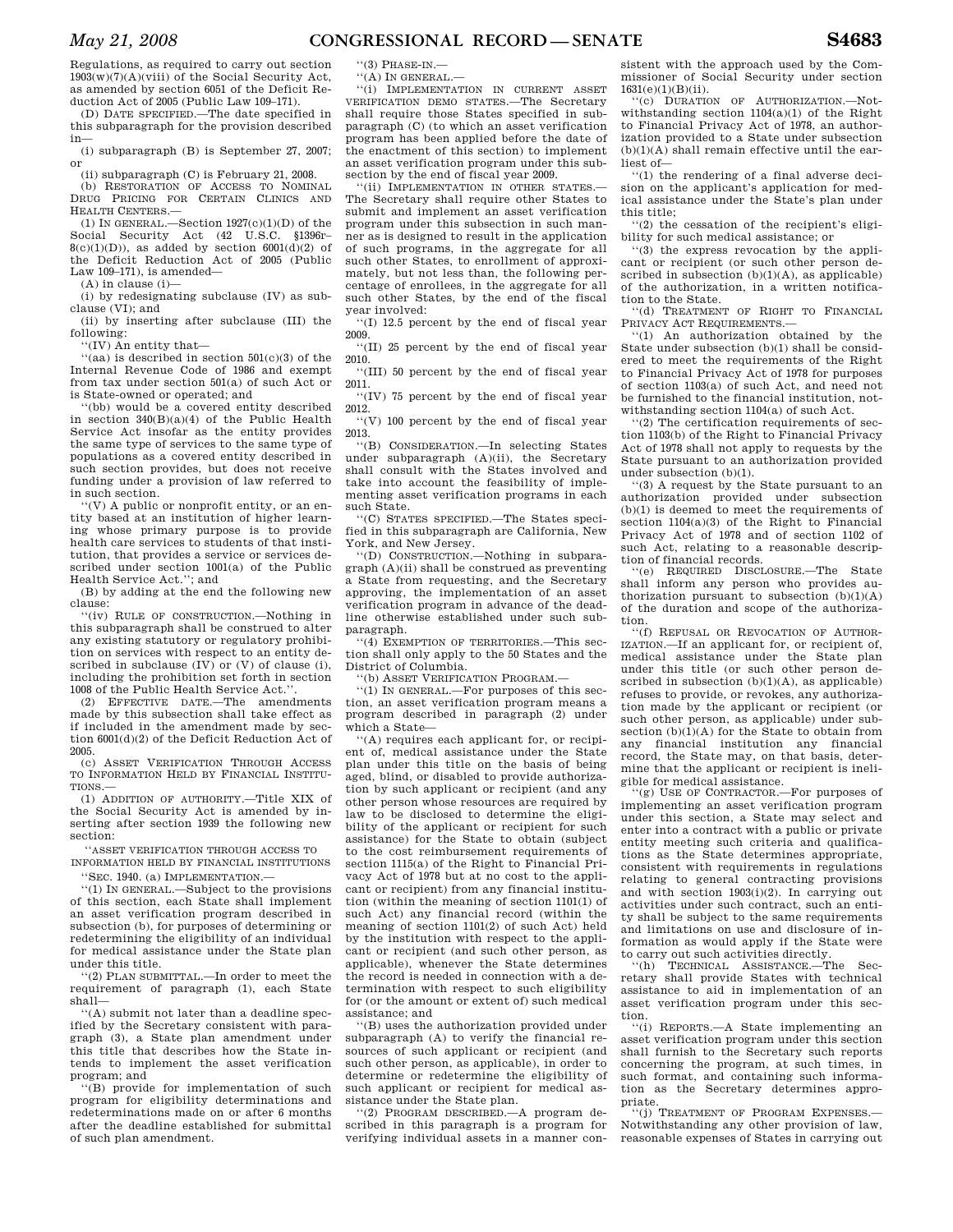the program under this section shall be treated, for purposes of section 1903(a), in the same manner as State expenditures specified in paragraph (7) of such section."

(2) STATE PLAN REQUIREMENTS.—Section 1902(a) of such Act (42 U.S.C. 1396a(a)) is amended—

(A) in paragraph (69) by striking ''and'' at the end;

(B) in paragraph (70) by striking the period at the end and inserting ''; and''; and

(C) by inserting after paragraph (70), as so amended, the following new paragraph:

''(71) provide that the State will implement an asset verification program as required under section 1940.''.

(3) WITHHOLDING OF FEDERAL MATCHING PAY-MENTS FOR NONCOMPLIANT STATES.—Section 1903(i) of such Act (42 U.S.C. 1396b(i)) is amended—

(A) in paragraph (22) by striking ''or'' at the end;

(B) in paragraph (23) by striking the period at the end and inserting ''; or''; and

(C) by adding after paragraph (23) the following new paragraph:

''(24) if a State is required to implement an asset verification program under section 1940 and fails to implement such program in accordance with such section, with respect to amounts expended by such State for medical assistance for individuals subject to asset verification under such section, unless—

''(A) the State demonstrates to the Secretary's satisfaction that the State made a good faith effort to comply;

''(B) not later than 60 days after the date of a finding that the State is in noncompliance, the State submits to the Secretary (and the Secretary approves) a corrective action plan to remedy such noncompliance; and

''(C) not later than 12 months after the date of such submission (and approval), the State fulfills the terms of such corrective action plan.''.

(4) REPEAL.—Section 4 of Public Law 110–90 is repealed.

SEC. 6002. LIMITATION ON MEDICARE EXCEP-TION TO THE PROHIBITION ON CERTAIN PHYSI-CIAN REFERRALS FOR HOSPITALS.—

(a) IN GENERAL.—Section 1877 of the Social Security Act (42 U.S.C. 1395nn) is amended—  $(1)$  in subsection  $(d)(2)$ —

(A) in subparagraph (A), by striking ''and'' at the end;

(B) in subparagraph (B), by striking the period at the end and inserting ''; and''; and

(C) by adding at the end the following new subparagraph:

''(C) in the case where the entity is a hospital, the hospital meets the requirements of paragraph (3)(D).'';

 $(2)$  in subsection  $(d)(3)$ –

(A) in subparagraph (B), by striking ''and'' at the end;

(B) in subparagraph (C), by striking the period at the end and inserting ''; and''; and

(C) by adding at the end the following new subparagraph:

''(D) the hospital meets the requirements described in subsection (i)(1) not later than 18 months after the date of the enactment of this subparagraph.''; and

(3) by adding at the end the following new subsection:

''(i) REQUIREMENTS FOR HOSPITALS TO QUALIFY FOR HOSPITAL EXCEPTION TO OWNER-SHIP OR INVESTMENT PROHIBITION.

''(1) REQUIREMENTS DESCRIBED.—For purposes of subsection  $(d)(3)(D)$ , the requirements described in this paragraph for a hospital are as follows:

''(A) PROVIDER AGREEMENT.—The hospital had—

''(i) physician ownership on September 1, 2008; and

''(ii) a provider agreement under section 1866 in effect on such date.

''(B) LIMITATION ON EXPANSION OF FACILITY CAPACITY.—Except as provided in paragraph (3), the number of operating rooms, procedure rooms, and beds of the hospital at any time on or after the date of the enactment of this subsection are no greater than the number of operating rooms, procedure rooms, and beds as of such date.

''(C) PREVENTING CONFLICTS OF INTEREST.— ''(i) The hospital submits to the Secretary an annual report containing a detailed description of—

''(I) the identity of each physician owner and any other owners of the hospital; and

''(II) the nature and extent of all ownership interests in the hospital.

''(ii) The hospital has procedures in place to require that any referring physician owner discloses to the patient being referred, by a time that permits the patient to make a meaningful decision regarding the receipt of care, as determined by the Secretary—

''(I) the ownership interest of such referring physician in the hospital; and

''(II) if applicable, any such ownership interest of the treating physician.

''(iii) The hospital does not condition any physician ownership interests either directly or indirectly on the physician owner making or influencing referrals to the hospital or otherwise generating business for the hospital.

''(iv) The hospital discloses the fact that the hospital is partially owned by physicians—

''(I) on any public website for the hospital; and

''(II) in any public advertising for the hos-

pital. ''(D) ENSURING BONA FIDE INVESTMENT.—

''(i) Physician owners in the aggregate do not own more than the greater of—

''(I) 40 percent of the total value of the investment interests held in the hospital or in an entity whose assets include the hospital; or

''(II) the percentage of such total value determined on the date of enactment of this subsection.

''(ii) Any ownership or investment interests that the hospital offers to a physician owner are not offered on more favorable terms than the terms offered to a person who is not a physician owner.

'(iii) The hospital (or any investors in the hospital) does not directly or indirectly provide loans or financing for any physician owner investments in the hospital.

''(iv) The hospital (or any investors in the hospital) does not directly or indirectly guarantee a loan, make a payment toward a loan, or otherwise subsidize a loan, for any individual physician owner or group of physician owners that is related to acquiring any ownership interest in the hospital.

''(v) Investment returns are distributed to each investor in the hospital in an amount that is directly proportional to the ownership interest of such investor in the hospital.

''(vi) Physician owners do not receive, directly or indirectly, any guaranteed receipt of or right to purchase other business interests related to the hospital, including the purchase or lease of any property under the control of other investors in the hospital or located near the premises of the hospital.

''(vii) The hospital does not offer a physician owner the opportunity to purchase or lease any property under the control of the hospital or any other investor in the hospital on more favorable terms than the terms offered to an individual who is not a physician owner.

''(E) PATIENT SAFETY.—

''(i) Insofar as the hospital admits a patient and does not have any physician available on the premises to provide services during all hours in which the hospital is providing services to such patient, before admitting the patient—

''(I) the hospital discloses such fact to a patient; and

''(II) following such disclosure, the hospital receives from the patient a signed acknowledgment that the patient understands such fact.

''(ii) The hospital has the capacity to—

''(I) provide assessment and initial treatment for patients; and

''(II) refer and transfer patients to hospitals with the capability to treat the needs of the patient involved.

''(F) LIMITATION ON APPLICATION TO CERTAIN CONVERTED FACILITIES.—The hospital was not converted from an ambulatory surgical center to a hospital on or after the date of enactment of this subsection.

''(2) PUBLICATION OF INFORMATION RE-PORTED.—The Secretary shall publish, and update on an annual basis, the information submitted by hospitals under paragraph  $(1)(C)(i)$  on the public Internet website of the Centers for Medicare & Medicaid Services.

''(3) EXCEPTION TO PROHIBITION ON EXPAN-SION OF FACILITY CAPACITY.—

''(A) PROCESS.—

''(i) ESTABLISHMENT.—The Secretary shall establish and implement a process under which an applicable hospital (as defined in subparagraph (E)) may apply for an exception from the requirement under paragraph  $(1)(B)$ .

''(ii) OPPORTUNITY FOR COMMUNITY INPUT.— The process under clause (i) shall provide individuals and entities in the community that the applicable hospital applying for an exception is located with the opportunity to provide input with respect to the application.

''(iii) TIMING FOR IMPLEMENTATION.—The Secretary shall implement the process under clause (i) on November 1, 2009.

''(iv) REGULATIONS.—Not later than November 1, 2009, the Secretary shall promulgate regulations to carry out the process under clause (i).

''(B) FREQUENCY.—The process described in subparagraph (A) shall permit an applicable hospital to apply for an exception up to once every 2 years.

''(C) PERMITTED INCREASE.—

''(i) IN GENERAL.—Subject to clause (ii) and subparagraph (D), an applicable hospital granted an exception under the process described in subparagraph (A) may increase the number of operating rooms, procedure rooms, and beds of the applicable hospital above the baseline number of operating rooms, procedure rooms, and beds of the applicable hospital (or, if the applicable hospital has been granted a previous exception under this paragraph, above the number of operating rooms, procedure rooms, and beds of the hospital after the application of the most recent increase under such an exception).

''(ii) LIFETIME 100 PERCENT INCREASE LIMITA-TION.—The Secretary shall not permit an increase in the number of operating rooms, procedure rooms, and beds of an applicable hospital under clause (i) to the extent such increase would result in the number of operating rooms, procedure rooms, and beds of the applicable hospital exceeding 200 percent of the baseline number of operating rooms, procedure rooms, and beds of the applicable hospital.

''(iii) BASELINE NUMBER OF OPERATING ROOMS, PROCEDURE ROOMS, AND BEDS.—In this paragraph, the term 'baseline number of operating rooms, procedure rooms, and beds' means the number of operating rooms, procedure rooms, and beds of the applicable hospital as of the date of enactment of this subsection.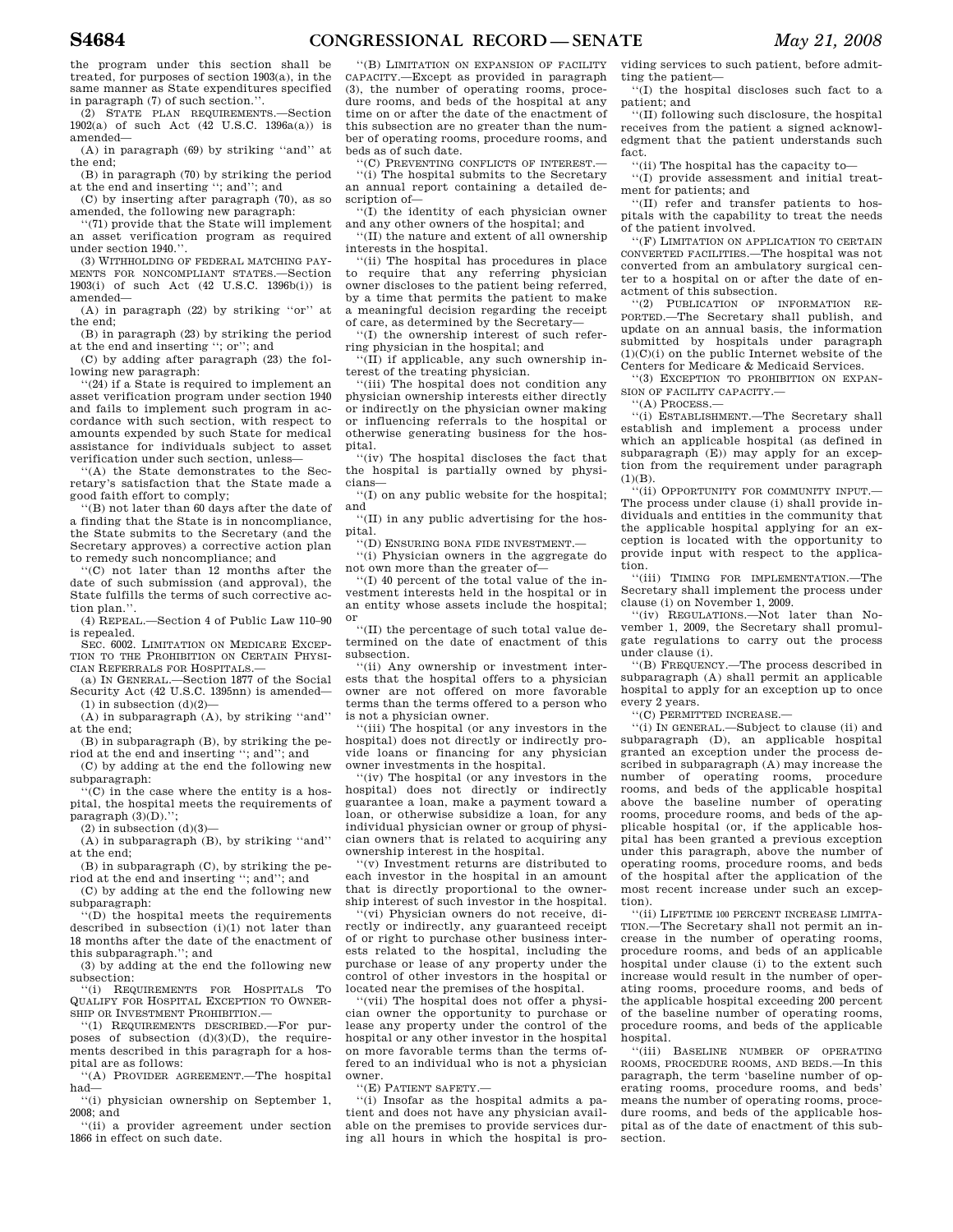''(D) INCREASE LIMITED TO FACILITIES ON THE MAIN CAMPUS OF THE HOSPITAL.—Any increase in the number of operating rooms, procedure rooms, and beds of an applicable hospital pursuant to this paragraph may only occur in facilities on the main campus of the applicable hospital.

''(E) APPLICABLE HOSPITAL.—In this paragraph, the term ''applicable hospital'' means a hospital—

''(i) that is located in a county in which the percentage increase in the population during the most recent 5-year period (as of the date of the application under subparagraph (A)) is at least 150 percent of the percentage increase in the population growth of the State in which the hospital is located during that period, as estimated by Bureau of the Census;

''(ii) whose annual percent of total inpatient admissions that represent inpatient admissions under the program under title XIX is equal to or greater than the average percent with respect to such admissions for all hospitals located in the county in which the hospital is located;

''(iii) that does not discriminate against beneficiaries of Federal health care programs and does not permit physicians practicing at the hospital to discriminate against such beneficiaries;

''(iv) that is located in a State in which the average bed capacity in the State is less than the national average bed capacity; and

''(v) that has an average bed occupancy rate that is greater than the average bed occupancy rate in the State in which the hospital is located.

''(F) PROCEDURE ROOMS.—In this subsection, the term 'procedure rooms' includes<br>rooms in which catheterizations, rooms in which catheterizations, angiographies, angiograms, and endoscopies are performed, except such term shall not include emergency rooms or departments (exclusive of rooms in which catheterizations, angiographies, angiograms, and endoscopies are performed).

''(G) PUBLICATION OF FINAL DECISIONS.—Not later than 60 days after receiving a complete application under this paragraph, the Secretary shall publish in the Federal Register the final decision with respect to such application.

''(H) LIMITATION ON REVIEW.—There shall be no administrative or judicial review under section 1869, section 1878, or otherwise of the process under this paragraph (including the establishment of such process).

''(4) COLLECTION OF OWNERSHIP AND INVEST-MENT INFORMATION.—For purposes of subparagraphs  $(A)(i)$  and  $(D)(i)$  of paragraph  $(1)$ , the Secretary shall collect physician ownership and investment information for each hospital.

''(5) PHYSICIAN OWNER DEFINED.—For purposes of this subsection, the term 'physician owner' means a physician (or an immediate family member of such physician) with a direct or an indirect ownership interest in the hospital.''.

(b) ENFORCEMENT.—

(1) ENSURING COMPLIANCE.—The Secretary of Health and Human Services shall establish policies and procedures to ensure compliance with the requirements described in subsection (i)(1) of section 1877 of the Social Security Act, as added by subsection (a)(3), beginning on the date such requirements first apply. Such policies and procedures may include unannounced site reviews of hospitals.

(2) AUDITS.—Beginning not later than January 1, 2010, the Secretary of Health and Human Services shall conduct audits to determine if hospitals violate the requirements referred to in paragraph (1).

SEC. 6003. Medicare Improvement Fund.—

Title XVIII of the Social Security Act (42 U.S.C. 1395 et seq.) is amended by adding at the end the following new section:

## ''MEDICARE IMPROVEMENT FUND

''SEC. 1898. (a) ESTABLISHMENT.—The Secretary shall establish under this title a Medicare Improvement Fund (in this section referred to as the 'Fund') which shall be available to the Secretary to make improvements under the original fee-for-service program under parts A and B for individuals entitled to, or enrolled for, benefits under part A or enrolled under part B.

''(b) FUNDING.—

''(1) IN GENERAL.—There shall be available to the Fund, for expenditures from the Fund for services furnished during fiscal year 2014, \$3,340,000,000.

''(2) PAYMENT FROM TRUST FUNDS.—The amount specified under paragraph (1) shall be available to the Fund, as expenditures are made from the Fund, from the Federal Hospital Insurance Trust Fund and the Federal Supplementary Medical Insurance Trust Fund in such proportion as the Secretary determines appropriate.

''(3) FUNDING LIMITATION.—Amounts in the Fund shall be available in advance of appropriations but only if the total amount obligated from the Fund does not exceed the amount available to the Fund under paragraph (1). The Secretary may obligate funds from the Fund only if the Secretary determines (and the Chief Actuary of the Centers for Medicare & Medicaid Services and the appropriate budget officer certify) that there are available in the Fund sufficient amounts to cover all such obligations incurred consistent with the previous sentence.'

SEC. 6004. MORATORIUM ON AUGUST 17, 2007 CMS DIRECTIVE. Notwithstanding any other provision of law, the Secretary of Health and Human Services shall not, prior to April 1, 2009, finalize, implement, enforce, or otherwise take any action to give effect to any or all components of the State Health Official Letter 07–001, dated August 17, 2007, issued by the Director of the Center for Medicaid and State Operations in the Centers for Medicare & Medicaid Services regarding certain requirements under the State Health Insurance Program (CHIP) relating to the prevention of the substitution of health benefits coverage for children (commonly referred to as ''crowd-out'') and the enforcement of medical support orders (or to any similar administrative actions that reflect the same or similar policies set forth in such letter). Any change made on or after August 17, 2007, to a Medicaid or CHIP State plan or waiver to implement, conform to, or otherwise adhere to the requirements or policies in such letter shall not apply prior to April 1, 2009.

SEC. 6005. ADJUSTMENT TO PAQI FUND. Section 1848(l)(2) of the Social Security Act (42 U.S.C.  $1395w-4(1)(2)$ , as amended by section 101(a)(2) of the Medicare, Medicaid, and SCHIP Extension Act of 2007 (Public Law 110–173), is amended—

(1) in subparagraph  $(A)(i)$ —

(A) in subclause (III), by striking ''\$4,960,000,000'' and inserting ''\$3,940,000,000''; and

(B) by adding at the end the following new subclause:

''(IV) For expenditures during 2014, an amount equal to \$3,750,000,000.'';

(2) in subparagraph (A)(ii), by adding at the end the following new subclause:

''(IV) 2014.—The amount available for expenditures during 2014 shall only be available for an adjustment to the update of the conversion factor under subsection (d) for that year.''; and

(3) in subparagraph (B)—

(A) in clause (ii), by striking ''and'' at the end;

(B) in clause (iii), by striking the period at the end and inserting ''; and''; and (C) by adding at the end the following new

clause:

''(iv) 2014 for payment with respect to physicians' services furnished during 2014.''.

TITLE VII—ACCOUNTABILITY AND COM-<br>PETITION IN GOVERNMENT CON-IN GOVERNMENT CON-TRACTING

## CHAPTER 1—CLOSE THE CONTRACTOR FRAUD LOOPHOLE

## SHORT TITLE

SEC. 7101. This chapter may be cited as the ''Close the Contractor Fraud Loophole Act''.

#### REVISION OF THE FEDERAL ACQUISITION REGULATION

SEC. 7102. The Federal Acquisition Regulation shall be amended within 180 days after the date of the enactment of this Act pursuant to FAR Case 2007–006 (as published at 72 Fed Reg. 64019, November 14, 2007) or any follow-on FAR case to include provisions that require timely notification by Federal contractors of violations of Federal criminal law or overpayments in connection with the award or performance of covered contracts or subcontracts, including those performed outside the United States and those for commercial items.

#### **DEFINITION**

SEC. 7103. In this chapter, the term ''covered contract'' means any contract in an amount greater than \$5,000,000 and more than 120 days in duration.

## CHAPTER 2—GOVERNMENT FUNDING TRANSPARENCY

SHORT TITLE

SEC. 7201. This chapter may be cited as the ''Government Funding Transparency Act of 2008''.

FINANCIAL DISCLOSURE REQUIREMENTS FOR CERTAIN RECIPIENTS OF FEDERAL AWARDS

SEC. 7202. (a) DISCLOSURE REQUIREMENTS.—

Section 2(b)(1) of the Federal Funding Accountability and Transparency Act (Public Law 109–282; 31 U.S.C. 6101 note) is amended—

(1) by striking ''and'' at the end of subparagraph (E);

(2) by redesignating subparagraph (F) as subparagraph (G); and

(3) by inserting after subparagraph (E) the following new subparagraph:

''(F) the names and total compensation of the five most highly compensated officers of the entity if—

''(i) the entity in the preceding fiscal year received—

''(I) 80 percent or more of its annual gross revenues in Federal awards; and

''(II) \$25,000,000 or more in annual gross revenues from Federal awards; and

''(ii) the public does not have access to information about the compensation of the senior executives of the entity through periodic reports filed under section 13(a) or 15(d) of the Securities Exchange Act of 1934 (15 U.S.C. 78m(a), 78o(d)) or section 6104 of the Internal Revenue Code of 1986.''. (b) REGULATIONS REQUIRED.—The Director

of the Office of Management and Budget shall promulgate regulations to implement the amendment made by this chapter. Such regulations shall include a definition of 'total compensation'' that is consistent with regulations of the Securities and Exchange Commission at section 402 of part 229 of title 17 of the Code of Federal Regulations (or any subsequent regulation).

## **TITLE VIII—EMERGENCY AGRICULTURE RELIEF**

**SEC. 8001. DEFINITIONS.** 

## In this title:

(1) AGRICULTURAL EMPLOYMENT.—The term ''agricultural employment'' means any service or activity that is considered to be agricultural under section 3(f) of the Fair Labor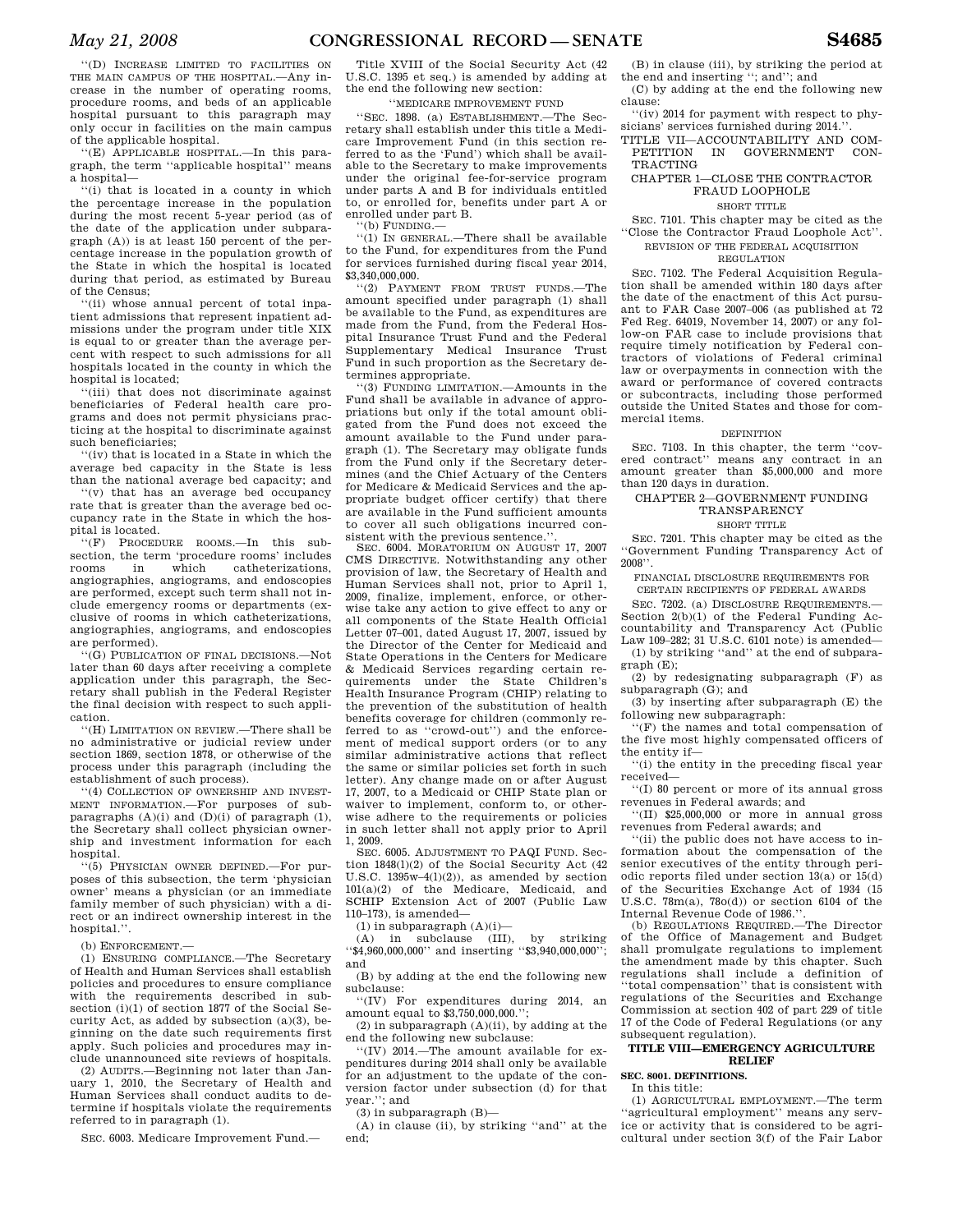Standards Act of 1938 (29 U.S.C. 203(f)) or agricultural labor under section 3121(g) of the Internal Revenue Code of 1986 or the performance of agricultural labor or services described in section  $101(a)(15)(H)(ii)(a)$  of the Immigration and Nationality Act (8 U.S.C.  $1101(a)(15)(H)(ii)(a)).$ 

(2) DEPARTMENT.—The term ''Department'' means the Department of Homeland Security.

(3) EMERGENCY AGRICULTURAL WORKER STA-TUS.—The term ''emergency agricultural worker status'' means the status of an alien who has been lawfully admitted into the United States for temporary residence under section 8011(a).

(4) EMPLOYER.—The term ''employer'' means any person or entity, including any farm labor contractor and any agricultural association, that employs workers in agricultural employment.

(5) SECRETARY.—Except as otherwise provided, the term ''Secretary'' means the Secretary of Homeland Security.

(6) WORK DAY.—The term ''work day'' means any day in which the individual is employed 5.75 or more hours in agricultural employment.

#### **SEC. 8002. EFFECTIVE DATE.**

(a) IN GENERAL.—Except as provided in subsection (b), this title shall take effect on the date of the enactment of this Act.

(b) EXCEPTION.—Sections 8021 and 8031 shall take effect on the date that is 1 year after the date of the enactment of this Act.

#### **Subtitle A—Emergency Agricultural Workers SEC. 8011. REQUIREMENTS FOR EMERGENCY AG-RICULTURAL WORKER STATUS.**

(a) REQUIREMENT TO GRANT EMERGENCY AGRICULTURAL WORKER STATUS.—Notwithstanding any other provision of law, the Secretary shall, pursuant to the requirements of this section, grant emergency agricultural worker status to an alien who qualifies under this section if the Secretary determines that the alien—

(1) during the 48-month period ending on December 31, 2007—

(A) performed agricultural employment in the United States for at least 863 hours or 150 work days; or

(B) earned at least \$7,000 from agricultural employment;

(2) applied for emergency agricultural worker status during the 18-month application period beginning on the first day of the seventh month that begins after the date of the enactment of this Act;

(3) is otherwise admissible to the United States under section 212 of the Immigration and Nationality Act (8 U.S.C. 1182), except as otherwise provided under section 8014; and

(4) has not been convicted of any felony or a misdemeanor, an element of which involves bodily injury, threat of serious bodily injury, or damage to property in excess of \$500.

(b) AUTHORIZED TRAVEL.—An alien who is granted emergency agricultural worker status is authorized to travel outside the United States (including commuting to the United States from a residence in a foreign country) in the same manner as an alien lawfully admitted for permanent residence.

(c) AUTHORIZED EMPLOYMENT.—The Secretary shall provide an alien who is granted emergency agricultural worker status an employment authorized endorsement or other appropriate work permit, in the same manner as an alien lawfully admitted for permanent residence.

(d) TERMINATION OF EMERGENCY AGRICUL-TURAL WORKER STATUS.—The Secretary shall terminate emergency agricultural worker status if—

(1) the Secretary determines that the alien is deportable;

(2) the Secretary finds, by a preponderance of the evidence, that the adjustment to emergency agricultural worker status was the result of fraud or willful misrepresentation (as described in section  $212(a)(6)(C)(i)$  of the Immigration and Nationality Act (8 U.S.C. 1182(a)(6)(C)(i)));

(3) the alien—

(A) commits an act that makes the alien inadmissible to the United States as an immigrant, except as provided under section 8014;

(B) is convicted of a felony or at least 3 misdemeanors committed in the United States;

(C) is convicted of an offense, an element of which involves bodily injury, threat of serious bodily injury, or harm to property in excess of \$500; or

(D) fails to pay any applicable Federal tax liability pursuant to section 8012(d); or

(4) the Secretary determines that the alien has not fulfilled the work requirement described in subsection (e) during any 1-year period in which the alien was in such status and the Secretary has not waived such requirement under subsection (e)(3).

(e) WORK REQUIREMENT.—

(1) IN GENERAL.—An alien shall perform at least 100 work days of agricultural employment per year to maintain emergency agricultural worker status under this section.

(2) PROOF.—An alien may demonstrate compliance with the requirement under paragraph (1) by submitting—

(A) the record of employment described in paragraph (4); or

(B) the documentation described in section  $8013(c)(1)$ .

(3) WAIVER FOR EXTRAORDINARY CIR-CUMSTANCES.—

(A) IN GENERAL.—The Secretary may waive the requirement under paragraph (1) for any year in which the alien was unable to work in agricultural employment due to—

(i) pregnancy, injury, or disease, if the alien can establish such pregnancy, disabling injury, or disease through medical records;

(ii) illness, disease, or other special needs of a minor child, if the alien can establish such illness, disease, or special needs through medical records;

(iii) severe weather conditions that prevented the alien from engaging in agricultural employment for a significant period of time; or

(iv) termination from agricultural employment without just cause, if the alien establishes that he or she was unable to find alternative agricultural employment after a reasonable job search.

(B) LIMITATION.—A waiver granted under subparagraph  $(A)(iv)$  shall not be conclusive, binding, or admissible in a separate or subsequent action or proceeding between the employee and the employee's current or prior employer.

 $(4)$  RECORD OF EMPLOYMENT $-$ 

(A) REQUIREMENT.—Each employer of an alien granted emergency agricultural worker status shall annually provide—

(i) a written record of employment to the alien; and

(ii) a copy of such record to the Secretary. (B) CIVIL PENALTIES.

(i) IN GENERAL.—If the Secretary finds, after notice and opportunity for a hearing, that an employer of an alien granted emergency agricultural worker status has failed to provide the record of employment required under subparagraph (A) or has provided a false statement of material fact in such a record, the employer shall be subject to a civil money penalty in an amount not to exceed \$1,000 per violation.

(ii) LIMITATION.—The penalty applicable under clause (i) for failure to provide records shall not apply unless the alien has provided authorization granted under this section. (f) REQUIRED FEATURES OF IDENTITY CARD.—The Secretary shall provide each alien granted emergency agricultural worker

the employer with evidence of employment

status, and the spouse and any child of each such alien residing in the United States, with a card that contains— (1) an encrypted, machine-readable, elec-

tronic identification strip that is unique to the alien to whom the card is issued;

(2) biometric identifiers, including fingerprints and a digital photograph; and

(3) physical security features designed to prevent tampering, counterfeiting, or duplication of the card for fraudulent purposes.

(g) FINE.—An alien granted emergency agricultural worker status shall pay a fine of \$250 to the Secretary.

(h) MAXIMUM NUMBER.—The Secretary may not issue more than 1,350,000 emergency agricultural worker cards during the 5-year period beginning on the date of the enactment of this Act.

(i) MAXIMUM LENGTH OF EMERGENCY AGRI-CULTURAL WORKER STATUS.—Emergency agricultural worker status granted under this section shall continue until the earlier of—

(1) the date on which such status is terminated pursuant to subsection (d); or

(2) 5 years after the date on which such status is granted.

#### **SEC. 8012. TREATMENT OF ALIENS GRANTED EMERGENCY AGRICULTURAL WORK-ER STATUS.**

(a) IN GENERAL.—Except as otherwise provided under this section, an alien granted emergency agricultural worker status (including a spouse or child granted derivative status) shall be considered to be an alien lawfully admitted for permanent residence for purposes of any law other than any provision of the Immigration and Nationality Act (8 U.S.C. 1101 et seq.). (b) INELIGIBILITY FOR CERTAIN FEDERAL

PUBLIC BENEFITS.—An alien granted emergency agricultural worker status (including a spouse or child granted derivative status) shall not be eligible, by reason of such status, for any form of assistance or benefit described in section 403(a) of the Personal Responsibility and Work Opportunity Reconciliation Act of 1996 (8 U.S.C. 1613(a)) while in such status.

(c) FEDERAL TAX LIABILITY APPLIES.—

(1) IN GENERAL.—An alien granted emergency agricultural worker status shall pay any applicable Federal tax liability, including penalties and interest, owed for any year during the period of employment required under section 8011(e) for which the statutory period for assessment of any deficiency for such taxes has not expired.

(2) IRS COOPERATION.—The Secretary of the Treasury shall establish rules and procedures under which the Commissioner of Internal Revenue shall provide documentation to an alien upon request to establish the payment of all taxes required under this subsection.

(d) TREATMENT OF SPOUSES AND MINOR CHILDREN.—

(1) GRANTING OF STATUS AND REMOVAL.— The Secretary shall grant derivative status to the alien spouse and any minor child residing in the United States of an alien granted emergency agricultural worker status and shall not remove such derivative spouse or child during the period in which the principal alien maintains such status, except as provided in paragraph (4). A grant of derivative status to such a spouse or child under this subparagraph shall not decrease the number of aliens who may receive emergency agricultural worker status under section  $8011(h)$ .<br>(2) TRAVEL.-

-The derivative spouse and any minor child of an alien granted emergency agricultural worker status may travel outside the United States in the same manner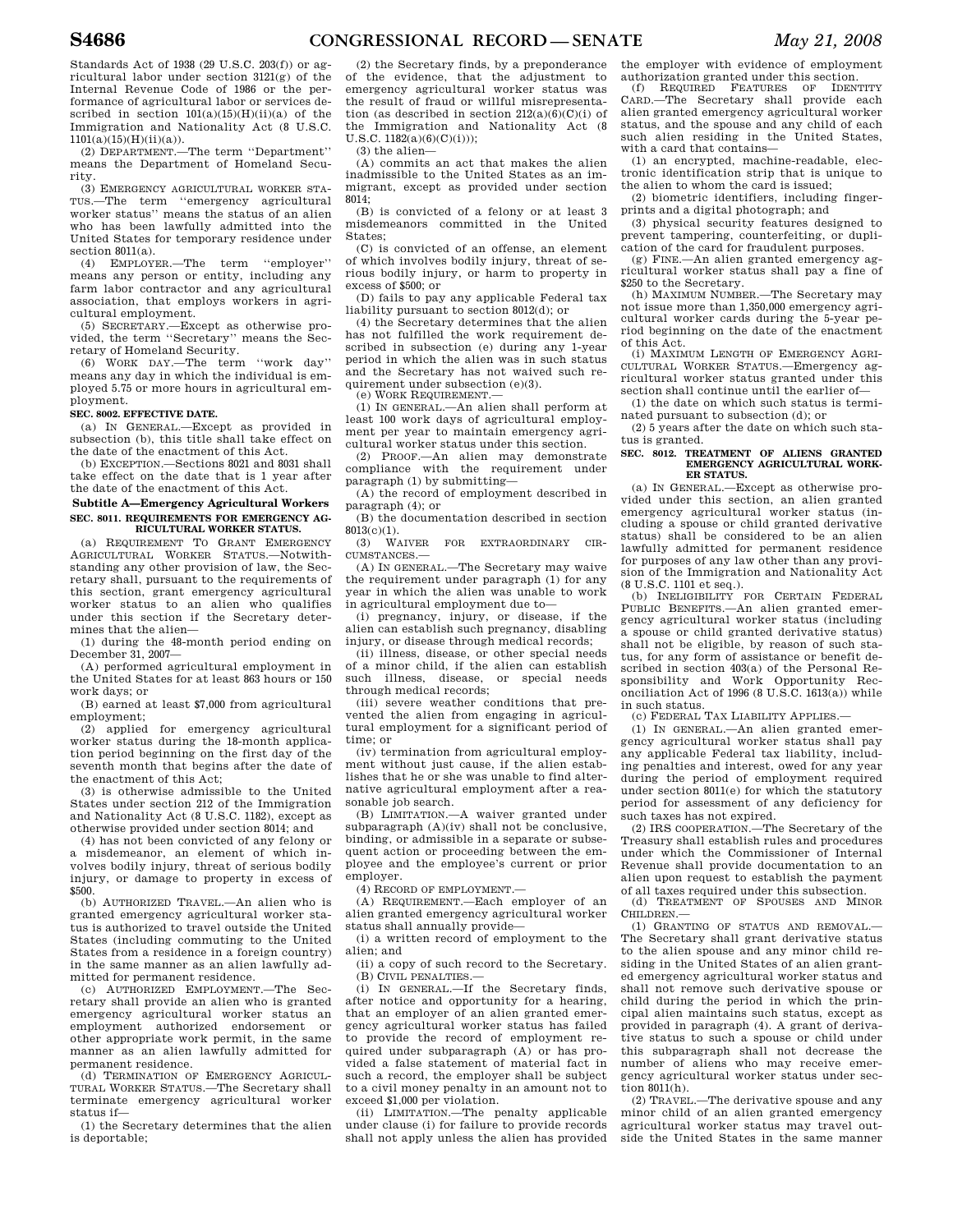as an alien lawfully admitted for permanent residence.

(3) EMPLOYMENT.—The derivative spouse of an alien granted emergency agricultural worker status may apply to the Secretary for a work permit to authorize such spouse to engage in any lawful employment in the United States while such alien maintains emergency agricultural worker status.

(4) GROUNDS FOR DENIAL OF ADJUSTMENT OF STATUS AND REMOVAL.—The Secretary shall deny an alien spouse or child adjustment of status under paragraph (1) and shall remove such spouse or child under section 240 of the Immigration and Nationality Act (8 U.S.C. 1229a) if the spouse or child—

(A) commits an act that makes the alien spouse or child inadmissible to the United States under section 212 of such Act (8 U.S.C. 1182), except as provided under section 8014;

(B) is convicted of a felony or 3 or more misdemeanors committed in the United States; or

(C) is convicted of an offense, an element of which involves bodily injury, threat of serious bodily injury, or harm to property in excess of \$500.

(e) ADJUSTMENT OF STATUS.—Nothing in this Act may be construed to prevent an alien from seeking adjustment of status in accordance with any other provision of law if the alien is otherwise eligible for such adjustment of status.

## **SEC. 8013. APPLICATIONS.**

(a) SUBMISSION.—Applications for emergency agricultural worker status may be submitted to—

(1) the Secretary, if the applicant is represented by an attorney or a nonprofit religious, charitable, social service, or similar organization recognized by the Board of Immigration Appeals under section 292.2 of title 8, Code of Federal Regulations; or

(2) a qualified designated entity if the applicant consents to the forwarding of the application to the Secretary.

(b) QUALIFIED DESIGNATED ENTITY DE-FINED.—In this section, the term ''qualified designated entity'' means—

(1) a qualified farm labor organization or an association of employers designated by the Secretary; or

(2) any such other person designated by the Secretary if the Secretary determines such person is qualified and has substantial experience, demonstrated competence, and a history of long-term involvement in the preparation and submission of applications for adjustment of status under section 209, 210, or 245 of the Immigration and Nationality Act (8 U.S.C. 1159, 1160, and 1255), the Act entitled ''An Act to adjust the status of Cuban refugees to that of lawful permanent residents of the United States, and for other purposes'', approved November 2, 1966 (Public Law 89– 732; 8 U.S.C. 1255 note), Public Law 95–145 (8 U.S.C. 1255 note), or the Immigration Reform and Control Act of 1986 (Public Law 99–603; 100 Stat. 3359) or any amendment made by that Act.

(c) PROOF OF ELIGIBILITY.—

(1) IN GENERAL.—An alien may establish that the alien meets the requirement of subsections (a)(1) and (e)(1) of section 8011 through government employment records or records supplied by employers or collective bargaining organizations, and such other reliable documentation as the alien may provide. The Secretary shall establish special procedures to properly credit work in cases in which an alien was employed under an assumed name.

(2) DOCUMENTATION OF WORK HISTORY.

(A) BURDEN OF PROOF.—An alien applying for emergency agricultural worker status has the burden of proving by a preponderance of the evidence that the alien has worked the requisite number of hours or days required under section 8011(a)(1).

(B) TIMELY PRODUCTION OF RECORDS.—If an employer or farm labor contractor employing such an alien has kept proper and adequate records respecting such employment, the alien's burden of proof under subparagraph (A) may be met by securing timely production of those records under regulations to be promulgated by the Secretary.

(C) SUFFICIENT EVIDENCE.—An alien may meet the burden of proof under subparagraph (A) to establish that the alien has performed the days or hours of work required under section 8011(a)(1) by producing sufficient evidence to show the extent of that employment as a matter of just and reasonable inference.

(d) APPLICATIONS SUBMITTED TO QUALIFIED DESIGNATED ENTITIES.—

(1) REQUIREMENTS.—Each qualified designated entity shall agree—

(A) to forward to the Secretary an application submitted to that entity pursuant to subsection (a)(2) if the applicant has consented to such forwarding;

(B) not to forward to the Secretary any such application if the applicant has not consented to such forwarding; and

(C) to assist an alien in obtaining documentation of the alien's work history, if the alien requests such assistance.

(2) NO AUTHORITY TO MAKE DETERMINA-TIONS.—No qualified designated entity may make a determination required under this title to be made by the Secretary.

(e) LIMITATION ON ACCESS TO INFORMA-TION.—Files and records collected or compiled by a qualified designated entity for the purposes of this section are confidential and the Secretary shall not have access to such a file or record relating to an alien without the consent of the alien, except as allowed by a court order issued pursuant to subsection  $(f)$ .

(f) CONFIDENTIALITY OF INFORMATION.—

(1) IN GENERAL.—Except as otherwise provided in this section, the Secretary or any other official or employee of the Department or a bureau or agency of the Department is prohibited from—

(A) using information furnished by the applicant pursuant to an application filed under this title, the information provided by an applicant to a qualified designated entity, or any information provided by an employer or former employer for any purpose other than to make a determination on the application or for imposing the penalties described in subsection (g);

(B) making any publication in which the information furnished by any particular individual can be identified; or

(C) permitting a person other than a sworn officer or employee of the Department or a bureau or agency of the Department or, with respect to applications filed with a qualified designated entity, that qualified designated entity, to examine individual applications.

(2) REQUIRED DISCLOSURES.—The Secretary shall provide the information furnished under this title or any other information derived from such furnished information to—

(A) a duly recognized law enforcement entity in connection with a criminal investigation or prosecution, if such information is requested in writing by such entity; and

(B) an official coroner, for purposes of affirmatively identifying a deceased individual, whether or not the death of such individual resulted from a crime.

(3) CONSTRUCTION.—

(A) IN GENERAL.—Nothing in this subsection shall be construed to limit the use, or release, for immigration enforcement purposes or law enforcement purposes, of information contained in files or records of the Department pertaining to an application filed under this section, other than information furnished by an applicant pursuant to the application, or any other information derived from the application, that is not available from any other source.

(B) CRIMINAL CONVICTIONS.—Notwithstanding any other provision of this subsection, information concerning whether the alien applying for emergency agricultural worker status has been convicted of a crime at any time may be used or released for immigration enforcement or law enforcement purposes.

(4) CRIME.—Any person who knowingly uses, publishes, or permits information to be examined in violation of this subsection shall be subject to a fine in an amount not to exceed \$10,000.

(g) PENALTIES FOR FALSE STATEMENTS IN APPLICATIONS.—

(1) CRIMINAL PENALTY.—Any person who—

(A) files an application for emergency agricultural worker status and knowingly and willfully falsifies, conceals, or covers up a material fact or makes any false, fictitious, or fraudulent statements or representations, or makes or uses any false writing or document knowing the same to contain any false, fictitious, or fraudulent statement or entry, or

(B) creates or supplies a false writing or document for use in making such an application,

shall be fined in accordance with title 18, United States Code, imprisoned not more than 5 years, or both.

(2) INADMISSIBILITY.—An alien who is convicted of a crime under paragraph (1) shall be considered to be inadmissible to the United States on the ground described in section  $212(a)(6)(C)(i)$  of the Immigration and Nationality Act (8 U.S.C. 1182(a)(6)(C)(i)).

(h) ELIGIBILITY FOR LEGAL SERVICES.—Section 504(a)(11) of Public Law 104–134 (110 Stat. 1321–53 et seq.) shall not be construed to prevent a recipient of funds under the Legal Services Corporation Act (42 U.S.C. 2996 et seq.) from providing legal assistance directly related to an application for emergency agricultural worker status.

(i) APPLICATION FEES.—

(1) FEE SCHEDULE.—The Secretary shall provide for a schedule of fees that—

(A) shall be charged for the filing of an application for emergency agricultural worker status; and

(B) may be charged by qualified designated entities to help defray the costs of services provided to such applicants.

(2) PROHIBITION ON EXCESS FEES BY QUALI-FIED DESIGNATED ENTITIES.—A qualified designated entity may not charge any fee in excess of, or in addition to, the fees authorized under paragraph (1)(B) for services provided to applicants.

(3) DISPOSITION OF FEES.—

 $(A)$  IN GENERAL.—There is established in the general fund of the Treasury a separate account, which shall be known as the ''Agricultural Worker Immigration Status Adjustment Account''. Notwithstanding any other provision of law, there shall be deposited as offsetting receipts into the account all fees collected under paragraph (1)(A).

(B) USE OF FEES FOR APPLICATION PROC-ESSING.—Amounts deposited in the ''Agricultural Worker Immigration Status Adjustment Account'' shall remain available to the Secretary until expended for processing applications for emergency agricultural worker status.

#### **SEC. 8014. WAIVER OF NUMERICAL LIMITATIONS AND CERTAIN GROUNDS FOR INAD-MISSIBILITY.**

(a) WAIVER OF CERTAIN GROUNDS OF INAD-MISSIBILITY.—In the determination of an alien's eligibility for emergency agricultural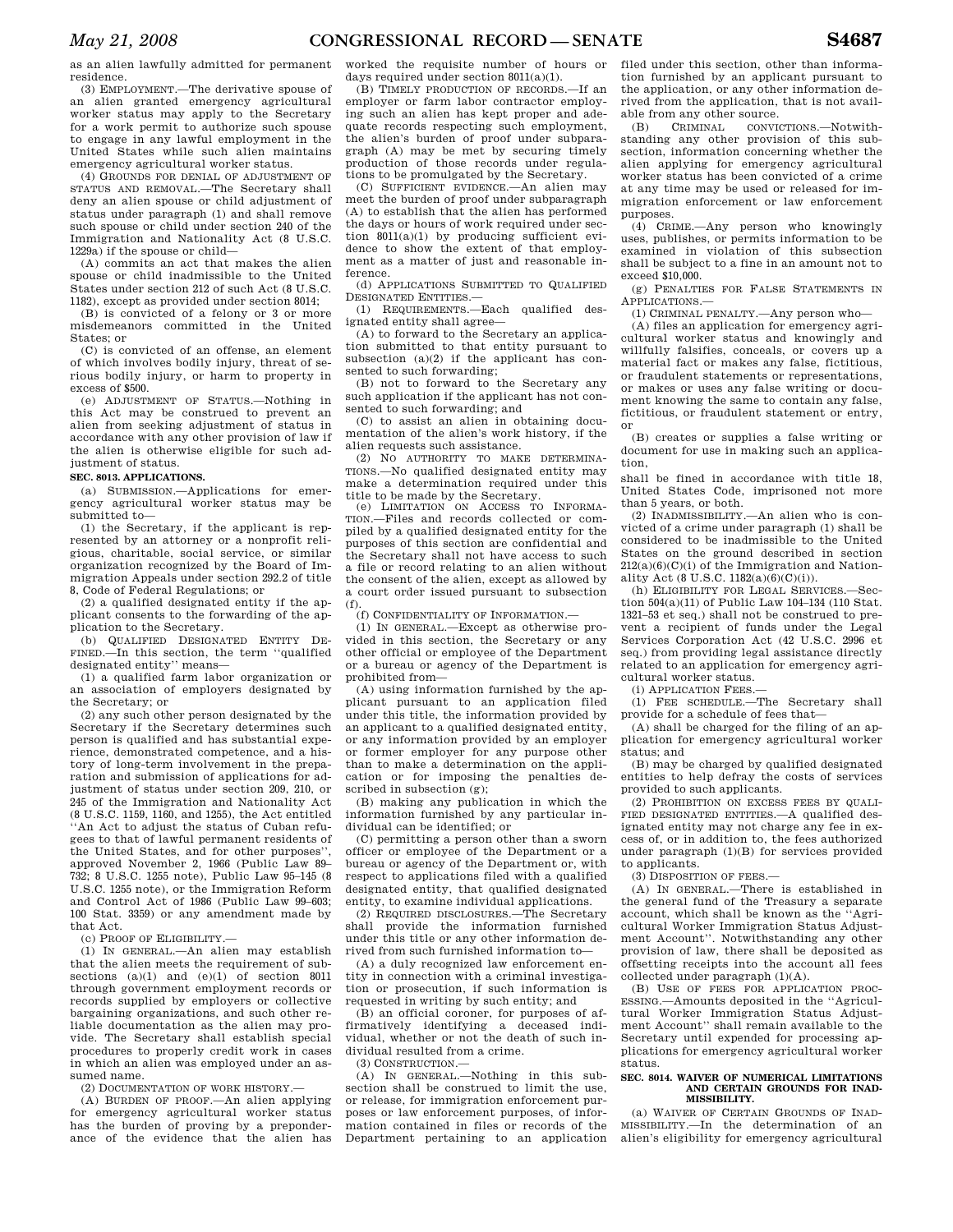worker status, the following rules shall apply:

(1) GROUNDS OF EXCLUSION NOT APPLICA-BLE.—The provisions of paragraphs (5),  $(6)(A)$ ,  $(7)$ , and  $(9)$  of section 212 $(a)$  of the Immigration and Nationality Act (8 U.S.C. 1182(a)) shall not apply.

(2) WAIVER OF OTHER GROUNDS.—

(A) IN GENERAL.—Except as provided in subparagraph (B), the Secretary may waive any other provision of such section 212(a) in the case of individual aliens for humanitarian purposes, to ensure family unity, or if otherwise in the public interest.

(B) GROUNDS THAT MAY NOT BE WAIVED.— Paragraphs (2)(A), (2)(B), (2)(C), (2)(D), (2)(G),  $(2)(H)$ ,  $(2)(I)$ ,  $(3)$ , and  $(4)$  of such section  $212(a)$ may not be waived by the Secretary under subparagraph (A).

(C) CONSTRUCTION.—Nothing in this paragraph shall be construed as affecting the authority of the Secretary other than under this subparagraph to waive provisions of such section 212(a).

(3) SPECIAL RULE FOR DETERMINATION OF PUBLIC CHARGE.—An alien is not ineligible for emergency agricultural worker status by reason of a ground of inadmissibility under section 212(a)(4) of the Immigration and Nationality Act  $(8 \text{ U.S.C. } 1182(a)(4))$  if the alien demonstrates a history of employment in the United States evidencing self-support without reliance on public cash assistance.

(b) TEMPORARY STAY OF REMOVAL AND WORK AUTHORIZATION FOR CERTAIN APPLI-CANTS.—

(1) BEFORE APPLICATION PERIOD.—Effective on the date of the enactment of this Act, an alien who is apprehended before the beginning of the application period described in section 8011(a)(2) and who can establish a nonfrivolous case of eligibility for emergency agricultural worker status (but for the fact that the alien may not apply for such status until the beginning of such period)—

(A) may not be removed until the alien has had the opportunity during the first 30 days of the application period to complete the filing of an application for such status; and

(B) shall be granted authorization to engage in employment in the United States and be provided an employment authorized endorsement or other appropriate work permit for such purpose.

(2) DURING APPLICATION PERIOD.—An alien who presents a nonfrivolous application for emergency agricultural worker status during the application period described in section 8011(a)(2), including an alien who files such an application not later than 30 days after the alien's apprehension—

(A) may not be removed until a final determination on the application has been made in accordance with this section; and

(B) shall be granted authorization to engage in employment in the United States and be provided an employment authorized endorsement or other appropriate work permit for such purpose.

# **SEC. 8015. ADMINISTRATIVE AND JUDICIAL RE-**

**VIEW.**<br>(a) IN GENERAL. -There shall be no administrative or judicial review of a determination respecting an application for emergency agricultural worker status under this title.

(b) ADMINISTRATIVE REVIEW.—

(1) SINGLE LEVEL OF ADMINISTRATIVE APPEL-LATE REVIEW.—The Secretary shall establish an appellate authority to provide for a single level of administrative appellate review of such a determination.

(2) STANDARD FOR REVIEW.—Such administrative appellate review shall be based solely upon the administrative record established at the time of the determination on the application and upon such additional or newly discovered evidence as may not have been available at the time of the determination.

(c) JUDICIAL REVIEW.—

(1) LIMITATION TO REVIEW OF REMOVAL. There shall be judicial review of such a determination only in the judicial review of an order of removal under section 242 of the Immigration and Nationality Act (8 U.S.C. 1252).

(2) STANDARD FOR JUDICIAL REVIEW.—Such judicial review shall be based solely upon the administrative record established at the time of the review by the appellate authority and the findings of fact and determinations contained in such record shall be conclusive unless the applicant can establish abuse of discretion or that the findings are directly contrary to clear and convincing facts contained in the record considered as a whole. **SEC. 8016. DISSEMINATION OF INFORMATION.** 

Beginning not later than the first day of the application period described in section 8011(a)(2), the Secretary, in cooperation with qualified designated entities (as that term is defined in section 8013(b)), shall broadly disseminate information respecting the benefits that aliens may receive under this title and the requirements that an alien is required to meet to receive such benefits.

## SEC. 8017. RULEMAKING: EFFECTIVE DATE: AU-**THORIZATION OF APPROPRIATIONS.**

(a) RULEMAKING.—The Secretary shall issue regulations to implement this title not later than the first day of the seventh month that begins after the date of the enactment of this Act.

(b) EFFECTIVE DATE.—Except as otherwise provided, this title shall take effect on the date that regulations required under subsection (a) are issued, regardless of whether such regulations are issued on an interim basis or on any other basis.

(c) AUTHORIZATION OF APPROPRIATIONS.— There are authorized to be appropriated to the Secretary for fiscal years 2008 and 2009 such sums as may be necessary to implement this title.

## **SEC. 8018. PRECLUSION OF SOCIAL SECURITY CREDITS FOR PERIODS WITHOUT WORK AUTHORIZATION.**

(a) INSURED STATUS.—Section 214 of the Social Security Act (42 U.S.C. 414) is amended by adding at the end the following:

 $\mathcal{C}(d)(1)$  Except as provided in paragraph (2), for purposes of subsections (a) and (b), no quarter of coverage shall be credited for any calendar year beginning on or after January 1, 2004, with respect to an individual granted emergency agricultural worker status under section 8011 of the Emergency Agriculture Relief Act of 2008, unless the Commissioner of Social Security determines, on the basis of information provided to the Commissioner in accordance with an agreement under subsection (e) or otherwise, that the individual was authorized to be employed in the United States during such quarter.

''(2) Paragraph (1) shall not apply to an individual who was assigned a social security account number before January 1, 2004.

''(e) Not later than 180 days after the date of the enactment of this subsection, the Secretary of Homeland Security shall enter into an agreement with the Commissioner of Social Security to provide such information as the Commissioner determines necessary to carry out the limitation on crediting quarters of coverage under subsection (d).'

(b) BENEFIT COMPUTATION.—Section 215(e) of the Social Security Act (42 U.S.C. 415(e)) is amended—

(1) in paragraph (1), by striking ''and'' at the end;

(2) in paragraph (2), by striking the period at the end and inserting ''; and''; and

(3) by adding at the end the following:

''(3) in computing the average indexed monthly earnings of an individual, wages or self-employment income shall not be count-

ed for any year for which no quarter of coverage may be credited to such individual pursuant to section 214(d)."

(c) EFFECTIVE DATE.—The amendments made by this section shall apply to benefit applications filed on or after the date that is 180 days after the date of the enactment of this Act based on the wages or self-employment income of an individual with respect to whom a primary insurance amount has not been determined under title II of the Social Security Act (42 U.S.C. 401 et seq.) before such date.

#### **SEC. 8019. CORRECTION OF SOCIAL SECURITY RECORDS.**

(a) IN GENERAL.—Section 208(e)(1) of the Social Security Act (42 U.S.C. 408(e)(1)) is amended—

(1) in subparagraph (B)(ii), by striking ''or'' at the end;

(2) in subparagraph (C), by inserting ''or'' at the end;

(3) by inserting after subparagraph (C) the following:

''(D) who is granted emergency agricultural worker status under the Emergency

Agriculture Relief Act of 2008,''; and (4) by striking ''1990.'' and inserting ''1990, or in the case of an alien described in subparagraph (D), if such conduct is alleged to have occurred before the date on which the alien was granted emergency agricultural worker status.''.

(b) EFFECTIVE DATE.—The amendments made by subsection (a) shall take effect on the first day of the seventh month that begins after the date of the enactment of this Act.

## **Subtitle B—H–2A Worker Program**

**SEC. 8021. REFORM OF H–2A WORKER PROGRAM.**  (a) IN GENERAL.—Title II of the Immigration and Nationality Act (8 U.S.C. 1151 et seq.) is amended by striking section 218 and inserting the following:

#### **''SEC. 218. H–2A EMPLOYER APPLICATIONS.**

''(a) APPLICATIONS TO THE SECRETARY OF LABOR.—

''(1) IN GENERAL.—No alien may be admitted to the United States as an H–2A worker, or otherwise provided status as an H–2A worker, unless the employer has filed with the Secretary of Labor an application containing—

''(A) the assurances described in subsection (b);

''(B) a description of the nature and location of the work to be performed;

''(C) the anticipated period (expected beginning and ending dates) for which the workers will be needed; and

''(D) the number of job opportunities in which the employer seeks to employ the workers.

''(2) ACCOMPANIED BY JOB OFFER.—Each application filed under paragraph (1) shall be accompanied by a copy of the job offer describing the wages and other terms and conditions of employment and the bona fide occupational qualifications that shall be possessed by a worker to be employed in the job opportunity in question.

(b) ASSURANCES FOR INCLUSION IN APPLI-CATIONS.—The assurances referred to in subsection (a)(1) are the following:

''(1) JOB OPPORTUNITIES COVERED BY COLLEC-TIVE BARGAINING AGREEMENTS.—With respect to a job opportunity that is covered under a collective bargaining agreement:

''(A) UNION CONTRACT DESCRIBED.—The job opportunity is covered by a union contract which was negotiated at arm's length between a bona fide union and the employer.

''(B) STRIKE OR LOCKOUT.—The specific job opportunity for which the employer is requesting an H–2A worker is not vacant because the former occupant is on strike or being locked out in the course of a labor dispute.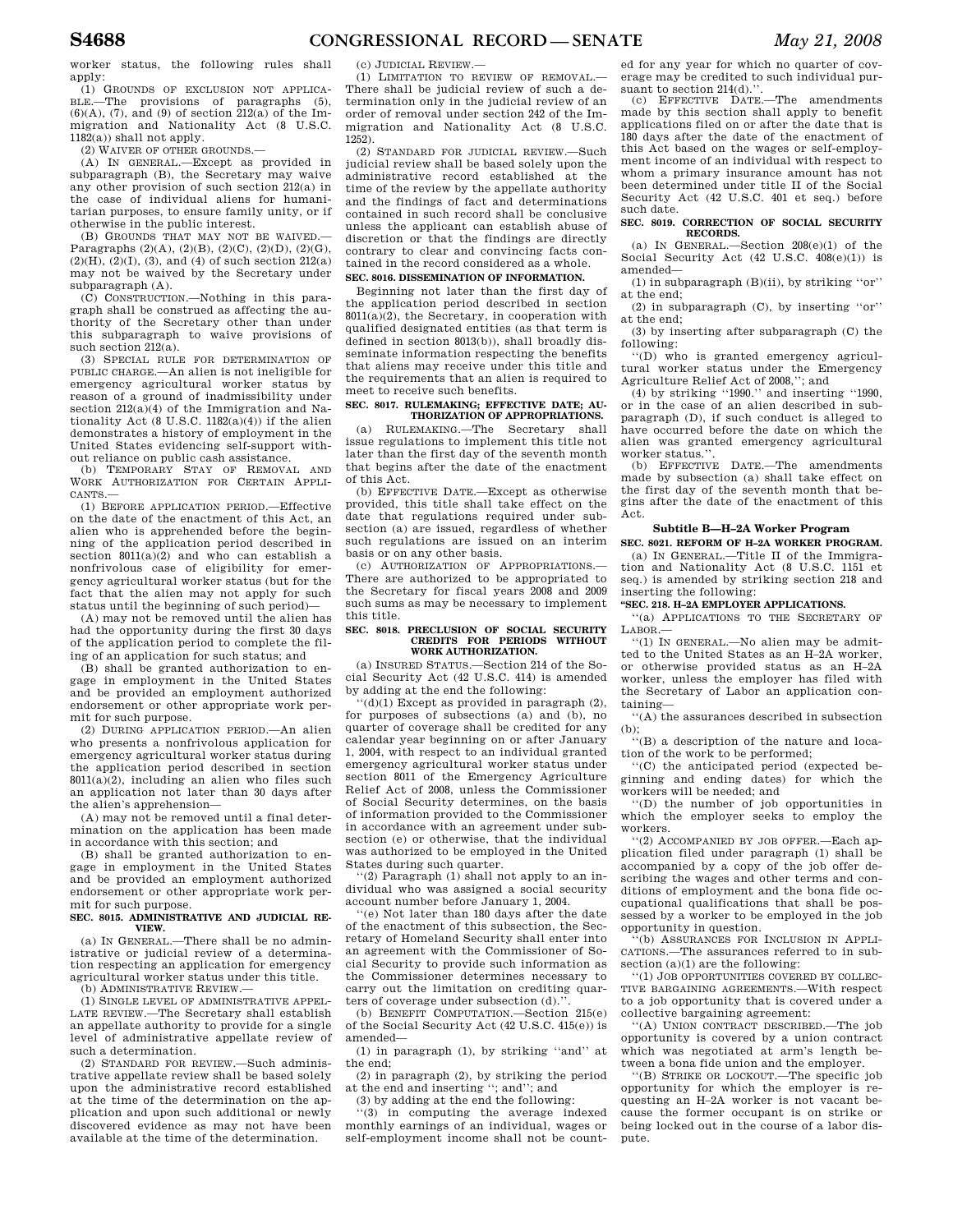''(C) NOTIFICATION OF BARGAINING REP-RESENTATIVES.—The employer, at the time of filing the application, has provided notice of the filing under this paragraph to the bargaining representative of the employer's employees in the occupational classification at the place or places of employment for which aliens are sought.

''(D) TEMPORARY OR SEASONAL JOB OPPOR-TUNITIES.—The job opportunity is temporary or seasonal.

''(E) OFFERS TO UNITED STATES WORKERS.— The employer has offered or will offer the job to any eligible United States worker who applies and is equally or better qualified for the job for which the nonimmigrant is, or the nonimmigrants are, sought and who will be available at the time and place of need.

''(F) PROVISION OF INSURANCE.—If the job opportunity is not covered by the State workers' compensation law, the employer will provide, at no cost to the worker, insurance covering injury and disease arising out of, and in the course of, the worker's employment which will provide benefits at least equal to those provided under the State's workers' compensation law for comparable employment.

''(2) JOB OPPORTUNITIES NOT COVERED BY COLLECTIVE BARGAINING AGREEMENTS.—With respect to a job opportunity that is not covered under a collective bargaining agreement:

''(A) STRIKE OR LOCKOUT.—The specific job opportunity for which the employer has applied for an H–2A worker is not vacant because the former occupant is on strike or being locked out in the course of a labor dispute.

''(B) TEMPORARY OR SEASONAL JOB OPPORTU-NITIES.—The job opportunity is temporary or seasonal.

''(C) BENEFIT, WAGE, AND WORKING CONDI-TIONS.—The employer will provide, at a minimum, the benefits, wages, and working conditions required by section 218A to all workers employed in the job opportunities for which the employer has applied for an H–2A worker under subsection (a) and to all other workers in the same occupation at the place of employment.

''(D) NONDISPLACEMENT OF UNITED STATES WORKERS.—The employer did not displace and will not displace a United States worker employed by the employer during the period of employment and for a period of 30 days preceding the period of employment in the occupation at the place of employment for which the employer has applied for an H–2A worker.

'(E) REQUIREMENTS FOR PLACEMENT OF THE NONIMMIGRANT WITH OTHER EMPLOYERS.—The employer will not place the nonimmigrant with another employer unless-

''(i) the nonimmigrant performs duties in whole or in part at 1 or more worksites owned, operated, or controlled by such other employer;

''(ii) there are indicia of an employment relationship between the nonimmigrant and such other employer; and

''(iii) the employer has inquired of the other employer as to whether, and has no actual knowledge or notice that, during the period of employment and for a period of 30 days preceding the period of employment, the other employer has displaced or intends to displace a United States worker employed by the other employer in the occupation at the place of employment for which the employer seeks approval to employ H–2A workers.

''(F) STATEMENT OF LIABILITY.—The application form shall include a clear statement explaining the liability under subparagraph (E) of an employer if the other employer described in such subparagraph displaces a

United States worker as described in such subparagraph.

''(G) PROVISION OF INSURANCE.—If the job opportunity is not covered by the State workers' compensation law, the employer will provide, at no cost to the worker, insurance covering injury and disease arising out of and in the course of the worker's employment which will provide benefits at least equal to those provided under the State's workers' compensation law for comparable employment.

''(H) EMPLOYMENT OF UNITED STATES WORK-ERS.—

''(i) RECRUITMENT.—The employer has taken or will take the following steps to recruit United States workers for the job opportunities for which the H–2A nonimmigrant is, or H–2A nonimmigrants are, sought:

''(I) CONTACTING FORMER WORKERS.—The employer shall make reasonable efforts through the sending of a letter by United States Postal Service mail, or otherwise, to contact any United States worker the employer employed during the previous season in the occupation at the place of intended employment for which the employer is applying for workers and has made the availability of the employer's job opportunities in the occupation at the place of intended employment known to such previous workers, unless the worker was terminated from employment by the employer for a lawful jobrelated reason or abandoned the job before the worker completed the period of employment of the job opportunity for which the worker was hired.

''(II) FILING A JOB OFFER WITH THE LOCAL OFFICE OF THE STATE EMPLOYMENT SECURITY AGENCY.—Not later than 28 days before the date on which the employer desires to employ an H–2A worker in a temporary or seasonal agricultural job opportunity, the employer shall submit a copy of the job offer described in subsection (a)(2) to the local office of the State employment security agency which serves the area of intended employment and authorize the posting of the job opportunity on 'America's Job Bank' or other electronic job registry, except that nothing in this subclause shall require the employer to file an interstate job order under section 653 of title 20, Code of Federal Regulations.

''(III) ADVERTISING OF JOB OPPORTUNITIES.— Not later than 14 days before the date on which the employer desires to employ an H– 2A worker in a temporary or seasonal agricultural job opportunity, the employer shall advertise the availability of the job opportunities for which the employer is seeking workers in a publication in the local labor market that is likely to be patronized by po-

tential farm workers. ''(IV) EMERGENCY PROCEDURES.—The Secretary of Labor shall, by regulation, provide a procedure for acceptance and approval of applications in which the employer has not complied with the provisions of this subparagraph because the employer's need for H–2A workers could not reasonably have been foreseen.

''(ii) JOB OFFERS.—The employer has offered or will offer the job to any eligible United States worker who applies and is equally or better qualified for the job for which the nonimmigrant is, or nonimmigrants are, sought and who will be available at the time and place of need.

''(iii) PERIOD OF EMPLOYMENT.—The employer will provide employment to any qualified United States worker who applies to the employer during the period beginning on the date on which the H–2A worker departs for the employer's place of employment and ending on the date on which 50 percent of the period of employment for which the H–2A worker who is in the job was hired

has elapsed, subject to the following requirements:

''(I) PROHIBITION.—No person or entity shall willfully and knowingly withhold United States workers before the arrival of H–2A workers in order to force the hiring of United States workers under this clause.

''(II) COMPLAINTS.—Upon receipt of a complaint by an employer that a violation of subclause (I) has occurred, the Secretary of Labor shall immediately investigate. The Labor shall immediately investigate. Secretary of Labor shall, within 36 hours of the receipt of the complaint, issue findings concerning the alleged violation. If the Secretary of Labor finds that a violation has occurred, the Secretary of Labor shall immediately suspend the application of this clause with respect to that certification for that date of need.

''(III) PLACEMENT OF UNITED STATES WORK-ERS.—Before referring a United States worker to an employer during the period described in the matter preceding subclause (I), the Secretary of Labor shall make all reasonable efforts to place the United States worker in an open job acceptable to the worker, if there are other job offers pending with the job service that offer similar job opportunities in the area of intended employment.

''(iv) STATUTORY CONSTRUCTION.—Nothing in this subparagraph shall be construed to prohibit an employer from using such legitimate selection criteria relevant to the type of job that are normal or customary to the type of job involved so long as such criteria are not applied in a discriminatory manner.

''(c) APPLICATIONS BY ASSOCIATIONS ON BE-HALF OF EMPLOYER MEMBERS.—

''(1) IN GENERAL.—An agricultural association may file an application under subsection (a) on behalf of 1 or more of its employer members that the association certifies in its application has or have agreed in writing to comply with the requirements of this section and sections 218A, 218B, and 218C.

''(2) TREATMENT OF ASSOCIATIONS ACTING AS EMPLOYERS.—If an association filing an application under paragraph (1) is a joint or sole employer of the temporary or seasonal agricultural workers requested on the application, the certifications granted under subsection  $(e)(2)(B)$  to the association may be used for the certified job opportunities of any of its producer members named on the application, and such workers may be transferred among such producer members to perform the agricultural services of a temporary or seasonal nature for which the certifications were granted.

''(d) WITHDRAWAL OF APPLICATIONS.—

''(1) IN GENERAL.—An employer may withdraw an application filed pursuant to subsection (a), except that if the employer is an agricultural association, the association may withdraw an application filed pursuant to subsection (a) with respect to 1 or more of its members. To withdraw an application, the employer or association shall notify the Secretary of Labor in writing, and the Secretary of Labor shall acknowledge in writing the receipt of such withdrawal notice. An employer who withdraws an application under subsection (a), or on whose behalf an application is withdrawn, is relieved of the obligations undertaken in the application.

''(2) LIMITATION.—An application may not be withdrawn while any alien provided status under section  $101(a)(15)(H)(ii)(a)$  pursuant to such application is employed by the employer.

''(3) OBLIGATIONS UNDER OTHER STATUTES.— Any obligation incurred by an employer under any other law or regulation as a result of the recruitment of United States workers or H–2A workers under an offer of terms and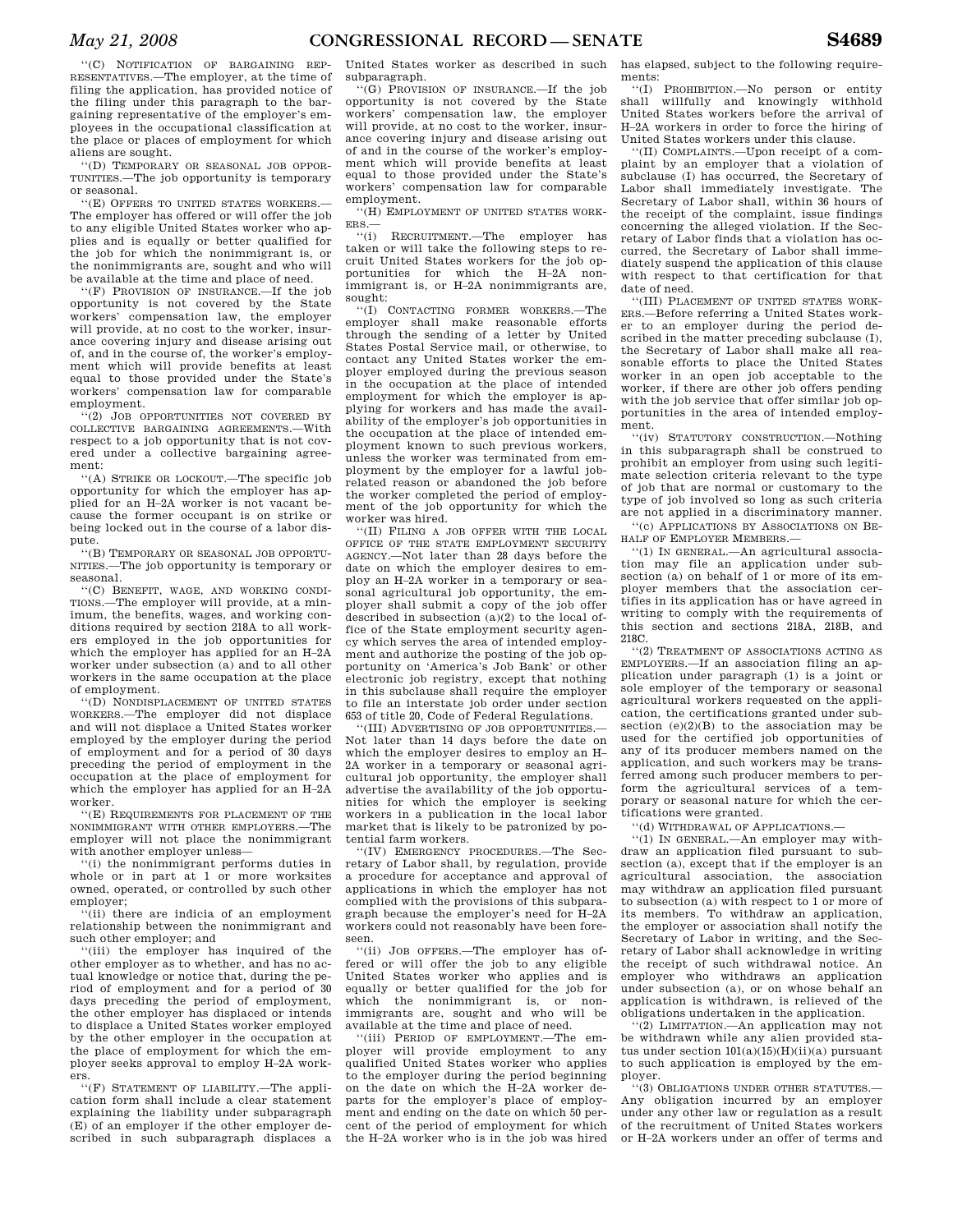conditions of employment required as a result of making an application under subsection (a) is unaffected by withdrawal of such application.

''(e) REVIEW AND APPROVAL OF APPLICA-TIONS.—

''(1) RESPONSIBILITY OF EMPLOYERS.—The employer shall make available for public examination, within 1 working day after the date on which an application under subsection (a) is filed, at the employer's principal place of business or worksite, a copy of each such application (and such accompanying documents as are necessary).

''(2) RESPONSIBILITY OF THE SECRETARY OF LABOR.—

''(A) COMPILATION OF LIST.—The Secretary of Labor shall compile, on a current basis, a list (by employer and by occupational classification) of the applications filed under subsection (a). Such list shall include the wage rate, number of workers sought, period of intended employment, and date of need. The Secretary of Labor shall make such list available for examination in the District of Columbia.

''(B) REVIEW OF APPLICATIONS.—The Secretary of Labor shall review such an application only for completeness and obvious inaccuracies. Unless the Secretary of Labor finds that the application is incomplete or obviously inaccurate, the Secretary of Labor shall certify that the intending employer has filed with the Secretary of Labor an application as described in subsection (a). Such certification shall be provided within 7 days of the filing of the application.''

#### **''SEC. 218A. H–2A WORKER EMPLOYMENT RE-QUIREMENTS.**

''(a) PREFERENTIAL TREATMENT OF ALIENS PROHIBITED.—Employers seeking to hire United States workers shall offer the United States workers no less than the same benefits, wages, and working conditions that the employer is offering, intends to offer, or will provide to H–2A workers. Conversely, no job offer may impose on United States workers any restrictions or obligations which will not be imposed on the employer's H–2A workers.

''(b) MINIMUM BENEFITS, WAGES, AND WORK-ING CONDITIONS.—Except in cases where higher benefits, wages, or working conditions are required by the provisions of subsection (a), in order to protect similarly employed United States workers from adverse effects with respect to benefits, wages, and working conditions, every job offer which shall accompany an application under section 218(b)(2) shall include each of the following benefit, wage, and working condition provisions:

''(1) REQUIREMENT TO PROVIDE HOUSING OR A HOUSING ALLOWANCE.—

''(A) IN GENERAL.—An employer applying under section 218(a) for H–2A workers shall offer to provide housing at no cost to all workers in job opportunities for which the employer has applied under that section and to all other workers in the same occupation at the place of employment, whose place of residence is beyond normal commuting distance.

''(B) TYPE OF HOUSING.—In complying with subparagraph (A), an employer may, at the employer's election, provide housing that meets applicable Federal standards for temporary labor camps or secure housing that meets applicable local standards for rental or public accommodation housing or other substantially similar class of habitation, or in the absence of applicable local standards, State standards for rental or public accommodation housing or other substantially similar class of habitation. In the absence of applicable local or State standards, Federal temporary labor camp standards shall apply.

''(C) FAMILY HOUSING.—If it is the prevailing practice in the occupation and area of intended employment to provide family housing, family housing shall be provided to workers with families who request it.

''(D) WORKERS ENGAGED IN THE RANGE PRO-DUCTION OF LIVESTOCK.—The Secretary of Labor shall issue regulations that address the specific requirements for the provision of housing to workers engaged in the range production of livestock.

''(E) LIMITATION.—Nothing in this paragraph shall be construed to require an employer to provide or secure housing for persons who were not entitled to such housing under the temporary labor certification regulations in effect on June 1, 1986.

''(F) CHARGES FOR HOUSING.—

''(i) CHARGES FOR PUBLIC HOUSING.—If public housing provided for migrant agricultural workers under the auspices of a local, county, or State government is secured by an employer, and use of the public housing unit normally requires charges from migrant workers, such charges shall be paid by the employer directly to the appropriate individual or entity affiliated with the housing's management.

''(ii) DEPOSIT CHARGES.—Charges in the form of deposits for bedding or other similar incidentals related to housing shall not be levied upon workers by employers who provide housing for their workers. An employer may require a worker found to have been responsible for damage to such housing which is not the result of normal wear and tear related to habitation to reimburse the employer for the reasonable cost of repair of such damage.

''(G) HOUSING ALLOWANCE AS ALTER-NATIVE.—

''(i) IN GENERAL.—If the requirement set out in clause (ii) is satisfied, the employer may provide a reasonable housing allowance instead of offering housing under subparagraph (A). Upon the request of a worker seeking assistance in locating housing, the employer shall make a good faith effort to assist the worker in identifying and locating housing in the area of intended employment. An employer who offers a housing allowance to a worker, or assists a worker in locating housing which the worker occupies, pursuant to this clause shall not be deemed a housing provider under section 203 of the Migrant and Seasonal Agricultural Worker Protection Act (29 U.S.C. 1823) solely by virtue of providing such housing allowance. No housing allowance may be used for housing which is owned or controlled by the employer.

'(ii) CERTIFICATION.—The requirement of this clause is satisfied if the Governor of the State certifies to the Secretary of Labor that there is adequate housing available in the area of intended employment for migrant farm workers and H–2A workers who are seeking temporary housing while employed in agricultural work. Such certification shall expire after 3 years unless renewed by the Governor of the State.

''(iii) AMOUNT OF ALLOWANCE.—

''(I) NONMETROPOLITAN COUNTIES.—If the place of employment of the workers provided an allowance under this subparagraph is a nonmetropolitan county, the amount of the housing allowance under this subparagraph shall be equal to the statewide average fair market rental for existing housing for nonmetropolitan counties for the State, as established by the Secretary of Housing and Urban Development pursuant to section 8(c) of the United States Housing Act of 1937 (42 U.S.C. 1437f(c)), based on a 2-bedroom dwelling unit and an assumption of 2 persons per bedroom.

''(II) METROPOLITAN COUNTIES.—If the place of employment of the workers provided an allowance under this paragraph is in a met-

ropolitan county, the amount of the housing allowance under this subparagraph shall be equal to the statewide average fair market rental for existing housing for metropolitan counties for the State, as established by the Secretary of Housing and Urban Development pursuant to section 8(c) of the United States Housing Act of 1937 (42 U.S.C. 1437f(c)), based on a 2-bedroom dwelling unit and an assumption of 2 persons per bedroom. ''(2) REIMBURSEMENT OF TRANSPORTATION.—

''(A) TO PLACE OF EMPLOYMENT.—A worker who completes 50 percent of the period of employment of the job opportunity for which the worker was hired shall be reimbursed by the employer for the cost of the worker's transportation and subsistence from the place from which the worker came to work for the employer (or place of last employment, if the worker traveled from such place) to the place of employment.

''(B) FROM PLACE OF EMPLOYMENT.—A worker who completes the period of employment for the job opportunity involved shall be reimbursed by the employer for the cost of the worker's transportation and subsistence from the place of employment to the place from which the worker, disregarding intervening employment, came to work for the employer, or to the place of next employment, if the worker has contracted with a subsequent employer who has not agreed to provide or pay for the worker's transportation and subsistence to such subsequent employer's place of employment.

''(C) LIMITATION.—

''(i) AMOUNT OF REIMBURSEMENT.—Except as provided in clause (ii), the amount of reimbursement provided under subparagraph (A) or (B) to a worker or alien shall not exceed the lesser of—

''(I) the actual cost to the worker or alien of the transportation and subsistence involved; or

''(II) the most economical and reasonable common carrier transportation charges and subsistence costs for the distance involved.

''(ii) DISTANCE TRAVELED.—No reimbursement under subparagraph (A) or (B) shall be required if the distance traveled is 100 miles or less, or the worker is not residing in employer-provided housing or housing secured through an allowance as provided in para $graph (1)(G)$ .

''(D) EARLY TERMINATION.—If the worker is laid off or employment is terminated for contract impossibility (as described in paragraph (4)(D)) before the anticipated ending date of employment, the employer shall provide the transportation and subsistence required by subparagraph (B) and, notwithstanding whether the worker has completed 50 percent of the period of employment, shall provide the transportation reimbursement required by subparagraph  $(A)$ .

''(E) TRANSPORTATION BETWEEN LIVING QUARTERS AND WORKSITE.—The employer shall provide transportation between the worker's living quarters and the employer's worksite without cost to the worker, and such transportation will be in accordance with applicable laws and regulations.

''(3) REQUIRED WAGES.—

''(A) IN GENERAL.—An employer applying for workers under section 218(a) shall offer to pay, and shall pay, all workers in the occupation for which the employer has applied for workers, not less (and is not required to pay more) than the greater of the prevailing wage in the occupation in the area of intended employment or the adverse effect wage rate. No worker shall be paid less than the greater of the hourly wage prescribed under section 6(a)(1) of the Fair Labor Standards Act of 1938 (29 U.S.C. 206(a)(1)) or the applicable State minimum wage.

''(B) LIMITATION.—Effective on the date of the enactment of the Emergency Agriculture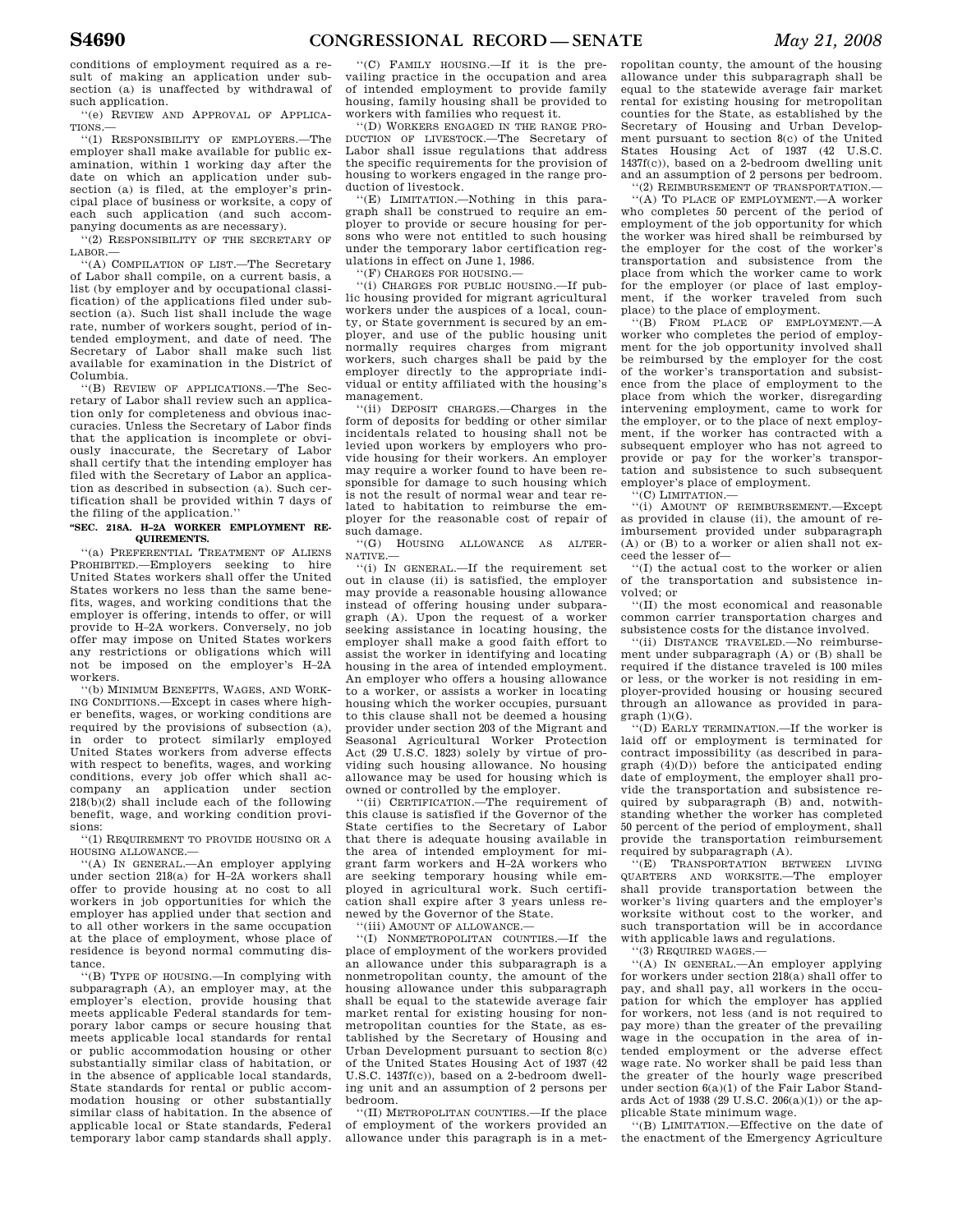Relief Act of 2008 and continuing for 3 years thereafter, no adverse effect wage rate for a State may be more than the adverse effect wage rate for that State in effect on January 1, 2008, as established by section 655.107 of title 20, Code of Federal Regulations.

''(C) REQUIRED WAGES AFTER 3-YEAR FREEZE.—If Congress does not set a new wage standard applicable to this section before March 1, 2012, the adverse effect wage rate for each State beginning on March 1, 2012 shall be the wage rate that would have resulted under the methodology in effect on January 1, 2008.

''(D) DEDUCTIONS.—The employer shall make only those deductions from the worker's wages that are authorized by law or are reasonable and customary in the occupation and area of employment. The job offer shall specify all deductions not required by law which the employer will make from the worker's wages.

''(E) FREQUENCY OF PAY.—The employer shall pay the worker not less frequently than twice monthly, or in accordance with the prevailing practice in the area of employment, whichever is more frequent.

'(F) HOURS AND EARNINGS STATEMENTS.-The employer shall furnish to the worker, on or before each payday, in 1 or more written statements—

''(i) the worker's total earnings for the pay period;

''(ii) the worker's hourly rate of pay, piece rate of pay, or both;

''(iii) the hours of employment which have been offered to the worker (broken out by hours offered in accordance with and over and above the 3⁄4 guarantee described in paragraph (4);

''(iv) the hours actually worked by the worker;

''(v) an itemization of the deductions made from the worker's wages; and

''(vi) if piece rates of pay are used, the units produced daily.

''(G) REPORT ON WAGE PROTECTIONS.—Not later than December 31, 2010, the Comptroller General of the United States shall prepare and transmit to the Secretary of Labor, the Committee on the Judiciary of the Senate, and Committee on the Judiciary of the House of Representatives, a report that addresses—

''(i) whether the employment of H–2A or unauthorized aliens in the United States agricultural workforce has depressed United States farm worker wages below the levels that would otherwise have prevailed if alien farm workers had not been employed in the United States;

''(ii) whether an adverse effect wage rate is necessary to prevent wages of United States farm workers in occupations in which H–2A workers are employed from falling below the wage levels that would have prevailed in the absence of the employment of H–2A workers in those occupations;

''(iii) whether alternative wage standards, such as a prevailing wage standard, would be sufficient to prevent wages in occupations in which H–2A workers are employed from falling below the wage level that would have prevailed in the absence of H–2A employment;

''(iv) whether any changes are warranted in the current methodologies for calculating the adverse effect wage rate and the prevailing wage; and

''(v) recommendations for future wage protection under this section.

''(H) COMMISSION ON WAGE STANDARDS.—

''(i) ESTABLISHMENT.—There is established Commission on Agricultural Wage Standards under the H–2A program (in this subparagraph referred to as the 'Commission').

''(ii) COMPOSITION.—The Commission shall consist of 10 members as follows:

''(I) Four representatives of agricultural employers and 1 representative of the Department of Agriculture, each appointed by the Secretary of Agriculture.

''(II) Four representatives of agricultural workers and 1 representative of the Department of Labor, each appointed by the Secretary of Labor.

''(iii) FUNCTIONS.—The Commission shall conduct a study that shall address—

''(I) whether the employment of H–2A or unauthorized aliens in the United States agricultural workforce has depressed United States farm worker wages below the levels that would otherwise have prevailed if alien farm workers had not been employed in the United States;

''(II) whether an adverse effect wage rate is necessary to prevent wages of United States farm workers in occupations in which H–2A workers are employed from falling below the wage levels that would have prevailed in the absence of the employment of H–2A workers in those occupations;

''(III) whether alternative wage standards, such as a prevailing wage standard, would be sufficient to prevent wages in occupations in which H–2A workers are employed from falling below the wage level that would have prevailed in the absence of H–2A employment;

''(IV) whether any changes are warranted in the current methodologies for calculating the adverse effect wage rate and the prevailing wage rate; and

''(V) recommendations for future wage protection under this section.

''(iv) FINAL REPORT.—Not later than December 31, 2010, the Commission shall submit a report to the Congress setting forth the findings of the study conducted under clause  $(iii)$ .

 $\frac{f'(y)}{f''(y)}$  TERMINATION DATE —The Commission shall terminate upon submitting its final report.

''(4) GUARANTEE OF EMPLOYMENT.—

''(A) OFFER TO WORKER.—The employer shall guarantee to offer the worker employment for the hourly equivalent of at least 3⁄4 of the work days of the total period of employment, beginning with the first work day after the arrival of the worker at the place of employment and ending on the expiration date specified in the job offer. For purposes of this subparagraph, the hourly equivalent means the number of hours in the work days as stated in the job offer and shall exclude the worker's Sabbath and Federal holidays. If the employer affords the United States or H–2A worker less employment than that required under this paragraph, the employer shall pay such worker the amount which the worker would have earned had the worker, in fact, worked for the guaranteed number of hours.

''(B) FAILURE TO WORK.—Any hours which the worker fails to work, up to a maximum of the number of hours specified in the job offer for a work day, when the worker has been offered an opportunity to do so, and all hours of work actually performed (including voluntary work in excess of the number of hours specified in the job offer in a work day, on the worker's Sabbath, or on Federal holidays) may be counted by the employer in calculating whether the period of guaranteed employment has been met.

''(C) ABANDONMENT OF EMPLOYMENT, TERMI-NATION FOR CAUSE.—If the worker voluntarily abandons employment before the end of the contract period, or is terminated for cause, the worker is not entitled to the '3⁄4 guarantee' described in subparagraph (A).

''(D) CONTRACT IMPOSSIBILITY.—If, before the expiration of the period of employment specified in the job offer, the services of the worker are no longer required for reasons beyond the control of the employer due to any form of natural disaster, including a flood, hurricane, freeze, earthquake, fire, drought, plant or animal disease or pest infestation, or regulatory drought, before the guarantee in subparagraph (A) is fulfilled, the employer may terminate the worker's employment. In the event of such termination, the employer shall fulfill the employment guarantee in subparagraph (A) for the work days that have elapsed from the first work day after the arrival of the worker to the termination of employment. In such cases, the employer will make efforts to transfer the United States worker to other comparable employment acceptable to the worker. If such transfer is not effected, the employer shall provide the return transportation required in paragraph (2)(D).

''(5) MOTOR VEHICLE SAFETY.—

''(A) MODE OF TRANSPORTATION SUBJECT TO COVERAGE.—

''(i) IN GENERAL.—Except as provided in clauses (iii) and (iv), this subsection applies to any H–2A employer that uses or causes to be used any vehicle to transport an H–2A worker within the United States.

''(ii) DEFINED TERM.—In this paragraph, the term 'uses or causes to be used'—

''(I) applies only to transportation provided by an H–2A employer to an H–2A worker, or by a farm labor contractor to an H–2A worker at the request or direction of an H–2A employer; and

 $\cdot$ <sup>'</sup>(II) does not apply to—

''(aa) transportation provided, or transportation arrangements made, by an H–2A worker, unless the employer specifically requested or arranged such transportation; or

''(bb) car pooling arrangements made by H– 2A workers themselves, using 1 of the workers' own vehicles, unless specifically requested by the employer directly or through a farm labor contractor.

''(iii) CLARIFICATION.—Providing a job offer to an H–2A worker that causes the worker to travel to or from the place of employment, or the payment or reimbursement of the transportation costs of an H–2A worker by an H–2A employer, shall not constitute an arrangement of, or participation in, such transportation.

''(iv) AGRICULTURAL MACHINERY AND EQUIP-MENT EXCLUDED.—This subsection does not apply to the transportation of an H–2A worker on a tractor, combine, harvester, picker, or other similar machinery or equipment while such worker is actually engaged in the planting, cultivating, or harvesting of agricultural commodities or the care of livestock or poultry or engaged in transportation incidental thereto.

''(v) COMMON CARRIERS EXCLUDED.—This subsection does not apply to common carrier motor vehicle transportation in which the provider holds itself out to the general public as engaging in the transportation of passengers for hire and holds a valid certification of authorization for such purposes from an appropriate Federal, State, or local agency.

''(B) APPLICABILITY OF STANDARDS, LICENS-ING, AND INSURANCE REQUIREMENTS.—

''(i) IN GENERAL.—When using, or causing to be used, any vehicle for the purpose of providing transportation to which this subparagraph applies, each employer shall—

''(I) ensure that each such vehicle conforms to the standards prescribed by the Secretary of Labor under section 401(b) of the Migrant and Seasonal Agricultural Worker Protection Act (29 U.S.C. 1841(b)) and other applicable Federal and State safety standards;

''(II) ensure that each driver has a valid and appropriate license, as provided by State law, to operate the vehicle; and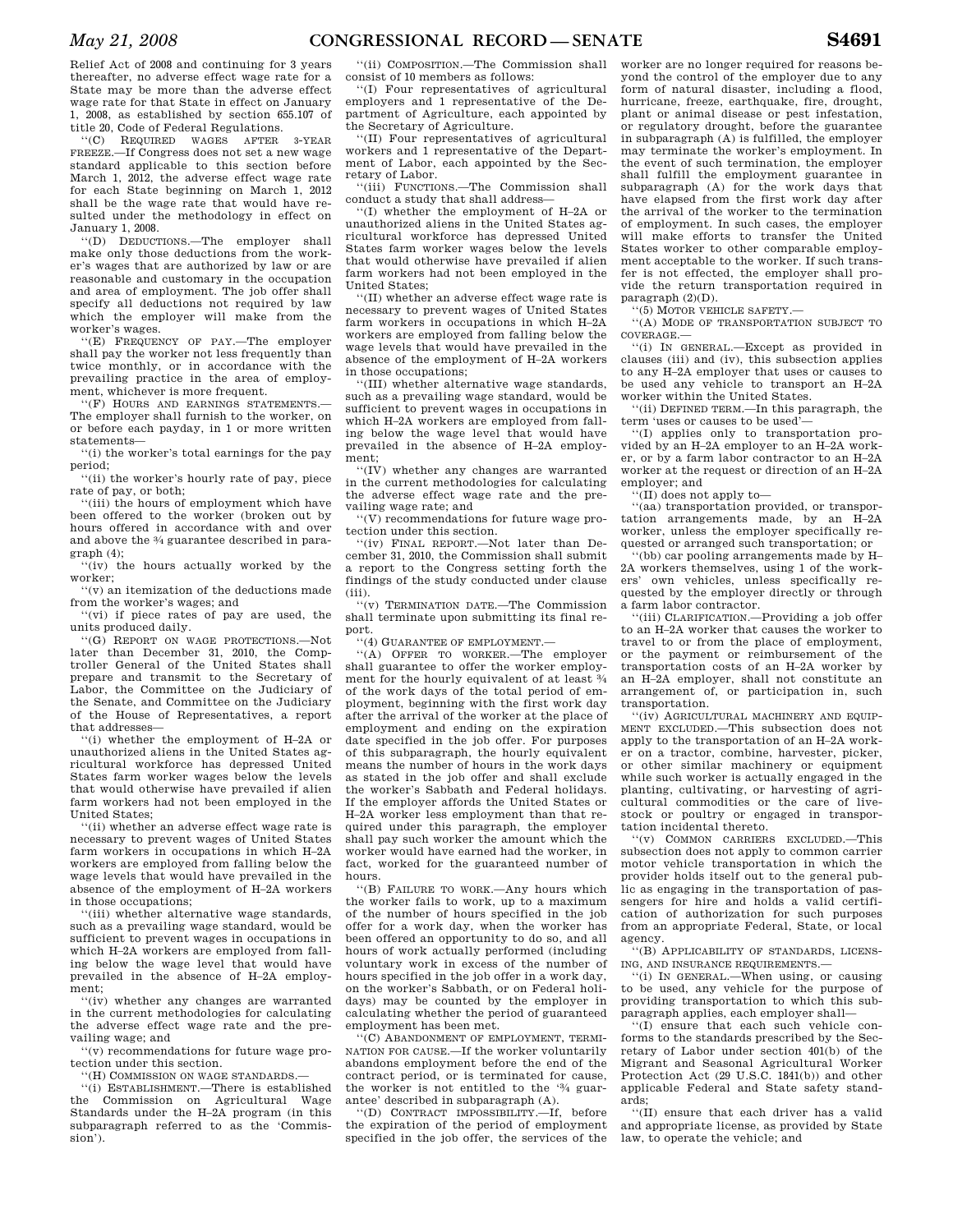''(III) have an insurance policy or a liability bond that is in effect which insures the employer against liability for damage to persons or property arising from the ownership, operation, or causing to be operated, of any vehicle used to transport any H–2A worker.

''(ii) AMOUNT OF INSURANCE REQUIRED.—The level of insurance required shall be determined by the Secretary of Labor pursuant to regulations to be issued under this subsection.

''(iii) EFFECT OF WORKERS' COMPENSATION COVERAGE.—If the employer of any H–2A worker provides workers' compensation coverage for such worker in the case of bodily injury or death as provided by State law, the following adjustments in the requirements of subparagraph (B)(i)(III) relating to having an insurance policy or liability bond apply:

'(I) No insurance policy or liability bond shall be required of the employer, if such workers are transported only under circumstances for which there is coverage under such State law.

''(II) An insurance policy or liability bond shall be required of the employer for circumstances under which coverage for the transportation of such workers is not pro-

vided under such State law. ''(c) COMPLIANCE WITH LABOR LAWS.—An employer shall assure that, except as otherwise provided in this section, the employer will comply with all applicable Federal, State, and local labor laws, including laws affecting migrant and seasonal agricultural workers, with respect to all United States workers and alien workers employed by the employer, except that a violation of this assurance shall not constitute a violation of the Migrant and Seasonal Agricultural Worker Protection Act (29 U.S.C. 1801 et seq.).<br>"(d) COPY OF JOB OFFER.—The employer

shall provide to the worker, not later than the day the work commences, a copy of the employer's application and job offer described in section 218(a), or, if the employer will require the worker to enter into a separate employment contract covering the employment in question, such separate employment contract.

(e) RANGE PRODUCTION OF LIVESTOCK. Nothing in this section, section 218, or section 218B shall preclude the Secretary of Labor and the Secretary from continuing to apply special procedures and requirements to the admission and employment of aliens in occupations involving the range production of livestock.

#### **''SEC. 218B. PROCEDURE FOR ADMISSION AND EX-TENSION OF STAY OF H–2A WORK-ERS.**

''(a) PETITIONING FOR ADMISSION.—An employer, or an association acting as an agent or joint employer for its members, that seeks the admission into the United States of an H–2A worker may file a petition with the Secretary. The petition shall be accompanied by an accepted and currently valid certification provided by the Secretary of Labor under section 218(e)(2)(B) covering the petitioner.

''(b) EXPEDITED ADJUDICATION BY THE SEC-RETARY.—The Secretary shall establish a procedure for expedited adjudication of petitions filed under subsection (a) and within 7 working days shall, by fax, cable, or other means assuring expedited delivery, transmit a copy of notice of action on the petition to the petitioner and, in the case of approved petitions, to the appropriate immigration officer at the port of entry or United States consulate (as the case may be) where the petitioner has indicated that the alien beneficiary (or beneficiaries) will apply for a visa or admission to the United States.

(c) CRITERIA FOR ADMISSIBILITY.

''(1) IN GENERAL.—An H–2A worker shall be considered admissible to the United States if

the alien is otherwise admissible under this section, section 218, and section 218A, and the alien is not ineligible under paragraph (2).

''(2) DISQUALIFICATION.—An alien shall be considered inadmissible to the United States and ineligible for nonimmigrant status under section  $101(a)(15)(H)(ii)(a)$  if the alien has, at any time during the past 5 years—

''(A) violated a material provision of this section, including the requirement to promptly depart the United States when the alien's authorized period of admission under this section has expired; or

''(B) otherwise violated a term or condition of admission into the United States as a nonimmigrant, including overstaying the period of authorized admission as such a nonimmigrant.

''(3) WAIVER OF INELIGIBILITY FOR UNLAW-FUL PRESENCE.—

''(A) IN GENERAL.—An alien who has not previously been admitted into the United States pursuant to this section, and who is otherwise eligible for admission in accordance with paragraphs (1) and (2), shall not be deemed inadmissible by virtue of section  $212(a)(9)(B)$ . If an alien described in the preceding sentence is present in the United States, the alien may apply from abroad for H–2A status, but may not be granted that status in the United States.

''(B) MAINTENANCE OF WAIVER.—An alien provided an initial waiver of ineligibility pursuant to subparagraph (A) shall remain eligible for such waiver unless the alien violates the terms of this section or again becomes ineligible under section  $212(a)(9)(B)$  by virtue of unlawful presence in the United States after the date of the initial waiver of ineligibility pursuant to subparagraph (A).

'(d) PERIOD OF ADMISSION.

''(1) IN GENERAL.—The alien shall be admitted for the period of employment in the application certified by the Secretary of Labor pursuant to section 218(e)(2)(B), not to exceed 10 months, supplemented by a period of not more than 1 week before the beginning of the period of employment for the purpose of travel to the worksite and a period of 14 days following the period of employment for the purpose of departure or extension based on a subsequent offer of employment, except that—

''(A) the alien is not authorized to be employed during such 14-day period except in the employment for which the alien was previously authorized; and

''(B) the total period of employment, including such 14-day period, may not exceed 10 months.

''(2) CONSTRUCTION.—Nothing in this subsection shall limit the authority of the Secretary to extend the stay of the alien under any other provision of this Act.

'(e) ABANDONMENT OF EMPLOYMENT.-

''(1) IN GENERAL.—An alien admitted or provided status under section  $101(a)(15)(H)(ii)(a)$  who abandons the employment which was the basis for such admission or status shall be considered to have failed to maintain nonimmigrant status as an H–2A worker and shall depart the United States or be subject to removal under section  $237(a)(1)(C)(i)$ .

''(2) REPORT BY EMPLOYER.—The employer, or association acting as agent for the employer, shall notify the Secretary not later than 7 days after an H–2A worker prematurely abandons employment.

''(3) REMOVAL BY THE SECRETARY.—The Secretary shall promptly remove from the United States any H–2A worker who violates any term or condition of the worker's nonimmigrant status.

''(4) VOLUNTARY TERMINATION.—Notwithstanding paragraph (1), an alien may voluntarily terminate his or her employment if the alien promptly departs the United States upon termination of such employment.

''(f) REPLACEMENT OF ALIEN.—

''(1) IN GENERAL.—Upon presentation of the notice to the Secretary required by subsection (e)(2), the Secretary of State shall promptly issue a visa to, and the Secretary shall admit into the United States, an eligible alien designated by the employer to replace an H–2A worker—

''(A) who abandons or prematurely terminates employment; or

''(B) whose employment is terminated after a United States worker is employed pursuant to section 218(b)(2)(H)(iii), if the United States worker voluntarily departs before the end of the period of intended employment or if the employment termination is for a lawful job-related reason.

''(2) CONSTRUCTION.—Nothing in this subsection is intended to limit any preference required to be accorded United States workers under any other provision of this Act.

''(g) IDENTIFICATION DOCUMENT.—

''(1) IN GENERAL.—Each alien authorized to be admitted under section  $101(a)(15)(H)(ii)(a)$ shall be provided an identification and employment eligibility document to verify eligibility for employment in the United States and verify the alien's identity.

''(2) REQUIREMENTS.—No identification and employment eligibility document may be issued which does not meet the following requirements:

''(A) The document shall be capable of reliably determining whether—

''(i) the individual with the identification and employment eligibility document whose eligibility is being verified is in fact eligible for employment;

''(ii) the individual whose eligibility is being verified is claiming the identity of another person; and

''(iii) the individual whose eligibility is being verified is authorized to be admitted into, and employed in, the United States as an H–2A worker.

''(B) The document shall be in a form that is resistant to counterfeiting and to tampering.

''(C) The document shall—

''(i) be compatible with other databases of the Secretary for the purpose of excluding aliens from benefits for which they are not eligible and determining whether the alien is unlawfully present in the United States; and

''(ii) be compatible with law enforcement databases to determine if the alien has been convicted of criminal offenses.

''(h) EXTENSION OF STAY OF H–2A ALIENS IN THE UNITED STATES -

''(1) EXTENSION OF STAY.—If an employer seeks approval to employ an H–2A alien who is lawfully present in the United States, the petition filed by the employer or an association pursuant to subsection (a), shall request an extension of the alien's stay and a change in the alien's employment.

''(2) LIMITATION ON FILING A PETITION FOR EXTENSION OF STAY.—A petition may not be filed for an extension of an alien's stay—

''(A) for a period of more than 10 months; or

''(B) to a date that is more than 3 years after the date of the alien's last admission to the United States under this section.

''(3) WORK AUTHORIZATION UPON FILING A PE-TITION FOR EXTENSION OF STAY.-

''(A) IN GENERAL.—An alien who is lawfully present in the United States may commence the employment described in a petition under paragraph (1) on the date on which the petition is filed.

''(B) DEFINITION.—For purposes of subparagraph (A), the term 'file' means sending the petition by certified mail via the United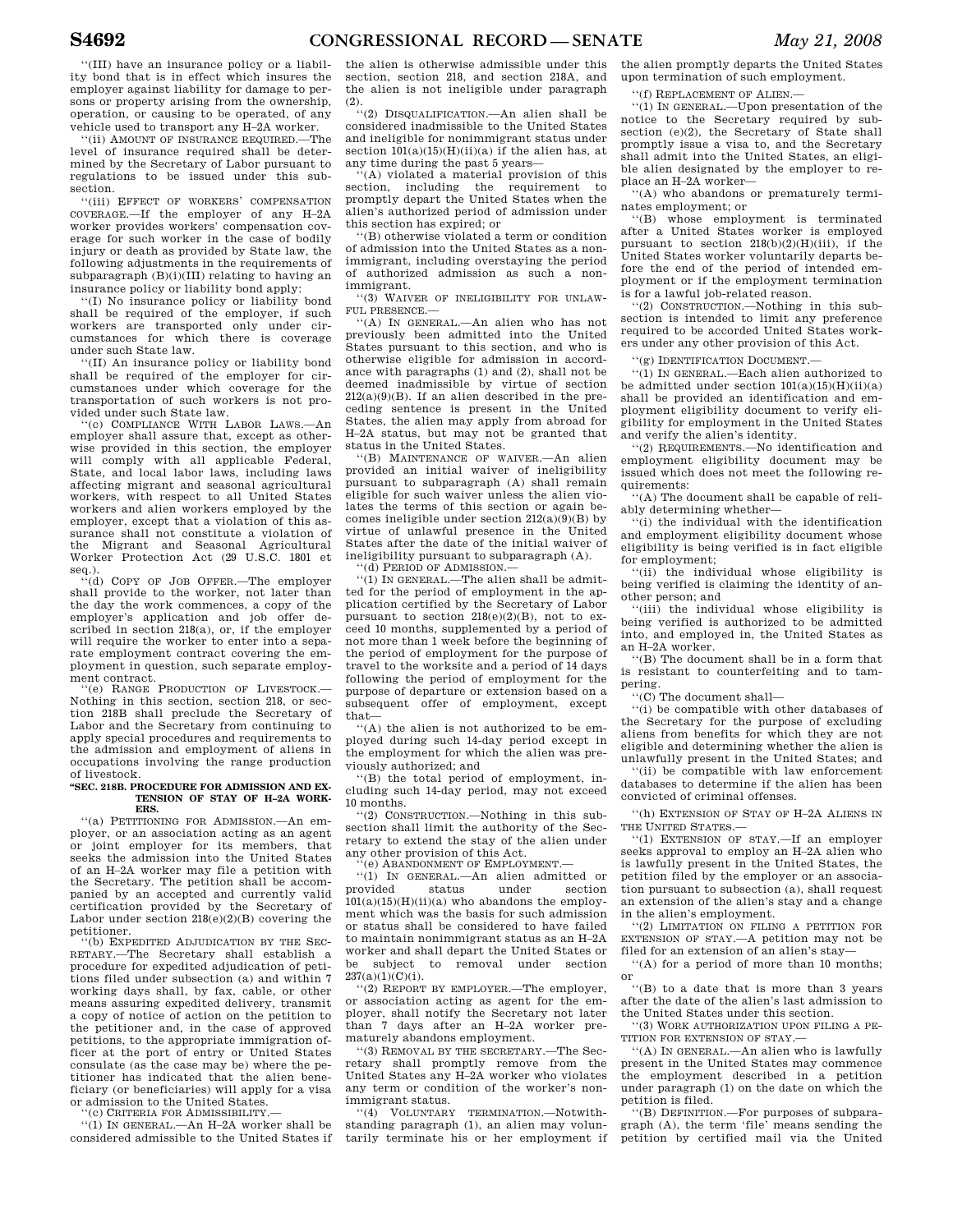States Postal Service, return receipt requested, or delivered by guaranteed commercial delivery which will provide the employer with a documented acknowledgment of the date of receipt of the petition.

''(C) HANDLING OF PETITION.—The employer shall provide a copy of the employer's petition to the alien, who shall keep the petition with the alien's identification and employment eligibility document as evidence that the petition has been filed and that the alien is authorized to work in the United States.

''(D) APPROVAL OF PETITION.—Upon approval of a petition for an extension of stay or change in the alien's authorized employment, the Secretary shall provide a new or updated employment eligibility document to the alien indicating the new validity date, after which the alien is not required to retain a copy of the petition.

''(4) LIMITATION ON EMPLOYMENT AUTHOR-IZATION OF ALIENS WITHOUT VALID IDENTIFICA-TION AND EMPLOYMENT ELIGIBILITY DOCU-MENT.—An expired identification and employment eligibility document, together with a copy of a petition for extension of stay or change in the alien's authorized employment that complies with the requirements of paragraph (1), shall constitute a valid work authorization document for a period of not more than 60 days beginning on the date on which such petition is filed, after which time only a currently valid identification and employment eligibility document shall be acceptable.

''(5) LIMITATION ON AN INDIVIDUAL'S STAY IN STATUS.—

''(A) MAXIMUM PERIOD.—The maximum continuous period of authorized status as an H–2A worker (including any extensions) is 3 years.

''(B) REQUIREMENT TO REMAIN OUTSIDE THE UNITED STATES.—

''(i) IN GENERAL.—Subject to clause (ii), in the case of an alien outside the United States whose period of authorized status as an H–2A worker (including any extensions) has expired, the alien may not again apply for admission to the United States as an H– 2A worker unless the alien has remained outside the United States for a continuous period equal to at least  $\frac{1}{5}$  the duration of the alien's previous period of authorized status as an H–2A worker (including any extensions).

''(ii) EXCEPTION.—Clause (i) shall not apply in the case of an alien if the alien's period of authorized status as an H–2A worker (including any extensions) was for a period of not more than 10 months and such alien has been outside the United States for at least 2 months during the 12 months preceding the date the alien again is applying for admission to the United States as an H–2A worker.

''(i) SPECIAL RULES FOR ALIENS EMPLOYED AS SHEEPHERDERS, GOAT HERDERS, DAIRY WORKERS, OR HORSE WORKERS.—Notwithstanding any provision of the Emergency Agriculture Relief Act of 2008, an alien admitted under section  $101(a)(15)(H)(ii)(a)$  for employment as a sheepherder, goat herder, dairy worker, or horse worker—

''(1) may be admitted for an initial period of 12 months;

 $(2)$  subject to subsection  $(i)(5)$ , may have such initial period of admission extended for a period of up to 3 years; and

 $(3)$  shall not be subject to the requirements of subsection (h)(5) (relating to periods of absence from the United States).

''(j) ADJUSTMENT TO LAWFUL PERMANENT RESIDENT STATUS FOR ALIENS EMPLOYED AS SHEEPHERDERS, GOAT HERDERS, DAIRY WORK-ERS, OR HORSE WORKERS.—

''(1) ELIGIBLE ALIEN.—For purposes of this subsection, the term 'eligible alien' means an alien—

''(A) having nonimmigrant status under section  $101(a)(15)(H)(ii)(a)$  based on employment as a sheepherder, goat herder, dairy worker, or horse worker;

''(B) who has maintained such nonimmigrant status in the United States for a cumulative total of 36 months (excluding any period of absence from the United States); and

''(C) who is seeking to receive an immigrant visa under section 203(b)(3)(A)(iii).

''(2) CLASSIFICATION PETITION.—In the case of an eligible alien, the petition under section 204 for classification under section  $203(b)(3)(A)(iii)$  may be filed by-

''(A) the alien's employer on behalf of the eligible alien; or

''(B) the eligible alien.

''(3) NO LABOR CERTIFICATION REQUIRED.— Notwithstanding section 203(b)(3)(C), no determination under section  $212(a)(5)(A)$  is required with respect to an immigrant visa described in paragraph  $(1)(C)$  for an eligible alien.

 $''(4)$  EFFECT OF PETITION —The filing of a petition described in paragraph (2) or an application for adjustment of status based on the approval of such a petition shall not constitute evidence of an alien's ineligibility for nonimmigrant status under  $101(a)(15)(H)(ii)(a)$ .

''(5) EXTENSION OF STAY.—The Secretary shall extend the stay of an eligible alien having a pending or approved classification petition described in paragraph (2) in 1-year increments until a final determination is made on the alien's eligibility for adjustment of status to that of an alien lawfully admitted for permanent residence.

''(6) CONSTRUCTION.—Nothing in this subsection shall be construed to prevent an eligible alien from seeking adjustment of status in accordance with any other provision of law.

#### **''SEC. 218C. WORKER PROTECTIONS AND LABOR STANDARDS ENFORCEMENT.**

''(a) ENFORCEMENT AUTHORITY.—

''(1) INVESTIGATION OF COMPLAINTS.—

''(A) AGGRIEVED PERSON OR THIRD-PARTY COMPLAINTS.—The Secretary of Labor shall establish a process for the receipt, investigation, and disposition of complaints respecting a petitioner's failure to meet a condition specified in section 218(b), or an employer's misrepresentation of material facts in an application under section 218(a). Complaints may be filed by any aggrieved person or organization (including bargaining representatives). No investigation or hearing shall be conducted on a complaint concerning such a failure or misrepresentation unless the complaint was filed not later than 12 months after the date of the failure, or misrepresentation, respectively. The Secretary of Labor shall conduct an investigation under this subparagraph if there is reasonable cause to believe that such a failure or misrepresentation has occurred.

''(B) DETERMINATION ON COMPLAINT.—Under such process, the Secretary of Labor shall provide, within 30 days after the date such a complaint is filed, for a determination as to whether or not a reasonable basis exists to make a finding described in subparagraph (C), (D), (E), or (G). If the Secretary of Labor determines that such a reasonable basis exists, the Secretary of Labor shall provide for notice of such determination to the interested parties and an opportunity for a hearing on the complaint, in accordance with section 556 of title 5, United States Code, within 60 days after the date of the determination. If such a hearing is requested, the Secretary of Labor shall make a finding concerning the matter not later than 60 days after the date of the hearing. In the case of similar complaints respecting the same applicant, the Secretary of Labor may consolidate the hearings under this subparagraph on such complaints.

''(C) FAILURES TO MEET CONDITIONS.—If the Secretary of Labor finds, after notice and opportunity for a hearing, a failure to meet a condition of paragraph (1)(A), (1)(B), (1)(D),  $(1)(F)$ ,  $(2)(A)$ ,  $(2)(B)$ , or  $(2)(G)$  of section 218(b), a substantial failure to meet a condition of paragraph  $(1)(C)$ ,  $(1)(E)$ ,  $(2)(C)$ ,  $(2)(D)$ ,  $(2)(E)$ , or  $(2)(H)$  of section 218(b), or a material misrepresentation of fact in an application under section 218(a)—

''(i) the Secretary of Labor shall notify the Secretary of such finding and may, in addition, impose such other administrative remedies (including civil money penalties in an amount not to exceed \$1,000 per violation) as the Secretary of Labor determines to be appropriate; and

''(ii) the Secretary may disqualify the employer from the employment of aliens described in section  $101(a)(15)(H)(ii)(a)$  for a period of 1 year.

''(D) WILLFUL FAILURES AND WILLFUL MIS-REPRESENTATIONS.—If the Secretary of Labor finds, after notice and opportunity for hearing, a willful failure to meet a condition of section 218(b), a willful misrepresentation of a material fact in an application under section 218(a), or a violation of subsection  $(d)(1)$ —

''(i) the Secretary of Labor shall notify the Secretary of such finding and may, in addition, impose such other administrative remedies (including civil money penalties in an amount not to exceed \$5,000 per violation) as the Secretary of Labor determines to be appropriate;

''(ii) the Secretary of Labor may seek appropriate legal or equitable relief to effectuate the purposes of subsection (d)(1); and

''(iii) the Secretary may disqualify the employer from the employment of H–2A workers for a period of 2 years.

''(E) DISPLACEMENT OF UNITED STATES WORKERS.—If the Secretary of Labor finds, after notice and opportunity for hearing, a willful failure to meet a condition of section 218(b) or a willful misrepresentation of a material fact in an application under section 218(a), in the course of which failure or misrepresentation the employer displaced a United States worker employed by the employer during the period of employment on the employer's application under section 218(a) or during the period of 30 days preceding such period of employment—

''(i) the Secretary of Labor shall notify the Secretary of such finding and may, in addition, impose such other administrative remedies (including civil money penalties in an amount not to exceed \$15,000 per violation) as the Secretary of Labor determines to be appropriate; and

''(ii) the Secretary may disqualify the employer from the employment of H–2A workers for a period of 3 years.

''(F) LIMITATIONS ON CIVIL MONEY PEN-ALTIES.—The Secretary of Labor shall not impose total civil money penalties with respect to an application under section 218(a) in excess of \$90,000.

''(G) FAILURES TO PAY WAGES OR REQUIRED BENEFITS.—If the Secretary of Labor finds, after notice and opportunity for a hearing, that the employer has failed to pay the wages, or provide the housing allowance, transportation, subsistence reimbursement, or guarantee of employment, required under section 218A(b), the Secretary of Labor shall assess payment of back wages, or other required benefits, due any United States worker or H–2A worker employed by the employer in the specific employment in question. The back wages or other required benefits under section 218A(b) shall be equal to the difference between the amount that should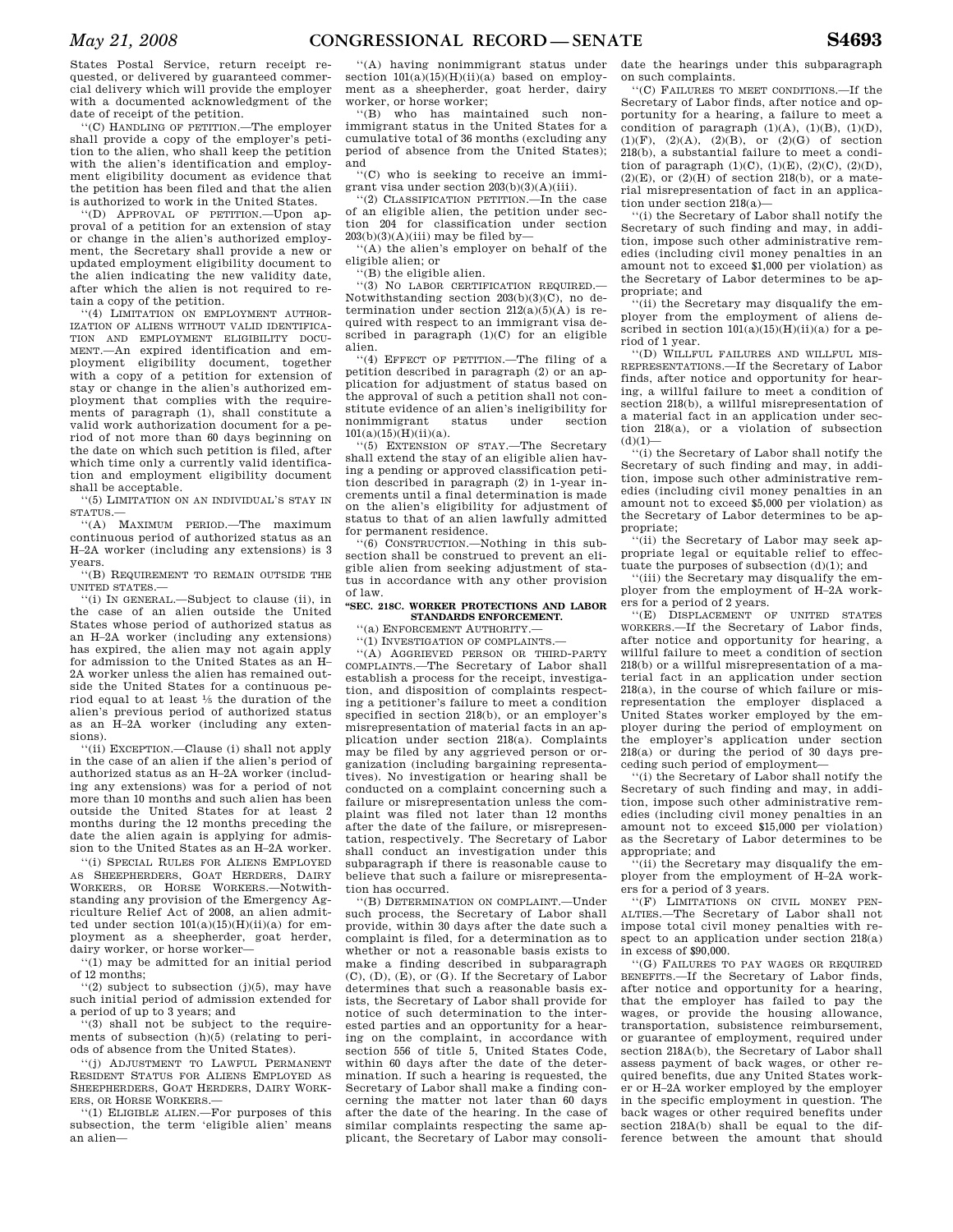have been paid and the amount that actually was paid to such worker.

''(2) STATUTORY CONSTRUCTION.—Nothing in this section shall be construed as limiting the authority of the Secretary of Labor to conduct any compliance investigation under any other labor law, including any law affecting migrant and seasonal agricultural workers, or, in the absence of a complaint under this section, under section 218 or 218A.

''(b) RIGHTS ENFORCEABLE BY PRIVATE RIGHT OF ACTION.—H–2A workers may enforce the following rights through the private right of action provided in subsection (c), and no other right of action shall exist under Federal or State law to enforce such rights:

 $\tilde{f}$ (1) The providing of housing or a housing allowance as required under section 218A(b)(1).

''(2) The reimbursement of transportation as required under section 218A(b)(2).

''(3) The payment of wages required under section 218A(b)(3) when due.

''(4) The benefits and material terms and conditions of employment expressly provided in the job offer described in section  $\frac{218(a)(2)}{216(a)}$ , not including the assurance to comply with other Federal, State, and local labor laws described in section 218A(c), compliance with which shall be governed by the provisions of such laws.

''(5) The guarantee of employment required under section 218A(b)(4).

''(6) The motor vehicle safety requirements under section 218A(b)(5).

''(7) The prohibition of discrimination under subsection (d)(2).

''(c) PRIVATE RIGHT OF ACTION.—

''(1) MEDIATION.—Upon the filing of a complaint by an H–2A worker aggrieved by a violation of rights enforceable under subsection (b), and within 60 days of the filing of proof of service of the complaint, a party to the action may file a request with the Federal Mediation and Conciliation Service to assist the parties in reaching a satisfactory resolution of all issues involving all parties to the dispute. Upon a filing of such request and giving of notice to the parties, the parties shall attempt mediation within the period specified in subparagraph (B).

(A) MEDIATION SERVICES.—The Federal Mediation and Conciliation Service shall be available to assist in resolving disputes arising under subsection (b) between H–2A workers and agricultural employers without charge to the parties.

''(B) 90-DAY LIMIT.—The Federal Mediation and Conciliation Service may conduct mediation or other nonbinding dispute resolution activities for a period not to exceed 90 days beginning on the date on which the Federal Mediation and Conciliation Service receives the request for assistance unless the parties agree to an extension of this period of time.

''(C) AUTHORIZATION.—

''(i) IN GENERAL.—Subject to clause (ii), there are authorized to be appropriated to the Federal Mediation and Conciliation Service \$500,000 for each fiscal year to carry out this section.

''(ii) MEDIATION.—Notwithstanding other provision of law, the Director of the Federal Mediation and Conciliation Service is authorized to conduct the mediation or other dispute resolution activities from any other appropriated funds available to the Director and to reimburse such appropriated funds when the funds are appropriated pursuant to this authorization, such reimbursement to be credited to appropriations currently available at the time of receipt.

''(2) MAINTENANCE OF CIVIL ACTION IN DIS-TRICT COURT BY AGGRIEVED PERSON.—An H–2A worker aggrieved by a violation of rights enforceable under subsection (b) by an agricultural employer or other person may file suit

in any district court of the United States having jurisdiction over the parties, without regard to the amount in controversy, without regard to the citizenship of the parties, and without regard to the exhaustion of any alternative administrative remedies under this Act, not later than 3 years after the date the violation occurs.

''(3) ELECTION.—An H–2A worker who has filed an administrative complaint with the Secretary of Labor may not maintain a civil action under paragraph (2) unless a complaint based on the same violation filed with the Secretary of Labor under subsection  $(a)(1)$  is withdrawn before the filing of such action, in which case the rights and remedies available under this subsection shall be exclusive.

''(4) PREEMPTION OF STATE CONTRACT RIGHTS.—Nothing in this Act shall be construed to diminish the rights and remedies of an H–2A worker under any other Federal or State law or regulation or under any collective bargaining agreement, except that no court or administrative action shall be available under any State contract law to enforce the rights created by this Act.

''(5) WAIVER OF RIGHTS PROHIBITED.—Agreements by employees purporting to waive or modify their rights under this Act shall be void as contrary to public policy, except that a waiver or modification of the rights or obligations in favor of the Secretary of Labor shall be valid for purposes of the enforcement of this Act. The preceding sentence may not be construed to prohibit agreements to settle private disputes or litigation.

''(6) AWARD OF DAMAGES OR OTHER EQUI-TABLE RELIEF.—

''(A) If the court finds that the respondent has intentionally violated any of the rights enforceable under subsection (b), it shall award actual damages, if any, or equitable relief.

''(B) Any civil action brought under this section shall be subject to appeal as provided in chapter 83 of title 28, United States Code. ''(7) WORKERS' COMPENSATION BENEFITS; EX-CLUSIVE REMEDY.—

''(A) Notwithstanding any other provision of this section, where a State's workers' compensation law is applicable and coverage is provided for an H–2A worker, the workers' compensation benefits shall be the exclusive remedy for the loss of such worker under this section in the case of bodily injury or death in accordance with such State's workers' compensation law.

''(B) The exclusive remedy prescribed in subparagraph (A) precludes the recovery under paragraph (6) of actual damages for loss from an injury or death but does not preclude other equitable relief, except that such relief shall not include back or front pay or in any manner, directly or indirectly, expand or otherwise alter or affect—

''(i) a recovery under a State workers' compensation law; or

''(ii) rights conferred under a State workers' compensation law.

''(8) TOLLING OF STATUTE OF LIMITATIONS.— If it is determined under a State workers' compensation law that the workers' compensation law is not applicable to a claim for bodily injury or death of an H–2A worker, the statute of limitations for bringing an action for actual damages for such injury or death under subsection (c) shall be tolled for the period during which the claim for such injury or death under such State workers' compensation law was pending. The statute of limitations for an action for actual damages or other equitable relief arising out of the same transaction or occurrence as the injury or death of the H–2A worker shall be tolled for the period during which the claim for such injury or death was pending under the State workers' compensation law.

''(9) PRECLUSIVE EFFECT.—Any settlement by an H–2A worker and an H–2A employer or any person reached through the mediation process required under subsection (c)(1) shall preclude any right of action arising out of the same facts between the parties in any Federal or State court or administrative proceeding, unless specifically provided otherwise in the settlement agreement.

''(10) SETTLEMENTS.—Any settlement by the Secretary of Labor with an H–2A employer on behalf of an H–2A worker of a complaint filed with the Secretary of Labor under this section or any finding by the Secretary of Labor under subsection  $(a)(1)(B)$ shall preclude any right of action arising out of the same facts between the parties under any Federal or State court or administrative proceeding, unless specifically provided otherwise in the settlement agreement.

''(d) DISCRIMINATION PROHIBITED.—

''(1) IN GENERAL.—It is a violation of this subsection for any person who has filed an application under section 218(a), to intimidate, threaten, restrain, coerce, blacklist, discharge, or in any other manner discriminate against an employee (which term, for purposes of this subsection, includes a former employee and an applicant for employment) because the employee has disclosed information to the employer, or to any other person, that the employee reasonably believes evidences a violation of section 218 or 218A or any rule or regulation pertaining to section 218 or 218A, or because the employee cooperates or seeks to cooperate in an investigation or other proceeding concerning the employer's compliance with the requirements of section 218 or 218A or any rule or regulation pertaining to either of such sections.

''(2) DISCRIMINATION AGAINST H–2A WORK-ERS.—It is a violation of this subsection for any person who has filed an application under section 218(a), to intimidate, threaten, restrain, coerce, blacklist, discharge, or in any manner discriminate against an H–2A employee because such worker has, with just cause, filed a complaint with the Secretary of Labor regarding a denial of the rights enumerated and enforceable under subsection (b) or instituted, or caused to be instituted, a private right of action under subsection (c) regarding the denial of the rights enumerated under subsection (b), or has testified or is about to testify in any court proceeding brought under subsection (c).

''(e) AUTHORIZATION TO SEEK OTHER APPRO-PRIATE EMPLOYMENT.—The Secretary of Labor and the Secretary shall establish a process under which an H–2A worker who files a complaint regarding a violation of subsection (d) and is otherwise eligible to remain and work in the United States may be allowed to seek other appropriate employment in the United States for a period not to exceed the maximum period of stay authorized for such nonimmigrant classification.

''(f) ROLE OF ASSOCIATIONS.—

''(1) VIOLATION BY A MEMBER OF AN ASSOCIA-TION.—An employer on whose behalf an application is filed by an association acting as its agent is fully responsible for such application, and for complying with the terms and conditions of sections 218 and 218A, as though the employer had filed the application itself. If such an employer is determined, under this section, to have committed a violation, the penalty for such violation shall apply only to that member of the association unless the Secretary of Labor determines that the association or other member participated in, had knowledge, or reason to know, of the violation, in which case the penalty shall be invoked against the association or other association member as well.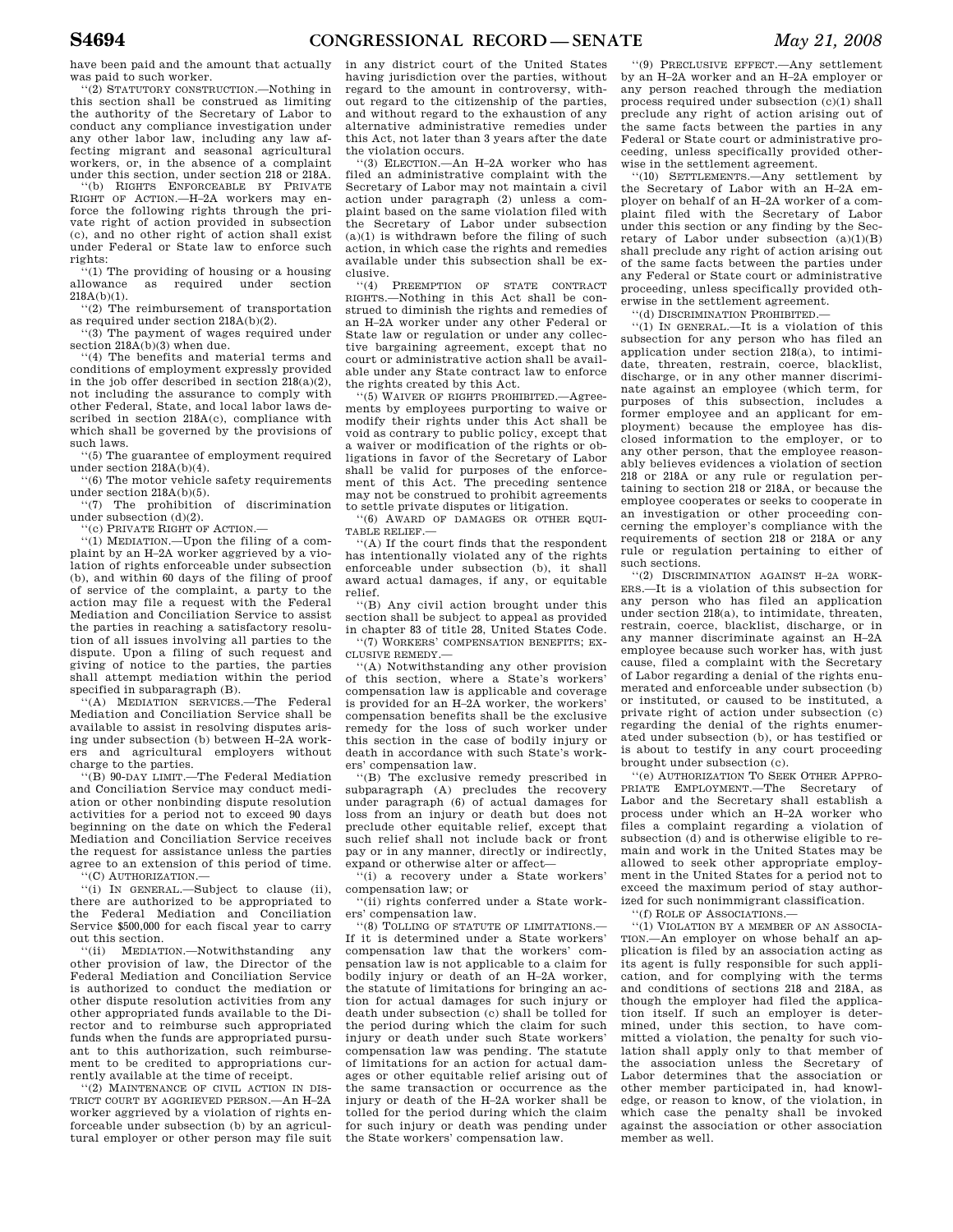''(2) VIOLATIONS BY AN ASSOCIATION ACTING AS AN EMPLOYER.—If an association filing an application as a sole or joint employer is determined to have committed a violation under this section, the penalty for such violation shall apply only to the association unless the Secretary of Labor determines that an association member or members participated in or had knowledge, or reason to know of the violation, in which case the penalty shall be invoked against the association member or members as well.

#### **''SEC. 218D. DEFINITIONS.**

''For purposes of this section and section 218, 218A, 218B, and 218C:<br>
"(1) AGRICULTURAL

EMPLOYMENT.—The term 'agricultural employment' means any service or activity that is considered to be agricultural under section 3(f) of the Fair Labor Standards Act of 1938 (29 U.S.C. 203(f)) or agricultural labor under section 3121(g) of the Internal Revenue Code of 1986 or the performance of agricultural labor or services described in section  $101(a)(15)(H)(ii)(a)$ .

''(2) BONA FIDE UNION.—The term 'bona fide union' means any organization in which employees participate and which exists for the purpose of dealing with employers concerning grievances, labor disputes, wages, rates of pay, hours of employment, or other terms and conditions of work for agricultural employees. Such term does not include an organization formed, created, administered, supported, dominated, financed, or controlled by an employer or employer association or its agents or representatives.

''(3) DISPLACE.—The term 'displace', in the case of an application with respect to 1 or more H–2A workers by an employer, means laying off a United States worker from a job for which the H–2A worker or workers is or are sought.

''(4) ELIGIBLE.—The term 'eligible', when used with respect to an individual, means an individual who is not an unauthorized alien (as defined in section 274A).

''(5) EMPLOYER.—The term 'employer' means any person or entity, including any farm labor contractor and any agricultural association, that employs workers in agricultural employment.

''(6) H–2A EMPLOYER.—The term 'H–2A employer' means an employer who seeks to hire 1 or more nonimmigrant aliens described in section  $101(a)(15)(H)(ii)(a)$ .

''(7) H–2A WORKER.—The term 'H–2A worker' means a nonimmigrant described in section  $101(a)(15)(H)(ii)(a)$ .

''(8) JOB OPPORTUNITY.—The term 'job opportunity' means a job opening for temporary or seasonal full-time employment at a place in the United States to which United States workers can be referred.

''(9) LAYING OFF.—

(A) IN GENERAL.—The term 'laving off'. with respect to a worker—

''(i) means to cause the worker's loss of employment, other than through a discharge for inadequate performance, violation of workplace rules, cause, voluntary departure, voluntary retirement, contract impossibility (as described in section  $218A(b)(4)(D)$ ), or temporary suspension of employment due to weather, markets, or other temporary conditions; but

''(ii) does not include any situation in which the worker is offered, as an alternative to such loss of employment, a similar employment opportunity with the same employer (or, in the case of a placement of a worker with another employer under section  $218(b)(2)(E)$ , with either employer described in such section) at equivalent or higher compensation and benefits than the position from which the employee was discharged, regardless of whether or not the employee accepts the offer.

''(B) STATUTORY CONSTRUCTION.—Nothing in this paragraph is intended to limit an employee's rights under a collective bargaining agreement or other employment contract.

'(10) REGULATORY DROUGHT.—The term 'regulatory drought' means a decision subsequent to the filing of the application under section 218 by an entity not under the control of the employer making such filing which restricts the employer's access to water for irrigation purposes and reduces or limits the employer's ability to produce an agricultural commodity, thereby reducing the need for labor.

''(11) SEASONAL.—Labor is performed on a 'seasonal' basis if—

''(A) ordinarily, it pertains to or is of the kind exclusively performed at certain seasons or periods of the year; and

''(B) from its nature, it may not be continuous or carried on throughout the year.

''(12) SECRETARY.—Except as otherwise provided, the term 'Secretary' means the Secretary of Homeland Security.

''(13) TEMPORARY.—A worker is employed on a 'temporary' basis where the employment is intended not to exceed 10 months.

''(14) UNITED STATES WORKER.—The term 'United States worker' means any worker, whether a national of the United States, an alien lawfully admitted for permanent residence, or any other alien, who is authorized to work in the job opportunity within the United States, except an alien admitted or otherwise provided status under section  $101(a)(15)(H)(ii)(a)$ .".

(b) TABLE OF CONTENTS.—The table of contents of the Immigration and Nationality Act (8 U.S.C. 1101 et seq.) is amended by striking the item relating to section 218 and inserting the following:

''Sec. 218. H–2A employer applications.

''Sec. 218A. H–2A worker employment requirements.

'Sec. 218B. Procedure for admission and extension of stay of H–2A workers.

''Sec. 218C. Worker protections and labor standards enforcement.

''Sec. 218D. Definitions.''.

(c) SUNSET.—The amendments made by this section shall be effective during the 5 year period beginning on the date that is 1 year after the date of the enactment of this Act. Any immigration benefit provided pursuant to such amendments shall expire at the end of such 5-year period.

## **Subtitle C—Miscellaneous Provisions**

### **SEC. 8031. DETERMINATION AND USE OF USER FEES.**

(a) SCHEDULE OF FEES.—The Secretary shall establish and periodically adjust a schedule of fees for the employment of aliens pursuant to the amendment made by section 8021(a) and a collection process for such fees from employers. Such fees shall be the only fees chargeable to employers for services provided under such amendment.

(b) DETERMINATION OF SCHEDULE.—

(1) IN GENERAL.—The schedule under subsection (a) shall reflect a fee rate based on the number of job opportunities indicated in the employer's application under section 218 of the Immigration and Nationality Act, as amended by section 8021, and sufficient to provide for the direct costs of providing services related to an employer's authorization to employ aliens pursuant to the amendment made by section 8021(a), to include the certification of eligible employers, the issuance of documentation, and the admission of eligible aliens.

(2) PROCEDURE.—

(A) IN GENERAL.—In establishing and adjusting such a schedule, the Secretary shall comply with Federal cost accounting and fee setting standards.

(B) PUBLICATION AND COMMENT.—The Secretary shall publish in the Federal Register an initial fee schedule and associated collection process and the cost data or estimates upon which such fee schedule is based, and any subsequent amendments thereto, pursuant to which public comment shall be sought and a final rule issued.

(c) USE OF PROCEEDS.—Notwithstanding any other provision of law, all proceeds resulting from the payment of the fees pursuant to the amendment made by section 8021(a) shall be available without further appropriation and shall remain available without fiscal year limitation to reimburse the Secretary, the Secretary of State, and the Secretary of Labor for the costs of carrying out sections 218 and 218B of the Immigration and Nationality Act, as amended and added, respectively, by section 8021, and the provisions of this title.

## **SEC. 8032. RULEMAKING.**

(a) REQUIREMENT FOR THE SECRETARY TO CONSULT.—The Secretary shall consult with the Secretary of Labor and the Secretary of Agriculture during the promulgation of all regulations to implement the duties of the Secretary under this title and the amend-

ments made by this title. (b) REQUIREMENT FOR THE SECRETARY OF STATE TO CONSULT.—The Secretary of State shall consult with the Secretary, the Secretary of Labor, and the Secretary of Agriculture on all regulations to implement the duties of the Secretary of State under this title and the amendments made by this title. (c) REQUIREMENT FOR THE SECRETARY OF LABOR TO CONSULT.—The Secretary of Labor shall consult with the Secretary of Agriculture and the Secretary on all regulations to implement the duties of the Secretary of Labor under this title and the amendments made by this title.

(d) DEADLINE FOR ISSUANCE OF REGULA-TIONS.—All regulations to implement the duties of the Secretary, the Secretary of State, and the Secretary of Labor created under sections 218, 218A, 218B, 218C, and 218D of the Immigration and Nationality Act, as amended or added by section 8021, shall take effect on the effective date of section 8021 and shall be issued not later than 1 year after the date of enactment of this Act.

#### **SEC. 8033. REPORTS TO CONGRESS.**

(a) ANNUAL REPORT.—Not later than September 30 of each year, the Secretary shall submit a report to Congress that identifies, for the previous year—

(1) the number of job opportunities approved for employment of aliens admitted under section  $101(a)(15)(H)(ii)(a)$  of the Immigration and Nationality Act (8 U.S.C.  $1101(a)(15)(H)(ii)(a)$ , and the number of workers actually admitted, disaggregated by State and by occupation;

(2) the number of such aliens reported to have abandoned employment pursuant to subsection 218B(e)(2) of such Act;

(3) the number of such aliens who departed the United States within the period specified in subsection 218B(d) of such Act;

(4) the number of aliens who applied for adjustment of status pursuant to section 8011(a); and

(5) the number of such aliens whose status was adjusted under section 8011(a). (b) IMPLEMENTATION REPORT.—Not later

than 180 days after the date of the enactment of this Act, the Secretary shall prepare and submit to Congress a report that describes the measures being taken and the progress made in implementing this title.

## TITLE IX

TELEWORK ENHANCEMENT ACT OF 2008 **SECTION 9001. SHORT TITLE.** 

This Act may be cited as the ''Telework Enhancement Act of 2008''.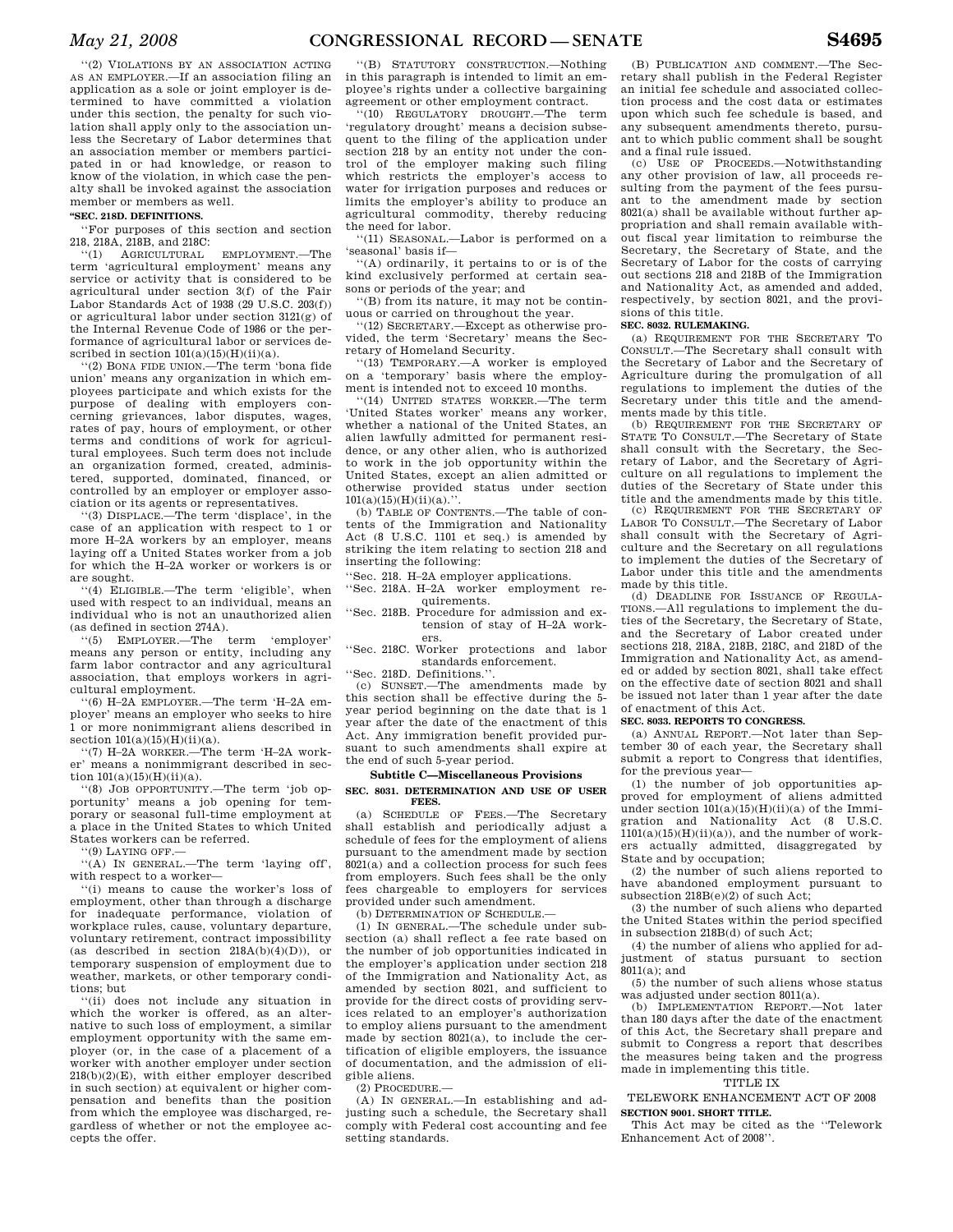## **SEC. 9002. DEFINITIONS.**

In this Act:

(1) EMPLOYEE.—The term ''employee'' has the meaning given that term by section 2105 of title 5, United States Code.

(2) EXECUTIVE AGENCY.—The term ''executive agency'' has the meaning given that term by section 105 of title 5, United States Code.

(3) NONCOMPLIANT.—The term ''noncompliant'' means not conforming to the requirements under this Act.

(4) TELEWORK.—The term ''telework'' means a work arrangement in which an employee regularly performs officially assigned duties at home or other worksites geographically convenient to the residence of the employee during at least 20 percent of each pay period that the employee is performing officially assigned duties.

#### **SEC. 9003. EXECUTIVE AGENCIES TELEWORK RE-QUIREMENT.**

(a) TELEWORK ELIGIBILITY.—Not later than 180 days after the date of enactment of this Act, the head of each executive agency shall—

(1) establish a policy under which eligible employees of the agency may be authorized to telework;

(2) determine the eligibility for all employees of the agency to participate in telework; and

(3) notify all employees of the agency of their eligibility to telework.

(b) PARTICIPATION.—The policy described under subsection (a) shall—

(1) ensure that telework does not diminish employee performance or agency operations;

(2) require a written agreement between an agency manager and an employee authorized to telework in order for that employee to participate in telework;

(3) provide that an employee may not be authorized to telework if the performance of that employee does not comply with the terms of the written agreement between the agency manager and that employee;

(4) except in emergency situations as determined by an agency head, not apply to any employee of the agency whose official duties require daily physical presence for activity with equipment or handling of secure materials; and

(5) determine the use of telework as part of the continuity of operations plans the agency in the event of an emergency.

#### **SEC. 9004. TRAINING AND MONITORING.**

The head of each executive agency shall ensure that—

(1) an interactive telework training program is provided to—

(A) employees eligible to participate in the telework program of the agency; and

(B) all managers of teleworkers;

(2) no distinction is made between teleworkers and nonteleworkers for the purposes of performance appraisals; and

(3) when determining what constitutes diminished employee performance, the agency shall consult the established performance management guidelines of the Office of Personnel Management.

#### **SEC. 9005. POLICY AND SUPPORT.**

(a) AGENCY CONSULTATION WITH THE OFFICE OF PERSONNEL MANAGEMENT.—Each executive agency shall consult with the Office of Personnel Management in developing telework policies.

(b) GUIDANCE AND CONSULTATION.—The Office of Personnel Management shall—

(1) provide policy and policy guidance for telework in the areas of pay and leave, agency closure, performance management, official worksite, recruitment and retention, and accommodations for employees with disabilities; and

(2) consult with—

(A) the Federal Emergency Management Agency on policy and policy guidance for telework in the areas of continuation of operations and long-term emergencies; and

(B) the General Services Administration on policy and policy guidance for telework in the areas of telework centers, travel, technology, and equipment.

(c) CONTINUITY OF OPERATIONS PLANS.— During any period that an agency is operating under a continuity of operations plan, that plan shall supersede any telework policy.

(d) TELEWORK WEBSITE.—The Office of Personnel Management shall—

(1) maintain a central telework website; and

(2) include on that website related—

(A) telework links;

(B) announcements;

(C) guidance developed by the Office of Personnel Management; and

(D) guidance submitted by the Federal Emergency Management Agency, and the General Services Administration to the Office of Personnel Management not later than 10 business days after the date of submission. **SEC. 9006. TELEWORK MANAGING OFFICER.** 

(a) IN GENERAL.—

(1) APPOINTMENT.—The head of each executive agency shall appoint an employee of the agency as the Telework Managing Officer. The Telework Managing Officer shall be established within the Office of the Chief Human Capital Officer or a comparable office with similar functions.

(2) TELEWORK COORDINATORS.—

(A) APPROPRIATIONS ACT, 2004.—Section 627 of the Departments of Commerce, Justice, and State, the Judiciary, and Related Agencies Appropriations Act, 2004 (Public Law 108–199; 118 Stat. 99) is amended by striking ''designate a 'Telework Coordinator' to be'' and inserting ''appoint a Telework Managing Officer to be'

(B) APPROPRIATIONS ACT, 2005.—Section 622 of the Departments of Commerce, Justice, and State, the Judiciary, and Related Agencies Appropriations Act, 2005 (Public Law 108–447; 118 Stat. 2919) is amended by striking ''designate a 'Telework Coordinator' to be'' and inserting ''appoint a Telework Managing Officer to be''.

(b) DUTIES.—The Telework Managing Officer shall—

(1) be devoted to policy development and implementation related to agency telework programs;

 $(2)$  serve as-

(A) an advisor for agency leadership, including the Chief Human Capital Officer;

(B) a resource for managers and employees; and

(C) a primary agency point of contact for the Office of Personnel Management on telework matters; and

(3) perform other duties as the applicable appointing authority may assign.

#### **SEC. 9007. ANNUAL REPORT TO CONGRESS.**

(a) SUBMISSION OF REPORTS.—Not later than 18 months after the date of enactment of this Act and on an annual basis thereafter, the Director of the Office of Personnel Management shall—

(1) submit a report addressing the telework programs of each executive agency to—

(A) the Committee on Homeland Security and Governmental Affairs of the Senate; and

(B) the Committee on Oversight and Government Reform of the House of Representatives; and

(2) transmit a copy of the report to the Comptroller General and the Office of Management and Budget.<br>(b) CONTENTS  $-R_2$ 

(b) CONTENTS.—Each report submitted under this section shall include—

(1) the telework policy, the measures in place to carry out the policy, and an analysis

of employee telework participation during the preceding 12-month period provided by each executive agency;

(2) an assessment of the progress of each agency in maximizing telework opportunities for employees of that agency without diminishing employee performance or agency operations;

(3) the definition of telework and telework policies and any modifications to such definitions;

(4) the degree of participation by employees of each agency in teleworking during the period covered by the evaluation, including—

(A) the number and percent of the employees in the agency who are eligible to telework;

(B) the number and percent of employees who engage in telework;

(C) the number and percent of eligible employees in each agency who have declined the opportunity to telework; and

(D) the number of employees who were not authorized, willing, or able to telework and the reason;

(5) the extent to which barriers to maximize telework opportunities have been identified and eliminated; and

(6) best practices in agency telework programs.

#### **SEC. 9008. COMPLIANCE OF EXECUTIVE AGEN-CIES.**

(a) EXECUTIVE AGENCIES.—An executive agency shall be in compliance with this Act if each employee of that agency partici-pating in telework regularly performs officially assigned duties at home or other worksites geographically convenient to the residence of the employee during at least 20 percent of each pay period that the employee is performing officially assigned duties.

(b) AGENCY MANAGER REPORTS.—Not later than 180 days after the establishment of a policy described under section 9003, and annually thereafter, each agency manager shall submit a report to the Chief Human Capital Officer and Telework Managing Officer of that agency that contains a summary of—

(1) efforts to promote telework opportunities for employees supervised by that manager; and

(2) any obstacles which hinder the ability of that manager to promote telework opportunities.

(c) CHIEF HUMAN CAPITAL OFFICER RE-PORTS.—

(1) IN GENERAL.—Each year the Chief Human Capital Officer of each agency, in consultation with the Telework Managing Officer of that agency, shall submit a report to the Chair and Vice Chair of the Chief Human Capital Offices Council on agency management efforts to promote telework.

(2) REVIEW AND INCLUSION OF RELEVANT IN-FORMATION.—The Chair and Vice Chair of the Chief Human Capital Offices Council shall— (A) review the reports submitted under

paragraph (1);

(B) include relevant information from the submitted reports in the annual report to Congress required under section 9007(b)(2); and

(C) use that relevant information for other purposes related to the strategic management of human capital.

(d) COMPLIANCE REPORTS.—Not later than 90 days after the date of submission of each report under section 9007, the Office of Management and Budget shall submit a report to Congress that—

(1) identifies and recommends corrective actions and time frames for each executive agency that the Office of Management and Budget determines is noncompliant; and

(2) describes progress of noncompliant executive agencies, justifications of any con-<br>tinuing noncompliance, and any recnoncompliance, and any recommendations for corrective actions planned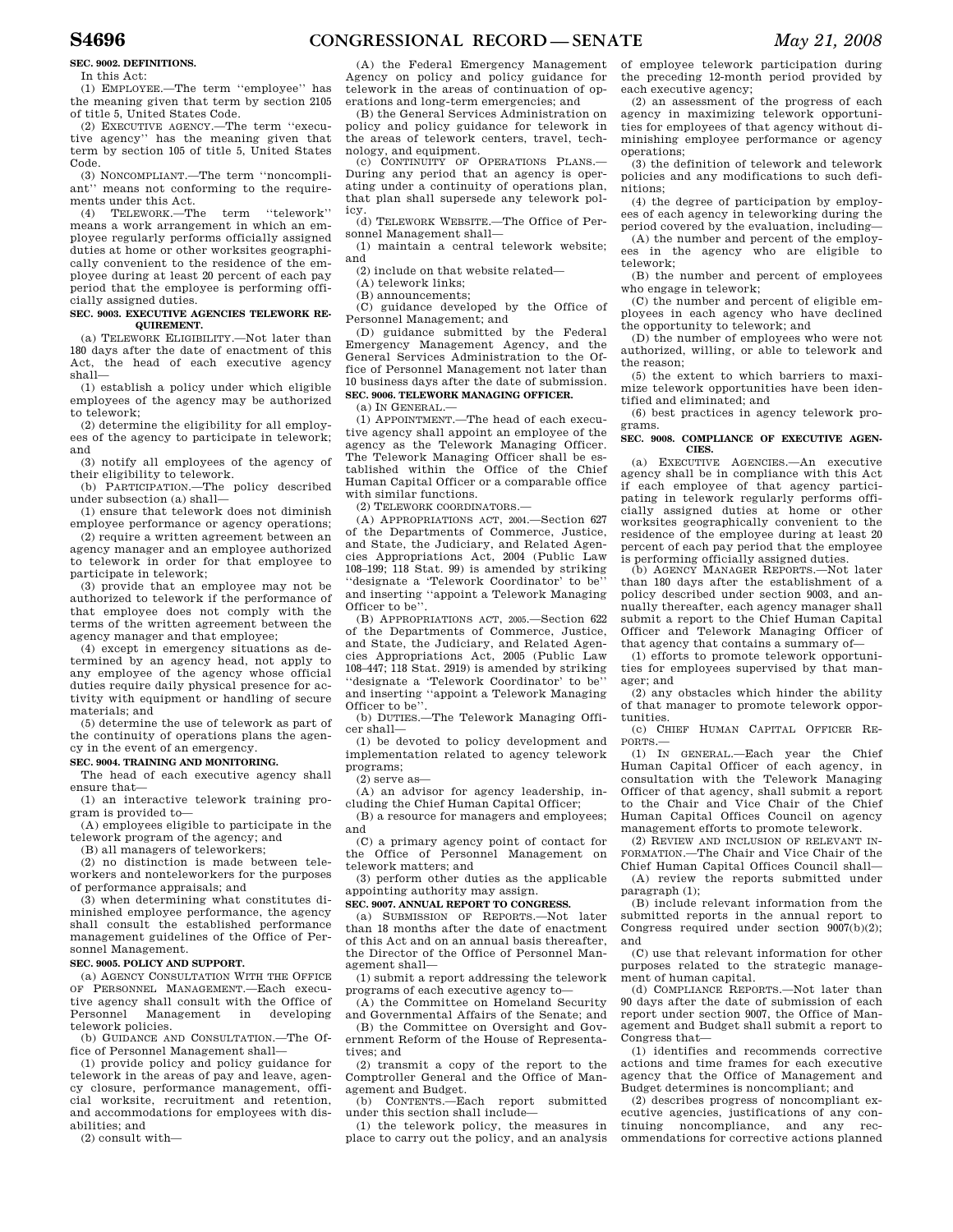by the Office of Management and Budget or the executive agency to eliminate noncompliance.

#### **SEC. 9009. EXTENSION OF TRAVEL EXPENSES TEST PROGRAMS.**

(a) IN GENERAL.—Section 5710 of title 5, United States Code, is amended—

(1) in subsection (a)(1), by striking "for a period not to exceed 24 months''; and

(2) in subsection (e), by striking ''7 years'' and inserting ''16 years''.

(b) EFFECTIVE DATE.—The amendments made by this section shall take effect as though enacted as part of the Travel and Transportation Reform Act of 1998 (Public Law 105–264; 112 Stat. 2350).

## TITLE X

## GENERAL PROVISIONS—THIS ACT AVAILABILITY OF FUNDS

SEC. 10001. No part of any appropriation contained in this Act shall remain available for obligation beyond the current fiscal year unless expressly so provided herein.

## EMERGENCY DESIGNATION

SEC. 10002. Each amount in each title of this Act is designated as an emergency requirement and necessary to meet emergency needs pursuant to subsections (a) and (b) of section 204 of S. Con. Res. 21 (110th Congress), the concurrent resolution on the budget for fiscal year 2008.

## AVOIDANCE OF U.S. PAYROLL TAX

## CONTRIBUTIONS

SEC. 10003. None of the funds in this Act may be used by any Federal agency for a contract with any United States corporation which hires United States employees through foreign offshore subsidiaries for purposes of avoiding United States payroll tax contributions for such employees.

#### EXTENSION OF EB–5 REGIONAL CENTER PILOT PROGRAM

SEC. 10004. Section 610(b) of the Departments of Commerce, Justice, and State, the Judiciary, and Related Agencies Appropriations Act, 1993 (8 U.S.C. 1153 note) is amended by striking ''for 15 years'' and inserting ''for 20 years''.

#### INTERIM RELIEF FOR SKILLED IMMIGRANT WORKERS

SEC. 10005. (a) RECAPTURE OF UNUSED EM-<br>LOYMENT-BASED VISA NUMBERS.—Sub-PLOYMENT-BASED section (d) of section 106 of the American Competitiveness in the Twenty-first Century Act of 2000 (Public Law 106–313; 8 U.S.C. 1153 note) is amended—

 $(1)$  in paragraph  $(1)$ -

(A) by inserting ''1994, 1996, 1997, 1998,'' after ''available in fiscal year'';

(B) by striking ''or 2004'' and inserting ''2004, or 2006''; and

(C) by striking ''shall be available'' and all that follows through the end and inserting ''shall be available only to—

''(A) an employment-based immigrant under paragraph  $(1)$ ,  $(2)$ ,  $(3)(A)(i)$ , or  $(3)(A)(ii)$ of section 203(b) of the Immigration and Nationality Act (8 U.S.C. 1153(b)), except for employment-based immigrants whose petitions are or have been approved based on Schedule A, Group I as defined in section 656.5 of title 20, Code of Federal Regulations; or

''(B) a spouse or child accompanying or following to join such an employment-based immigrant under section 203(d) of such Act (8 U.S.C. 1153(d)).'';

 $(2)$  in paragraph  $(2)$ —

(A) in subparagraph (A), by striking ''years 1999 through 2004'' and inserting ''year 1994 and each subsequent fiscal year''; and

(B) in subparagraph (B)—

(i) in clause (i), by striking ''(i)''; and

(ii) by striking clause (ii); and

(3) by adding at the end the following new paragraph:

''(4) EMPLOYMENT-BASED VISA RECAPTURE FEE.—A fee shall be paid in connection with any petition seeking an employment-based immigrant visa number recaptured under paragraph (1), known as the Employment-Based Visa Recapture Fee, in the amount of \$1500. Such Fee may not be charged for a dependent accompanying or following to join such employment-based immigrant.

## (b) DISPOSITION OF FEES.

(1) IMMIGRATION EXAMINATION FEE AC-COUNT.—The fees described in paragraph (2) shall be treated as adjudication fees and deposited as offsetting receipts into the Immigration Examinations Fee Account in the Treasury of the United States under section 286(m) of the Immigration and Nationality Act (8 U.S.C. 1356(m)).

(2) FEES DESCRIBED.—The fees described in this paragraph are the following:

(A) Any Employment-Based Visa Recapture Fee collected pursuant to paragraph (4) of section 106(d) of the American Competitiveness in the Twenty-first Century Act of 2000, as added by subsection (a)(3).

(B) Any Supplemental Adjustment of Status Application Fee collected pursuant to paragraph (3) of subsection (n) of section 245 of the Immigration and Nationality Act, as added by subsection (c)(1).

(c) RETAINING GREEN CARD APPLICANTS WORKING IN THE UNITED STATES.

(1) IN GENERAL.—Section 245 of the Immigration and Nationality Act (8 U.S.C. 1255) is amended by adding at the end the following: ''(n) ADJUSTMENT OF STATUS FOR EMPLOY-

MENT-BASED IMMIGRANTS.— ''(1) ELIGIBILITY.—The Secretary of Homeland Security shall provide for the filing of an adjustment application by an alien (and any eligible dependents of such alien) who has an approved or pending petition under subparagraph  $(E)$  or  $(F)$  of section 204 $(a)(1)$ ,

regardless of whether an immigrant visa is immediately available at the time the application is filed. ''(2) VISA AVAILABILITY.—An application filed pursuant to paragraph (1) shall not be

approved until an immigrant visa becomes available.

''(3) FEES.—If an application is filed pursuant to paragraph (1) at a time at which a visa is not immediately available, a fee, known as the Supplemental Adjustment of Status Application Fee, in the amount of \$1500 shall be paid on behalf of the beneficiary of such petition. Such Fee may not be charged for a dependent accompanying or following to join such beneficiary.''.

(2) REPORT.—Not later than 4 years after the date of the enactment of this Act, the Secretary of Homeland Security shall submit to Congress a report on the implementation of subsection (n) of section 245 of the Immigration and Nationality Act (8 U.S.C. 1255), as added by paragraph (1).

(3) REPEAL.—Unless a law is enacted that repeals this paragraph, the amendments made by paragraph (1) shall be repealed on the date that is 5 years after the date of the enactment of this Act.

SEC. 10006. NURSING SHORTAGE RELIEF. (a) INCREASING VISA NUMBERS.—Section 106 of the American Competitiveness in the Twenty-first Century Act of 2000 (Public Law 106– 313; 8 U.S.C. 1153 note) is amended by adding at the end the following:

''(e) VISA SHORTAGE RELIEF FOR NURSES AND PHYSICAL THERAPISTS.—

''(1) IN GENERAL.—Subject to paragraph (2), for petitions filed during the period beginning on the date of the enactment of the Emergency Nursing Supply Relief Act and ending on September 30, 2011, for employment-based immigrants (and their family members accompanying or following to join under section 203(d) of the Immigration and Nationality Act (8 U.S.C. 1153(d)), which are

or have been approved based on Schedule A, Group I as defined in section 656.5 of title 20, Code of Federal Regulations, as promulgated by the Secretary of Labor, the numerical limitations set forth in sections 201(d) and 202(a) of such Act (8 U.S.C. 1151(d) and 1152(a)) shall not apply.

''(2) LIMITATION ON NUMBER OF VISAS.—The Secretary of State may not issue more than 20,000 immigrant visa numbers in any one fiscal year (plus any available visa numbers under this paragraph not used during the preceding fiscal year) to principal beneficiaries of petitions pursuant to paragraph (1).

''(3) EXPEDITED REVIEW.—The Secretary of Homeland Security shall provide a process for reviewing and acting upon petitions with respect to immigrants described in paragraph (1) not later than 30 days after the date on which a completed petition has been filed.

''(f) FEE FOR USE OF VISAS UNDER SUB-SECTION  $(a)$ .

''(1) IN GENERAL.—The Secretary of Homeland Security shall impose a fee upon each petitioning employer who uses a visa provided under subsection (e) to provide employment for an alien as a professional nurse, except that—

''(A) such fee shall be in the amount of \$1,500 for each such alien nurse (but not for dependents accompanying or following to join who are not professional nurses); and

''(B) no fee shall be imposed for the use of such visas if the employer demonstrates to the Secretary that—

''(i) the employer is a health care facility that is located in a county or parish that received individual and public assistance pursuant to Major Disaster Declaration number 1603 or 1607; or

''(ii) the employer is a health care facility that has been designated as a Health Professional Shortage Area facility by the Secretary of Health and Human Services as defined in section 332 of the Public Health Service Act (42 U.S.C. 254e).

''(2) FEE COLLECTION.—A fee imposed by the Secretary of Homeland Security pursuant to paragraph (1) shall be collected by the Secretary as a condition of approval of an application for adjustment of status by the beneficiary of a petition or by the Secretary of State as a condition of issuance of a visa to such beneficiary.'

(b) CAPITATION GRANTS TO INCREASE THE NUMBER OF NURSING FACULTY AND STUDENTS; DOMESTIC NURSING ENHANCEMENT ACCOUNT-Part D of title VIII of the Public Health Service Act (42 U.S.C. 296p et seq.) is amended by adding at the end the following:

## **''SEC. 832. CAPITATION GRANTS.**

''(a) IN GENERAL.—For the purpose described in subsection (b), the Secretary, acting through the Health Resources and Services Administration, shall award a grant each fiscal year in an amount determined in accordance with subsection (c) to each eligible school of nursing that submits an application in accordance with this section.

''(b) PURPOSE.—A funding agreement for a grant under this section is that the eligible school of nursing involved will expend the grant to increase the number of nursing faculty and students at the school, including by hiring new faculty, retaining current faculty, purchasing educational equipment and audiovisual laboratories, enhancing clinical laboratories, repairing and expanding infrastructure, or recruiting students.

''(c) GRANT COMPUTATION.—

''(1) AMOUNT PER STUDENT.—Subject to paragraph (2), the amount of a grant to an eligible school of nursing under this section for a fiscal year shall be the total of the following: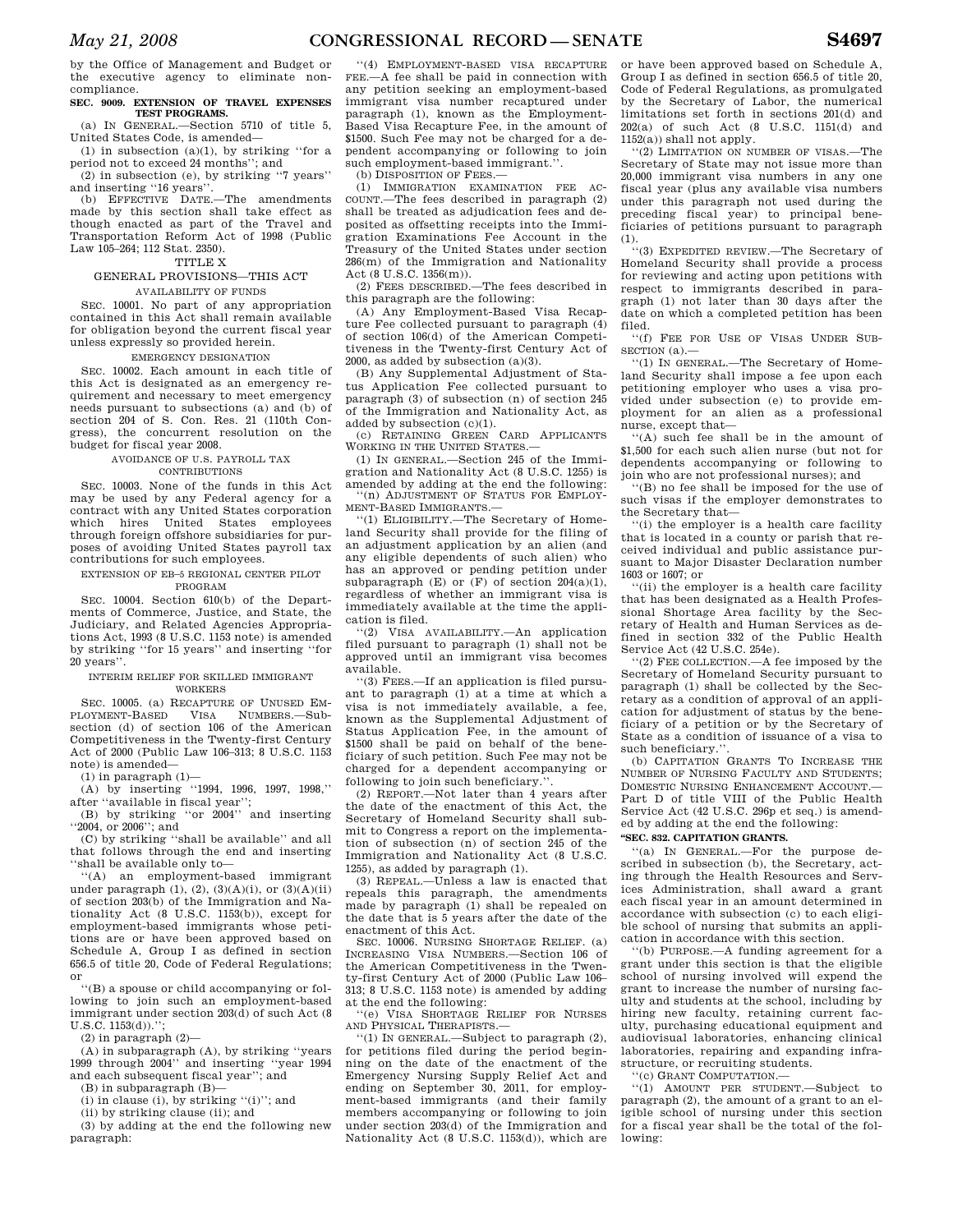''(A) \$1,800 for each full-time or part-time student who is enrolled at the school in a graduate program in nursing that—

''(i) leads to a master's degree, a doctoral degree, or an equivalent degree; and

''(ii) prepares individuals to serve as faculty through additional course work in education and ensuring competency in an advanced practice area.

''(B) \$1,405 for each full-time or part-time student who—

''(i) is enrolled at the school in a program in nursing leading to a bachelor of science degree, a bachelor of nursing degree, a graduate degree in nursing if such program does not meet the requirements of subparagraph (A), or an equivalent degree; and

''(ii) has not more than 3 years of academic credits remaining in the program.

''(C) \$966 for each full-time or part-time student who is enrolled at the school in a program in nursing leading to an associate degree in nursing or an equivalent degree.<br>"(2) LIMITATION —In calculating the

 $''(2)$  LIMITATION.—In calculating amount of a grant to a school under paragraph (1), the Secretary may not make a payment with respect to a particular student—

''(A) for more than 2 fiscal years in the case of a student described in paragraph (1)(A) who is enrolled in a graduate program in nursing leading to a master's degree or an equivalent degree;

''(B) for more than 4 fiscal years in the case of a student described in paragraph (1)(A) who is enrolled in a graduate program in nursing leading to a doctoral degree or an equivalent degree;

''(C) for more than 3 fiscal years in the case of a student described in paragraph  $(1)(B)$ ; or

''(D) for more than 2 fiscal years in the case of a student described in paragraph  $(1)(C)$ .

''(d) ELIGIBILITY.—In this section, the term 'eligible school of nursing' means a school of nursing that—

''(1) is accredited by a nursing accrediting agency recognized by the Secretary of Education;

''(2) has a passage rate on the National Council Licensure Examination for Registered Nurses of not less than 80 percent for each of the 3 academic years preceding submission of the grant application; and

''(3) has a graduation rate (based on the number of students in a class who graduate relative to, for a baccalaureate program, the number of students who were enrolled in the class at the beginning of junior year or, for an associate degree program, the number of students who were enrolled in the class at the end of the first year) of not less than 80 percent for each of the 3 academic years preceding submission of the grant application.

'(e) REQUIREMENTS.-The Secretary may award a grant under this section to an eligible school of nursing only if the school gives assurances satisfactory to the Secretary that, for each academic year for which the grant is awarded, the school will comply with the following:

''(1) The school will maintain a passage rate on the National Council Licensure Examination for Registered Nurses of not less than 80 percent.

''(2) The school will maintain a graduation rate (as described in subsection (d)(3)) of not less than 80 percent.

''(3)(A) Subject to subparagraphs (B) and (C), the first-year enrollment of full-time nursing students in the school will exceed such enrollment for the preceding academic year by 5 percent or 5 students, whichever is greater.

''(B) Subparagraph (A) shall not apply to the first academic year for which a school receives a grant under this section.

''(C) With respect to any academic year, the Secretary may waive application of subparagraph (A) if—

''(i) the physical facilities at the school involved limit the school from enrolling additional students; or

''(ii) the school has increased enrollment in the school (as described in subparagraph (A)) for each of the 2 preceding academic years.

''(4) Not later than 1 year after receiving a grant under this section, the school will formulate and implement a plan to accomplish at least 2 of the following:

''(A) Establishing or significantly expanding an accelerated baccalaureate degree nursing program designed to graduate new nurses in 12 to 18 months.

''(B) Establishing cooperative intradisciplinary education among schools of nursing with a view toward shared use of technological resources, including information technology.

''(C) Establishing cooperative interdisciplinary training between schools of nursing and schools of allied health, medicine, dentistry, osteopathy, optometry, podiatry, pharmacy, public health, or veterinary medicine, including training for the use of the interdisciplinary team approach to the delivery of health services.

''(D) Integrating core competencies on evidence-based practice, quality improvements, and patient-centered care.

''(E) Increasing admissions, enrollment, and retention of qualified individuals who are financially disadvantaged.

''(F) Increasing enrollment of minority and diverse student populations.

''(G) Increasing enrollment of new graduate baccalaureate nursing students in graduate programs that educate nurse faculty members.

''(H) Developing post-baccalaureate residency programs to prepare nurses for practice in specialty areas where nursing shortages are most severe.

''(I) Increasing integration of geriatric content into the core curriculum.

''(J) Partnering with economically disadvantaged communities to provide nursing education.

''(K) Expanding the ability of nurse managed health centers to provide clinical education training sites to nursing students.

''(5) The school will submit an annual report to the Secretary that includes updated information on the school with respect to student enrollment, student retention, graduation rates, passage rates on the National Council Licensure Examination for Registered Nurses, the number of graduates employed as nursing faculty or nursing care providers within 12 months of graduation, and the number of students who are accepted into graduate programs for further nursing education.

''(6) The school will allow the Secretary to make on-site inspections, and will comply with the Secretary's requests for information, to determine the extent to which the school is complying with the requirements of this section.

''(f) REPORTS TO CONGRESS.—The Secretary shall evaluate the results of grants under this section and submit to Congress—

''(1) not later than 18 months after the date of the enactment of this section, an interim report on such results; and

 $(2)$  not later than September 30, 2010, a final report on such results.

''(g) APPLICATION.—An eligible school of nursing seeking a grant under this section shall submit an application to the Secretary at such time, in such manner, and containing such information and assurances as the Secretary may require.

'(h) AUTHORIZATION OF APPROPRIATIONS.-In addition to the amounts in the Domestic Nursing Enhancement Account, established under section 833, there are authorized to be appropriated such sums as may be necessary to carry out this section.

#### **''SEC. 833. DOMESTIC NURSING ENHANCEMENT ACCOUNT.**

''(a) ESTABLISHMENT.—There is established in the general fund of the Treasury a separate account which shall be known as the 'Domestic Nursing Enhancement Account.' Notwithstanding any other provision of law, there shall be deposited as offsetting receipts into the account all fees collected under section 106(f) of the American Competitiveness in the Twenty-first Century Act of 2000 (Public Law 106–313; 8 U.S.C. 1153 note). Nothing in this subsection shall prohibit the depositing of other moneys into the account established under this section.

''(b) USE OF FUNDS.—Amounts collected under section 106(f) of the American Competitiveness in the Twenty-first Century Act of 2000, and deposited into the account established under subsection (a) shall be used by the Secretary of Health and Human Services to carry out section 832. Such amounts shall be available for obligation only to the extent, and in the amount, provided in advance in appropriations Acts. Such amounts are authorized to remain available until expended.''.

(c) GLOBAL HEALTH CARE COOPERATION.—

(1) IN GENERAL.—Title III of the Immigration and Nationality Act (8 U.S.C. 1401 et seq.) is amended by inserting after section 317 the following:

## **''SEC. 317A. TEMPORARY ABSENCE OF ALIENS PROVIDING HEALTH CARE IN DE-VELOPING COUNTRIES.**

''(a) IN GENERAL.—Notwithstanding any other provision of this Act, the Secretary of Homeland Security shall allow an eligible alien and the spouse or child of such alien to reside in a candidate country during the period that the eligible alien is working as a physician or other health care worker in a candidate country. During such period the eligible alien and such spouse or child shall be considered—

''(1) to be physically present and residing in the United States for purposes of naturalization under section 316(a); and

''(2) to meet the continuous residency requirements under section 316(b).

''(b) DEFINITIONS.—In this section:

''(1) CANDIDATE COUNTRY.—The term 'candidate country' means a country that the Secretary of State determines to be—

''(A) eligible for assistance from the International Development Association, in which the per capita income of the country is equal to or less than the historical ceiling of the International Development Association for the applicable fiscal year, as defined by the International Bank for Reconstruction and Development;

''(B) classified as a lower middle income country in the then most recent edition of the World Development Report for Reconstruction and Development published by the International Bank for Reconstruction and Development and having an income greater than the historical ceiling for International Development Association eligibility for the applicable fiscal year; or

 $f'(C)$  qualified to be a candidate country due to special circumstances, including natural disasters or public health emergencies.

''(2) ELIGIBLE ALIEN.—The term 'eligible alien' means an alien who—

''(A) has been lawfully admitted to the United States for permanent residence; and ''(B) is a physician or other healthcare worker.

''(c) CONSULTATION.—The Secretary of Homeland Security shall consult with the Secretary of State in carrying out this section.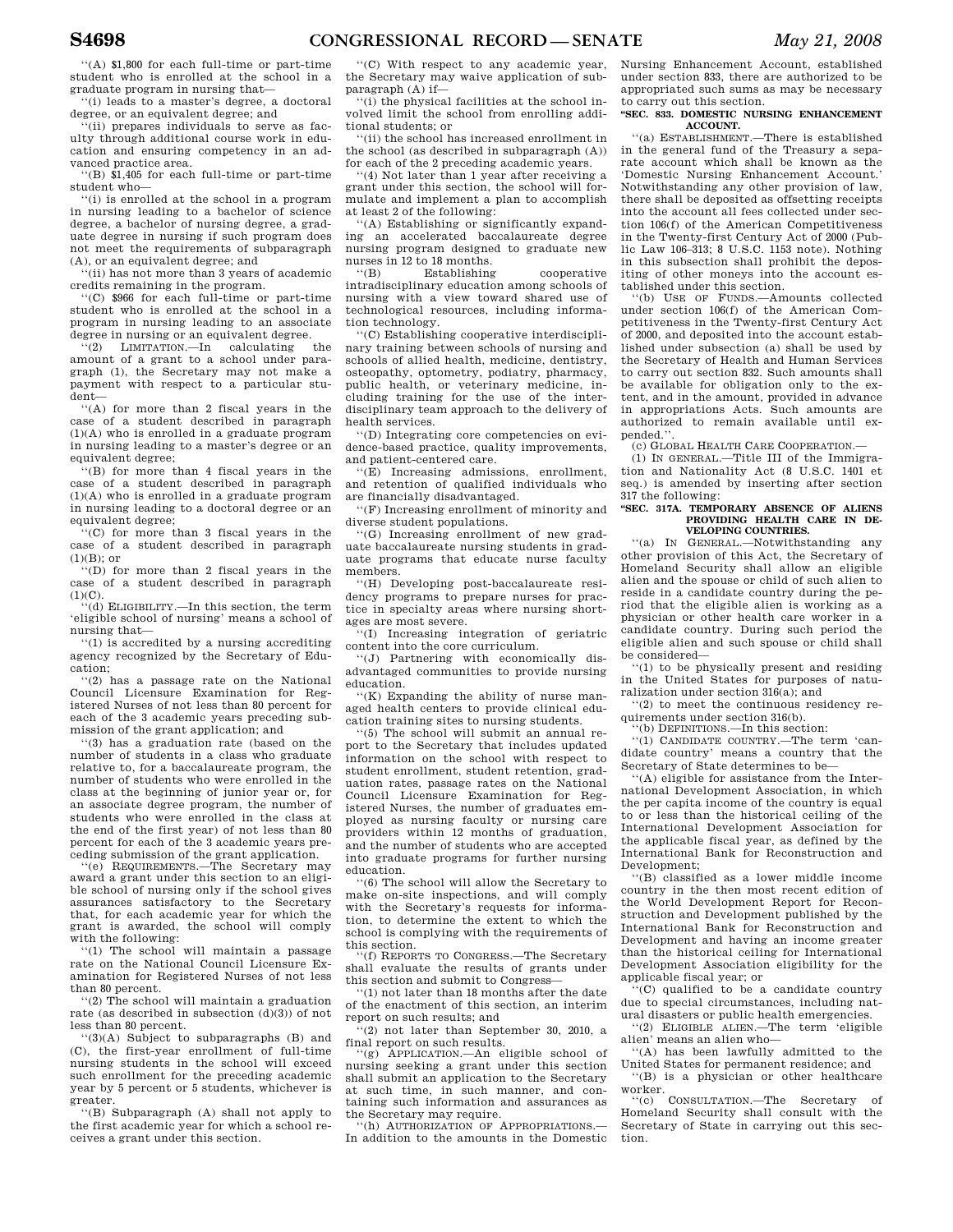''(d) PUBLICATION.—The Secretary of State shall publish—

''(1) not later than 180 days after the date of the enactment of this section, a list of candidate countries;

''(2) an updated version of the list required by paragraph (1) not less often than once each year; and

''(3) an amendment to the list required by paragraph (1) at the time any country qualifies as a candidate country due to special circumstances under subsection (b)(1)(C).''.

(2) RULEMAKING.—

(A) REQUIREMENT.—Not later than 180 days after the date of the enactment of this Act, the Secretary of Homeland Security shall promulgate regulations to carry out the amendments made by this subsection.

(B) CONTENT.—The regulations promulgated pursuant to paragraph (1) shall—

(i) permit an eligible alien (as defined in section 317A of the Immigration and Nationality Act, as added by paragraph (1)) and the spouse or child of the eligible alien to reside in a foreign country to work as a physician or other healthcare worker as described in subsection (a) of such section 317A for not less than a 12-month period and not more than a 24-month period, and shall permit the Secretary to extend such period for an additional period not to exceed 12 months, if the Secretary determines that such country has a continuing need for such a physician or other healthcare worker;

(ii) provide for the issuance of documents by the Secretary to such eligible alien, and such spouse or child, if appropriate, to demonstrate that such eligible alien, and such spouse or child, if appropriate, is authorized to reside in such country under such section 317A; and

(iii) provide for an expedited process through which the Secretary shall review applications for such an eligible alien to reside in a foreign country pursuant to subsection (a) of such section 317A if the Secretary of State determines a country is a candidate country pursuant to subsection  $(b)(1)(C)$  of such section 317A.

(3) TECHNICAL AND CONFORMING AMEND-MENTS.—

 $(A)$  DEFINITION.—Section  $101(a)(13)(C)(ii)$  of the Immigration and Nationality Act (8 U.S.C.  $1101(a)(13)(C)(ii)$  is amended by adding at the end the following: ''except in the case of an eligible alien, or the spouse or child of such alien, who is authorized to be absent from the United States under section 317A,''.

(B) DOCUMENTARY REQUIREMENTS.—Section 211(b) of such Act (8 U.S.C. 1181(b)) is amended by inserting '', including an eligible alien authorized to reside in a foreign country under section 317A and the spouse or child of such eligible alien, if appropriate," after "1101(a)(97)(A)"  $"1101(a)(27)(A),$ <br>(C) INEI

(C) INELIGIBLE ALIENS.—Section  $212(a)(7)(A)(i)(I) \quad \text{of} \quad \text{such} \quad \text{Act} \quad (8\quad U.S.C.$  $1182(a)(7)(A)(i)(I)$  is amended by inserting ''other than an eligible alien authorized to reside in a foreign country under section 317A and the spouse or child of such eligible alien, if appropriate,'' after ''Act,''.

(D) CLERICAL AMENDMENT.—The table of contents of such Act is amended by inserting after the item relating to section 317 the following:

''Sec. 317A. Temporary absence of aliens providing health care in developing countries.''.

(4) AUTHORIZATION OF APPROPRIATIONS. There are authorized to be appropriated to U.S. Citizenship and Immigration Services such sums as may be necessary to carry out this subsection and the amendments made by this subsection.

(d) ATTESTATION BY HEALTH CARE WORK-ERS.—

(1) ATTESTATION REQUIREMENT.—Section 212(a)(5) of the Immigration and Nationality Act  $(8 \text{ U.S.C. } 1182(a)(5))$  is amended by adding at the end the following:

''(E) HEALTH CARE WORKERS WITH OTHER OB-LIGATIONS.—

''(i) IN GENERAL.—An alien who seeks to enter the United States for the purpose of performing labor as a physician or other health care worker is inadmissible unless the alien submits to the Secretary of Homeland Security or the Secretary of State, as appropriate, an attestation that the alien is not seeking to enter the United States for such purpose during any period in which the alien has an outstanding obligation to the government of the alien's country of origin or the alien's country of residence.

''(ii) OBLIGATION DEFINED.—In this subparagraph, the term 'obligation' means an obligation incurred as part of a valid, voluntary individual agreement in which the alien received financial assistance to defray the costs of education or training to qualify as a physician or other health care worker in consideration for a commitment to work as a physician or other health care worker in the alien's country of origin or the alien's country of residence.

''(iii) WAIVER.—The Secretary of Homeland Security may waive a finding of inadmissibility under clause (i) if the Secretary determines that—

''(I) the obligation was incurred by coercion or other improper means;

''(II) the alien and the government of the country to which the alien has an outstanding obligation have reached a valid voluntary agreement, pursuant to which the alien's obligation has been deemed satisfied, or the alien has shown to the satisfaction of the Secretary that the alien has been unable to reach such an agreement because of coercion or other improper means; or

''(III) the obligation should not be enforced due to other extraordinary circumstances, including undue hardship that would be suffered by the alien in the absence of a waiver.''.

(2) EFFECTIVE DATE; APPLICATION.—

(A) EFFECTIVE DATE.—The amendment made by paragraph (1) shall take effect on the date that is 180 days after the date of the enactment of this Act.

(B) APPLICATION BY THE SECRETARY.—Not later than the effective date described in subparagraph (A), the Secretary of Homeland Security shall begin to carry out subparagraph (E) of section 212(a)(5) of the Immigration and Nationality Act, as added by paragraph (1), including the requirement for the attestation and the granting of a waiver described in clause (iii) of such subparagraph (E), regardless of whether regulations to implement such subparagraph have been promulgated.

SEC. 10007. NURSE TRAINING AND RETENTION DEMONSTRATION GRANTS. (a) FINDINGS.—Congress makes the following findings:

(1) America's healthcare system depends on an adequate supply of trained nurses to deliver quality patient care.

(2) Over the next 15 years, this shortage is expected to grow significantly. The Health Resources and Services Administration has projected that by 2020, there will be a shortage of nurses in every State and that overall only 64 percent of the demand for nurses will be satisfied, with a shortage of 1,016,900 nurses nationally.

(3) To avert such a shortage, today's network of healthcare workers should have access to education and support from their employers to participate in educational and training opportunities.

(4) With the appropriate education and support, incumbent healthcare workers and incumbent bedside nurses are untapped sources

which can meet these needs and address the nursing shortage and provide quality care as the American population ages.

(b) PURPOSES OF GRANT PROGRAM.—It is the purpose of this section to authorize grants to—

(1) address the projected shortage of nurses by funding comprehensive programs to create a career ladder to nursing (including Certified Nurse Assistants, Licensed Practical Nurses, Licensed Vocational Nurses, and Registered Nurses) for incumbent ancillary healthcare workers;

(2) increase the capacity for educating nurses by increasing both nurse faculty and clinical opportunities through collaborative programs between staff nurse organizations, healthcare providers, and accredited schools of nursing; and

(3) provide training programs through education and training organizations jointly administered by healthcare providers and healthcare labor organizations or other organizations representing staff nurses and frontline healthcare workers, working in collaboration with accredited schools of nursing and academic institutions.

(c) GRANTS.—Not later than 6 months after the date of enactment of this Act, the Secretary of Labor (referred to in this section as the ''Secretary'') shall establish a partnership grant program to award grants to eligible entities to carry out comprehensive programs to provide education to nurses and create a pipeline to nursing for incumbent ancillary healthcare workers who wish to advance their careers, and to otherwise carry out the purposes of this section.

(d) ELIGIBLE ENTITIES.—To be eligible to receive a grant under this section an entity shall—

(1) be—

 $(A)$  a healthcare entity that is jointly administered by a healthcare employer and a labor union representing the healthcare employees of the employer and that carries out activities using labor management training funds as provided for under section 302 of the Labor-Management Relations Act, 1947 (18  $U.S.C. 186(c)(6)$ 

(B) an entity that operates a training program that is jointly administered by—

(i) one or more healthcare providers or facilities, or a trade association of healthcare providers; and

(ii) one or more organizations which represent the interests of direct care healthcare workers or staff nurses and in which the direct care healthcare workers or staff nurses have direct input as to the leadership of the organization; or

(C) a State training partnership program that consists of non-profit organizations that include equal participation from industry, including public or private employers, and labor organizations including joint labor-management training programs, and which may include representatives from local governments, worker investment agency one-stop career centers, community based organizations, community colleges, and accredited schools of nursing; and

(2) submit to the Secretary an application at such time, in such manner, and containing such information as the Secretary may require.<br>(e) ADDITIONAL

(e) ADDITIONAL REQUIREMENTS FOR HEALTHCARE EMPLOYER DESCRIBED IN SUB-SECTION (d).—To be eligible for a grant under this section, a healthcare employer described in subsection (d) shall demonstrate—

(1) an established program within their facility to encourage the retention of existing nurses;

(2) it provides wages and benefits to its nurses that are competitive for its market or that have been collectively bargained with a labor organization; and